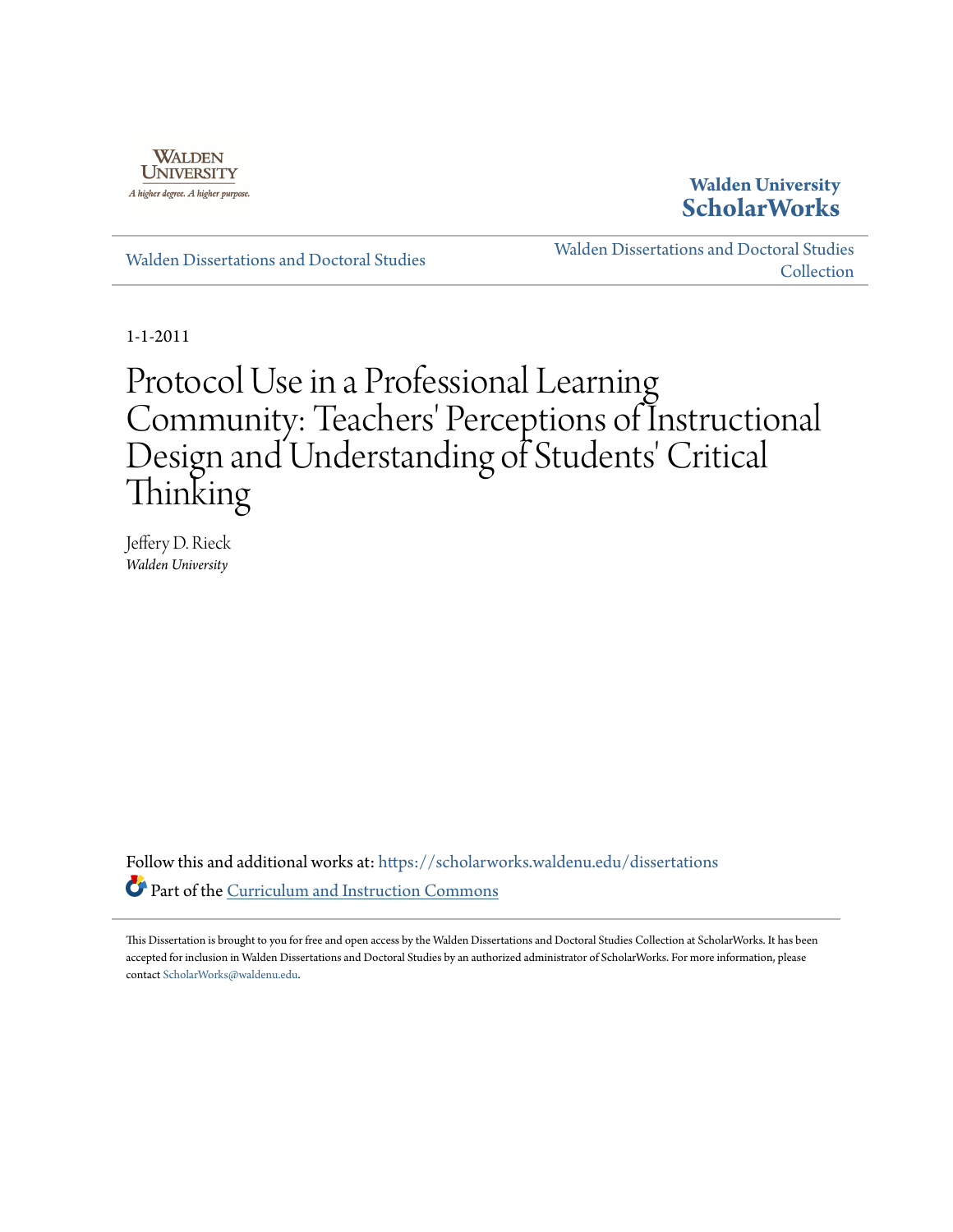# Walden University

# COLLEGE OF EDUCATION

This is to certify that the doctoral study by

Jeffery Rieck

has been found to be complete and satisfactory in all respects, and that any and all revisions required by the review committee have been made.

Review Committee Dr. Lisa Reason, Committee Chairperson, Education Faculty Dr. Patricia Henry, Committee Member, Education Faculty Dr. Tammy Hoffman, University Reviewer, Education Faculty

Chief Academic Officer

Eric Riedel, Ph.D.

Walden University 2013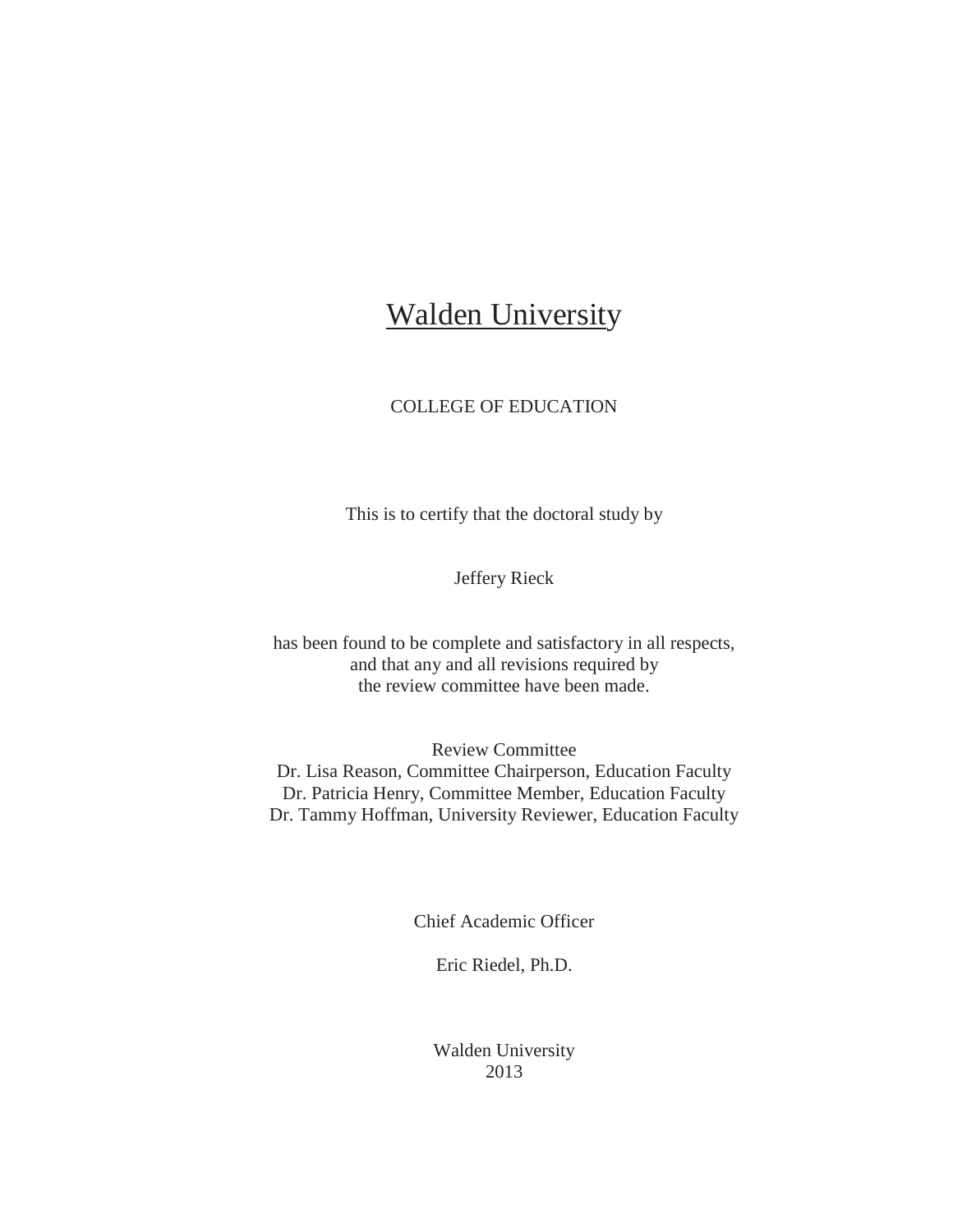Abstract

Protocol Use in a Professional Learning Community: Teachers' Perceptions of Instructional Design and Understanding of Students' Critical Thinking

by

Jeffery D. Rieck

MA, City University of New York, 2002

BA, Metropolitan State College of Denver, 1995

Dissertation Submitted in Partial Fulfillment

of the Requirements for the Degree of

Doctor of Philosophy

Teacher Education

Walden University

June 2013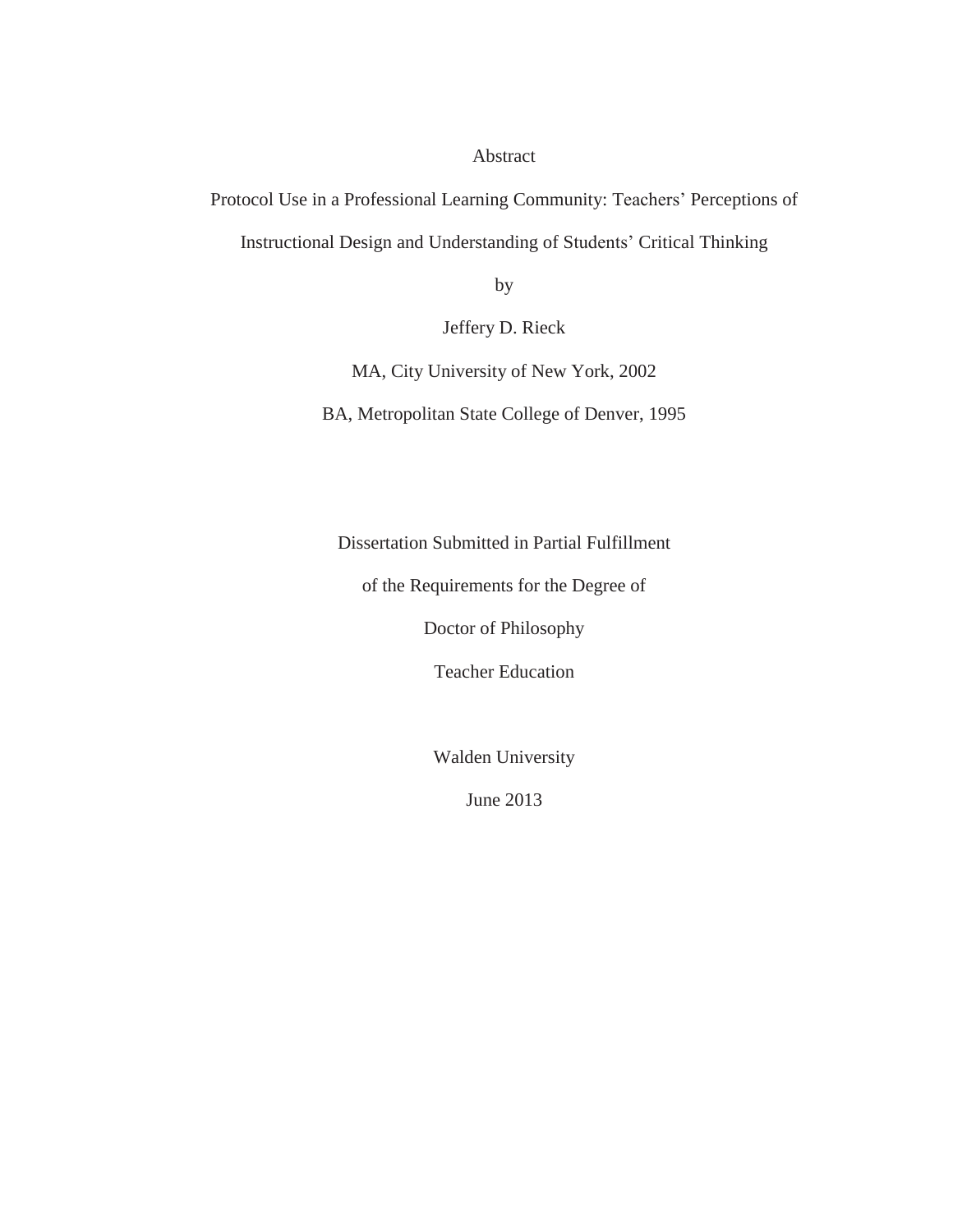Abstract

Leaders in business, government, and education have sought to improve students' ability to think critically. While research on professional learning communities (PLCs) suggests PLCs positively impact standardized test scores and teacher efficacy, there is little evidence of how PLCs using inquiry protocols influence teachers' perceptions of instructional design for critical thinking and understanding students' critical thinking. Demands for critical thinking instruction rather than test preparation, plus teachers' misunderstanding of their students' critical thinking, support the purpose for this case study. This study examined how PLCs using inquiry protocols influence teachers' perceptions of instructional design for critical thinking and understanding students' critical thinking. The theoretical framework for this study drew from several theories, its emphasis was on constructivism in PLCs' use of inquiry protocols and critical thinking. PLC participants from an existing PLC agreed to join the study when asked during a PLC meeting. Eleven voluntary participants taught in 3 different grade levels and 8 subject areas. An inductive analysis of participant field notes, transcripts from PLC sessions, and group interviews indicated a divergence in participant understanding. Participants reflected either clarity or confusion in designing critical thinking projects and understanding students' critical thinking. Implications for a positive social change develop as the PLC becomes a model for other classroom teachers seeking to teach beyond state testing mandates. This study addressed the district's perceived need to advance instruction for critical thinking. PLC stakeholders seeking to maximize teacher clarity and minimize teacher confusion around critical thinking may use this study to identify actions to emulate as well as actions to eliminate.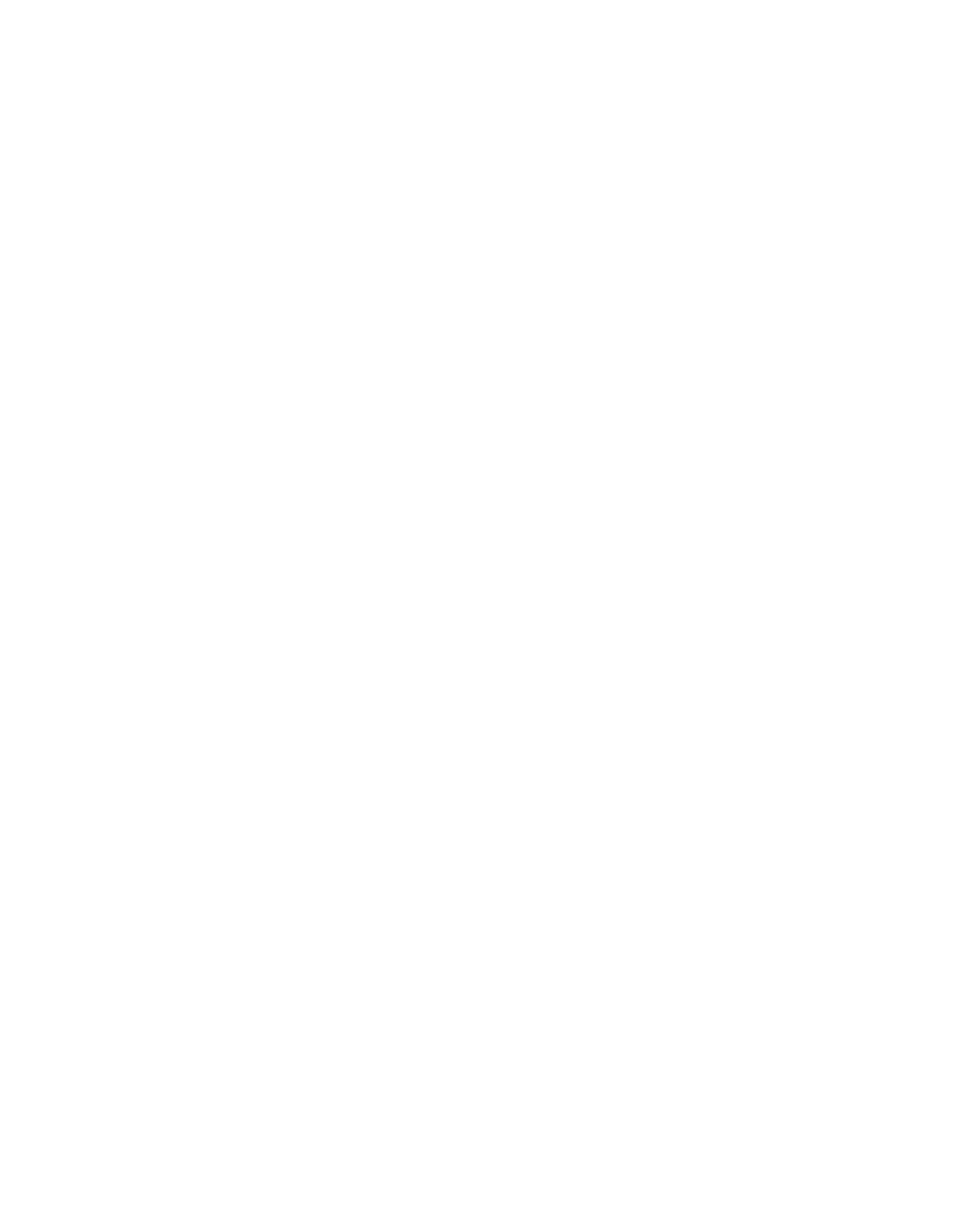Protocol Use in a Professional Learning Community: Teachers' Perceptions of Instructional Design and Understanding of Students' Critical Thinking

by

Jeffery D. Rieck

MA, City University of New York, 2002

BA, Metropolitan State College of Denver, 1995

Dissertation Submitted in Partial Fulfillment

of the Requirements for the Degree of

Doctor of Philosophy

Teacher Leadership

Walden University

June 2013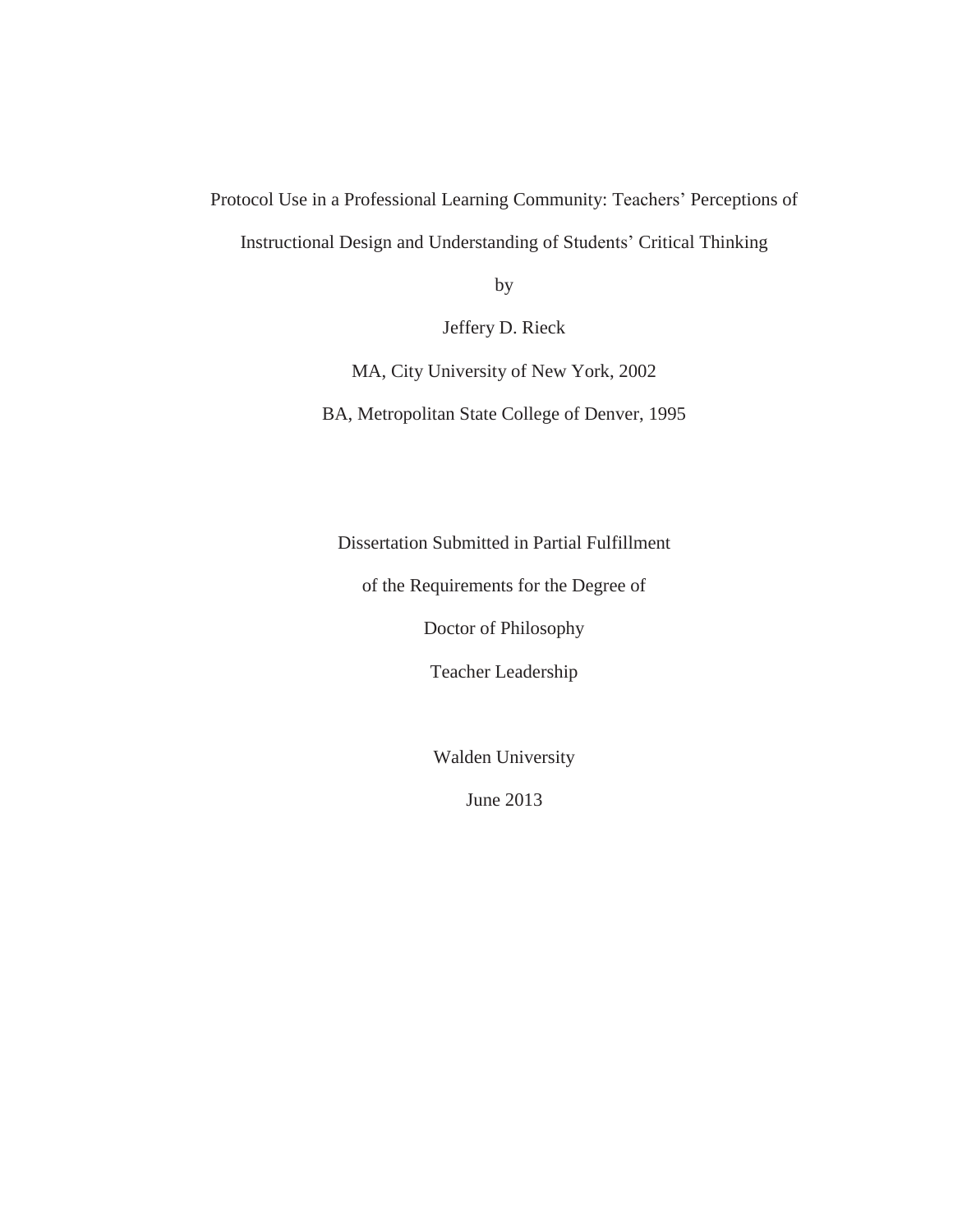UMI Number: 3568293

All rights reserved

INFORMATION TO ALL USERS The quality of this reproduction is dependent upon the quality of the copy submitted.

In the unlikely event that the author did not send a complete manuscript and there are missing pages, these will be noted. Also, if material had to be removed, a note will indicate the deletion.



UMI 3568293

Published by ProQuest LLC (2013). Copyright in the Dissertation held by the Author.

Microform Edition © ProQuest LLC. All rights reserved. This work is protected against unauthorized copying under Title 17, United States Code



ProQuest LLC. 789 East Eisenhower Parkway P.O. Box 1346 Ann Arbor, MI 48106 - 1346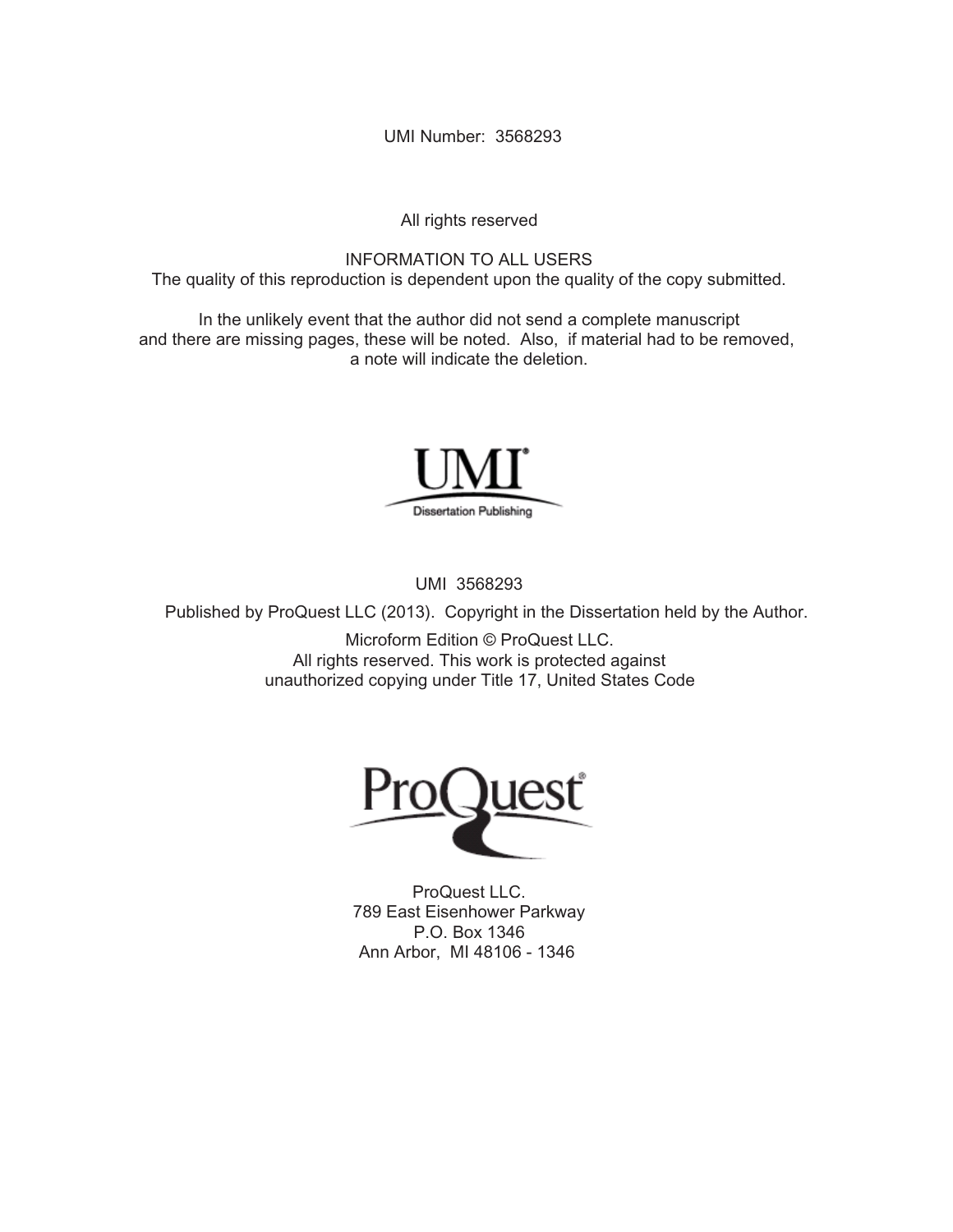# Dedication

This work is dedicated to my two grandmothers, who would have enjoyed endlessly listening to me discuss my research and my progress. They would have been my greatest cheerleaders through this process and would have been so proud to see it complete. I know now they have been with me all this time, and I could not have done it without them.

 $\overline{\phantom{a}}$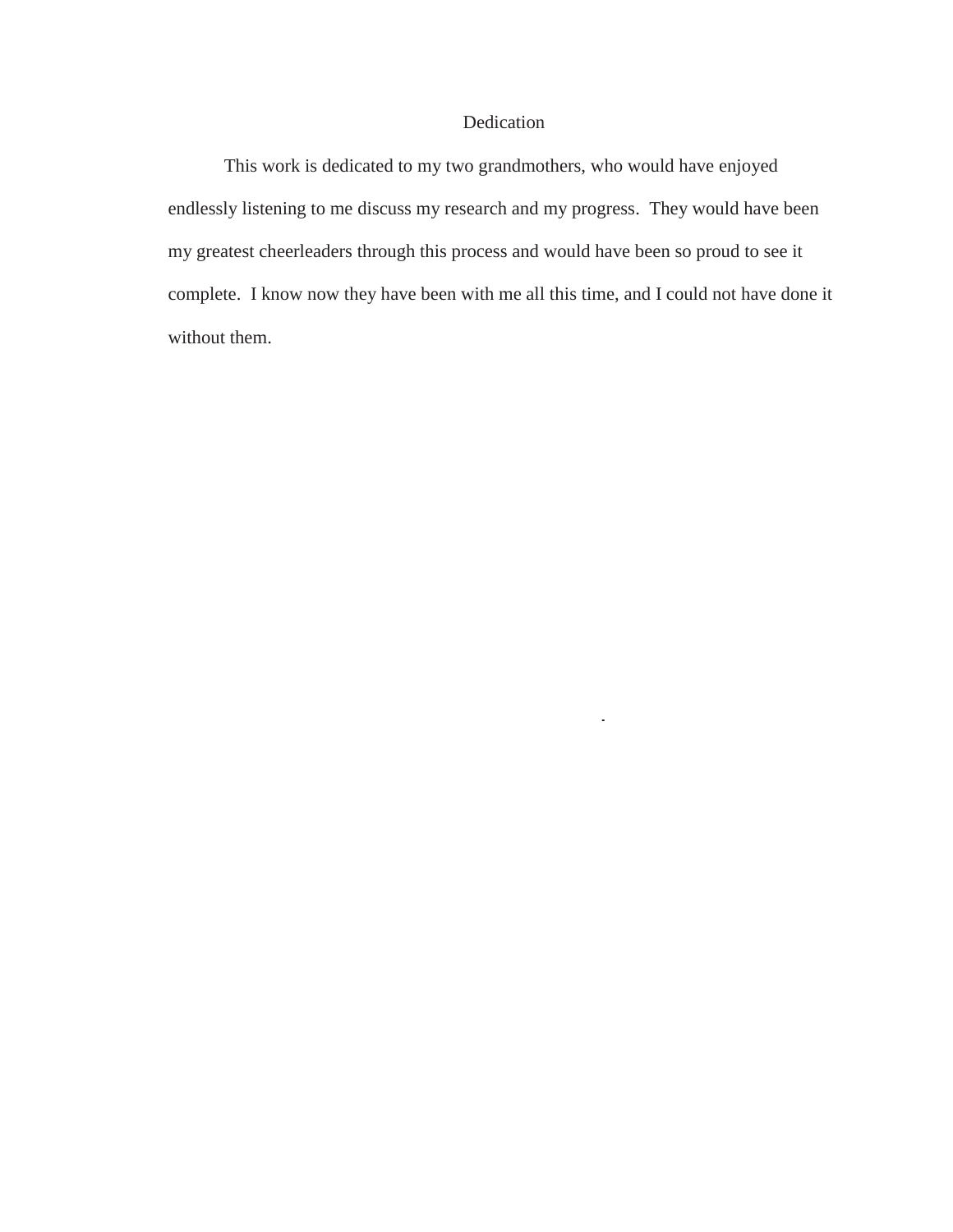#### Acknowledgments

I would like to thank my committee members Dr. Reason, Dr. Nelson, and Dr. Henry. While it was, at times, a frustrating endeavor going back and forth with all of you through this process, it has never been anything but enlightening and useful to hear your feedback and criticism of what I was doing and where I was going. Your timely words of confidence and praise helped get me past some of the most frustrating and difficult moments.

Secondly, I would like to thank my family. To my kids, I hope you can understand how important this was for me to complete and can understand why I was away working on it for so many hours. To Laura, I owe you the deepest gratitude. When I first brought up the idea and was nervous and too scared to proceed, there was no doubt in your voice and your support. You simply said I should do it, period, end of story. You kept me positive when I was down, you listened without judgment when all I needed was an ear to listen, and most of all, you always encouraged me to keep going and believed in my ability to finish.

Lastly, I would like to thank my research group for all you did to make this happen. I would especially like to thank Stephan and Luann for your early support in getting the study off the ground. I would especially like to thank Eli and Linda for your support and engagement in making the group succeed in the later stages. Finally, I offer my deepest gratitude and thank you to Jen for all you did to make this happen and move me through the process. From our discussions on research, to our discussions on the application of research to students and teachers, and finally our countless hours going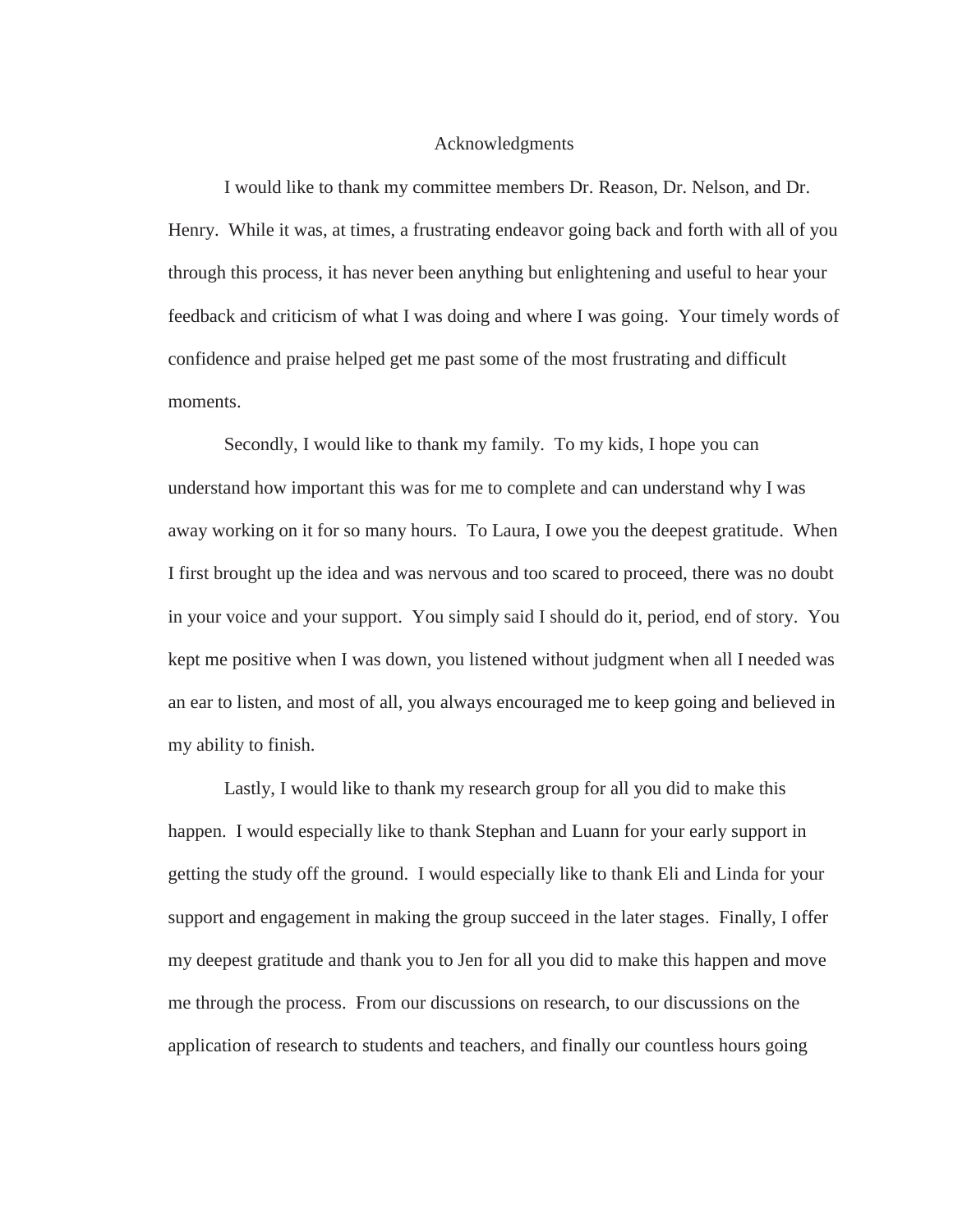back and forth on writing down the stretch run, I will forever be thankful to you in a way words can never do justice. Without you this would never have happened.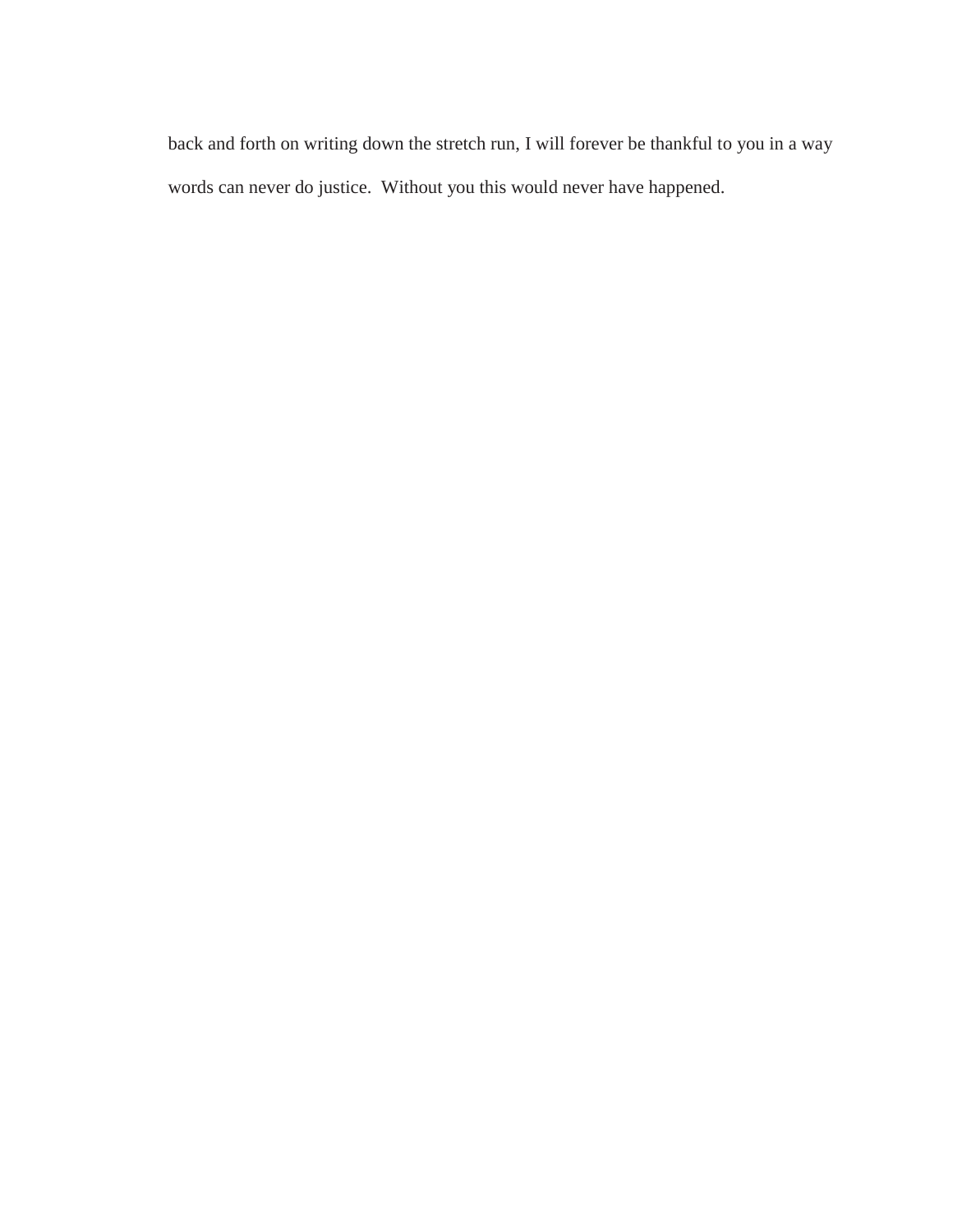| <b>Table of Contents</b> |  |
|--------------------------|--|
|                          |  |
|                          |  |
|                          |  |
|                          |  |
|                          |  |
|                          |  |
|                          |  |
|                          |  |
|                          |  |
|                          |  |
|                          |  |
|                          |  |
|                          |  |
|                          |  |
|                          |  |
|                          |  |
|                          |  |
|                          |  |
|                          |  |
|                          |  |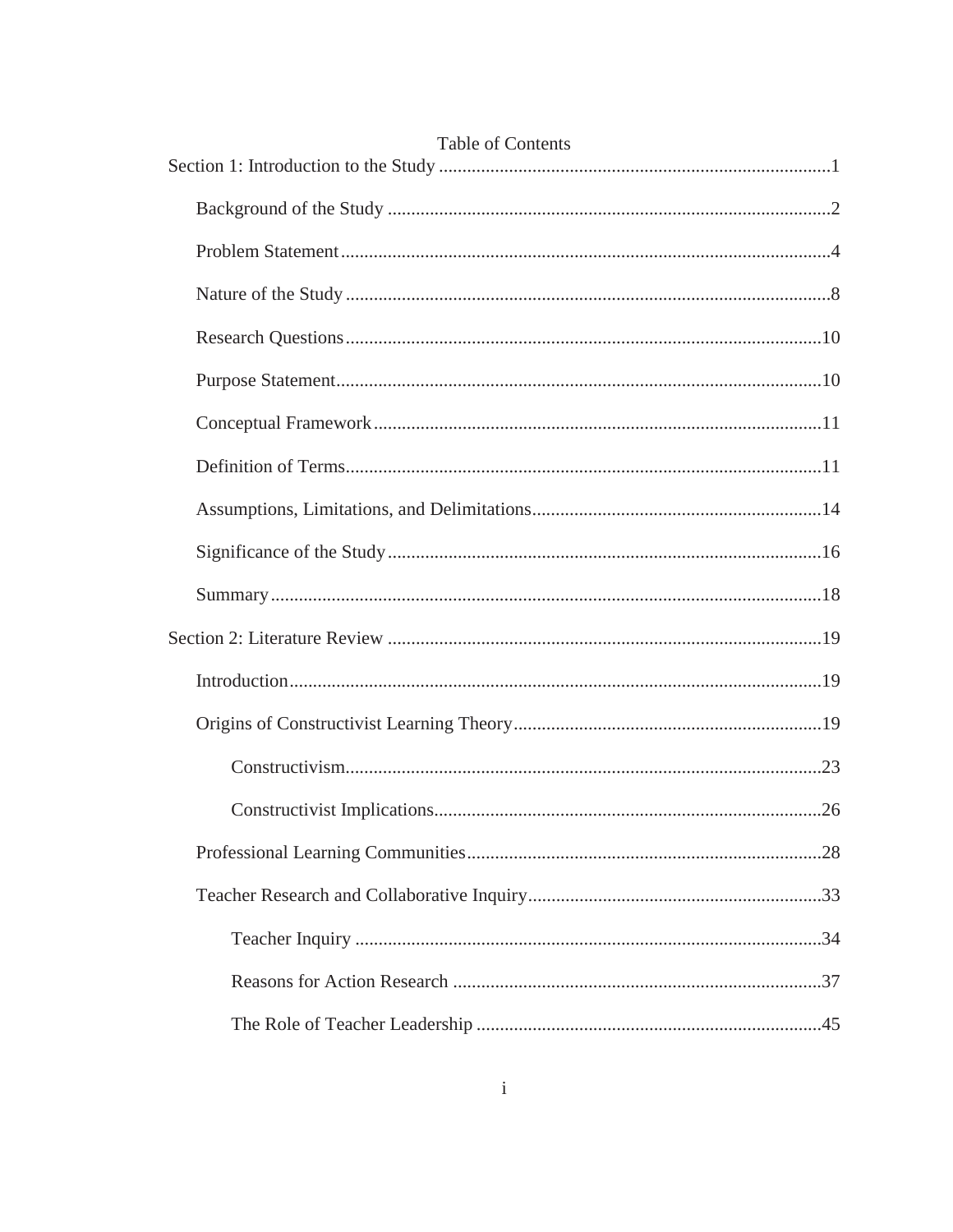| Tuning Protocol and Collaborative Assessment Conference51 |  |
|-----------------------------------------------------------|--|
|                                                           |  |
|                                                           |  |
|                                                           |  |
|                                                           |  |
|                                                           |  |
|                                                           |  |
|                                                           |  |
|                                                           |  |
|                                                           |  |
|                                                           |  |
|                                                           |  |
|                                                           |  |
|                                                           |  |
|                                                           |  |
|                                                           |  |
|                                                           |  |
|                                                           |  |
|                                                           |  |
|                                                           |  |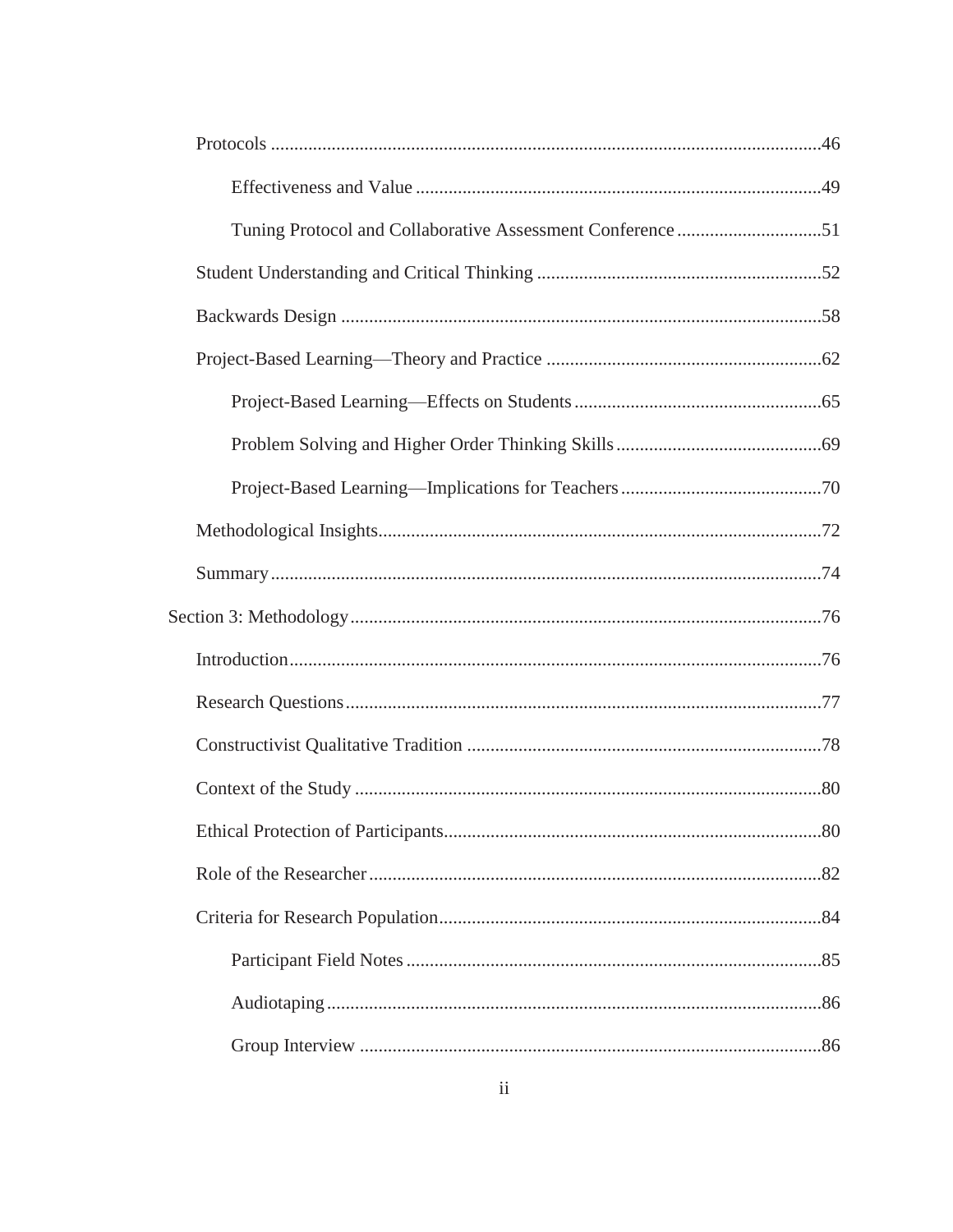| Section 5: Summary, Conclusions, Recommendations, and Reflection140 |  |
|---------------------------------------------------------------------|--|
|                                                                     |  |
|                                                                     |  |
|                                                                     |  |
|                                                                     |  |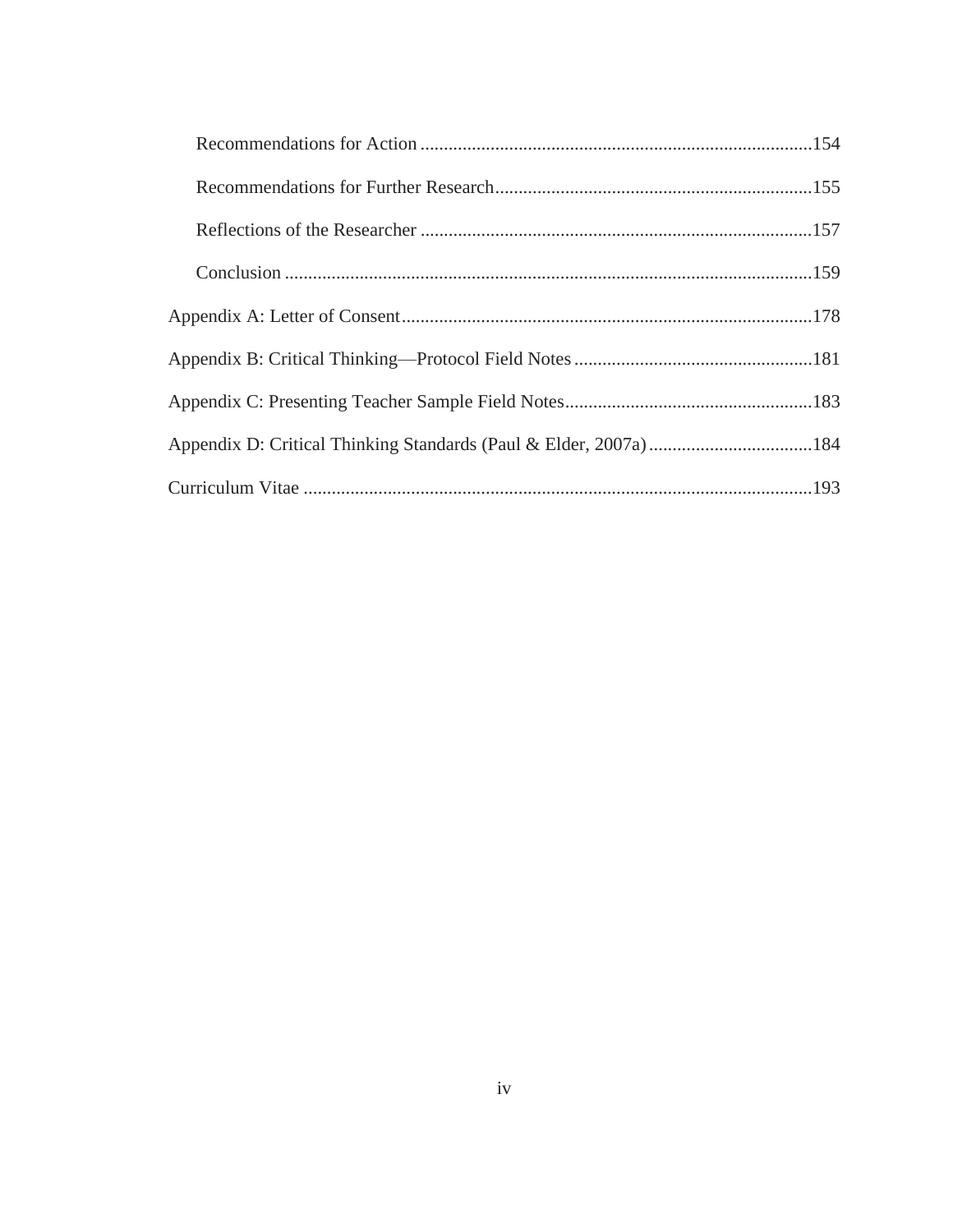# List of Tables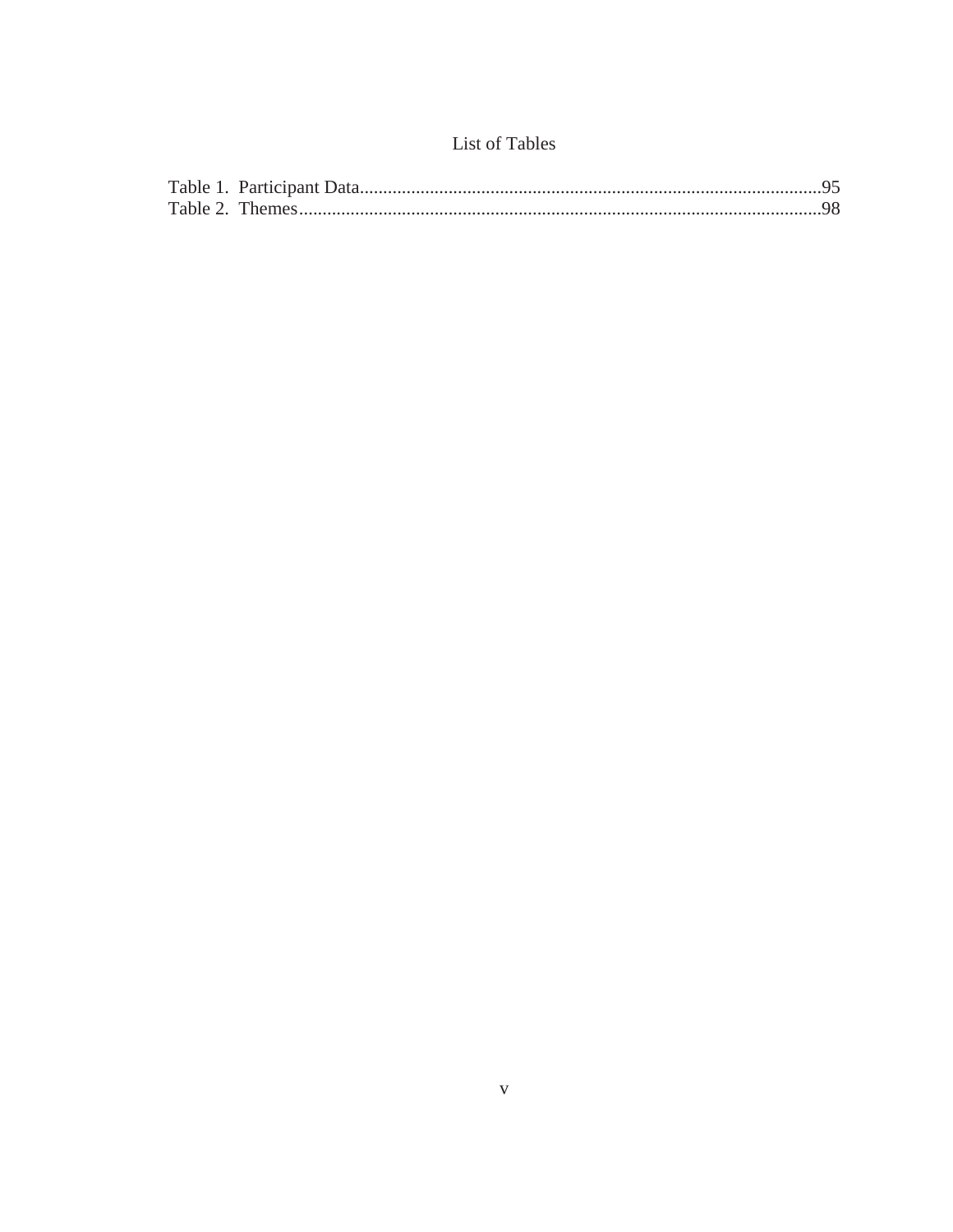#### Section 1: Introduction to the Study

It has been almost 30 years since the National Commission on Excellence in Education (NCEE, 1983) called for improving the quality of education in the United States. Since then, states have implemented state standards and high-stakes testing in core subject areas to try to improve the level of education of all students (West, 2005) in accordance with the No Child Left Behind Act of 2001 (NCLB, 2001). The prevailing culture of schools is not conducive to a collaborative environment in which teachers try to improve how they teach critical thinking, as well as how to recognize the demonstration of critical thinking in their students' work (Barth, 2006; Maloney & Konza, 2011). However, efforts to create a collaborative environment for teachers in schools have expanded, in part because of the growth of professional learning communities, a setting in which teachers collaborate on the issues of teaching and learning (PLCs; DuFour, DuFour, & Eaker, 2008). The growth of professional learning communities has also contributed to teachers' increased use of inquiry protocols to examine student work and develop lessons (Dana & Yendol-Hoppey, 2008; McDonald, Mohr, Dichter, & McDonald, 2007). In many communities, like the one under study, efforts to develop PLCs are in their early stages. In its strategic plan, the district under study calls for the development of PLCs but establishes no connections between PLCs and the community's concerns about student learning in the area of critical thinking. This study examined (a) whether teachers working together on a singular focused inquiry can use feedback from protocols, a set of guided group discussion steps for exploring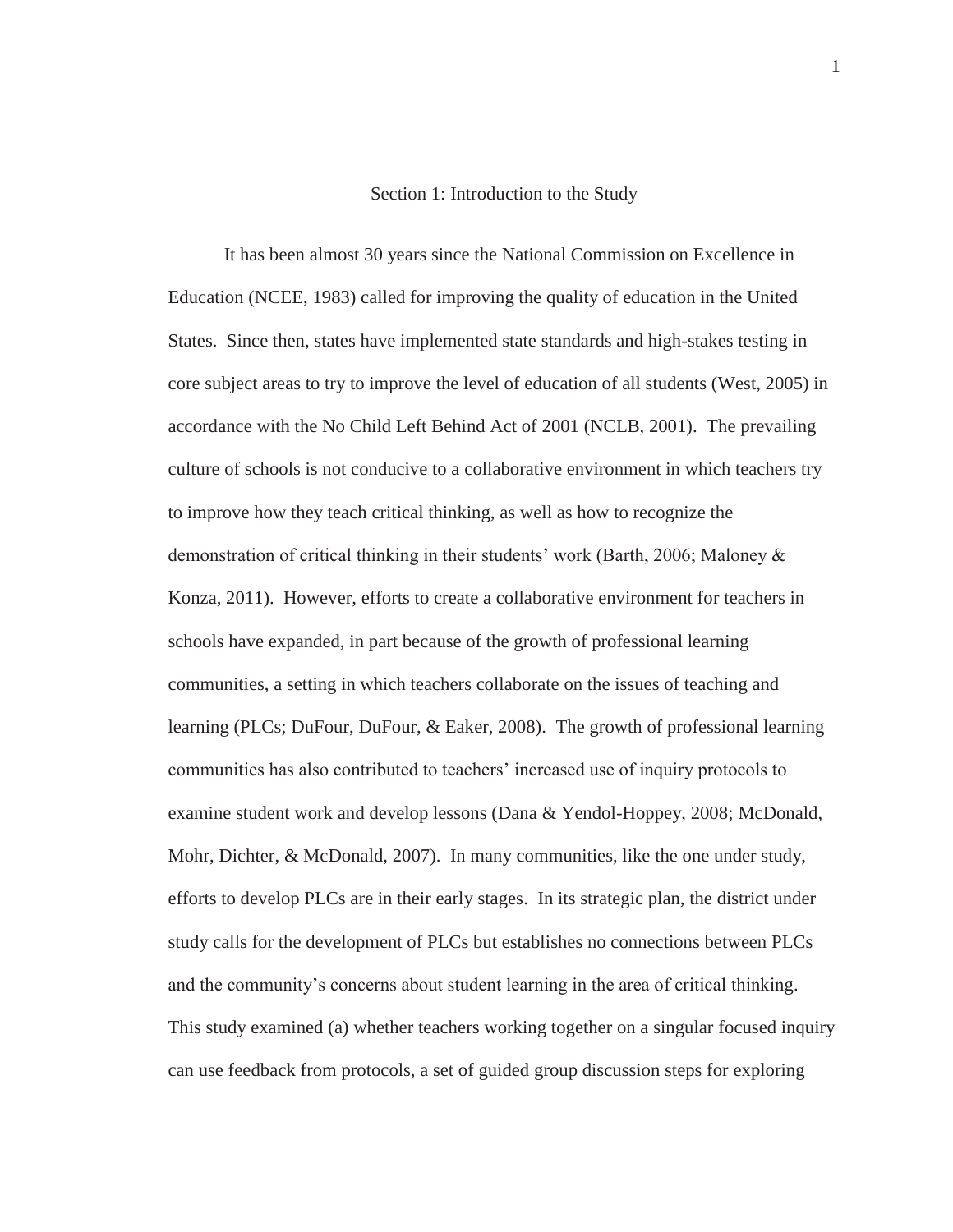inquiry questions (Easton, 2009), to influence their instructional design and (b) whether feedback from protocols can influence teachers' understanding of students' critical thinking and have a positive social impact on the quality of teachers' instruction and understanding of how students learn.

#### **Background of the Study**

According to Paul and Elder (2007a), leaders' and interest groups' manipulation and packaging of information in the United States have created an environment of "accelerating change, intensifying complexity, escalating interdependence, and increasing danger" (p. 10). Paul and Elder (2007a) contended that critical thinking is important because Americans face a daily glut of this manipulated information, and the majority of people do not think independently and tend to see the world in a polarized manner. Therefore, it is necessary for students in the United States to become critical thinkers who must learn how to take charge of their own thinking to become lifelong learners.

Likewise, Barell (2003) argued that students are too passive in their learning when they accept the information they obtain from their textbooks, classes, and the media in general as fact. Costa (2008) reinforced the need for improved student learning in several ways. When Costa asked teachers how they knew their students needed direct instruction to improve thinking, teachers of all grade levels articulated several weaknesses. Teachers told Costa (2008) that students depended on the teacher for answers, abandoned difficult tasks too easily, and were unable to apply knowledge, take risks, or work together in groups.

 NCLB mandated high-stakes testing does little to help students think independently. According to Mansilla and Gardner (2008), knowledge required for state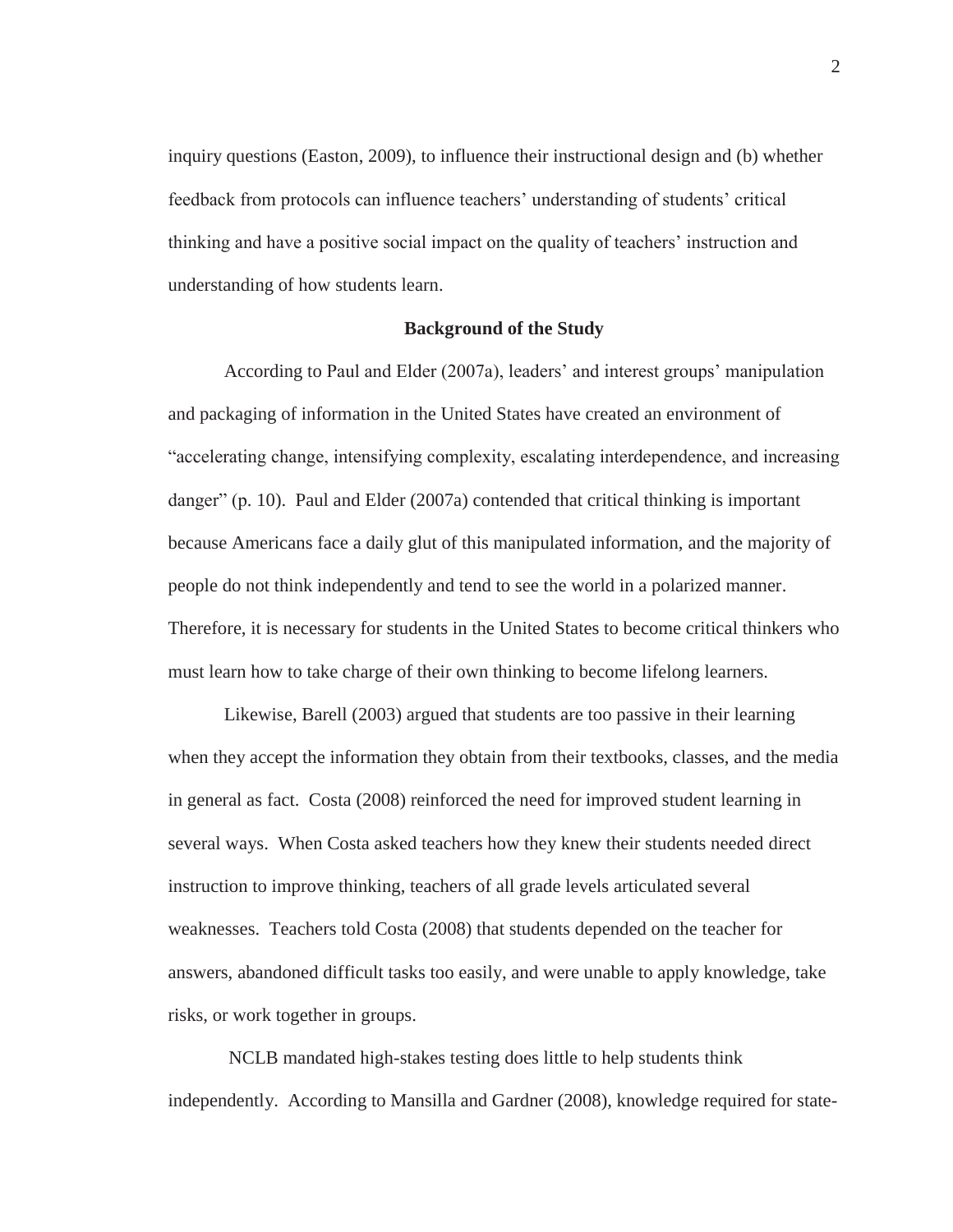mandated tests created disciplined minds in students when broader, integrated disciplined minds were needed. Sergiovanni (2005) argued that standardized testing promotes mediocrity because it squelches both meaningful student learning and imaginative teaching.

Several researchers have argued that to improve the capacity to teach critical thinking schools should develop project-based learning (PBL) assessments and utilize PLC's to structure teacher collaboration (Newmann and Wehlage, 1995; National Staff Development Council, 2001; Rotherham and Willingham, 2009). Newmann and Wehlage (1995) originally recommended that schools use PLCs to build their organizational capacity. In addition, Newman and Wehlage encouraged teachers to develop authentic assessments using PBL which can be used to measure students' critical thinking while also improving teacher pedagogical effectiveness. The National Staff Development Council's learning communities standard also supported the development of PLCs. According to Rotherham and Willingham (2009) if educational leaders were serious about teaching collaboration and self-direction skills, they would use PLCs in a study to better understand how PBLs are used to encourage collaboration and build these authentic problem solving skills for students.

Researchers found teachers benefit from their engagement in PLCs (Annenberg Institute for School Reform, 2004; Caine, Caine, & Renate, 2010; DuFour et al., 2008; Easton, 2009; Maloney & Konza, 2011; Newmann & Wehlage, 1995). However, more research is needed to determine how PLCs impact student learning (Crosby, 2007; Lieberman & Miller, 2011; Riveros, Newton, & Burgess, 2012; Scott, 2012; Vescio, Ross, & Adams, 2008; Weinbaum et al., 2004). Vescio et al. (2008), called for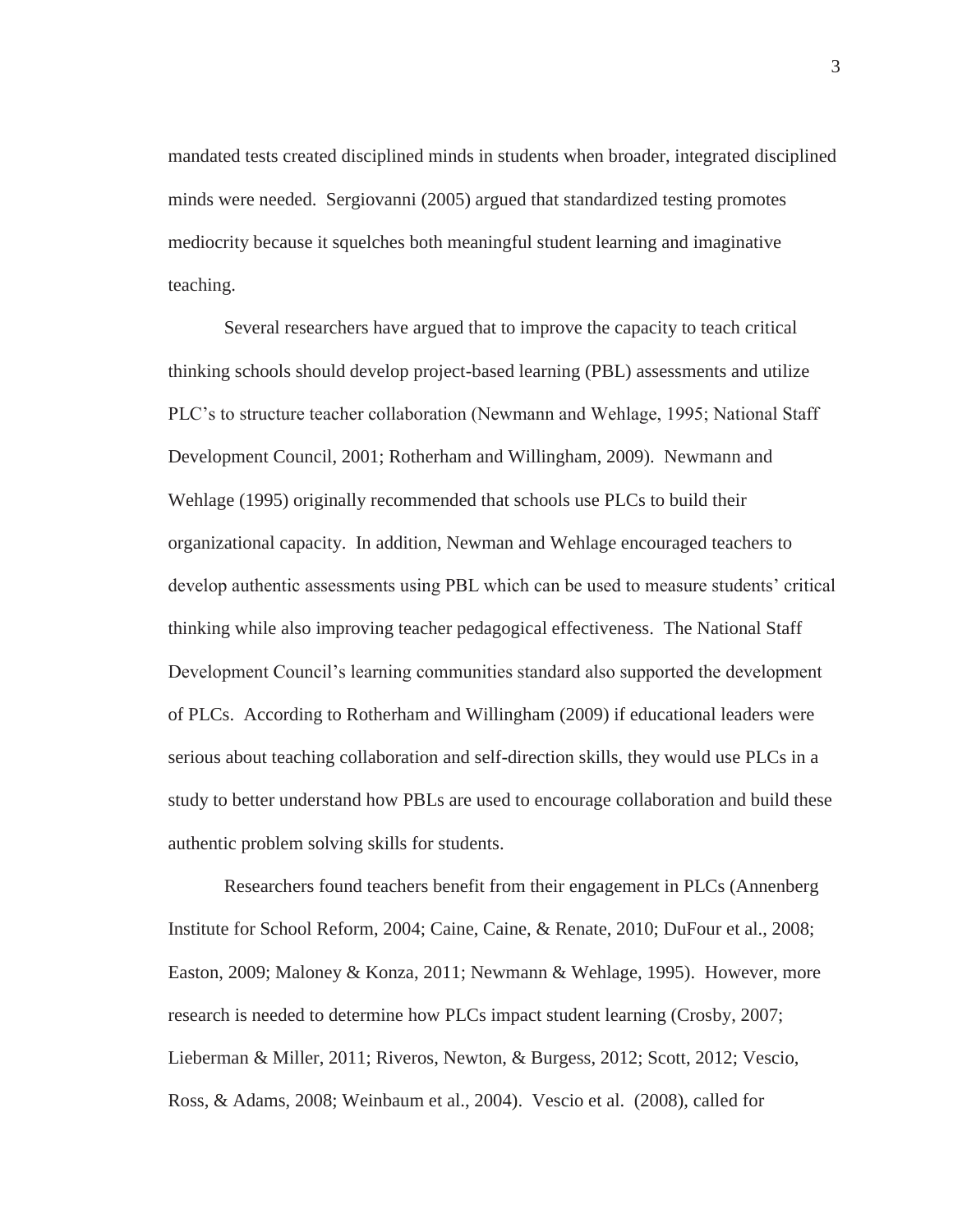"additional and rigorous research documenting the impact [of PLCs] on teaching practice and student achievement" (p. 89). Specifically, they called for research examining how PLCs are used in determining the impact of analyzing student work and teaching practices while assessing the qualities of each. This study helps build the body of research to understand teacher perceptions of navigating protocols in a PLC to in order to design instruction for critical thinking and understanding of students' critical thinking. McGowan (2007) recommended a study to pilot a "question protocol designed specifically to investigate teacher concepts of critical thinking by linking them more closely to practice in the K–12 arena" (p. 141). When Easton (2009) suggested that inquiry protocols help to build a culture "essential for collaborative work on issues of substance" (p. 1), this provided an impetus for combining the PLC model with a focused teacher inquiry utilizing protocols. Inquiry protocols provide systematic steps for focusing group discussions around a targeted question. The current study's focus on inquiry around critical thinking further supports the need to investigate how inquiry protocols used in PLCs can influence teaching and learning. Section 2 provides a detailed discussion of relevant literature on PLCs, protocols, and critical thinking.

#### **Problem Statement**

Government officials, business leaders, and educators have expressed a desire to improve education for almost 25 years (Assessing and Teaching of 21st Century Skills Project, 2010; Brooks & Brooks, 1999; Common Core State Standards Initiative 2011; Green, 2007; NCEE, 1983; Rotherham & Willingham, 2009). They specifically called for improvements in such areas as critical thinking, problem solving, posing and answering quality questions, and developing an integrated understanding of concepts.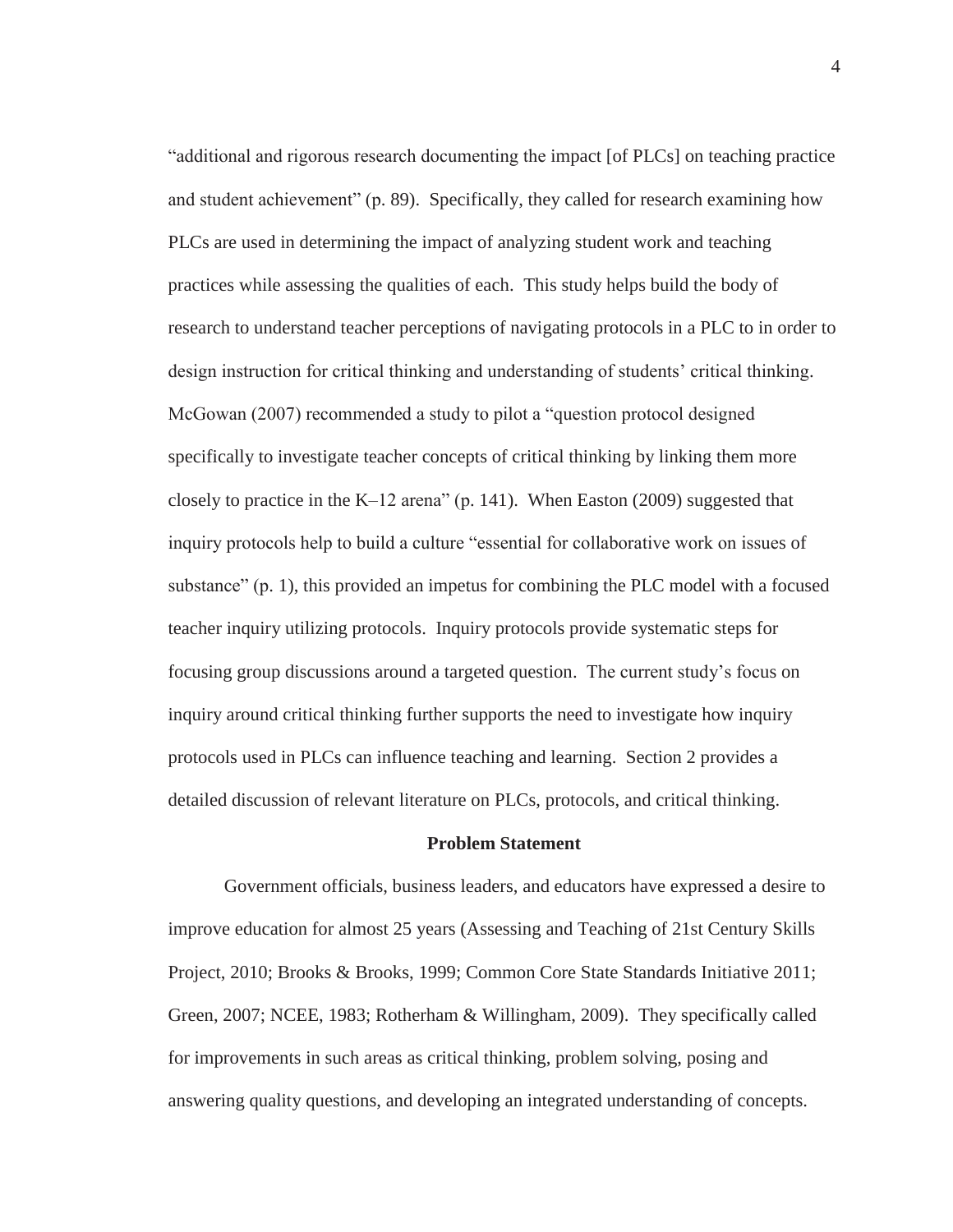Legislative efforts such as NCLB (2001) have been passed to address student achievement issues (West, 2005).

However, these discussions and NCLB failed to address a fundamental problem underlying education in the United States: students' inability to think critically. Almost 20 years ago, Paul (1995) explained students' fundamental inability to engage in critical thinking could have resulted from teacher's limited ability to engage their students in critical thinking or recognize critical thinking in student work. Deuel, Holmlund-Nelson, Slavit, and Kennedy (2009) suggested that teachers' preconceived notions about students interfered with their ability to determine the extent to which student work actually demonstrates an understanding of critical thinking. Paul and Elder (2001, 2007a) expressed concern about teachers' understanding of students' critical thinking when they stated, "We cannot assume that teachers have a clear concept of critical thinking. Indeed... the opposite is true... evidence suggests that critical thinking is rarely fostered in a systemic way in academic programs at any level" (p. 5). Paul (1995) contended that teachers cannot recognize the "profound difference" (p. xii) between student memorization and regurgitation of others' ideas and the reasoning and conclusions students develop independently based on "their own disciplined thought" (p. xii).

Although teachers and schools want to improve teachers' understanding of critical thinking, inhibiting factors within U.S. schools' cultures prevent teachers from improving student achievement (Deuel et al., 2009; Easton, 2009; Maloney & Konza, 2011). Even though districts spend money on improving curricula and implementing new professional development initiatives they feel are necessary for improvement, their influence in the classroom is often negligible (Choy & Oo, 2012; Sergiovanni, 2005).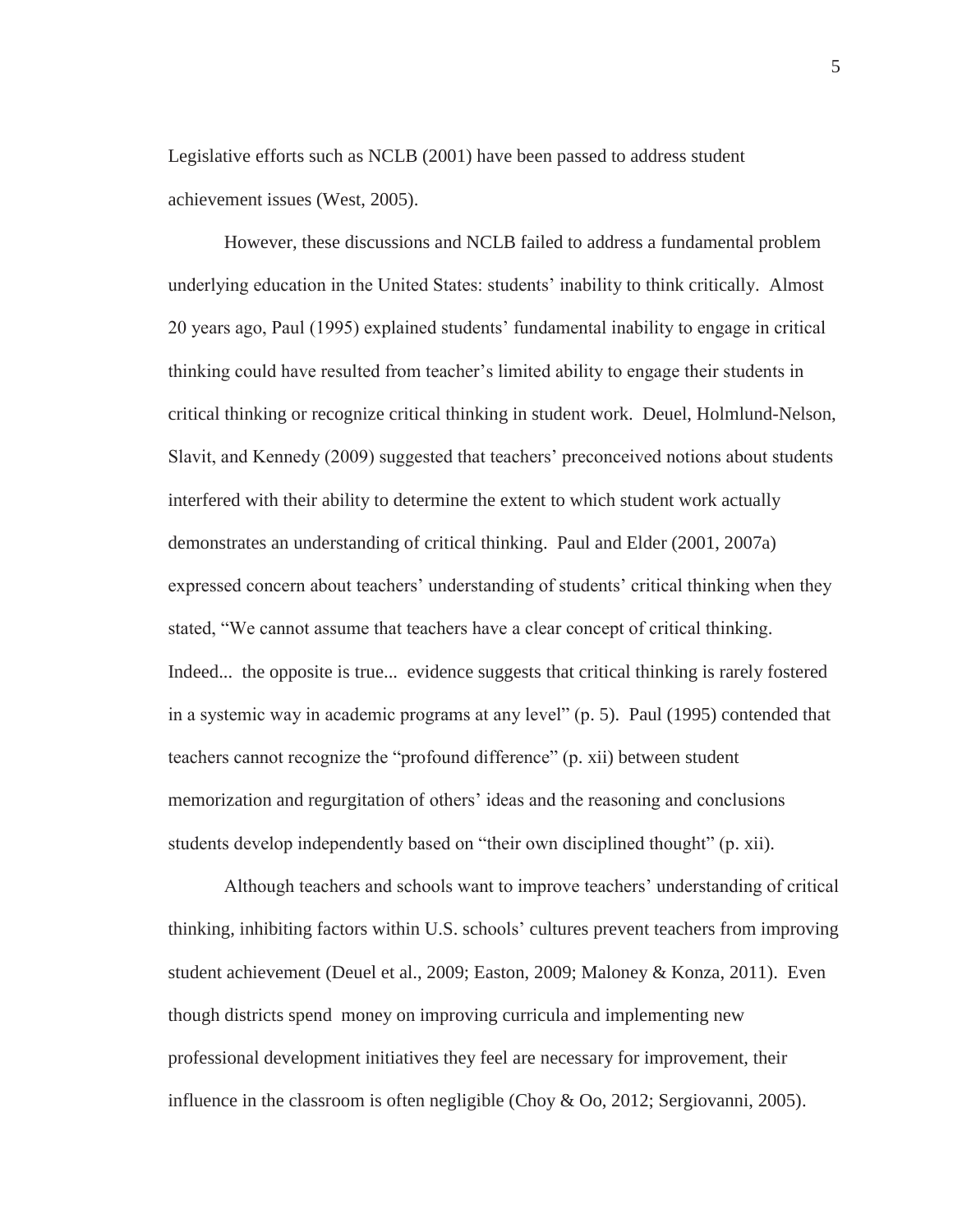Barth (2006) compared the way teachers act in a school to the behavior of very young children. Like children who engage in independent, or "parallel" (Barth, p.9), play alongside one another, teachers act alone within their classrooms. Teachers are often limited to meeting other teachers in a staff lounge or around a copy machine for a few minutes a day, unable to engage in real collaborative work to improve student achievement. Even though teachers intend otherwise, this affective lack of collaboration contributes to ineffective instruction (Schmoker, 2006).

Since school cultures are typically not conducive to addressing the issue of inadequate student achievement, many schools adopt the PLC model (Dana & Yendol-Hoppey, 2008; Danielson, 2006; Maloney & Konza, 2011). While research on PLCs suggests they positively impact standardized test scores and teacher efficacy, the literature provides little evidence of how inquiry protocols used within PLCs influence (a) teachers' perceptions about the design of students' critical thinking projects and (b) their perceptions of students' critical thinking (Annenberg Institute, 2004; Crosby, 2007; DuFour et al., 2008; Lieberman & Miller, 2011; Newmann & Wehlage, 1995; Riveros et al., 2012; Scott, 2012; Vescio et al., 2008; Weinbaum et al., 2004).

In communities similar to the one under study, the concern is not about whether students are passing tests but whether the instruction is rigorous enough to challenge students beyond the recall and knowledge levels needed to pass a standardized test. In highly successful communities, the concern is not about passing high-stakes testing, since passing rates are typically well above the 90th percentile (New York State Education Department, 2011). Rather, the community seeks challenges for students that enhance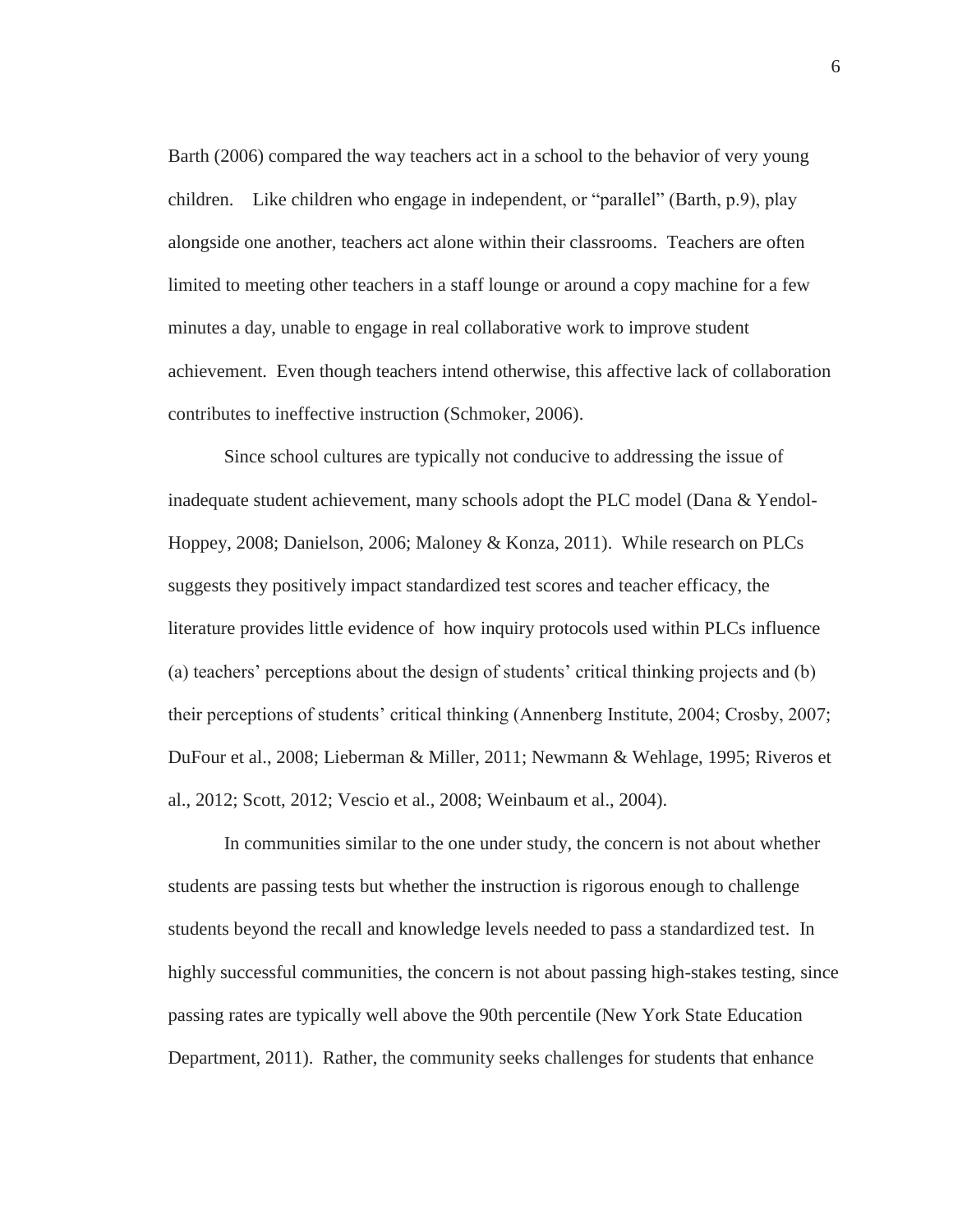their critical thinking skills so that they are better prepared for their next level of education.

The teachers in the middle school where this qualitative case study was completed first articulated their concerns about student weaknesses in grade level team meetings as early as 2005. Teachers examined end-of-year assessments from the previous year and identified weaknesses in critical thinking across multiple content areas. Parents' comments in community blogs, district meetings, and parent surveys also suggested that there were weaknesses in student experiences and in the instruction design of activities within the classroom to promote critical thinking. However, teachers' isolation was similar to the situation Little, Gearhart, Curry, and Kafka (2003) described: Teachers were alone with student work and lacked the capacity to function collaboratively to improve student learning as part of professional development. The district under study structured its goal-setting system ineffectively; it did not guarantee that when teachers collaborated on a goal, the goal was an inquiry into student learning. Even when teachers collaborated on a stated goal, their collaboration was little more than a simplistic discussion about an instructional practice or book study group and had not expressly stated a focus on student learning.

Under these district-level conditions, a group of teachers came together in a PLC to target critical thinking using the inquiry protocol process for their meetings. This study sought to examine how using an inquiry protocol within a PLC affected teachers' perceptions of both instructional design for, and understanding of, students' demonstration of their critical thinking.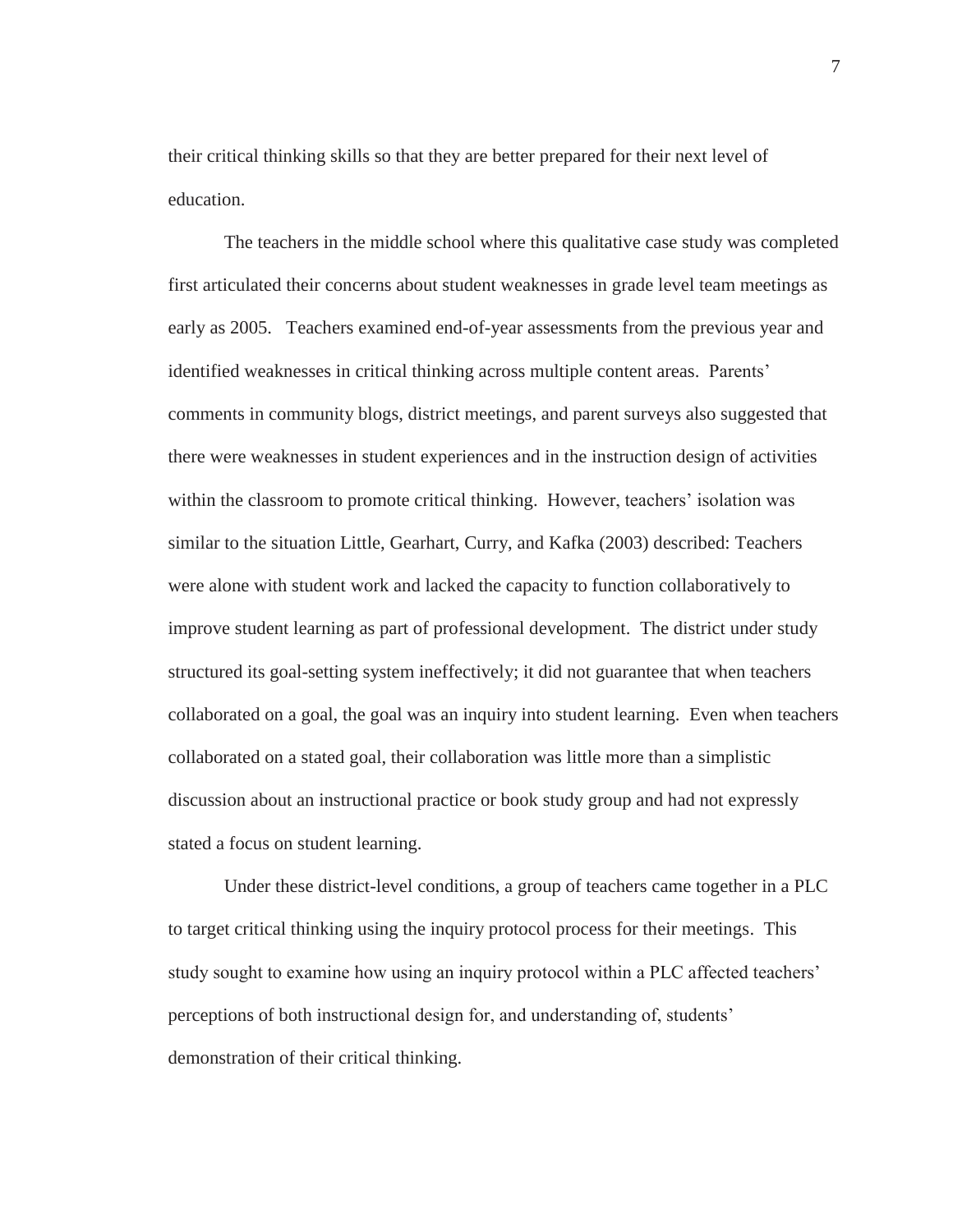#### **Nature of the Study**

This qualitative study used a case study design. Because it was necessary to capture teacher perceptions around both teaching and learning, multiple data types were gathered, including field notes of all PLC sessions, transcriptions of PLC meetings, and the transcription of a final group interview. Creswell (2007) stated that case studies require an "in-depth data collection involving multiple sources of information rich in content" (p. 61). Creswell's definition suggested that a qualitative case study was the best approach. This qualitative case study allowed teachers in the PLC to share their perceptions as they occurred in a natural setting. The qualitative approach was preferable to the quantitative approach in which predetermined "factors that influence an outcome" (Creswell, 2003, p. 21) are not readily apparent because a quantitative study would not have allowed teachers to articulate their perceptions as in a qualitative study. The use of predetermined variables would not have provided the desired evidence of depth of teacher understanding. As a result, a quantitative study could not have achieved the desired understanding. The case study design was preferred over a narrative design. Narrative analysis tells a first-hand account of an experience tracing it from beginning to end (Merriam & Associates, 2002). This study did not focus upon an experience that is appropriate to telling a story; instead, this study focused on the perceptions of a group of teachers and the understanding developed as a result of constructing knowledge about critical thinking. Study participants developed perceptions about designing critical thinking projects and lessons. Study participants also developed perceptions about student's critical thinking. Because participant perceptions evolved around instructional design and student's critical thinking, there was no documented start and end point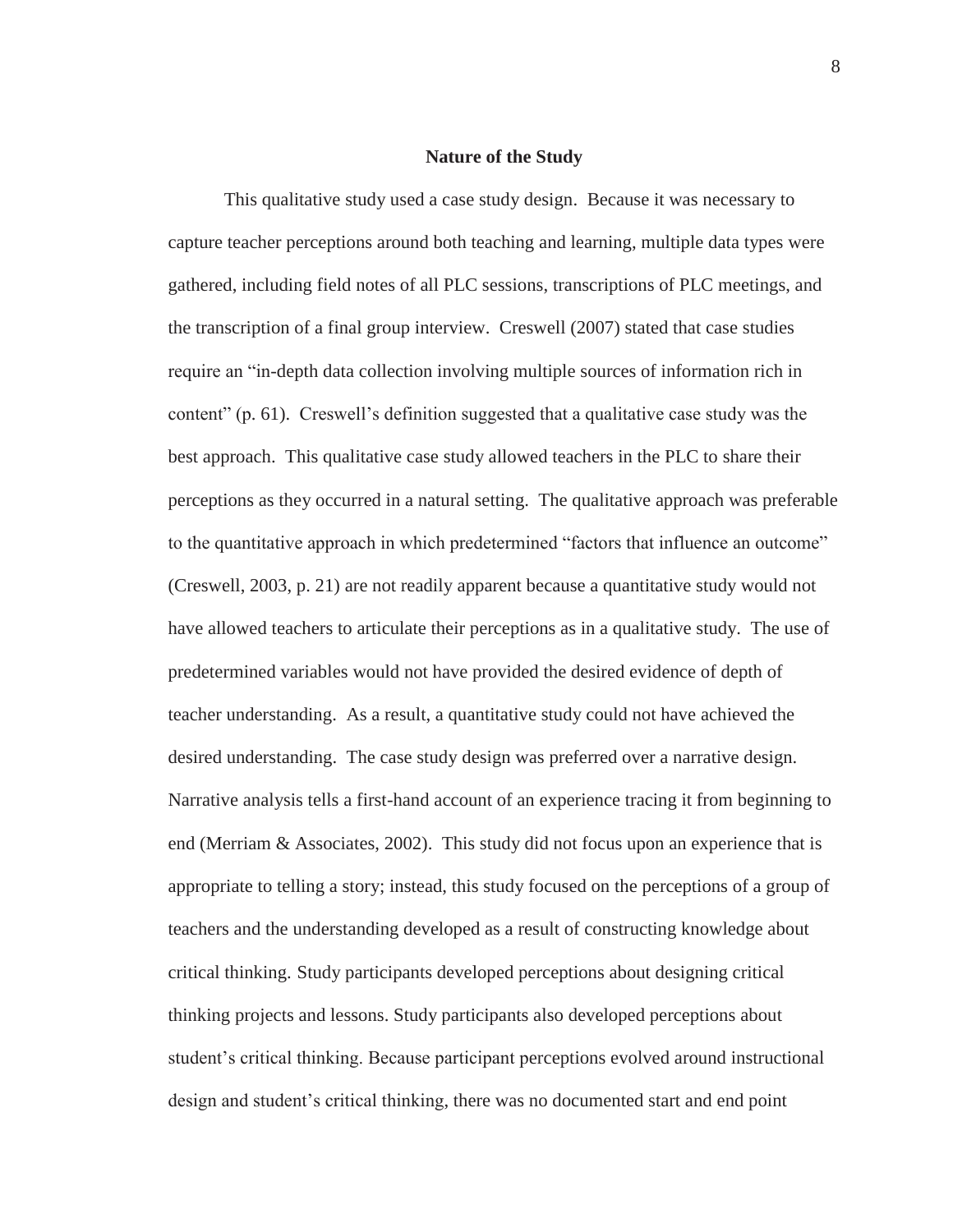necessary for a narrative analysis. Rather, the in-depth data collection from field notes, PLC meetings, and a group interview provided the multiple data sources, rich in information, suited for a case study.

I collected three forms of data: (a) transcripts of the audiotapes of the PLC presentations, (b) participant field notes, and (c) transcripts of the audiotaped group interview of PLC members. PLC group members volunteered to present to other members for feedback on a project or student work from a completed project. In all three forms of data participants cited evidence of Paul and Elder's (2007a) 25 critical thinking competencies. Participant field notes were structured to parallel the format of the tuning protocol (Easton, 2009) the PLC followed. I transcribed each PLC meeting, as well as the group interview, and e-mailed these transcriptions to all participants for member checks within a week after they occurred. The participants requested no changes. As I examined these data, I was able to determine teachers' perceptions of the critical thinking in project design and in student work.

The data were analyzed throughout the study. I read and reread the transcripts of the PLC session, as well as completed open and refined coding, in order to determine themes. I designed the focus questions for the group interview based on ongoing analysis of both PLC notes and transcripts. Teachers' responses to these questions allowed me to address the research questions more thoroughly. As themes emerged, I triangulated the data from the three collected pieces to find supportive evidence.

I provide a more detailed description and explanation of the methodology of the study in Section 3.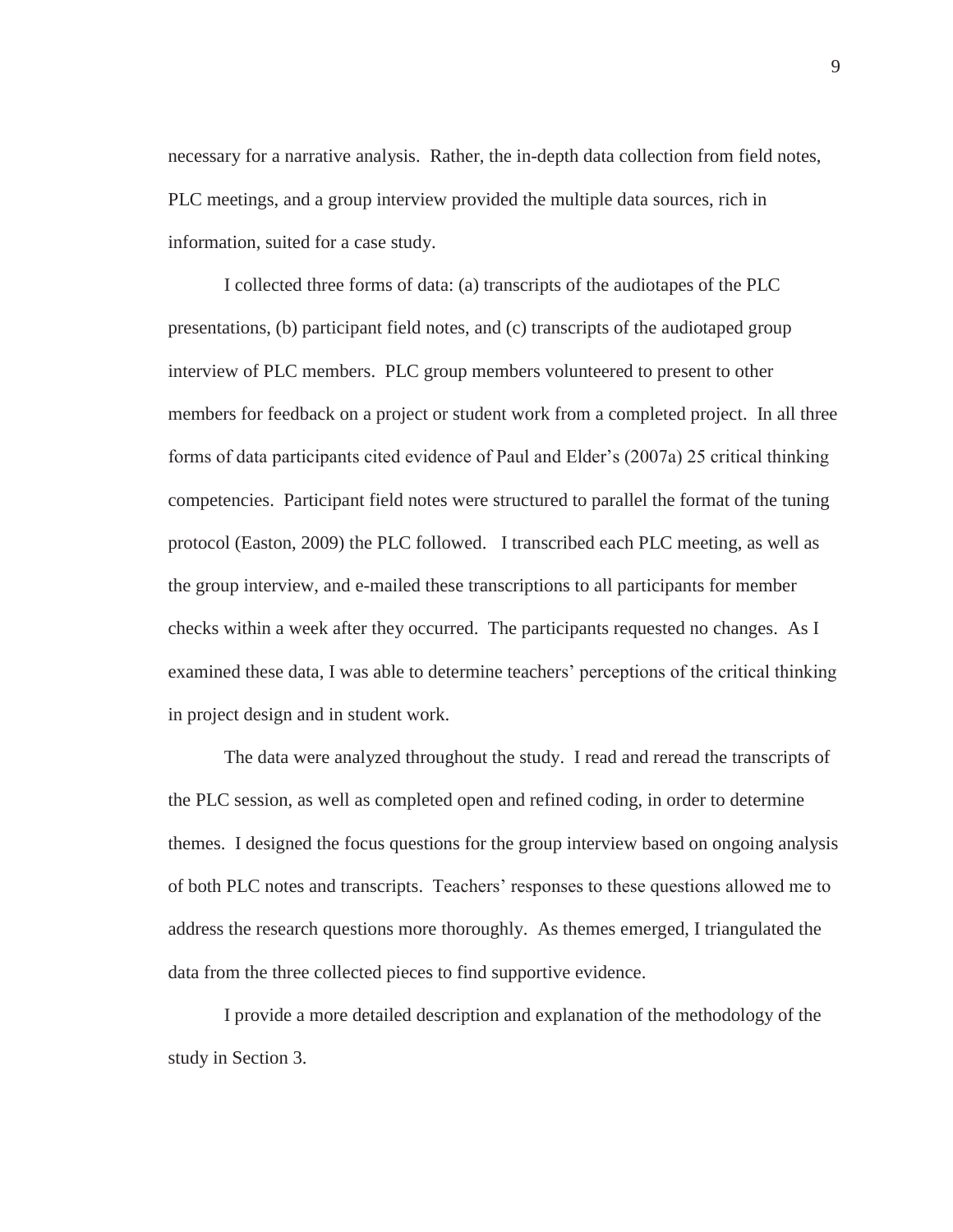#### **Research Questions**

Two broad research questions were the basis of the study:

- 1. What influence do inquiry protocols, used in PLC's, have on teacher perceptions of instructional design for critical thinking?
- 2. How does the use of inquiry protocols in PLC's influence teacher perceptions of students' critical thinking?

#### **Purpose Statement**

The purpose of this qualitative case study was to explore teacher's experiences using inquiry protocols to determine teacher (a) perceptions of instructional design aimed at critical thinking and (b) understanding of students' critical thinking. The study followed the work which a PLC began during the 2008–2009 school year. The study's 11 participants were part of a voluntary PLC group that voluntarily formed to support a district initiative to develop PLCs. The members included sixth-, seventh-, and eighthgrade teachers from eight disciplines. The PLC worked collaboratively to pilot the use of inquiry protocols during their meetings to develop PBL exercises using Newmann and Wehlage's (1995) seven criteria for authentic assessments. The participants used Paul and Elder's (2007a) 25 critical-thinking competencies to evaluate critical thinking in student work and teachers' instructional design efforts. During the 2010–2011 school year, the PLC explored the influence of using an inquiry protocol, for structuring the meeting and managing the process for questions, on how teachers perceived the instructional design of critical thinking projects for students and how they understood students' critical thinking.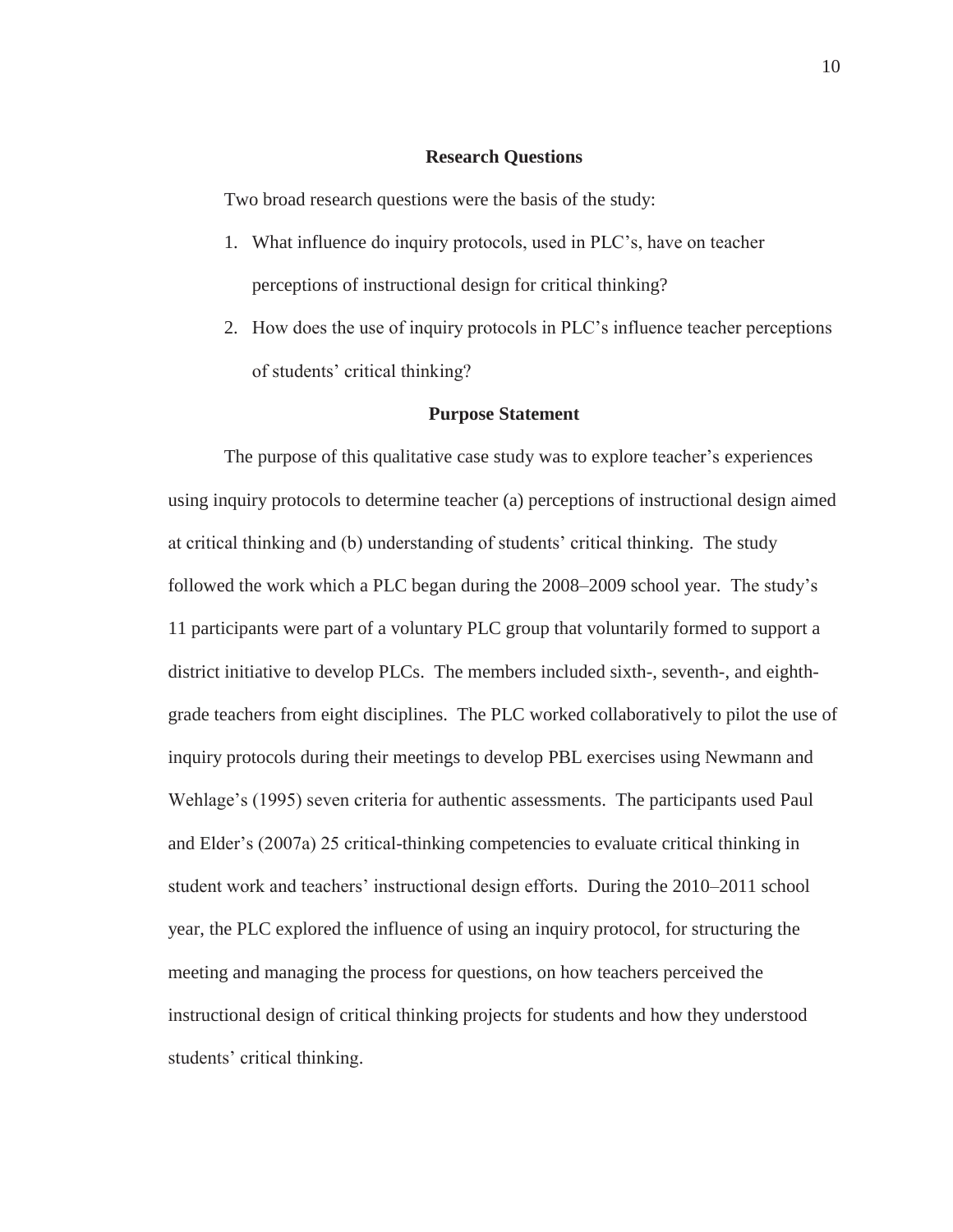#### **Conceptual Framework**

The district under study had a strategic plan that called for the development of PLCs. Yet, none of these PLCs addressed the general community's concerns about the use of critical thinking to promote student learning. A concerned group of teachers working together to address a perceived issue in teaching and learning created a PLC. The community of teachers in this study utilized a constructivist approach to learning in order to share ideas and understandings. The constructivist approach is based upon the cognitive learning theories of Dewey (1916), Piaget (1952) and Vygotsky (1962, 1978). The constructivist approach guided study's participants as they wrestled with the perceived district issue of advancing critical thinking in their teaching and students' learning. This study helped to combine the district administration's desire to develop PLCs with the teachers' and parents' desire to address a weakness in students' critical thinking. Throughout this study, data were obtained to help build an understanding of how a PLC using protocols influences teacher perceptions of instructional design of critical thinking projects and teacher understanding of students' critical thinking. Protocol use provided the teachers a focused structure to frame their learning and discussions to help maintain a safe and comfortable environment for all participants in the PLC.

#### **Definition of Terms**

The following terms were used throughout the research and are defined for the purpose of this study.

*Action research:* Action research is the term often used to describe teacher research or teacher inquiry. Cochran-Smith and Lytle (1993) defined action research as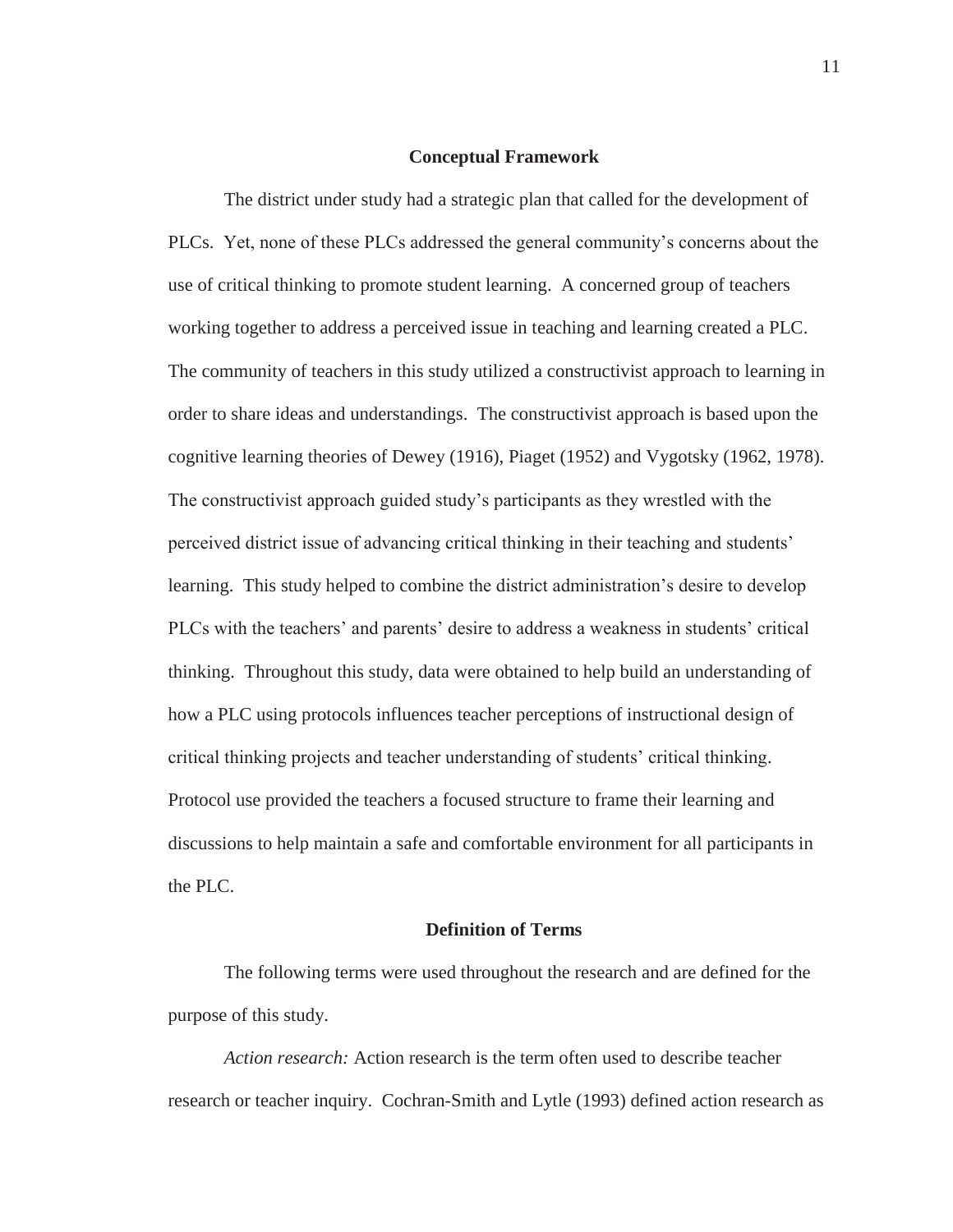teachers' systematic, intentional study of their practice within the confines of their classroom. Dana and Yendol-Hoppey (2008) gave a more precise definition to include teachers who identify research questions and then use their questions as the basis for their work. The teachers gather relevant literature, collect and analyze student data, and then make changes in their practice to reflect their findings.

*Backwards design:* Wiggins and McTighe (2005) described backwards design as the development of a specific instructional goal that can include content and skills. Teachers use the goal to determine acceptable performance levels and then work backwards to develop instructional plans to achieve the goals.

*Collaborative inquiry:* Collaborative inquiry is defined as teachers coming together to develop and answer questions about their students. They gather data, reflect upon the data, and then take action to affect learning and instruction. The teachers use the other members of the inquiry group as experts as they reflect, critique, and coach one another to improve each group member's overall teaching and learning (Weinbaum et al., 2004). Cochran-Smith and Lytle (1999b) further stated that when teachers engage in collaborative inquiry, they turn their classrooms into data collection labs to question their own and others' teaching.

*Constructivism:* Fosnot (2005) stated that constructivism is the development of deep understanding that results when cognitive imbalance occurs. As students grapple together in open discussion with new, complex information, they compare their own understanding with the understanding of those around them. Errors and misunderstandings are not avoided but used as tools for reflection to advance learning and understanding. Constructivists contend that deepening understanding leads to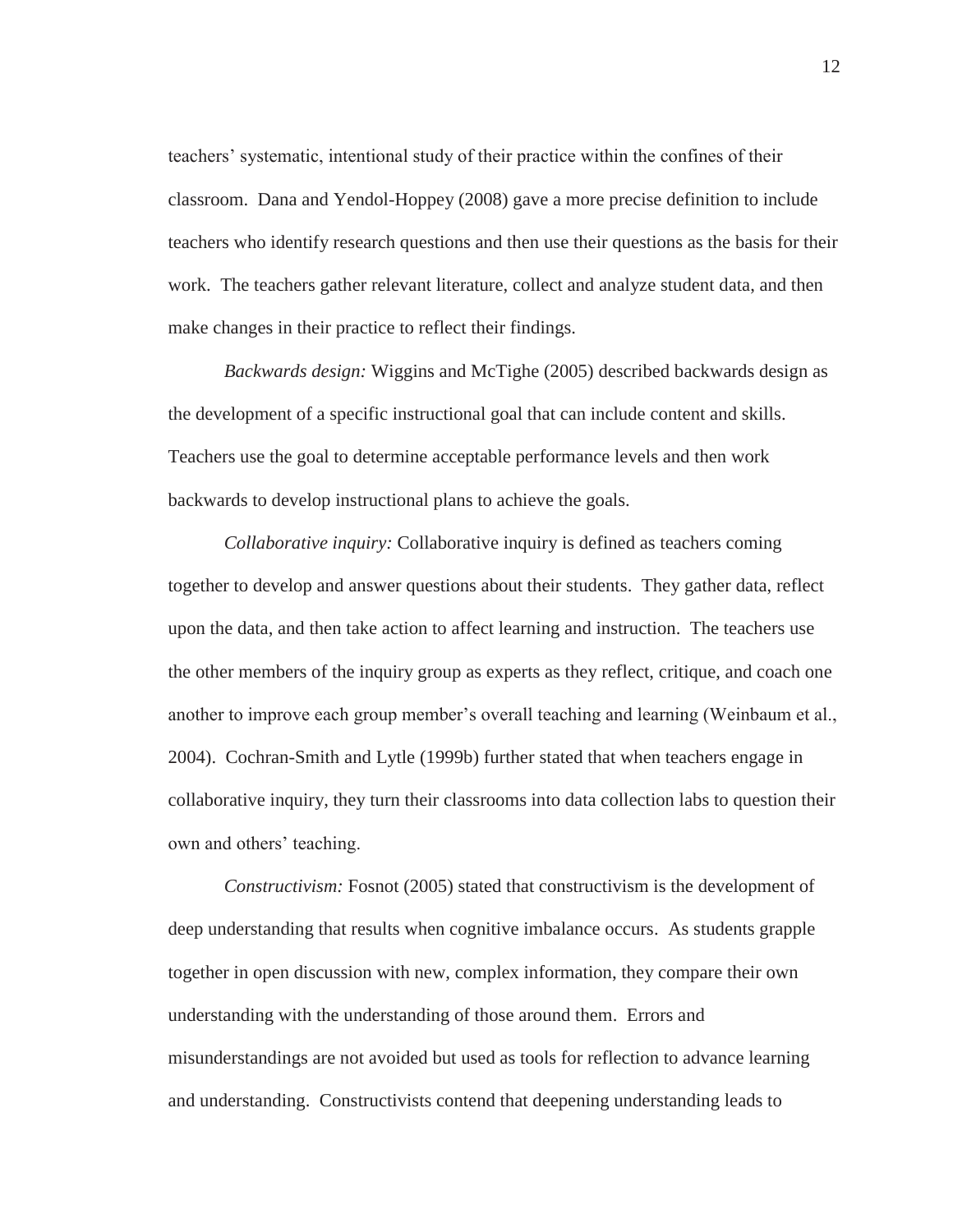cognitive development rather than identifying development as the precursor of understanding.

*Critical thinking:* Willingham (2008) defined critical thinking as "a subset of three types of thinking: reasoning, making judgments and decisions, and problem solving" (p. 11). Critical thinking has "three key features: effectiveness, novelty, and self-direction" (Willingham, 2008, p. 11). Students think effectively when they see more than one side of an issue, avoid allowing emotion to sway their views, and use proper evidence to support their views. Students think in novel ways when they reach a selfdirected solution, one in which they "call the shots" (Willingham, 2008, p. 11) to handle a problem instead of relying on a previously learned solution or process. Paul and Elder (2006b) further stated that critical thinking requires three interwoven phases: analyzing, evaluating, and improving thinking. In a given situation, critical thinkers analyze the parts of the situation, "its purpose, question, information, inferences, assumptions, concepts, implications and point of view" (Paul & Elder, 2006b, p. xiii). Critical thinkers evaluate when they are able to recognize strengths and weaknesses of their own thinking. They must use the intellectual standards to evaluate how much of their thinking is "clear, accurate, precise, relevant, deep, broad, logical, significant and fair" (Paul & Elder, 2006b, p. xiii). Lastly, critical thinkers improve their thinking when they maximize its strengths and minimize its weaknesses.

*Inquiry protocol:* Easton (2009) stated that an inquiry protocol is a constructivist approach utilizing structured, conversational steps. Teachers use protocols to explore student work or issues related to teaching and learning. Teachers follow guided steps to conversations with specific, targeted goals for providing feedback, and know when to talk

13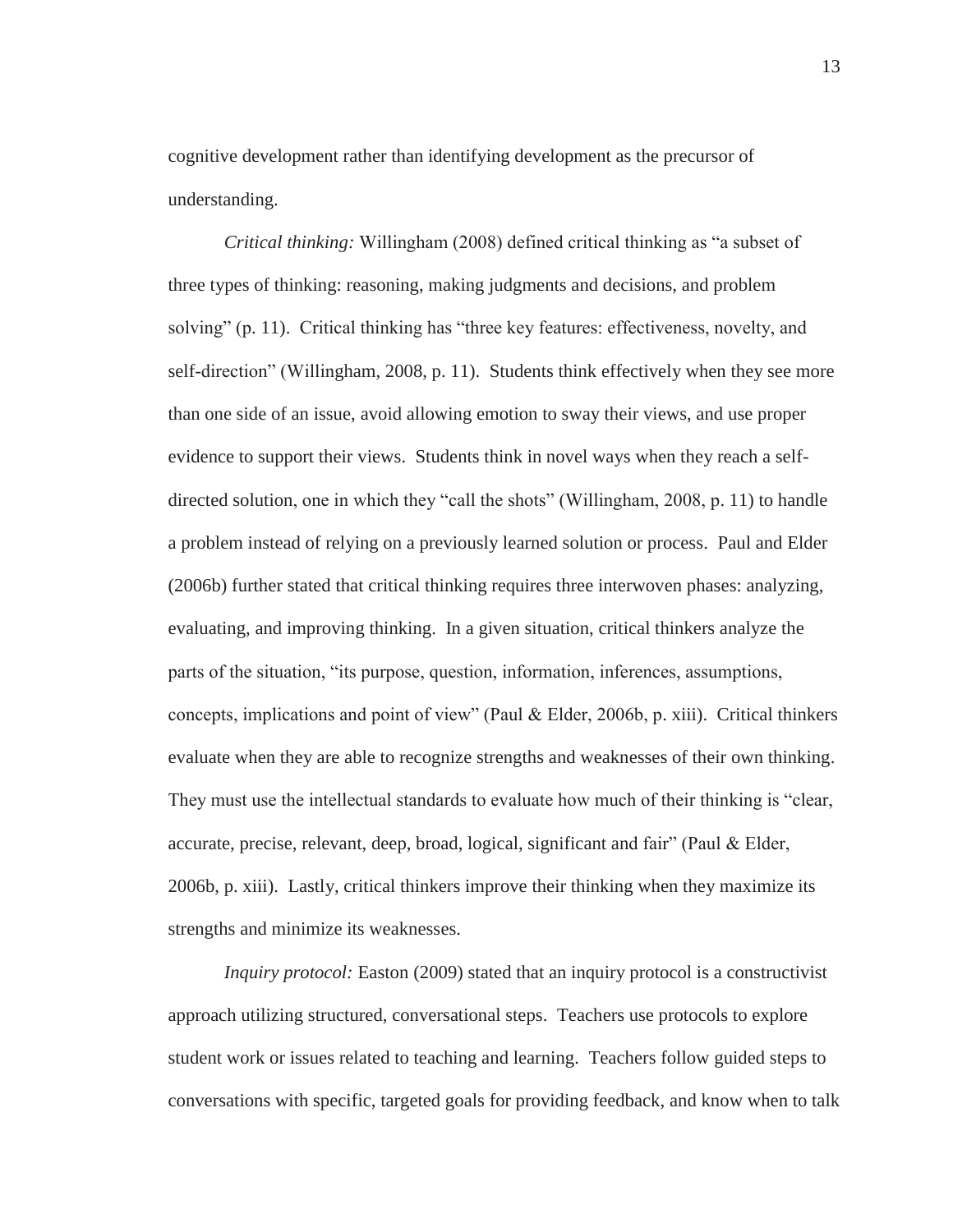and when to listen. A hallmark of the protocol process is the time limit incorporated into the process, allowing for a final reflective process at its conclusion.

*Inquiry stance:* Cochran-Smith and Lytle (1999a) defined an inquiry stance as a specific opportunity for teachers to come together to improve their practice. When teachers engage in an inquiry stance, they question what they do through a focused study applied to the unique situations of each learning community in which they operate.

*Professional learning community (PLC):* DuFour, DuFour, Eaker, and Many (2006) defined a professional learning community as a group of teachers working together to achieve a common goal of learning. The group engages in continuous learning to achieve results rather than concerning itself with intentions.

*Project-based learning (PBL):* Mergendoller, Markham, Ravitz, and Larmer (2006) defined project-based learning as an extended task the teacher designs. This task compels students to answer a complex question and requires students to learn essential knowledge and skills in order to complete the project. Students are immersed in an experience that mimics the real-life knowledge and skills central to the discipline outside of a classroom (Larmer & Mergendoller, 2010; Mergendoller, Larmer, & Ravitz, 2003).

### **Assumptions, Limitations, and Delimitations**

#### **Assumptions**

An assumption of the study was that the PLC participants were able to establish a productive level of trust. Group members had to be open, honest and willing to give and receive constructive criticism. Only if trust were established could the group offer and accept feedback within the protocol that was productive and honest in informing their instructional design and understanding students' critical and higher order thinking.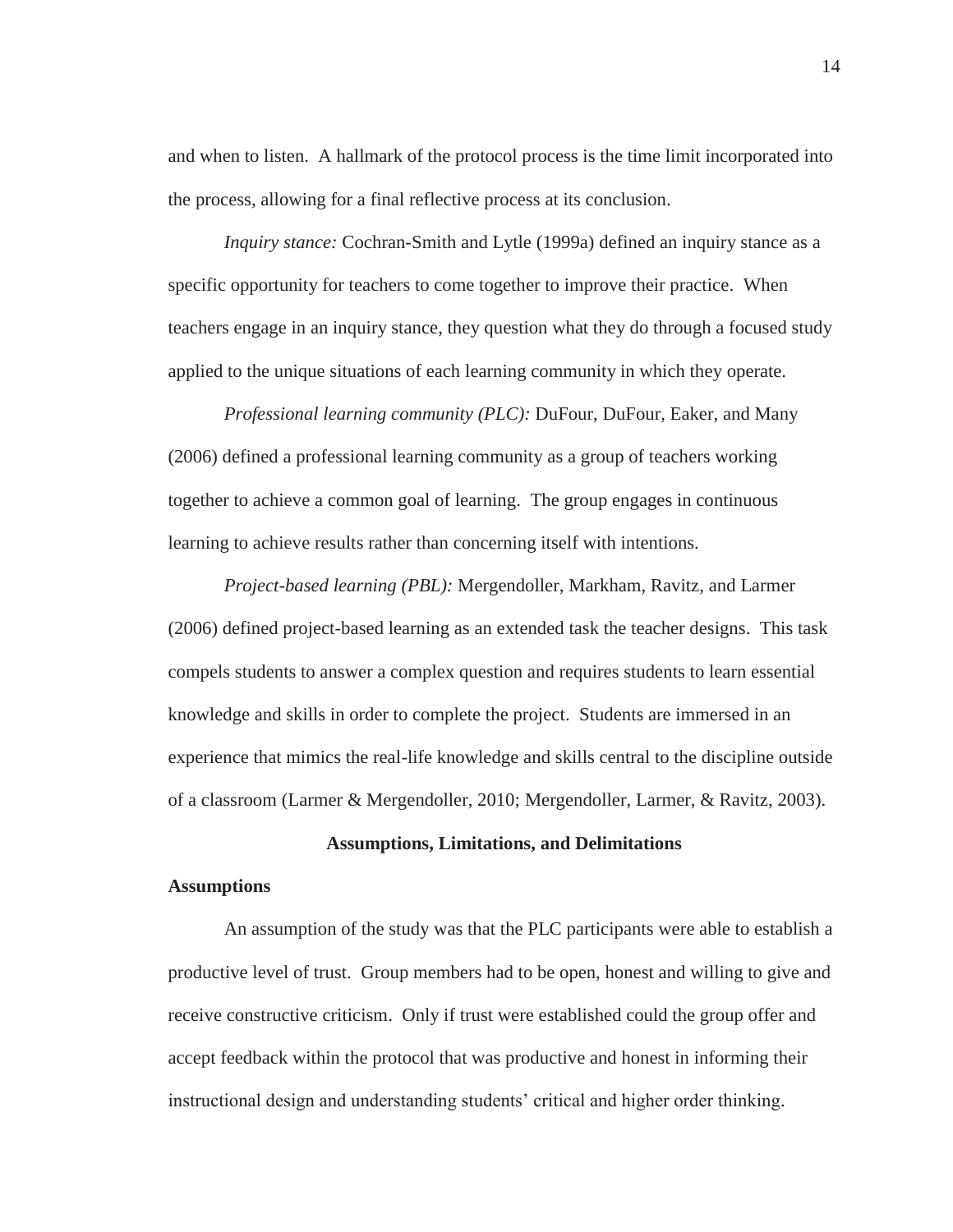#### **Limitations**

This study was subject to 4 limitations. First, even though the teachers in the PLC agreed to use it, the PBL model became a limitation of this study because participants' years of teaching experience impeded their ability to understand and manage the complex nature of PBL. Teachers' comfort and years of experience with the instructional use of technology influenced both participants' perceptions and their descriptions of students' experiences with PBL. Participant teachers with limited comfort and/or experience teaching with technology found that both their understanding and development of instructional design for PBL and students' critical thinking were narrower and generally more confused than those participants who also sought to incorporate technology into projects. A second limitation was that some participant teachers expressed the perception that the PBL approach was conducive to certain subject areas but not others. Consequently, the teachers who felt PBL was less appropriate for their subject area seemed to indicate the quality of projects students completed in their subject areas were naturally of a lesser quality then could be achieved in other, more conducive subject areas. Another limitation of this study was the classroom management styles of teachers in a PBL environment. Teachers who built a strong environment of student self-direction as part of their classroom management style had clearer perceptions of both their design of critical thinking projects and their understanding of their students' critical thinking when compared to teachers who did not have such a style. Finally, group members' participation in the PLC sessions was another limitation in the study. Participants who made PLC sessions a scheduling priority and could therefore attend all or most sessions developed a more constructivist learning of critical thinking than those teachers whose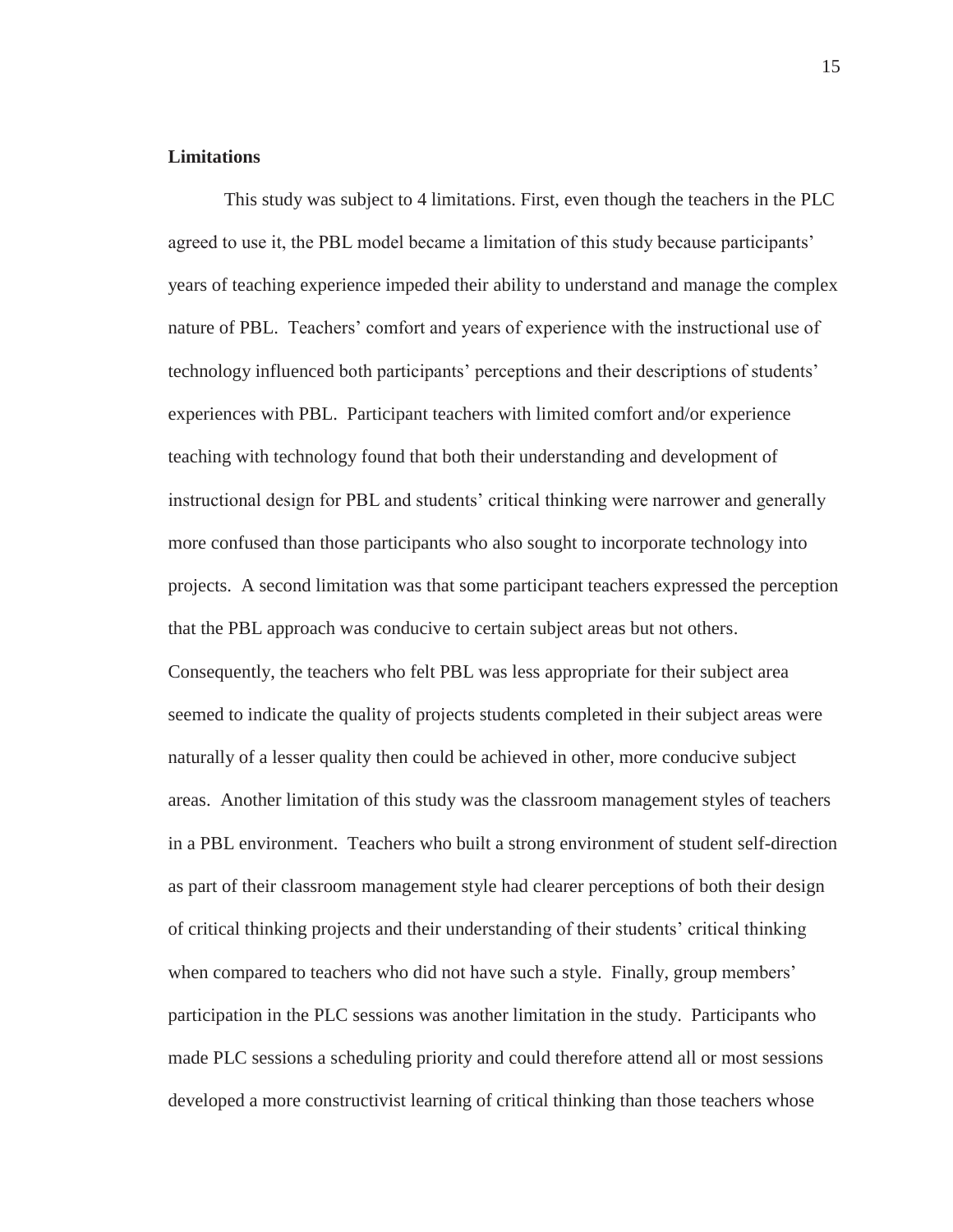participation was less consistent. As teachers gave presentations or actively provided constructive feedback to presenters, their perceptions about the way critical thinking projects were designed and about students' understanding of critical thinking were significantly different from the perceptions of those who were less actively involved.

# **Delimitations**

A delimitation of this case study included 11 teacher-participants in a suburban middle school setting who voluntarily joined a PLC. The agreed upon scope of the PLC was a similar interest in critical thinking and the use of PBL as a methodological approach for evaluating critical thinking. Only teacher-participants who voluntarily expressed the interest in PBL and the PLC critical thinking work were included.

Teachers who desire to develop an understanding designing for critical thinking in instruction and developing an understanding of student's critical thinking will find this study relevant to their teaching. This study can potentially apply to a broader range of readers because it examined a wide variety of teachers' work experience, student populations, and subject matter.

### **Significance of the Study**

The study is significant to the practice and understanding of teachers in the school and district in which it was conducted, as well as other districts whose teachers seek to understand how a PLC can help teachers design for critical thinking and understand student's critical thinking in order to improve their practice. Participants gained an understanding of the influence that PLCs using an inquiry protocol have on designing for critical thinking instruction and understanding students' critical thinking. Teachers engaged in PLC discussions incorporated specific critical thinking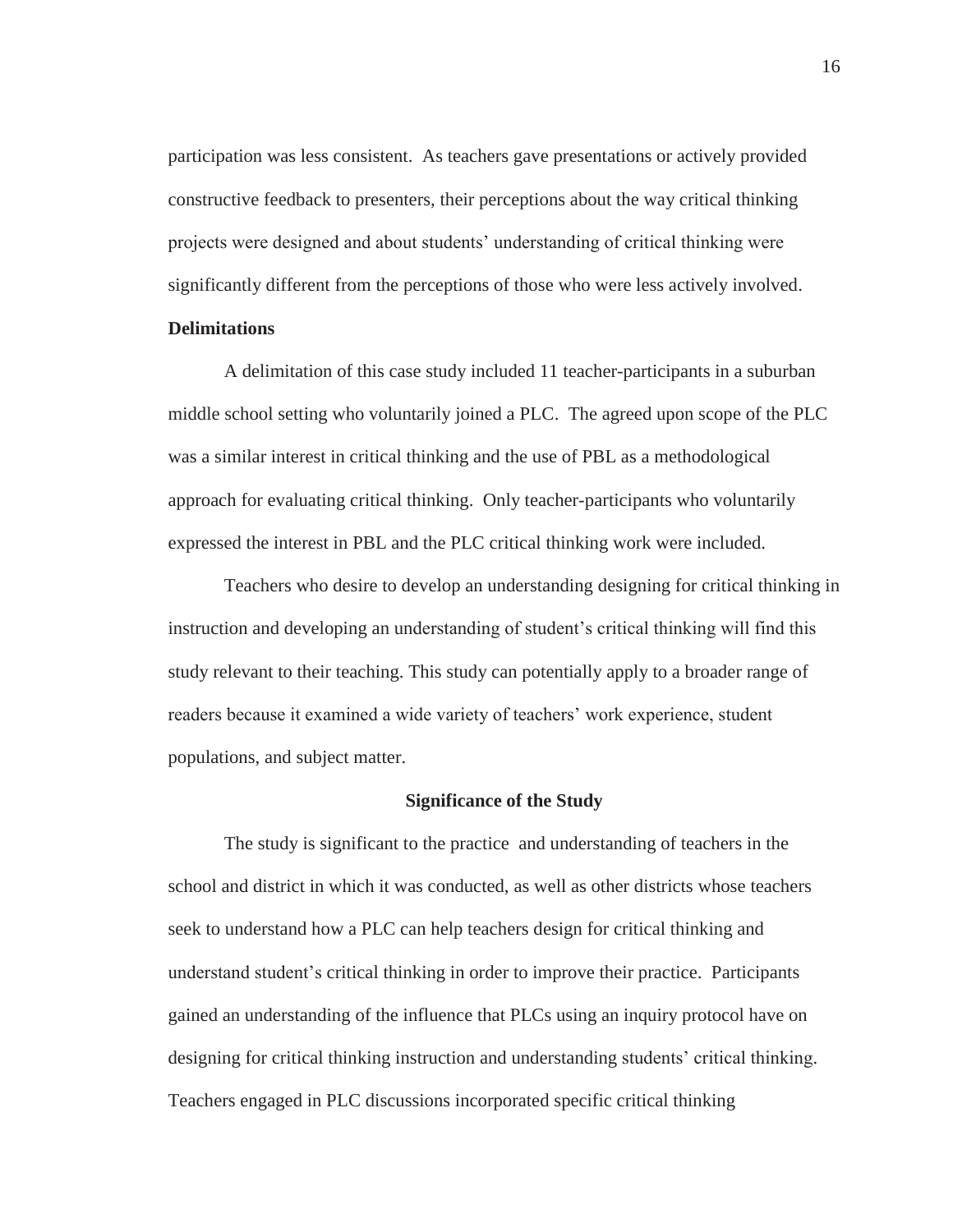recommendations into project design and expanded their understanding of student expressions of critical thinking. These understandings can be shared with other teachers to impact their instruction. Participants expressed a desire to expand their influence by presenting to a larger community, extending as far as regional or national conferences. Teachers embracing a PLC can use a focused inquiry to make their passion for student learning a reality.

The study's implications for positive social change are two-fold. This study advances teachers instructional practice through (a) participants gained shared pedagogical knowledge of supporting the design of critical thinking tasks for students, and (b) the advancement of teacher understanding of students' critical thinking. The participating teachers' expanded understanding extends to others as they engage teachers in collaborative projects and share their new understanding at departmental and schoolwide meetings. As teacher understanding about PLCs grows, the PLC's singular focus addresses the school and district concern that teaching should not solely aim to improve standardized test scores. The PLC's focused inquiry upon critical thinking helps alleviate the conceptual gaps in teacher's understanding of critical thinking (Paul and Elder (2001, 2007a). School districts similar to the one in this study, namely those interested in advancing students' critical thinking through quality instruction, can use this study group's perceptions to help advance their own understanding around critical thinking instruction and understanding of student critical thinking levels. Likewise, similar districts could use this study to avoid issues that restrained participants in this study.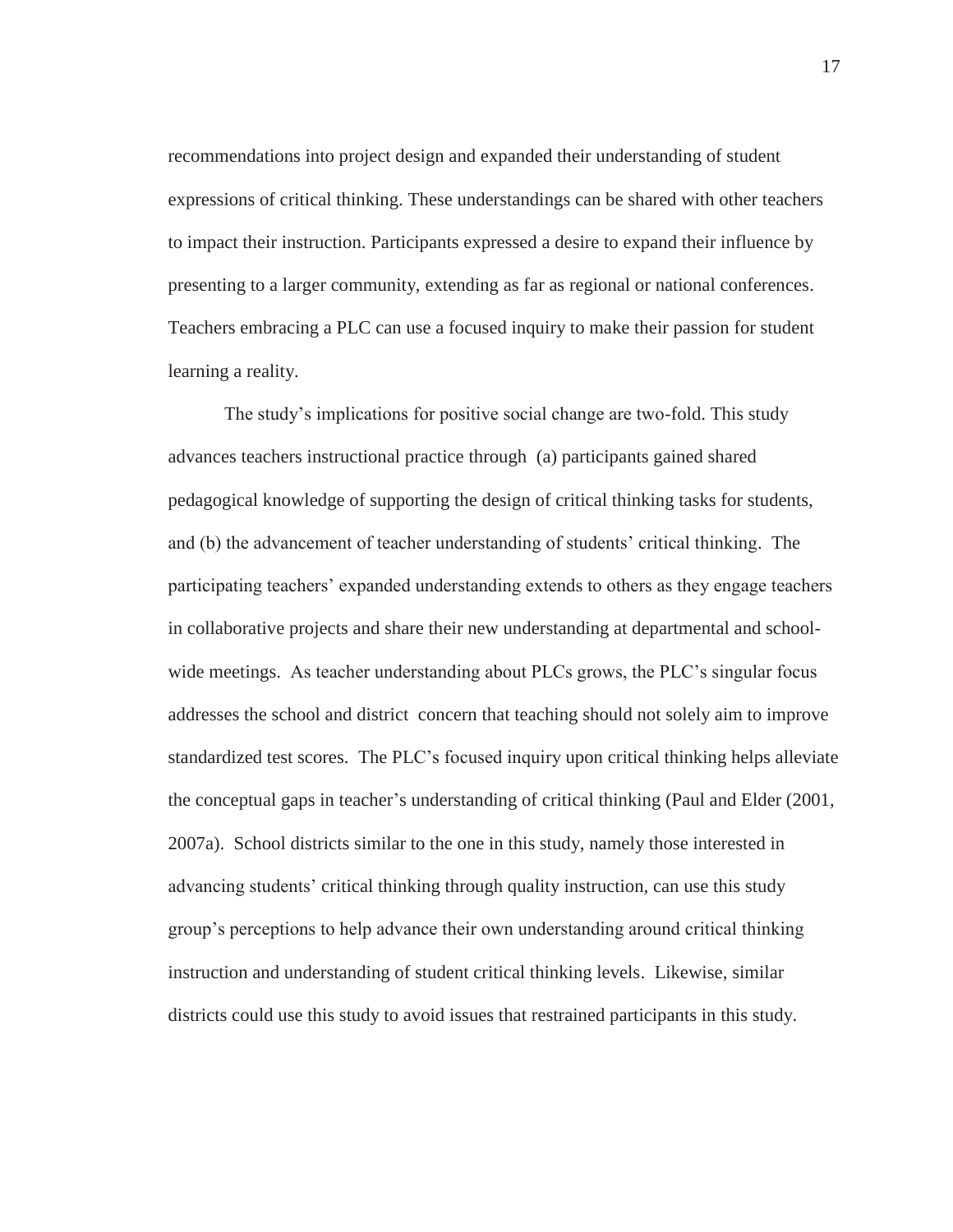#### **Summary**

This qualitative case study examined how teachers within a suburban middle school PLC utilized an inquiry protocol to help design projects and understand students' learning in the area of critical thinking. Teachers from a variety of grade levels and subject areas comprised the PLC. The PLC comprised of teachers from a variety of grade levels and subject areas. At each PLC meeting, an individual participant presented either a project under design or a piece of student work from a previously completed project. During participant presentations and subsequent discussions, participants recorded field notes as they followed the inquiry protocol. Field notes and participant discussions focused upon 25 critical thinking standards utilized by the PLC. Each PLC meeting was recorded and transcribed. An inductive analysis was completed to determine emerging themes. The emerging themes guided the focus questions participants answered in a final group interview. Themes emerged through the triangulation of the data pieces: the final interview transcript, presentation transcripts, and participant field notes.

Section 2 reviews the literature on the theoretical foundations and descriptions of PLCs and PBL, as well as the foundations of teacher inquiry, protocols, teacher research, and backwards design as methods for developing the PBL activities. The constructivist learning theory, which ties all other components together, is explained. Section 3 describes the qualitative case study methodology. Section 4 addresses the findings of the study and Section 5 discusses the conclusions and recommendations.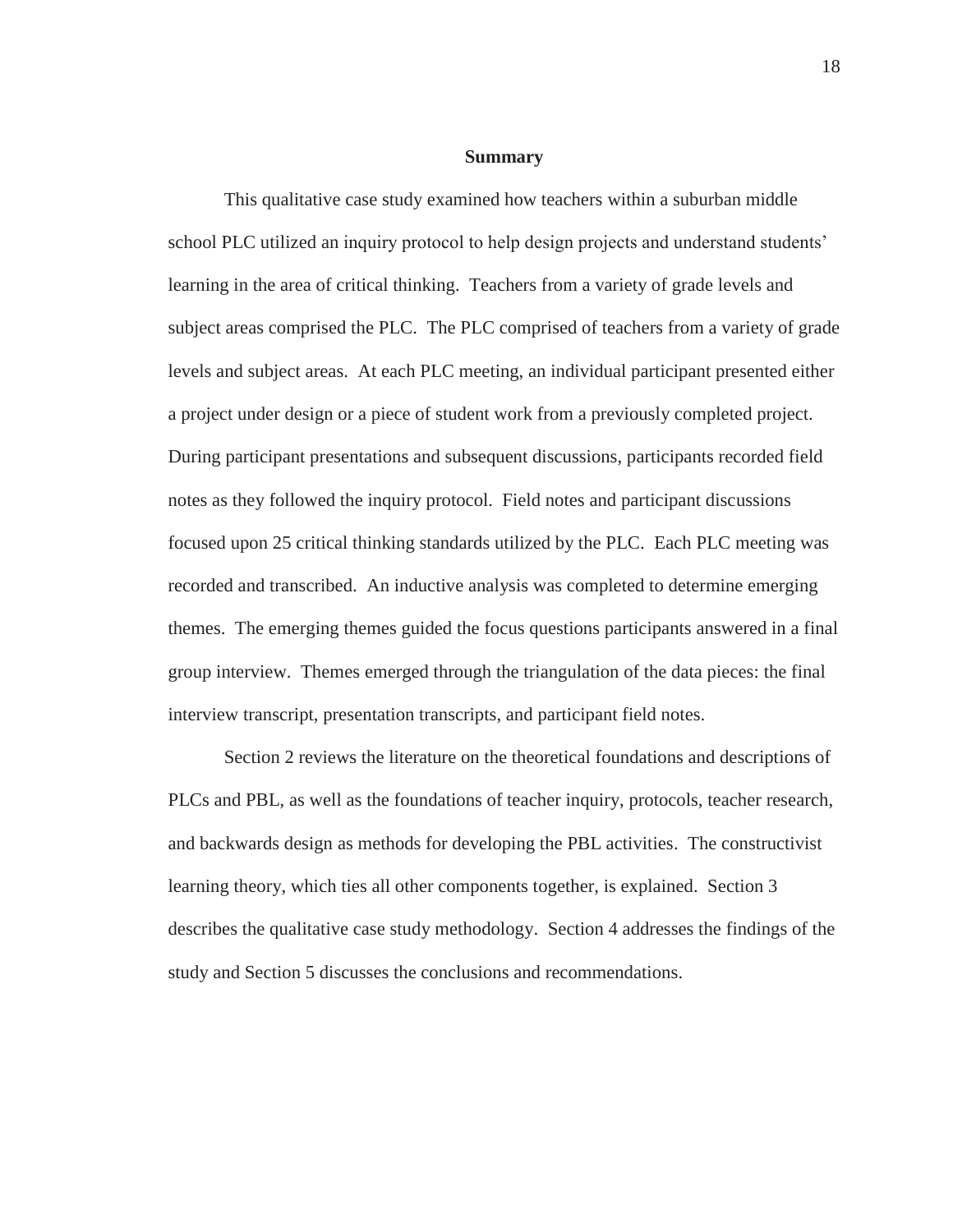## Section 2: Literature Review **Introduction**

 The purpose of this study was to explore the influence of a PLC, using a protocol, on teachers' perceptions of (a) the instructional design for critical thinking and (b) students' critical thinking. The purpose of this section was to identify and understand previous work on protocol use in a PLC and relevant concepts. The following topics are covered: constructivist learning theory, teacher inquiry, teacher research, collaborative coaching, the use of protocols, how student's understanding and think critically, the Understanding by Design instructional framework, and problem-based learning.

In order to complete a review of research to develop Section 2, I used the libraries at both Lehman College and Walden University. I used the following keywords to identify journal articles and other literature: *constructivism, PLCs, protocols, inquiry, instructional design*, and *critical thinking*. I used the following databases to conduct my search and retrieve journal articles: Academic Search Premier, Dissertations and Theses, Dissertations and Theses at Walden University, Education: A Sage Full-Text Collection, Education Research Complete, and ERIC.

#### **Origins of Constructivist Learning Theory**

 Some of the most well-known educational theorists helped build the constructivist theory of learning. Dewey's (1916) views laid some of the groundwork for constructivism. In early chapters of *Democracy in Education*, Dewey called for students to engage in discussions with other members of their community to construct their own knowledge through negotiation. Dewey supported the idea that students construct knowledge through their experience with the subject matter. Dewey's views helped build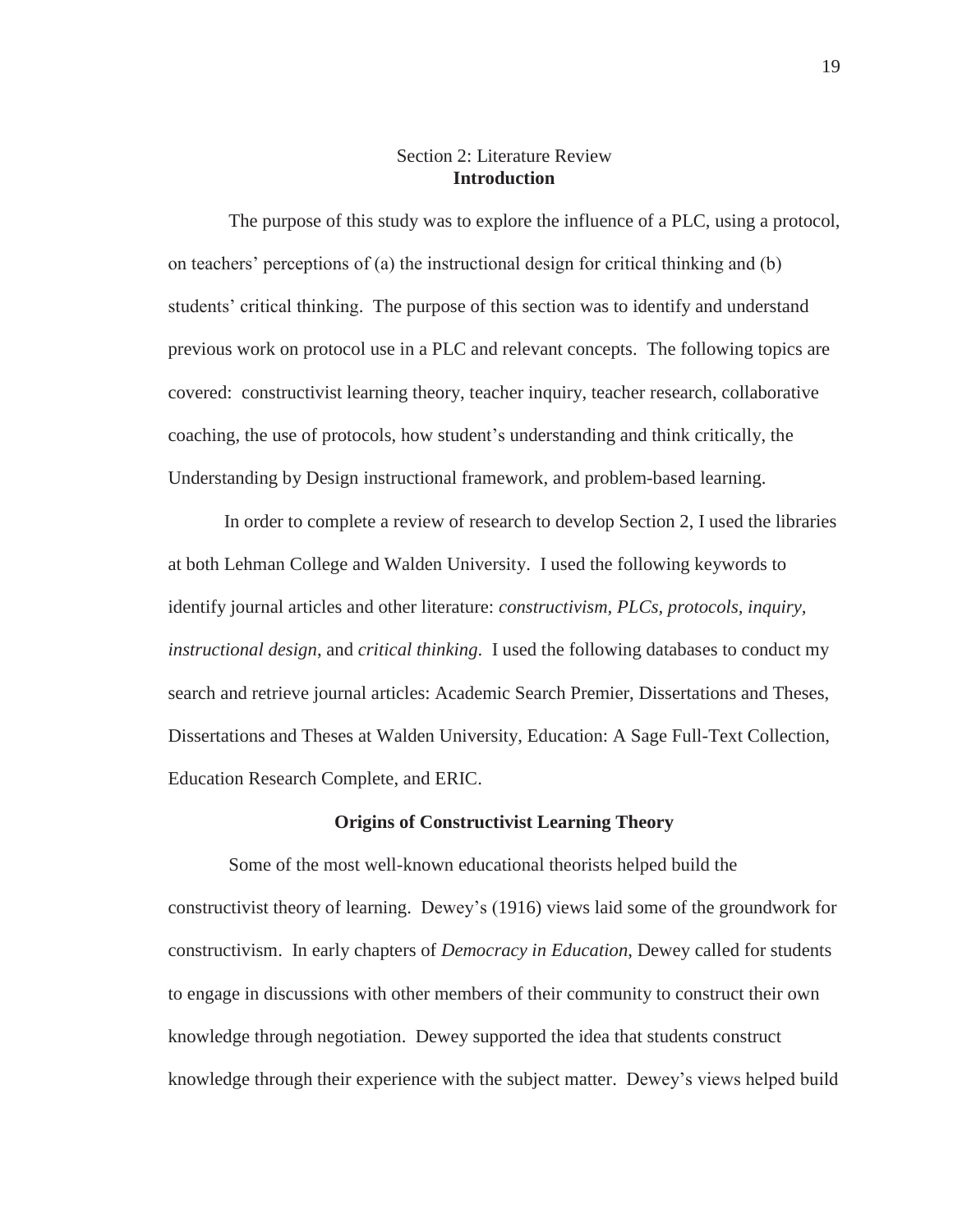the foundation for constructivism. Later in the century, child development researcher Piaget supported Dewey's assertion.

Piaget's (1952) findings on children's cognitive development provided a further foundation for constructivism because they demonstrated how a child's cognitive growth moves through stages from concrete to more abstract knowledge and understanding. This cognitive growth, according to Piaget, allows a child to create a *schema* (p.417). According to Piaget, the schema is how the human brain organizes information and assimilates new information. An individual has, in essence, a web of knowledge organized as a series of interconnected webs, or *schemata* (418). Piaget explained the formation of schemata through the example of a young child's cognitive organization of the concept of a bird. Piaget explained how a young child first learns the word *bird* and then, once the child has observed a bird on several occasions and in similar situations, the child develops the schemata for the concept of a bird. The child's schemata of a bird might include characteristics such as these: birds have feathers, lay eggs, have beaks, and fly. As pieces of information are assimilated, the schemata grows but is not fundamentally altered. This growth, according to Piaget, is much like adding air to a balloon. The schemata grows like a balloon as the child incorporates new information, or air, into the existing understanding. Caine et al. (2010) referred to this change in the brain as "neural plasticity" (p. 170). Learning becomes part of the physiology and embedded into the child's brain (Thompson, 2007).

Piaget (1952) later postulated that the introduction of either a more complex situation or contradictory information caused a sense of confusion for the child. Piaget called this type of confusion *disequilibrium*. Piaget's example of the bird schemata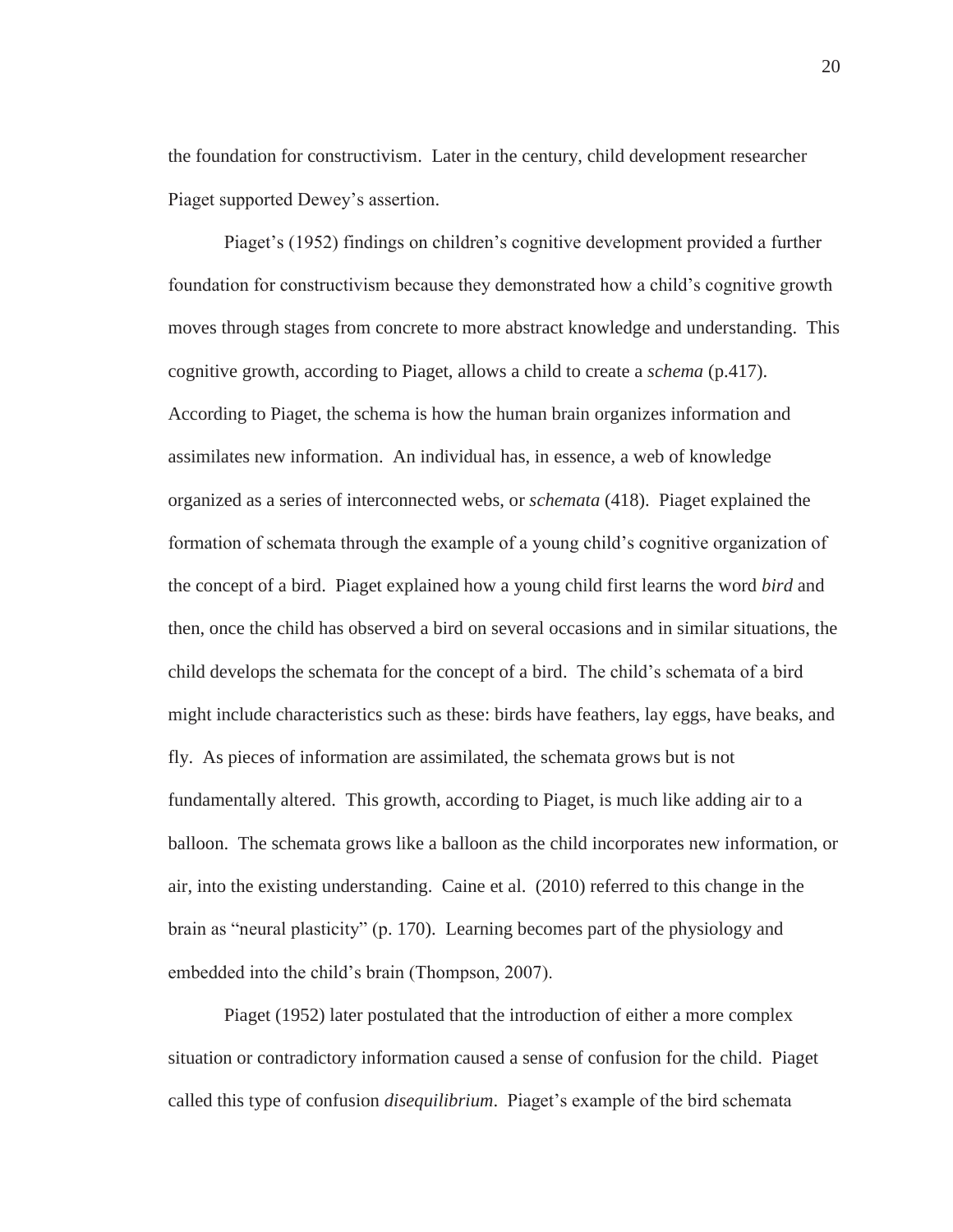explains what happens when a child obtains new information that does not fit into the existing schema. The child's previous knowledge and experience prove false and force the child to reconfigure knowledge and experience. In the example of the bird, when the child is shown a penguin or an ostrich, the child's existing schemata does not allow the child to apply the term *bird* to an animal that does not fly. Consequently, the child must reconstruct the existing schemata to accommodate the new knowledge. The contradictory knowledge causes disequilibrium for the child, which forces the child to reconfigure the existing schemata, or relearn the term *bird*. If the new schemata are still in agreement with other connective schemata, then the information will be complete, as will the child's cognitive growth. Piaget called this process *accommodation*. As the child develops new and advancing knowledge, schemas grow and the child moves through Piaget's cognitive developmental stages.

A half a century later, Lambert et al. (2002) and Gopnik and Wellman (2012) claimed that Piaget's arguments were too individualistic. These critics argued that social interactions influence human learning to a greater extent than Piaget described. After Piaget, theorists argued that individual cognitive growth, or assimilation, of new information is more dependent upon socially interactive learning opportunities than Piaget's individualistic interpretation (Vygotsky, 1962, 1978; Bruner & Haste, 1990). As a result, many now consider Piaget's systematic view of the growth of human developmental understanding as too rigid and sequential.

Bruner and Haste's (1990) and Vygotsky's (1962, 1978) work emphasized the influence of social interactions on learning for constructivism, particularly the social nature of learning in children. Bruner and Haste's contention was that children's learning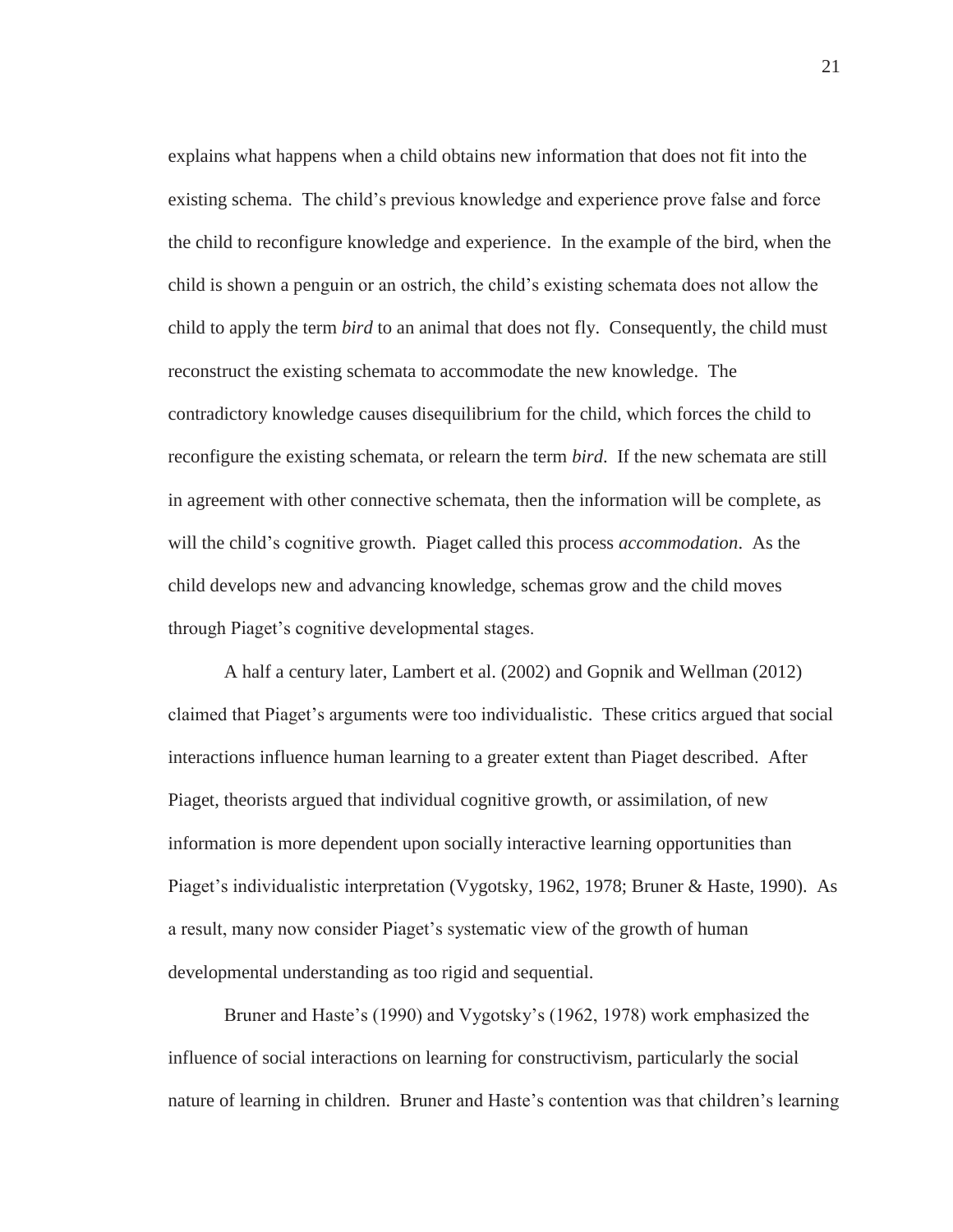depends on the social situation they are in or on their "cultural and historical context" (p. i). Consequently, children's perceptions and learning depend on the social factors of their culture or the era in which they live. Cobb (1991) went so far as to argue that even within one culture, the meaning one person attributes to a common word may not be identical to the meaning another person attributes to the same word. "It is one thing to assert that, as far as one's experience goes, the meaning others attribute to a word seems to be compatible with one's own, but quite another to assume that is has to be the same" (Fosnot, 2005, p. 6). Even within a classroom, students from similar socioeconomic or ethnic backgrounds may attribute slightly or greatly different meanings to the same word.

Vygotsky (1978), like Piaget (1952), supported the idea that challenging students' understanding promotes their cognitive development. Vygotsky, however, addressed the process of learning instead of the organization of information. Vygotsky believed that encountering discrepant information challenges the individual's previous learning and understanding. However, the ability to learn, which he defined as the ability to solve a problem independently, is dependent upon a child's "zone of proximal development" (p. 86). If a teacher presumes a child is approximating a new developmental stage, the teacher may need to assist the student in solving a problem in one or more ways. A teacher might offer one of the following assistive strategies: provide a leading question, demonstrate a process to solve the problem, or provide the few first steps necessary to solve the problem. Educators refer to these assistive measures as *scaffolding* the learning for the student. This assistance, scaffolding, helps the student assimilate the new knowledge. The more complex the new concepts are, the more likely the individual needs scaffolding to assimilate the information. The closer the individual is to the next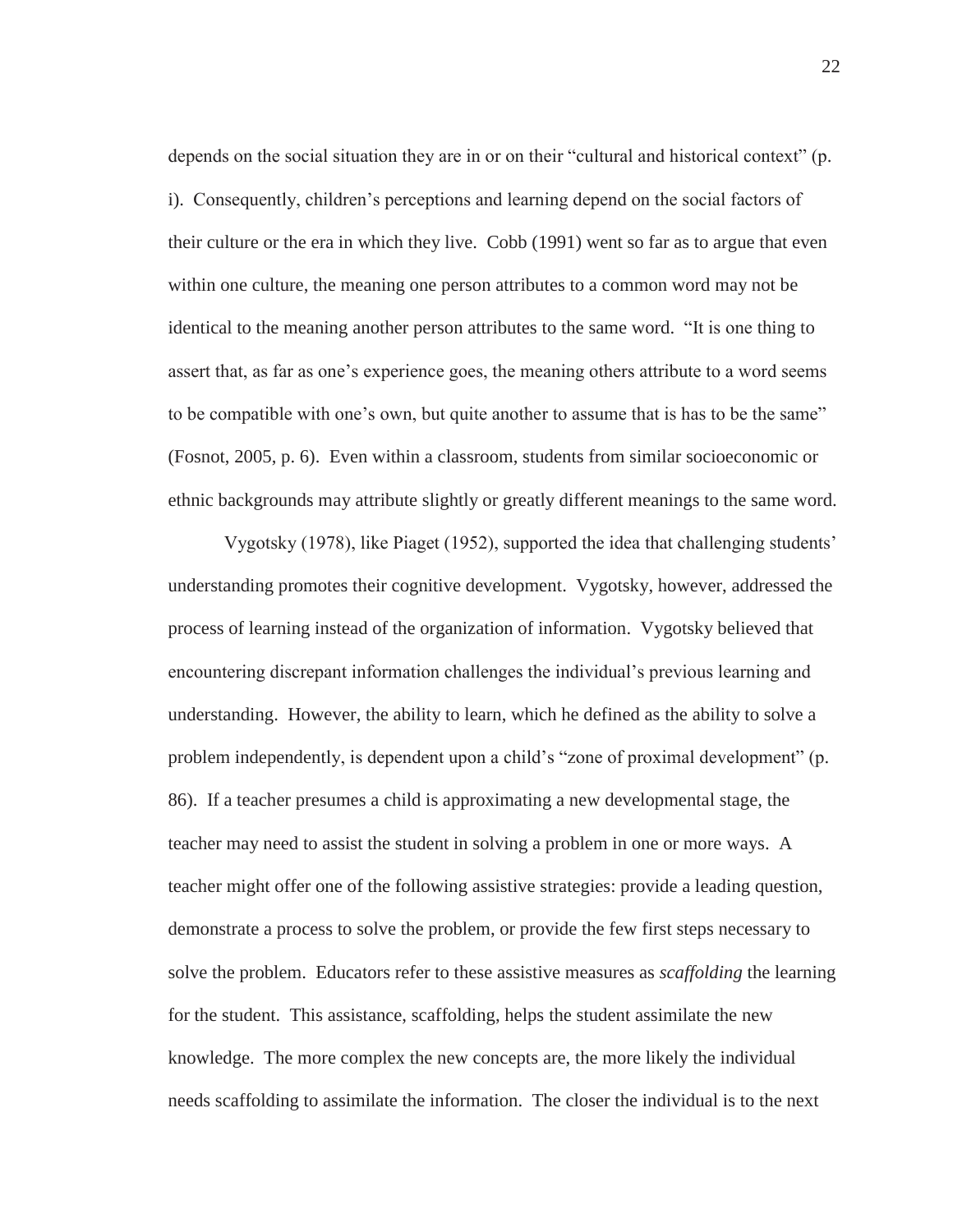developmental stage in cognitive development, the less scaffolding the individual needs. Vygotsky explained the results of scaffolding as follows: "What a child can do with assistance today she will be able to do by herself tomorrow" (p. 87). As students experience more, they move closer to the next cognitive stage.

Individuals also negotiate new understanding and evolve cognitively through social interactions with others (Gopnik and Wellman, 2012). Peers can also provide scaffolding through social interactions. Students negotiate their understanding with others through language and their prior experiences. These interactions may be between peers, with a mentor, or with a teacher. Vygotsky (1978) argued that social learning is the most valuable learning experience children can have: "Children are capable of doing much more in collective activity or under the guidance of adults" (p. 88). The student's learning "awakens" (Vygotsky, 1978, p. 90) a new zone of proximal development "that is only able to operate when the child is interacting with people in his environment and in cooperation with his peers" (p. 90). However, one cannot assume the child's mental development will be consistent from one school subject to the next: "There exists within the child a variety of developmental levels within subject areas" (Vygotsky, 1978, p. 91). This socialization of both learning and negotiated understanding is a key component of the constructivist learning theory.

### **Constructivism**

Several key beliefs shape the constructivist approach to student learning. According to Lambert et al. (2002), constructivism is unique because of the following elements:

1. Knowledge and beliefs form within the learner.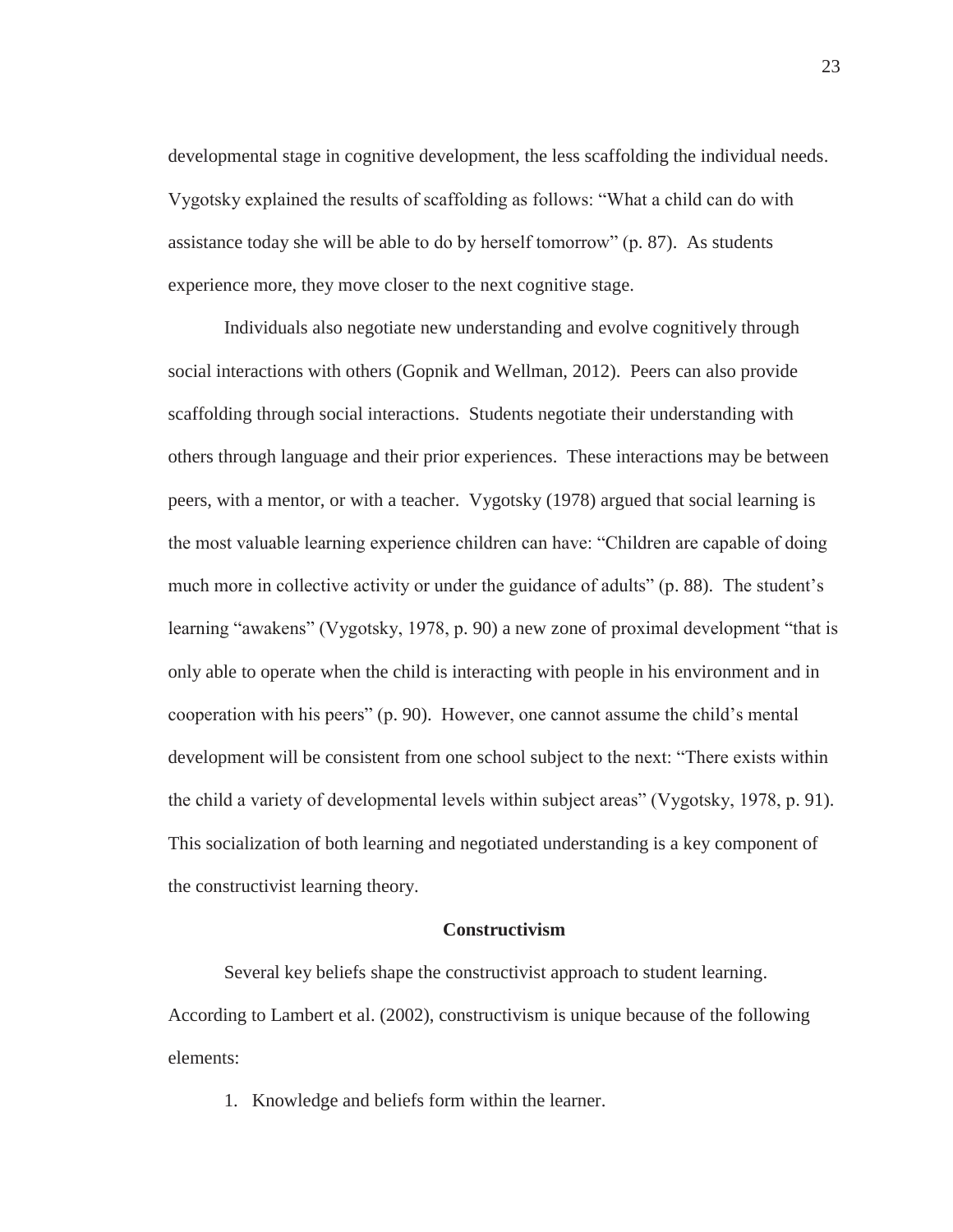- 2. Learners personally instill experiences with meaning.
- 3. Learning activities should cause learners to gain access to their experiences, knowledge, and beliefs.
- 4. Learning is a social activity enhanced through shared inquiry.
- 5. Reflection and metacognition are essential aspects of constructing knowledge and meaning. (pp. 26–27)

Fosnot (2005) synthesized these constructivist principles into three themes:

- 1. Learning is an individual interpretation.
- 2. Learning is subjective to one's environment.
- 3. Learners construct meaning through negotiation. The negotiation continues until individuals are satisfied with how other individuals' responses correlate to their own meaning.

Because Piaget (1952) influenced the first two elements of Lambert's (2003) description of constructivism and the first theme of Fosnot's (2005) description of constructivist principles, these elements are precisely defined as cognitive constructivist elements. Cognitive constructivism examines how the individual organizes information to make sense of it. Understanding and knowledge are specific to each individual; therefore, knowledge is "the result of our own perceptual activities and therefore specific to our ways of perceiving and conceiving" (Fosnot, 2005, p. 4). The individual does not understand knowledge as it actually is "but as the individual's previously constructed perceptual and conceptual structures allow" (Fosnot, p. 5). Fosnot argued each individual's knowledge and understanding are dependent upon the development and organization of individual schema and schemata. Fosnot believed an individual creates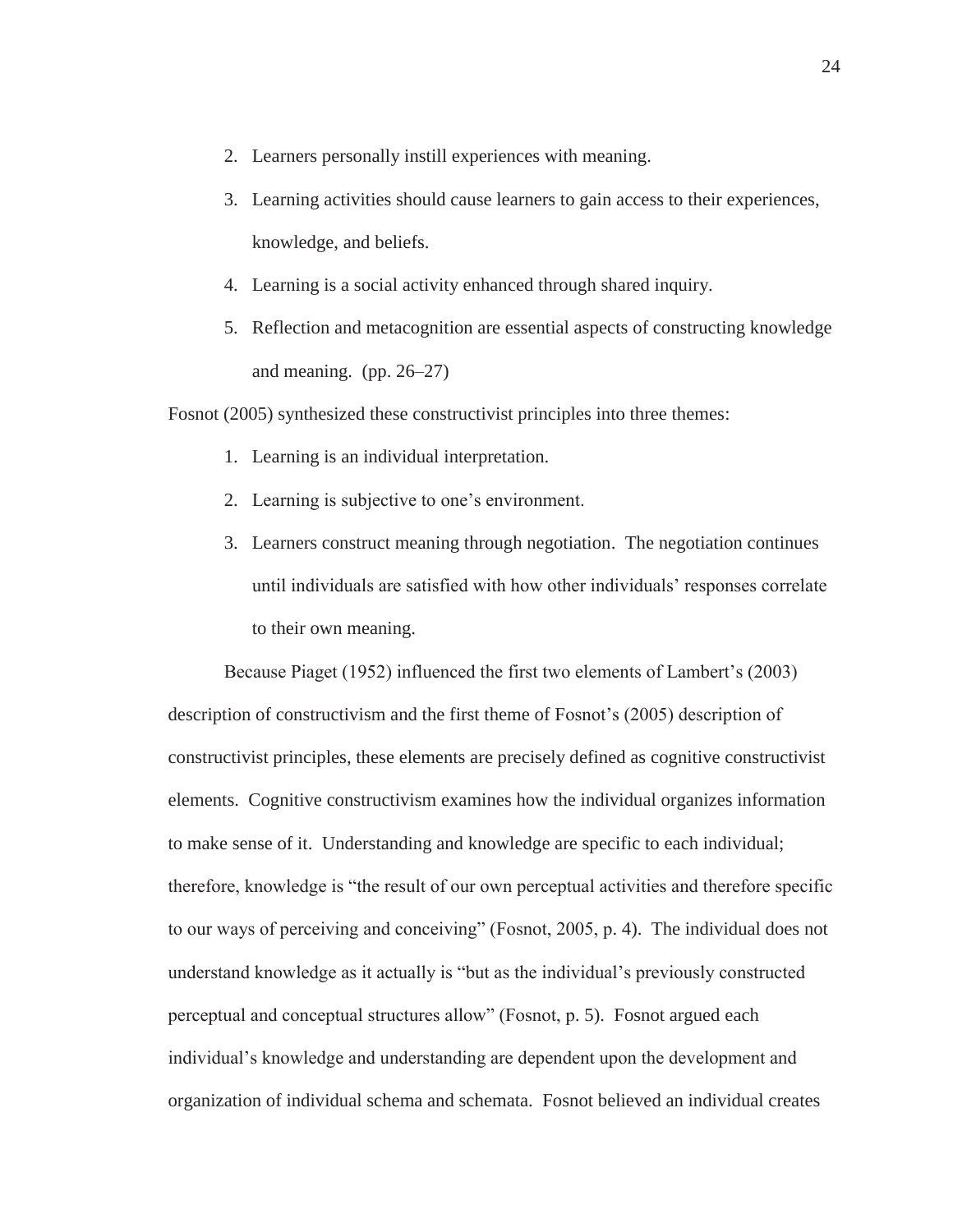knowledge within the organization of one's schemata. Because each person organizes information differently, cognitive constructivists like Fosnot focus on how each individual organizes information so the individual can utilize information to gain knowledge through social negotiation with others. Constructivist teachers, therefore, do not impose meaning on learners because they do not presume that students wait for knowledge. According to Fosnot,"The task of the educator is not to dispense knowledge but to provide students with opportunities and incentives to build [knowledge] up" (p. 7). The constructivist knows that students have their own experiences and understandings and are free to use them to build their own learning and advance their own schemata.

Lambert's (2003) third and fourth elements of constructivism and Fosnot's (2005) second and third themes are better characterized as social constructivism and reflect Bruner and Haste's (1990) and Vygotsky's (1978) influence. Teachers use Lambert's elements and Fosnot's themes to construct challenges or problems that will require students to reorder their own understanding and construct new knowledge as they share and question their own learning compared to the learning of others. The process of learning becomes a social endeavor that challenges each individual's understanding of the world.

An individual's perception or knowledge of something is minimized if one cannot understand it in relation to how others understand it. Students gain individual, cognitive understanding of an idea or concept when they know it in isolation, but do not know how their understanding relates to others understanding of the same concept or idea. Students gain social understanding of an idea or concept when they compare their understanding of it to others' understanding (Fosnot, 2005; Lambert, 2003). As individuals express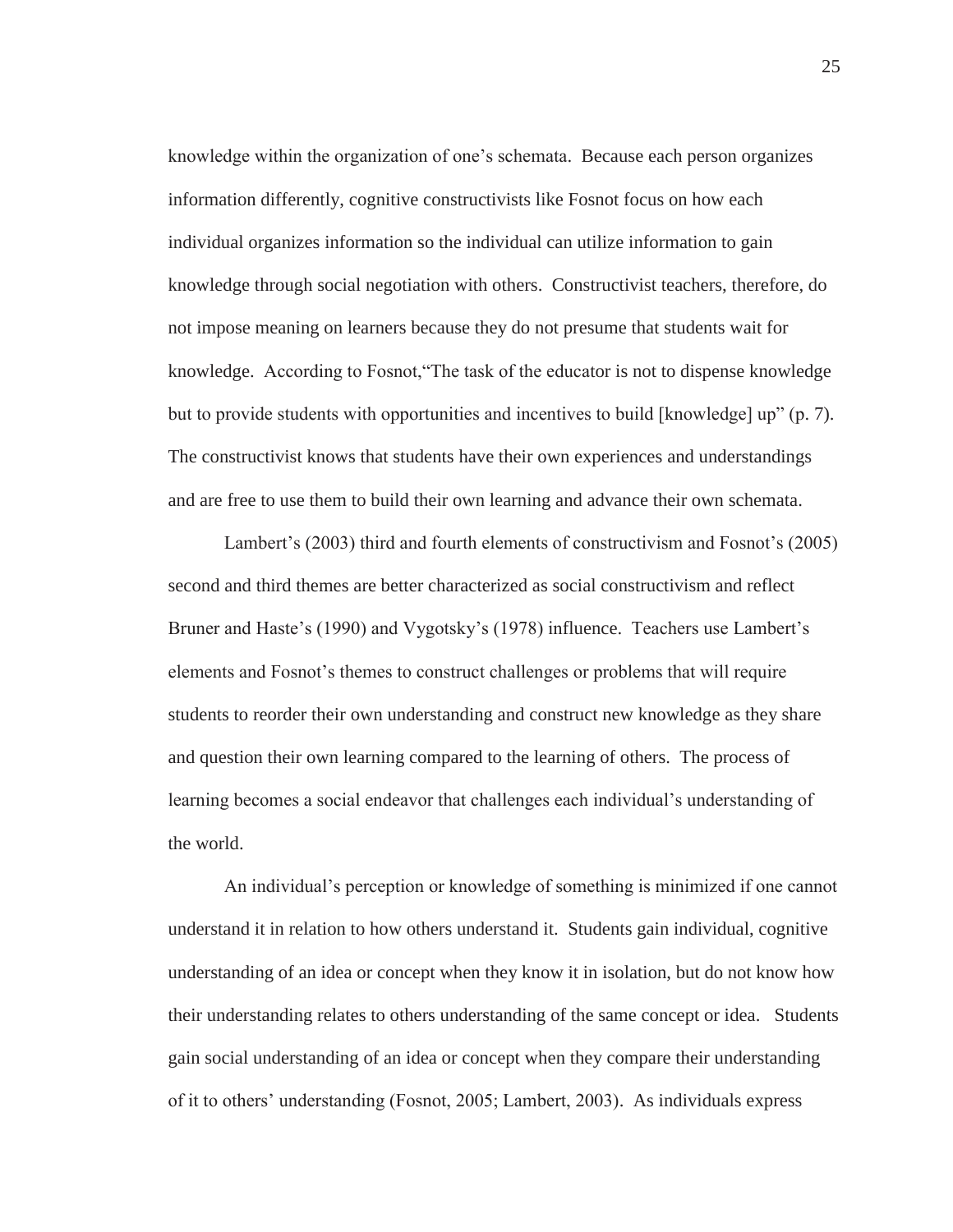their understanding of information, as it exists in their schemata, they must negotiate with others to demonstrate real knowledge. Until the individual comes to share knowledge through negotiation and eventual agreement with others, there is no such thing as common understanding.

## **Constructivist Implications**

The constructivist implications on teaching entail several key components. According to Hannafin, Hannafin, and Gabbitas (2009), several principles affect the pedagogical climate of a constructivist classroom. The constructivist teacher designs tasks with open-ended questions so students are able to engage in a variety of ways. Caine et al. (2010) referred to this as a "messy classroom" (p. 17) in which "body, brain and mind must all be engaged in the learning" (p. 17). The authors further suggested that as the student learns, a combination of practical application and academic knowledge comes together to challenge the student's knowledge and skill range. Students and teachers engage in meaningful dialogue to answer complex issues and questions in a constructivist classroom. The traditional correct answer is not valued; instead, the constructivist teacher seeks students' answers that articulate thinking and understanding to achieve the goal of constructing knowledge. This construction of knowledge brings about sustained, internalized learning in which students interact with their learning instead of simply memorizing a few facts for a test.

The constructivist teacher designs tasks around big ideas that evoke studentcentered engagement in learning (Hannafin et al., 2009). Hannafin et al. described teachers' planning and students' learning. Constructivist teachers do not depend on textbooks or workbooks; instead, they replace them with primary sources, raw data, or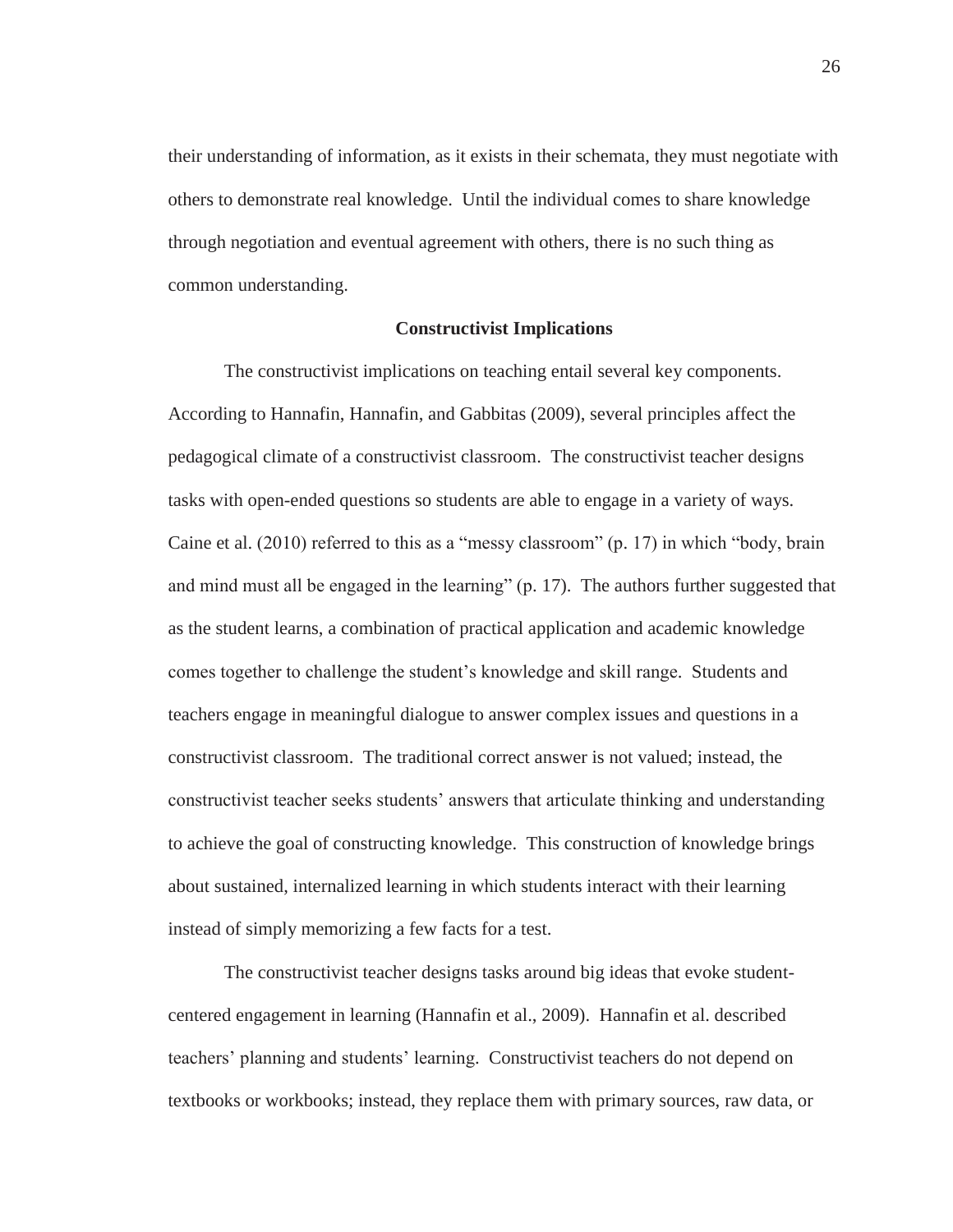manipulative materials for students. Students grapple with, ponder, and discuss these resources in an effort to construct meaning. As students investigate resources, they formulate a broad question that becomes their learning goal. Individual students construct understanding based on their individual schemas. Each student's understanding evolves according to individual ability rather than set, prescribed content. The teacher acts as a facilitator to provoke student thinking based on student preconceptions or current understanding. The teacher does not teach a list of facts all must know for the traditional test. Through their construction of knowledge, students instead retain and internalize learning for sustained periods, building upon their schemas. Student assessment becomes a combination of teacher observations during student work and student exhibitions of work that replicate real-life situations. Students demonstrate their understanding of what they know through an authentic task rather than a teacher's test.

Constructivist teachers also design instruction emphasizing the role of affective learning. As teachers design complex tasks requiring students to engage in social learning, their students' learning improves because of the emotional relationship to new learning experiences (Kafai & Resnick, 1996). As Kusche and Greenberg (2006) contended, the schema contains not only descriptive knowledge but also emotional connections to the knowledge. An individual learns based on the way an individual feels at any given time. Individuals' feelings contribute to the manner in which they compartmentalize information, which affects individuals' understanding of and ability to use information. Therefore, constructivist teachers must foster positive social settings in which learners develop understanding and success together and reflect upon their learning successes so they can deepen their learning (Costa, 2008).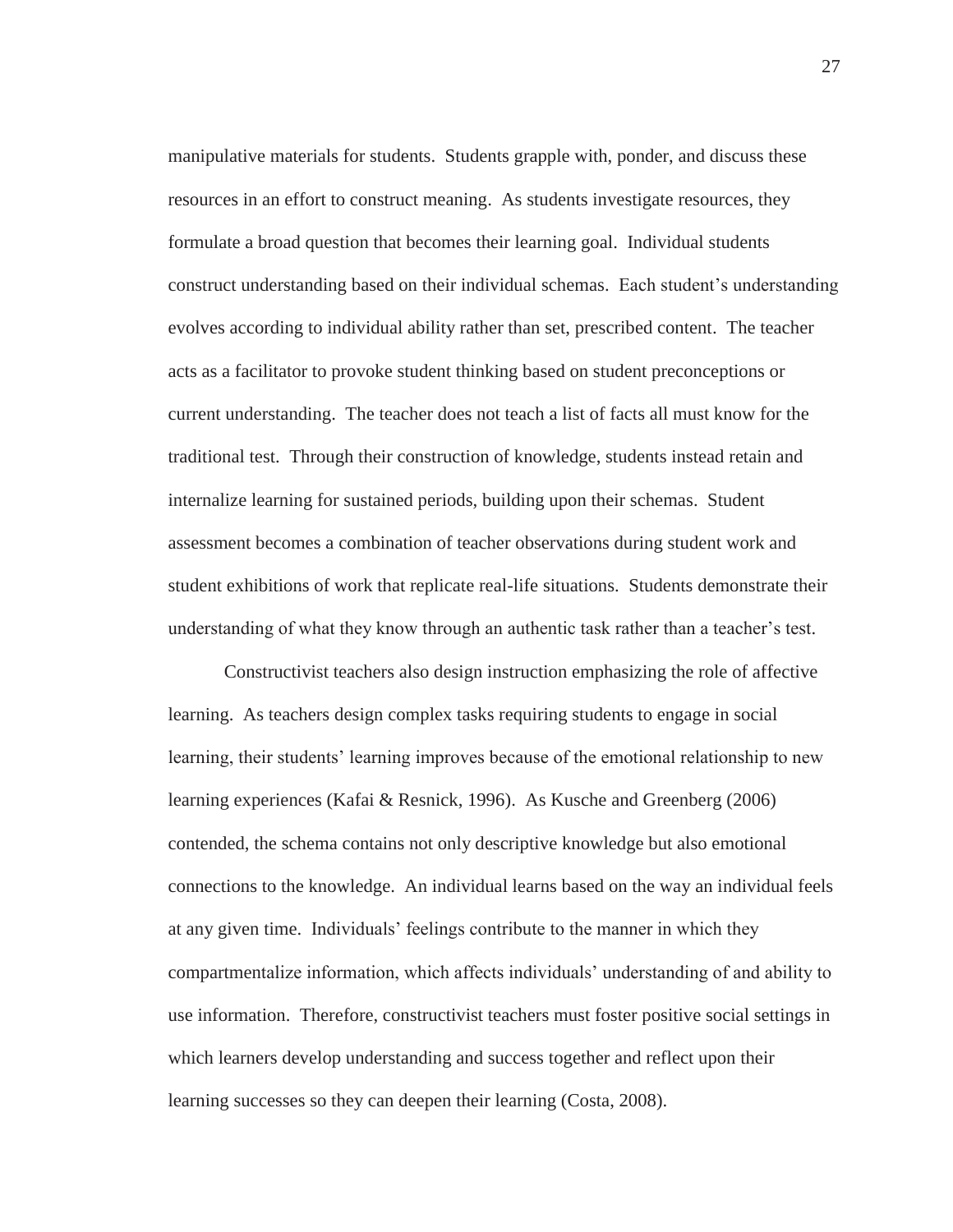### **Professional Learning Communities**

DuFour et al. (2008) identified several characteristics needed to build the foundation for a PLC. The first characteristic of a PLC is its alignment with the mission of the school. Teachers in a PLC embrace collective responsibility for student learning. They ask a fundamental question capturing the inherent beliefs of people within a school to guide their thinking and actions. This question not only provides a sense of purpose to the teachers in the PLC, it defines the mission of the school. For teachers in a PLC, the answer to this question squarely focuses on student learning.

In schools without a PLC, teachers have one of three common assumptions about student learning (DuFour et al., 2008). First, they assume students learn based solely on their ability. Second, they assume students will learn if they take advantage of the opportunities teachers provide for them. Finally, they assume students learn based on both their ability and willingness to take advantage of opportunities teachers provide for them. In each instance, the student is responsible for learning, while no professional within the school is accountable for student learning. In a PLC, the mission of the school and its teachers is to ensure student learning, not to lay blame (Hord, 2004).

For individuals within a PLC, the onus of learning shifts. No longer do the professionals within the school assume students are responsible for their own learning. In a PLC, the school's or teacher's perception is not that a teacher's job is to teach and the students' job is to learn (DuFour et al., 2008). Teachers in a PLC do not blame students when students do not learn. In a PLC, teachers set high standards for student learning and maintain that all students will achieve their expectations. Teachers within a PLC believe that, with time and assistance, any student can learn and meet the highest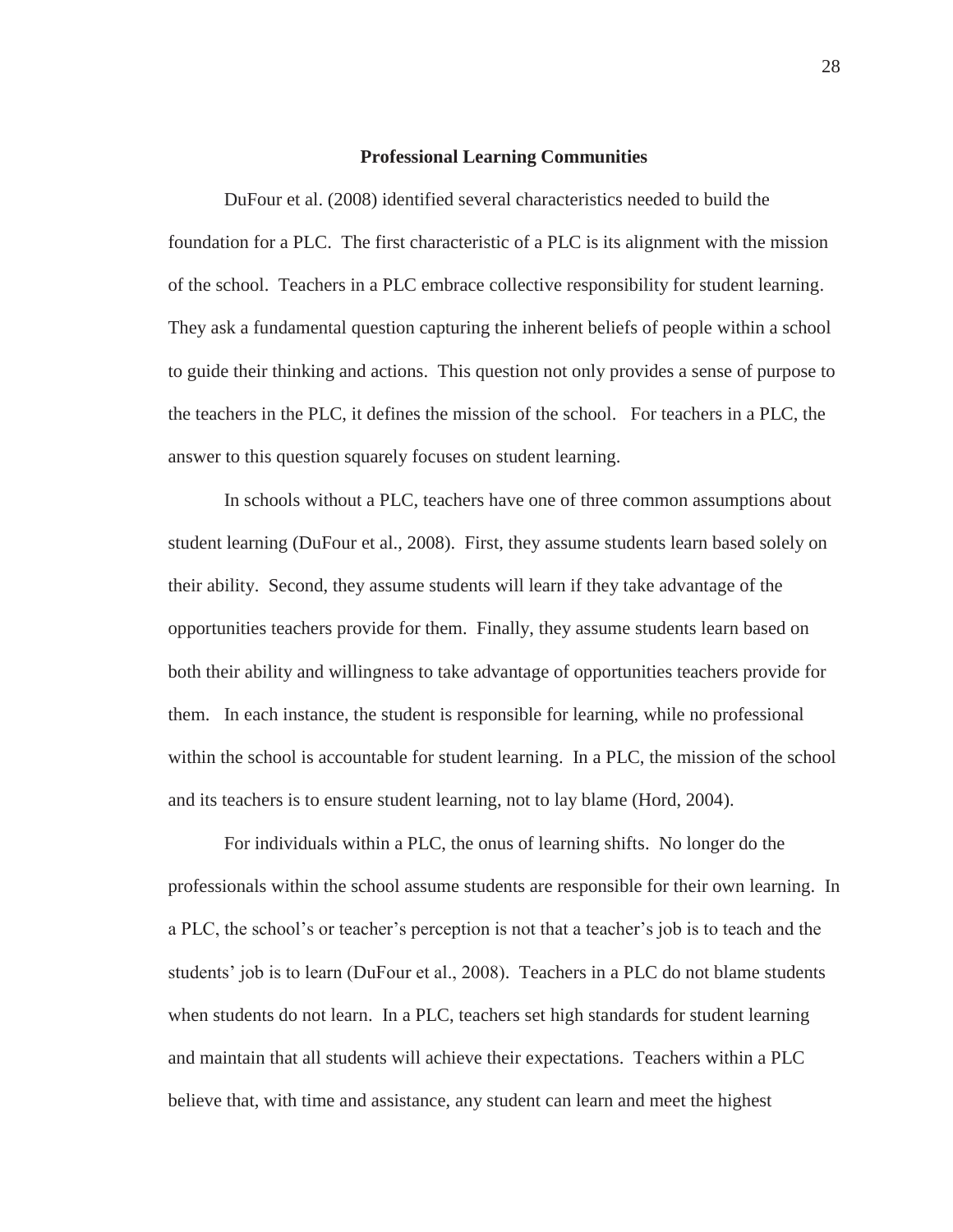expectations. To help schools and teachers articulate their mission, a PLC must collectively address four basic questions:

- 1. What do we want students to learn?
- 2. How will we know when students have learned?
- 3. How will we respond when students do not learn?
- 4. How will we respond to proficient students? (DuFour et al., p. 183-84)

To support the answers to these PLC questions, DuFour et al. (2008) and Hord (2004) supported the development of a collaborative effort to devise a vision for the school in which the members of the staff reach consensus about where the school is going. The staff of a PLC develops a vision that defines practices, procedures, relationships, results, and climate of the school they wish to become (DuFour et al., 2006). A benefit of a clear, shared vision is the communal energy and universal focus that guides every action. Group members maintain high expectations for staff and student achievement that resonate and therefore keep everyone moving forward with purpose (DuFour et al., 2008). Scouller's (2012) findings supported making staff members a part of the vision of the school. When the staff was not involved in the construction of the mission statement, the statement had a limited impact upon the teachers' pedagogy and the curriculum taught within the school. Scouller's findings also suggested staff members follow leaders who involve them in the creation of a mission statement. Social constructivists argue that a school should not arbitrarily issue a vision statement without teachers' input and then expect teachers to apply it (Scouller). The social constructivist believes that individuals have to develop both an intellectual community and emotional attachment to a vision statement. When teachers' hopes and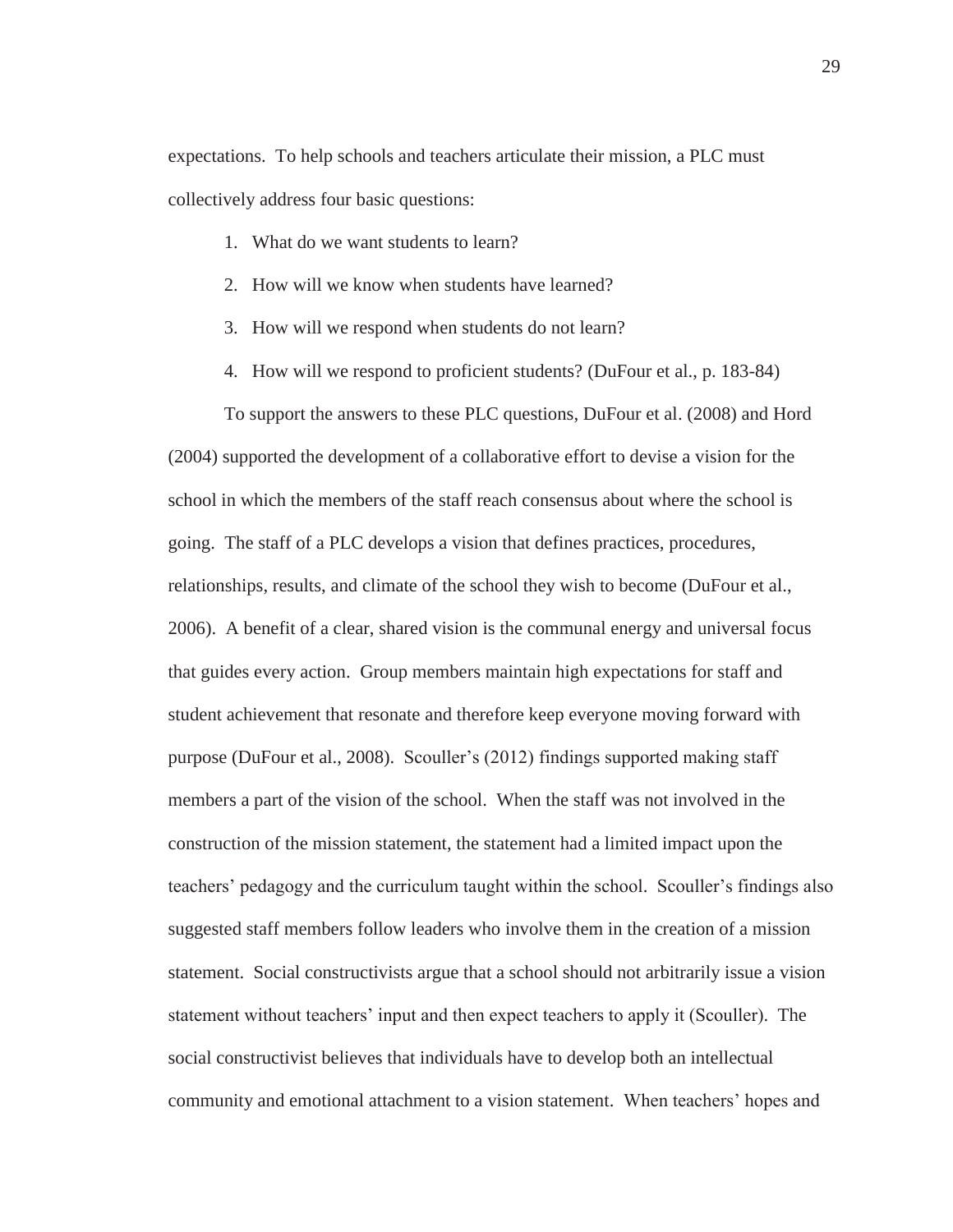dreams connect to a school's vision statement, it becomes more authentic for them (DuFour et al., 2008). When the individuals within the school form an emotional attachment to a vision, they can embrace it. Reason and Reason (2007) used LeDoux's brain research as support when they asserted that, if teachers have no emotional connection to a mission statement, the statement will not resonate and will eventually fail.

DuFour et al. (2008) described another characteristic of a PLC as its vision or shared vision. In a PLC, a collaborative culture develops in which teams of teachers work together or a whole staff comes together to articulate which actions will result in an improved school. In a PLC, the isolated teacher, who works alone to diagnose student learning and then determines how best to remediate or accelerate it, becomes obsolete. In a PLC, teachers come together to embrace collaborative inquiry in which they identify key elements to guide their thinking and actions (Chappuis, Chappuis, & Stiggins, 2009; Weinbaum et al., 2004). In PLCs, groups of teachers identify student learning issues that drive their purpose and spur their passion for exploration. While a later section addresses teachers' collaborative inquiry in more depth, the basic premise of collaborative inquiry is that groups develop action research to help build their professional knowledge through embedded research, not assumption. Caine et al. (2010) defined action research as a process in which a team works in concert to articulate a problem and collectively solve it. Teachers collect and reflect on data to help productively guide the team's actions while determining a solution.

As part of their collective work, teachers in a PLC also target one final characteristic: goals. The goals guide teachers on a daily basis and allow them to focus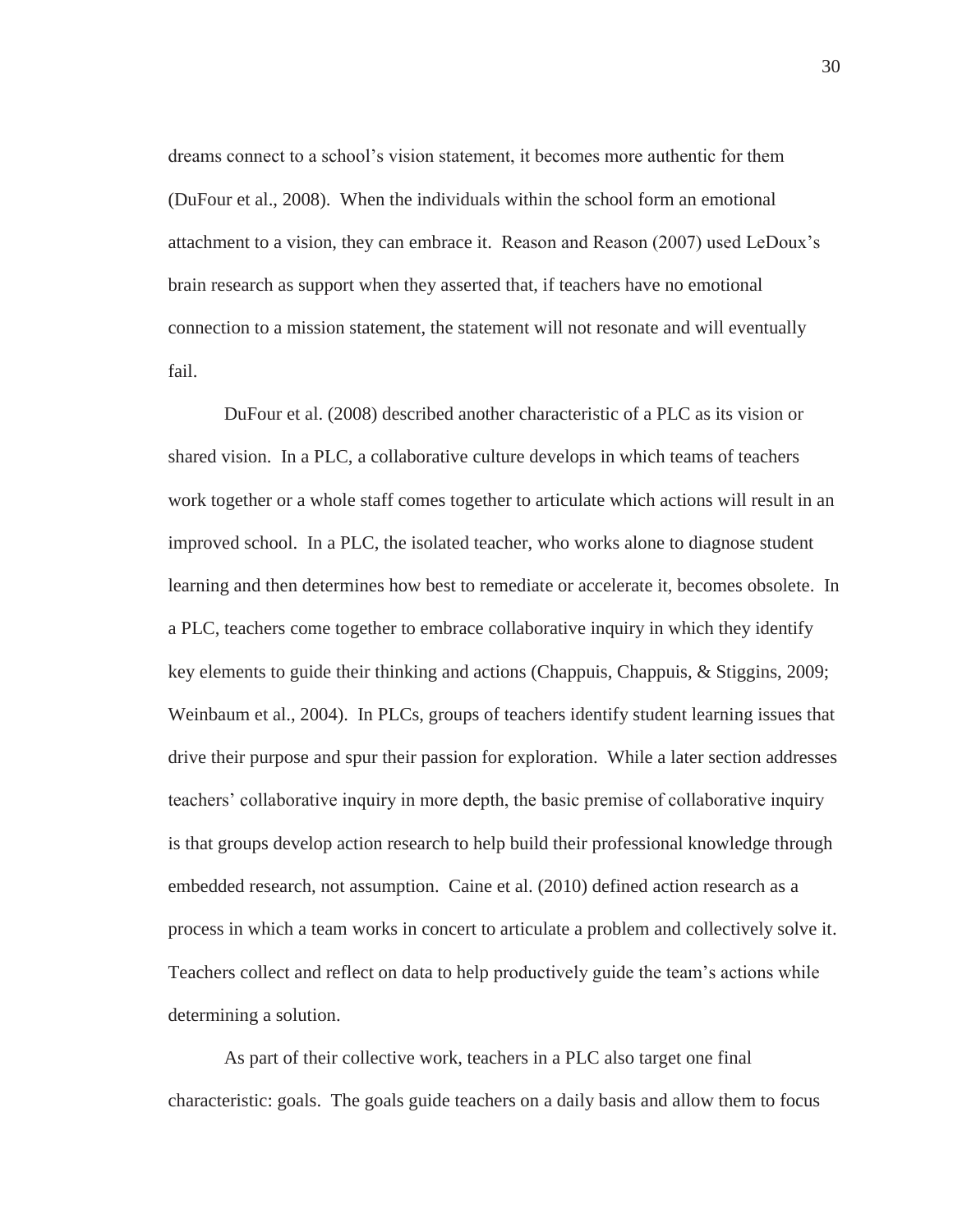on the main concern, gauge their success, and maintain a sense of purpose (DuFour et al., 2008). Eisler (2012) stated groups developing goals together have increased motivation and are more likely to improve performance. PLCs use the focus their goals create to analyze uneven performance levels within the group and work to establish the highest standards for all members. Lastly, the action orientation of a goal can help connect seemingly unrelated and different knowledge domains, which, in schools, are differing subjects or grade levels. The collaborative groups utilize protocols to guide their actions and thinking as they evaluate student learning with respect to stated goals. They seek best practices and focus on evidence of student learning rather than on teaching.

The focus on meeting real goals requires a shift from the use of summative assessment to formative assessment (DuFour et al., 2008). Teachers within a PLC design common formative assessments to evaluate student learning and set the stage for improvement of that learning. In order to understand the need to change from summative to formative assessment with regard to goals, one must understand how the two forms of assessment are different. In a traditional setting, students take a summative assessment that gauges their learning at the end of a unit, the teacher records the grade using a bell curve, and then the class moves on to another unit regardless of student learning. McLaughlin and Talbert (2006) characterized schools using summative assessments without conversations about instruction and student learning as "weak professional communities" (p. 18). In their study, McLaughlin and Talbert even found instances in such schools when teachers spoke of their high failure rates as evidence of their commitment to high standards for student achievement.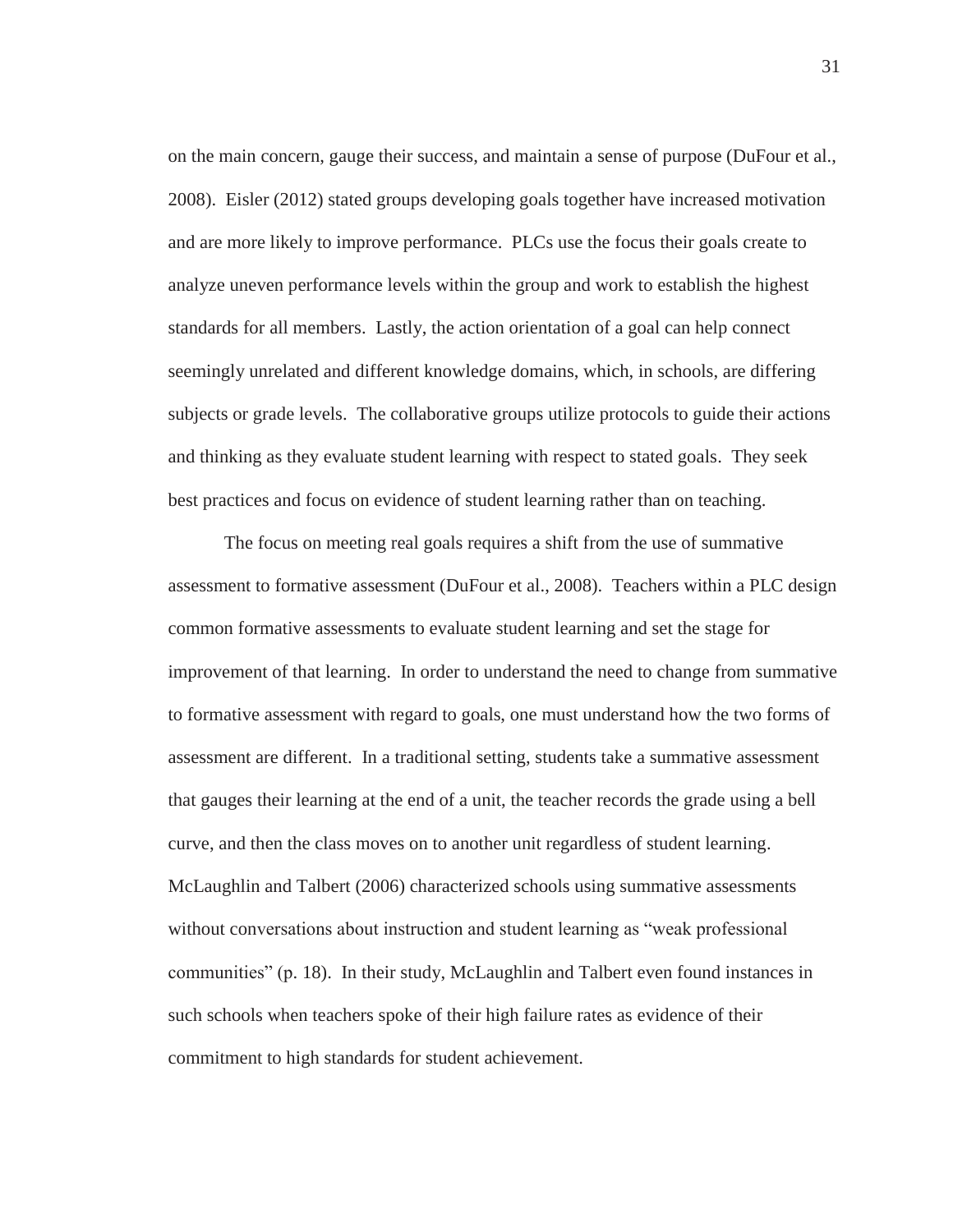However, in a PLC, teachers give formative assessments, assessments given throughout a unit of study instead of at its culmination, to identify student learning difficulties so that they can give students the time and opportunity for added instruction (DuFour et al., 2008). Teachers do not design formative assessments to penalize the student with identified learning difficulties. Instead, formative assessments provide the teacher with the opportunity to reteach and therefore allow students to get additional practice opportunities so they can successfully demonstrate their achievement of desired learning goal (DuFour et al., 2008; Heritage, 2008). PLCs challenge prevalent views about the teacher's role as the sole disseminator of information as well as the idea that some students just will not learn.

To build a staff into a PLC, school leadership must cultivate the environment in which PLCs can grow (Chappuis et al., 2009; Wenger et al., 2002). School leaders can demonstrate the value of learning groups when they provide the time and needed resources to complete work together, encourage participation, and remove distracting barriers. However, Wenger et al. (2002) cautioned that the process must be a negotiation:

Your power is always mediated by the community's own pursuit of its interest. You cannot violate the natural developmental processes and dynamics that make a community function as a source of knowledge and arbiter of expertise, including members' passion about the topic, the sense of spirit and identity of the community, and its definition of what constitutes expert performance. Rather, you must learn to understand and work with these processes and dynamics. (p. 14)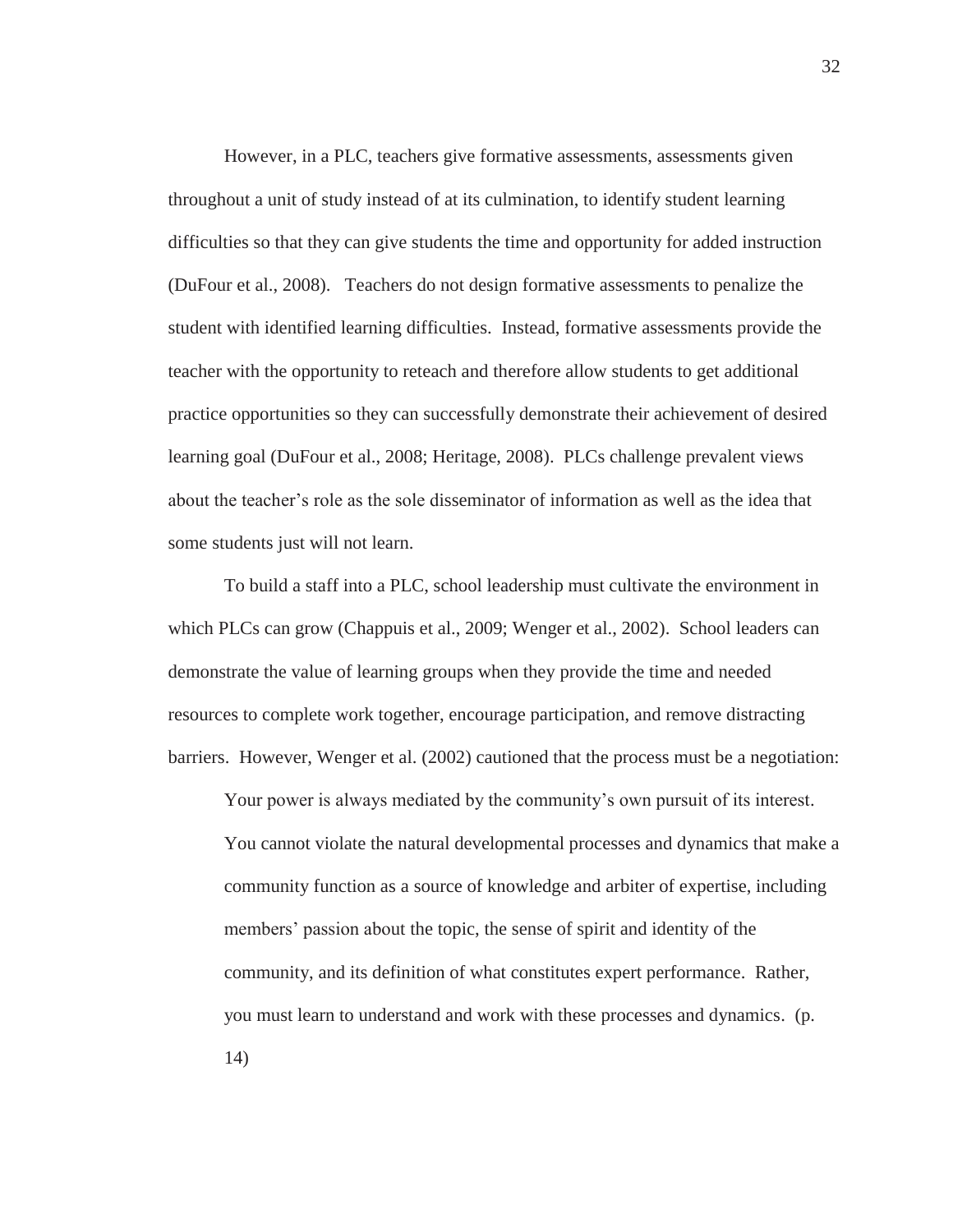School leaders who wish to build a PLC should heed DuFour et al.'s (2008) advice and build their mission, vision, values, and goals over time to a "critical mass" (Chappuis et al., 2009, p. 59) that enables a strong, unified effort to seek improvement.

# **Teacher Research and Collaborative Inquiry**

The potential benefits of collaborative inquiry groups indicate that schools and teachers should make them a sustained part of their professional experience. In describing the benefits of the 21st-century skills movement, Rotherham and Willingham (2009) stated that one of the most desirable outcomes of the movement is the goal of increased teacher collaboration because without it, an invaluable resource in schools is lost. Research suggests a prevailing belief that strong ties exist between student success and strong teaching (Scholastic & Bill and Melinda Gates Foundation, 2012). The research also suggests that teachers' actions outside of the classroom will strongly influence what they accomplish inside the classroom. Teachers who choose to engage in an inquiry stance can come together to analyze student data, question assumptions and practices of themselves and peers, discuss pedagogy to optimize success of all students, and maintain sustained professional development that will impact the students across a school.

Collaborative inquiry groups allow teachers to claim ownership of their practice and engage in leadership actions that can influence others to raise their level of teaching to demonstrate true professionalism (Chappuis et al., 2009). Teachers frequently ask students to work collectively because they understand that when students work together, they bring a greater collection of knowledge than when students work alone. Yet, rather than working collectively, teachers frequently shut themselves into their own classrooms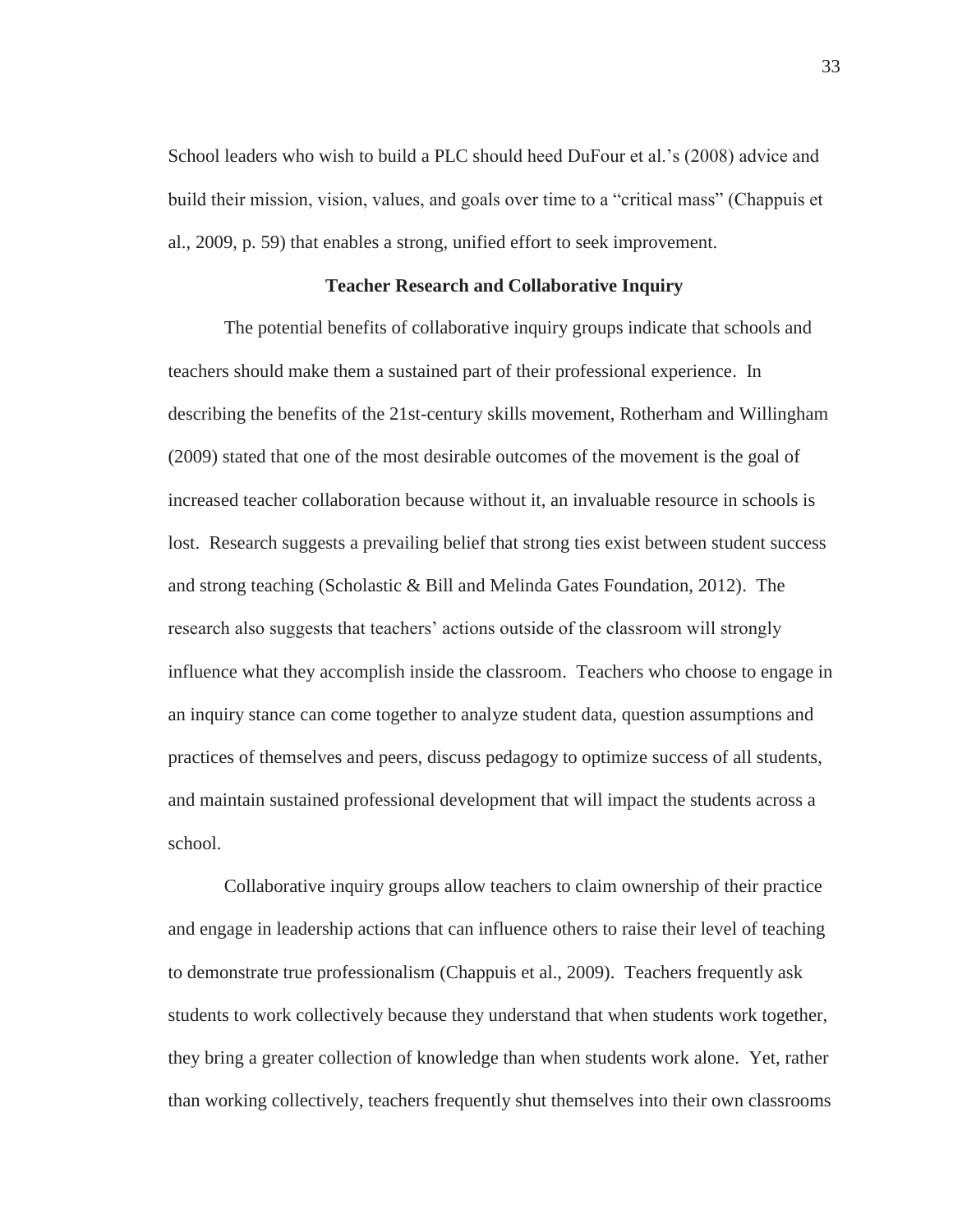and engage in the very behaviors they admonish students for engaging in. Danielson (2006) referred to the need for collaborative work as de-privatization of a culture that according to Deuel et al. (2009), typically embraces privacy and professional isolation. Barth (2001) argued that teachers should be modeling the type of communal learning they seek from their students. He further suggested that the most meaningful learning of all occurs when individuals know they do not know something, and then seek to know it because it will significantly impact the lives of others.

Teachers who form inquiry groups empower themselves when they break out of the isolation that pervades their thinking to ensure student learning becomes the most important shared goal. Inquiry groups can cause great apprehension in teachers accustomed to the safety of individual classrooms (Danielson, 2006; Darling-Hammond & Richardson, 2009). To ease teacher apprehension, Danielson (2006) believed teacher leaders must emphasize the purpose of an inquiry group is to examine student results, not to critique teachers. This concerted effort equates to better student outcomes because as teachers share their findings and experiences, they expand their influence to the improvement of fellow teachers within their collaborative inquiry group and as well as others outside of the group. A true collegial setting emerges in which teachers create a safe, sharing environment of mutual aid where all embrace learning as their responsibility and share leadership to improve practice (Darling-Hammond & Richardson, 2009).

#### **Teacher Inquiry**

Teachers who engage in inquiry function under the assumption that teachers are professionals and can benefit when they act in a professional capacity (Darling-Hammond & Richardson, 2009; Weinbaum et al., 2004). Collaborative teacher inquiry is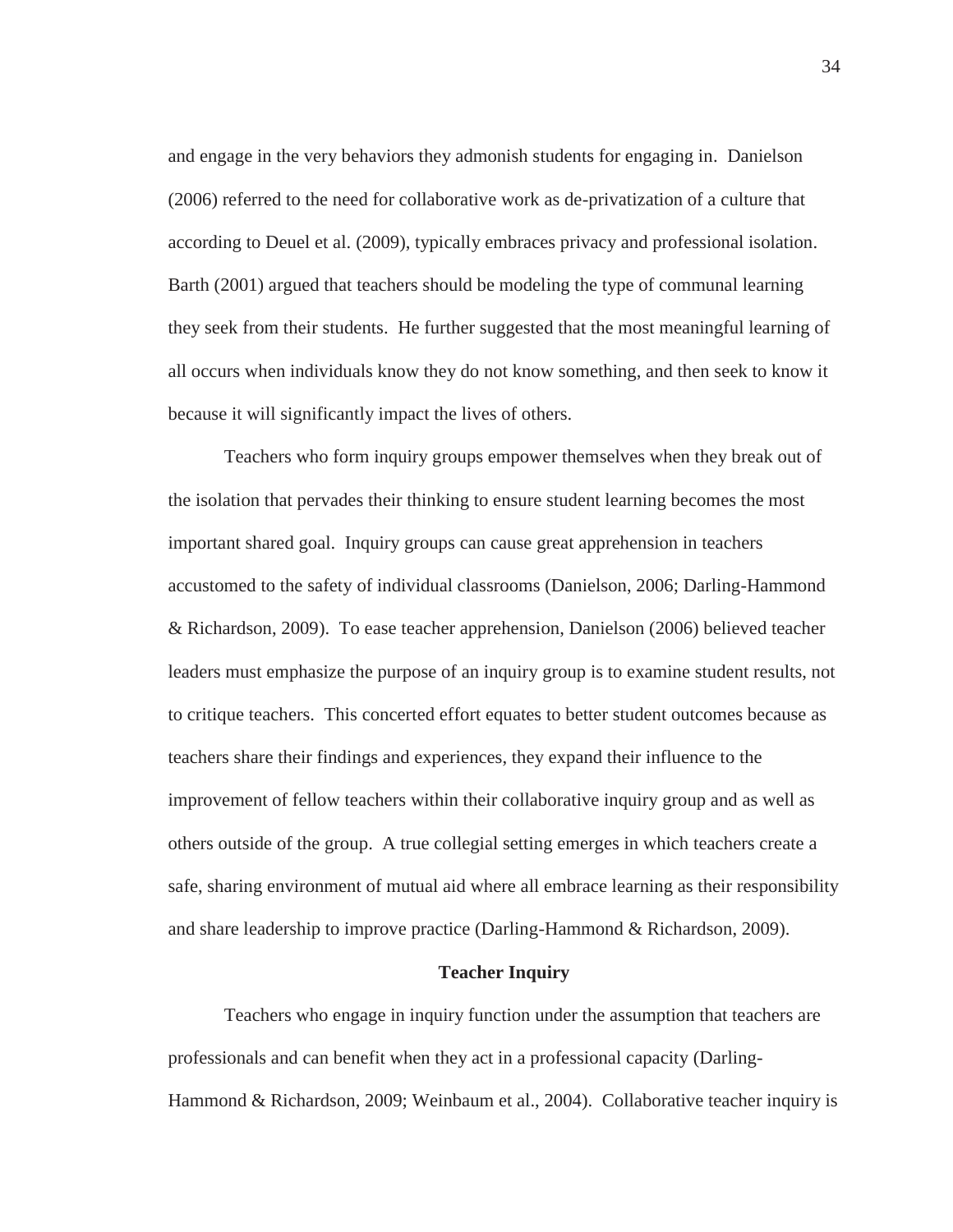unique because teachers rely on one another instead of external forces to define and explore issues and problems.

In order to engage teachers in inquiry, one must accept several philosophical assumptions about teachers (Brighton, 2009; Riveros et al., 2011). The first assumption is teacher expertise begins with their classroom experience, but it truly develops through discussions and analysis with fellow teachers. Darling-Hammond and Richardson (2009) argued for professional development that allows teachers to gain new knowledge, put it into practice, and specifically reflect upon it with colleagues. Through this kind of collaborative professional development, teachers are able to identify issues with their own students and develop ways to deal with those issues. Through their work together, teachers obtain benefits that help their professional growth. When engaged in collaborative inquiry, teachers gain fresh insight from other professionals' feedback to help them solve old problems they could not solve independently. Caine et al. (2010) claimed that teachers seek the opportunity to experiment and learn from mistakes and accomplishments in open, honest discussions with colleagues within a safe environment free of evaluation. Through teacher collaboration, teachers find a sanctuary of high-level discussion in which they can dissect their practice to evaluate and analyze their effectiveness without concerns about their professional status. Their purpose is to share work and help each other rather than evaluate each other. Weinbaum et al. (2004) went so far as to say that collaborative inquiry also helps to renew teachers' commitment to professionalism because it allows teachers to break out of the isolation that often permeates teaching.

35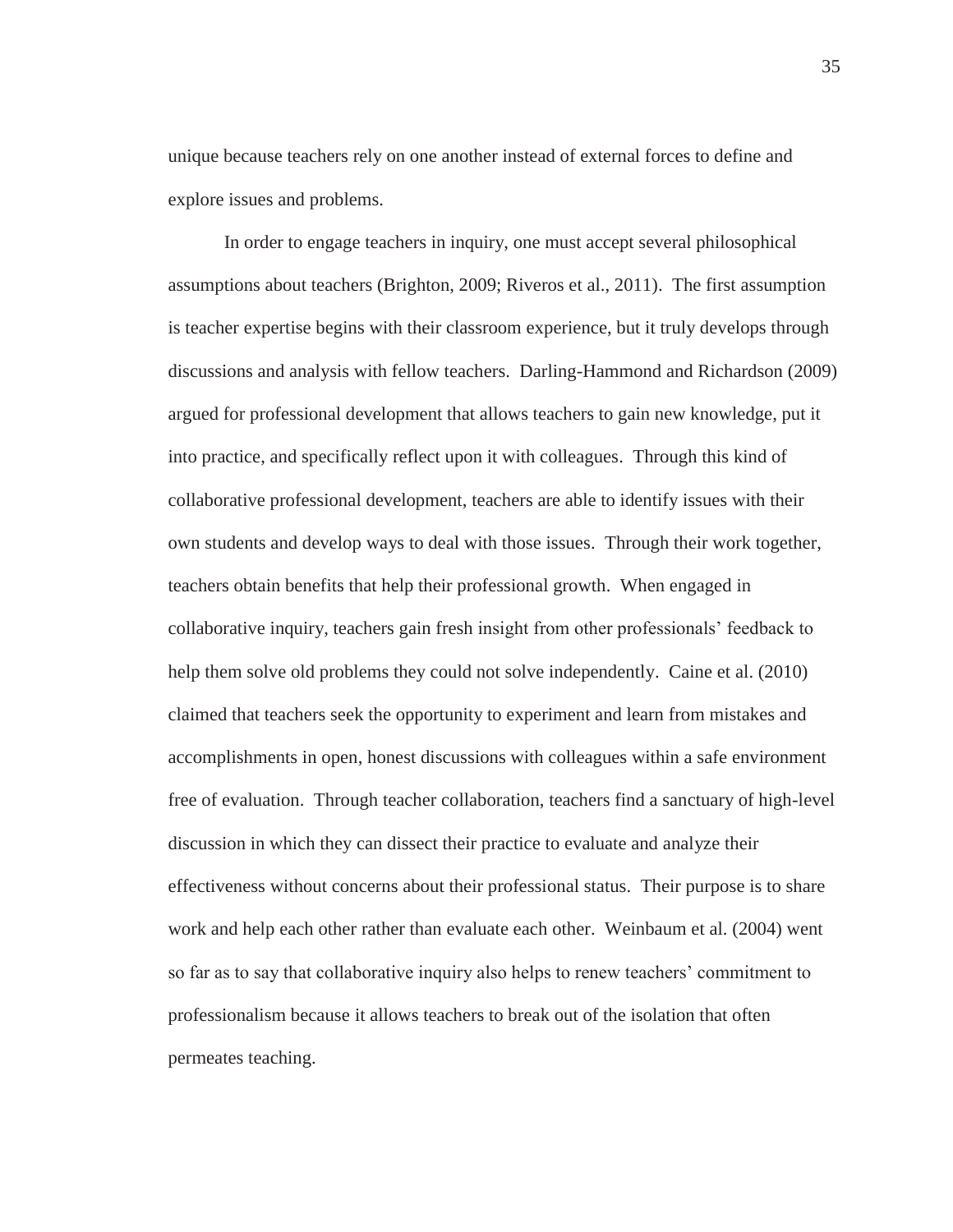Researchers have consistently identified issues that can impede the development of inquiry among teachers (Caine et al., 2010; DuFour et al., 2008; Hord, 2004; Scholastic & Gates Foundation, 2012; Weinbaum et al., 2004). One significant issue teachers face is the lack of time to engage in inquiry during the school day. Placing additional burdens on teachers after the school day has ended cannot build inquiry, so administrators must ensure teachers do not feel inquiry is an additional burden (DuFour et al., 2008; Hord, 2004). Yet, Deuel et al. (2009) stated that more often than not, administrators do not provide teachers with any real guidance or leadership, so teachers are left to their own devices to maintain effective collaboration.

Another issue that can impede inquiry is a lack of community (Weinbaum et al., 2004). A lack of community is based on a fundamental lack of trust that influences a staff's actions. Caine et al. (2010) referred to a need for general buy-in, which is essential for success. Because lack of trust impedes open communication necessary for inquiry, this general buy-in becomes impossible to achieve. A safe, supportive, and reflective environment cannot fully exist in an inquiry group without trust between teachers and the establishment of norms of communication.

Weinbaum et al. (2004) argued that a lack of community leads to a defensive environment in which teachers operate in a protective vacuum; they guard their practice rather than collaboratively reflect upon it with an inquiry group. This protective mindset prevents a basis for inquiry. Without trust, the community cannot embrace the notion that student learning is a collective responsibility (Weinbaum et al., 2004). Teachers without a trusting community function within a system in which they act as the sole experts in their classrooms; they impart knowledge to their own students rather than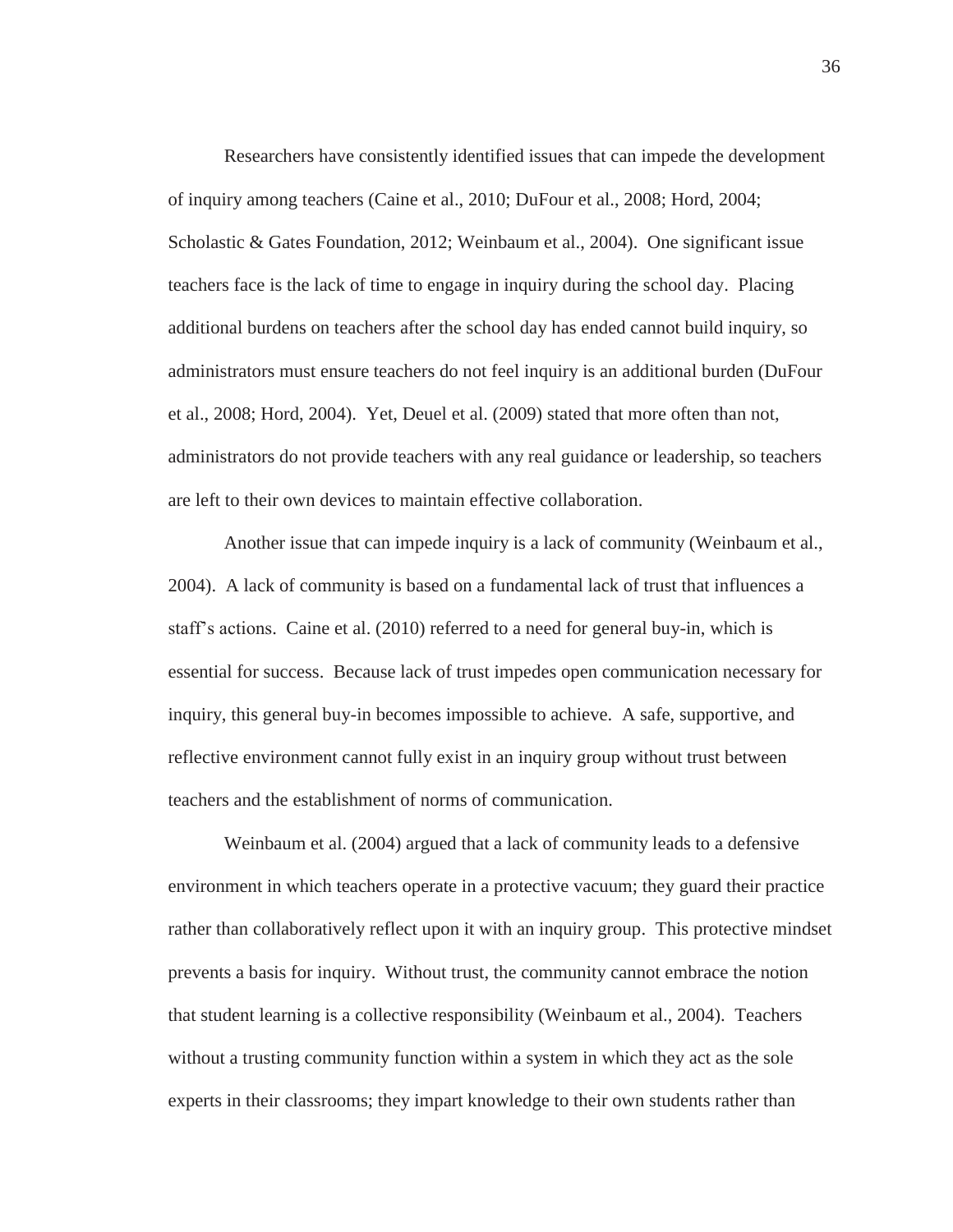impact learning of all students collectively through open communication in a shared inquiry. This impediment manifests itself in resistance from experienced teachers, who believe that inquiry will be yet another of the many initiatives they have faced over their careers (Darling-Hammond & Richardson, 2009; Weinbaum et al., 2004). Deuel et al. (2009) argued that such resistance leads to teacher collaboration focused on proving students learned rather than on improving practices to ensure improved learning.

A final impediment to developing inquiry is the lack of necessary skills for successful implementation (Weinbaum et al., 2004). The first skill necessary to build inquiry is the ability to find or access relevant research related to an inquiry. A lack of understanding of how to build the norms of behavior and communication necessary to build a strong, trusting group, as well as lack of knowledge of procedures and protocols for examining student learning both can impede inquiry. Caine et al. (2010) stated that a healthy environment of open communication only exists when an inquiry group establishes a structured, but not restrictive, set of procedures and protocols. Without the knowledge of procedures and protocols, groups will likely not develop the open communication necessary for inquiry.

## **Reasons for Action Research**

Action research is a means to collect data and implement change to improve student learning. Sela and Harel (2012) defined action research as teachers conducting research to investigate a problem within their classroom or school. Teachers gather information through data collection to achieve the goals of bringing about change to the school environment, improving student achievement, and reflecting on their teaching and student learning. Action research empowers teachers to investigate and build knowledge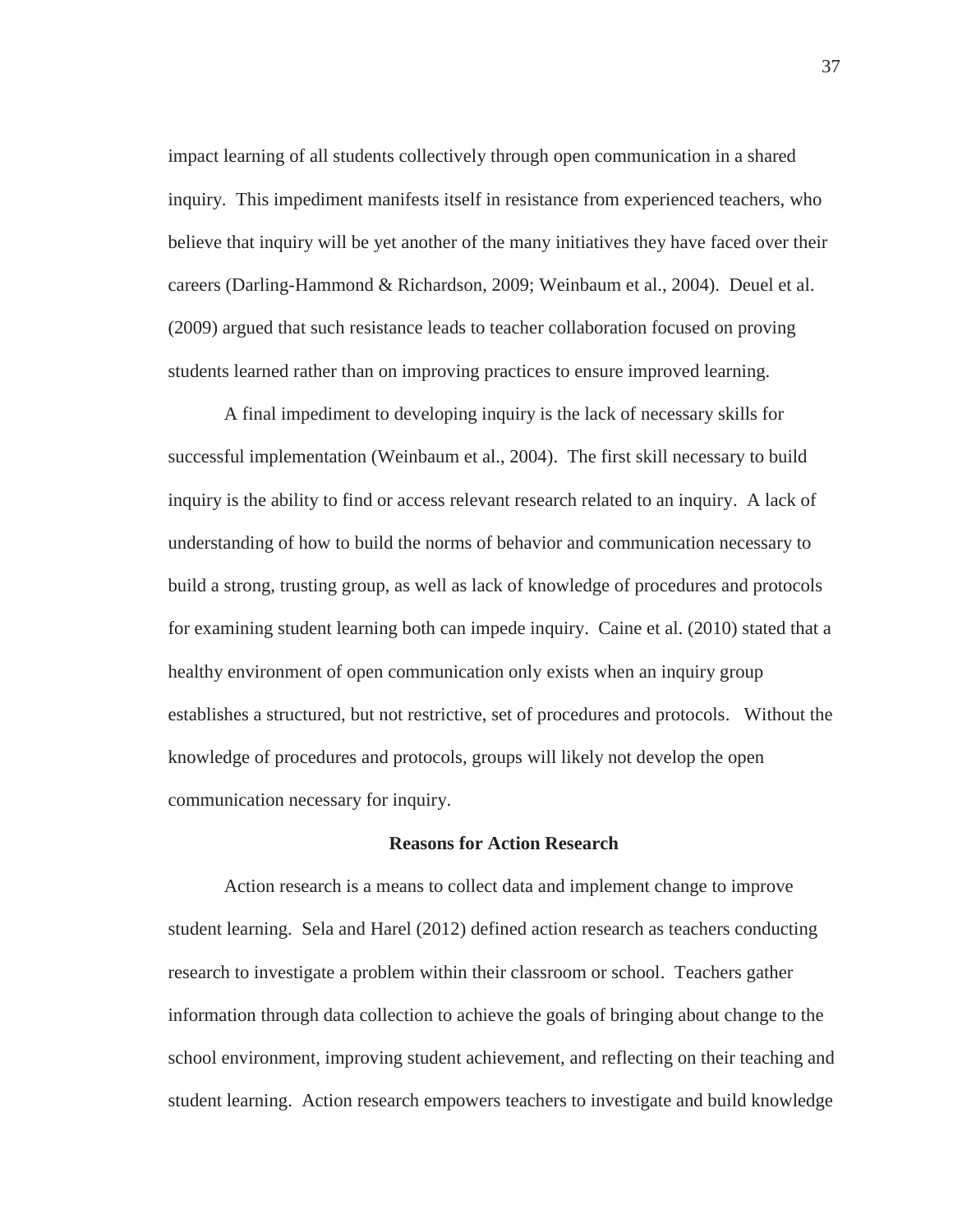within their own experiences instead of relying on the experience of outside researchers or other expert teachers (Brighton, 2009). Cochran-Smith and Lytle (2001) labeled teacher knowledge obtained from action research as targeted knowledge of each individual's teaching practice.

Historically, educational research has not had a great influence on educational practice (Riveros et al., 2011). Teachers learn from but do not value the outside research. Riveros et al. suggested several reasons for this failure. Teachers do not find outside research relevant or practical for their classrooms, or they find the research presented is not persuasive or even understandable to the classroom teacher. Therefore, even though outside research may be exciting and compelling, it simply does not impact teachers' practice or student achievement in the classroom. Action research, in contrast, tends to be more persuasive and relevant to teachers. Action research is meaningful to individual teachers because it is based on teachers own classrooms and within individual teacher's school environments.

Action research is practical research in which teachers choose their focus, their data collection strategies, and their analysis and interpretation of data (Sela & Harel, 2012). Teachers who engage in action research blend the domains of research and practice and view themselves as professionals rather than just knowledge sources for their students. A PLC's action research avoids contrived professional development experiences such as the 1-day workshops, motivational speakers, or isolated courses that ultimately have little direct impact on classroom practice and student learning (Danielson, 2006; Darling-Hammond & Richardson, 2009). Instead, teacher researchers find solutions to their own problems because they are their own experts. Teacher researchers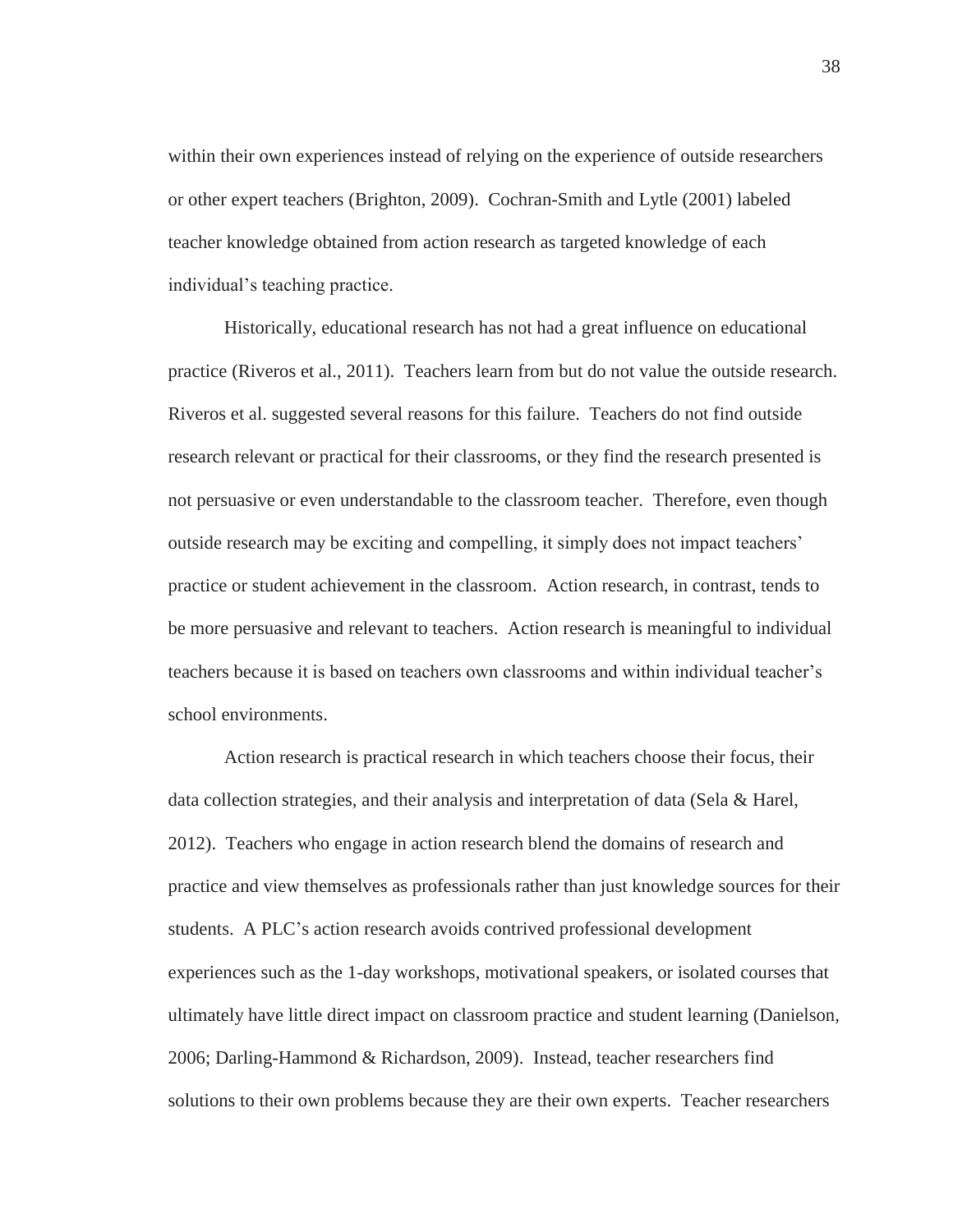do not rely on outside experts to tell them how to address their students but rather carry out thoughtful reflection and research to determine what is best for their students (Sela  $\&$ Harel, 2012). Teacher research embedded within a PLC is valuable because it supports professional behavior and professional development. Teacher research

- 1. Permits teachers to use new approaches in their classrooms
- 2. Benefits teachers who gain confidence in knowledge and practices within their classrooms
- 3. Is embedded in the work of the school
- 4. Benefits the educational system because it builds a continuing culture of change necessary for improvement
- 5. Benefits teaching practice because it builds the view of teachers as professionals (Sela & Harel, 2012).

**Collaborative inquiry process.** When teachers actively engage in workembedded action research as part of a PLC, they become highly analytical and reflective about every aspect of their teaching and greatly impact student performance (Kuter, Altinay Gazi, & Altinay Aksal, 2012; Wei, Andree, & Darling-Hammond, 2009). According to Langer, Colton, and Goff (2003), teachers who engage in collaborative inquiry should follow a "ladder of influence" (p. 35). The process begins with reviewing student work and then moves upward to observing, organizing data, constructing meaning, making assumptions, drawing conclusions, and taking action. The Southern Maine Partnership, as well as other researchers, articulated a circular process of inquiry (Brighton, 2009). These researchers developed a cycle of inquiry a teacher enters at any point and returns to any step along the way if researchers perceive the need. The inquiry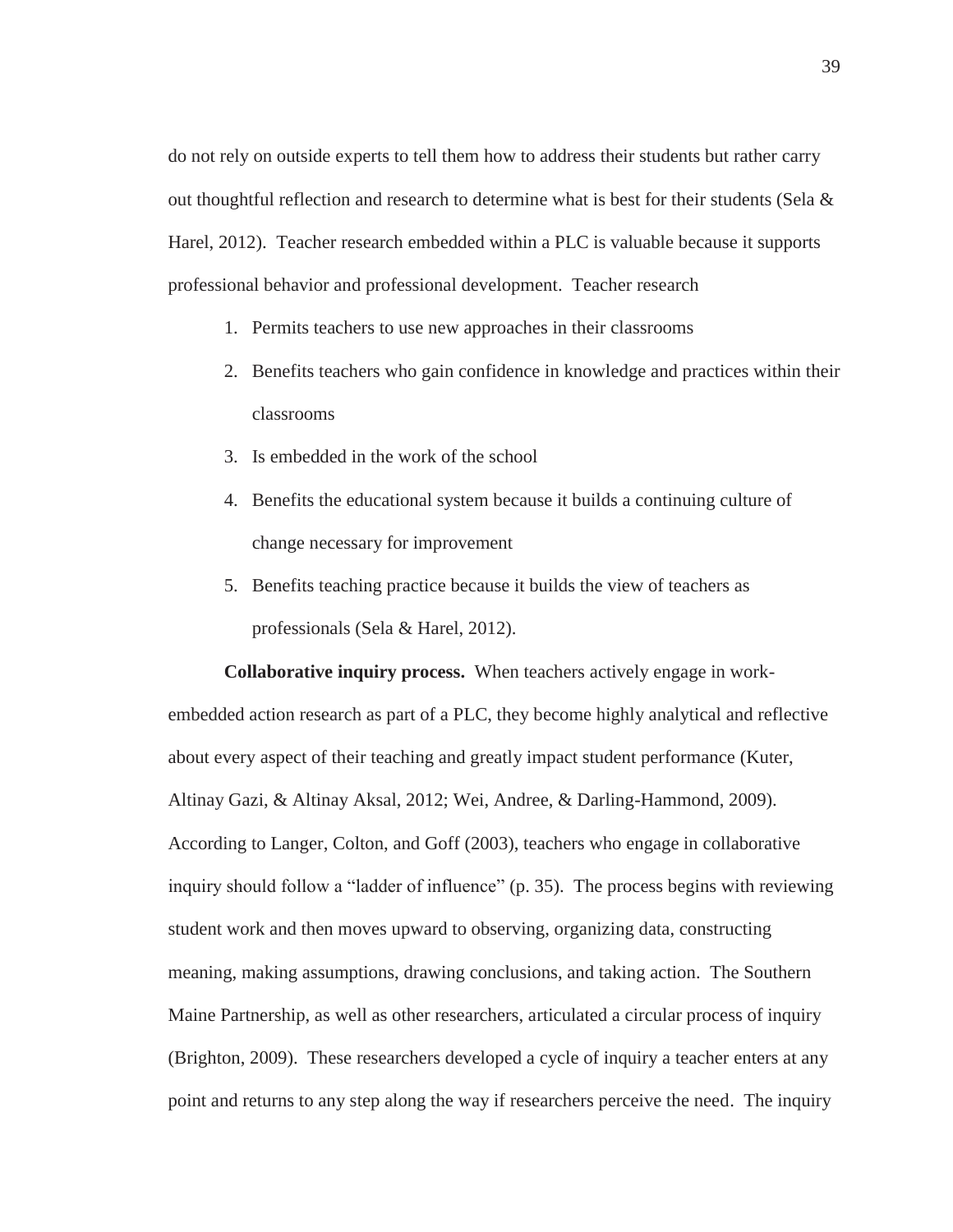process begins when teachers frame a question and brainstorm a protocol. The teachers then investigate relevant research and literature to develop a plan of action. At that point, the inquiry cycle moves from the collection of student data to the analysis of student learning. The inquiry process enables educators to envision how a PLC's mission, vision, values, and goals can advance their learning about their students. The circular inquiry process relies heavily upon teachers' ability to analyze student data and make modifications to their practice that impacts student learning (Brighton, 2009, Heritage, 2012).

As teachers bring student work to present to the PLC group, the data provided from the work and the groups' response to it take on critical importance (DuFour et al., 2008). Clarke (2012) asserted the critical role of data. Teachers use data from students and classroom experiences to bring about meaningful changes. Teachers recognized weakness or changes they needed to make to help bring about desired results, leading to tangible changes in their instructional practices (Sheridan, 2012).

Schmoker (2001) underscored the importance of how a collaborative group begins with data and uses that data to influence instructional practice and student learning. The inquiry group can then also overcome the great difficulty of designing high-quality corrective instruction. Guskey (1998, 2000) indicated that teachers have difficulty in developing ideas for corrective instruction if they believe they must do it alone. However, structured professional development cohorts with a focus on shared strategies, such as inquiry groups, can ease the difficult process of designing corrective instruction (Kuter et al., 2012). Teachers who share their successful approaches to similar student difficulties can provide tools for other teachers. Likewise, students who recognize a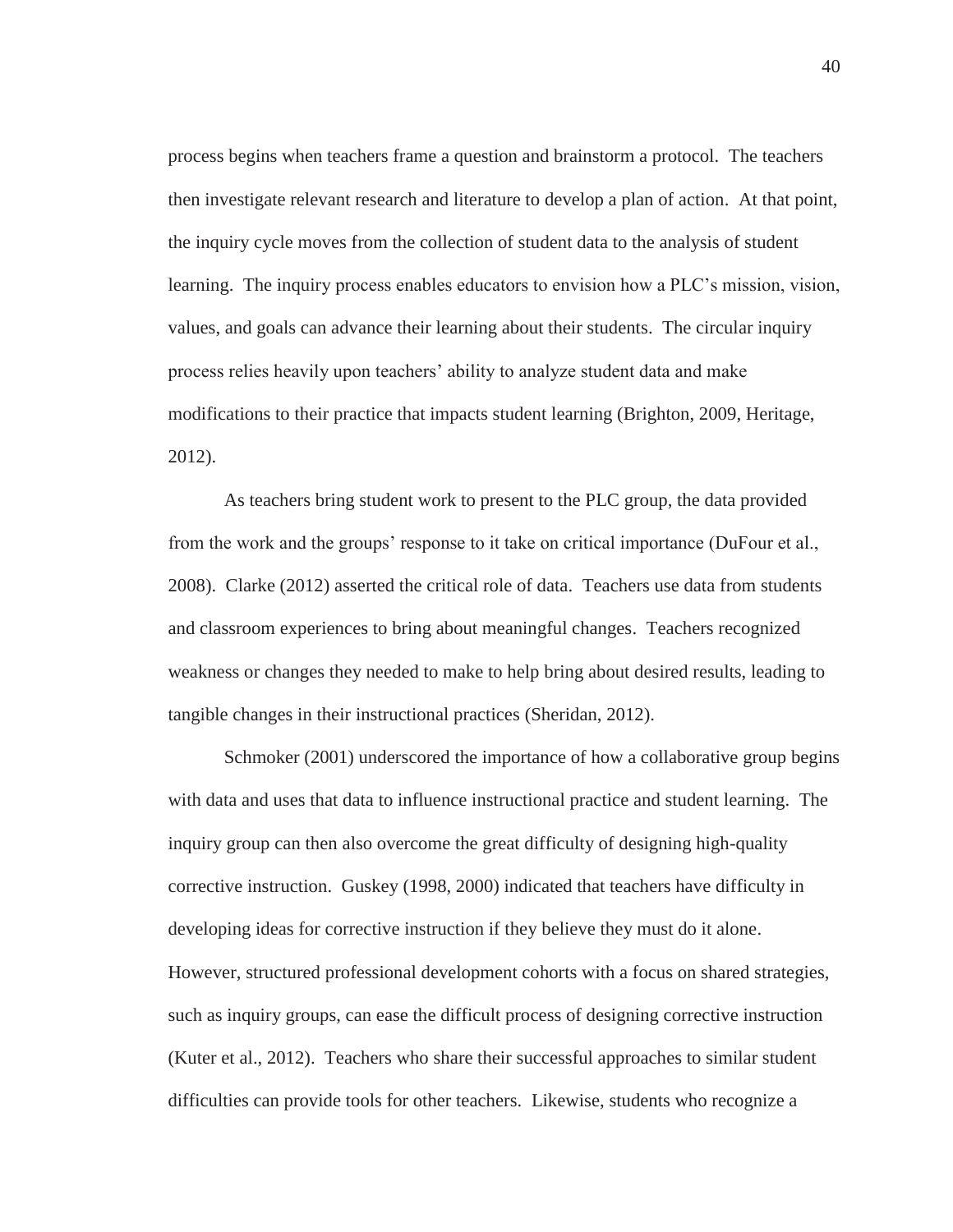similar approach from another class can utilize prior knowledge and experience to improve their own learning. Jenkins (2010) explained students benefit because they have a clear understanding of what their teachers expect of them and a clear understanding how to get to the desired outcome.

Teachers do not have to make tough decisions about how to improve student learning without the support of others. Therefore, individual teachers benefit from discussing recurring problems with other teachers to ensure they can create quality solutions about teaching and for learning. Because participants in the inquiry group share in decisions affecting all their students, they have a higher morale and sense of participation along with a commitment to the school's goal of attaining optimal success for all students (Kuter et al., 2012; Wei et al., 2009).

The entire collaborative inquiry process improves teachers' ability to reflect and grow as professionals. Teachers' professional growth is an organic process involving shared experiences that grow from socially constructed meaning (Kuter et al.*,* 2012). Darling-Hammond and Richardson (2009) stated teachers need to emphasize active teaching, evaluate students, observe students, and then reflect upon each of these areas so they can develop questions, view multiple perspectives, examine their beliefs, and experiment with new pedagogy. Before teachers can change their practice, they must first develop a sense of unsettlement (Groundwater-Smith & Mockler, 2010). Once their experiences become unsettled, they can then examine their practice in order to improve upon it. The inquiry group allows teachers from different content areas, grade levels, and experiences to ask questions and offer suggestions based on their different perspectives as well as their assumptions about student work.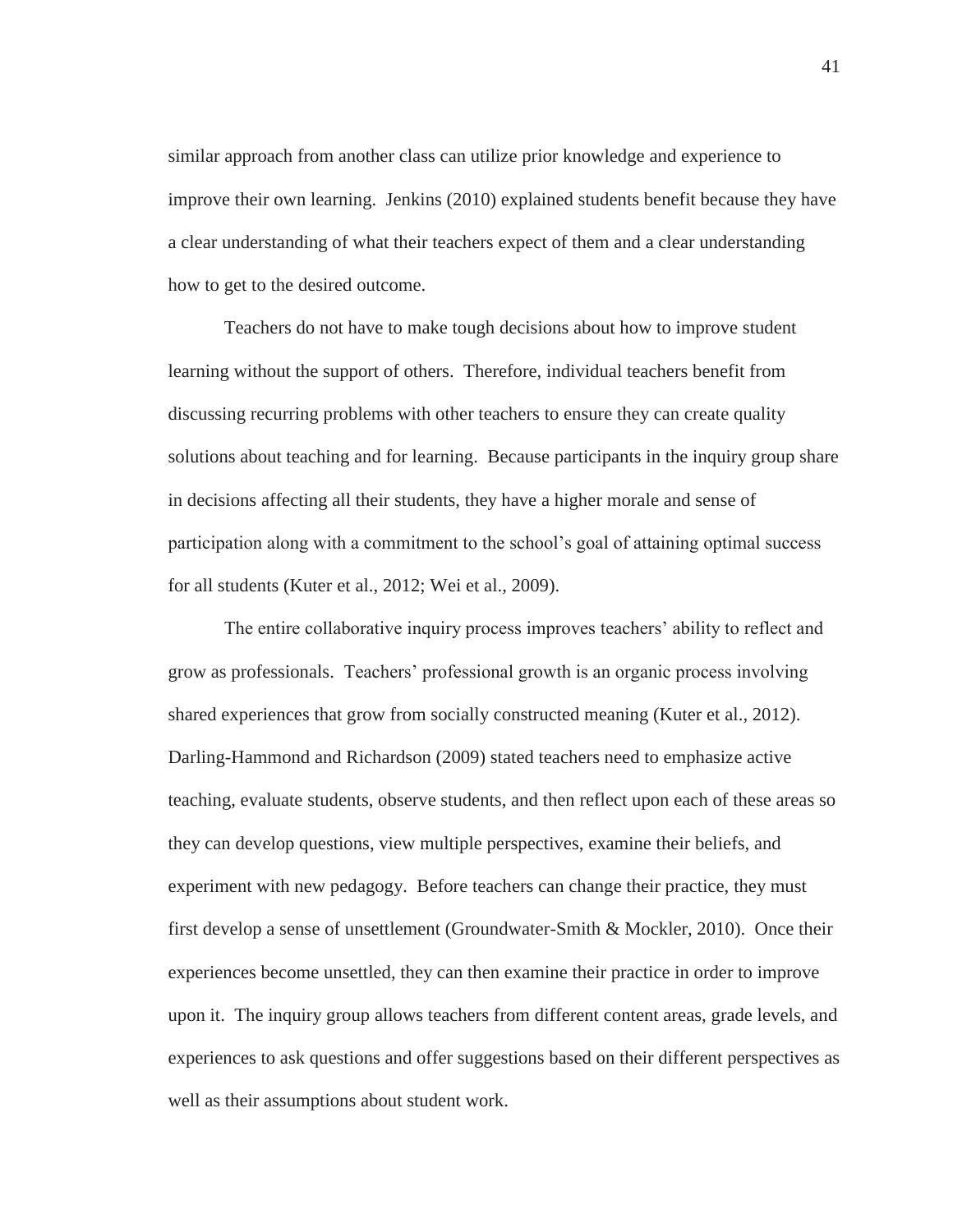Teachers who engage in the process of collective inquiry can experience a heightened level of understanding of their own teaching (Brighton, 2009). The inquiry process, according to Langer et al. (2003), changes the way teachers think about student problems. Collaborative examination and analysis of student work alters the way teachers come to understand their students' problems. Then, the group works to identify corrective measures and share best practices to solve misunderstandings and raise student achievement (Wei et al., 2009).

Teachers and schools establish true professionalism when they engage in collaborative inquiry groups (Kuter et al., 2012). Teachers within an inquiry group experience a sense of professionalism not afforded in most school communities. Riveros et al. (2011) argued teachers gain significantly from inquiry groups. Riveros et al. explained teachers benefitted from becoming critical players in the school community because their involvement in an inquiry group transformed their classroom teaching. Teachers replaced a sense of isolation with a sense of professional and personal collaboration. Their newly acquired sense of professionalism allows these teachers to become owners of their practice and maintain leadership roles within the school to help students improve performance.(Kuter et al.).

**Collaborative coaching and learning.** The collaborative coaching and learning model combines teacher development and growth with the concept of increased teacher leadership to improve teacher practice, collegiality, and professionalism. Teachers who choose to participate in a collaborative coaching and learning model come together to share their ideas and pedagogical knowledge. Collaborative coaching allows teachers to choose to meet and break from the inherent culture of professional isolation (Darling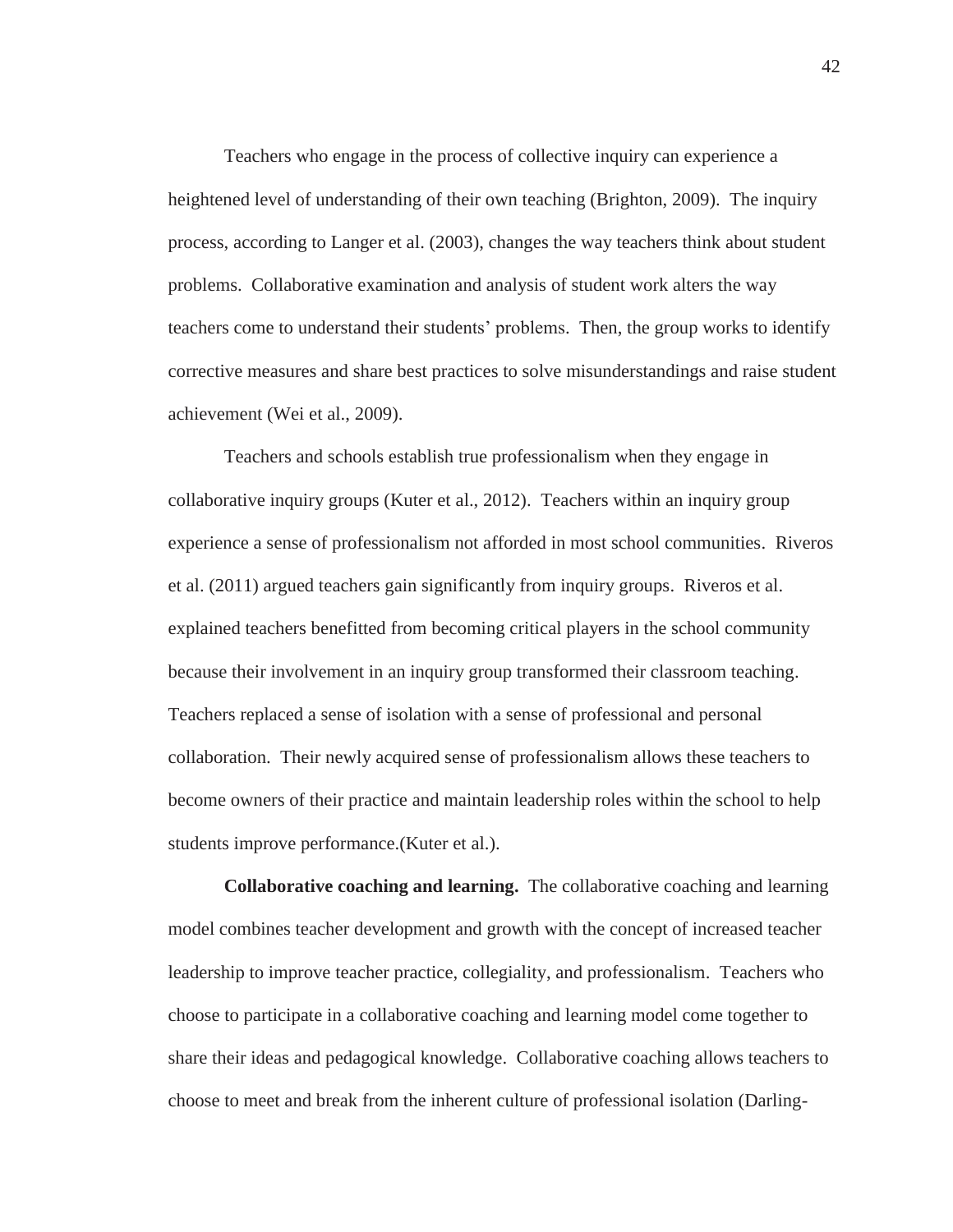Hammond & Richardson, 2009). Collaborative coaching and learning provides teachers the opportunity to model and experience the same learning and inquiry process they seek from their own students. Collaborative coaching also allows teachers to experiment and receive constructive feedback from a variety of colleagues.

When teachers engage in collaborative coaching, they are able to share with teachers from different content areas, grade levels, and experience levels. Dantonio (2001) characterized collaborative coaching as "collaborative, self-initiating and egalitarian" (p. 3). Collaborative coaching creates an egalitarian feel because as teachers openly develop themselves as professionals, they value all levels of teaching experience. Group members' shared values to improve their practice leads to teachers' growth and development. Teachers develop a shared trust that may not normally exist between teachers and administrators because unlike administrative evaluation, collaborative coaching focuses solely on the development of teaching skills, while administrative evaluation can also seek to identify deficiencies in skills and talents. Garmston (1987) began the discussion of collaborative coaching with the explanation that teachers and students grow through the analysis, interpretation, and application of teaching in relation to student learning. As teachers openly discuss what students learn and how their learning relates to what teachers want to achieve, real student and teacher growth can occur (Chappuis et al., 2009; Deuel et al., 2009; Wei et al., 2009).

The utilization of collaborative coaching and learning requires a fundamental shift toward teacher leadership and active involvement in professional development. The traditional approach to professional growth within a school moves away from an administrative mandate to one in which teachers determine what is valued (Wei et al.,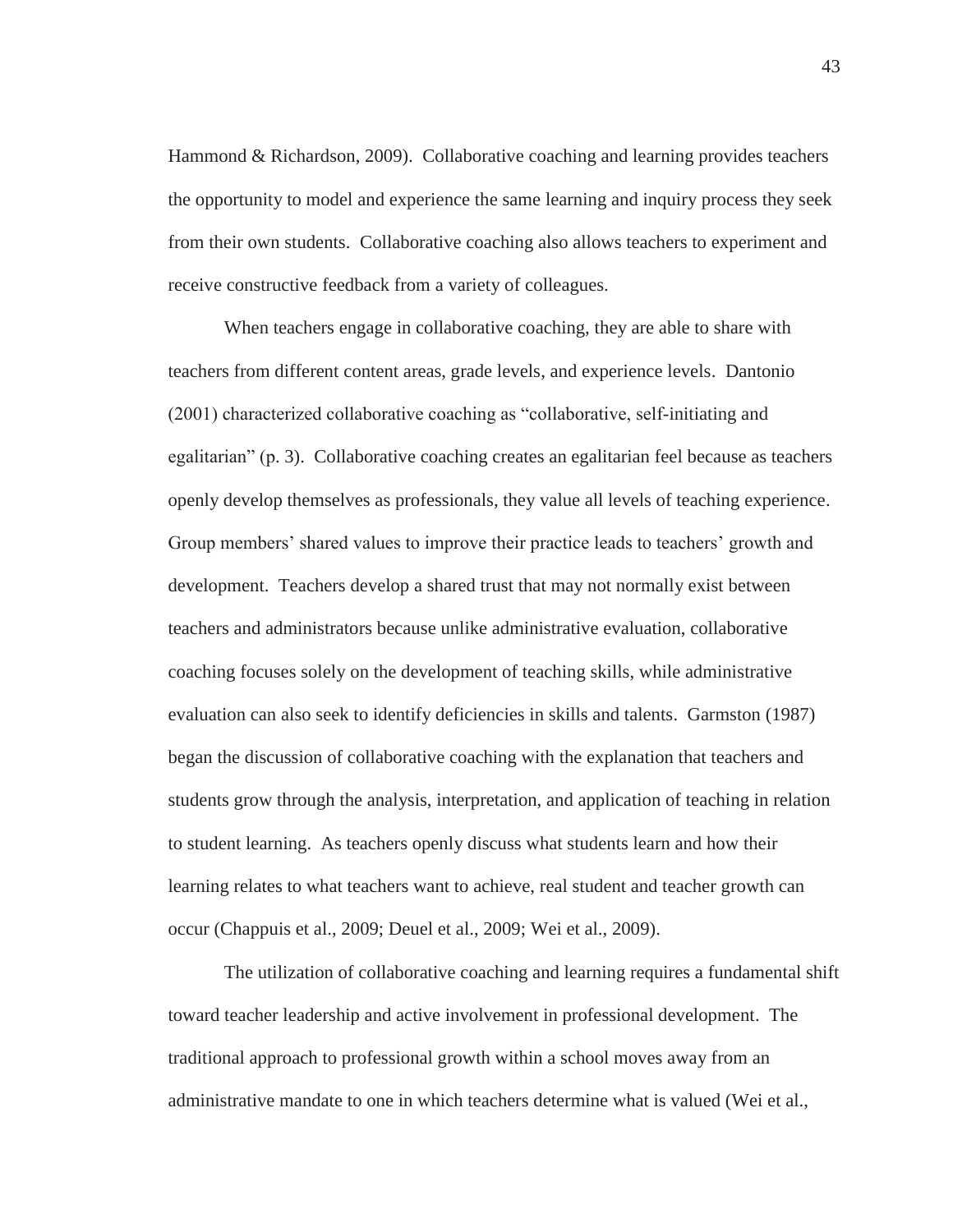2009). Professional development decisions are unique to school and teacher (Darling-Hammond & Richardson, 2009). Teachers, not just administrators, should dictate what will be accomplished within the school in-service model based on perceived teacher and student needs (Brighton, 2009). In this way, teachers determine what is needed to create student improvement while maximizing their own strengths and improving their professional practice. This formula combines student needs and teacher talents to maximize benefit for all. Teachers engage together in self-study and inquiry about their practice as they complete their own research embedded in both their classrooms and their students' learning. Lambert (2003) labeled this level of self-analysis and metacognition as the highest level of leadership. According to Clarke (2012), the implications of an inquiry approach were teachers' heightened perceptions that their instruction was improving. Teachers also perceived a greater sense of belonging and happiness within their learning community (Neufeld & Roper, 2003a, 2003b). According to Dantonio (2001), as teachers gain comfort in seeking assistance and sharing difficulties, they further engage in inquiry into their own practice.

There is a clear relationship between teacher inquiry and PLCs (Brighton, 2009; DuFour et al., 2008). Because teachers choose to engage in a PLC and make student learning their focus, they develop a deeper understanding of their own students' learning needs as they evolve into stronger, well-rounded teachers (Darling-Hammond & Richardson, 2009; Lieberman & Miller, 2011). The collaborative coaching and learning within a PLC helps eliminate individual teachers rehearsing and performing their practice in isolation. When PLCs utilize teacher inquiry, school-wide reform and instructional renewal occur (Riveros et al., 2011). Riveros et al argued that when individual teachers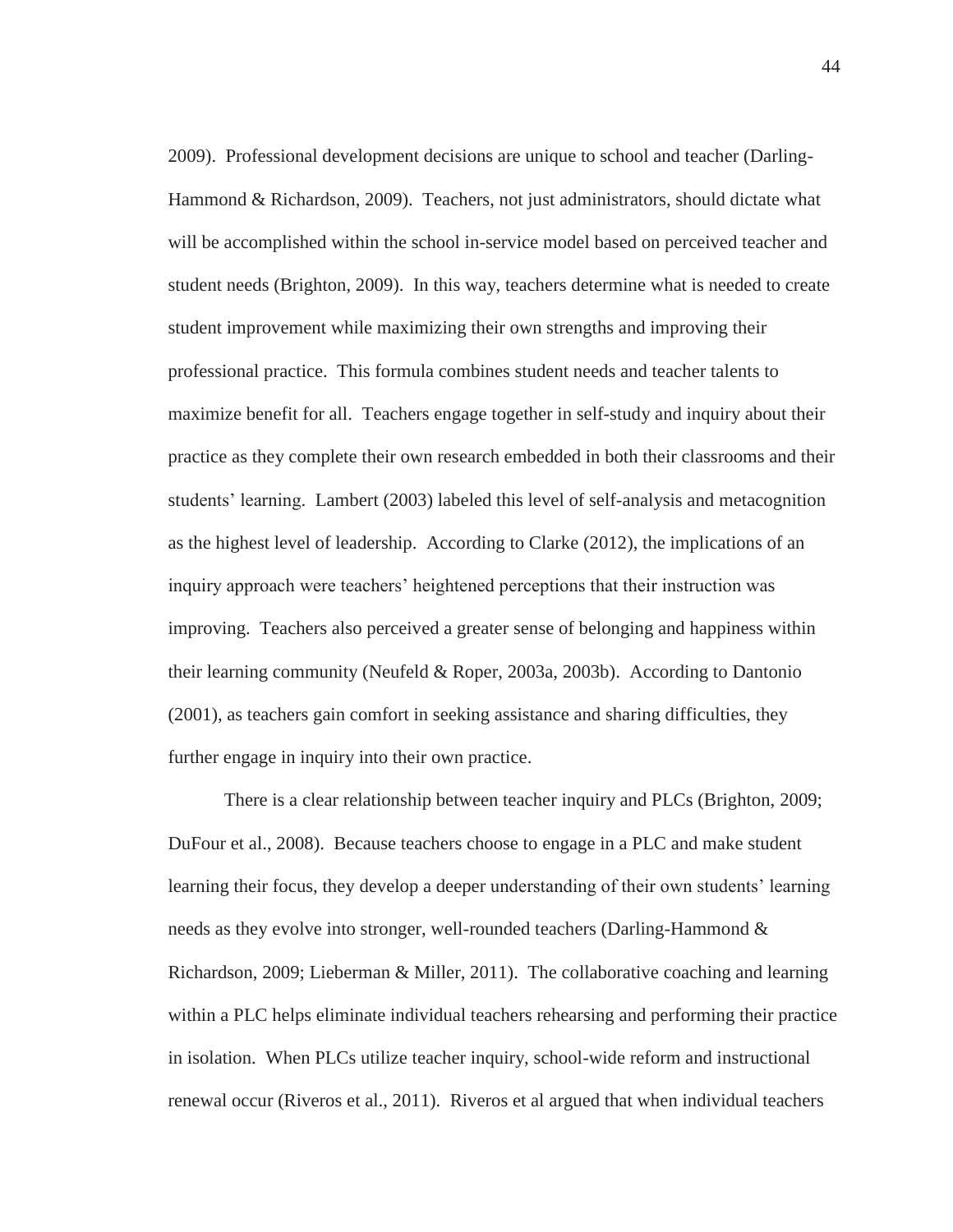move beyond their own self-interest, they build strong research communities reflecting on quality teaching and learning. When teachers examine their teaching through inquiry in a PLC, they are able to take their practice to a new level. Educators involved in PLCs put teaching and learning first and reflect upon them to create excellence across a school (DuFour et al, 2008).

## **The Role of Teacher Leadership**

For a PLC, building quality leadership means empowering all members to act for change. In this model, teachers within a school actively make leadership decisions without asking permission. Danielson (2006) believed that when teachers act upon a perceived need without administrative pressure, they demonstrate true teacher leadership. Because teachers make their own decisions, they can collaborate to ask difficult questions, use reflective practice, and analyze student data to create change and innovation.

Scholarship and research within the learning community can help build leadership capacity and a culture of learning. Schools in which collaborative leadership is the norm make action research a part of their inquiry stance. Lambert (2003) stated, "Action research became routine…questions and concerns were subjected to thoughtful dialogue and thoroughly investigated" (p. 9). Collaborative inquiry groups involved in action research focus participants on common questions. These questions allow teachers to reflect upon student work as well as outside scholarship to change and improve pedagogical practices and ensure student learning occurs. These actions signify the "highest level of teacher participation and skill" (p. 5) on Lambert's Leadership Capacity Matrix (p. 5). According to Clarke (2012), teacher research empowers teachers because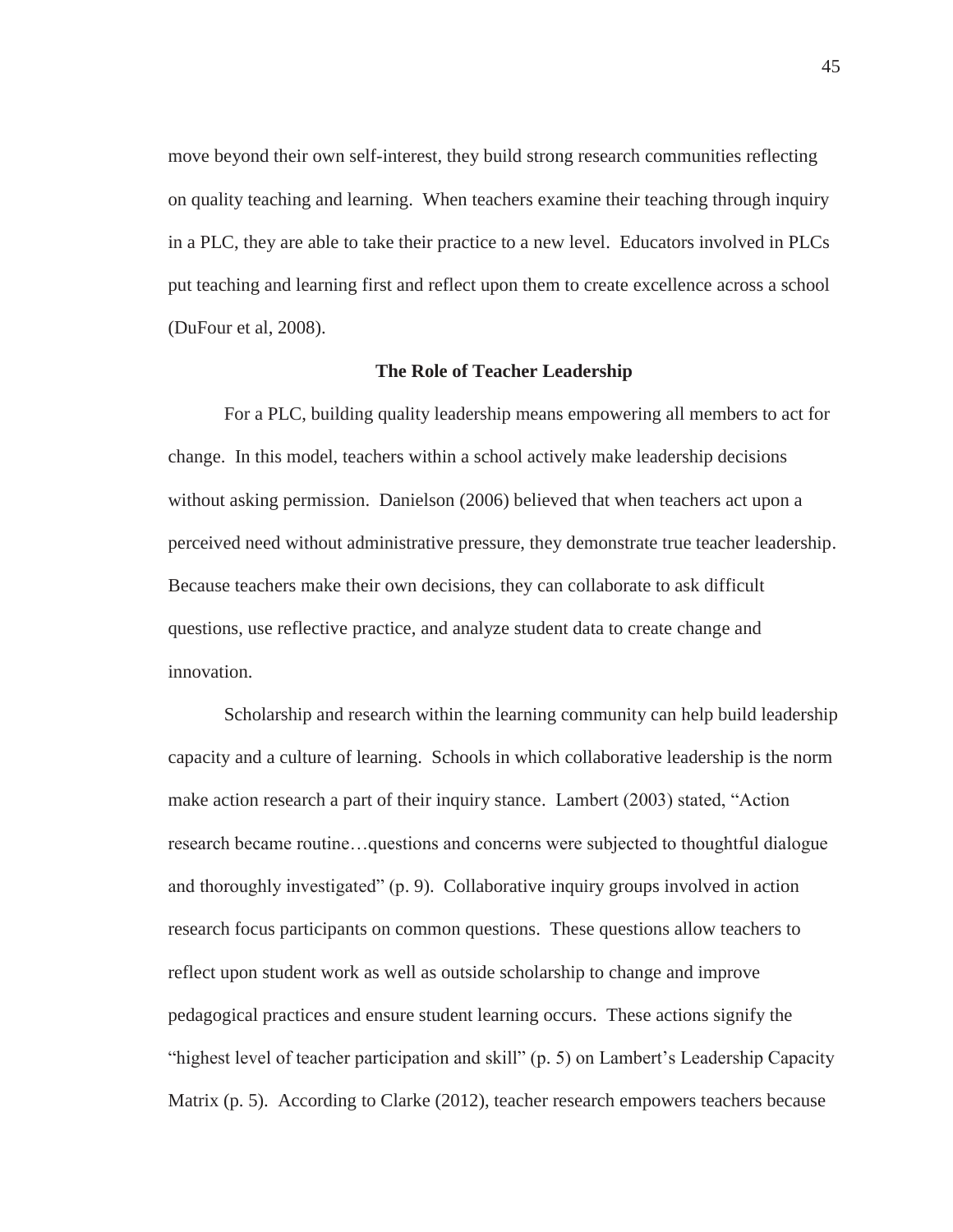it allows them to share and listen. Every teacher benefits because irrelevant information is not forced on all teachers. Clarke described one teacher's analogy of a funnel. Teacher knowledge expands like a funnel turned upside, flowing freely. Opening up teacher learning creates limitless possibilities for all teachers. When teachers make informed decisions about pedagogy, all teachers and their students benefit. Teachers create a continuous cycle to examine student work, formulate questions, collect and analyze data, and reflect and take action.

It takes the combined efforts of all to construct and maintain a culture of learning in a school (Chappuis et al., 2009; Darling-Hammond & Richardson, 2009; Wei et al., 2009). For teachers, this culture begins with an authentic shared discussion and acceptance of the goals of learning, not just teaching (DuFour et al., 2008). Teachers must be open to seeking leadership, and administration must encourage an inquiry stance to engage in open discussions about student work and teacher pedagogy. As teachers engage in action research and collaborative inquiry groups, the focus on student learning becomes the focus of all staff, allowing a lasting culture of learning to evolve and grow. Each aspect of action research meaningfully connects to its other aspects. Because the aspects of action research are linked, each one influences the process and its outcome (Sela & Harel, 2012). As these components come together, a true PLC develops.

### **Protocols**

PLCs use protocols to engage in inquiry. The use of the term *protocols* which, in this context, constrain participation in order to ultimately enhance participation, dates back to 1991, when a group of teachers from five high schools met to plan exit outcomes, the knowledge and skills necessary for graduation, for seniors (McDonald et al., 2007).

46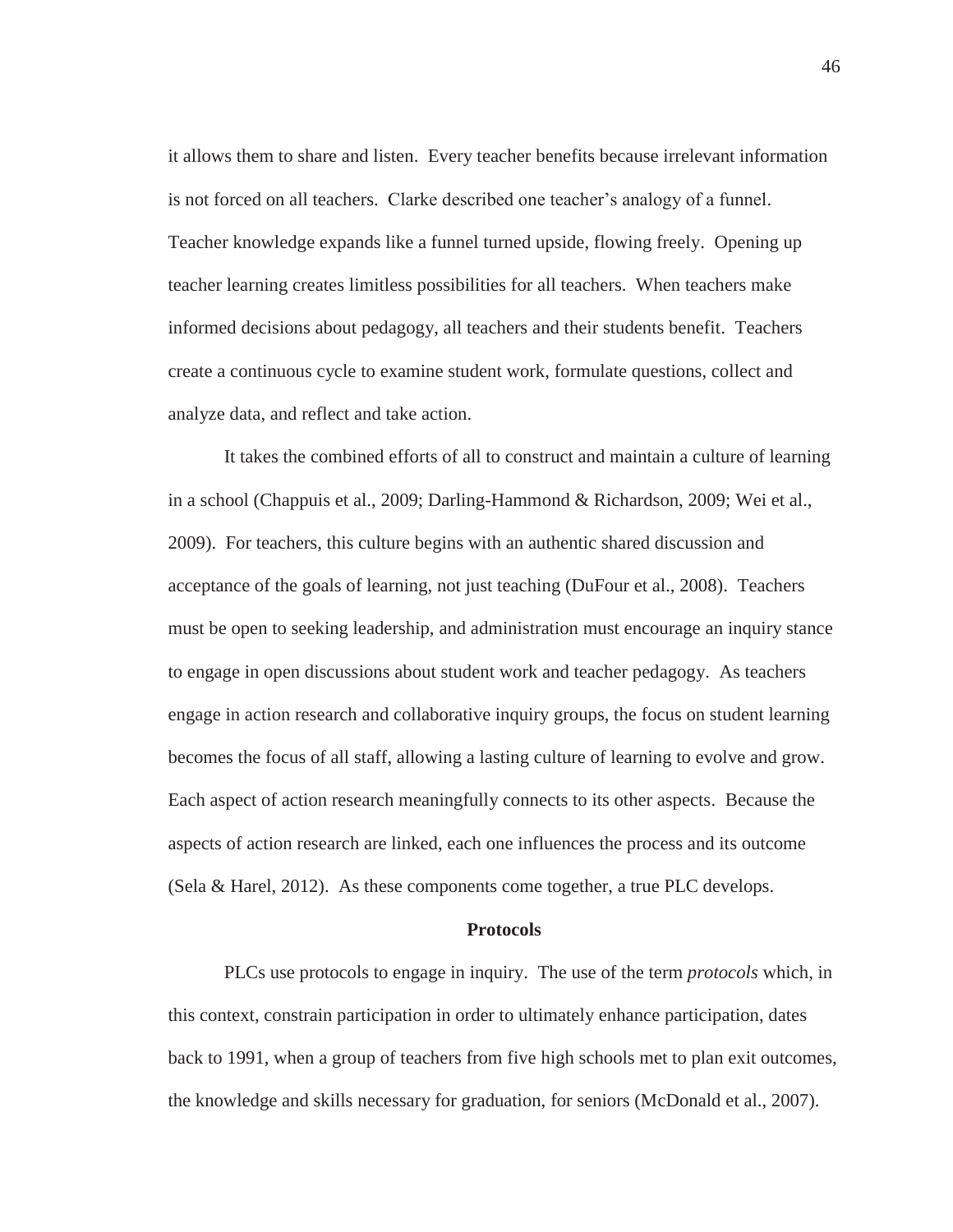In order to ensure the quality of the discussion and outcomes, the participants at the meeting created a detailed process to structure conversations so that everyone had time to speak and listen. This process ensured participants could present information, examine information, and ask questions in a systematic fashion that allowed group members to establish the degree of trust necessary for open and honest feedback. The process evolved into the Tuning Protocol and has since developed as a process for teachers to examine student work and issues of practice. Other protocols have followed, but each contains some basic similarities (Allen & Blythe, 2004; Easton, 2009). All protocols incorporate specific steps to provide a structured conversation to advance discussions and answer questions about teaching and learning. They also designate specific participation roles: facilitator, presenter, and participants.

Protocols in education have evolved to define a particular type of group interaction in which educators utilize a set of specific steps in order to facilitate discussion, with the ultimate goal of addressing issues related to teaching and learning through in-depth inquiry (Allen & Blythe, 2004; Blythe, Allen, & Powell, 2008; Easton, 2009). Teachers use protocols to support learning about individual issues as well as sustain inquiry among a group of teachers. The extent to which a protocol determines a question or solves a problem defines its purpose.

Allen and Blythe (2004) contended that protocols help teachers determine a relevant problem or solve a problem. Some protocols can help teachers determine both a problem and its solution. Allen and Blythe described three features to protocols that, although necessary, account for variations among them. The first feature of a protocol is the amount of description and explanation of background information. Depending on the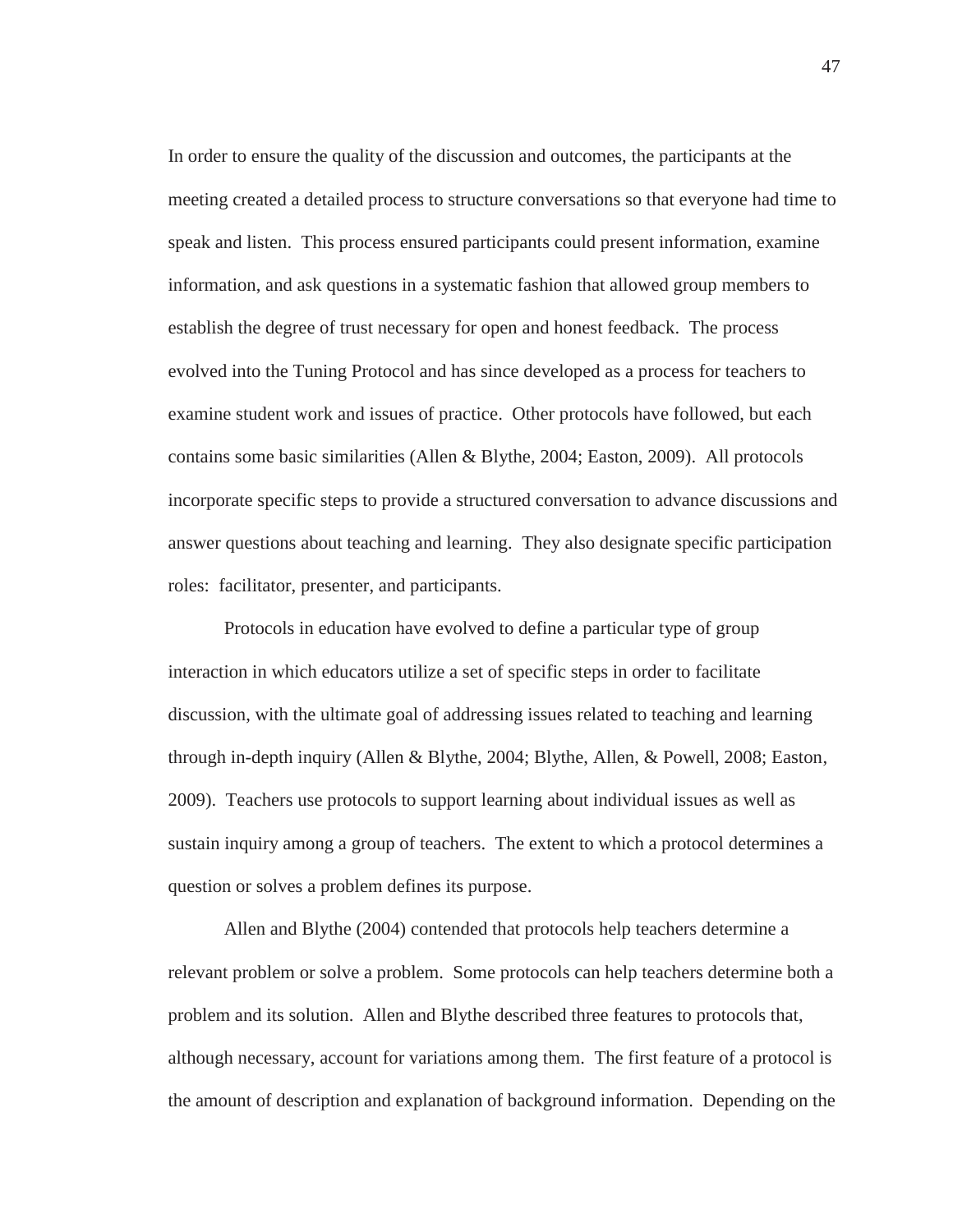protocol, the description of the context of the work can range from highly detailed to completely absent. The second feature of a protocol is how participants structure comments to describe what they see. Some protocols permit teachers to include strengths and any weaknesses they notice in the presented work or assignment. Other protocols require participants to withhold evaluative statements to help maintain trust within groups. The final feature of a protocol is the focusing question. Some protocols have a teacher-designed focus question the group helps answer, while others may have no question at all. Some protocols may even have a goal of helping teachers determine a relevant teaching or learning question as a consequence of the conversations that evolve out of the protocol.

A protocol's success is dependent on teacher disequilibrium resulting from several factors working in conjunction with one another (Allen & Blythe, 2004; Easton, 2009). The first factor creating the tension necessary for a protocol's success is the specific talking and listening tasks required of group members. Rather than allowing group members to speak at any moment, diverting the focus of the group, each member is required to listen and then speak at a designated time. This affects the second factor in creating tension, which is discipline of the group members. Even when permitted to speak, group members focus their observations or reactions around a specific type of commentary, such as descriptive commentary or commentary related to the strengths of the work they examine. The participants must withhold free commentary until they reach the protocol step permitting this free commentary. This control of participant responses also provides each member with a sense of safety. Group members come to know when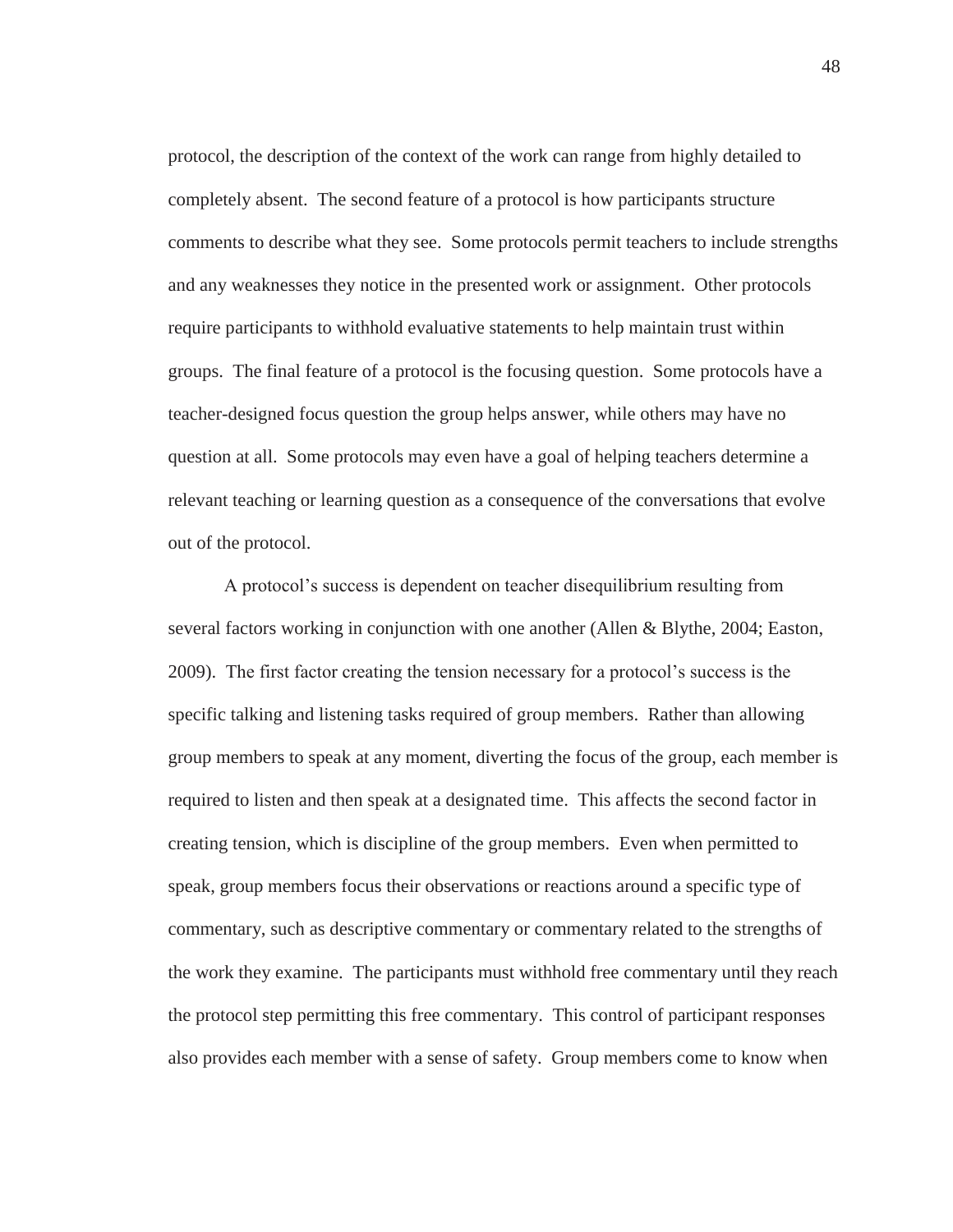and how they may speak, but, more importantly, the protocol's predictability enhances the presenter's sense of security.

When a protocol controls specific types of commentary and focus questions, teacher presenters feel safe sharing their work and their practice. This creates opportunities for participants to delve into more sensitive issues within each teacher's practice or confront assumptions about individuals or groups of teachers. This environment impacts the final factor determining the success of a protocol: its influence on changing teaching practice and student learning. The systematic talking and listening steps help to produce a trusting, open discussion, allowing teachers to engage in a constructivist effort to address an individual teacher's problem, concern, or focus. At the same time, the other group members gain insights when they make powerful connections with their own teaching and students' learning (Allen & Blythe, 2004; Easton, 2009).

# **Effectiveness and Value**

According to Allen and Blythe (2004), four factors influence the effectiveness of protocol conversations. The first factor contributing to the effectiveness of protocol conversations is the group participants' experiences. Group members' experience with using protocols as well as their trust of the other group members can affect the group members' degree of participation. If there is a lack of trust within the group, its members may be less willing to take risks within the group and may be more cautious when sharing with other teachers. Group members' willingness to engage in the learning of the group as well as their own learning can also influence the effectiveness of the protocol conversation. Easton (2009) suggested that the consistency of group membership can improve the PLC's willingness to engage in learning because all members are aware they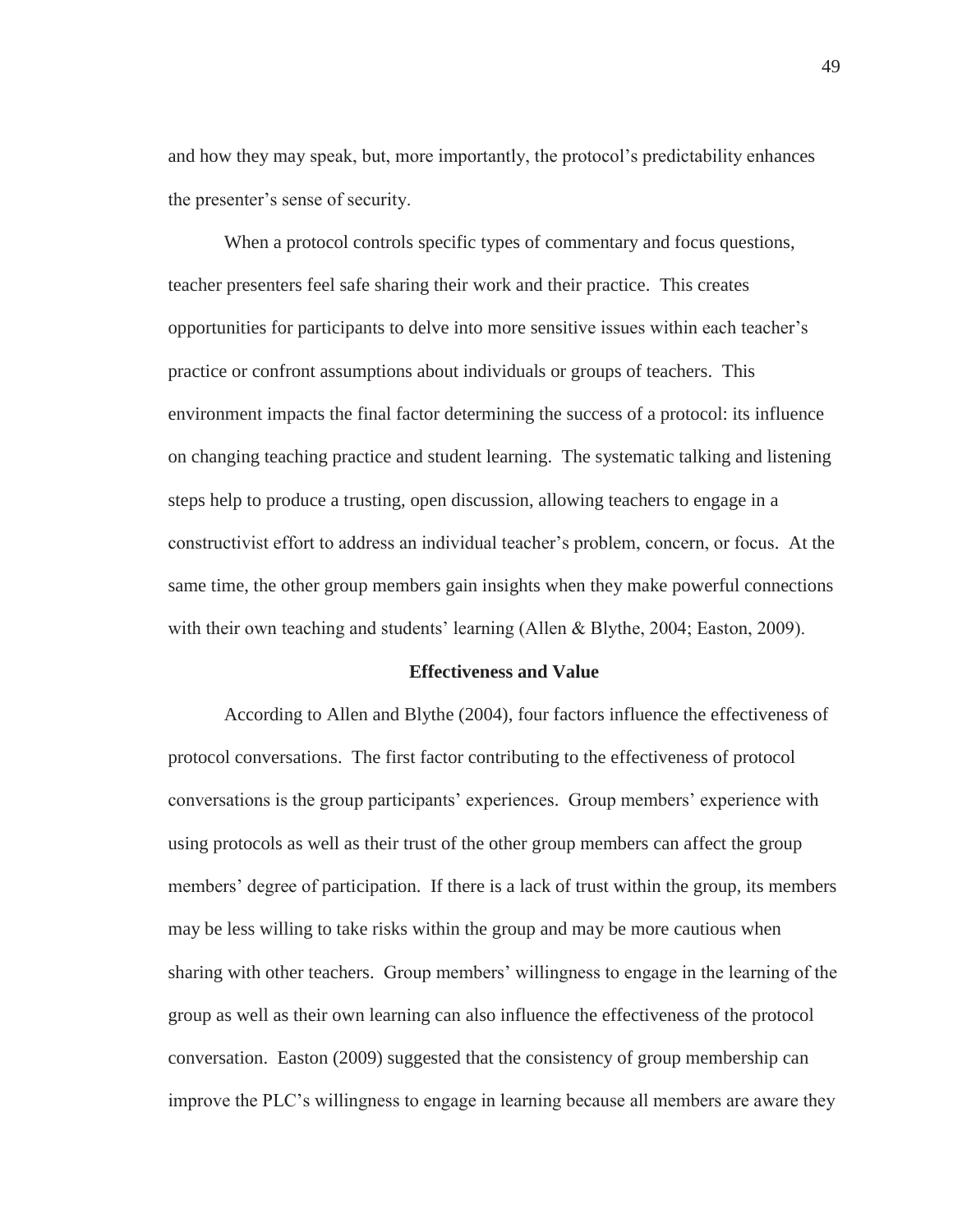will eventually present and will not want to risk treating others in an unkind or unfair manner that they, too, could eventually experience.

The second factor that can influence a protocol conversation is the effectiveness of the presenter. The degree to which the presenters are able to share questions about their teaching practice or students, as well as the degree to which they can listen to and internalize feedback without getting defensive, can greatly impact the conversation. The next factor that can influence the conversation is the work a teacher presents. The quality or degree to which the work sample reflects student learning and is not the teacher's effort to impress colleagues in order to make a good impression can greatly influence discussions. If participants do not see the work's relevance to a worthy question, or if they perceive the work is an invalid reflection of student learning, then the protocol conversation will not be effective.

The final factor that can influence the effectiveness of a protocol conversation is the question or issue the group must examine. Questions presented to the group to answer are most effective at sparking quality conversations when the group members can readily relate the questions to their students and classes. Allen and Blythe (2004) contended that none of these factors alone can undermine the effectiveness of the protocol conversation. However, a compelling question or a highly motivated group can compensate for a weakness in another aspect of a protocol.

Protocols can have a significant impact on both individuals and groups (Allen & Blythe, 2004; Blythe et al., 2008; Easton, 2009; McDonald et al., 2007). Because protocols bring together resources, ideas, and strategies that may not be inherently available to each teacher, all group members can benefit. Blythe et al. (2008) used the

50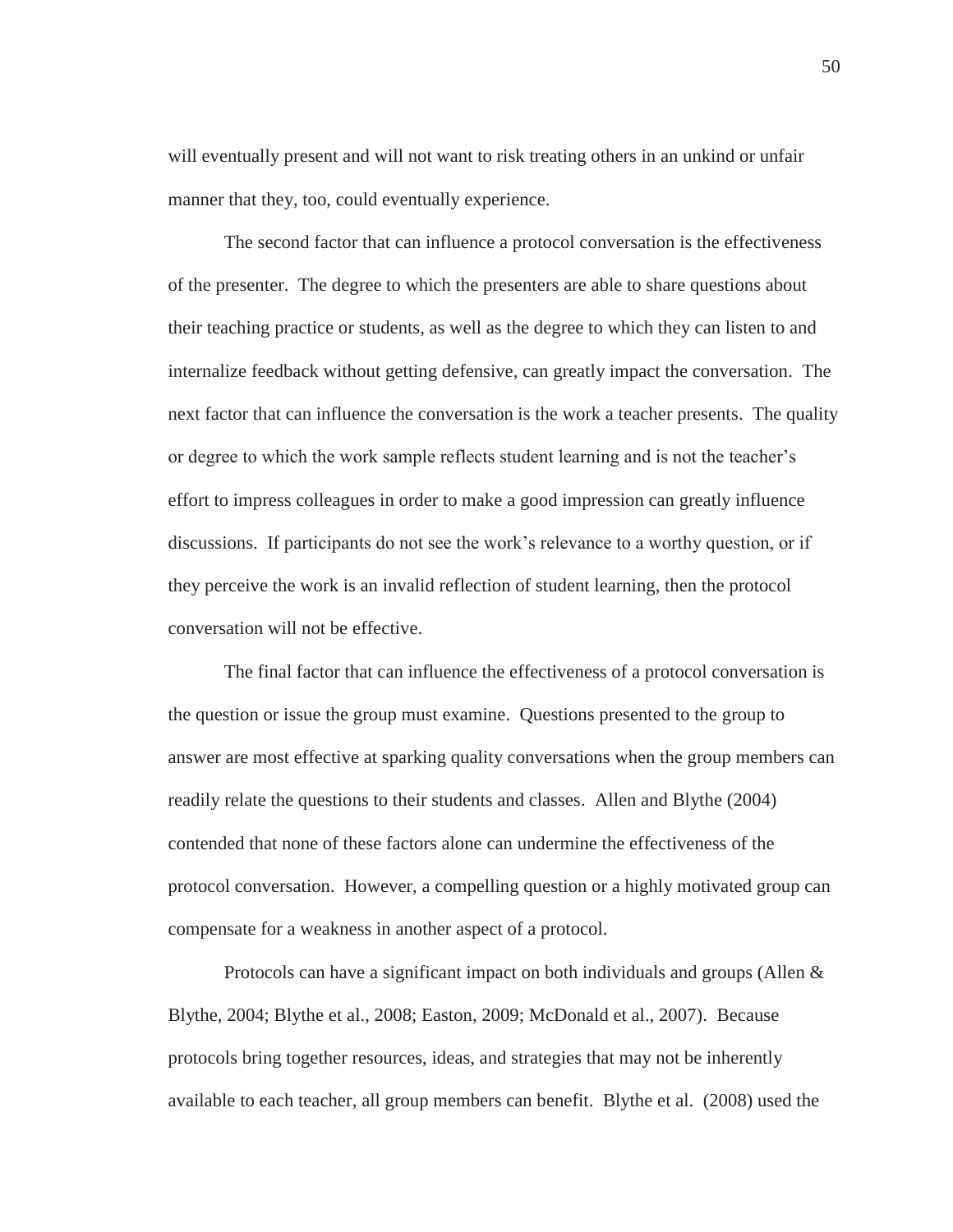analogy of doctors consulting other doctors about unusual or complex issues and cases. When they seek the advice of others, participants can see critical data from others' perspectives, clarify their thinking, and construct a common understanding with colleagues. Together, group members can then learn to "apply them [these common expectations] to students' work" (Blythe et al., 2008, p. 5). In fact, groups can develop common standards and shared understanding of expectations of achievement of students.

#### **Tuning Protocol and Collaborative Assessment Conference**

The Tuning Protocol, developed by Joseph McDonald in 1992, and the Collaborative Assessment Conference (CAC), developed by Steve Seidel in 1988 (Blythe et al., 2008) are two well-established types of protocols that have been used extensively. Each protocol's purposeful design achieves a different purpose; therefore, each utilizes the features of the protocol differently. The purpose of the Tuning Protocol is to develop effective projects or assessments, develop teachers' common assessment standards, or align instruction with assessments. The purpose of the CAC is to learn about areas of student strength and weakness, gauge student interest levels, or reflect on ways to improve or revise instruction.

The Tuning Protocol and CAC incorporate the features of description, context, and selection of student work differently (Blythe et al., 2008) to achieve different purposes. In the Tuning Protocol, the participants provide both observational and evaluative feedback on student work samples, teacher assessments, or scoring rubrics. In CAC, on the other hand, participants' feedback focuses solely on student work. The participants describe the work, ponder issues they perceive, and pose questions about the work.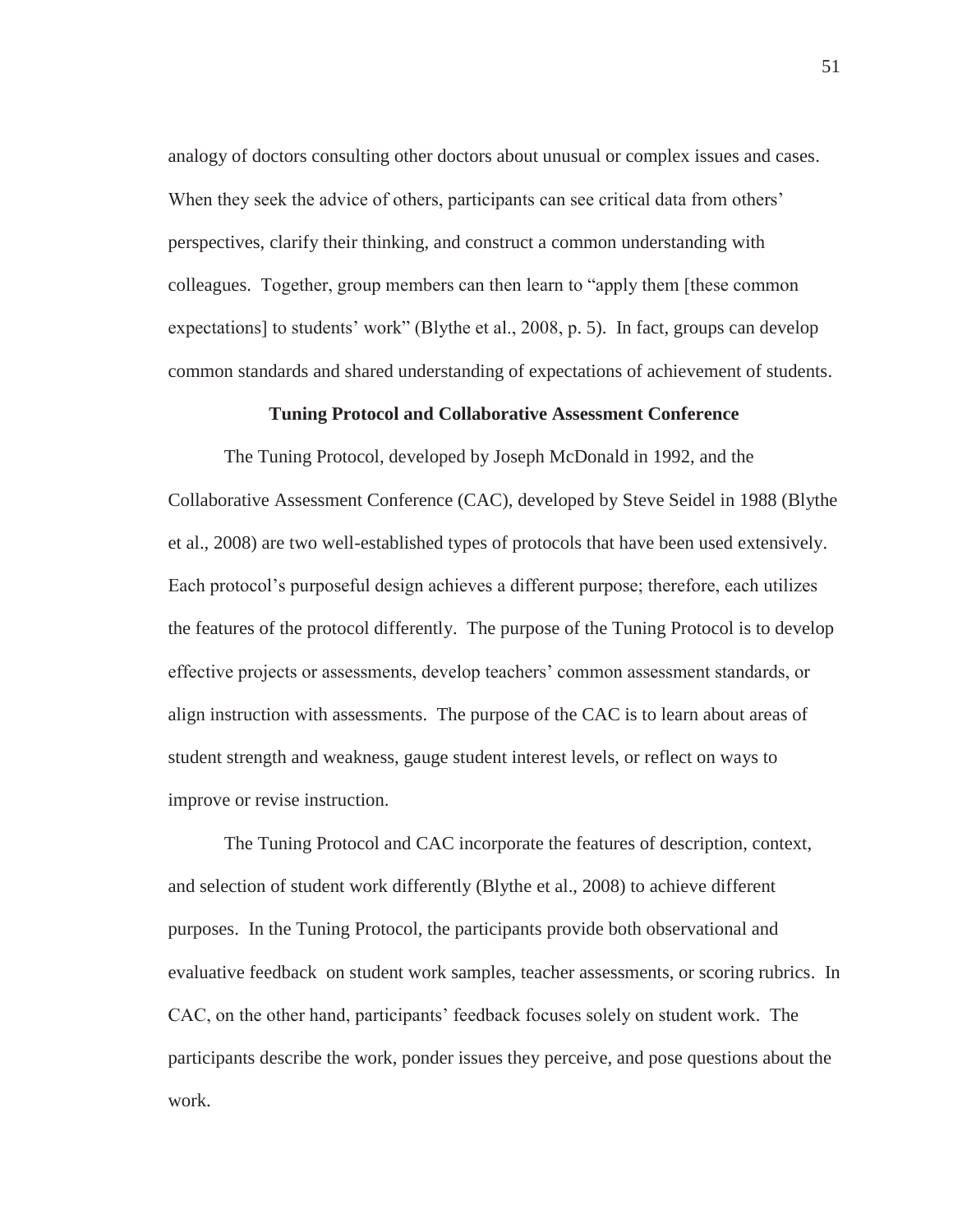The context is also significantly different in the two protocols. In the Tuning Protocol, the presenting teacher opens with a description of the assignment and scoring, while in the CAC, the presenting teacher withholds a description until after participants have described the work and asked questions about the work. The student work selections can be very similar in both protocols. In the Tuning Protocol, teachers select from a variety of student work, such as written pieces or videos, and usually include a variety of student achievement levels. The CAC usually selects a work sample from an open-ended task which include a single student's work sample or multiple samples of a single student's work over time.

# **Student Understanding and Critical Thinking**

Experts in the area of critical thinking generally agree that all students beyond the elementary school level can engage in critical thinking (Paul & Elder, 2007b; Willingham, 2008). However, students differ in the degree to which they can think critically. Not all students are reasonably expected to perform at the same level of proficiency in the same subjects or at the same rate as others. The development of critical thinking skills can manifest "in every modality of learning, student reading, writing, speaking and listening" (Paul & Elder, 2007b, p. 4). Therefore, it is the teacher's ultimate responsibility to engage students in learning that allows them to contextualize content within the competencies of critical thinking so they can develop deep understanding.

Wiggins and McTighe (2005) stated that students demonstrate mature understanding when they engage in six facets of understanding. When students truly understand, they "can explain, can interpret, can apply, have perspective, can empathize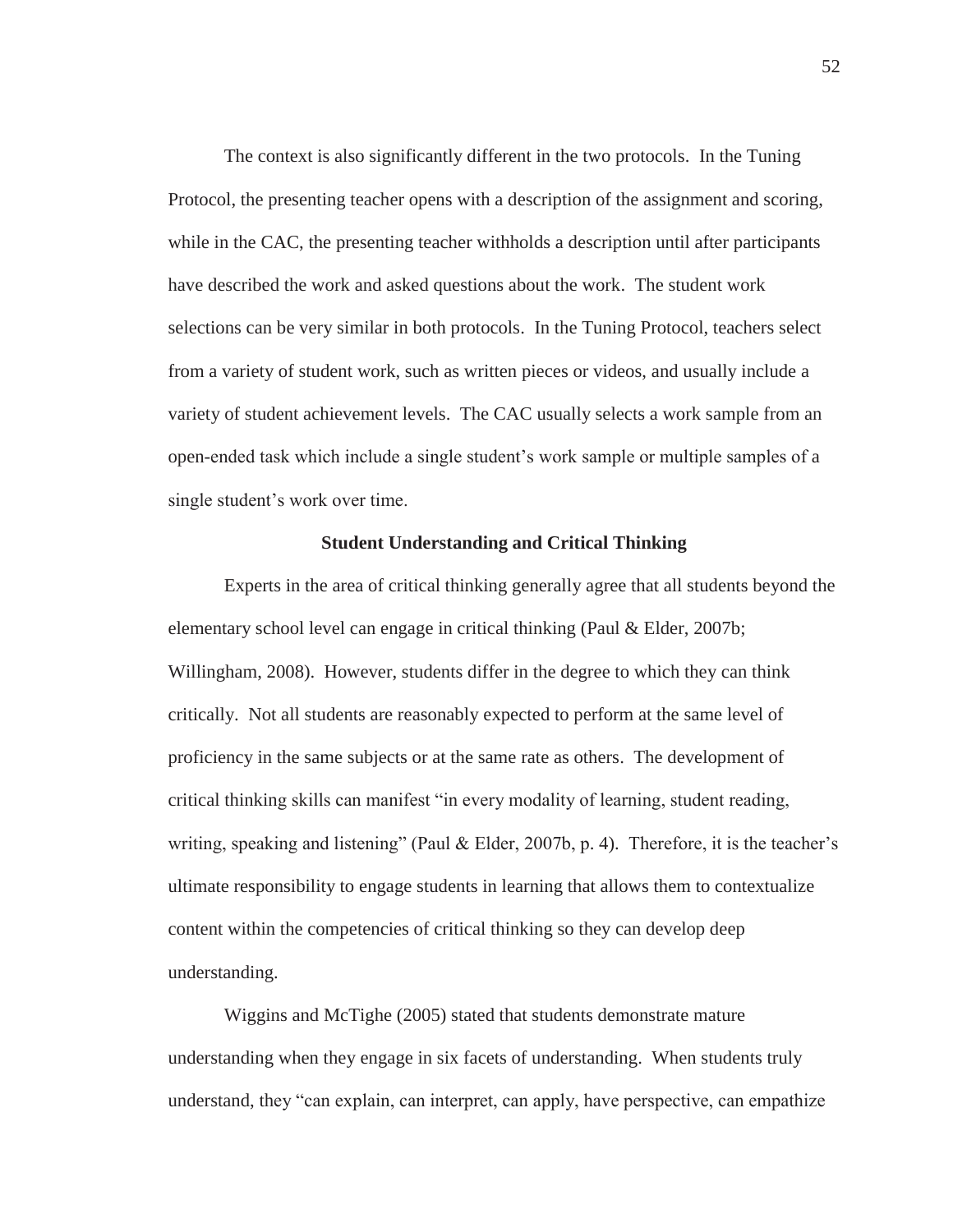and have self-knowledge" (Wiggins & McTighe, 2005, p. 84). Paul and Elder (2007a) went on to say that students understand and think critically when they demonstrate the "elements of thought" (p. 7) and can then apply "universal intellectual standards" (p. 7). Students who engage in these elements understand and think "for a purpose, within a point of view, based upon assumptions, leading to implications and consequences" (Paul & Elder, 2007a, p. 7). Students think critically when they use appropriate information to create and explain inferences to address a question. Paul and Elder also explained that students think critically when they can apply the intellectual standards' "clarity, accuracy, precision, relevance, depth, breadth, logic and fairness" (p. 9) to their thinking. Students apply intellectual standards to their thought when they develop intellectual traits, which include "intellectual integrity, autonomy, empathy, courage, and perseverance as well as confidence in reason and fair-mindedness" (Paul & Elder, 2007b, p. 51). These critical thinking behaviors are not readily apparent in student work artifacts but are more likely to appear in student reflections about their work (Grant, 2012).

Wiggins and McTighe (2005) explained what they called the instructional facets and provided instructional implications of these facets. Wiggins and McTighe stated that explanation requires students to explain the how and why of "events, actions and ideas" (p. 85). Students demonstrate understanding when they can take what appears to be an unrelated series of facts and independently connect them in a logical manner, as well as explain how and why these connections make sense (Heritage, 2008). To evaluate thinking, Paul and Elder (2007b) contended that students must be able to routinely use intellectual standards to ensure thinking is "clear, accurate, precise, relevant, deep, broad and fair" (p. 49). When developing instruction, teachers use active verbs such as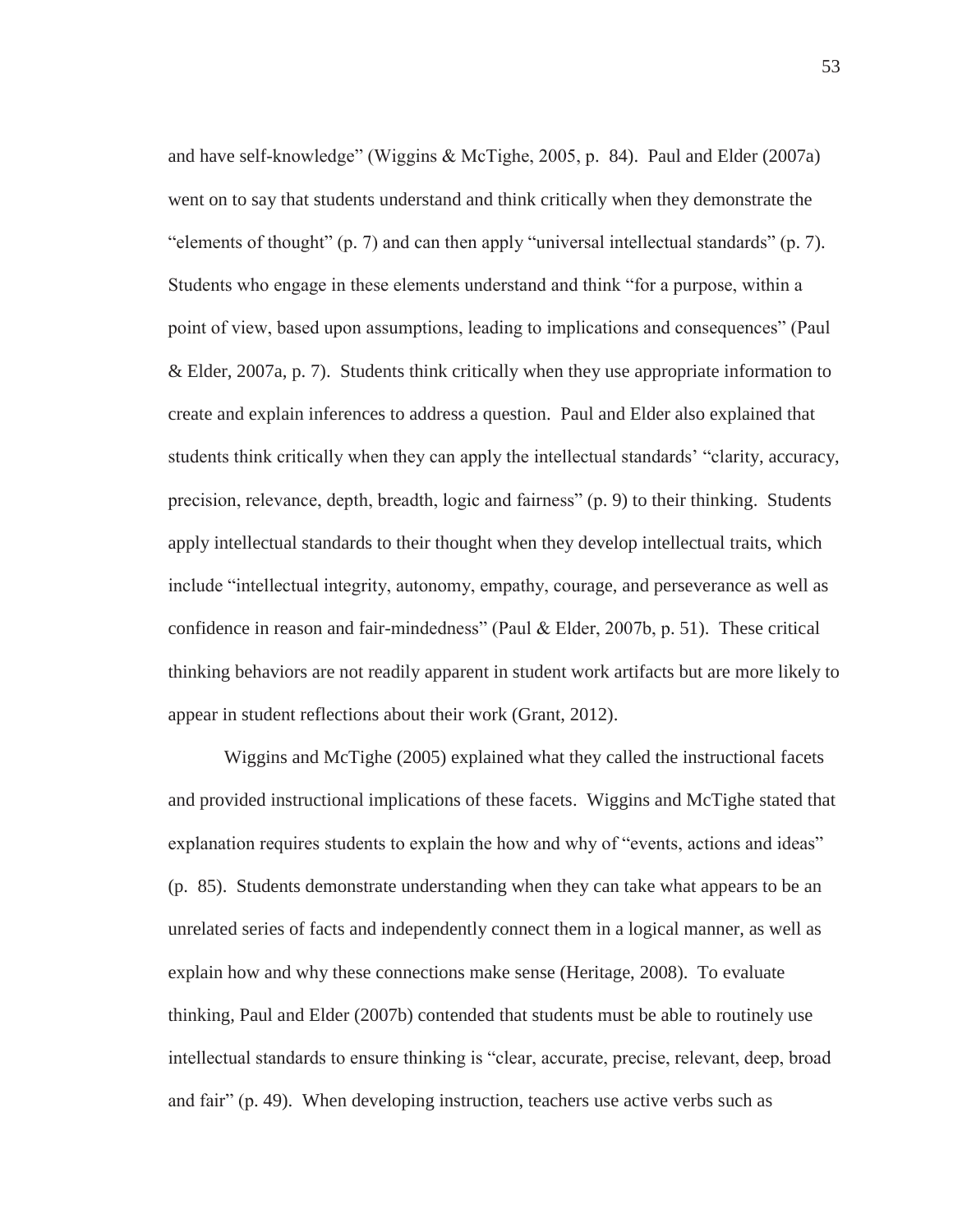"support, justify, generalize, predict, verify, prove and substantiate" to develop student tasks (Paul & Elder, 2007b, p. 87).

The instructional implication for teachers is to design projects to address complex problems (Grant, 2012; Lattimer & Riordan, 2011) to ensure their students engage in critical thinking. Teachers want students to use their hands and minds to understand and support answers to complex problems instead of seeking a simplistic answer (Rotherham & Willingham, 2009). Paul and Elder (2007b) argued that teachers and students who think critically do not seek the one, correct answer but rather use data or text to develop, support, and justify an answer.

Hands-on projects designed to promote complex thinking provide students with instructional support for developing empathy. Empathy is intentional effort to "feel as others feel" (Paul & Elder, 2007b, p. 98) and "see as others see" (p. 98). Paul and Elder (2007b) described a student's accurate reconstruction of another's viewpoint as reasoning from "the premise, assumptions and ideas of someone other than their own" (p. 29). When students see value and meaning in what may be alien or uncomfortable they not only rethink their existing viewpoints, but they develop an openness that could lead to their change of heart on a well-entrenched view.

According to Wiggins and McTighe (2005), the third facet of understanding is interpretation. Students demonstrate understanding when they relate text or data to their own experiences. Hannafin et al. (2009) explained this understanding as the construction of knowledge students build as they associate their prior knowledge with the new knowledge and the goals of the task they are involved in. Students synthesize, analyze, organize, interpret, and explain the knowledge acquired from a variety of sources in order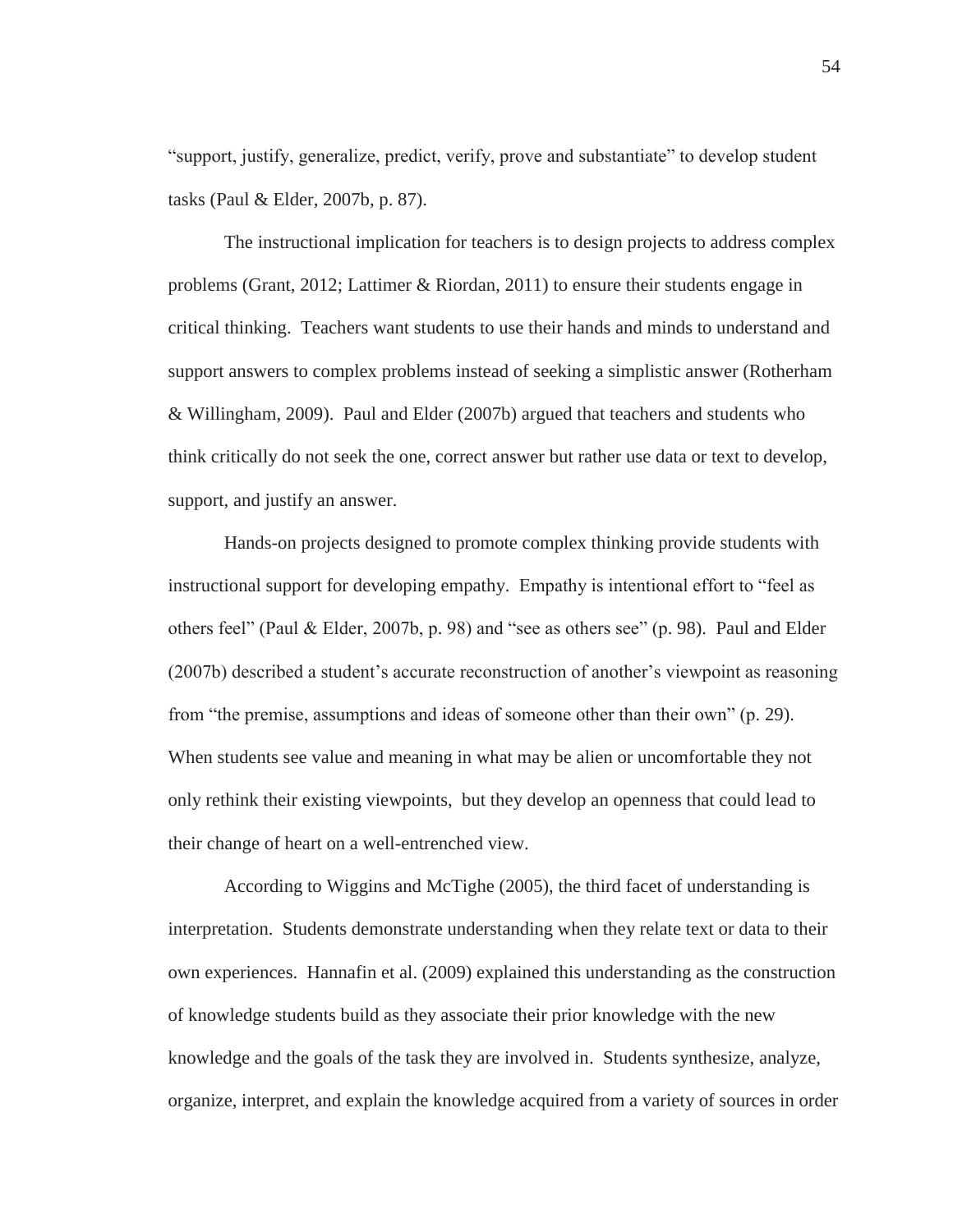to make it their own. This construction happens when they design original written, spoken, or artistic performances or build physical objects. Students who interpret construct meaning based on facts and experiences and make their assertions understandable and acceptable to others through their explanation. Instructional implications for interpretation include the design or development of original pieces using contradictory or disorganized sets of data.

The next two facets of understanding are application and perspective (Wiggins and McTighe, 2005). For over 50 years, application has been one significant form of understanding (Bloom, 1956). Students who engage in application take concrete knowledge and use it in novel situations or realistic scenarios without direct instruction. Frey, Schmidt, and Allen (2012) stated where application occurs, projects approximate real-world problems as closely as possible. Projects designed for content-specific disciplines mirror tasks that real experts in those fields would engage in outside of a classroom. Frey et. al found authentic achievement occurs when students apply the real skills of scientists, journalists, musicians, and historians to assess the mental complexity of problems these professionals actually solve. In an English classroom, Frey et. al explained application occurs when writers provide multiple examples, revise their work, and self-reflect upon their work. This means teachers must design authentic tasks for students to apply their knowledge.

Perspective is a mature understanding that there is often more than one reasonable answer or version of events. According to Wiggins and McTighe (2005), students demonstrate understanding of perspective when they recognize that a teacher or textbook is not the sole authority. Students exhibiting perspective can explain the extent to which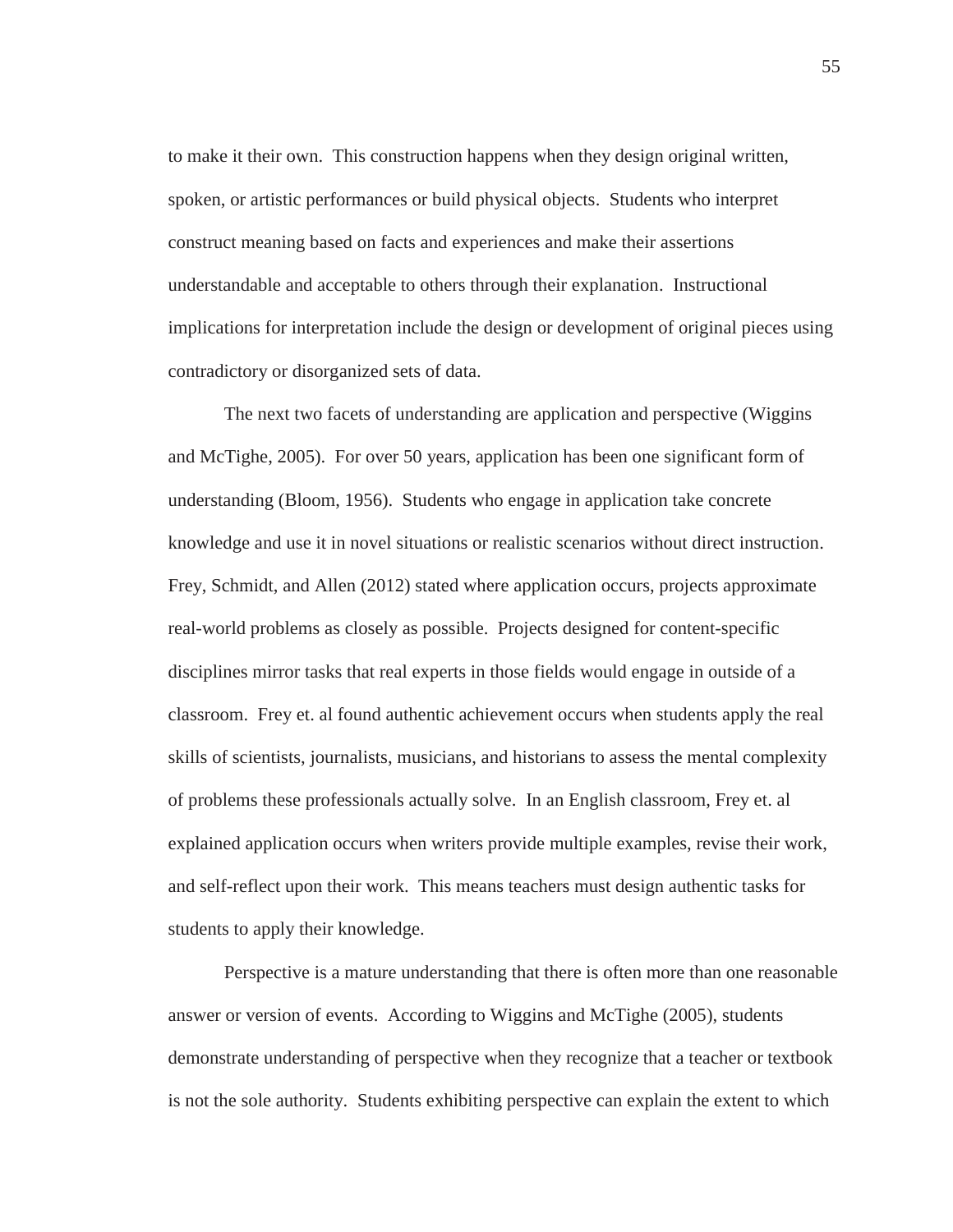textbooks and teachers distort information in order to simplify it. Willingham (2008) argued even before fifth grade, students can demonstrate critical thinking when they provide sufficient factual evidence to support an assertion. The instructional implication of perspective for teachers is to provide students with many intentional opportunities to examine alternative perspectives. Rather than hope their students examine alternative perspectives through chance encounters, teachers provide the necessary resources to ensure that students examine perspective.

The final facet of Wiggins and McTighe's (2005) view of student understanding is student's self-knowledge. In this facet of understanding, students must make deliberate attempts to think about the way in which they see the world and question their thinking (Heritage, 2008). When individuals demonstrate self-knowledge, they are able to acknowledge the "uncertainty [and] blind spots" (Wiggins & McTighe, 2005, p. 102) that result from habits or preconceived beliefs. Self-knowledge allows the student to undo, question, and eventually reconfigure individual understanding in relation to others' understanding. This means teachers must provide planned opportunities for student reflection. Frey et al. (2011) stated that student self-reflection positively affects student achievement because it creates authenticity around the task. Heritage asserted that, as part of disciplined learning, students need to be taught to self-assess their performance as they gain knowledge of a discipline. Students should recognize whether they are gaining the knowledge and skills a person within the discipline deems necessary.

Burke (2009) stated formative assessment must factor into students' work in order to evaluate the effectiveness of student learning. Jenkins (2010) claimed students engage in interactions that allow them to have their work evaluated and offer ways to improve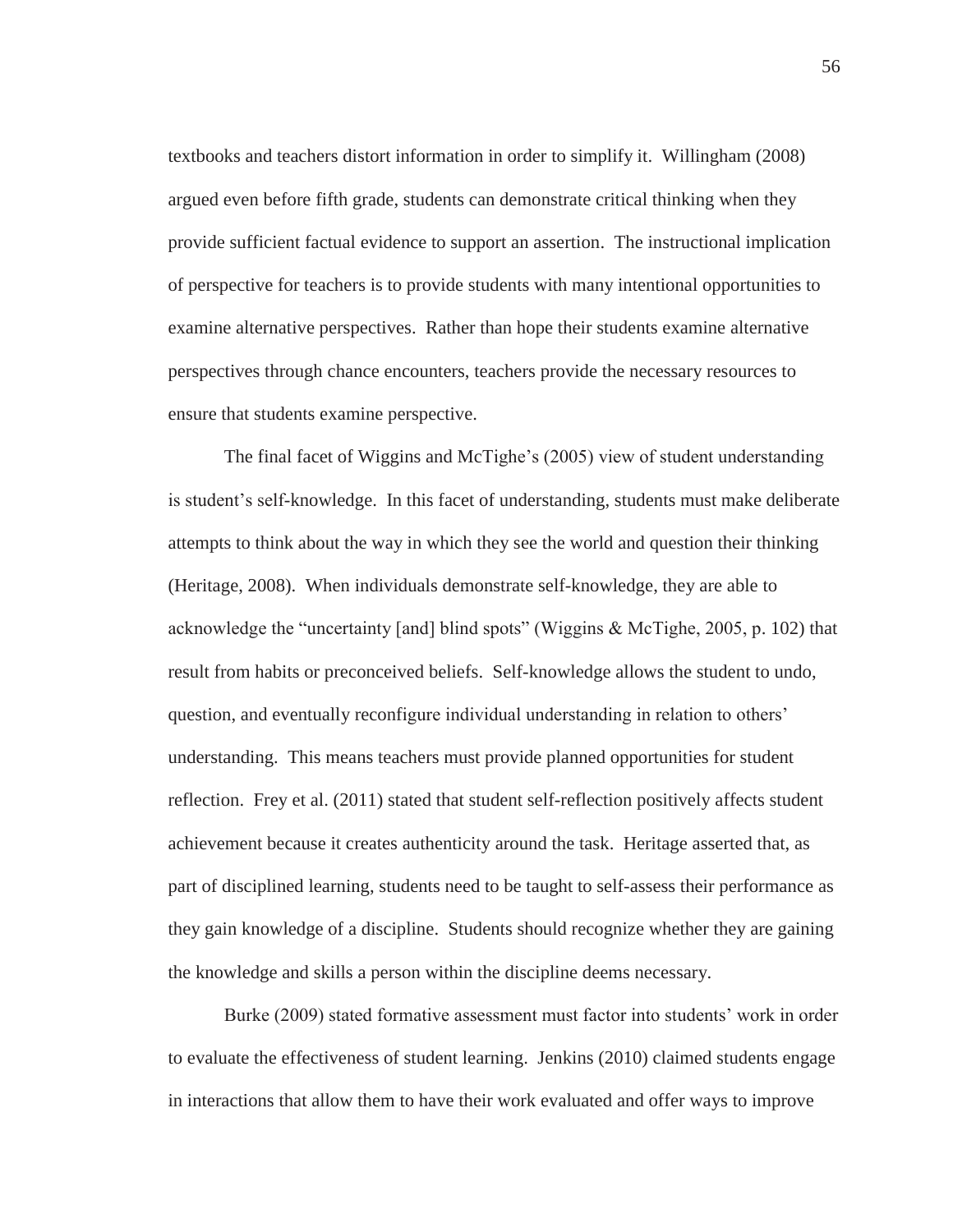whatever they are attending to in class. In this manner, teachers must give students the opportunity to identify the degree to which they understand the material they are learning and encourage them to think deeply about this learning.

According to Wiggins and McTighe (2005), teachers seeking to advance student understanding must keep in mind several overarching implications. The first implication for teachers is not to tell students what to know and understand. When, in an effort to save time, teachers dictate knowledge and understandings for students, students believe they should be passive fact memorizers who regurgitate these facts for a single test. Teachers must destroy this misunderstanding about student learning and help students understand that they will be expected to make meaning out of that which is problematic and complicated. To accomplish this, students must realize that they must uncover what lies beneath facts, and they must make meaning for themselves rather than relying on what a teacher says it means. In other words, they must become constructivist learners.

Wiggins and McTighe's (2005) second implication for teachers is to get students to embrace transference. Students must determine the most appropriate facts to use and decide under what circumstances they should use them. In other words, teachers' actions must force students to think about what information they use and the quality of the thinking that supports the information (Marzano, 2010). Students must realize that they must be independently capable of using knowledge and skills "creatively, flexibly, fluently, in different settings or problems" (Wiggins & McTighe, 2005, p. 40). However, cognitive psychologists generally agree, in order for students to build the schema necessary to perform complex tasks such as transference, teachers must first design more teacher guided work. (Hannafin et al., 2009; Willingham, 2008).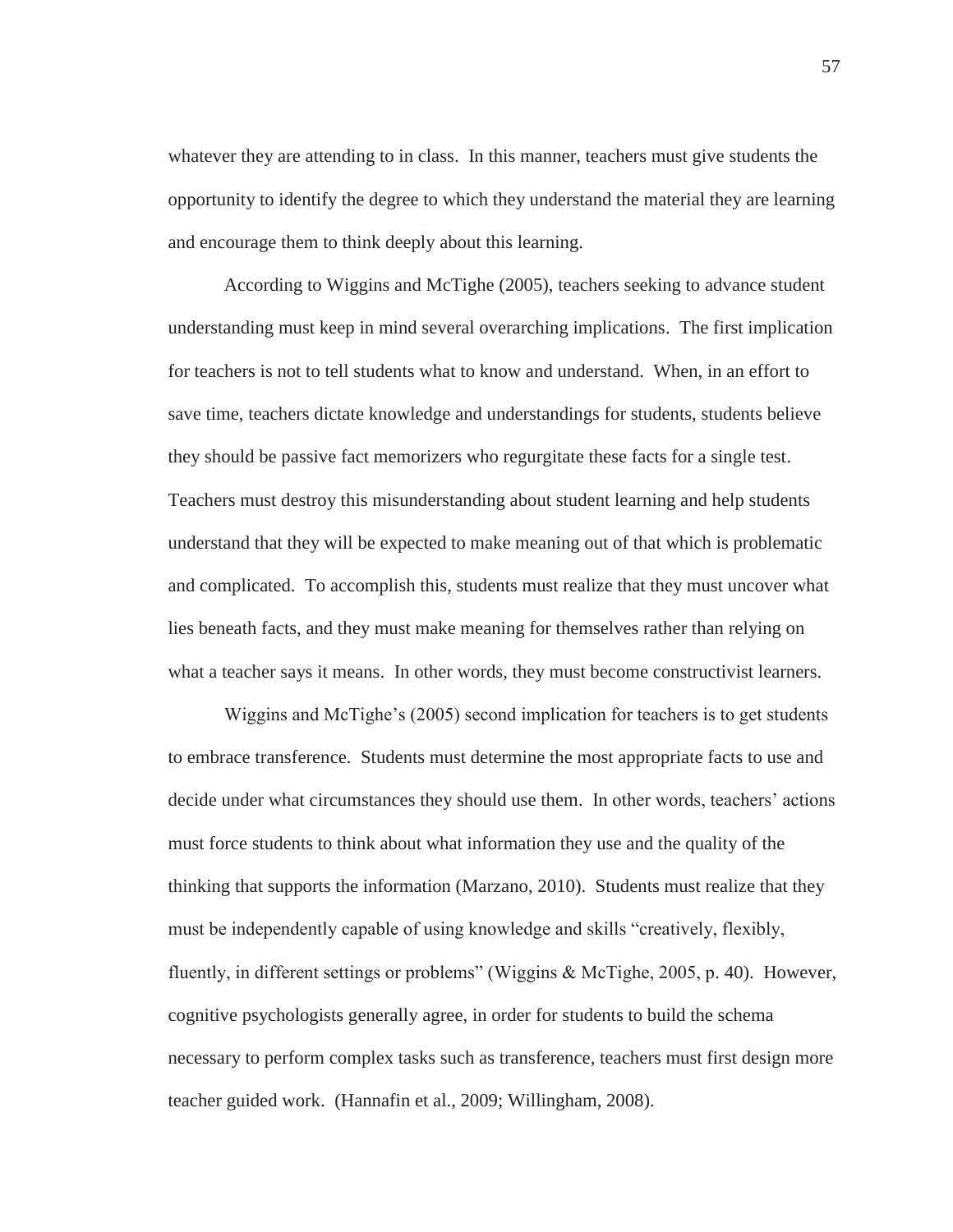### **Backwards Design**

Understanding by design (UbD) first emerged in 1998 when Wiggins and McTighe described it. Although updated in 2005, the foundation of UbD has changed very little. Wiggins and McTighe's premise is rather simple: Design instruction backwards to maximize desired results for students. To understand UbD is to understand the difference between students' knowing and students' understanding. There is a fundamental difference between memorizing facts for a test and understanding the meaning of those facts when they are combined with a broader realm of knowledge (Childre, Sands, & Pope, 2009; Heritage, 2008;). The goal of UbD is to answer this question: How do teachers design instruction to increase the likelihood that more students will understand rather than simply know?

To design understanding for students, teachers must first define and understand students' learning outcomes and then work backwards to plan accordingly (Heritage, 2008). To accomplish this, teachers must be able to clearly articulate what they want students to know and do as a result of their plan. Wiggins and McTighe (2005) called this a "results-focused design [rather than a] content-focused design" (p. 15). The content-focused design has been the more traditional approach for teachers. In this approach, teachers focus first on which materials they will use and what they will have students do, rather than first planning learning goals for their students (Childre et al., 2009; Graff, 2011).

The traditional approach to instruction leads to what Wiggins and McTighe (2005) called the "twin sins" (p. 16) of design. The first sin occurs when students have fun or do something that appears interesting but may or may not actually result in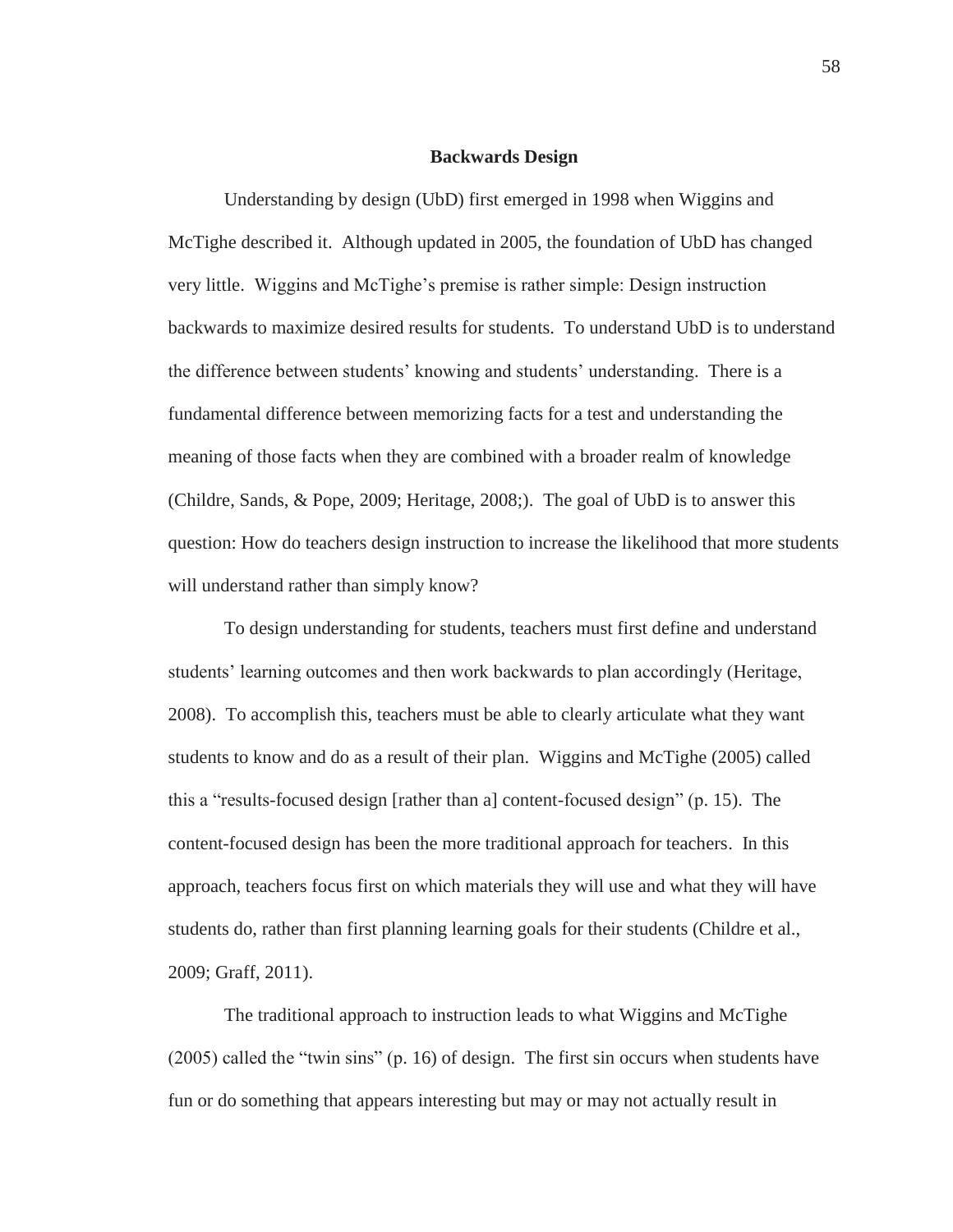understanding (Heritage, 2008). This error plays to students' egocentric thinking because so many believe students acquire knowledge without disciplined thought and intellectual energy (Foundation for Critical Thinking, 1999). The second sin of design occurs when teachers attempt to cover everything within a textbook without considering what understandings are truly essential (Childre et al., 2009). This form of design overburdens students and leaves them unlikely to think. Teacher and student dialogue does not exist because of the excessive quantity of content learning and assessments within the school year (Jenkins, 2010).

If teachers wish to ensure their students understand, they must not commit the twin sins. Rather, their students should be able to articulate the big idea of their learning, understand how ideas are interconnected and understand what their learning will enable them to do (Heritage, 2008). To assure students understand and do not commit the twin sins, teachers must determine acceptable evidence of student learning in relation to their stated goals (Childre et al., 2009; Graff, 2011).

When planning for UbD, teachers must follow a three-stage process, or template, for designing instruction (Heritage, 2008; Wiggins & McTighe, 2005). The first stage is to identify desired results. Teachers identify the relevant goals they want to address, typically using content standards and curriculum objectives. From these results, teachers design specific "enduring understandings" (Wiggins & McTighe, 2005, p. 342) that reflect big learning goals. These statements are the big ideas teachers want students to internalize long after the details of a class are lost. Graff (2011) stated that these are the ideas teachers want their students to know when they have forgotten everything else about the topic they have learned. In order to develop these understandings, students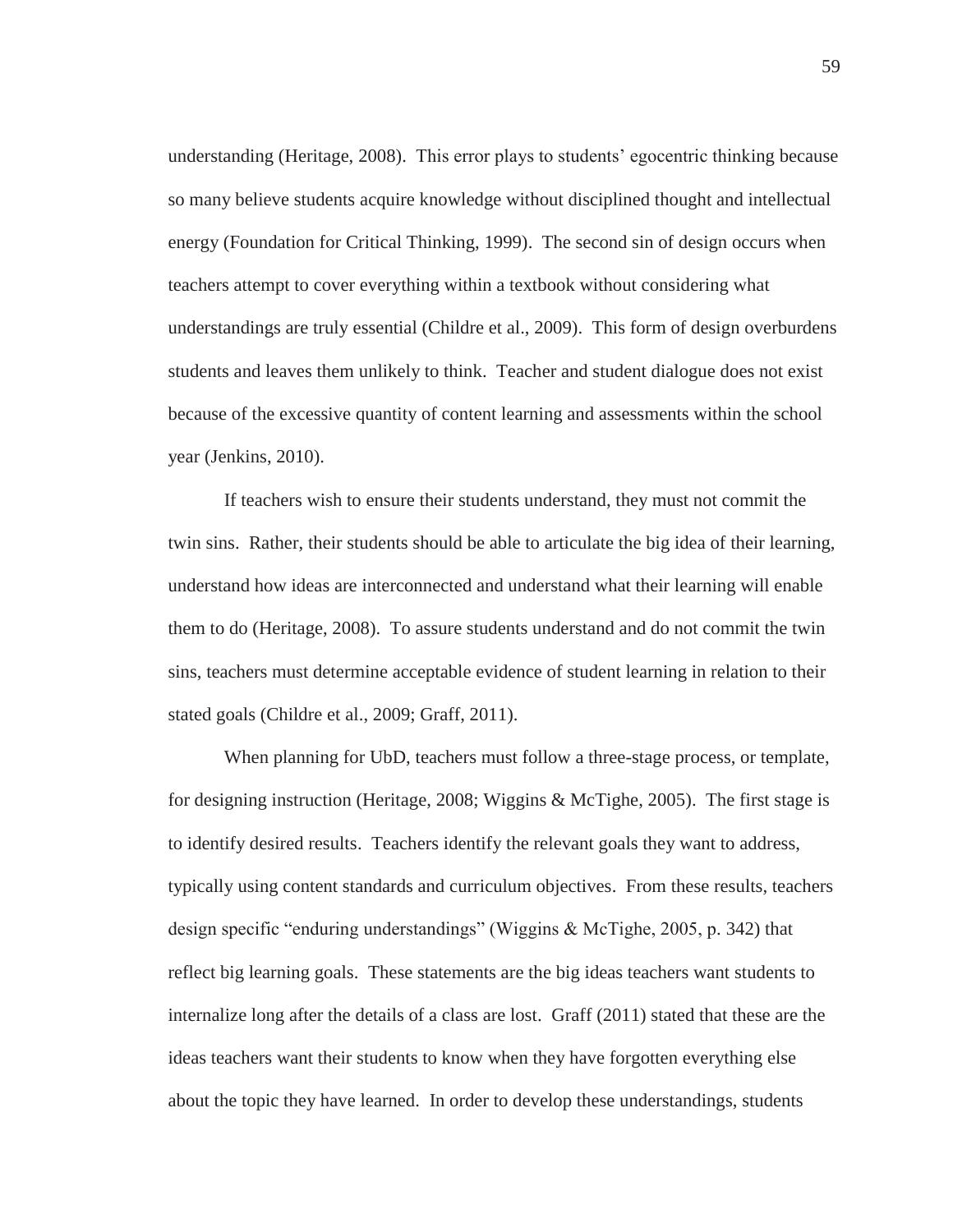seek to answer the "essential questions" (Wiggins & McTighe, 2005, p. 342), which are the broad, inquiry-based questions that guide both teacher and student (Larmer  $\&$ Mergendoller, 2010). Elder and Paul (2009) stated it is important for teachers to get a clear understanding of what they want students to reason about, so their actions and examples can provide a clear logic for students to emulate.

Essential questions lead students not to one specific answer but rather to numerous plausible answers leading to critical thinking and understanding. Essential questions "establish learning goals or determine learning means" (Hannafin et al., 2009, p. 768). These questions require reasoning and have more than one answer. In such questions, the teacher asks students to seek the best answer along a continuum of possibilities (Larmer & Mergendoller, 2010; Paul & Elder, 2006c). Student answers can then be evaluated for reasonableness based on "universal intellectual standards [such as] clarity, accuracy, and relevance" (Paul & Elder, 2006a, p. 9) as well as "breadth, depth, logicalness" (Paul & Elder, 2006c, p. 322). Wiggins and McTighe (2005) explained Step 1 of UbD as a way to state what key knowledge students will know and what they should be able to do as a result of the design.

During Stage 2 of UbD, teachers determine acceptable evidence of student performance (Childre et al., 2009; Larmer & Mergendoller, 2010; Wiggins & McTighe, 2005). In this step, teachers consider five factors to ensure the assessments provide "fair, valid, reliable, and sufficient measures of the desired results" (Wiggins  $\&$  McTighe, 2005, p. 28). The first factor teachers must consider is whether students exhibit understanding through authentic performance tasks. The second factor teachers must consider is whether they have criterion-based scoring tools to properly judge student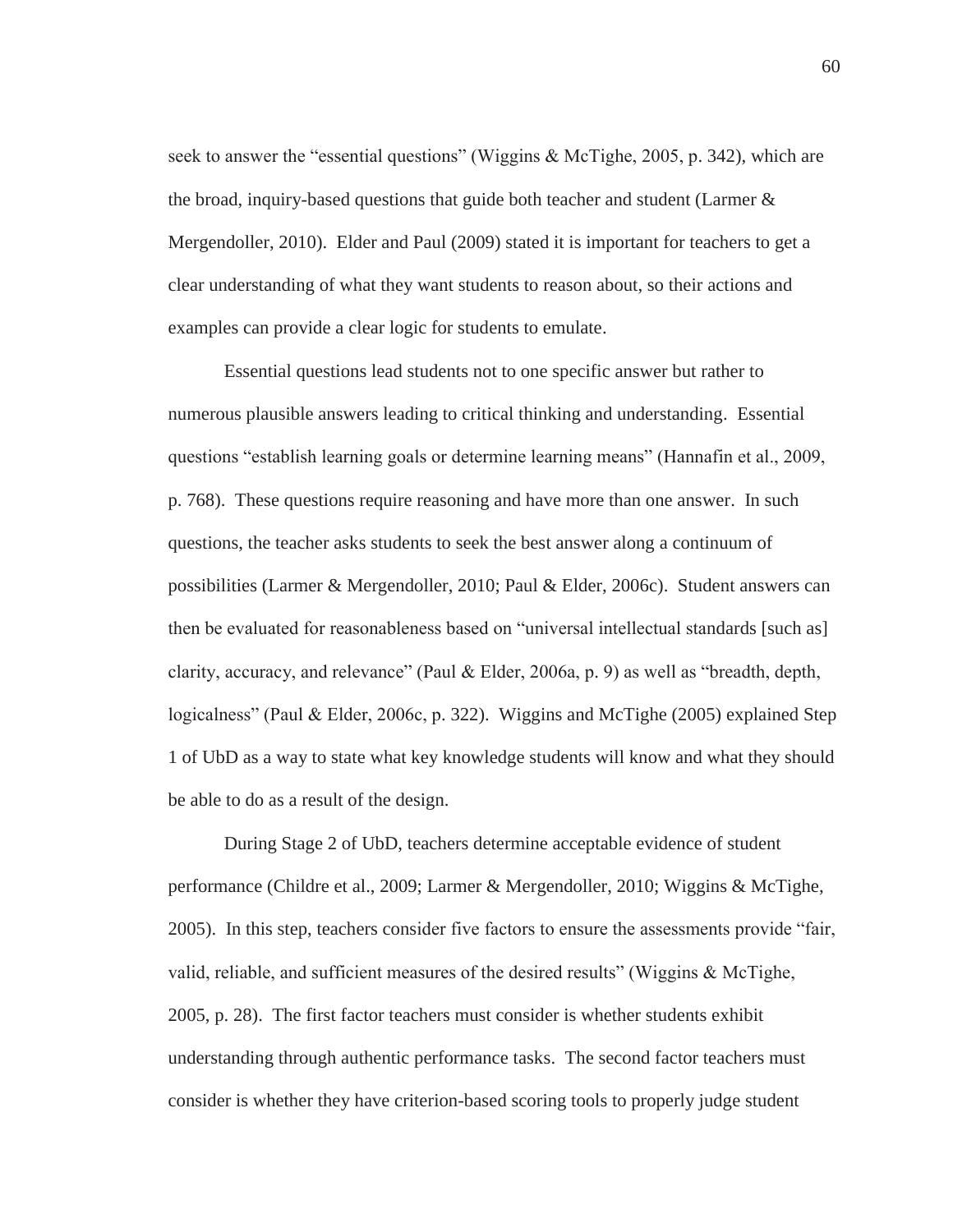achievement. For the next two factors, teachers devise various methods to assess learning and use those as methods for feedback as well as evaluation of understanding. For the final factor, teachers ensure that students have opportunities to self-assess and reflect on their learning. These opportunities give students the chance to self-reflect on whether they meet the intellectual standards of clarity, accuracy, relevance, logic, breadth, precision, significance, completeness, fairness, and depth, as well as the intellectual traits that include intellectual humility, autonomy, integrity, courage, perseverance, empathy, and confidence in reason (Paul & Elder, 2007a).

In Stage 3 of UbD, teachers must consider to what extent their plan is "effective and engaging" (Wiggins & McTighe, 2005, p. 28). In this step, the teacher states the activities and lessons in the plan using Wiggins and McTighe's (2005) acronym WHERETO. The first component of WHERETO helps students know where and what is expected of them. In this step, teachers also determine what students already know, typically referred to as prior knowledge. Childre et al. (2009) and Elder and Paul (2009) explained the importance of students connecting the new knowledge teachers consider important to their own experiences in order to make their learning real and meaningful.

In the next components of WHERETO teachers create activities that hook and hold student interest and equip them to explore the big issues. The R of WHERETO requires the teacher to provide students with opportunities to rethink and revise understanding as they work so they can then evaluate their own work. Teachers develop assessments requiring elements of specific critical thinking standards as well as a plan for how students will use these skills, anticipating obstacles students will encounter so teachers can successfully get students to assess their own reasoning (Heritage, 2008;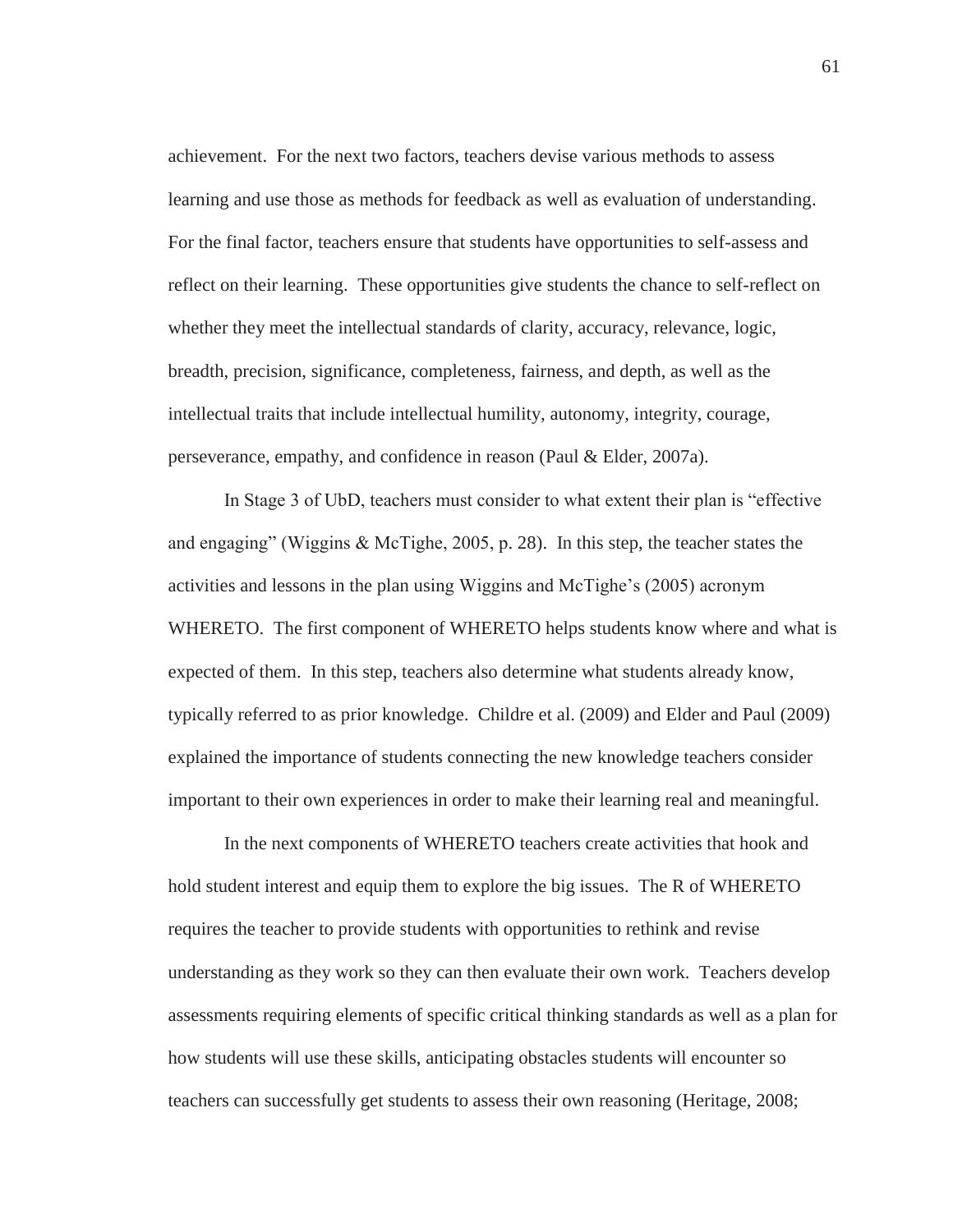Willingham, 2008). This leads to the T in WHERETO, during which teachers tailor or personalize learning experiences based on the needs of their students. This requires teachers to understand their students' needs and scaffold learning experiences that meet the needs of a variety of learners (Childre et al., 2009). The final element of WHERETO requires teachers to organize in a manner that maximizes effective learning for all and minimizes lost or wasted time.

#### **Project-Based Learning—Theory and Practice**

Teachers typically want to engage in a constructivist teaching methodology. That is to say, teachers want students to take responsibility for their own learning, become autonomous learners, develop integrated understandings, and ask and answer important questions (Brooks & Brooks, 1999; Larmer & Mergendoller, 2010; Rotherham & Willingham, 2009). Instead, teachers often lament over how quickly students forget what was covered just a day or so before. In actuality, students have not forgotten; they never actually learned. When teachers seek to cover such vast curricular content, they try to expose students to everything that could be on a test, rather than allow them to learn the concepts and skills necessary to understand the most important concepts. The result is a recurring problem in which students understand only a tiny fraction of knowledge from entire units of study (Wolk, 2008). For teachers, the question then becomes, how does one move from coverage to learning? One answer is to follow a constructivist approach through PBL.

Since its advent in 1992 (Markham, Larmer, & Ravitz, 2002), the PBL practice has expanded from medical schools to secondary and even to elementary levels. Five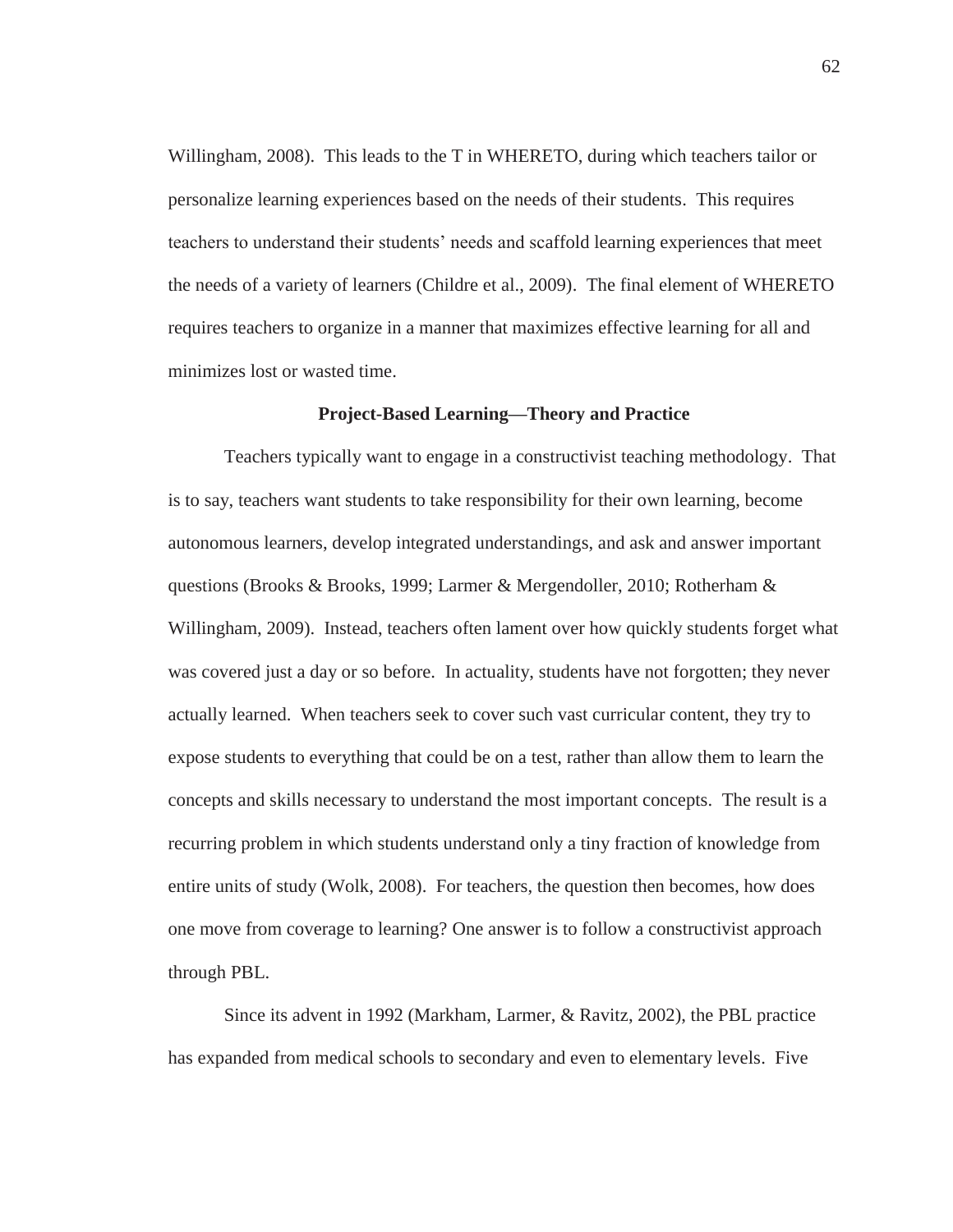criteria help define and explain PBL. Larmer and Mergendoller (2010), along with Grant (2012), provided some excellent descriptions of PBL:

- 1. Projects are central to the curriculum.
- 2. Projects revolve around a central driving question or ill-defined problem.
- 3. Students construct knowledge as they answer the problem.
- 4. Projects imitate real-life experiences.
- 5. Students work on projects collaboratively.

The first criterion of a PBL project is its central role in curriculum. As students engage in the project, they actually learn the key elements of curriculum. Lattimer and Riordan (2011) noted that while many projects seem to fit the definition of a PBL project, those that reteach central themes through examples previously taught are not true examples of PBL. Additionally, extracurricular or enrichment activities also do not fall under PBL because they are not central to the curriculum and not all students engage in the learning activity. When they engage in a true PBL project, students learn the important concepts of the curriculum simultaneously.

The second criterion of PBL is the driving question that pushes students to struggle through subject-matter inquiry because of the broad nature of the question (Larmer & Mergendoller, 2010). The depth and breadth of the question should require students to engage in the higher order thinking skills of "analysis, synthesis, and inquiry" (McGrath, 2002–2003, p. 37). Yet, McGrath (2002–2003) warned, students must acquire the necessary skills, research, technology, or content prior to engaging in the project. According to Barron et al. (1998), the point of the question is "to make a connection between activities and the underlying knowledge that one might hope to foster" (p. 274).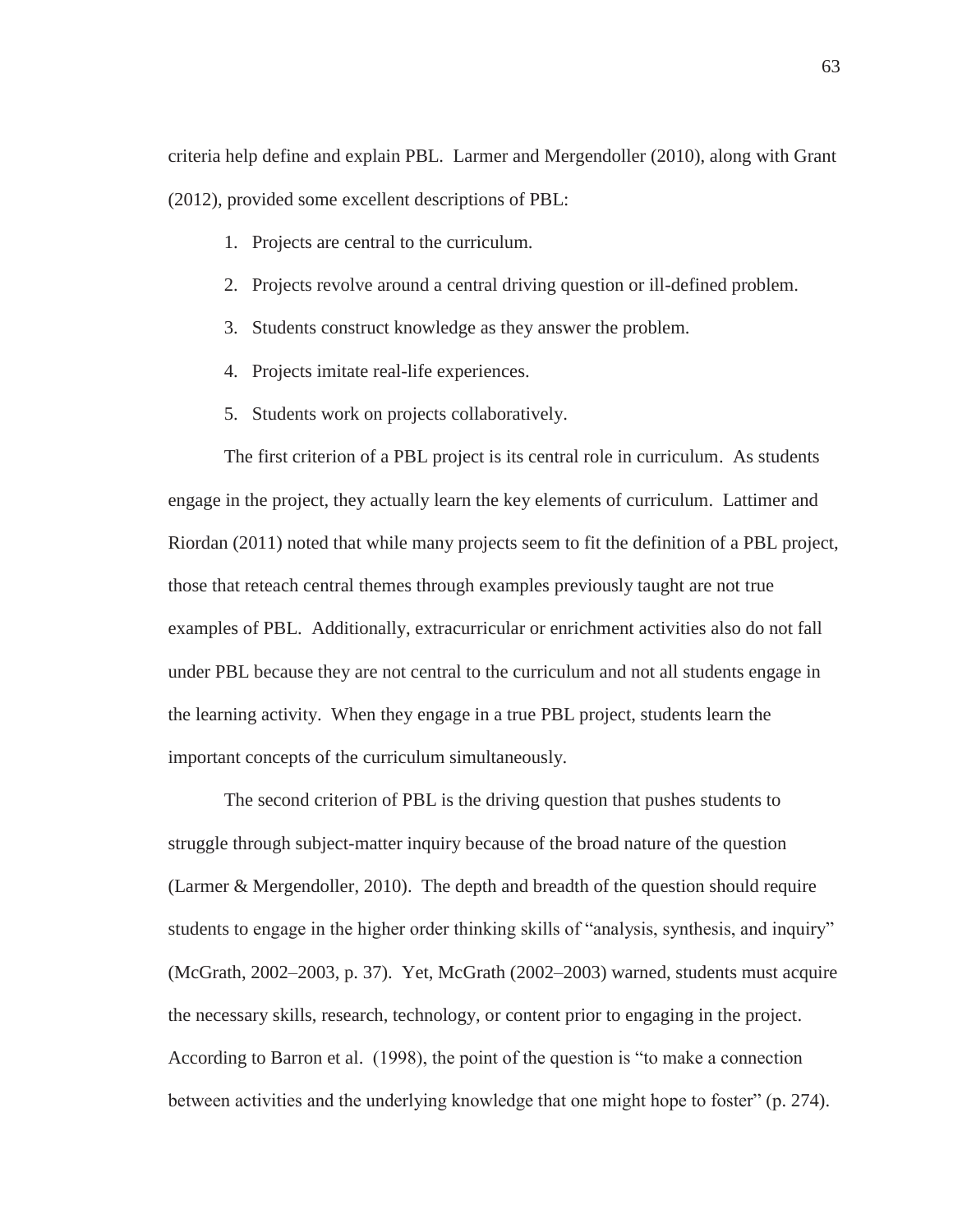If the skills are not in place to achieve the knowledge, students who are expected to learn from the entire project could fail because they grow frustrated with the process and are not driven to "ask questions, learn more, or feel the need to learn something they do not already know" (McGrath, 2002–2003, p. 37). A PBL question should engage students in inquiry behaviors with which they may initially struggle, but those behaviors should ultimately drive them to learn the curriculum.

The struggle to learn provides the basis for the third criterion. In this criterion, students construct their own meaning as they solve the project. Thomas (2000) stated students construct knowledge when they complete a variety of products. As students complete products, they first identify and solve a problem. Students then must design and develop their own product that demonstrates how they solved the problem. Students struggle to combine the discovery of the problem, the answer to the problem, and the method they will use to present the solution to the problem. Larmer and Mergendoller (2010) asserted that giving students a choice is critical in helping give the project meaning. Regardless of the type of project, its focus must allow students to construct knowledge instead of simply apply previously learned knowledge.

The fourth and fifth criteria of PBL projects give students the feel of a real-life experience (Larmer & Mergendoller, 2010). The projects are designed to give students an authentic problem-solving experience and allow them to work independently rather than under the traditional teacher's guided seatwork. This means students can potentially implement their solution or project. As a result students feel a real-life connection to the project and do not view it in isolation.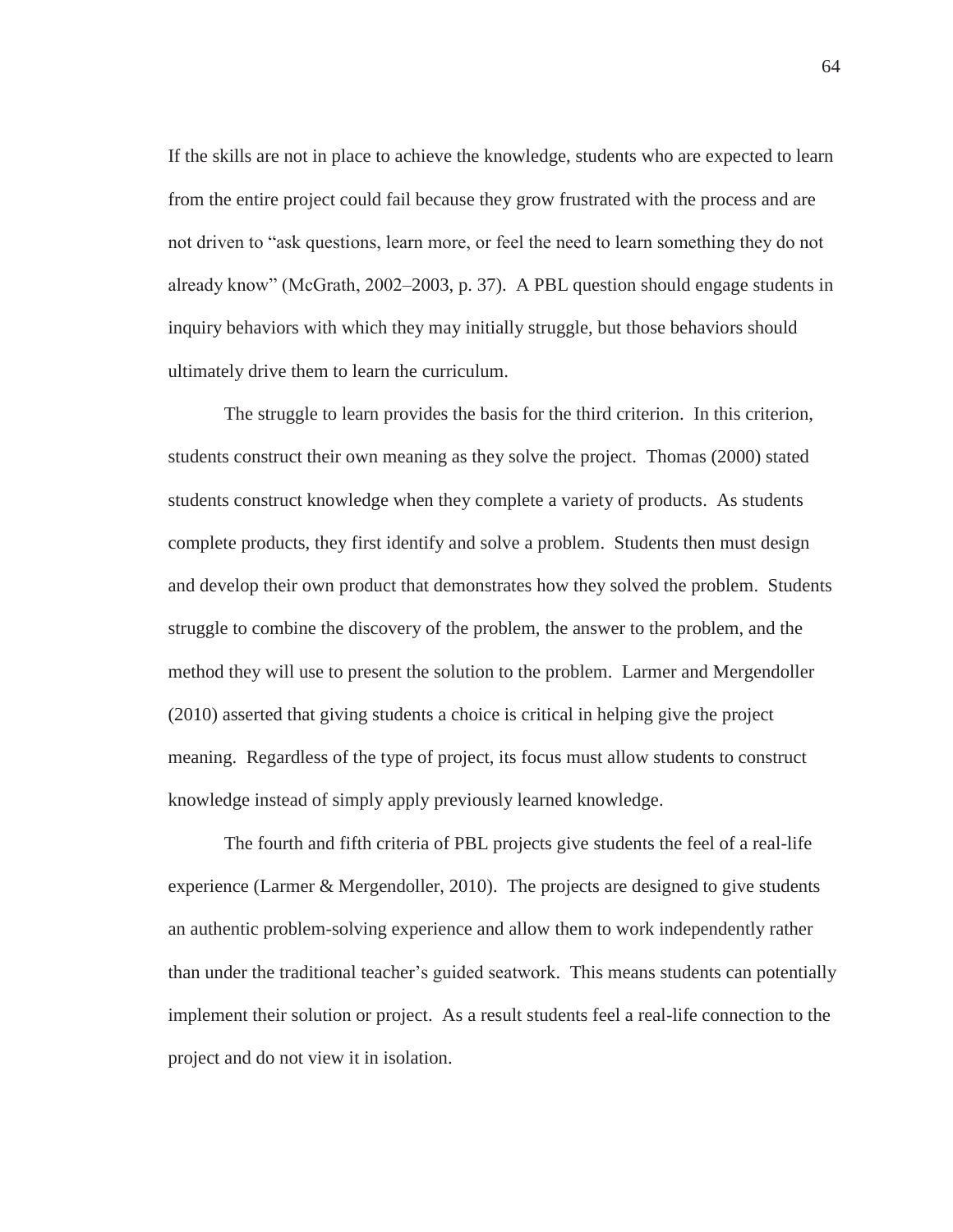PBL differs from typical class activities because students perceive the typical class activity as something to be done for a class, for a teacher, or for a grade rather than for an experience relevant outside of school. This means the activity that produces a known result is not PBL; such non-examples would be predesigned lab activities or instructional booklets or simulations. Rather, PBL should encompass multiple disciplines and require students to construct skills and knowledge from several content areas. Since this type of project is much more reality based, it is more authentic. Outside of school, individuals rarely engage in problems strictly based in a single discipline. Additionally, teams or groups of individuals outside of school work collaboratively to complete a task. This is also true of PBL. Because students actively work without constant supervision of the teacher, they have a great deal of autonomy over the project. While the guiding question central to the curriculum defines student activities, individual groups of students develop the subsequent questions, resulting in a variation of student inquiry and eventual construction of student knowledge (Thomas, 2000).

## **Project-Based Learning—Effects on Students**

Studies have consistently found PBL significantly impacted students (Curtis, 2002; David, 2008; Gultekin, 2005; Larmer & Mergendoller, 2010). An examination of PBL indicates that student growth is most apparent in their motivation and work habits. Other significant areas of student growth include problem solving and higher order thinking, and even student achievement on standardized tests.

PBL can especially influence students' motivation. Researchers of PBL found that student motivation improved during PBL (Gultekin, 2005; Larmer & Mergendoller, 2010). Students and teachers indicated that students actively engaged in learning as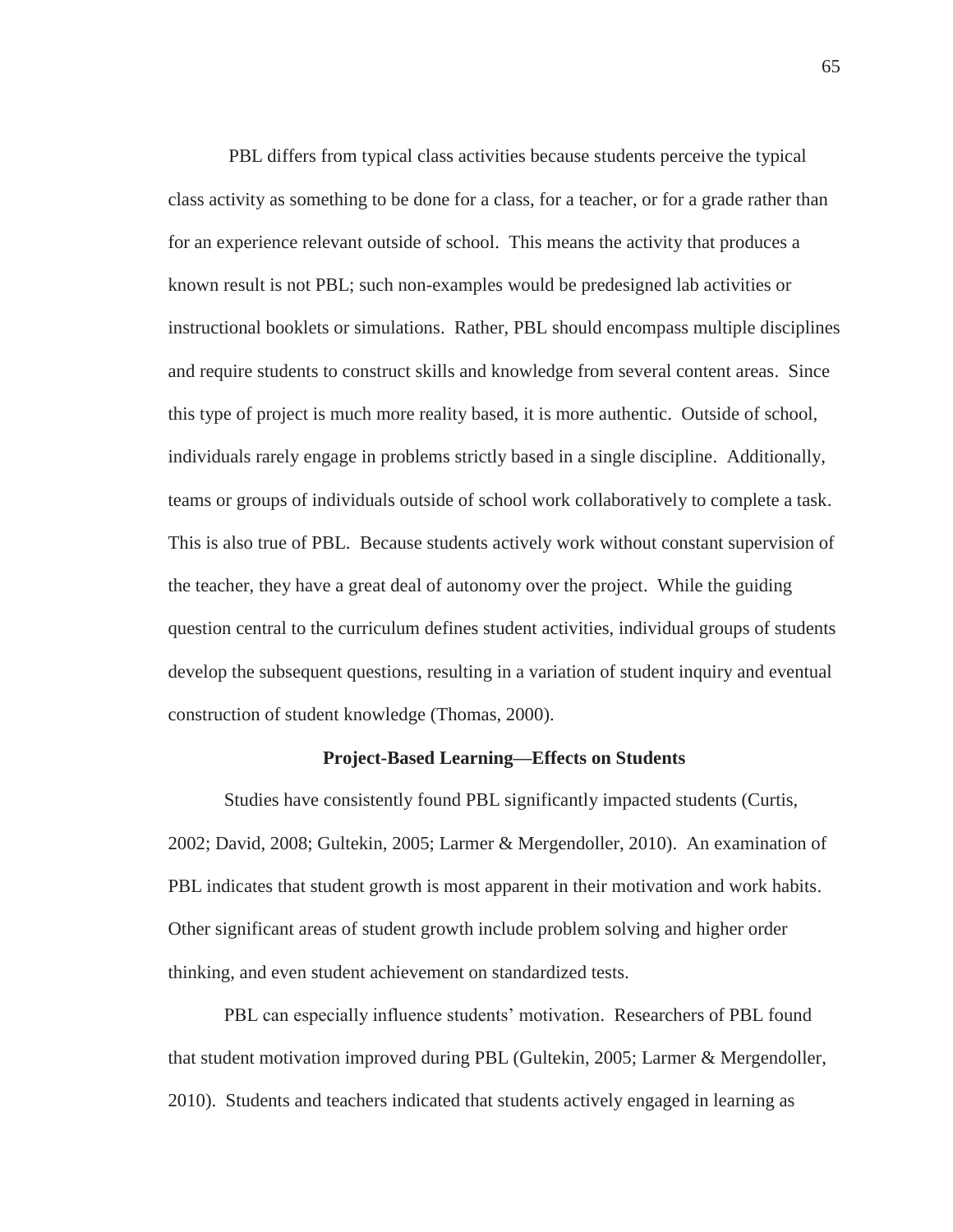opposed to sitting passively as teachers utilized traditional teaching methods such as large group lecture and note taking (Gultekin, 2005; Larmer & Mergendoller, 2010). Students engaged in PBL found learning to be meaningful, which led to further inquiry (Gultekin, 2005; Larmer & Mergendoller, 2010). Curtis (2002) found that PBL motivated students to learn. Students' actions serve as evidence to support such a statement. Students engaged in PBL were less likely to become discipline issues and had increased attendance levels (Curtis, 2002). Additionally, Curtis (2002) reported that students engaged in PBL were more likely to go beyond minimum expectations. Students' work on their projects motivated them to raise their own level of performance because of their heightened interest, which resulted from the realistic nature of their work and the natural tendency of the project to support student inquiry (Curtis, 2002).

Lattimer and Riordan (2011) agreed that students engaged in PBL were more motivated. Lattimer and Riordan studied students ranging from sixth to eighth grade. Students showed great pride in the products they created during PBL. Students reported an increased interest in the topics under study and were more likely to engage in sustained inquiry based on their heightened motivation levels (Lattimer & Riordan, 2011). Barron et al. (1998) and Penuel, Golan, Means, and Korbak (2000) showed that increased student engagement led students to take greater responsibility for their own learning. Barron et al. found that before their experience with PBL, students were not likely to engage in revision of their work. Yet, when engaged in PBL, their teachers reported students were more likely to revise their work. Additionally, students were more likely to view school favorably and continue to improve and work hard based on their own perceptions of their work, even a year after completing their PBL experience.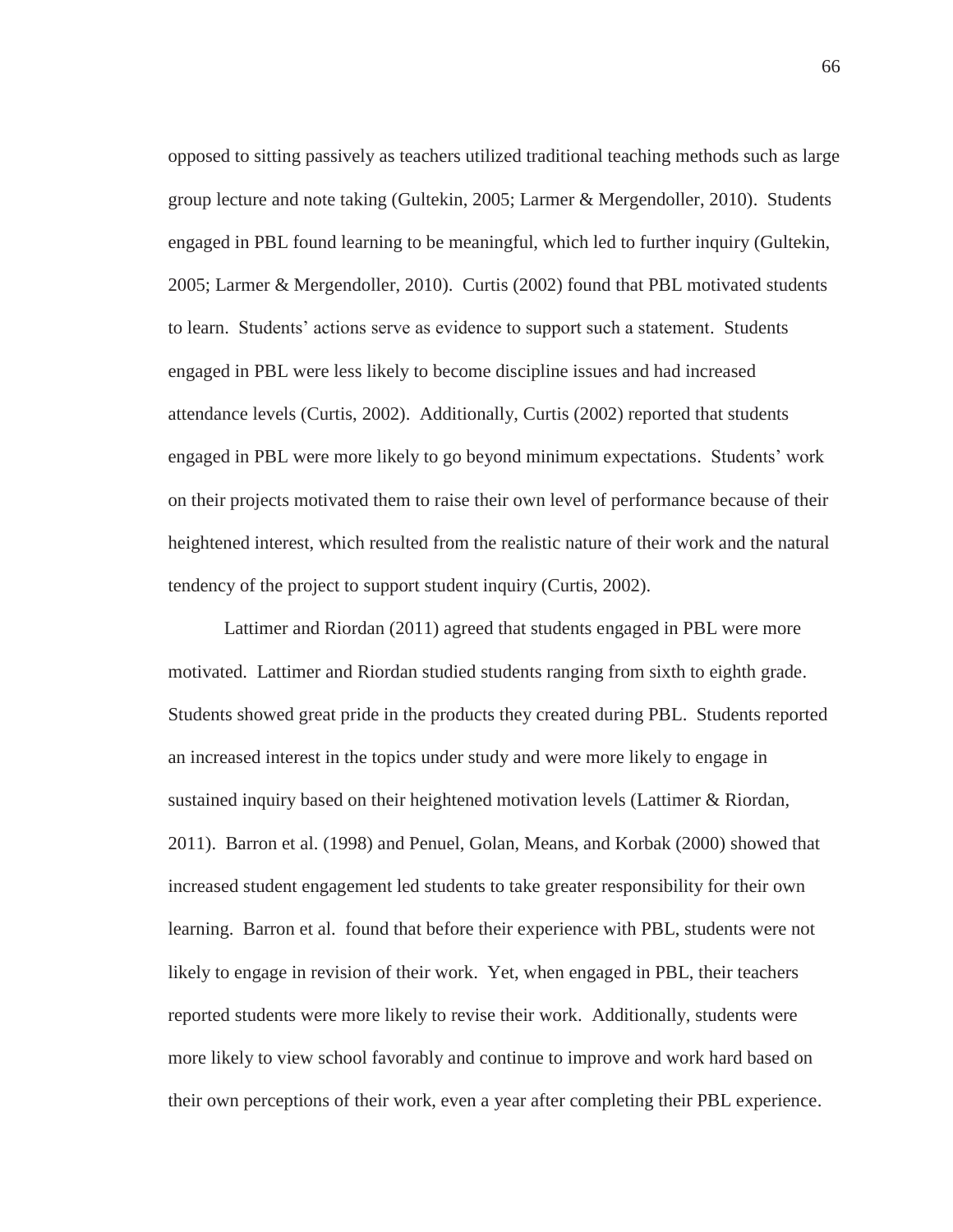Barron et al. also reported that students felt a sense of pride and accomplishment in their work even a year after its completion.

Well established research supports students' overall improved academic success when engaged in PBL (Boaler, 1997, 2002; David, 2008; Ergul et al., 2011; Gultekin, 2005; Shepherd, 1998). In Boaler's (1997, 2002) and Shepherd's (1998) studies, PBL contributed to student gains in subject-matter understanding and problem-solving abilities. Boaler (2002) found that PBL math students outperformed students taught in a traditional teacher-led math classroom when answering procedural questions, conceptual questions, questions requiring recall of a rule of formula, and complex questions requiring applications of multiple rules in combination. Students in the PBL study performed as well or better on questions requiring rote memorization. Of greatest significance is the number of PBL students who achieved the highest rating on the examination. Boaler (2002) found that PBL students were 3 times as likely to reach the maximum score as their traditionally instructed peers. This indicates the growth of students' higher order thinking skills as compared to the limited growth in this area when teachers utilized traditional instructional methods. Similarly, Shepherd reported that PBL students self-reported increased confidence and learning. Test results confirmed the students' feelings. Students who completed a 9-week problem-based project showed significant improvement on the Cornell Critical Thinking Test (Cognition and Technology Group at Vanderbilt University, 1992). Significantly, Shepherd, the Cognition and Technology Group at Vanderbilt University, and Penuel et al. (2000) demonstrated that even limited PBL experiences significantly improve students' problem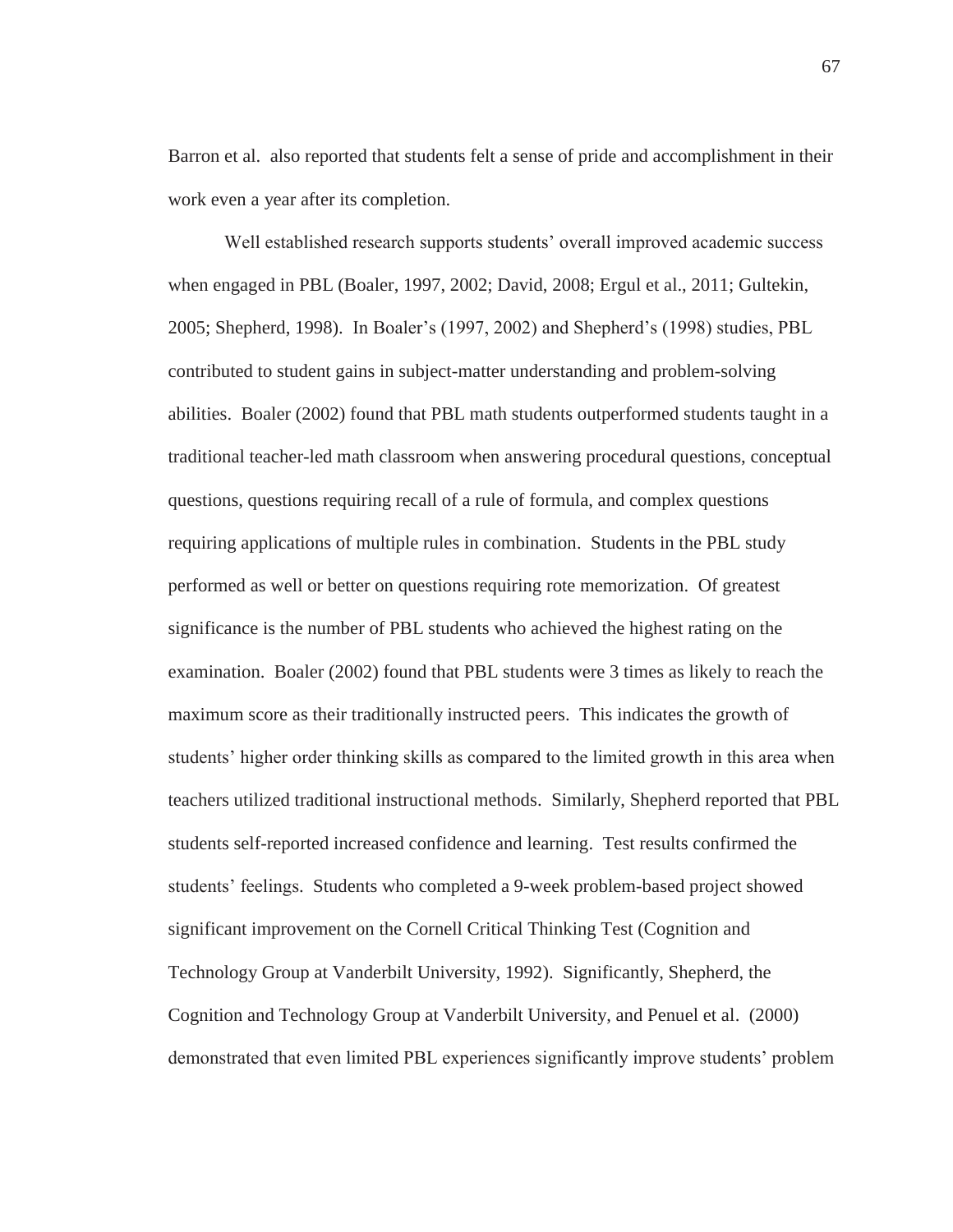solving, critical thinking skills, and attitudes toward learning without limiting their content knowledge acquisition.

Specific studies of various groups of students also suggest higher achievement and learning after completing PBL (Ergul et al., 2011; Penuel et al., 2000; Royal, 2007). Ergul et al. (2011) investigated PBL effects on science students. Ergul et al. investigated science students in two groups: Grades 4–6 and Grades 7–8. The findings indicated a significant difference in the PBL study group compared to the traditionally taught control groups. The PBL students outperformed the traditionally taught students in science process skills, which Ergul et al. defined as transferable skills actual scientists use, which teachers identified to help students learn content of the physical sciences, ensuring active student participation. Students also maintained responsibility for their own learning to replicate the behaviors of a scientist operating in a real-world setting. In Ergul et al., both PBL and traditionally taught groups received pre- and post-tests to determine growth in science process skills. The results of the pretest showed no statistically significant difference in skills between groups in both grade levels, but both post-tests showed a statistically significant difference for both grade groups. PBL students outperformed the traditionally taught students. In fact, the traditionally taught seventh- and eighth- grade students showed a decline in average overall performance from pretest to posttest (Ergul et al.).

PBL also positively impacts students' perceptions of learning and perceptions of specific school subjects (Ergul et al., 2011; Grant, 2012; Lattimer & Riordan, 2011). Ergul et al. (2011) specifically examined the perceptions of students with and without PBL experiences. Using a pre- and posttest evaluation, Ergul et al. found that both PBL

68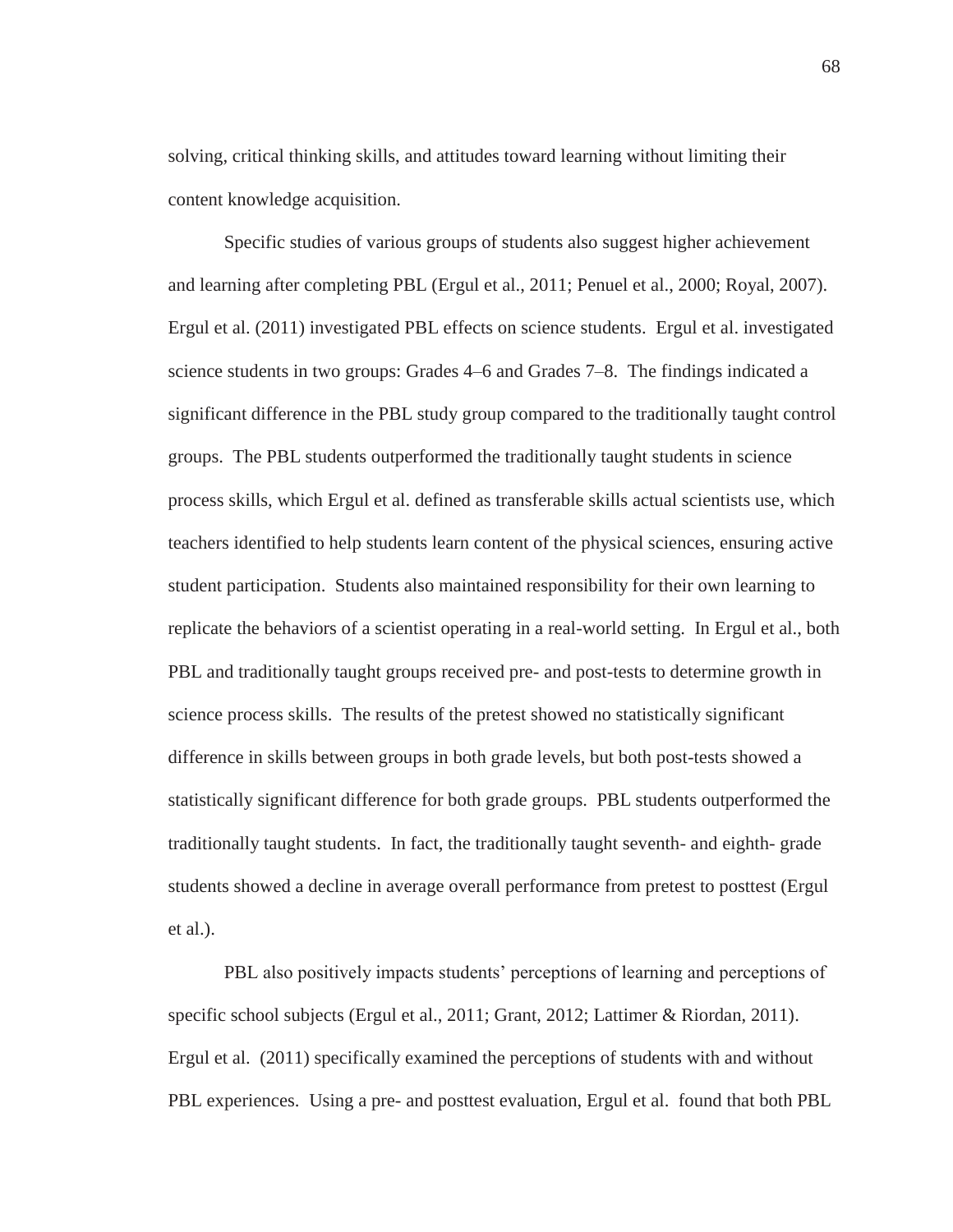and traditionally taught seventh- and eighth-grade students reflected more positive attitudes about science, but the PBL group showed a statistically significant positive attitude from pre- to posttest, while the traditionally taught group reflected no significant attitude change from pre- to posttest. The fourth- to sixth-grade students reflected very different results. The PBL students also showed a statistically significant, more positive attitude toward science from pre- to posttest. However, the traditionally taught fourth- to sixth-grade students reflected a real decline in positive attitudes toward science from preto posttest.

# **Problem Solving and Higher Order Thinking Skills**

Student growth in problem solving and critical thinking is another wellestablished indicator of PBL success (Curtis, 2002; Ergul et al., 2011; Gultekin, 2005; Lattimer & Riordan, 2011). Curtis (2002) found that students' growth in critical thinking was apparent in their ability to retain information and appropriately apply it to solve the problem when engaged in a problem-solving project. Lattimer and Riordan (2011) reported significant areas of student growth in a PBL middle school. The students demonstrated habits of mind and work typical of individuals in academic and professional disciplines. Students developed solutions to projects that addressed unstructured, real-world problems. Student solutions required the same competencies necessary in real-world collaborative work groups. The students extended their work outside the classroom into real field work and community explorations. The students also presented their projects in exhibitions to outside evaluators against real-world standards of performance. The exhibitions also created connections with mentors and established a community of learners from a greater field of study.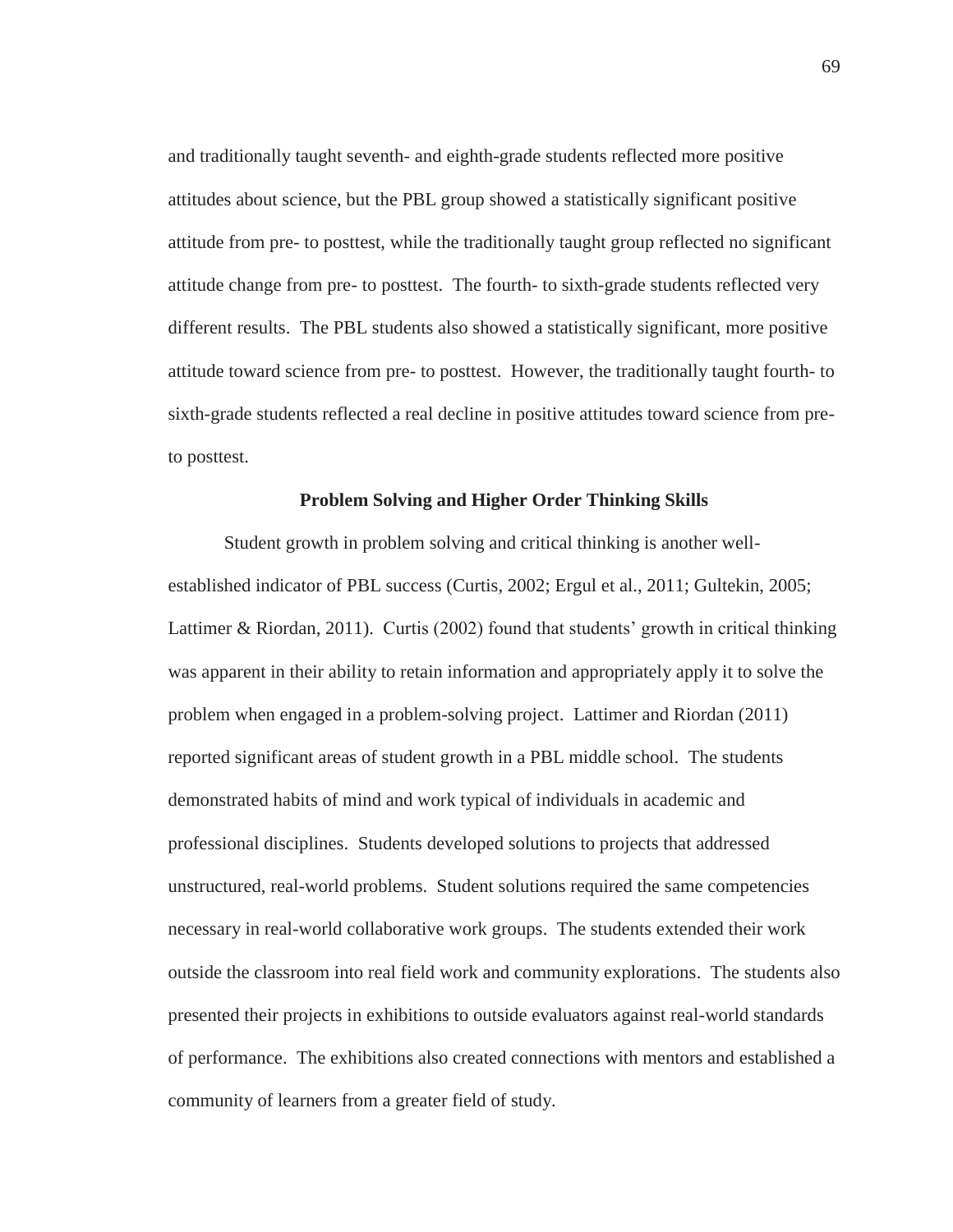## **Project-Based Learning—Implications for Teachers**

Content knowledge acquisition is particularly important because critics of the PBL pedagogy have long argued that the unstructured nature of PBL results in limited student knowledge and, subsequently, lower standardized test scores (Tretten & Zachariou, 1997). Some of the strongest critics of PBL are teachers. While researchers suggest teachers see great value and improvement in students' attitudes, work habits, and critical thinking because of PBL, few teachers actively engage students in PBL (Willingham, 2008). After focusing his study on student perceptions, Grant (2012) uncovered several implications for PBL teachers. Grant offered teachers five specific considerations when designing project-based instruction. The first consideration for teachers is time. Grant suggested that teachers seriously consider the appropriate project duration for their student population, and that they vary the length of projects they design throughout the year. The second consideration for teachers is the teacher-as-coach role. Grant found that students relied heavily on their teachers to guide their learning, so both teacher and students seemed to revert to more traditional, didactic roles. Instead of allowing students to identify resources independently, teachers provided extensive resources and students limited their exploration and use of resources to the ones the teacher provided; they also used them only in the classroom. Grant suggested that teachers put a much greater emphasis on determining and adapting their role as coach during a project to assure student independence. A third consideration for teachers involved students reverting backwards. Grant found that students relied heavily on prior knowledge and experience to guide their actions and decisions. Grant recommended that teachers design explicit parameters so students understand what teachers expect versus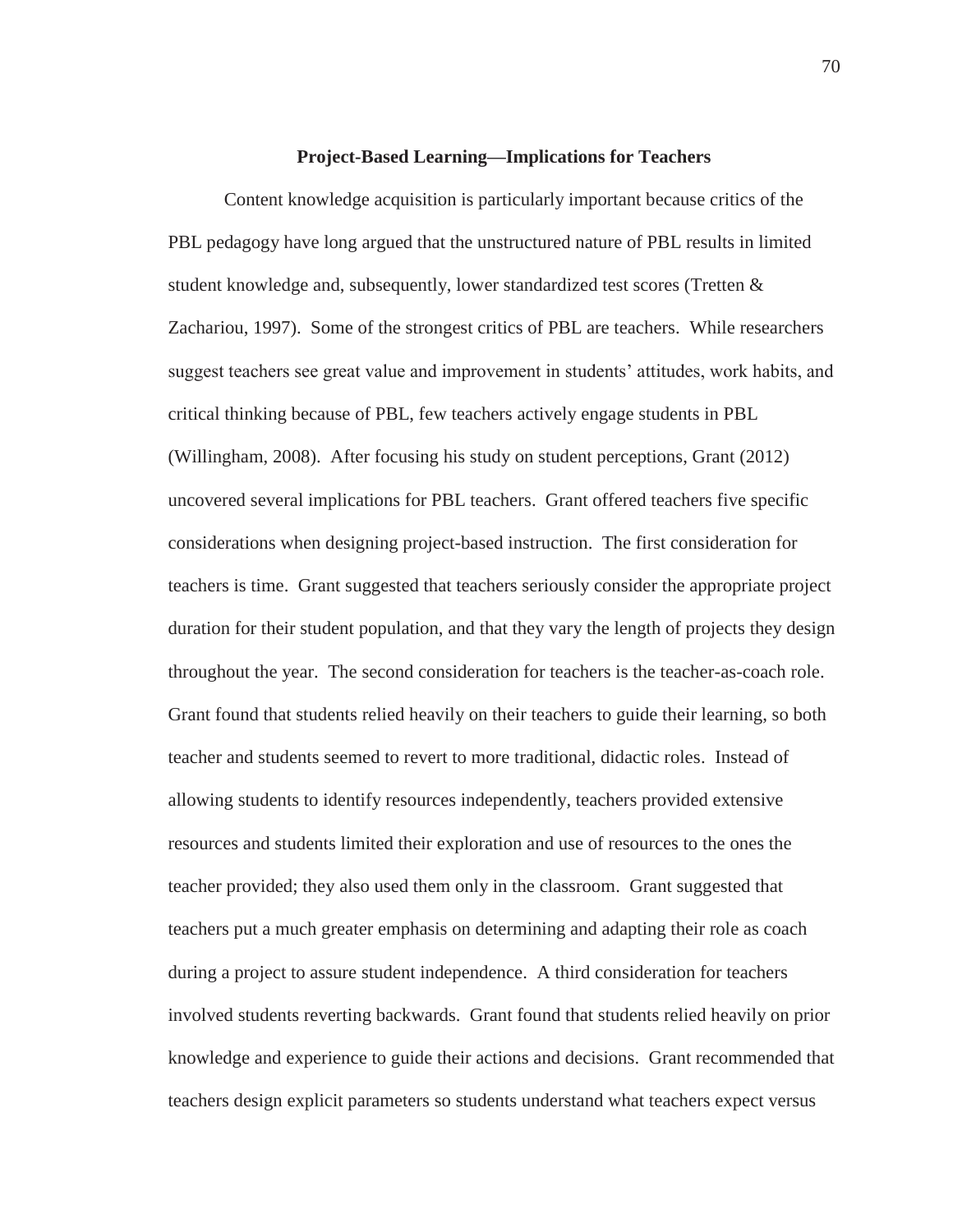what is open to their discretion. Grant also suggested that teachers set explicit expectations regarding the transference of knowledge and skills from other disciplines since students inherently seemed to isolate their subject-matter knowledge and skill into a single context. As a result, students were not readily using the potential strengths they may have had to improve the quality of their projects.

Two final considerations Grant (2012) offered teachers designing PBL projects related to understanding student perceptions before projects and student learning during projects. Grant suggested teachers understand and offer guidance around student perceptions of projects. Grant found that students tended to perceive projects as less academic than tests. Because students tended to view projects as less difficult, they also took actions that resulted in products reflecting limited depth and breadth. Their expectation of a grade, rather than the learning they could achieve, dictated their actions. These actions, Grant suggested, compel teachers to provide students with explicit expectations for PBL to enhance their understanding. Finally, Grant compelled teachers to utilize student reflection to gain a better understanding of their students' developmental processes. Grant suggested student artifacts do not contain sufficient evidence of students' understandings. Therefore, Grant advised teachers to embed student reflections throughout the learning process in order to understand student scaffolding needs.

Teachers should also not understate the importance of scaffolding. David (2008) suggested teacher-designed scaffolding readily embedded into the learning process could overcome student concerns and fears about PBL. Scaffolding presented just in time, prior to a perceived student need, has deeper value to students (Baron et al, 1998; Childre

71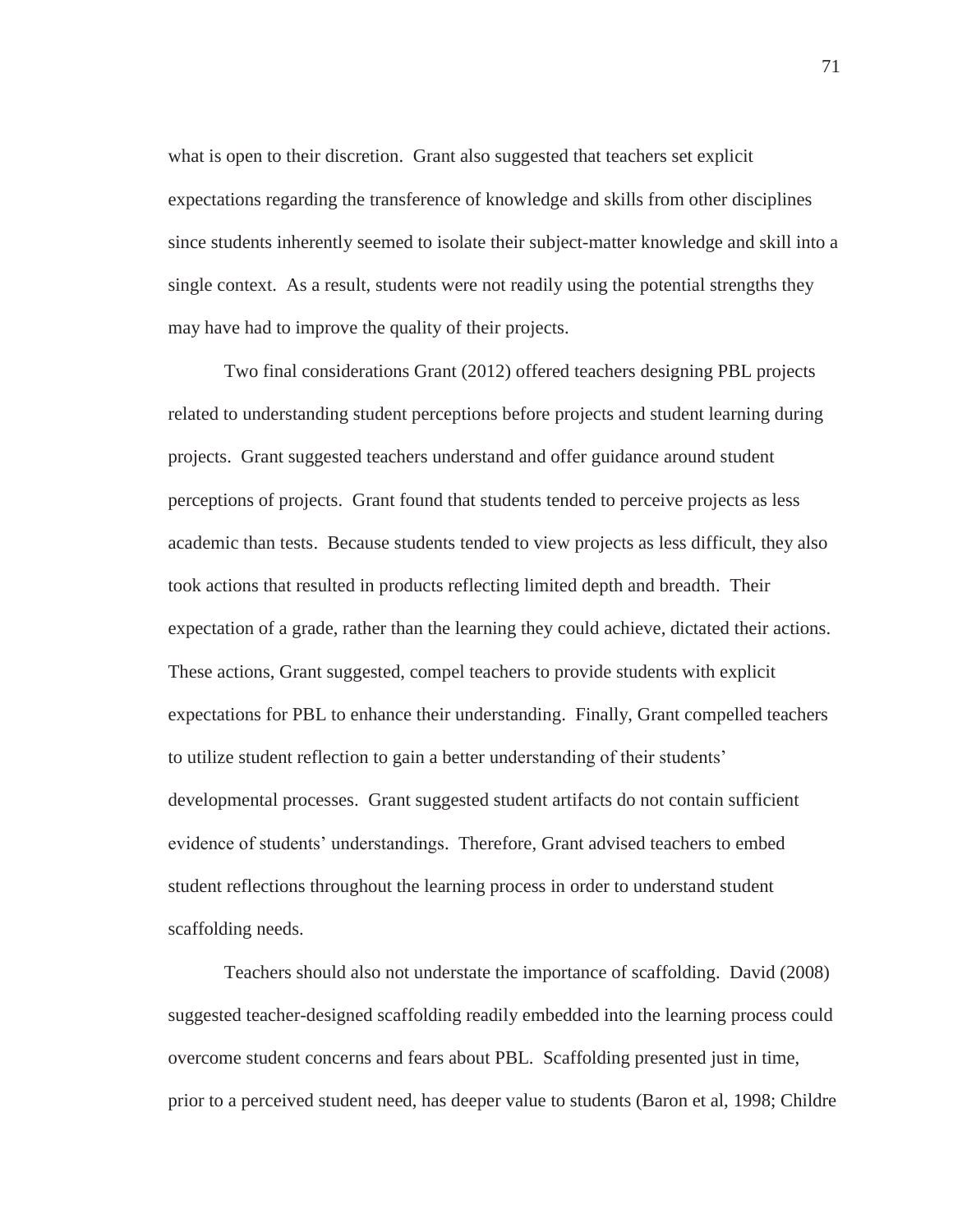et al., 2009). When students feel an immediate need for new knowledge or skills, they gain enduring learning that they value more deeply. Grant (2012) even suggested that teachers design scaffolding for potential future use. Consequently, teachers anticipate what students might need but may never actually end up using the designed scaffolding pieces. If teachers design projects without appropriate plans for scaffolding to support the higher order thinking processes essential for open-ended PBL, their students, especially those with special needs, may become frustrated and fail to engage. Opportunistic scaffolding helps build the metacognitive processes that provide students the time to think and then to act productively to complete their projects.

# **Methodological Insights**

Researcher's dissatisfaction with the constricting nature of quantitative research contributed to the first qualitative research in Chicago during the 1920s (Hatch, 2002; Rodriguez, Schwartz, Lahman, & Geist, 2011). Researchers embracing qualitative approaches to research identify a clear distinction between qualitative and quantitative research. In essence, there is a stark difference in how qualitative and quantitative researchers interpret reality (Nicholls, 2009). Researchers embracing qualitative research approaches take an interpretive view as they seek to explain or understand a particular group or experience (Rodriguez et al., 2011). At the heart of qualitative research is a desire to develop an understanding of what a phenomenon means to people or how they make sense of their experiences (Lincoln & Cannella, 2004). Qualitative researchers reject the traditional quantitative approaches because those approaches fail to describe the social experience and are ill suited for the complexities of a social society. Qualitative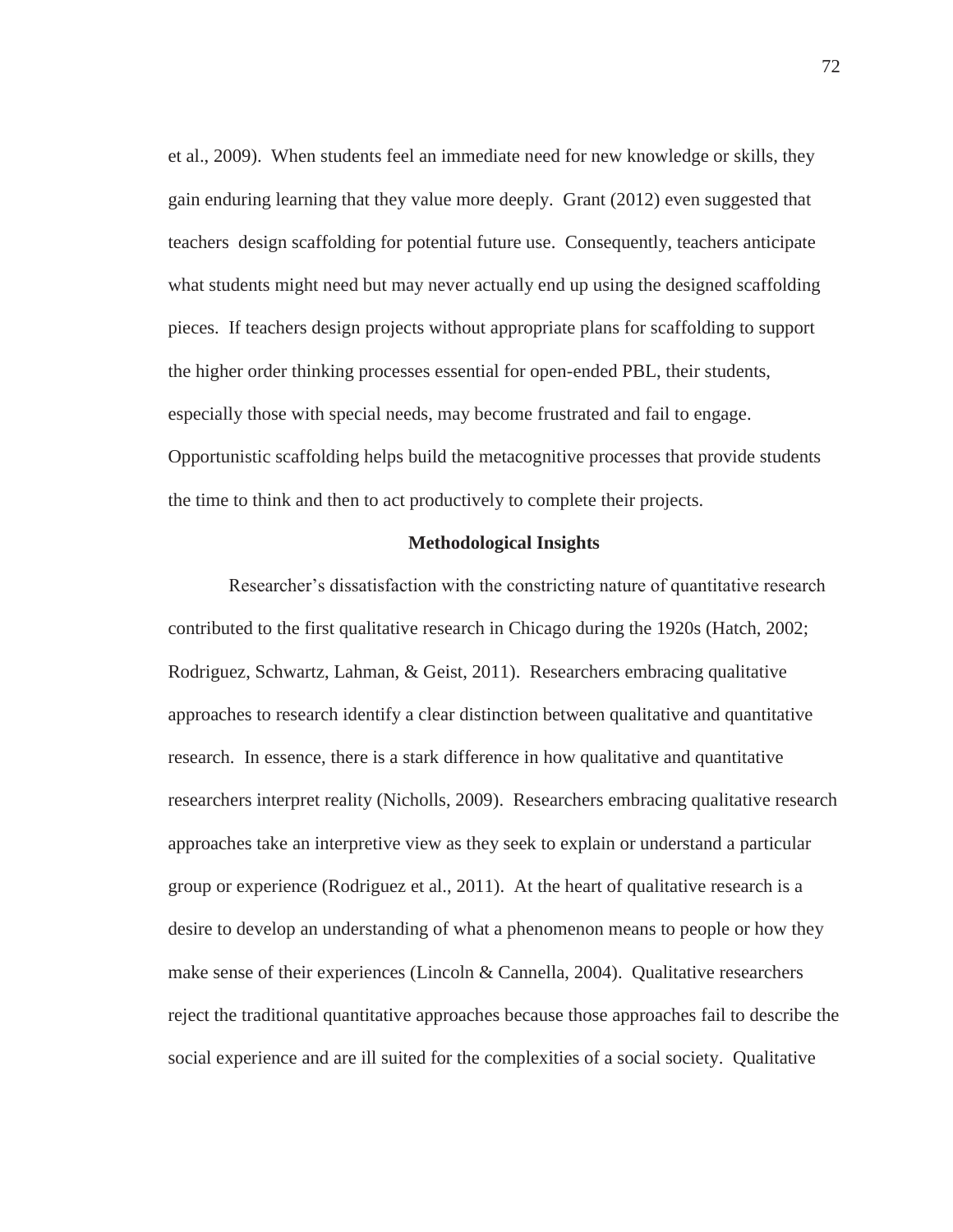researchers also reject the quantitative approach because of the heavy reliance on the observable (Carpenter & Suto, 2008; Rodriguez et al., 2011).

Case study is a common form of qualitative research that provides a focused investigation of a specific group or phenomenon. Merriam and Associates (2002) and Hatch (2002) stated that case studies are special kinds of research because they investigate a specific phenomenon within clearly defined boundaries. Boundaries help researchers focus their attention to "specify the unit of analysis" (Hatch, 2002, p. 30). Patton (1990) stated that researchers know what they will be able to speak about at the conclusion of the study because they have clearly identified a unit for analysis. Creswell (2013) stated that case studies require "in-depth data collection involving multiple sources of information rich in content" (p. 61). Therefore, researchers engaging in case study rely on a wide range of data. These data can include interviews, transcripts, notes, journals, as well as other specific evidence gathered as examples from the group under investigation (Bassey, 2002).

A group interview or a focus group is one form of data collection particularly effective in case study (Litosseliti, 2003; Rodriguez et al., 2011). Typically, a moderator or someone else in the research group conducts the interview. In order to be effective, this person must direct the conversation so it remains on track. Usually, the interviewer has a predetermined protocol of focus questions that reflect broad themes the group will address (Rubin & Rubin, 2012). It is necessary for interviewers to be knowledgeable of the research and adept at investigating more deeply through probing questions so they can acquire specific information from group members to adequately support the themes they are investigating (Litosseliti, 2003; Rodriguez et al., 2011; Rubin & Rubin, 2012).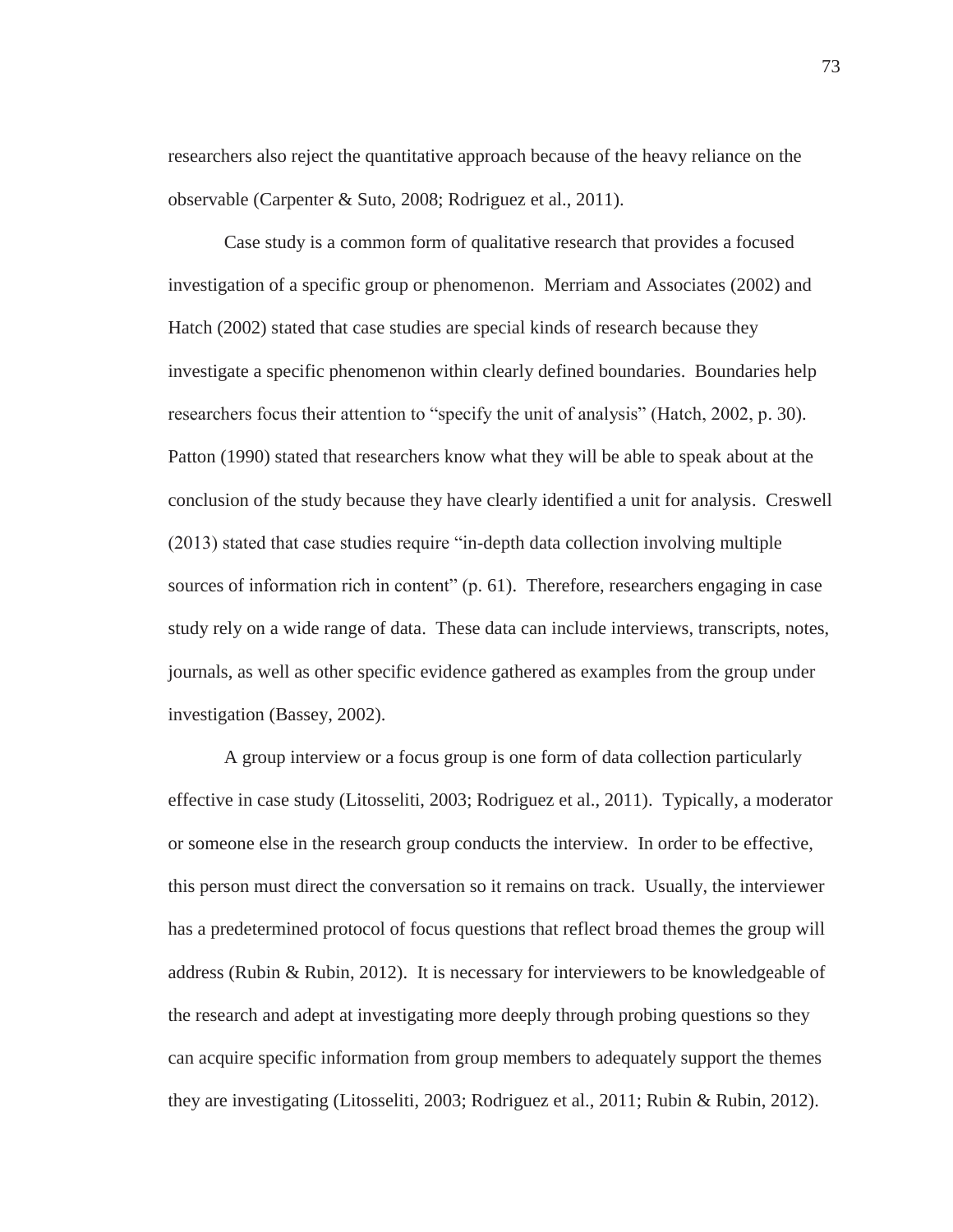The advantage of a focus group is that it allows the researcher to explore in-depth topics in a safe environment with a group (Krueger, 1994). Focus groups give researchers the ability to find out what participants think or have learned about something after an educational approach has been applied to the study setting (Nicholls, 2009; Rodriguez et al., 2011).

When educational researchers analyze data for qualitative studies, they typically seek to determine the emergence of themes. They use individual pieces of data to determine patterns (Potter, 1996). Hatch (2002) explained the process as pulling together individual data pieces to develop into a cohesive whole. Qualitative researchers often triangulate their data to help determine the themes and support these themes' quality. While triangulating their data, they use other data pieces to verify the quality of their findings (Creswell, 2013; Hatch, 2002; Yin, 2009). Triangulation helps qualitative researchers attain generalizability (Creswell, 2003; Merriam & Associates, 2002). Generalizability entails the degree to which findings could apply to other, similar situations. Eisner (1991) stated that generalizability allows researchers to create a rich image that other teachers could use as an original example to educate teachers or evaluate teaching. The method used to ensure the transference in this study was rich, thick description. Merriam and Associates (2002) stated that rich, thick description provides readers with adequate detail so they can determine to what degree the situations in the study are transferable to their own.

### **Summary**

This literature review described how a constructivist approach to teacher learning is inherent in a PLC's shared learning and inquiry. The literature emphasized that when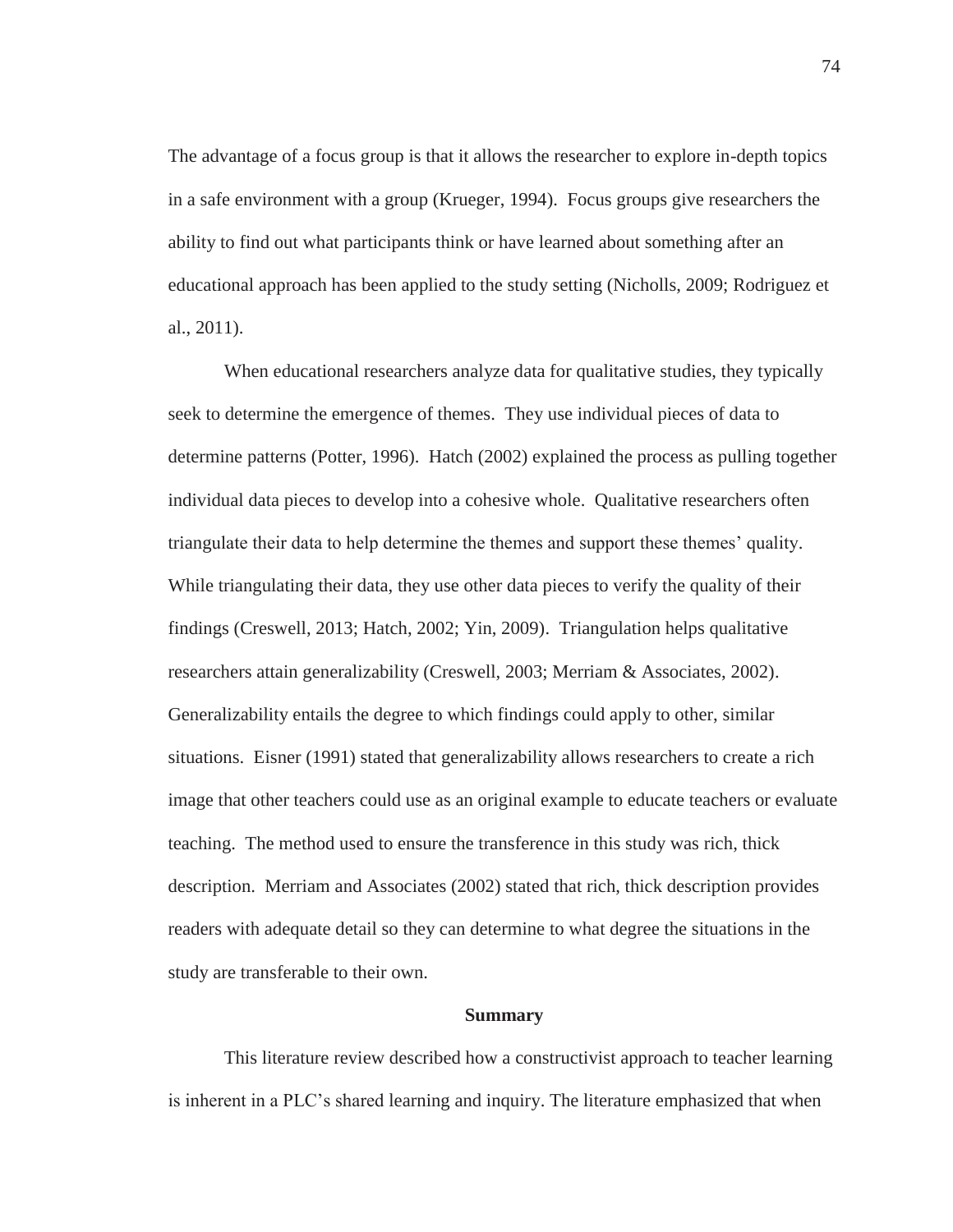PLCs routinely incorporate teacher inquiry, teacher research, and collaborative coaching, teachers better understand their practice, which can lead to improved instruction and student learning When teachers in a PLC utilize protocols such as the Tuning Protocol and CAC, they enable themselves to help foster quality instructional design and understanding of student learning. PLCs utilizing protocols can use these tools and an instructional design framework, such as backwards design, to build a PBL model focused on toward students' critical thinking (DuFour et al., 2008; Easton, 2009; Ergul et al., 2011; Wiggins & McTighe, 2005). It is easy to envision teachers utilizing protocols in a PLC to help construct PBL exercises that could then generate pieces of student work. This student work could then be brought back to the PLC to again utilize a protocol to develop teacher understanding of students' critical thinking. Section 3 provides a description of the methodology of this study.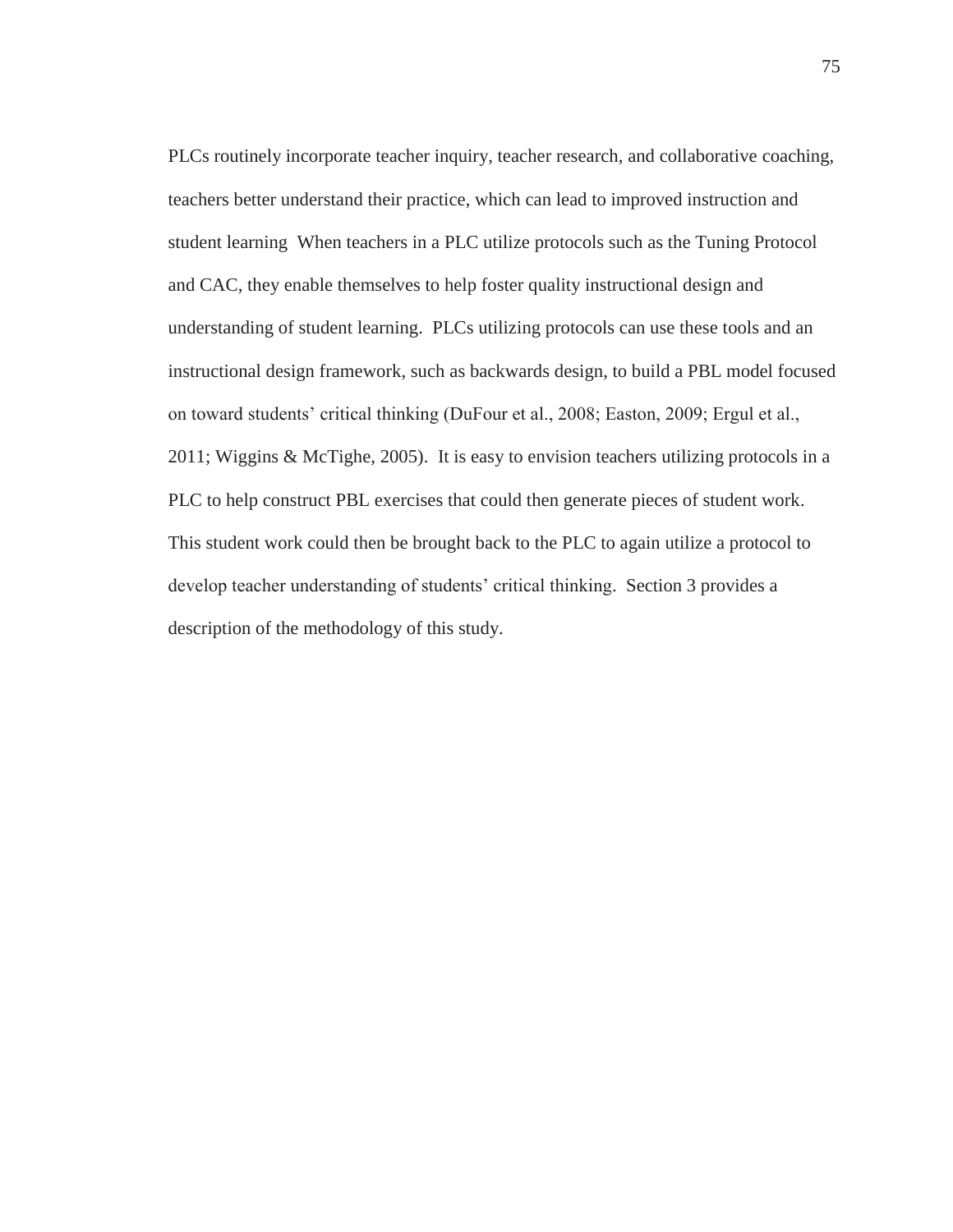#### Section 3: Methodology

### **Introduction**

The purpose of this qualitative case study was to explore the influence of a PLC, using a protocol, on teachers' perceptions of (a) the instructional design for critical thinking and (b) students' critical thinking. Creswell (2013) stated that case studies need an "in-depth data collection involving multiple sources of information rich in content" (p. 61). The complexity of gathering data for two aspects of teacher perceptions, as well as the number of teachers involved as both presenters and participants at PLC meetings, suggested the need to collect data from a wide variety of sources. Through his definition, Creswell suggested that a qualitative case study was the best approach to gather the qualitative data necessary for this study, since it required the dual examination of teachers' perceptions about critical thinking in instructional design and their understanding of students' critical thinking. Merriam and Associates (2002) and Hatch (2002) stated that case studies are special kinds of research that investigate a specific phenomenon within clearly defined boundaries. These boundaries target the researchers' focus because they can "specify the unit of analysis" (Hatch, 2002, p. 30). When researchers clearly define the unit of analysis, Patton (1990) stated, they know what it is they will be able to speak about at the conclusion of the study. In this case study, the units of analysis were the teacher perceptions of both instructional design for critical thinking and students' critical thinking.

There is little evidence in the literature discussing how a PLC, using an inquiry protocol, influences teachers' perceptions of instructional design that targets critical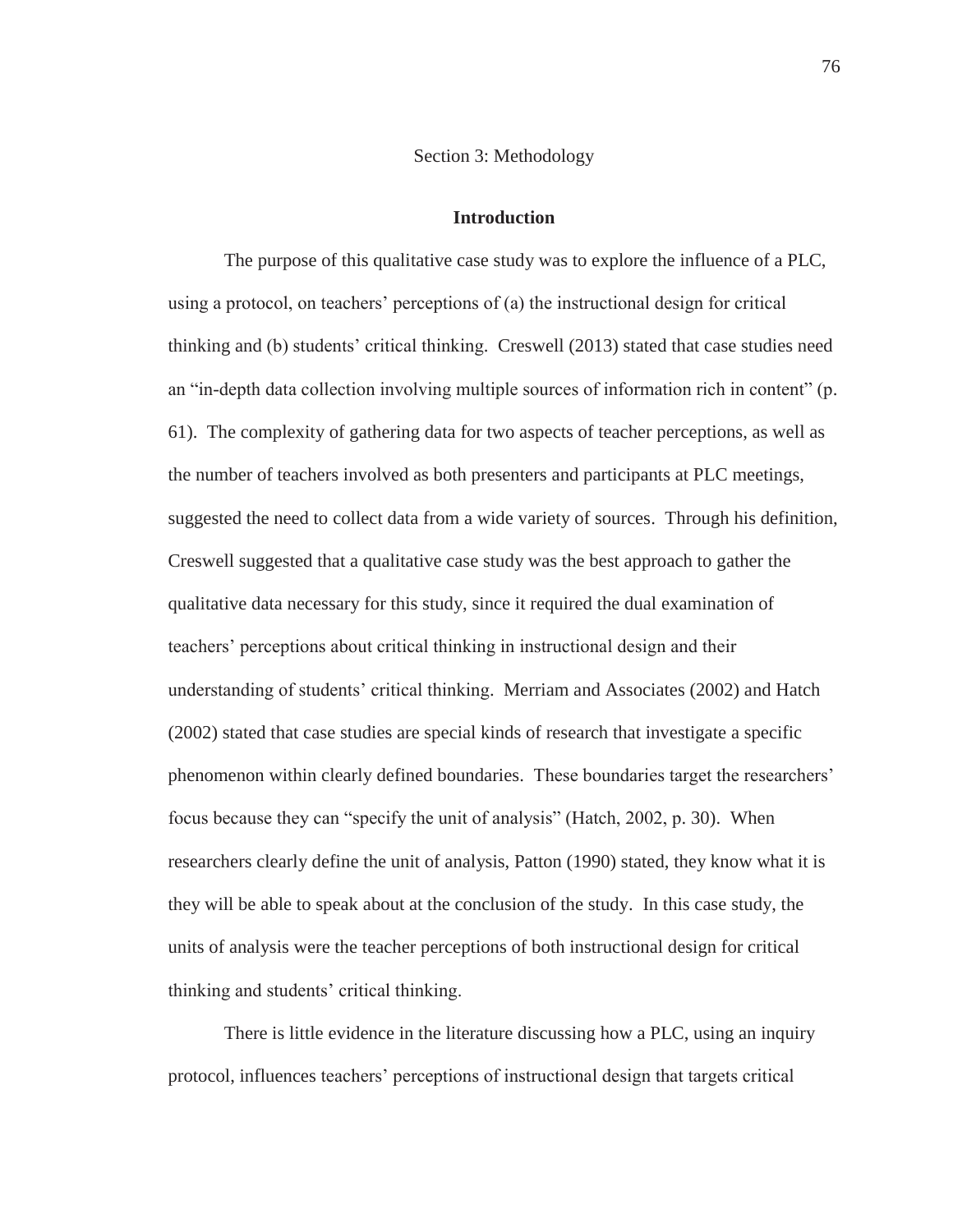thinking skills and teachers' perceptions of students' critical thinking (Crosby, 2007; DuFour et al., 2008; Easton-Watkins, 2005; Lieberman & Miller, 2011; Newmann & Wehlage, 1995; Riveros et al., 2012; Scott, 2012; Sparks, 2005; Vescio et al., 2008; Weinbaum et al., 2004). This case study's design allowed an investigation of teachers' perceptions of a protocol structure's influence on a PLC with a targeted goal. In this case, the "units of analysis" (Hatch, 2002, p. 31) were teachers' perceptions of instructional design for critical thinking and students' critical thinking. A case study made it possible to use the constructivist nature of the PLC group's discussions to understand teachers' perceptions more precisely. As the PLC followed a protocol to guide its discussions, I was able to capture teachers' perceptions using data from audiotaped sessions of PLC meetings, teachers' field notes from PLC meetings, and an audiotaped group interview with PLC members reflecting their individual and shared understanding of projects and student work. Using a single qualitative case study to generalize teachers' perceptions made it possible to develop an understanding about their perceptions of critical thinking both in instructional design and in student learning that could resonate with a larger audience beyond the school involved in the study.

### **Research Questions**

Two research questions guided this study:

- 1. What influence do inquiry protocols, used in professional learning communities, have on teacher perceptions of instructional design for critical thinking?
- 2. How does the use of inquiry protocols in professional learning communities influence teacher perceptions of students' critical thinking?

77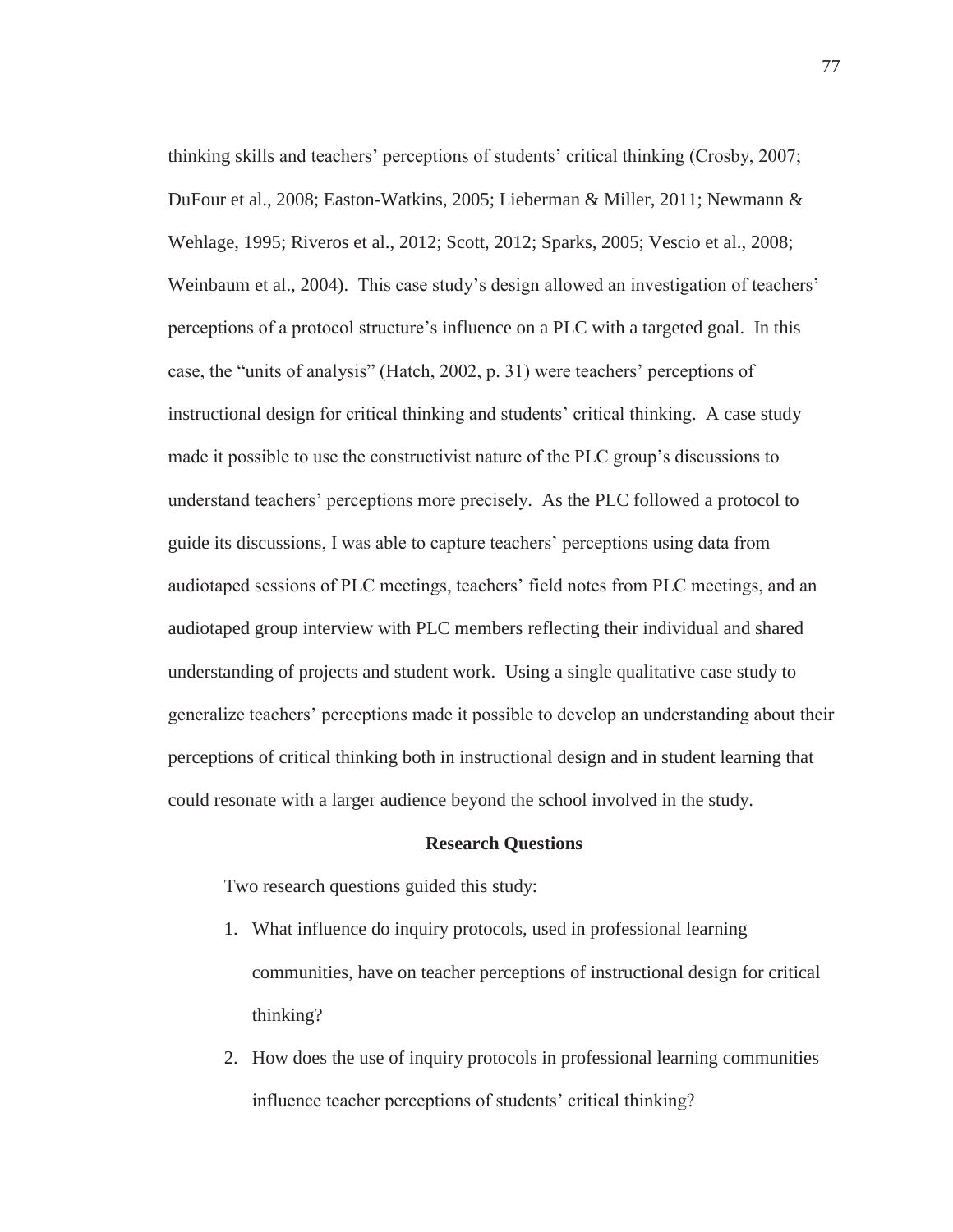## **Constructivist Qualitative Tradition**

The qualitative tradition of this research study reflects the constructivist model. The constructivist believes individuals develop reality within the specific constructs of their own perceived reality or vantage points, which can be experience-based (Guba  $\&$ Lincoln, 1994). As a result, when individuals interact together, their understanding of the world in which they engage is "in fact, what we agree it is" (Hatch, 1985, p. 161). Stake (1995) referred to qualitative studies as "experiential understanding" (p. 37), in which researchers seek to understand "the complex interrelationships among all that exist" (p. 37). Mishler (1986) stated because the researcher and participants within a study coconstruct knowledge and understanding of the phenomenon under investigation together, the researcher should not be distant and objective. In fact, through the relationship with the study and its participants, the researcher is able to gain a mutually agreed-upon understanding of the subjective reality under investigation.

Within the constructivist tradition, the researcher presents data in the context of a case study so the researcher can provide a rich narrative (Hatch, 2002). Hatch further stated that when a researcher presents rich detail and representation of participants within a case study, readers can see themselves within the participants to some degree and can therefore make sound judgments about the study's findings. Stake (1998) stated the constructivist view supports an emphasis on descriptions the reader "ordinarily pay[s] attention to... not only commonplace description but thick description" (p. 102). Stake also explained that researchers' complete a case study based on the idea that in education, the cases of interest are usually the people or programs within it. Since each case is unique yet similar to others in numerous ways, teachers are interested to see how their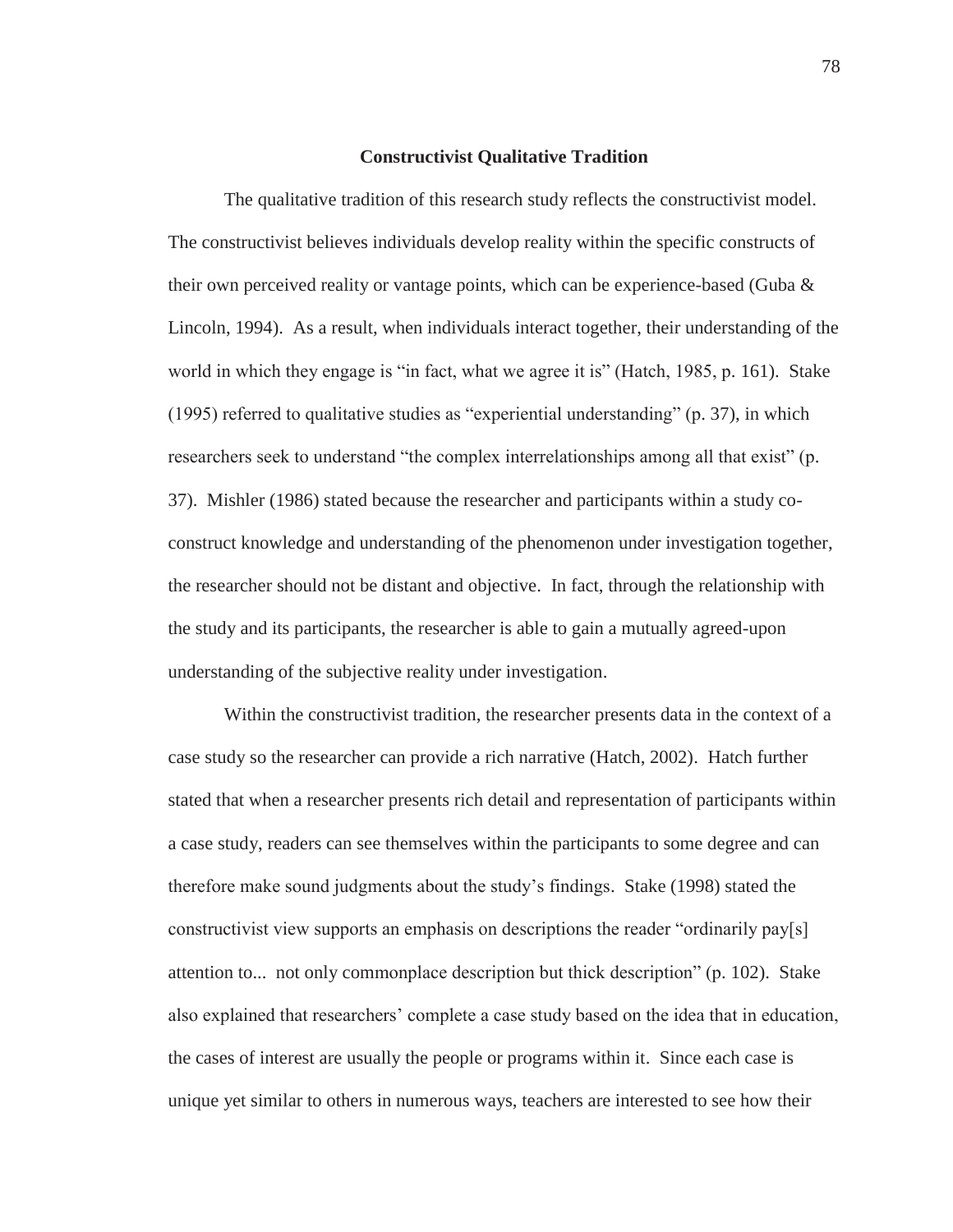experiences compare to the experiences of others. They come to recognize how they are similar and dissimilar as they learn from the stories that surround each study.

Other forms of qualitative research were not appropriate for this study. Grounded theory and ethnography do not provide the appropriate analytical basis or goals for the research questions and setting of this study (Merriam and Associates, 2002). Merriam and Associates stated phenomenological research focuses upon important everyday experiences. The phenomenological researcher uses psychological or common everyday experiences in order to capture insight into phenomenon of these areas. While the deductive analysis common in phenomenological research and the use of interviews as a primary data collection piece are appropriate for this study, this study's research questions have no practical relevance in determining the phenomenon of an experience. Hatch (2002) further stated that studies based within the constructivist tradition are not suited to qualitative traditions other than case study.

The qualitative case study approach was preferable to a quantitative approach for this study. This qualitative case study approach allowed teachers in the PLC to share their perceptions as they occurred through a natural setting. This was preferential to a quantitative study because, as Creswell (2003) stated, quantitative studies have predetermined criteria that influence the outcome of the study. The problem was not to identify factors that influenced teachers but, rather, to determine teachers' perceptions. Teacher perceptions were not clear before the study began. Teacher perceptions formed and evolved through each participant's observation and articulation. If the study utilized predetermined variables, these variables would not have provided the desired evidence of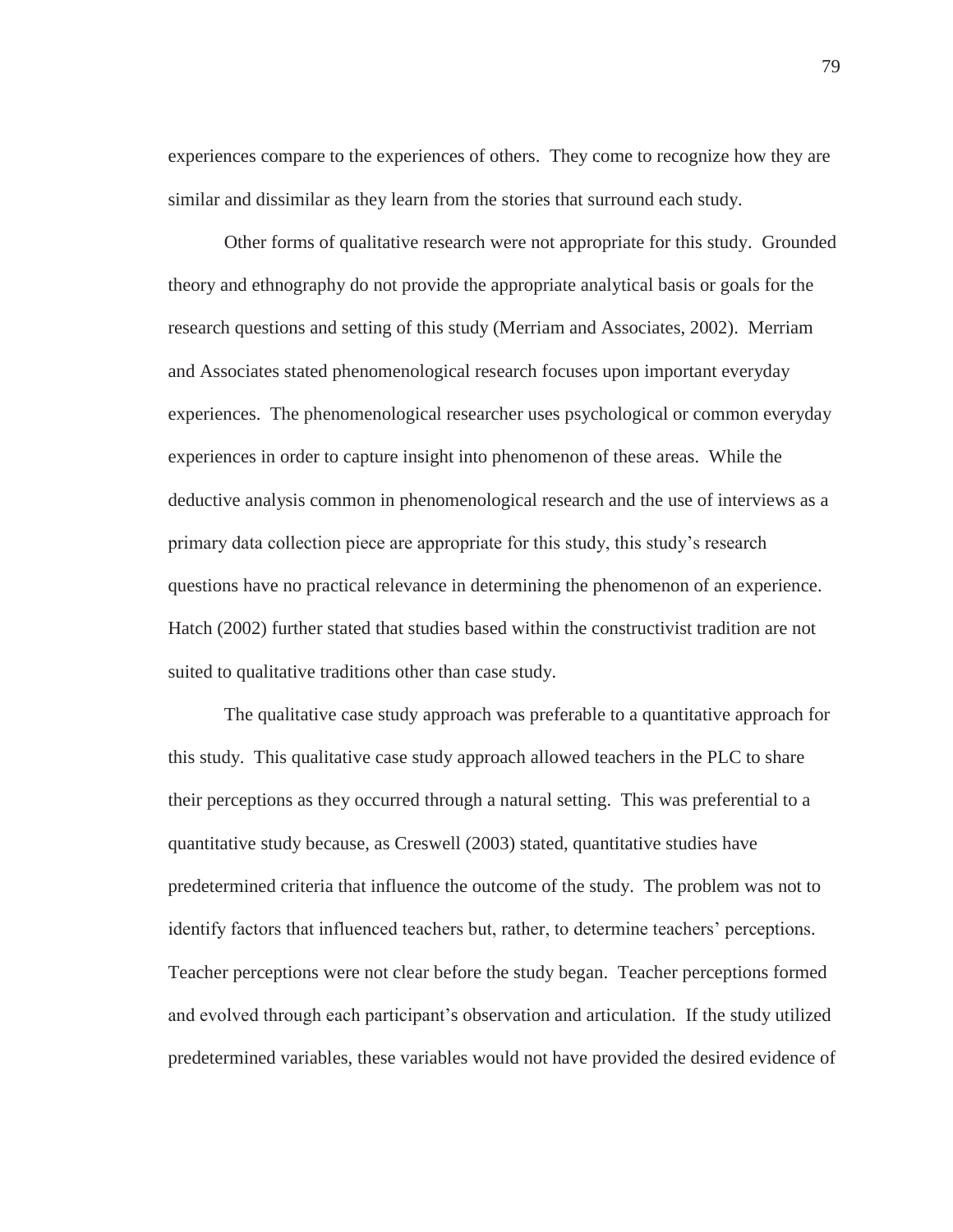depth of teacher understanding. As a result, a quantitative study could not have achieved the desired understanding.

# **Context of the Study**

This study occurred in a suburban school district located in the Northeast. This small district is comprised of four schools; two schools service elementary grades, and one common shared campus services both middle and high school students. The district is less than 10% minority, and its per-pupil spending far exceeds the state average. Ninety-eight percent of high school graduates go on to postsecondary education (New York State Education Department, 2011). Community involvement and expectations are very high in the district. The study took place in the middle school, which services students in Grades 6–8. The school population consists of 451 students, 45 full-time teachers, and 2 full-time administrators.

## **Ethical Protection of Participants**

The research group was in existence prior to the year of the study. The group evolved in numbers and members over the three prior years of its existence. Group members recruited other staff members to join as members left the PLC after the first or second year of the group's existence. Group members joined and left the PLC based upon their interest and left based upon their decision. Few ethical concerns regarding recruitment and collection of materials existed. Inclusion into the PLC was voluntary and presenting teachers selected the materials they presented to the PLC. No student names appeared in the data collection or presentations. I removed all students' names prior to copying materials for presentations to maintain anonymity of all student work. In the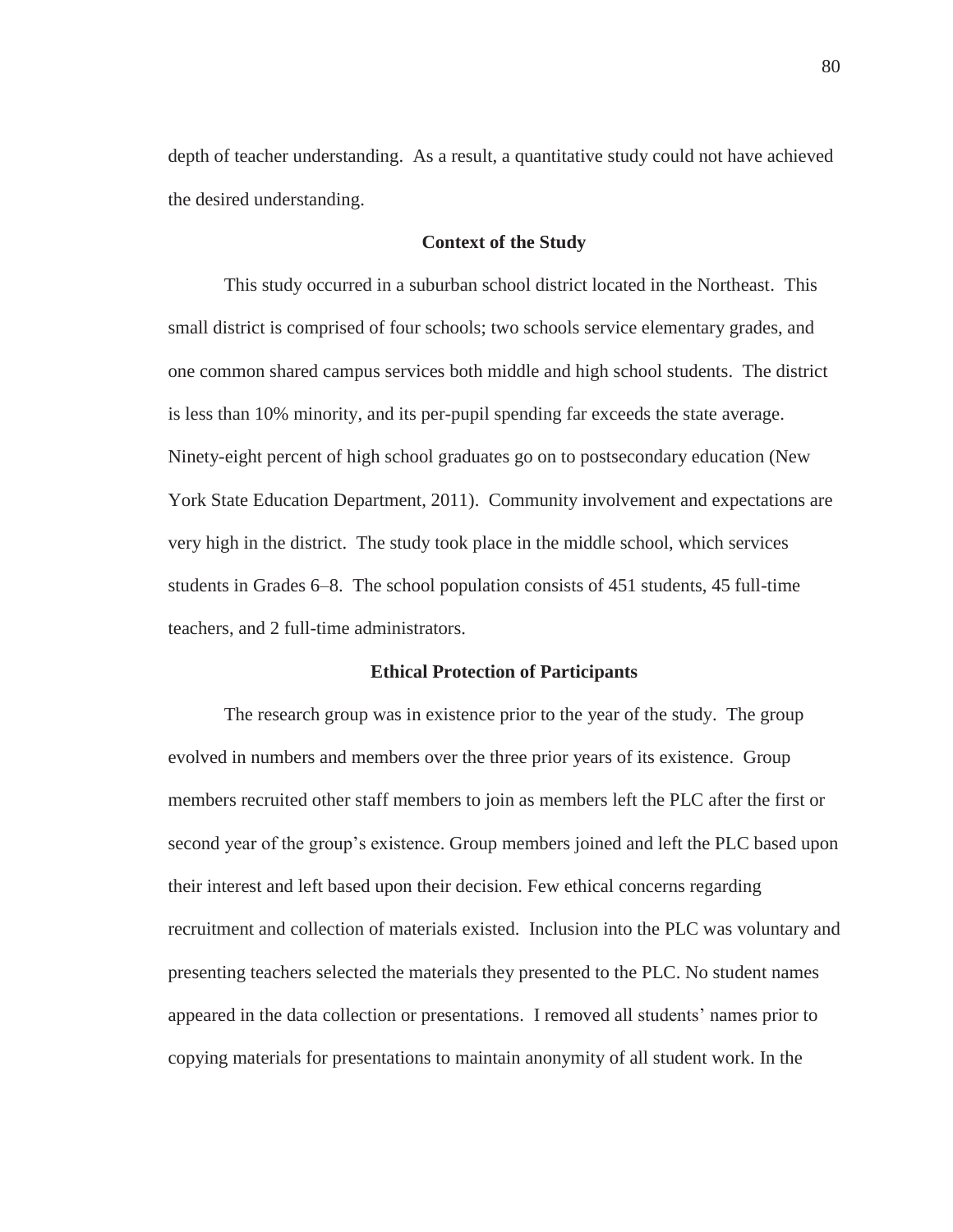event a teacher did not remove names, I removed them before copying materials for the group. Group members received no type of incentive for participation.

After obtaining IRB approval (07-28-10-0345192), I sought consent from all participants as well as building and district administrators. The district administration as well as the building administrator approved the study before the study commenced. Each participant received a letter of consent (Appendix A), and each participant provided a signed copy before the collection of data began. At the outset of the research study, I informed all participants that they could withdraw at any time without any adverse consequence. Because all participants volunteered, issues relating to non-participation were not present. However, participants did attend PLC meetings according to their availability. At times, teachers' professional obligations to their students took precedent over attending meetings. The PLC's size and composition accommodated participant absences. When participants were absent from presentations, sufficient PLC participants attended to provide complete feedback for presenting teachers. One PLC participant did leave before the end of the study because of a medical leave from the district. Just as this case study included sufficient participants to function when group member's schedules conflicted with presentations, a group member leaving the PLC did not negatively affect the data collection or the PLC.

I assured all participants that no data collected would be shared or used for any purpose without their consent. Because I do not act in an administrative position, participants were assured that no information discussed in the PLC would be shared or used in an evaluative manner nor provided to administration for such purposes.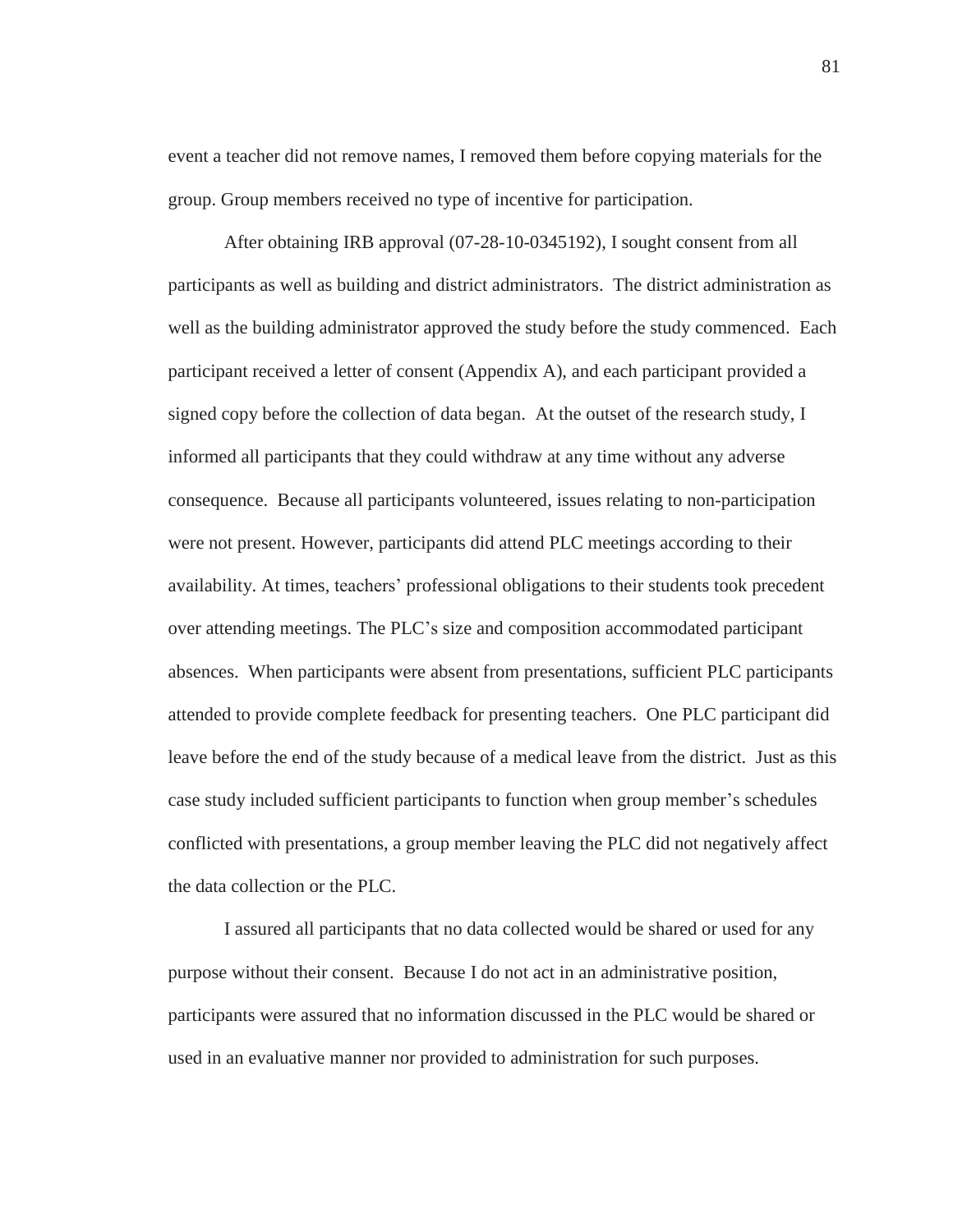Additionally, participants received all collected data for their verification before the completion of the study.

To ensure all participants' safety and confidentiality (American Psychological Association, 2009, p. 231,240), I adhered to several ethical considerations. I created a numerical code for participants instead of using their names. Additionally, I worked to ensure that participants experienced no unreasonable demands on their time or work as a result of their participation in the study. To avoid such adverse conditions, participants presented work that came directly from the classes they taught. Additionally, participants attended PLC meetings during routine school hours. I stored all data collected from the participants on a password secured USB drive in locked metal file storage. After 5 years, as is the norm for research, I will destroy the data (American Psychological Association, 2009).

## **Role of the Researcher**

I am a full-time teacher at the study school. In the past, I acted as a grade-level team leader for the eighth grade. This position did not include any supervisory duties; it included responsibilities that related solely to organizing and supervising whole-class activities for students. Because of these roles, I established a professional relationship with the study participants that helped me to recruit members for the study. I generally have the respect of colleagues and have a reputation as a highly involved, hard-working colleague who has high expectations for the entire school community. This helped me to recruit teachers to join the PLC as members came and went. Because I was involved in the PLC since its formation, I acted as a facilitator for the group throughout its existence. In this role, I provided relevant reading resources for group members, organized and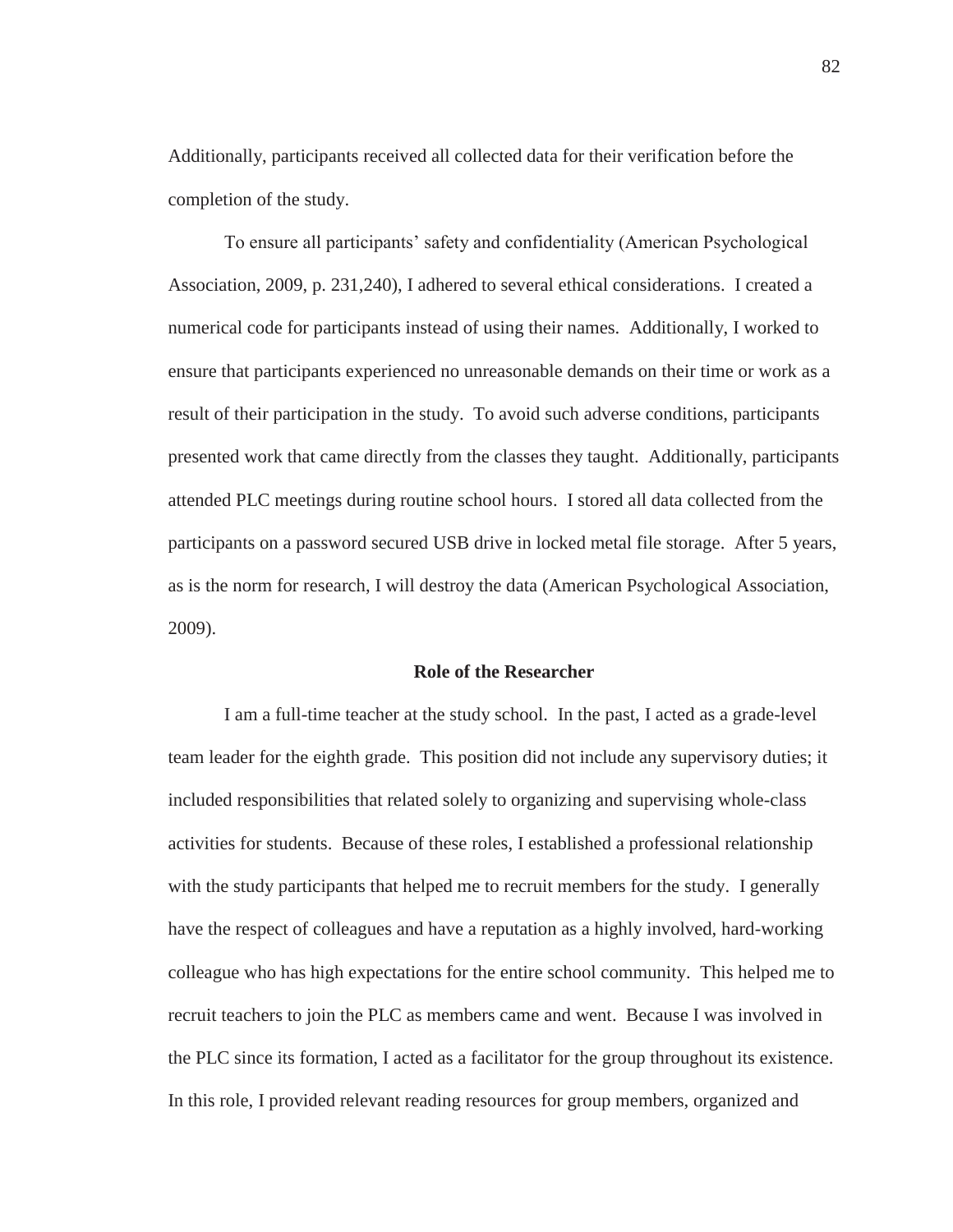arranged the group's meeting dates, and acted as facilitator when the group began using a protocol to guide its activities. My role within the group helped my relationship with the research participants. I developed a comfortable working relationship that extended beyond collegial interactions among teachers. A comfortable working relationship enabled the study to achieve "the hallmarks of high-quality qualitative work" (Hatch, 2002, p. 8). The constructivist design of the study, discussed previously, supported the researcher's level of involvement in order to fulfill the goal of a case study.

Because I was completing the study in what Glesne and Peshkin (1992) called backyard research, I was required to be open and honest about any potential hindrances to data reporting. I did not have any supervisory relationship with any of the participants that could potentially alter the outcomes of the data. Additionally, triangulation, member checks, and rich, thick description of the findings created the necessary trust and credibility for the study. Yet, I faced potential bias. First, I had to be open to members' negative reactions to the PLC, which occurred when members did not participate in presentations because of other obligations. I had to set aside any personal feelings about absences and accept that group members had professional obligations as well as obligations to students, parents, family, and administrators. A second bias I had to be aware of was to avoid potential errors or confusion when interpreting participants' comments or judgments around critical thinking. As facilitator of the group, I had to allow any participant to comment freely without attempting to correct or influence such comments. Because I allowed the participants to comment freely, the group could use such comments to help construct its knowledge.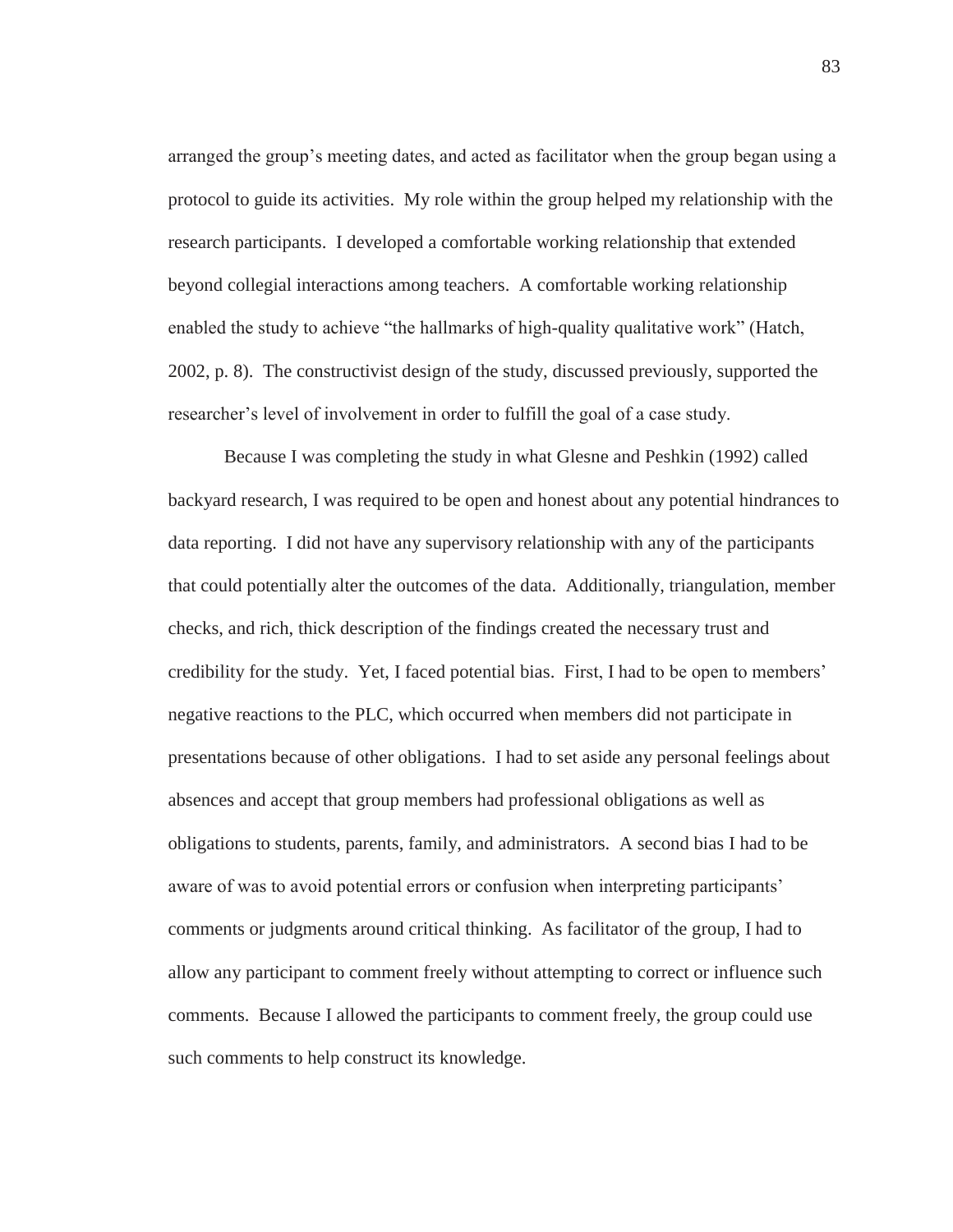## **Criteria for Research Population**

The research population consisted of 11 teachers who all voluntarily came together to join a PLC in the middle school. Group members' common interest in critical thinking was the motivation for their work together. This common interest provided the necessary motivation to meet outside of the regular school day on a semi-regular basis. The group members' years of teaching experience ranged from 6 to 18 years. Group members taught different grade levels, sixth through eighth grade. Participants did not all share common students or subjects. Teachers involved in the study taught in four different core subjects—English, science, social studies, and math—and included special education teachers, a health teacher, a technology teacher, and a music teacher. All of the participants had completed their master's degrees at the time of the study. Merriam and Associates (2002) stated "purposeful sampling" (p.12) was necessary because it provided the most appropriate level of learning. The size of the PLC group provided a purposeful sample.

The variety of teaching experience, content area specialization, and student populations provided the information-rich cases necessary for in-depth study. The size of the group allowed for the practical limitations members encountered as part of their school day. Some members were unable to participate from one meeting to the next, so in order to allow presenting teachers to receive appropriate feedback, it was necessary to have an adequate number of teachers at presentations. Additionally, the 11 teachers provided a broader range of experience, subject areas, and grade levels necessary to ensure an appropriate degree of transference was possible since, "information-rich cases are those from which one can learn a great deal about issues of central importance to the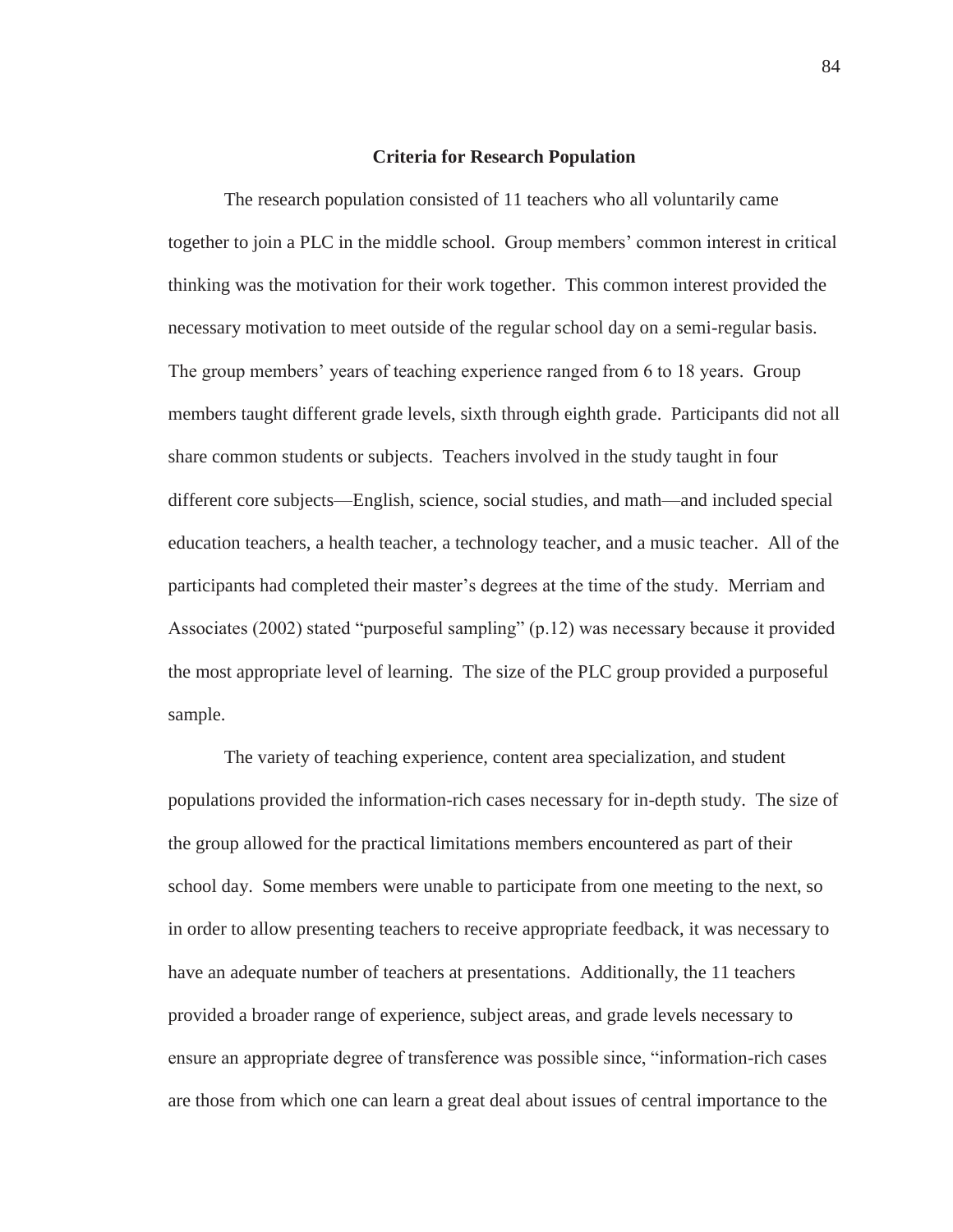purpose of the research" (Patton, 1990, p. 169). The variation of participants' experience and teaching assignments will allow a variety of teachers to relate to the study. Therefore, many different types of teachers can relate their experiences to the experiences of teachers in the study and apply this study to their own practice and experience with critical thinking.

## **Participant Field Notes**

PLC participants' field notes were the first pieces of collected data. Teachers submitted their field notes after each PLC presentation. Merriam and Associates (2002) contended that "research-generated documents often contain insights and clues into the phenomenon, and most researchers find them well worth the effort to examine" (p. 13). According to the protocol the group followed, each participant completed field notes based on the protocol (Appendix B). In their field notes, participants aimed to incorporate feedback relating to the 25 critical thinking standards the PLC used (Appendix C). The critical thinking standards (Appendix D) incorporated Paul and Elder's (2007a) work on critical thinking. Appendix D reflects the starter stems PLC participants developed through their discussions in order to help develop a common understanding of each standard. The stems included both "sounds like" and "looks like" interpretations to help PLC participants complete field notes as they listened to presentations. Participants used the starter stems to provide feedback about the most appropriate standards reflected in a teacher's presentation. Within the field notes, teachers offered warm feedback, which could include observations and interpretations of evidence of the critical thinking standards in a presented project or student work example. Participants also offered cool feedback, which included potential critical thinking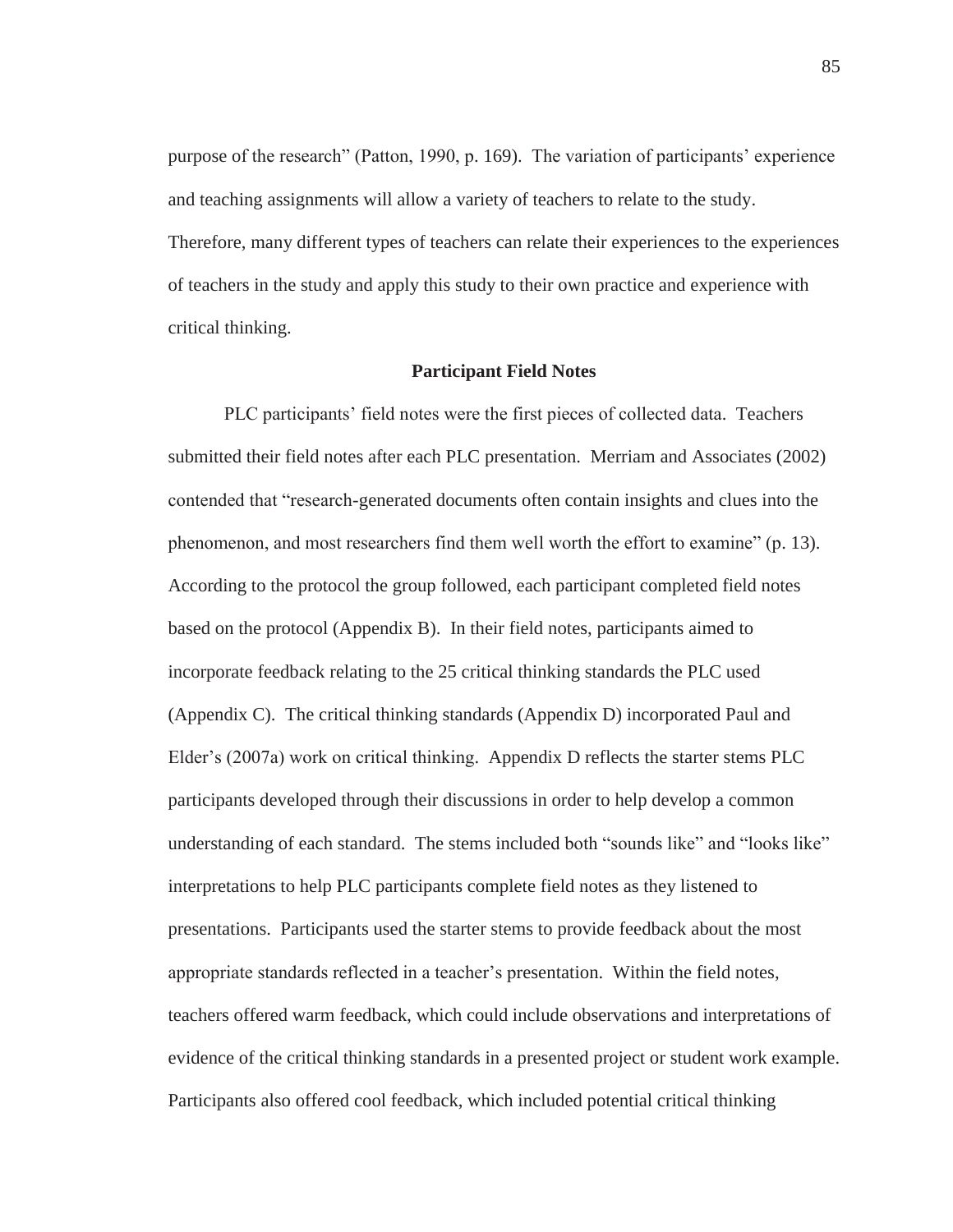standards that could improve or were missing. Cool feedback could include suggestions on how to alter the instructional design or how it might appear in a student's work. Feedback could reflect specified critical thinking standards the presenting teacher identified as relevant, as well as other critical thinking standards participants felt were relevant to the presentation.

## **Audiotaping**

A second form of collected data was the audiotaped PLC sessions. Merriam and Associates (2002) called this form of data observation data. This form of data is a "firsthand encounter with the phenomenon" (Merriam & Associates, 2002, p. 13). Merriam and Associates stated that when collecting observational data, the researcher could function as an active participant or even as a "very active participant observer...who is a member of the group...while observing" (p. 13). As the PLC engaged in sessions that followed the protocol process for both instructional design as well as student work evaluation, I audiotaped each session. This process allowed me to gather data from the participants' conversations, rather than only from their notes. I was able to act as facilitator of the protocol process and still record participant and presenter responses in addition to the other documents they generated.

#### **Group Interview**

The final format of collected data was a group interview completed at the conclusion of the study. By the time the group interview occurred, all participants had engaged in multiple sessions designed for both instructional design and evaluation of student work. The interview questions, as listed in section 4, were open-ended questions designed to elicit participants' free responses about their perceptions of critical thinking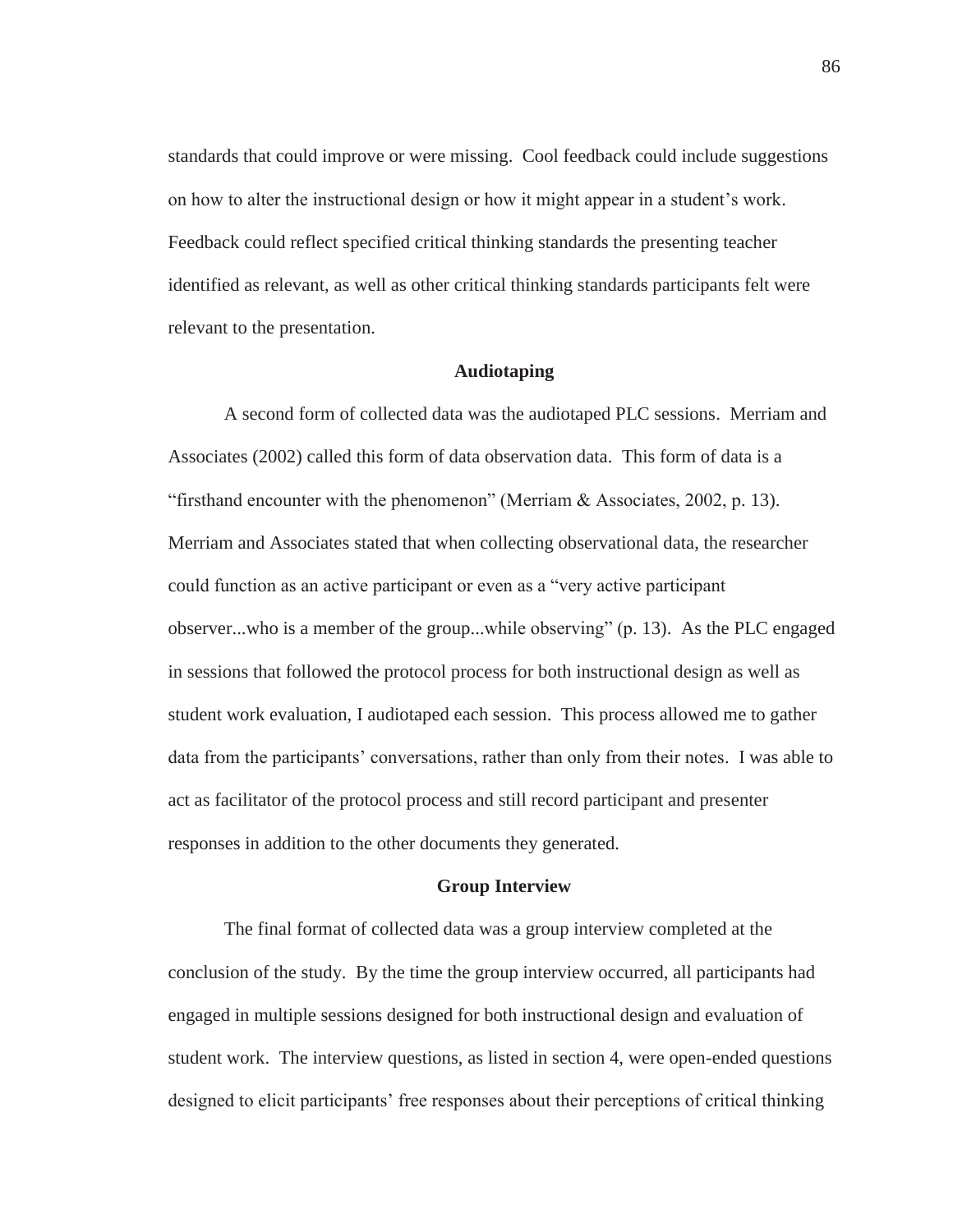in instructional design and perceptions of students' critical thinking as a result of their engagement in the PLC protocol process. Merriam and Associates (2002) stated researchers collect and analyze data concurrently. When researchers simultaneously collect and analyze data, they are able make adaptations and evaluate early themes as they emerge (Merriam and Associates).

I used ongoing data analysis after collecting field notes and transcribing the audiotape of each PLC meeting. Ongoing analysis helped determine emerging themes that helped me finalize interview questions to probe those emerging themes further. The interview contained what Hatch (2002) described as formal and informal aspects. The formal aspect of the interview included predetermined questions provided to the participants. The informal aspect was the follow-up questions that helped clarify participants' thoughts about emerging themes that had evolved out of ongoing analysis field notes and transcripts of PLC sessions. Merriam and Associates (2002) stated that simultaneous data collection and analysis are advisable because to postpone analysis until the end of the study can lead to confused, unfocused stacks of data that give the researcher no real direction in which to begin the analysis.

### **Data Analysis**

For the purpose of this study, I conducted inductive analysis of data using documents, audiotapes of PLC sessions, and a group interview. The analysis began as soon as participants completed and submitted documents from PLC sessions and I transcribed audiotapes. I gathered documents and audiotapes of the PLC meetings and conducted the group interview over the fall of 2010. The exact dates of the PLC meetings were dependent on participants scheduling meetings to present student work or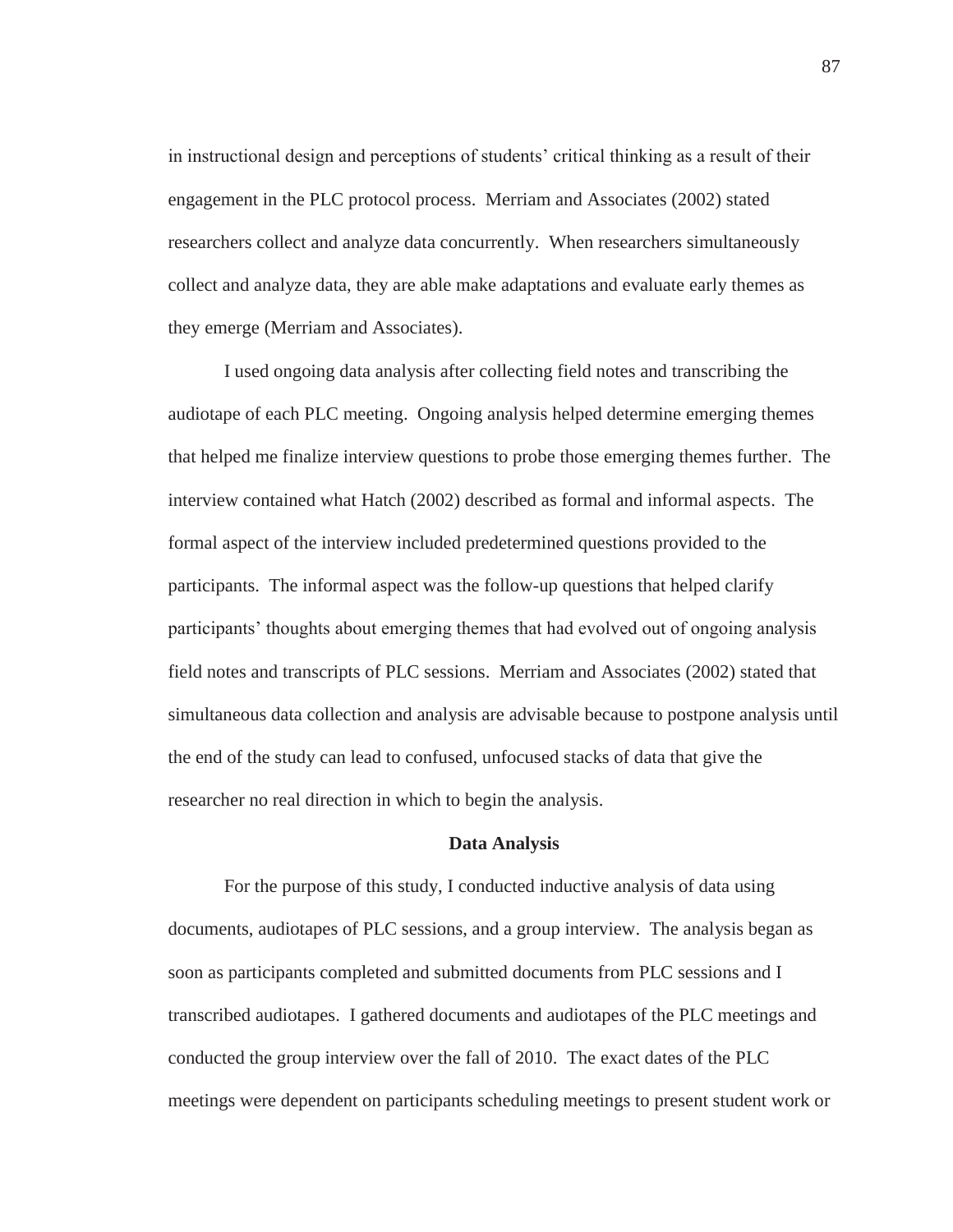projects using the Tuning Protocol design discussed in Section 2. Hatch (2002) described data analysis as a process to search for the meaning of data in order to explain it to others. Researchers analyze data to help identify and then explain connections that potentially exist within the various data pieces. Researchers then seek to explain the conclusions they drew about the relationships the data suggested. Hatch contended that in most qualitative studies, the quality of the analysis improves if analysis begins early. This early analysis allowed me to immediately identify deviant cases and probe them, as well as develop themes for the group interview through targeted questions.

 The qualitative method of analysis was an inductive analysis. Hatch (2002) described inductive analysis as thinking that moves from the specific to the general. "Understandings are generated by starting with specific elements and finding connections among them. To argue inductively is to begin with particular pieces of evidence, then pull them together into a meaningful whole" (Hatch, 2002, p. 161). Potter (1996) further stated that researchers use individual aspects of data to see patterns the specific pieces of data support. The inductive analysis followed the general process Hatch described:

- 1. Read data and identify frames of analysis.
- 2. Create domains based upon relationships discovered within frames of analysis.
- 3. Identify salient domains, assign them codes, put aside others.
- 4. Reread data to refine domains.
- 5. Determine if domains are supported by data—search for data examples that run counter to relationships found in domains.
- 6. Complete an analysis within domains.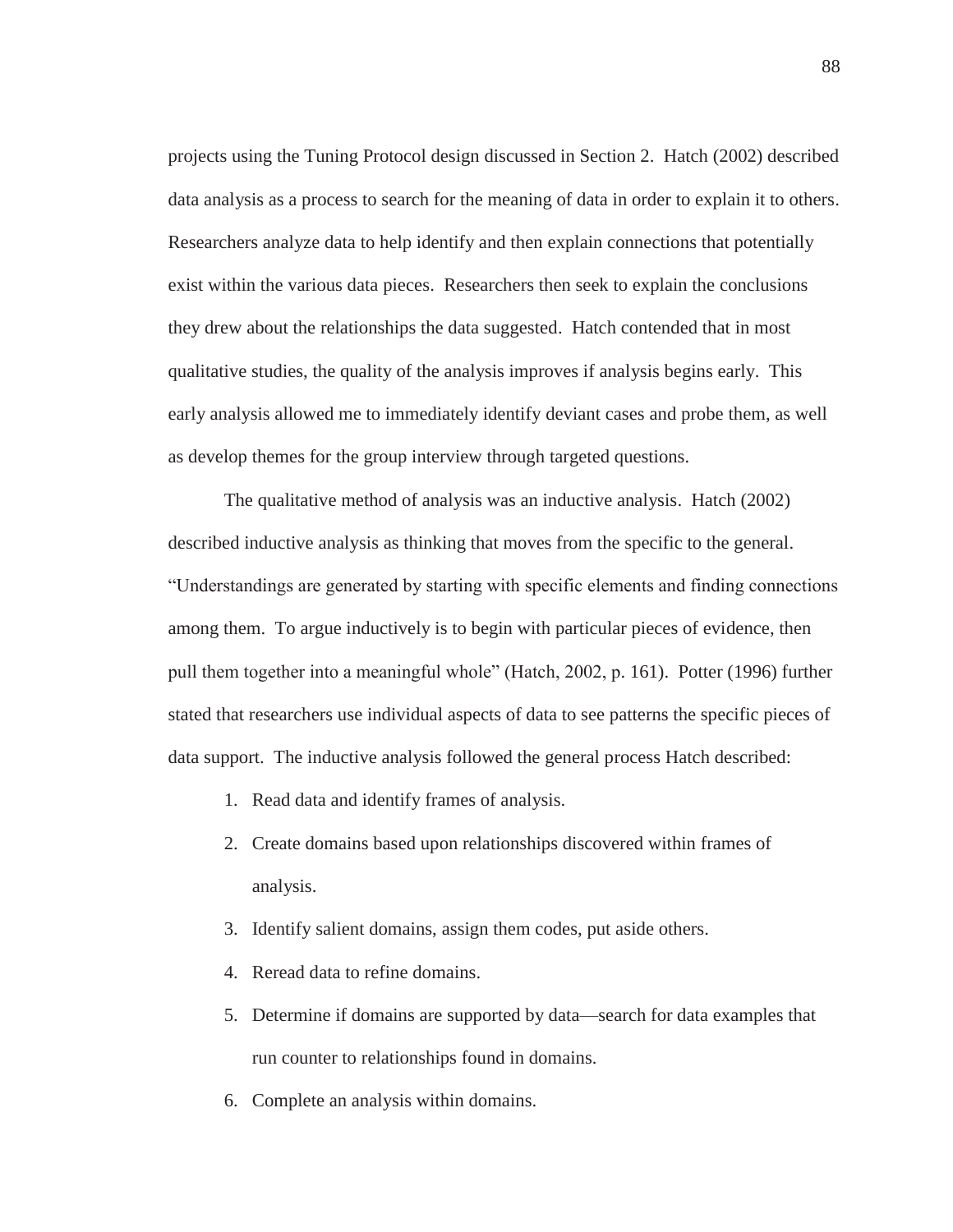- 7. Search for themes across domains.
- 8. Select data excerpts to support elements of themes. (p. 152)

I completed this process as participants submitted documents from the PLC meetings and after completing a transcription of the audiotapes. As themes began to emerge, they became focus questions for the group, and then I completed another inductive analysis with the transcription of the group interview. To properly develop coding, I read the data, set them aside, reread them later, and then reread them again one last time. Each time, I identified salient pieces of information. After the third read, domains emerged to address the research questions. Hatch (2002) stated that no matter what form of analysis they use, researchers must read and reread to ensure the data support the existence of emerging domains. Rubin and Rubin (2012) stated rereading allows the researcher to check for consistent and accurate information and then modify the emerging themes to match the data. By reading and coding data multiple times, researchers can examine the data for themes and note any discrepant cases.

## **External Validity/Generalizability**

Qualitative researchers tend to discuss external validity in terms of generalizability (Creswell, 2003; Merriam & Associates, 2002). Generalizability entails the degree to which findings of a qualitative study can apply to other, similar situations. Eisner (1991) argued that "for qualitative research, this means that the creation of an image—a vivid portrait of excellent teaching, for example—can become a prototype that can be used in the education of teachers or for the appraisal of teaching" (p. 199). In this study, rich, thick description ensured transference. Merriam and Associates (2002) contended that this level of description allows readers enough detail to determine to what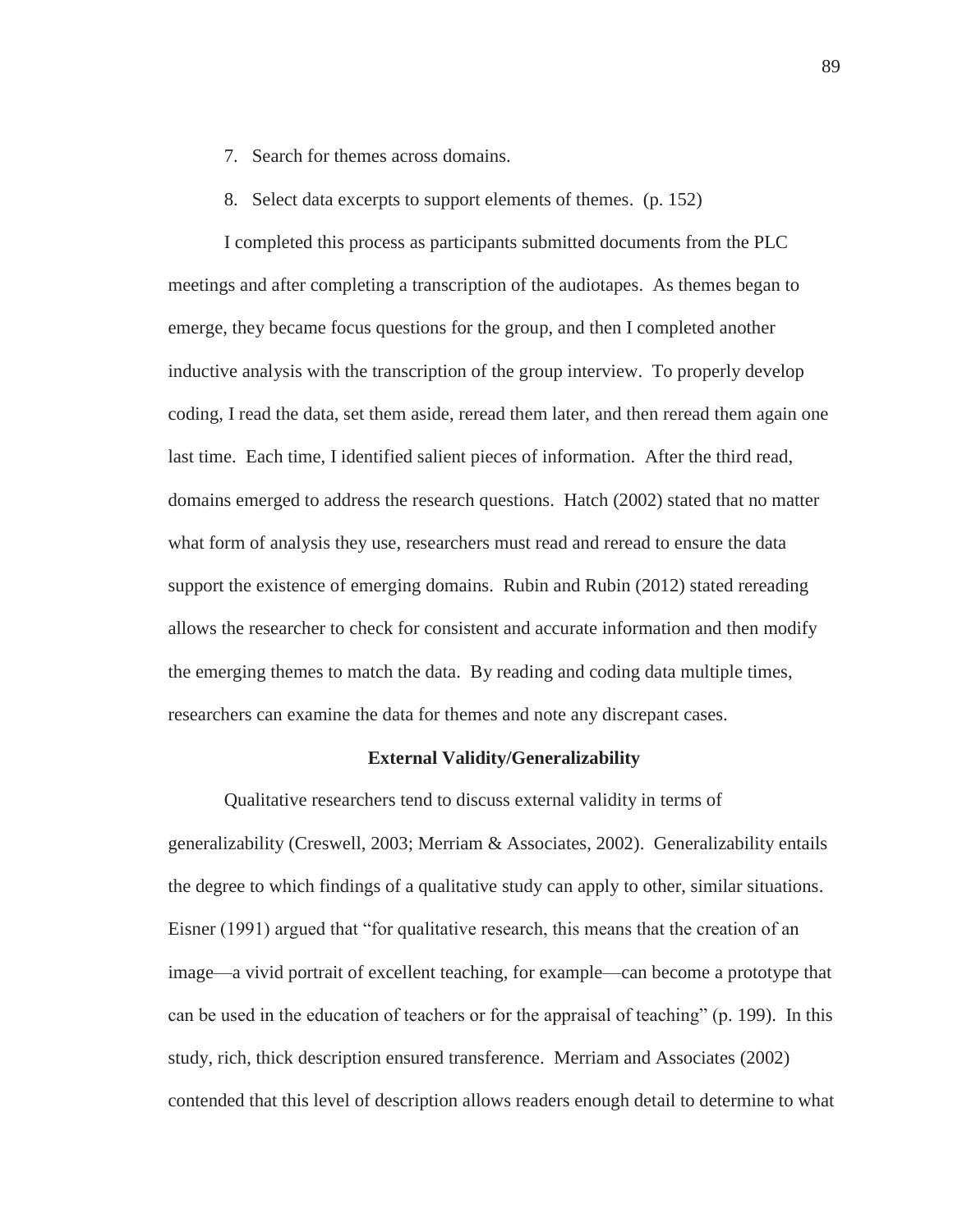degree their individual situations match the study and to what degree the study's findings are transferable to their individual situations. Firestone (1993) referred to this as case transfer, and Walker (1980) believed transfer occurs when readers can use the detailed description to determine whether findings are relevant to their individual situations. This study provides enough description and information so readers can judge to what degree each individual's experiences are similar to theirs and, consequently, to what degree these findings apply to their own individual experiences (Merriam & Associates, 2002). Another strategy utilized to enhance transference in this study was to maximize the variation of the sample. This study can potentially apply to a broader range of readers because it examined a wide variety of teachers' work experience, student populations, and subject matter. Merriam and Associates argued that a wide variety of participants allows readers to appropriately apply the results to a greater range of situations.

## **Internal Validity**

In qualitative research, internal validity is often associated with trust, authenticity, or credibility (Creswell & Miller, 2000). According to Merriam and Associates (2002), a qualitative study is especially valuable because it determines whether researchers are actually observing what they think they are observing. Because qualitative researchers take on the primary responsibilities of data collection, analysis, and interpretation, they are closer to the reality they are researching. Because of the researcher's role, Merriam and Associates claimed that qualitative research has inherent internal validity. To strengthen internal validity, researchers can utilize numerous strategies to help validate a qualitative study (Creswell, 2003; Merriam & Associates, 2002). Triangulation was one strategy utilized in this study.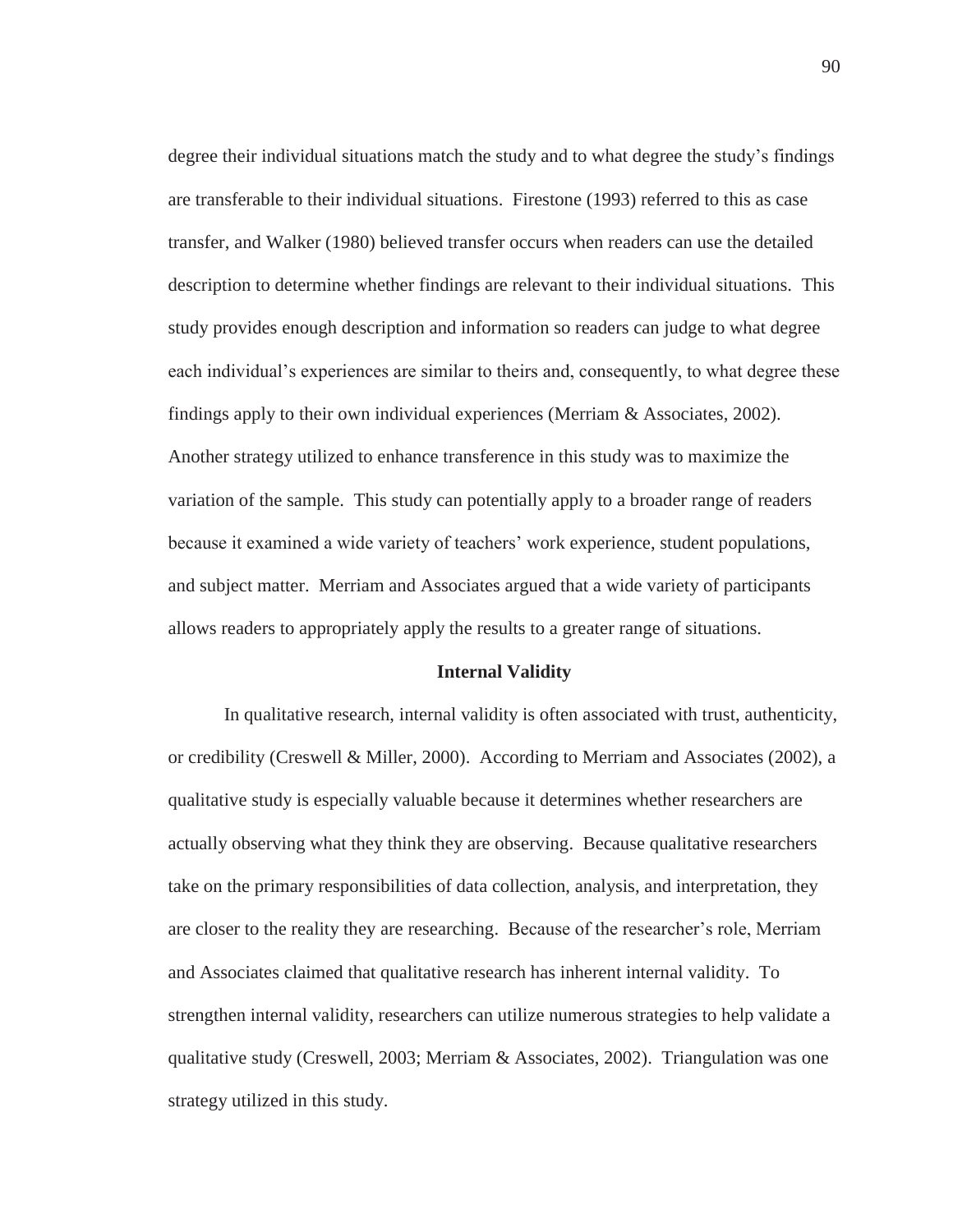I developed focus questions through a triangulation process. As I analyzed PLC transcripts using the previously stated inductive analysis process, themes began to emerge. I triangulated these early findings to help develop focus questions. Triangulation entailed comparing presentation transcripts with teacher field notes to confirm emerging themes. I developed focus questions to allow participants to elaborate on the emerging themes that helped address the research questions. Rubin and Rubin (2012) stated it is important that focus questions allow the participants to state what is important to them. I waited to develop focus questions based upon participants' presentations and field notes, which allowed me to include what was important to study participants. Rubin and Rubin further stated focus questions should use terms and concepts that participants understand. For this study, the PLC group used a particular protocol and critical thinking standards that were unique to their experiences. As a result, I also completed member checks as focus questions were developed. I also informally questioned participants so that I could apply their unique experience and knowledge to the development of credible focus questions.

 The interview process gains validity when the participants involved have firsthand knowledge of the research or the research problem (Rubin & Rubin, 2012). Rubin and Rubin further stated this first-hand knowledge would allow interviewees to use the precise language of the focus questions to describe experiences that best help address the research questions. One of the study participants withdrew from the PLC before the group interview. The participant left the school on a leave of absence, but did present a project to the group and acted as a participant for other projects before the leave of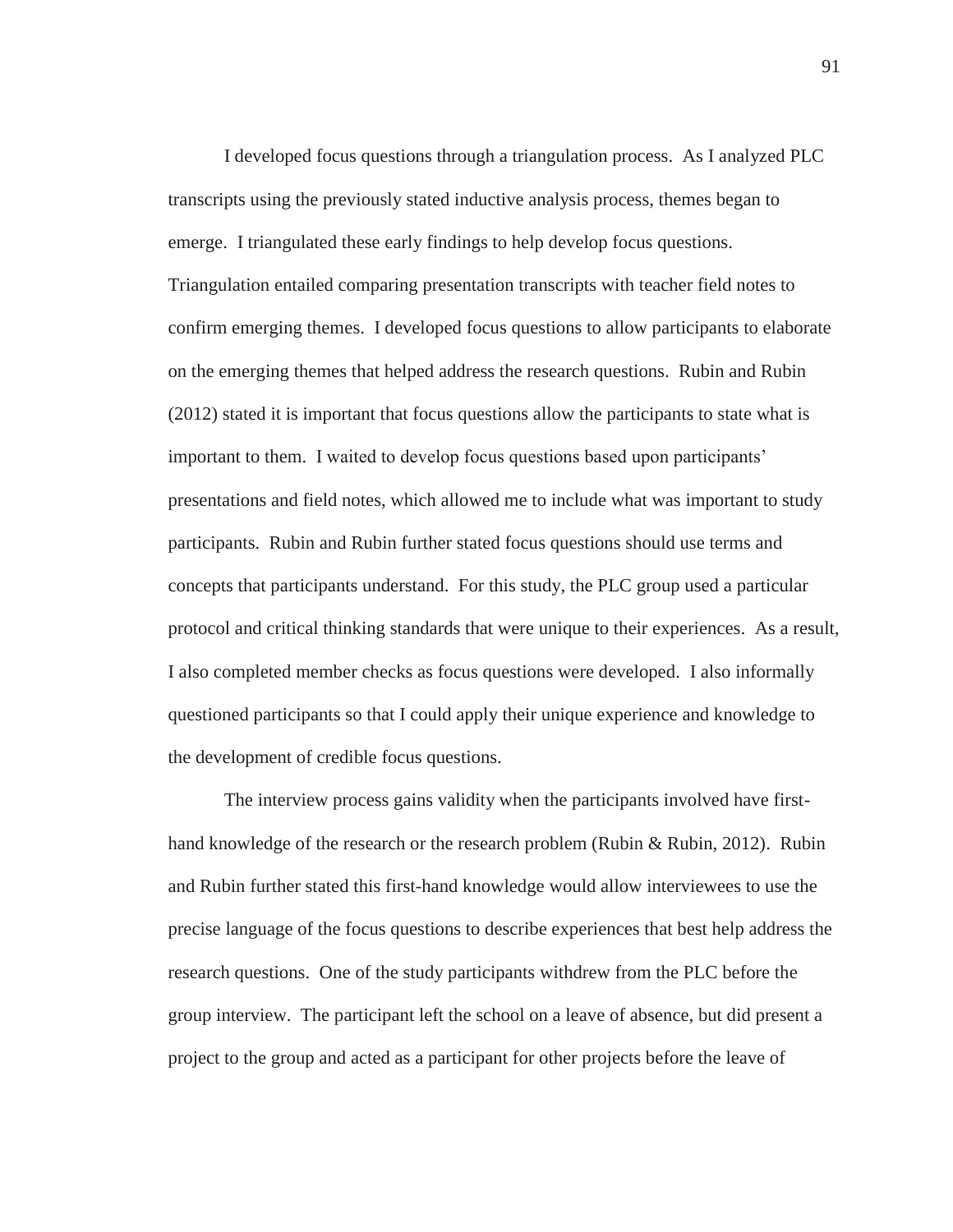absence. The participant's withdrawal from the study allowed me to conduct a cognitive interview as an opportunity to validate the interview questions further.

 Cognitive interviews allow the researcher to evaluate how an interviewee understands, processes, and responds to particular questions so that the researcher can recognize any potential breakdown in the process of asking and answering questions (Willis, 2004). Willis stated researchers use cognitive interviews to test both written and orally presented questions. Willis further stated that because cognitive interviews have great flexibility, researchers could apply them to their particular circumstances. Researchers complete cognitive interviews between the drafting of the questions and the actual interview. Researchers complete the cognitive interview with someone having the unique perspective of the focus of study. The study participant who withdrew was the only person who shared the other study participants' unique perspective. The cognitive interview ensured focus questions would provide participants the opportunity to elaborate on emerging themes as they pertained to the research questions.

 I interviewed all possible interview candidates in the final group interview. The study participants were the only ones with the unique knowledge and understanding of the PLC, the protocol and the critical thinking standards that were central to the research questions. Because I included all participants and their divergent views, the study gains further validity (Rubin & Rubin, 2012).

A second common strategy used to ensure internal validity is member checks (Creswell, 2003; Merriam & Associates, 2002). The researcher conducts member checks to confirm that the final report, as well as transcripts, is accurate. Merriam and Associates (2002) even stated that "tentative findings" (p. 26) should be taken back to

92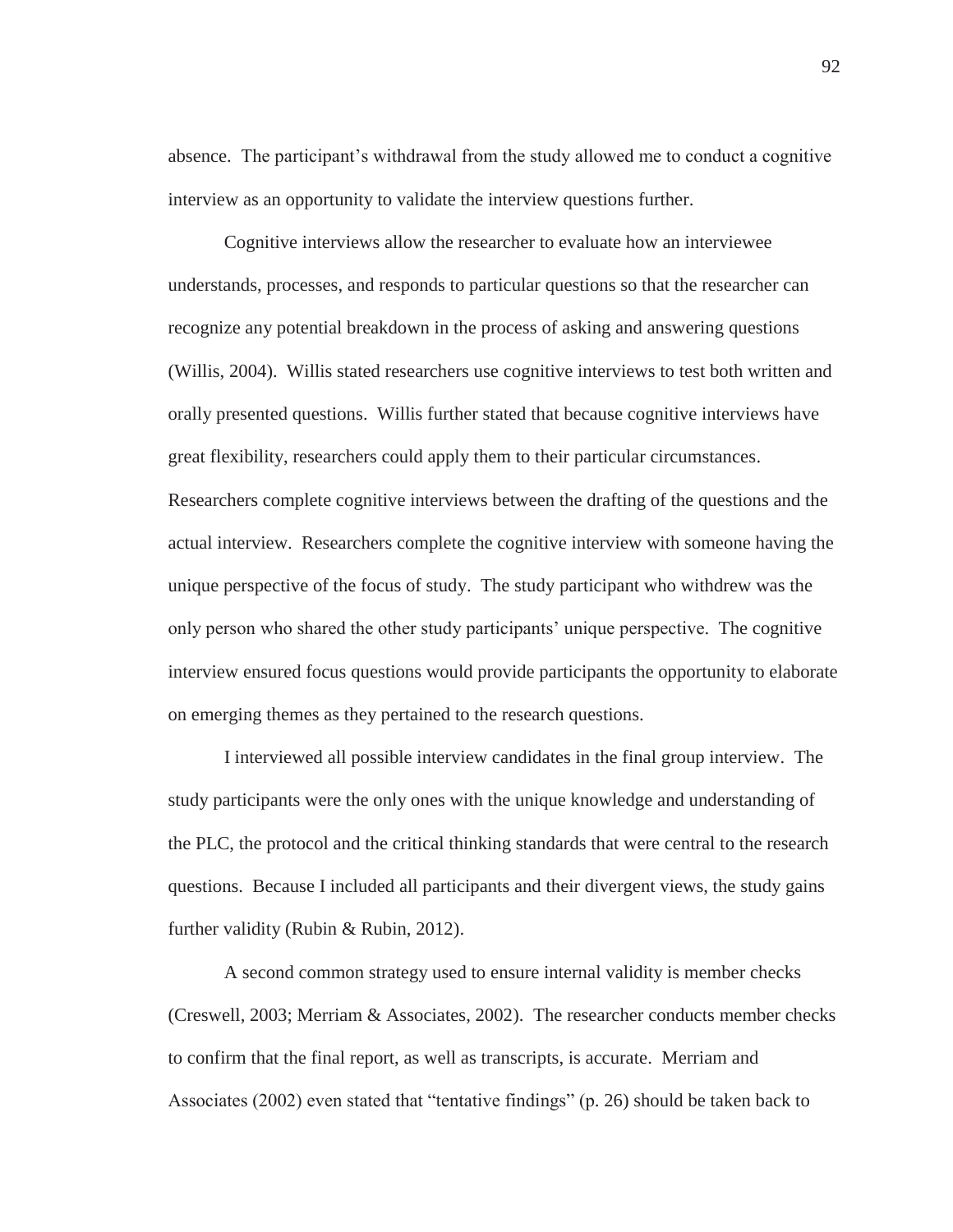participants to see if they agree that the researcher's findings "ring true" (p. 26). This study incorporated routine member checks to verify the accuracy of transcripts and the findings that developed.

# **Summary**

I employed a qualitative case study to provide the vivid description needed to explore the influence that protocol use within a PLC had on teachers' perceptions of instructional design for critical thinking and teachers' understanding of students' critical thinking. The detailed description of the case study, the variety of participants, and the three types of data collected allowed readers to judge the transference of how a PLC using a protocol can influence teacher's instructional design of critical thinking projects and teacher understanding of students' critical thinking. For this study, the researcher followed an inductive analysis to develop emerging themes. Section 4 describes the findings, based on analysis of the collected data.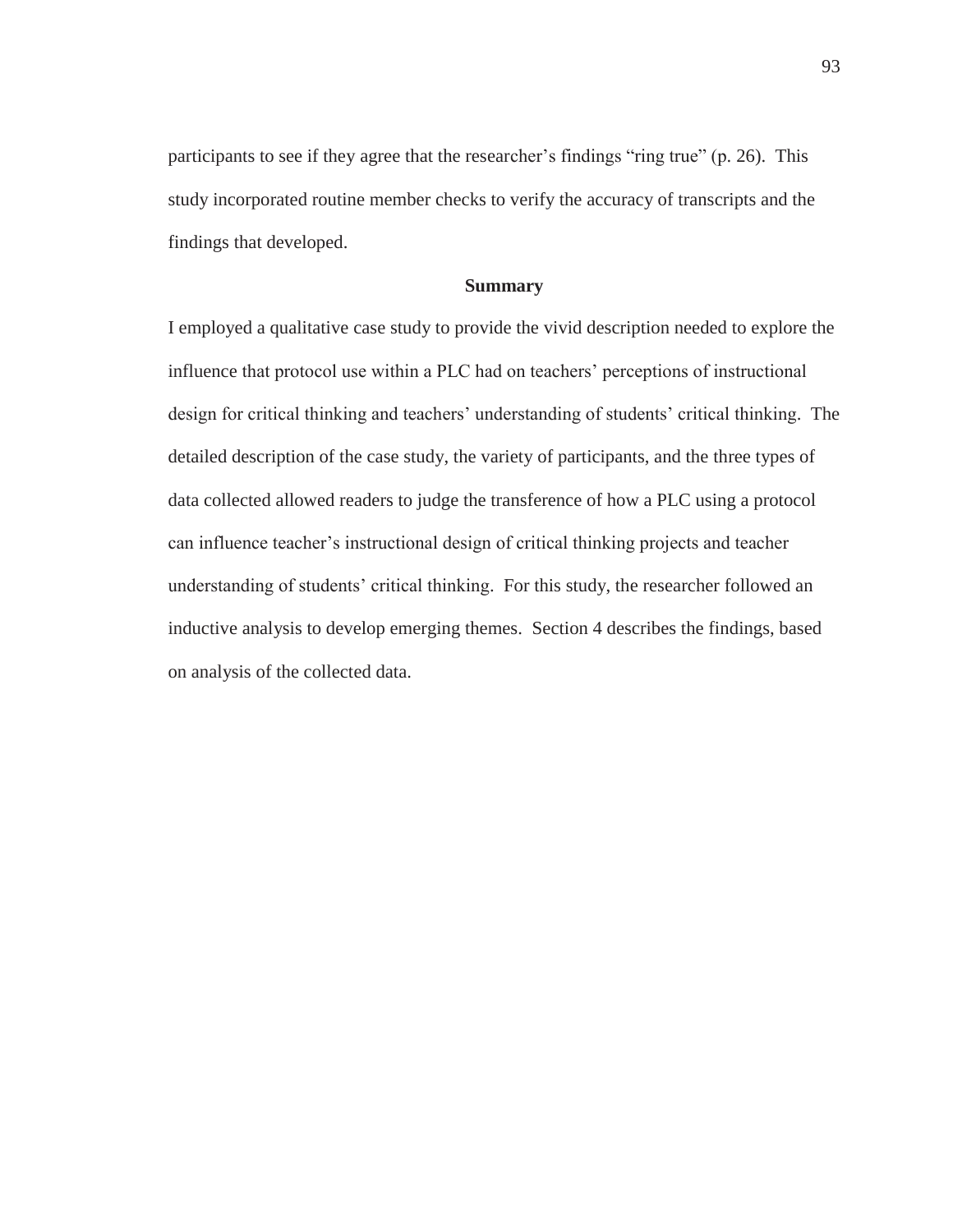# Section 4: Results **Introduction**

The purpose of this qualitative case study was to explore teacher's experiences using inquiry protocols to determine teachers' perceptions of (a) instructional design for critical thinking and (b) students' critical thinking. To help understand 11 teachers' perceptions, I analyzed three pieces of data. The results of the study indicated two divergent perceptions. Some teachers' perceptions indicated strong or emerging clarity about instructional design for critical thinking and about students' critical thinking. On the other hand, some teachers' perceptions indicated confusion about instructional design for critical thinking and about students' critical thinking.

## **Overview**

The school district under study had a strategic plan calling for the development of PLCs to advance teaching and learning issues within the district. The school district community expressed a desire to advance students' critical thinking, but there was no expressly stated way to use PLCs to address the community's concerns about critical thinking. The PLC that became the basis for this case study came together in 2008–2009 because of teachers' common interest in critical thinking. Not all teachers who started the PLC took part in the study because some members left the group after the first school year of its existence, but the PLC recruited new members based on interest. PLC membership remained unchanged from the 2009–2010 school year through the 2010– 2011 school year. In order to help them better understand and discuss Paul and Elder's (2007b) critical thinking standards, PLC members devised a series of stem statements (Appendix D) in 2009-2010, prior to the collection of data for this study. These critical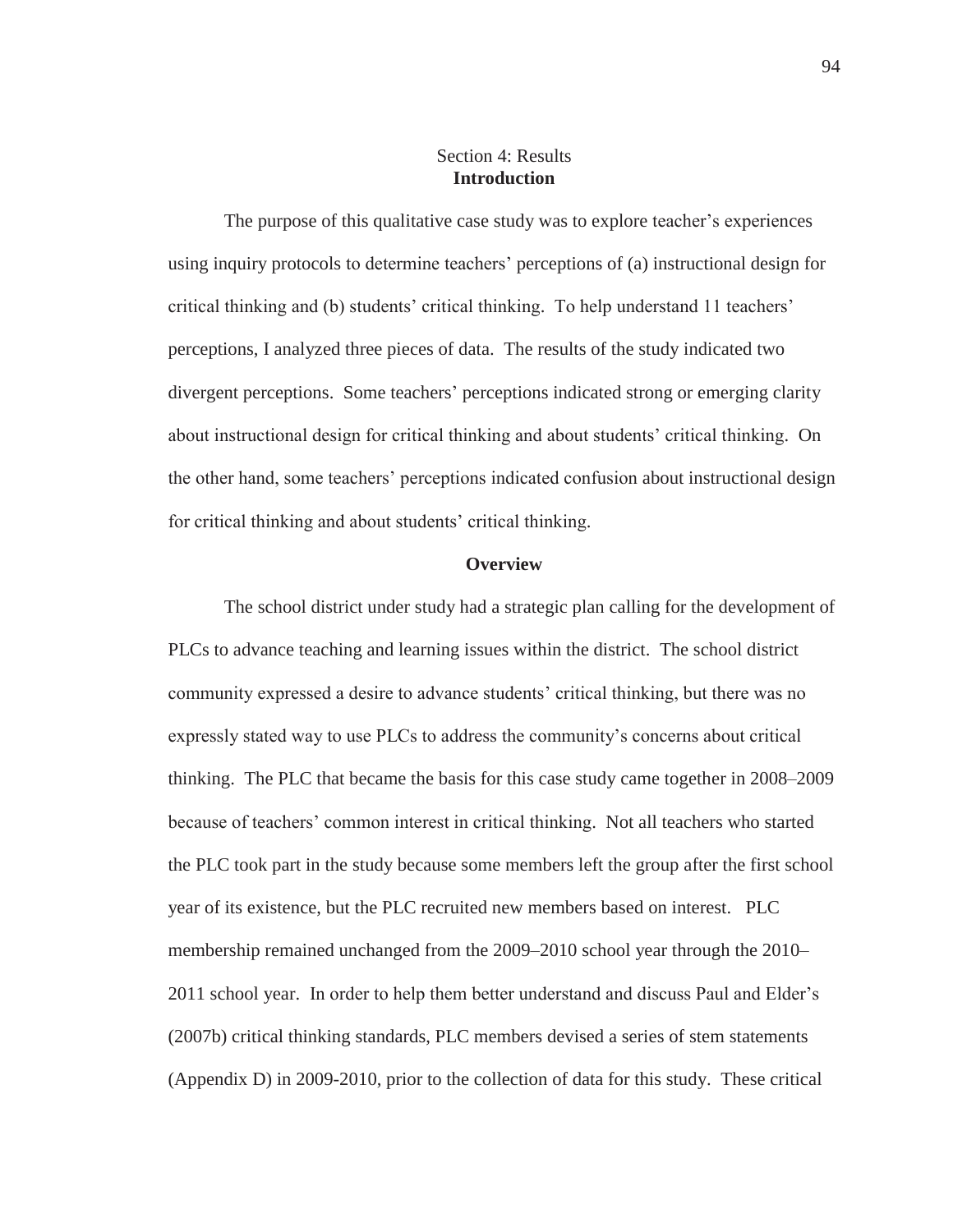thinking standards and the PLC's stem statements were critical components of the protocol process used during PLC meetings and therefore were integral in understanding group members' discussions, commentary, and field notes during the study.

The PLC participants were motivated to meet outside of the regular school day because of their common interest in advancing teacher-developed critical thinking instruction and understanding of students' critical thinking. PLC participants had between 5 and 17 years of teaching experience. All participants had completed their master's degrees at the time of the study. They taught grades 6–8. Not all participants shared common students or subjects. At least one participant represented each of the four core subjects areas: English, science, social studies, and math. There were two special education teachers, a health teacher, a technology teacher, and a music teacher. Table 1 identifies each teacher's identification code, as well as subject area, and years of experience.

Table 1

| Teacher code   | Subject area          | Years of<br>experience |
|----------------|-----------------------|------------------------|
| P <sub>1</sub> | Social studies        | 6                      |
| P <sub>2</sub> | Social studies        | 17                     |
| P3             | English language arts | 13                     |
| <b>P4</b>      | Math                  | 10                     |
| P <sub>5</sub> | Math                  | 8                      |
| P <sub>6</sub> | Science               | 8                      |
| P <sub>7</sub> | Health                | 14                     |
| P <sub>8</sub> | Special education     | 8                      |
| P <sub>9</sub> | Special education     | 5                      |
| <b>P10</b>     | <b>Music</b>          | 6                      |
| P11            | Technology            | 13                     |

*Participant Data*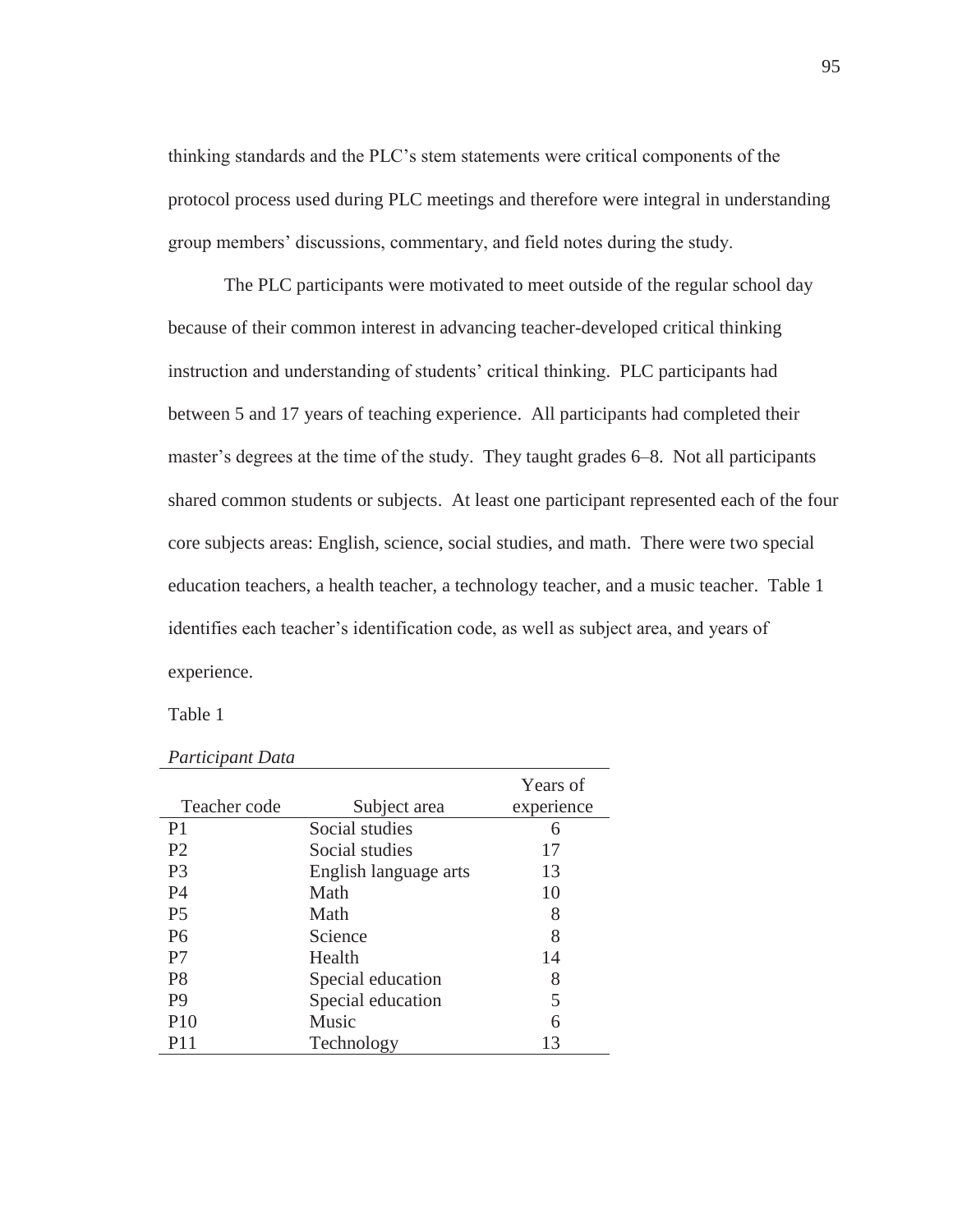Five participants presented to the PLC group. P2 and P3 presented student work for evaluation and P4, P6, and P7 presented projects. All presenting teachers sent a meeting request to all participants. Meetings were scheduled prior to the regular school day; and attendance depended on participants' availability. Prior to presenting to the group, presenting teachers identified specific critical thinking standards for group members. The identification of specific critical thinking standards allowed participants to target their attention and comments toward those standards; however, it was also common practice for the group to comment on other appropriate standards during presentations. The protocol field notes (Appendix D) for each participant include the identified standards.

I recorded and then transcribed all PLC meetings to begin early analysis. Group members received transcriptions for member checks. I read the participants' field notes and transcriptions for emerging themes. Hatch (2002) contended that in most qualitative studies, the quality of analysis improves if it is begun early. This early analysis allowed me to identify and probe deviant cases and information as well as develop targeted questions around themes for the group interview. After my initial data analysis, the PLC group then participated in a final group interview, which I audiotaped, transcribed, and provided to participants for member checks. I read, reread and coded the interview to determine emerging themes.

#### **Research Questions**

The following research questions were the focus of the data collection:

1. What influence do inquiry protocols, used in PLC's, have on teacher of instructional design for critical thinking?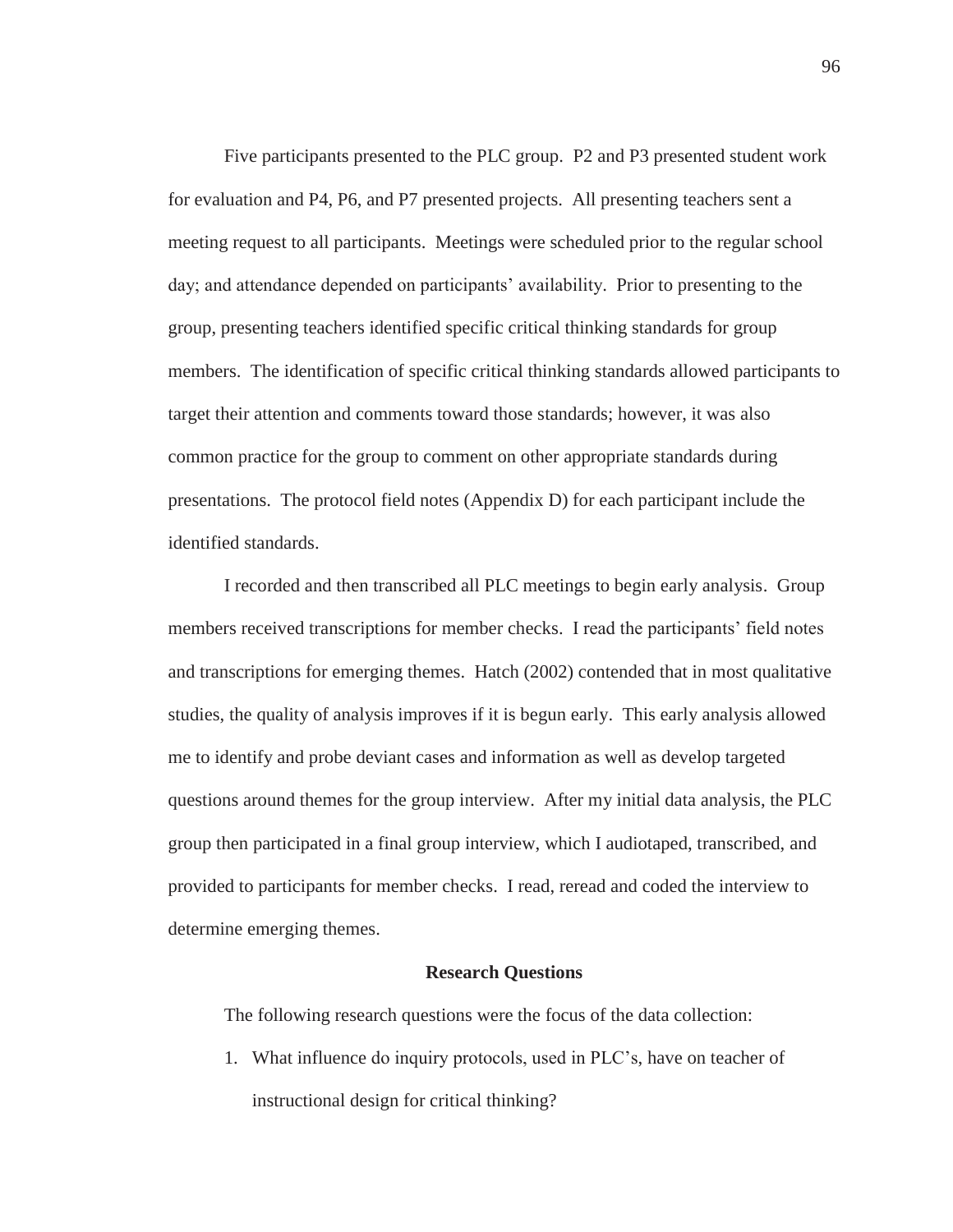2. How does the use of inquiry protocols in PLC's influence teacher perceptions of students' critical thinking?

### **PLC Interview Questions**

- 1. Can you describe how comfortable you are in identifying critical thinking in project design?
- 2. How has the protocol process in PLC meetings influenced your design of instruction?
- 3. Can you describe how comfortable you are in identifying critical thinking in student work?
- 4. How has the protocol process in PLC meetings influenced your understanding of critical thinking in student work?
- 5. Can you describe any perceived relationship between the PLC critical thinking protocol process and your instructional design?
- 6. Can you describe any perceived relationship between the PLC critical thinking protocol process and actual or potential student's critical thinking performance?

### **Findings**

The critical thinking PLC's group interview provided greater insight into the influence an inquiry protocol used in a PLC has on teacher perceptions of instructional design for critical thinking and teacher perceptions of students' critical thinking. Data analysis indicated an emergence of four broad themes. Teachers tended to perceive instructional design for critical thinking in two contrasting fashions. Teachers tended to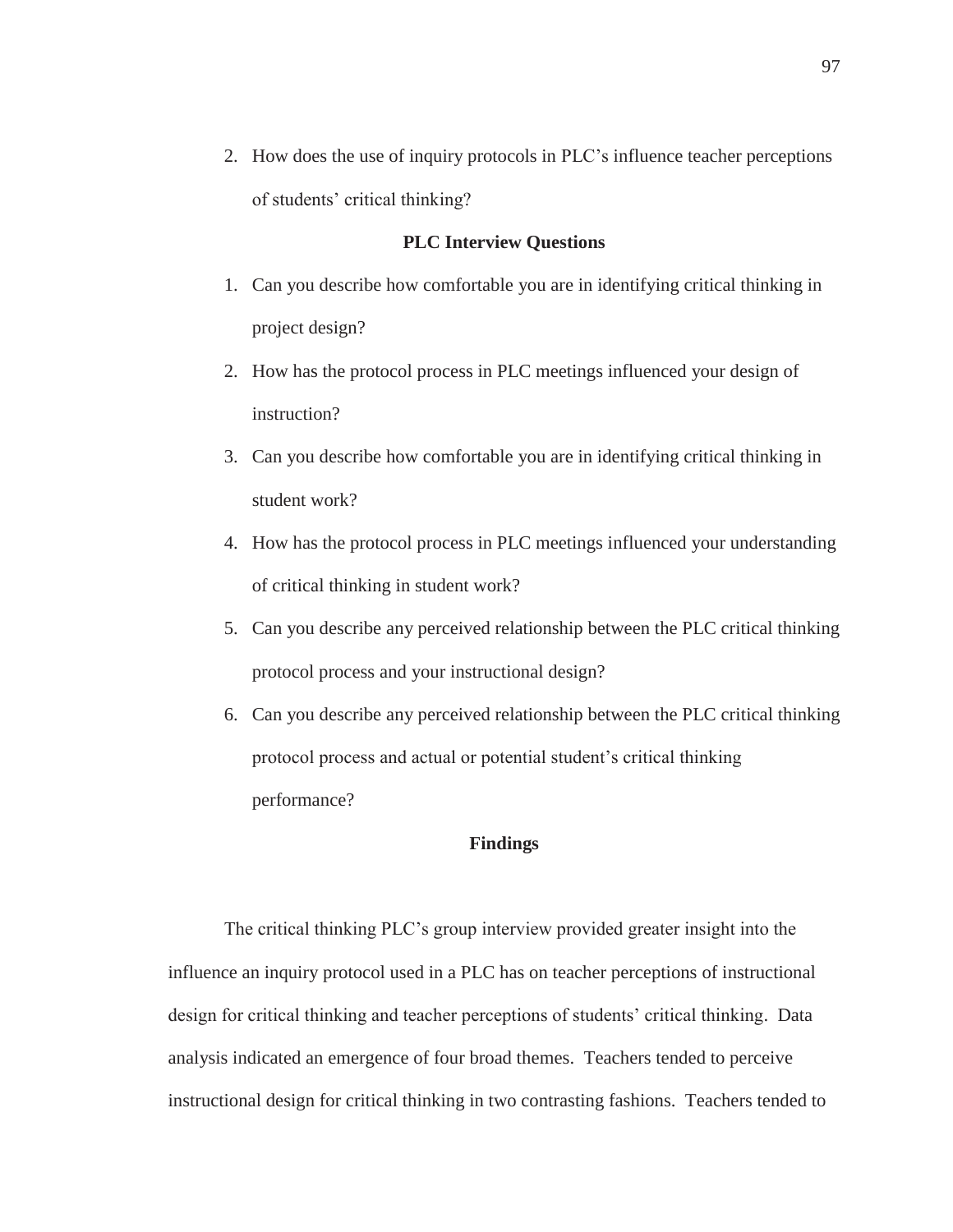exhibit clarity regarding instructional design for critical thinking or confusion regarding instructional design for critical thinking. Similarly, two themes emerged around teacher perceptions of students' critical thinking. Some teachers reflected clarity regarding students' critical thinking, while others reflected confusion. Table 2 identifies themes and subthemes.

Table 2

| <i>Themes</i>                                   |                                                                                                                                                                                                                                                |
|-------------------------------------------------|------------------------------------------------------------------------------------------------------------------------------------------------------------------------------------------------------------------------------------------------|
| Theme                                           | Subtheme                                                                                                                                                                                                                                       |
| Confusion in instructional design               | • Inability to understand and apply critical<br>thinking standards<br>• Accidental application of critical thinking<br>• Ownership                                                                                                             |
| Clarity in instructional design                 | • Different subject-area preference<br>• Student work builds project clarity<br>• Inspiration for yearlong design goals<br>• Specific pedagogical recommendations for<br>enhancing critical thinking standards                                 |
| Confusion around students' critical<br>thinking | • General identification<br>• Gradations                                                                                                                                                                                                       |
| Clarity around students' critical<br>thinking   | • Specific identification of critical thinking in<br>student work<br>• Specific identification of critical thinking tied<br>to specific suggestions for advancement of<br>critical thinking<br>• Student parroting<br>• Student identification |

### **Confusion in Project Design**

I designed the first two interview questions to elicit answers to the first research

question about teacher perceptions of how the PLC protocols influenced instruction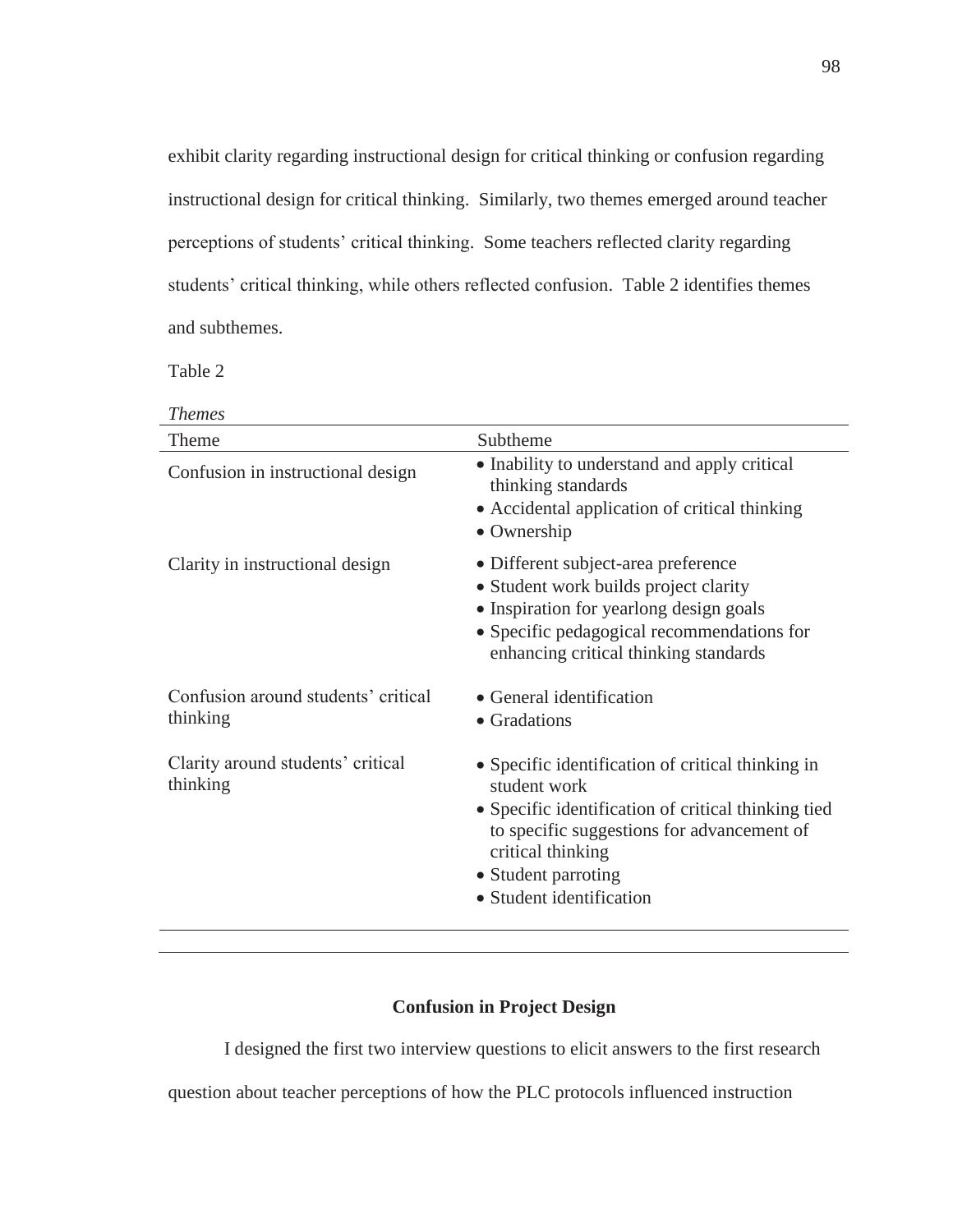designed to include critical thinking. Teacher perceptions developed as members examined and discussed a presenting teacher's project. Group members used a protocol to focus their attention on specific critical thinking standards. A theme that emerged from the first two interview questions and answered the first research question was teachers' confusion regarding instructional design for critical thinking. Several group members expressed general confusion when asked to understand and apply critical thinking standards into instructional design. In one subtheme of design confusion, teachers had a general sense of confusion about what the critical thinking standards meant, which resulted in their desire for greater simplicity. In a related subtheme, teacher confusion about critical thinking design was evident when they accidentally included standards of critical thinking. Teacher confusion was also evident in their descriptions of developing projects. Teachers developed their focus from prior understanding and then accidentally discovered they had incorporated a critical thinking standard into their project design. A final subtheme that contributed to design confusion was the lack of ownership some teachers felt regarding the critical thinking standards and the PLC protocol process. Some teachers felt the process and the standards actually inhibited their ability to design and use the PLC to enhance critical thinking. Some teachers demonstrated a lack of ownership of the PLC protocol process when they described how obstacles such as a lack of comfort presenting to a group impeded their design of projects. Still other teachers demonstrated a lack of ownership when they explained that there was insufficient time in their curricular schedules. Teachers felt this time impediment prevented them from incorporating critical thinking standards into instructional design.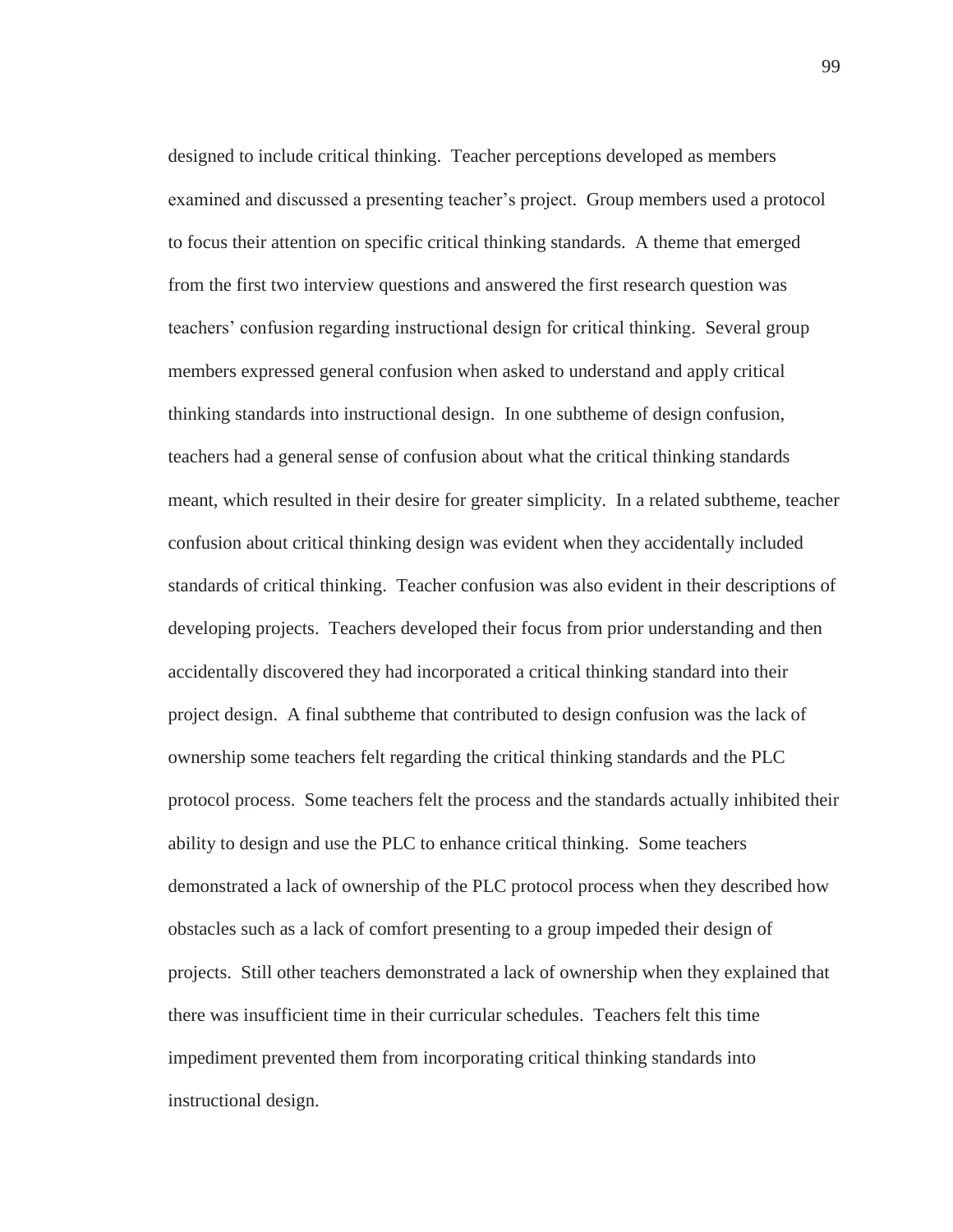**Inability to understand and apply critical thinking standards.** One subtheme that emerged was some teachers' perception that the standards were too difficult to understand and apply to projects. Some teachers felt it was difficult to understand critical thinking through the standards because they found the standards to be overwhelming and even repetitive. Therefore, teachers sought to have the standards simplified into a version they could more easily understand.

P7 described how understanding critical thinking standards was too difficult. As a result, P7 was unable to incorporate standards into project design or find it in others' projects. This teacher, like several others, sought a simpler system of standards and described the PLC's 25 standards inaccurately by overstating the number of standards that existed:

I found identifying it in my own things or identifying other people's things was difficult if I was being asked to take that enormous document and apply it to a work piece. It was too big. There were some of them that I understood and some that went past me. I just didn't get it. They didn't, or I don't know if they didn't apply to what I was doing, I just didn't understand them. I didn't understand what their purpose was....I would have preferred to have three things—three very broad critical thinking standards that would apply unilaterally, no matter what the subject area, because having whatever it was, 30, after the first four, I was lost.

(P7)

In a follow-up statement, another group member stated that many of the standards seemed to overlap. This overlap made P7 feel like "[I] was reading the same thing." Participant 10 reiterated this point of confusion by stating,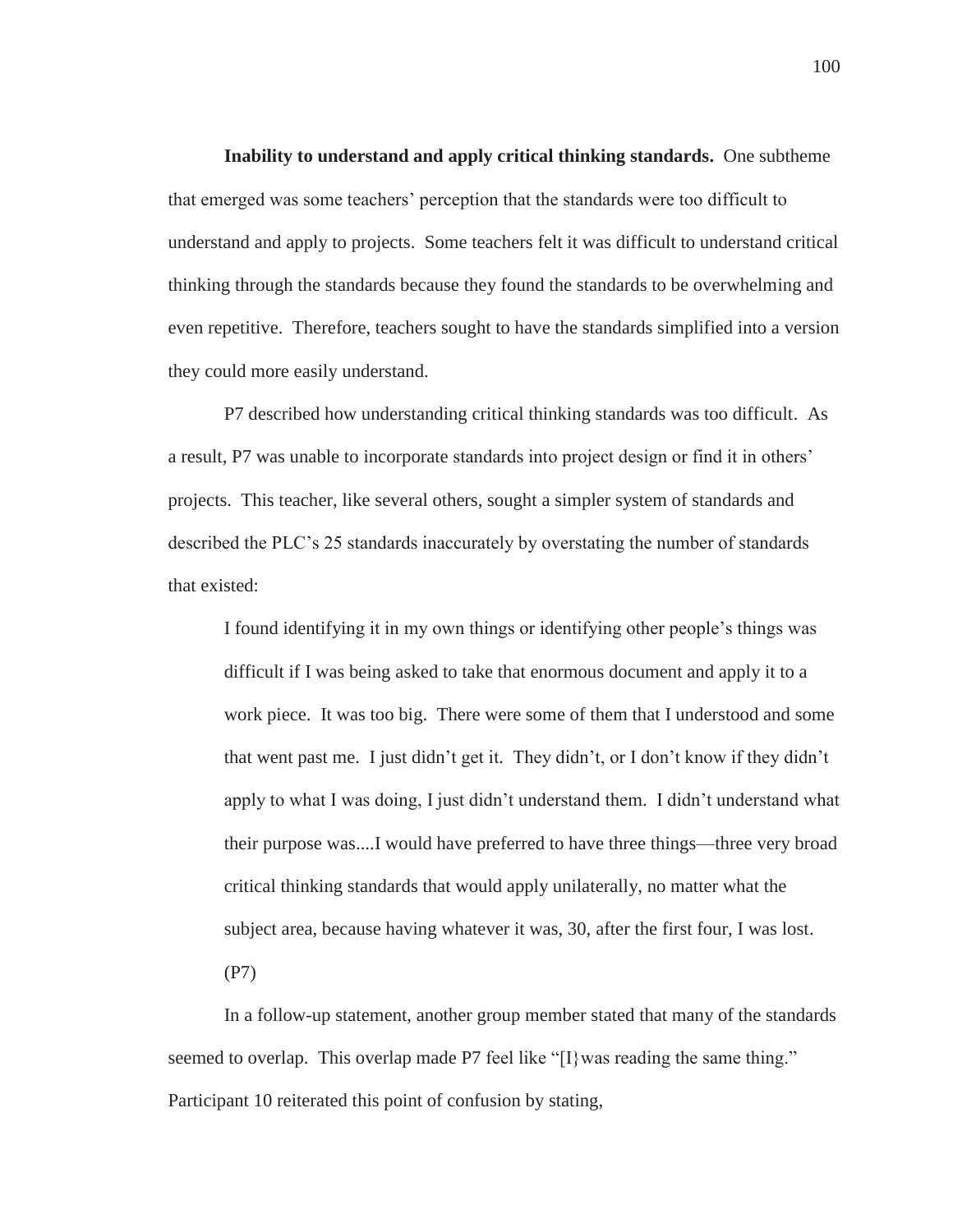Sometimes I don't know which one to use because, to me, some standards say the same thing, yet I know they are different because they all say different things, but sometimes I can't figure out which one is saying what I want.

This same teacher went on to speak about how the standards used in the PLC protocol process were a source of confusion:

[The standards] made critical thinking more confusing to me....I realize what I thought was critical thinking is not what we have decided is critical thinking. I'm not exactly sure the standards are helping me find critical thinking. Some of them I understand and some of them, and those are the ones I choose to use in a project, and the others that I don't understand I just kind of ignore.

P1 also felt the critical thinking standards seemed a bit overwhelming. P7 spoke of the desire to simplify them because there were too many to refer to during project design:

I wouldn't mind if they were categorized, so if there are 25, if five subtopics and each fit into five, that would make it easier for me....But to keep the 25 or so of them in my head or pull them up when I wanted them was never something I was able to do. I can't handle 20-something at a time. If there were a way to narrow them down to help me. Whenever I have them next to me, I feel like I can use them. Some I like better than others. I don't feel like any were incomprehensible, just hard to put them all into the brain at one time.

These teachers' statements indicated that they could not understand all of the critical thinking standards the PLC group used. Teachers who did not understand the standards and could not remember the standards were not likely to use the standards as reference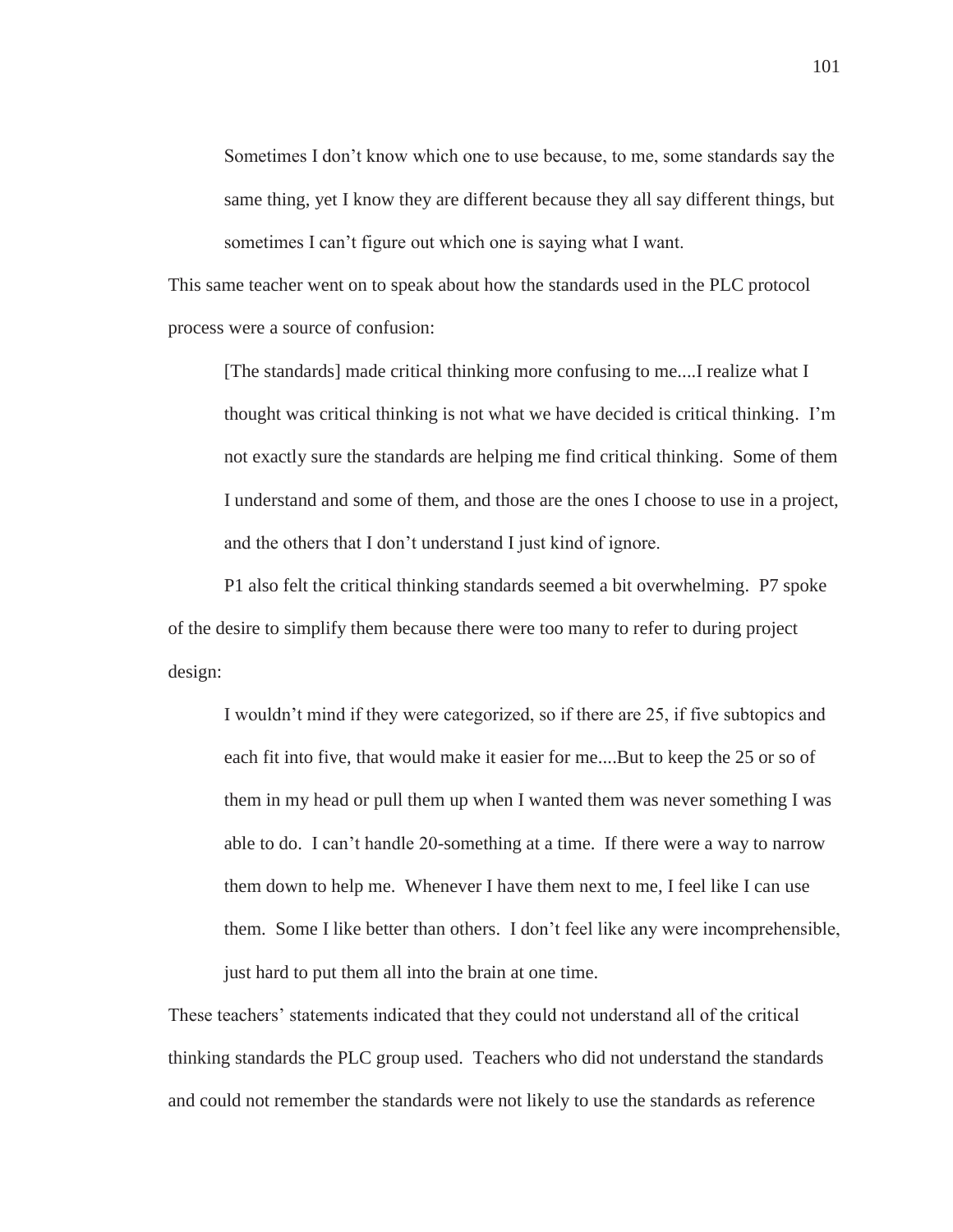items during project design. The fact that some teachers wanted to reduce the number of standards suggested that they were not particularly familiar with the critical thinking standards and therefore could not see their value as reference tools. In several instances, these teachers indicated that if there were fewer standards, they would be better able to recall them. P10's comments about what critical thinking was suggested the desire to make things as simple as possible without having to use the standards. Other participants' responses indicated that they were reluctant to use the standards because they did not know as much about critical thinking as they had first perceived. They did not wish to view critical thinking as complex and not easily understood. Teacher comments suggested that because of their confusion, teachers did not incorporate critical thinking standards into projects where they could have incorporated them. If teachers had included such standards, they may have designed and had their students' complete projects that had great potential to engage critical thinking skills. However, because they omitted standards, students would complete projects that would not push their critical thinking to its greatest potential.

**Accidental application.** Another subtheme that emerged was teachers' accidental inclusion of critical thinking in projects. Several teachers spoke of a desire to utilize their previous PBL understanding rather than utilize the critical thinking standards. Two teachers went so far as to say the inclusion of critical thinking in project design was almost an accident and they realized its existence only after they had designed the project. P10 explained,

I think it's because I feel more comfortable with project-based learning and I understand that better. So I don't know that I'm choosing critical thinking as a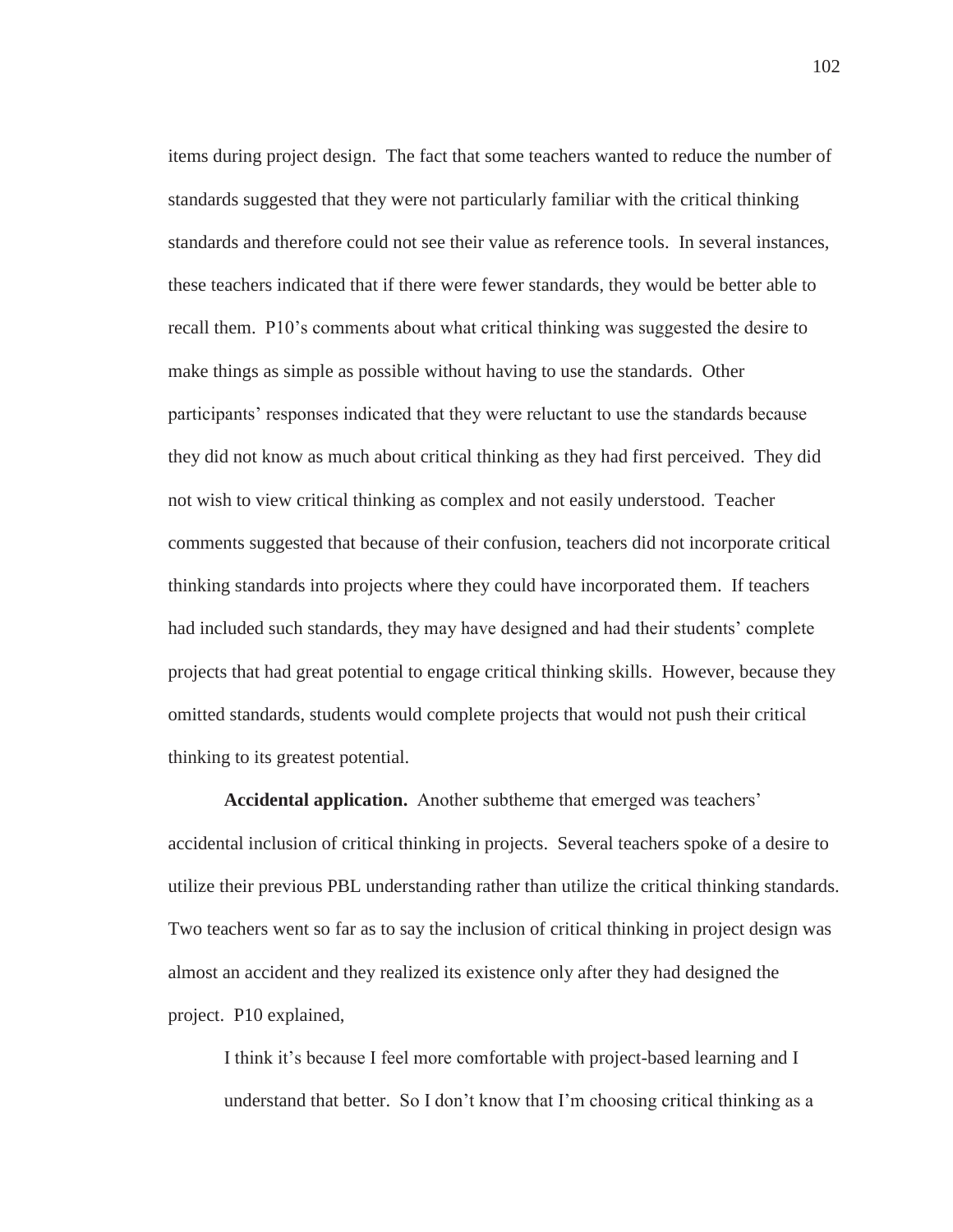result of us getting together or me seeing people with it, but it's something maybe that I think about; it's not something I have consciously decided, "Okay, so for this project I'm going to try to do this one critical thinking standard."

P1 agreed and furthered the sentiment, stating,

I think because I learned project-based learning first, I got more comfortable with that. I still go back to that and find myself with that in my head, thinking about project-based learning, which are similar to the critical thinking standards. But, it's more like I use the project-based learning structure when I'm planning, but then if I look at the critical thinking standards, I say, "Oh wow, look! I hit this and this standard when I wasn't thinking I was going to hit them at all."

P5 also felt the same, stating,

I definitely agree. When I'm planning projects, I use the project-based learning first, and then if I happen to hit a critical thinking standard, I'm stoked. But I think the critical thinking pieces are ingrained in the project-based learning. There's definitely at least one of the 152 standards that are on the list will be in the project.

These perceptions suggest that critical thinking was not the primary planning point for teachers. It is noteworthy that they designed instruction based on prior understanding instead of the new critical thinking standards, and they seemed to incorporate the standards after the design was complete. This further supports the notion that some teachers' reluctance to use the critical thinking standards to help them design projects may have contributed to their confusion.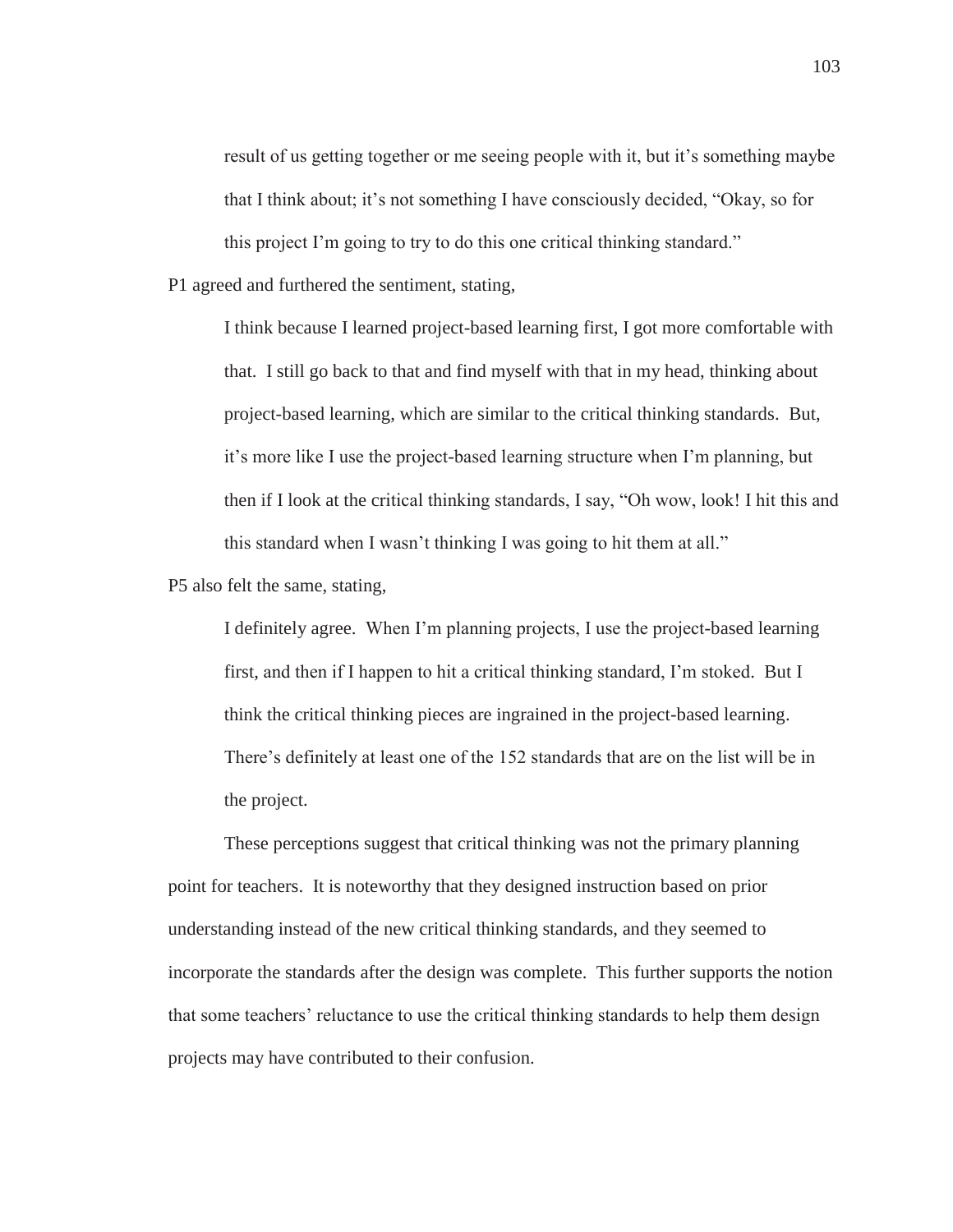**Ownership.** A third subtheme contributing to teacher confusion in instructional design for critical thinking entailed their commitment to the time involved in developing students' critical thinking as well their ownership of the PLC protocol process's value in helping them develop projects. Some teachers felt the PLC protocol process did not support their understanding and inhibited them from building an understanding of critical thinking in their project design. Some teachers' perspectives suggested these factors influenced them because of their lack of comfort surrounding presentations of projects. P1 felt that using Paul and Elder's critical thinking standards was less effective in helping to build an understanding of critical thinking than if the group had, as part of its protocol process, developed its own standards of critical thinking:

I feel like the critical thinking standards came from these experts and they weren't something we kind of talked about and said, "I think this is a standard and this isn't a standard." I think they were given to us to work with, and that was helpful. [But] if we were to come up with our own critical thinking standards, we would do it differently and then we would have more ownership of those standards and would be more comfortable using them.

P1 expressed a dislike for outside experts and indicated a desire for the PLC to design its own standards of critical thinking instead of using use an outside expert's version. This indicates that some teachers in the group did not value outside knowledge as much as others did, which could explain why some teachers would not utilize the critical thinking standards as a resource for project design. Likewise, this perception could help explain why some teachers were not as vested in the PLC protocol process.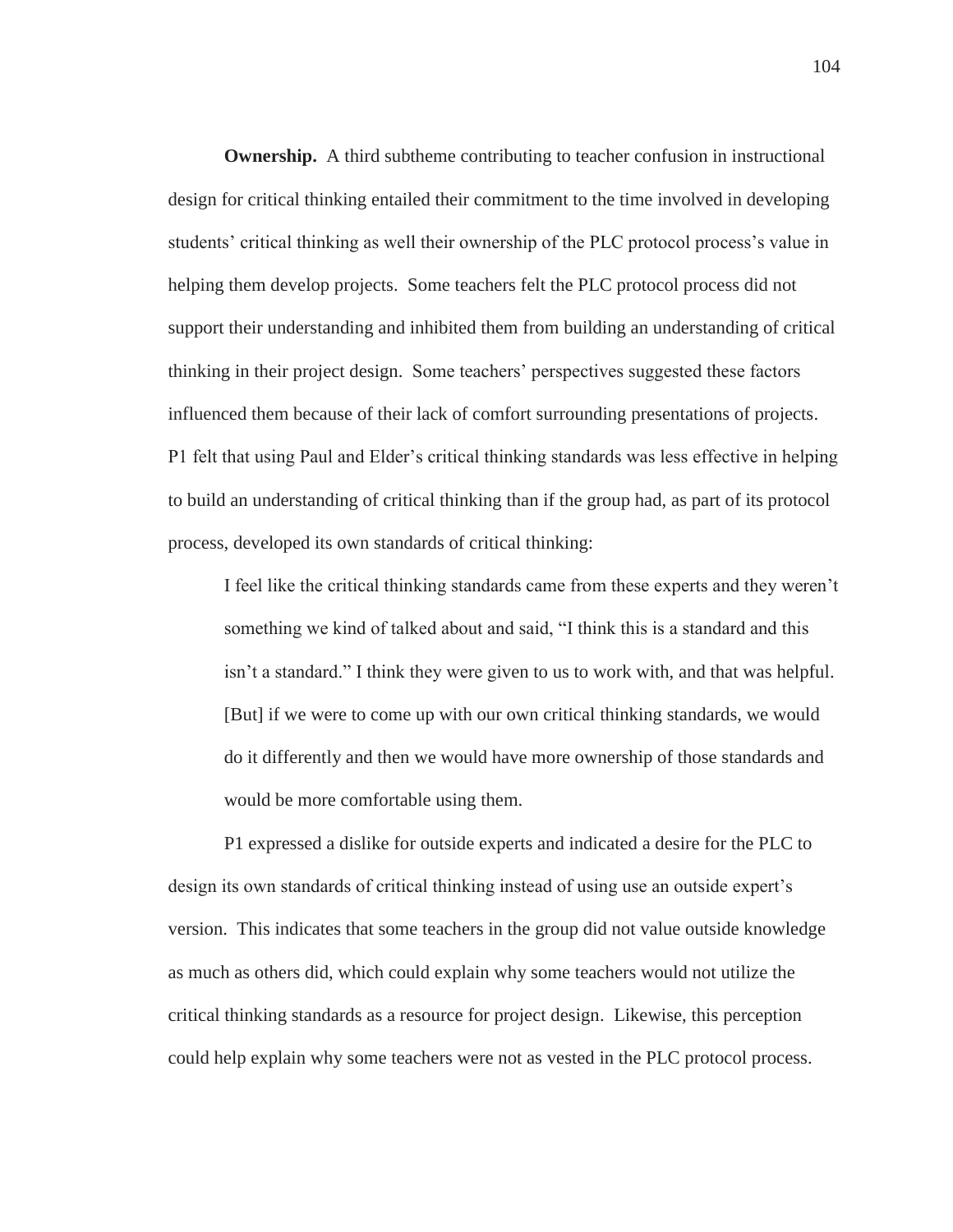P10 stated the protocol process in the PLC did not particularly help develop an understanding of critical thinking in general or in P10's own work, despite efforts to actively participate in the entire process:

As we talked more and more about critical thinking, I didn't feel I was understanding it any better by spending more time with it, and I don't know why that is. And I still try, I came, I read through the stuff, and commented on people's work, and I tried to do so in my practice, but for whatever reason, I found it hard. It's not catching on, I don't feel like it's catching. Maybe it is and I don't recognize it in my own teaching.

Unlike some teachers in the PLC, P10 seemed to demonstrate the perception that even when engaged in the group, the PLC did not alter instructional practice. P10 did not indicate, as others did, a sense of inspiration that could carry forward into project design.

P7 expressed that the inability to present finished projects caused discomfort with the protocol process. P7's position as a non-core subject area teacher also contributed to a feeling of apprehension: "I never felt comfortable....It felt like this was a place you only brought finished or near finished stuff, as opposed to being a nonacademic core teacher bringing something new in." P3 attributed apprehension to a personal lack of comfort:

I felt it was more me feeling scared to do it. It wasn't like I wasn't encouraged to do it. I don't know what all the answers are, so I'm not comfortable bringing it to the group when I don't know what my goal is.

P11 echoed this apprehension as well as a concern about presenting to the group as a nonacademic teacher: "I was very intimidated by the 'Now present a project that you're doing' because I thought I'm not confident enough that in my subject area at that level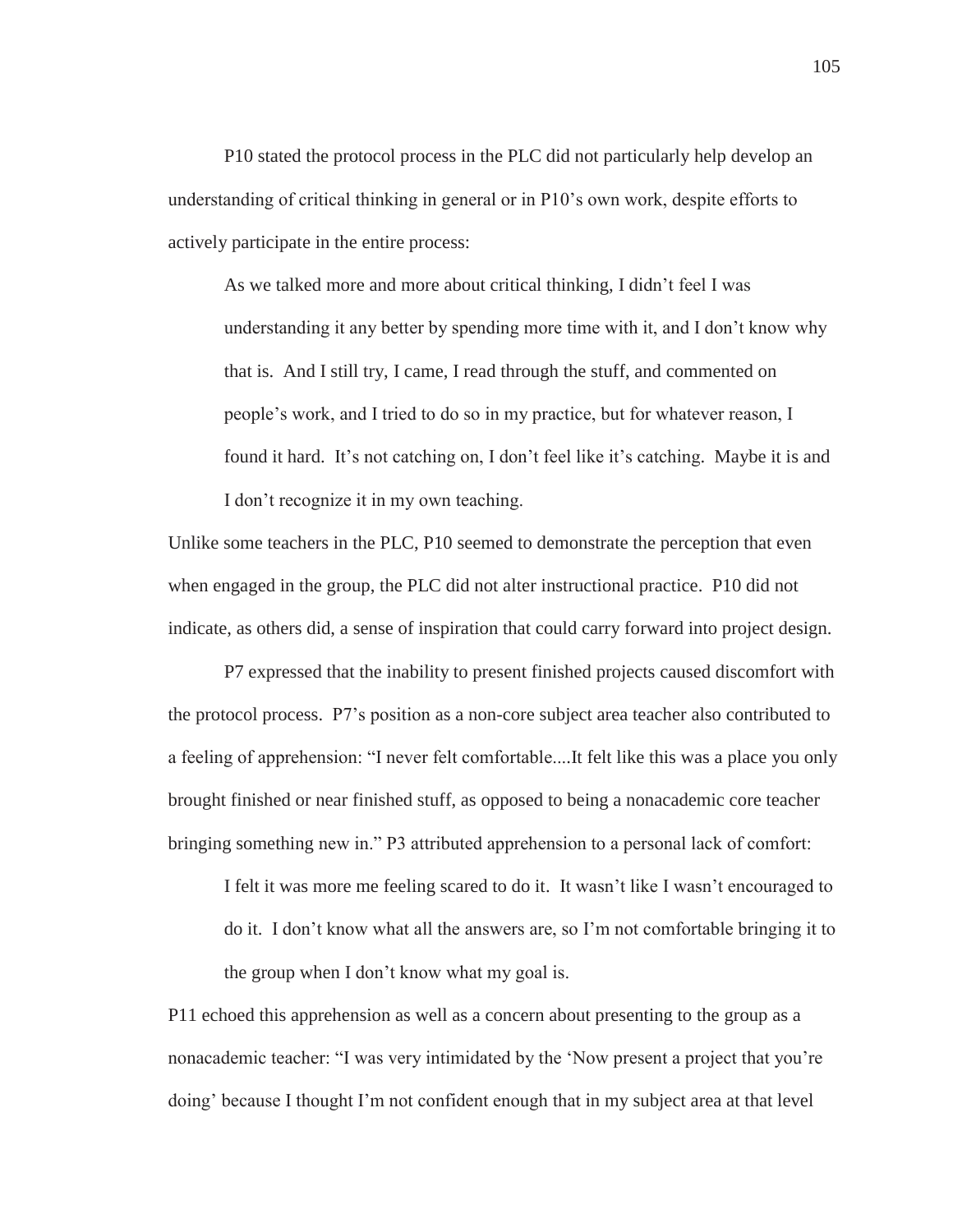that's what I was hoping to get from it." P7 expressed a contrasting view when attributing difficulties not to personal fears but to the PLC's protocol process:

For me, it's not a matter of insecurity. I didn't have a problem sitting with a group member and not being correct or having someone say, "That's not right";

that's not my trepidation. The protocol [is what] made it difficult for me. These teachers' comments indicates their discomfort because of their lack of understanding, their reluctance to let their colleagues see this lack of understanding, and their fear of appearing to fail in front of their colleagues. Even though one teacher commented about feeling encouraged to present, there was a fear to do so. This may suggest that the PLC protocol process should incorporate a spiraling mechanism to support those who are less comfortable as well as a means to ascertain group members' comfort and understanding of the group's focus around a particular standard or set of standards.

Another factor contributing to lack of ownership involved the notion of time. Participants said a lack of time constricted their ability to design around critical thinking; some even felt that it was not worth the time necessary to design their classes around critical thinking. Other participants suggested it was easier to design for critical thinking for some subject areas rather than others because time was less of a factor.

P3 questioned whether the complexities of designing and implementing critical thinking activities with students were realistic. P3 questioned whether students would be able to complete all the tasks and thinking necessary for a project. P3 explained it as follows: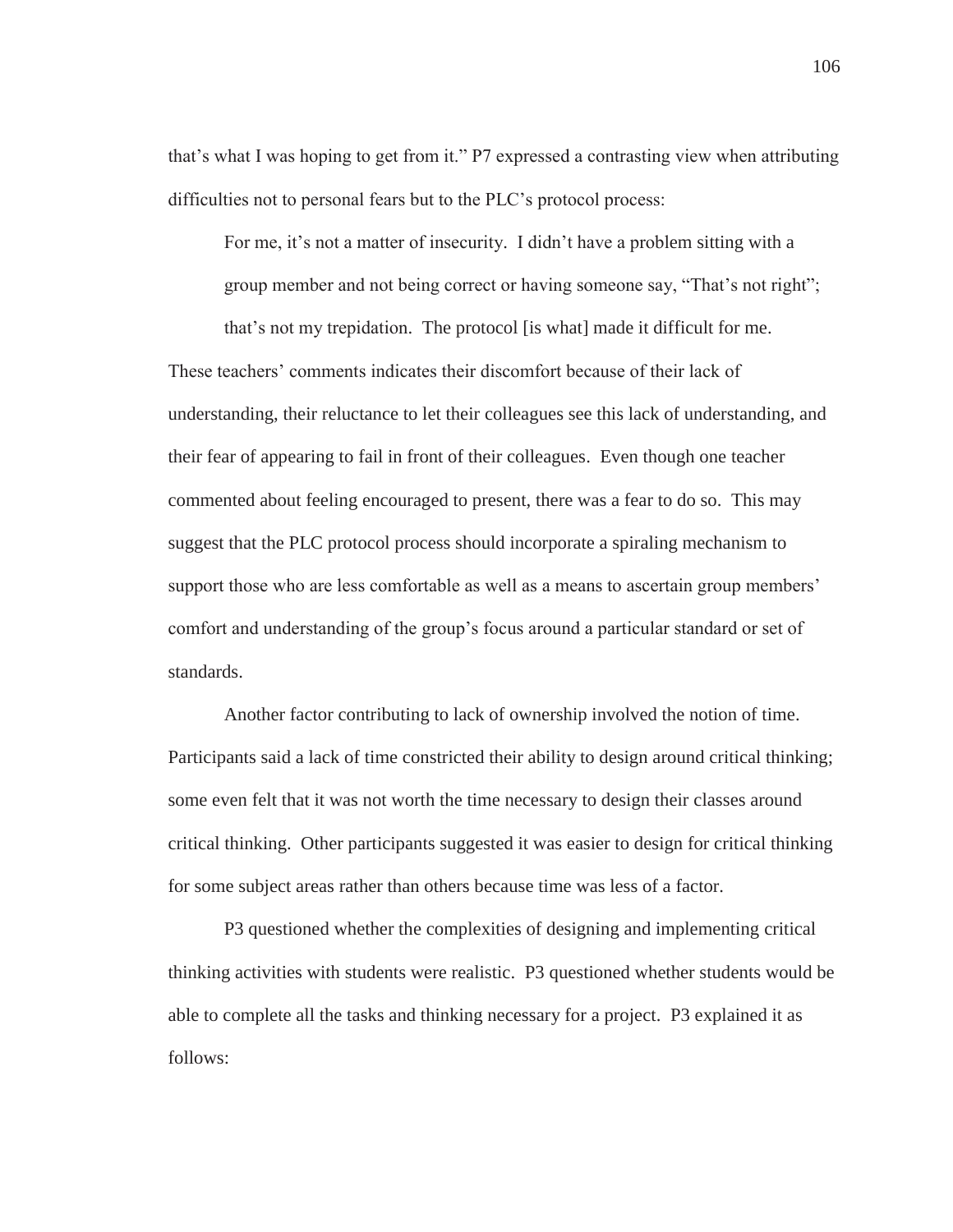It comes down to time. Do you have the time to realistically do that with them? "Let's look at this idea and where it came from." I think it's better to do it with their own work: "This is what I'm going for," and give them a model to ask themselves, "To what degree did mine get there?" and then look at each other's. I wonder if that would be more beneficial to start?

P3's statement suggests a lack of backwards design planning and execution of learning activities to improve performance in multiple critical thinking standards. Rather, P3 appeared to suggest that after students complete a piece of work, they could use a predeveloped exemplar and then evaluate their success compared to the exemplar. P3's comment suggests that this teacher asks students to judge themselves on a standard of success that the teacher did not articulate as part of their evaluation simply because it will save time.

In contrast, P4 said it was possible to design extensively for critical thinking because the class had the necessary time needed for such work:

Students discussed specific standards and were asked to develop what they might look like and sound like, and with a lot of prompting they got some very global responses. Ultimately, I will want them to go back to them [the standards] to develop more specific responses. Rather than saying, "Intellectual perseverance is to continue thinking when I reached a struggling point," say, "I went and grabbed an algebra textbook and researched nonlinear equations because I know...." So a lot of it is structured, because that is a luxury I have in a math lab class.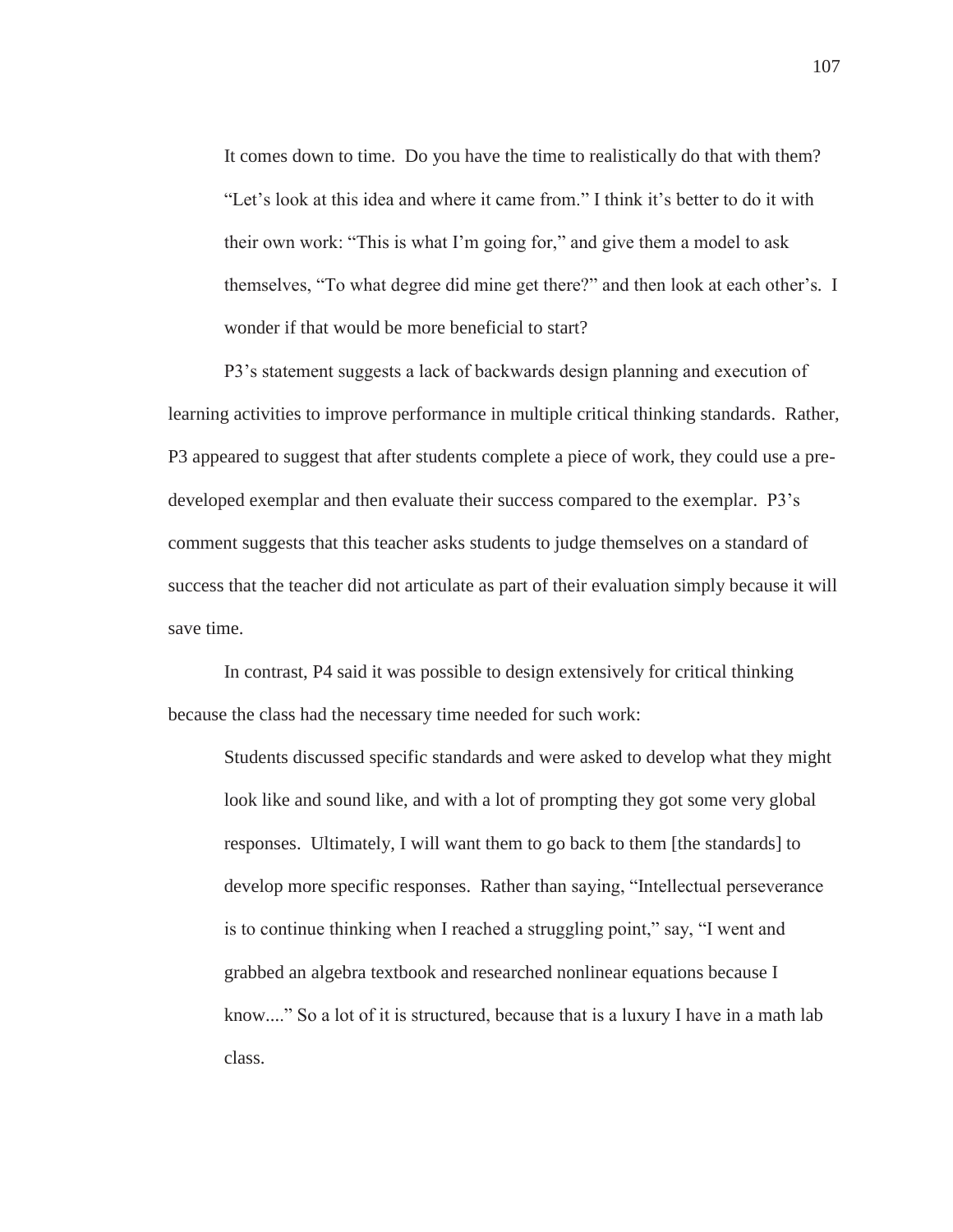P5 indicated a particularly pointed view that lack of time was a factor for critical thinking in a specific class:

I don't think I would be able to do critical thinking with the consistency [that Participant 4's or 10's] classes would where I could bring critical thinking into the curriculum and build a project around it, and then 2 weeks later do another project, and so on.

When asked a follow-up question about whether it would be possible to create a yearlong focus around a broad curricular connection to a single standard, P5 suggested the time needed to establish this connection was extensive:

If my goal for the year was to develop a single critical thinking standard, I feel I would have to familiarize students with this. First, I'd have to develop the rubric with the end result, and I'm not sure what that end result would be with a critical thinking standard. I would have to develop the rubric and feel comfortable with it to be able to model the rubric and how it would work in that process, and then give students enough opportunities throughout the year, giving the specific goals in mind, which would be difficult to find. It would definitely be very time consuming in getting kids to use the rubric and a process of thinking and move them along in that process.

These two teachers' comments indicated a significant contrast in the perception of time and how it influenced their ability to design for critical thinking. In the first instance, a strong sense of ownership of the entire PLC process was apparent when P4 described having students utilize a similar protocol design process that the PLC engaged in and described how the curriculum addressed a specific standard in a very general way. P4

108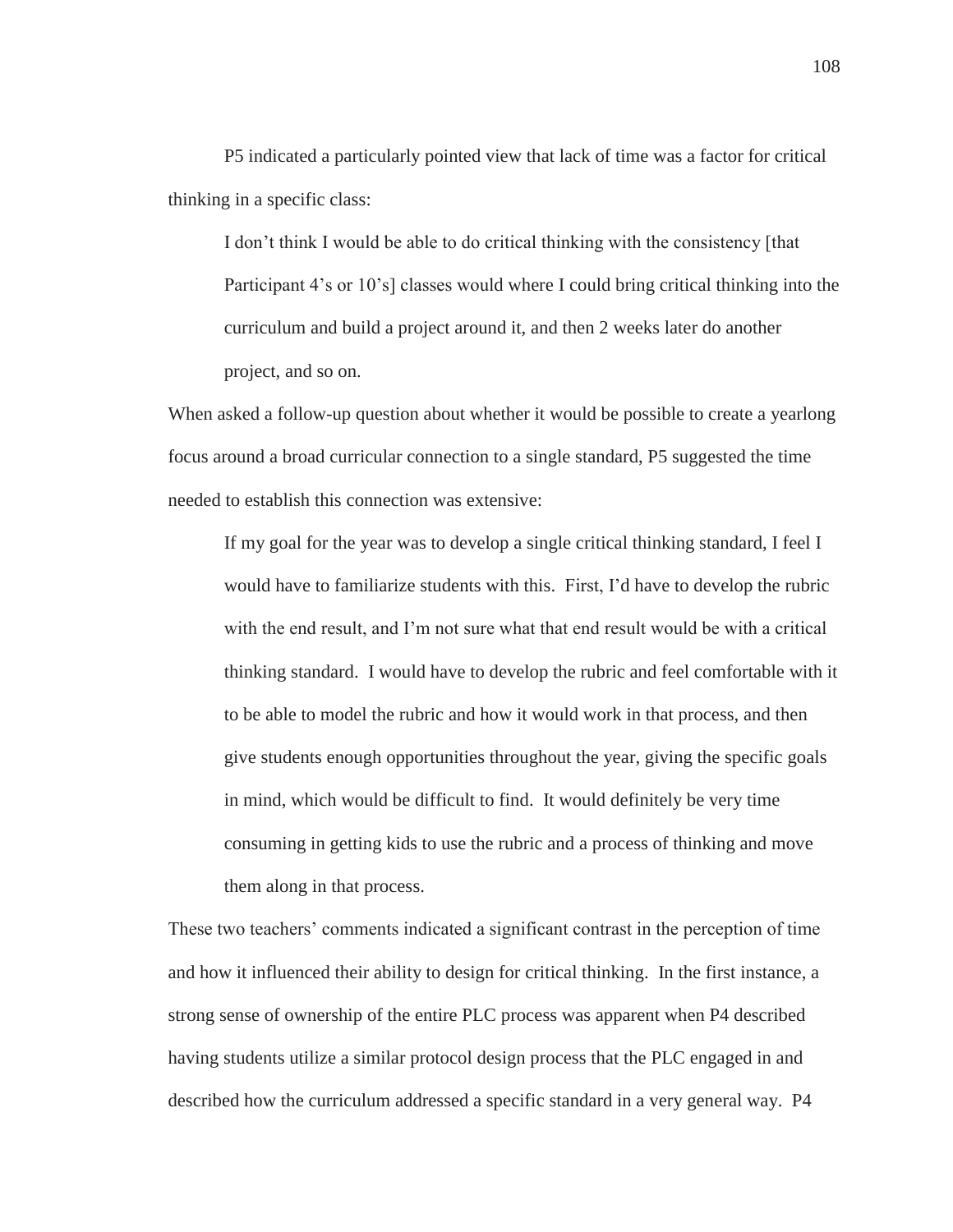felt there was ample time to ensure students developed precise answers and actions that demonstrated the critical thinking P4 sought for them, whereas P5 provided many reasons why the time involved was too great to achieve what another teacher perceived was possible. This may suggest that some teachers in the PLC were not as vested in the application of critical thinking in projects as other group members were, and when presented with an obstacle such as lack of time, used it as a justification to exclude critical thinking from their project design.

### **Clarity in Project Design**

Another theme that emerged around the first two interview questions was teachers' clarity regarding instructional design for critical thinking. Teachers reflecting this theme tended to demonstrate a growing confidence in recognizing the elements of a project that would induce specific critical thinking standards. Teachers identified different subthemes that influenced clarity.

The first subtheme influencing clarity was the ease of identifying critical thinking design elements in particular subject areas. The second subtheme influencing clarity was the inclusion of student work with project presentations. These two subthemes influenced teachers' growing clarity in their ability to identify critical thinking design elements within a project. Teacher perceptions relating to clarity in instructional design also indicated the PLC's role in helping teachers to identify specific critical thinking goals that influenced their instructional design throughout the year. In this subtheme, teachers stated that other teachers' presentations inspired them, leading them to create yearlong goals around specific critical thinking standards. These predetermined goals helped guide projects and lessons throughout the year. Design clarity was also evident in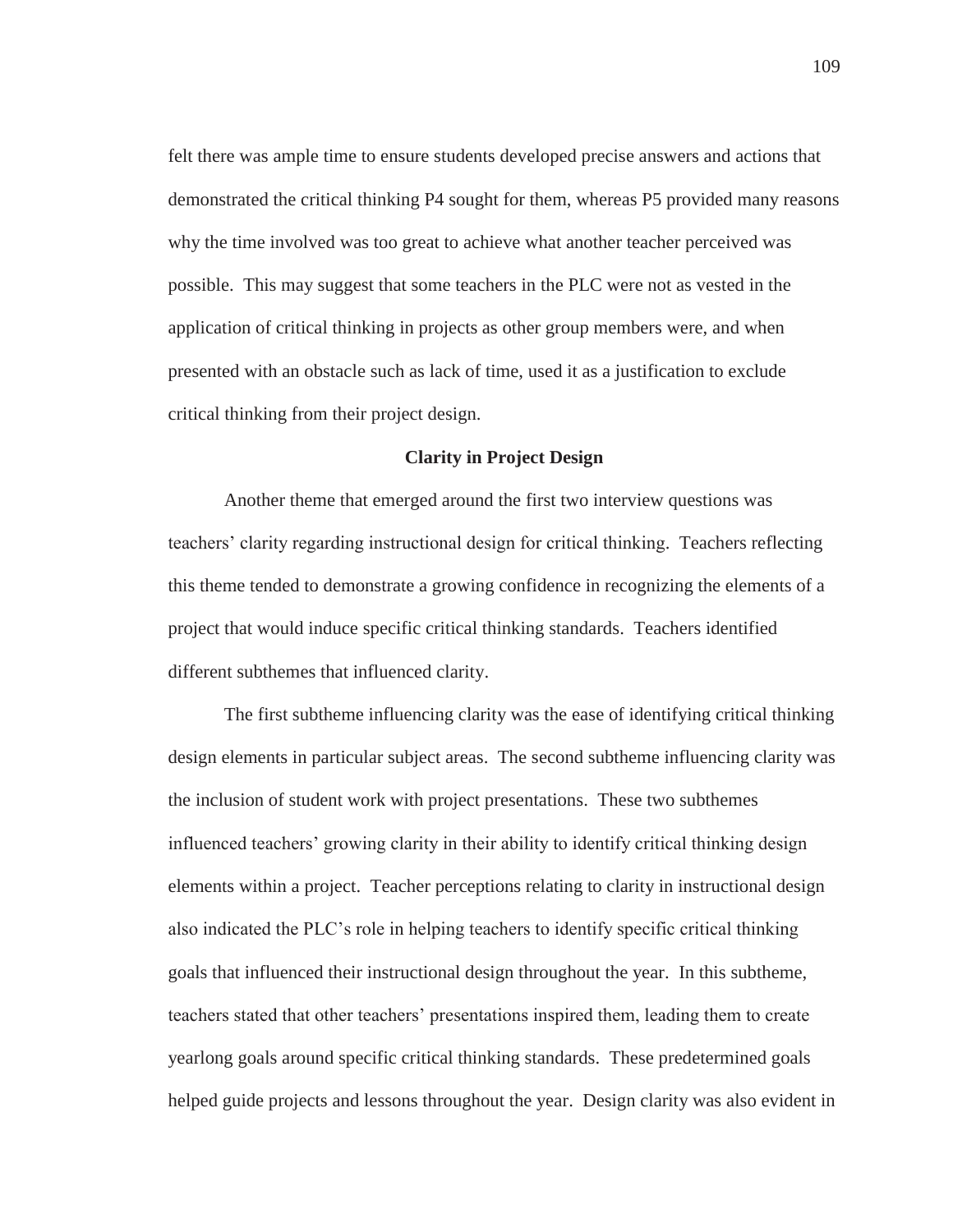participants' PLC presentations. In a final subtheme, participants' feedback helped the presenting teachers improve the quality of instructional design for specific critical thinking standards. During PLC presentations, teachers offered the presenting teachers targeted, specific pedagogical suggestions to improve or enhance their projects. This section describes each of these subthemes in detail.

**Different subject-area preference.** Subject-area preference emerged as one subtheme. Some teachers felt that certain subject-area presentations influenced their ability to identify critical thinking elements. One teacher spoke of his ability to see the critical thinking design elements in other subject areas he did not teach. He felt he had limited experiences because non-core subject area teachers of non-core subject areas rarely presented projects or student work in the PLC setting. He seemed to indicate that because core content area teachers presented more often, he had grown comfortable seeing critical thinking in their work, but he found it difficult to recognize critical thinking in his own project design. P10 stated,

I see it better when it is not my own work...because it is so infrequent that there are special-area teachers sharing and being involved in groups like these, so I am used to other people's work and trying to make it fit into what I do, too. So I can see, that is why I think it is easier for me to see in other people's work, because I am not used to doing it in my own.

Some teachers agreed that it was getting easier to identify evidence of critical thinking they saw in other content-area projects. However, other teachers noted that projects designed for other subject areas also led to an improvement in their ability to design for critical thinking elements within their own subject areas. P4 stated, "The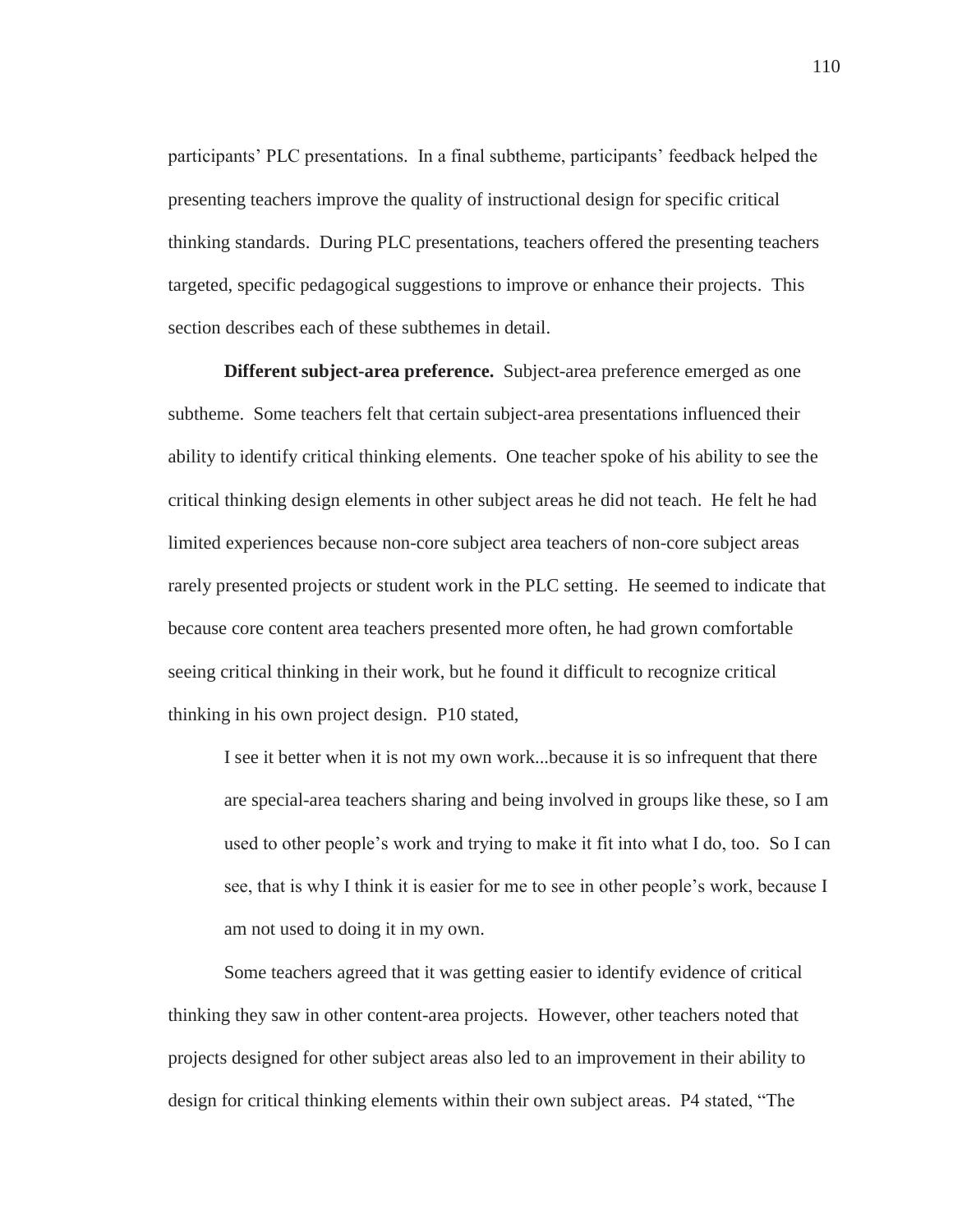identifying in other teachers' design is becoming easier or I'm more comfortable with it," to which Participant 3 added, "As I go through and see [evidence of critical thinking] in other people's work and presentations, I find myself starting to put things together...so seeing other people's work and disciplines helps me figure out how to better do that."

One teacher saw little connection between presentations from other subject areas and her own increasing clarity around critical thinking design. This teacher felt that it was very difficult to identify the elements of design that invoked critical thinking outside of her subject area. Her response indicated a lack of confidence outside of her subject area of mathematics. In this instance, P5 stated that teachers could only improve their own design clarity around critical thinking when viewing presentations within their own content areas:

For whatever reason, I will be able to pinpoint a critical thinking piece if [P4] were to present a math project as opposed to a social studies project. I feel like I am more in tune with, I understand where this is going and how it is planned. I get what he is trying to get out of the kids, where in a social studies project I may not be able to understand or predict what is wanted from it.

When P5 asserted understanding a math teacher's critical thinking goal but could not easily identify a similar critical thinking goal in a social studies teacher's project, P5's response indicated that the ability to understand critical thinking may be limited. Because P5 seemed to be familiar with only math projects, the response suggested that P5 does not recognize that critical thinking standards occur globally in all subject areas. As a result, P5 may actually see limited potential for critical thinking standards to apply beyond a math classroom.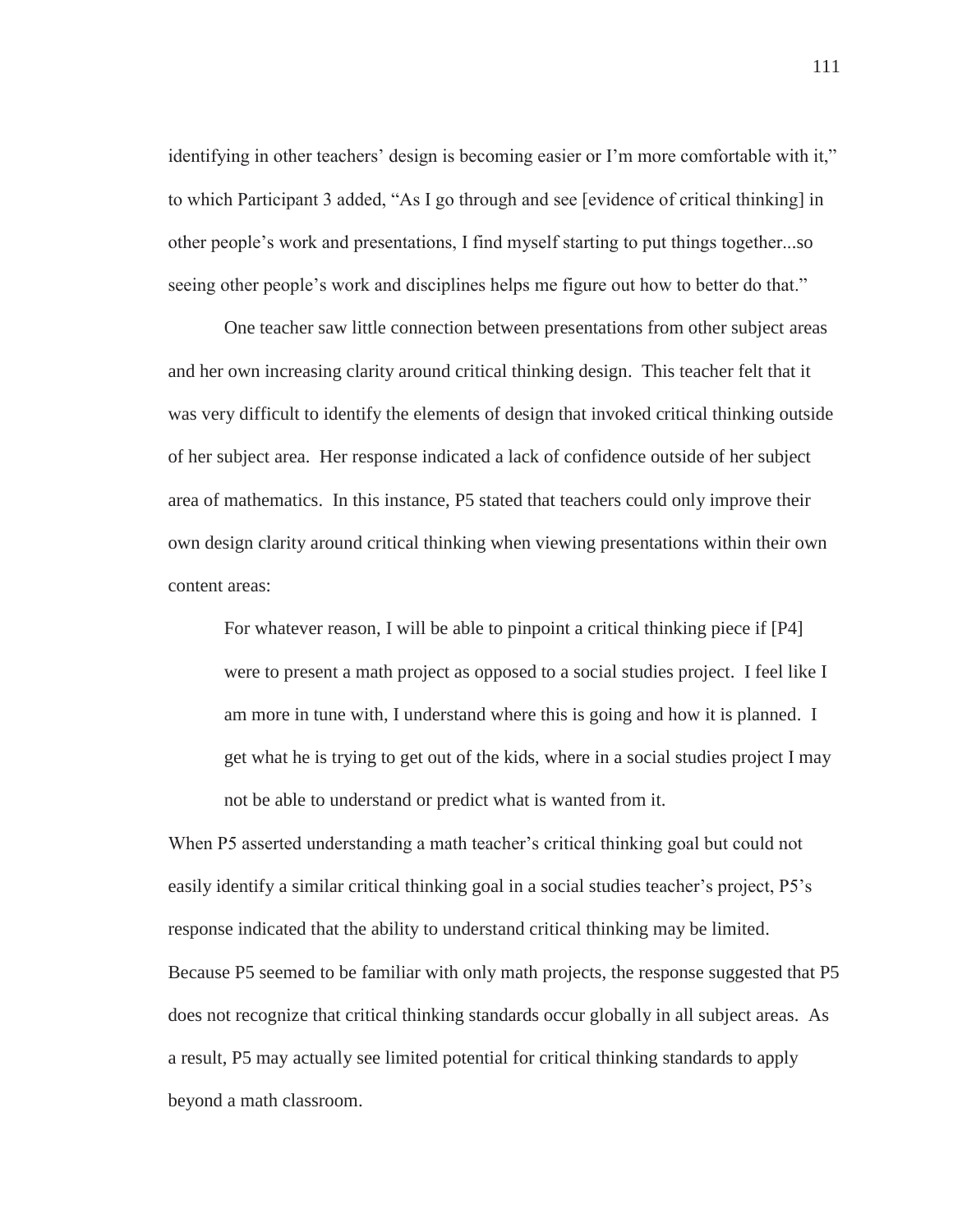**Student work builds project clarity.** A second subtheme that emerged as a component of achieving clarity in the design of critical thinking elements was the role of student work. While teachers seemed to indicate that building clarity around critical thinking design was difficult, they found that they could recognize it more clearly in students' work. P4 's initial belief about the order in which critical thinking skills develop was challenged after an examination of student work. Originally, P4 believed it would be easy to achieve clarity around critical thinking in project design but difficult to see and understand critical thinking in student work; however, P4 found the opposite was true:

I feel like I am having a bit of a hurdle identifying it in my own design. Which was a little counterintuitive to what I expected coming in...I think as I go through a project and identify critical thinking in students' work, that it is going to give me more insight into how my planning has led to critical thinking...What I thought would be the first piece of where I would be able to identify the scaffolding needed for critical thinking which is in my own design is turning out to be more like the second piece of the puzzle. (P4)

 After recognizing critical thinking in student work, P4, in effect, realized that student work samples improved clarity around critical thinking and the ability to design projects that enhanced critical thinking. P9 concurred, stating it was easier to recognize critical thinking in student work than in a project presented without student work:

I find it harder to pick up critical thinking in other people's designs if they have not already done the project and they are not presenting the outcome. It is easier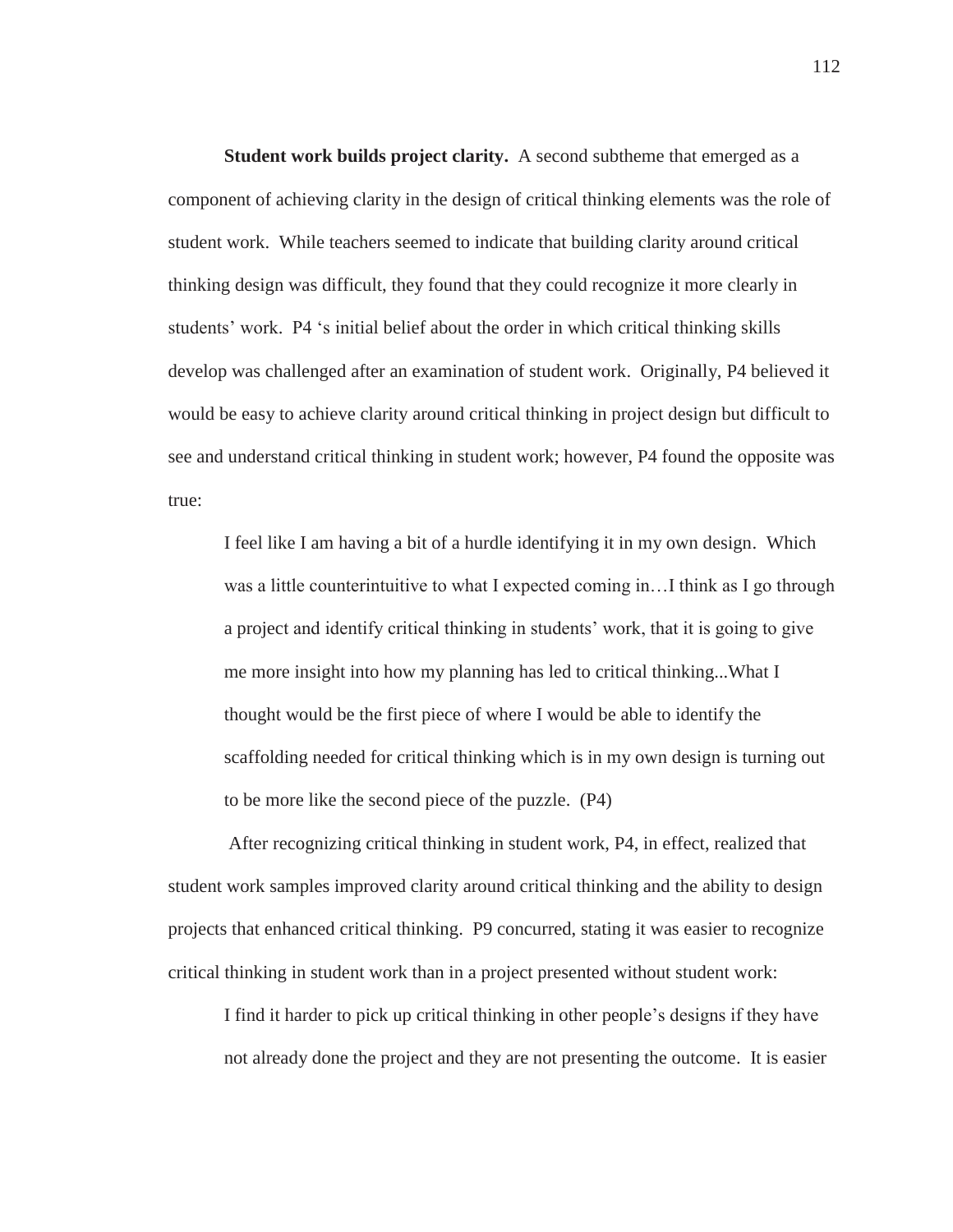to work backwards with someone else's project than it is to work from the idea to pick the critical thinking standards and this is the end product.

If teachers find it easier to identify critical thinking standards after their students complete work than when they plan a project, they may have trouble designing projects that truly target critical thinking. Because they cannot identify critical thinking in their design, their students' work may not meet their expectations.

In contrast, P9 utilized a piece of the protocol process, the critical thinking stems the group designed to provide indicators of what critical thinking standards might look like or sound like in student work, to design a project. The stems enabled P9 to work backwards to plan a project without seeing an actual piece of student work:

I feel like what you were saying about when people present a project they have done, I have an easier time picking out critical thinking, but when I am planning a project, if I know what the "looks like, sounds like" is, I can adapt it with my own design. (P9)

This statement suggests that the group's protocol process, which included these groupgenerated indicators of the critical thinking standards in student work, helped P9 to see the potential for critical thinking in future student work. However, P9's response suggested an inability to translate that same understanding or comfort to identify a specific critical thinking standard in a teacher's design. P9's response may also indicate that when teachers seek to develop projects with targeted critical thinking elements, they might first develop stems, as this PLC did, in order to help facilitate design.

**Inspiration for yearlong design goals.** A third subtheme that emerged around teachers' developing clarity regarding critical thinking in design was their ability to

113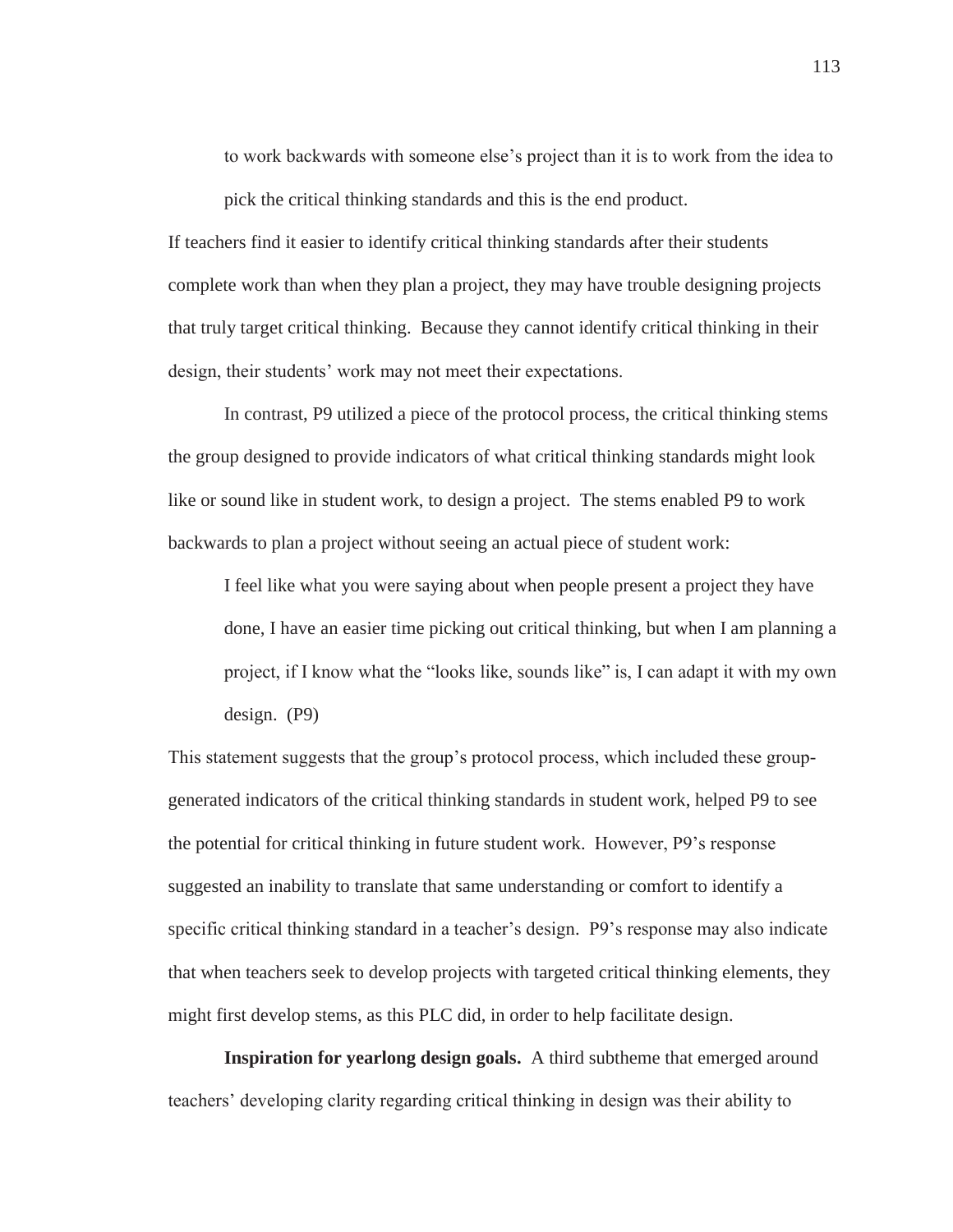design goals that target specific critical thinking standards as a direct result of other teachers' presentations. Teachers felt that because of others' presentations, they were inspired to build projects and lessons targeting specific standards for an entire school year. Teachers spoke of significant understandings they developed during others' presentations. These presentations inspired them to create substantial goals for their students to work toward over the course of an entire school year. P2 explained how teacher comments during one phase of the protocol process allowed for new insight into how student-developed questions enhance the overall quality of their understanding. As a result, P2 used the single critical thinking standard of students developing their own questions to develop an instructional goal for the year. It appears that teacher presentations gave teachers not only inspiration but also valuable insights into student achievement worth designing for the whole year.

In the historical fiction presentation, there were final reflective comments made that resulted in a moment of, "Oh, that is so profound, that is such a big impact piece!" where students design questions and how students question. The better the questions they wrote, the better the outcome of what they wrote. In [one] presentation, one student had very simplistic kinds of questions and one had highly developed questions. The questions were designed first, and then what they wrote based upon them was so substantially different. There was so much more insight, so much to the piece that coming out of that, everything I am trying to deal with this year is on that focus piece. I chose three standards that I am working with, and one of them was from what I saw in that presentation. It directly influenced where I want to go and push for this year. (P2)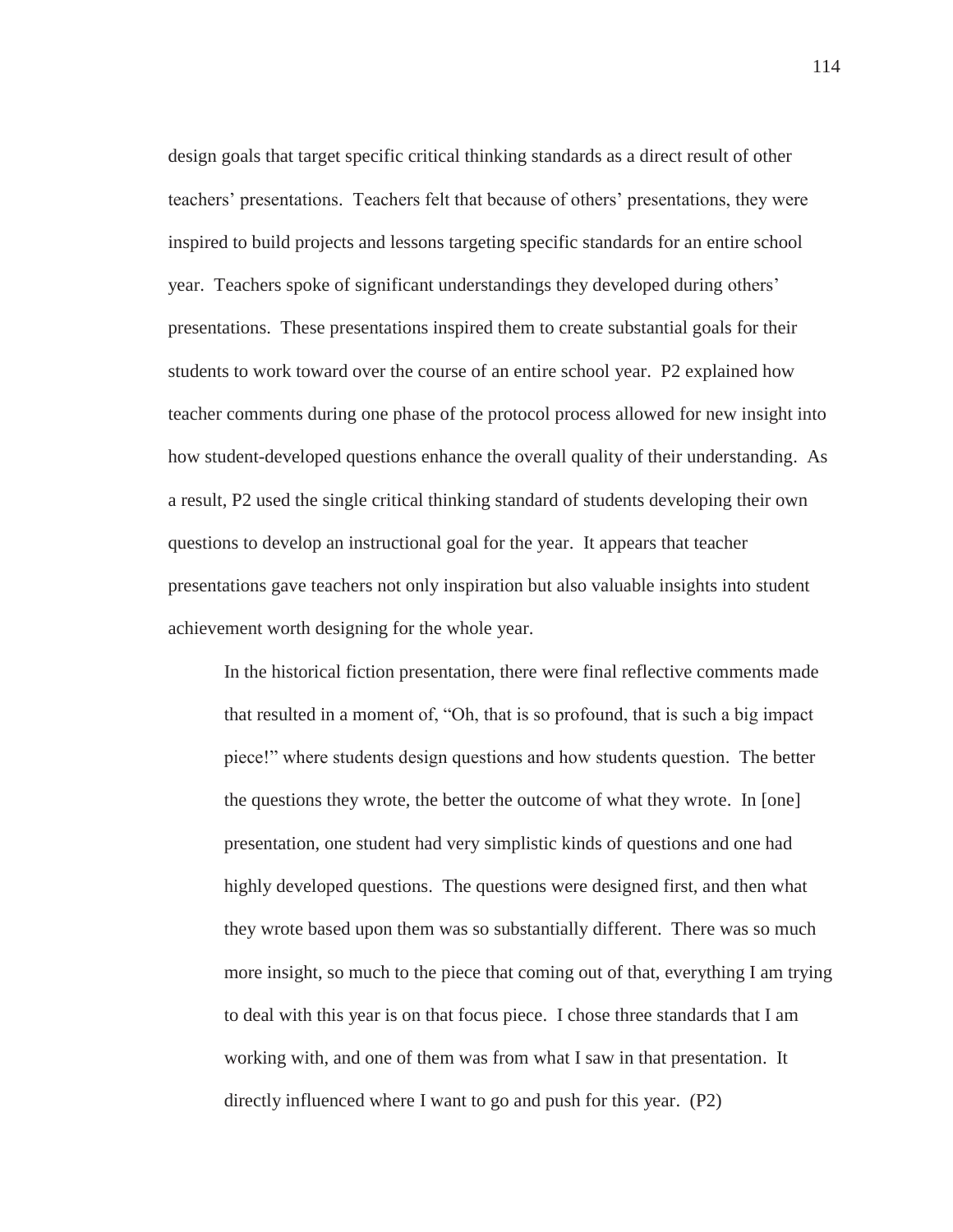In this instance, P2 found that student work a teacher presented was so meaningful that it would become the focal point for an entire year. When P4 recognized that better questions impacted the outcome of student writing, this teacher developed a goal to use these types of questions to improve the overall quality of all students' writing. As teachers discover and share their understanding about student learning with the PLC group, and other teachers use these understandings to develop meaningful critical thinking goals, students may benefit from the PLC process as well.

P9 had a similar experience with the same presentation but combined it with insight from another presentation as the impetus to create a yearlong goal toward the critical thinking understanding of determining relevance of information:

I had that same experience from both the research paper and historical fiction presentations, so much so that my goal this year is developing relevance. I saw that it bridges across the subjects. Kids have a hard time addressing relevance, critical versus noncritical to their work....The conversation about questions, if they are not developing good questions, then we saw their writing was underdeveloped. Either they were missing relevant information or in some cases had too much irrelevant information. I found that was really helpful in trying to think how I would get them to understand what is relevant and what is not and why information should be there. The related standard helped me from a special education standpoint in developing modifications and adding on to projects and curriculum.

P9 made two significant points. The first point is how critical thinking issues addressed through design for specific critical thinking standards can transcend subject areas. P9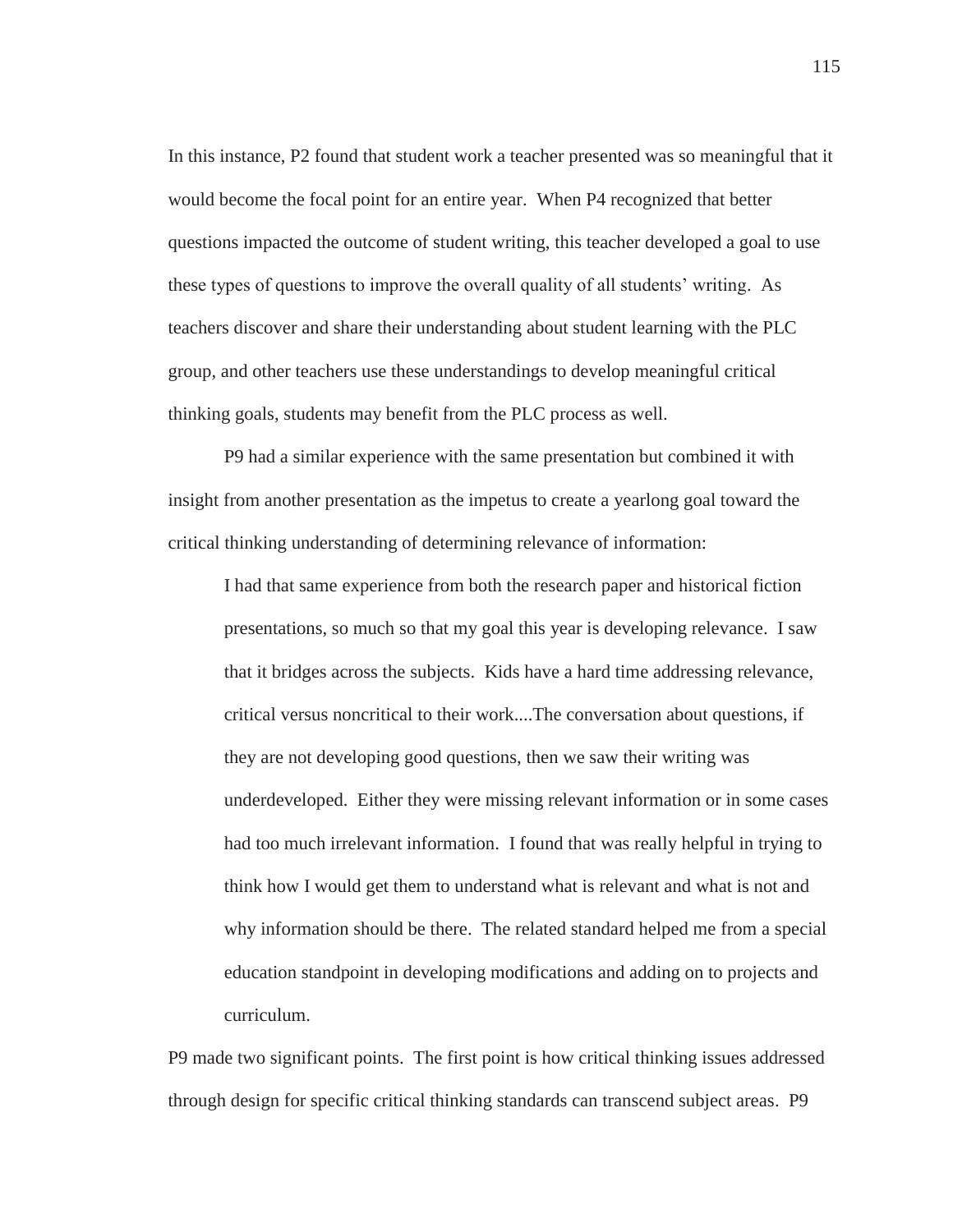seemed to indicate the ability to design for a specific critical thinking goal that students could achieve in not one but several subject areas. As a special education teacher, P9 appeared to be in a position to target determining relevance as an issue for students in several different subject areas. P9 could advance students' critical thinking through design modifications, and if done properly, could apply these design elements and modifications to many disciplines. P9 also seemed to demonstrate the view that if teachers design proper instruction for them, special education students are capable of achieving success in specific critical thinking standards.

The specific pedagogical approach of student self-reflection inspired P4. In this case, a teacher's presentation inspired P4 to focus on an approach, student reflection, instead of a particular standard. This teacher's inspiration led P4 to use students' reflections throughout the year to enhance their understanding, as well as P4's own understanding, of how reflection on their learning helped them acquire specific critical thinking skills.

I was inspired to do the direct reflection by the research paper presentation. Where it had the scaffolding interactions with critical thinking standards, it kind of set the ball in motion for me with my overview for the year. I plan on trying to have conversations at the end of the year and throughout the projects that ask which pieces helped you get to where I was trying to get you to go in your thinking. Because I really think my hope is students will be able to identify critical thinking themselves by the end of the year and what I did to help. (P4) In each of these cases, another teacher's presentation not only inspired participants, but

helped participants understand what they wanted to do and ultimately impact how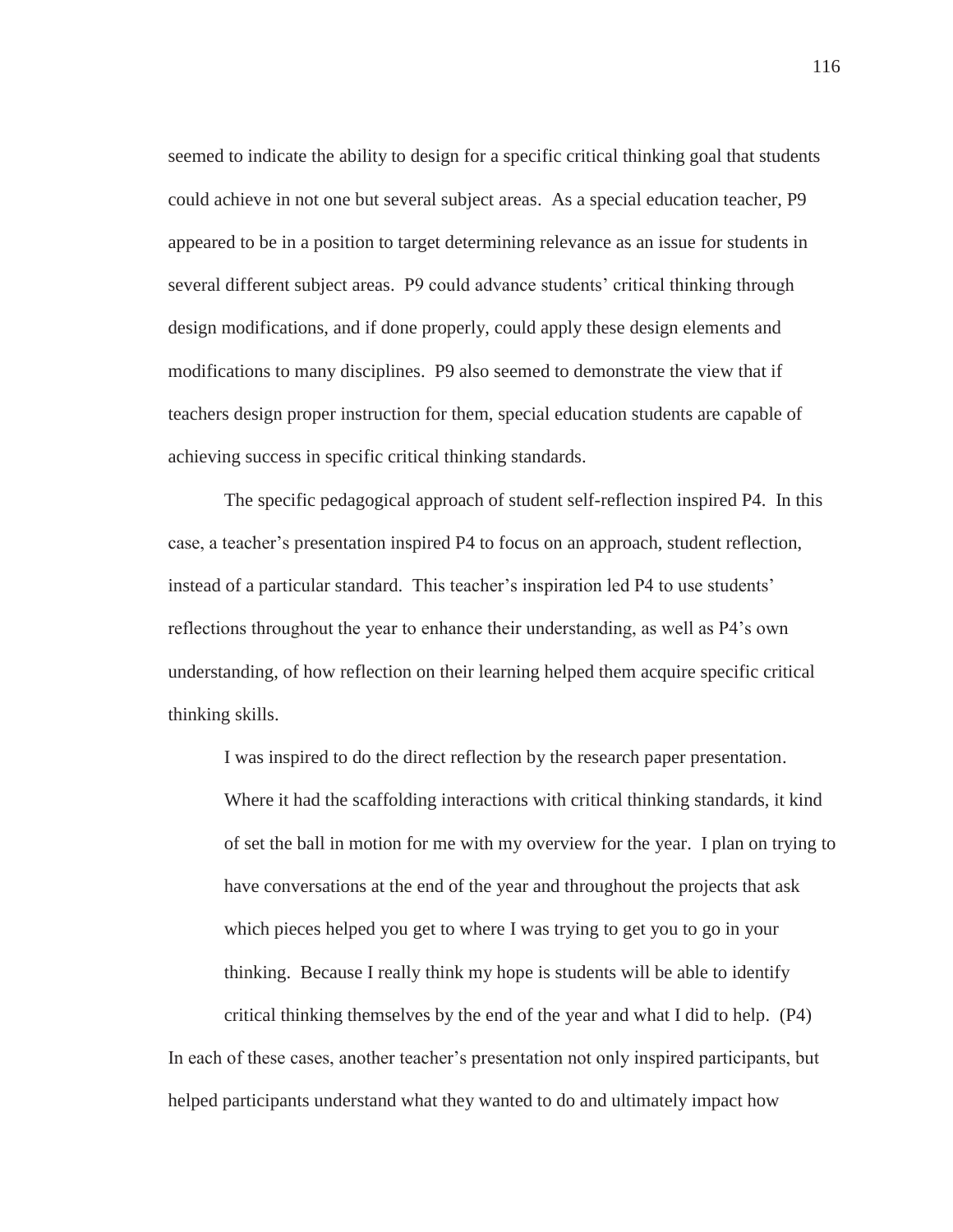students learned. If this type of inspiration spread around a school, it could lead to an overall improvement in project design that targets critical thinking standards and could ultimately improve the quality of student work within specific critical thinking standards.

Through a presentation, P3 found a potential pitfall to avoid in order to ensure critical thinking was not lost in the design:

When the science research piece was presented, that was really an eye-opener because it spoke to the issue of whether, in the desire to collaborate, we don't lose the bigger picture, the critical thinking piece....That opened my eyes to pitfalls. I fall into it because of a sense, "I need to get done, so let me give this to the kids rather than letting them generate it themselves."...I realized if I start to rush it, I am going to lose, the kids will lose the most meaningful parts of the process. In this instance, a potential weakness in a project's design inspired the teacher. P3 seemed to indicate the ability to notice flaws reflected in another presenter's project design. As a result, P3 recognized the need to prevent such mistakes to ensure students were challenged to achieve targeted critical thinking standards. P3's own project design may actually improve because P3 will avoid making the mistake seen in another PLC presentation.

Not only teacher presentations but also the protocol process the group utilized, inspired P4. P4 indicated the model could be used as a means to show student growth around specific critical thinking standards targeted as yearlong goals. When presenting the design of a logic project, P4 stated,

A big question for math lab right now is, if the intent is not going to be to strictly review skills from the standard math curriculum, then how do we give and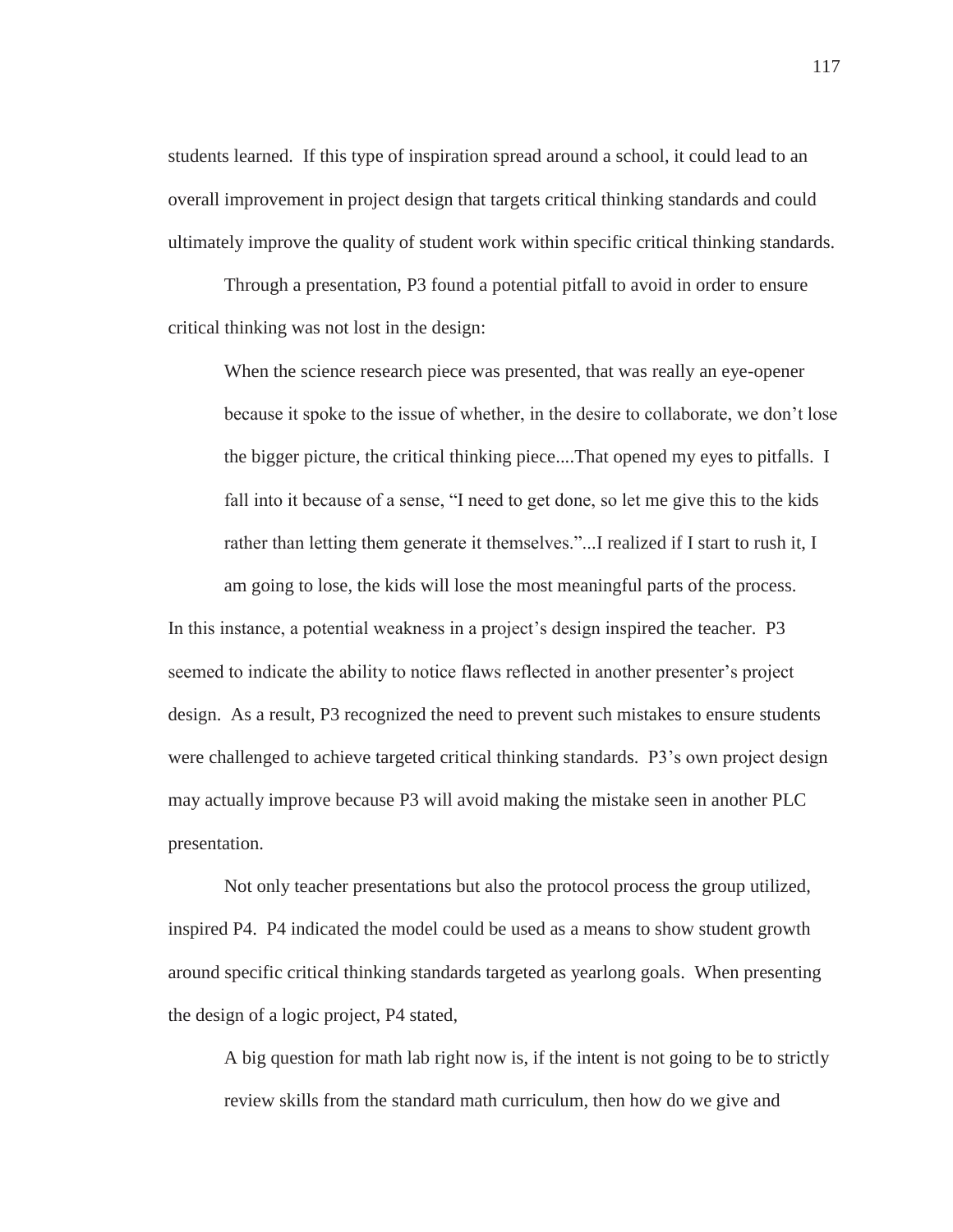measure growth, and how do we make students aware of that? So one of my plans is to develop a general rubric based off of critical thinking skills that can be applied to each project with stems in the same way we did as a group. Say, for instance, the depth of "Consideration of Implications" using background information and other resources, and then specifically for this project, what would it look like referring to the movie portion, book portion, and reading packet pieces we will use? Students would be considering the implications of certain changes in time and dimensionality would impact life. This is a piece that is in need of the most development.

This teacher's developing clarity of project design was twofold. P4's plan, inspired by the PLC protocol, was to target specific essential critical standards for math lab students and use student work models to create a content-specific version of the "looks like, sounds like" stems the PLC group developed. Through these statements, P4 hoped to develop a student achievement rubric that students would then apply to their own work samples to demonstrate their growth in critical thinking around P4's targeted standards. This teacher's statements seemed to indicate the PLC had so much value that the design of a similar process for students could allow them to benefit in a similar fashion. P4 indicated that the PLC process, when applied to a specific group of students, could lead to student understanding and achievement in a critical thinking standard—in this case, the consideration of implications.

**Pedagogical recommendations.** A final subtheme that emerged around teacher clarity regarding critical thinking project design was the quality of specific pedagogical recommendations. In this subtheme, participants demonstrated clarity regarding critical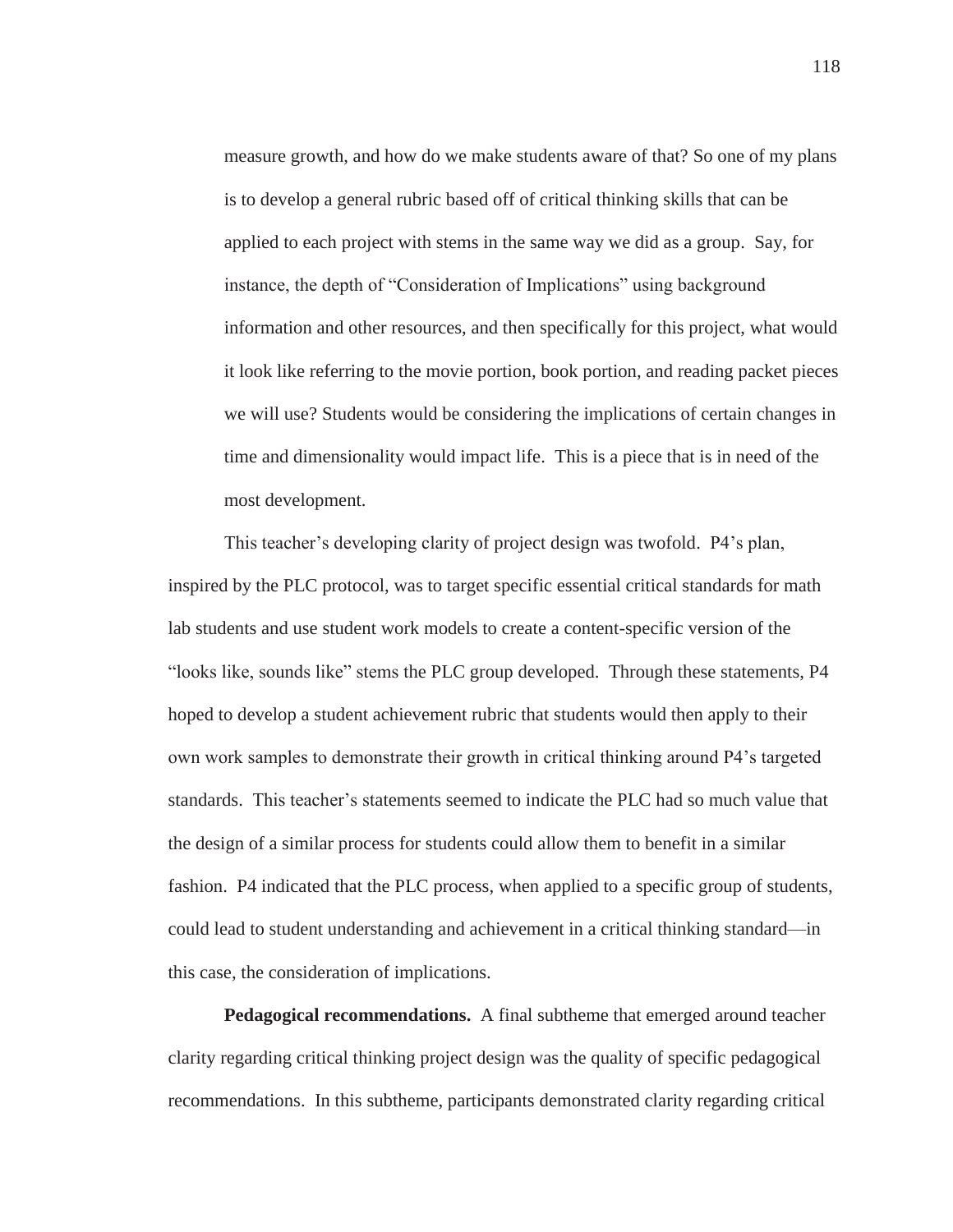thinking design when they provided specific, targeted pedagogical recommendations that would enhance the quality of student achievement regarding a specific critical thinking standard. Teachers seemed to indicate that their suggestions would allow a teacher to better design elements that would ultimately lead to higher quality student work. When P6 presented a science research project, P2 provided specific feedback to improve the quality of the project. In this presentation, the science teacher presented a research project inspired by a novel read in an English language arts (ELA) class. P2 responded in this way:

I put down, "How could the relationship between the research be made to the condition of the novel?"...I wonder if the question could be asked wherein the kids have to talk about how the disease or the effects could be similar to what they understand happened in the book, as opposed to here the disease is, here are the causes, here's the cure. That's more regurgitating someone else's thinking as opposed to having them research for the purpose of coming up with their own original work. How are these similar or different? If there is a research question specifically designed to it, they do all their research and then at the last moments of the process, and it may not be in science, say, "Okay, so your paper is done, now how would this be similar?" You start to get kids coming up with that original thought and explanation. Something more and more we are pushing them to be able to do by the time they leave here, and they want to see it when they get into high school.

In another instance, P3 explained how P2 could enhance a project for the specific critical thinking standard, assessing thinking. P3's comment about a student work sample

119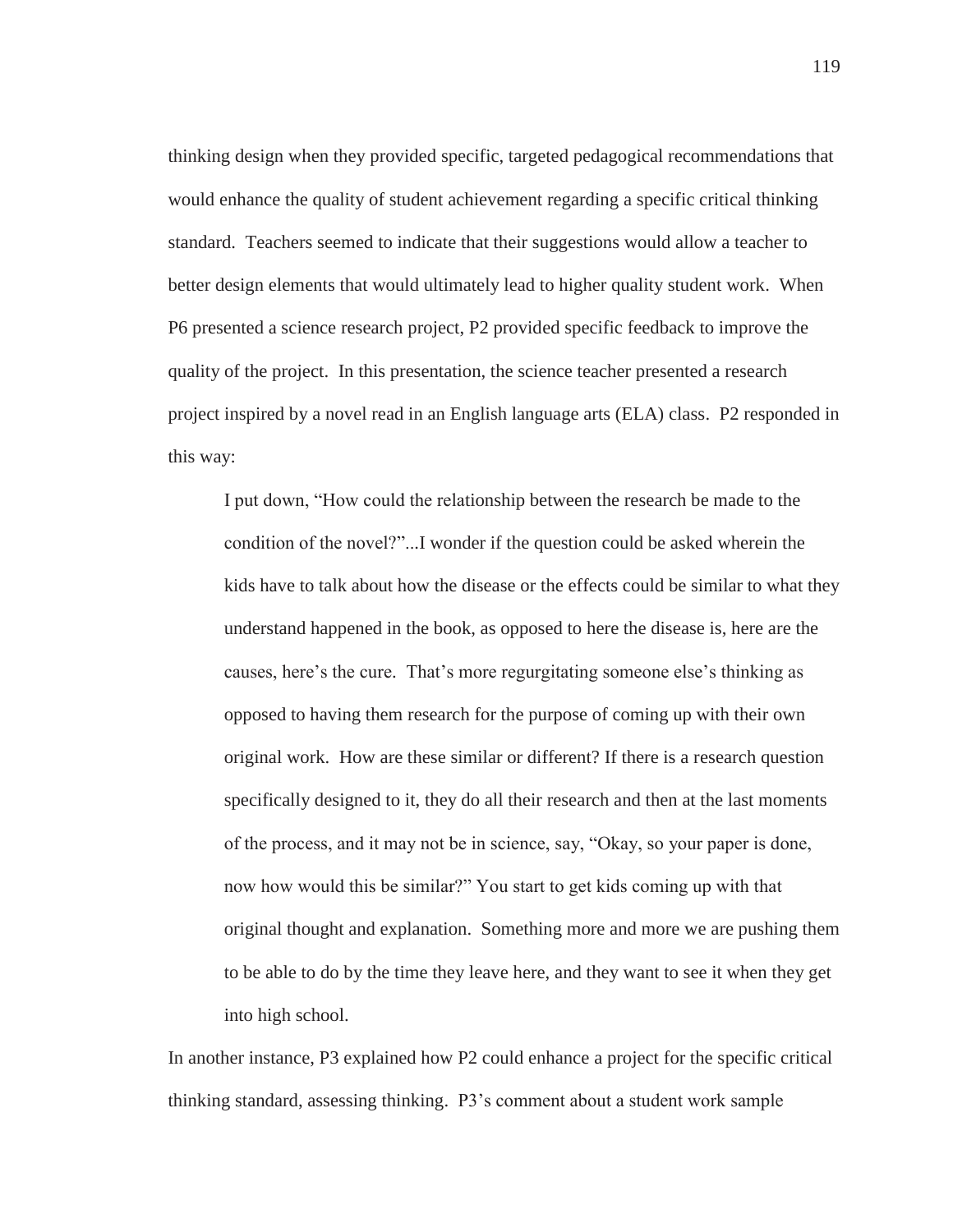focused on how students could evaluate the quality of their sources and justify their selection of sources in order to attain the critical thinking standard of assessing thinking:

In Evaluation B—I think Standard Number 15—I really liked [the student's] answer: "I worked through my confusion one way by disregarding one of my sources. I learned that not every source is correct." So there is that sense of evaluative nature, evaluating sources, which can be really trying for kids who have never done that before. I feel like now [the student] understands [the student] may need to go through several sources and evaluate each one. That's really important for them to understand because when they get into high school, they will have to do that pretty independently. I was wondering if there is a way to justify [the student's] sources. "I chose my sources because this was a good source or a reliable source."

When speaking about P3's research-based writing project, P10 provided a specific design recommendation to enhance student work regarding sources:

It's about the fact checking. I wonder if you gave the students, or if you asked them to explicitly state their process for fact-checking their sources. In other words, "Here is a source and it gave me a great idea. How many other places say that?"—to get reliability. Maybe a peer-review process would be helpful.

In each of these instances, PLC group members provided the presenting teacher with targeted, specific design elements that could ultimately enhance project quality. These recommendations, within a PLC presentation, seemed to indicate that these teachers had clarity of many critical thinking standards and were able to apply their understanding across disciplines to help other teachers make design changes to their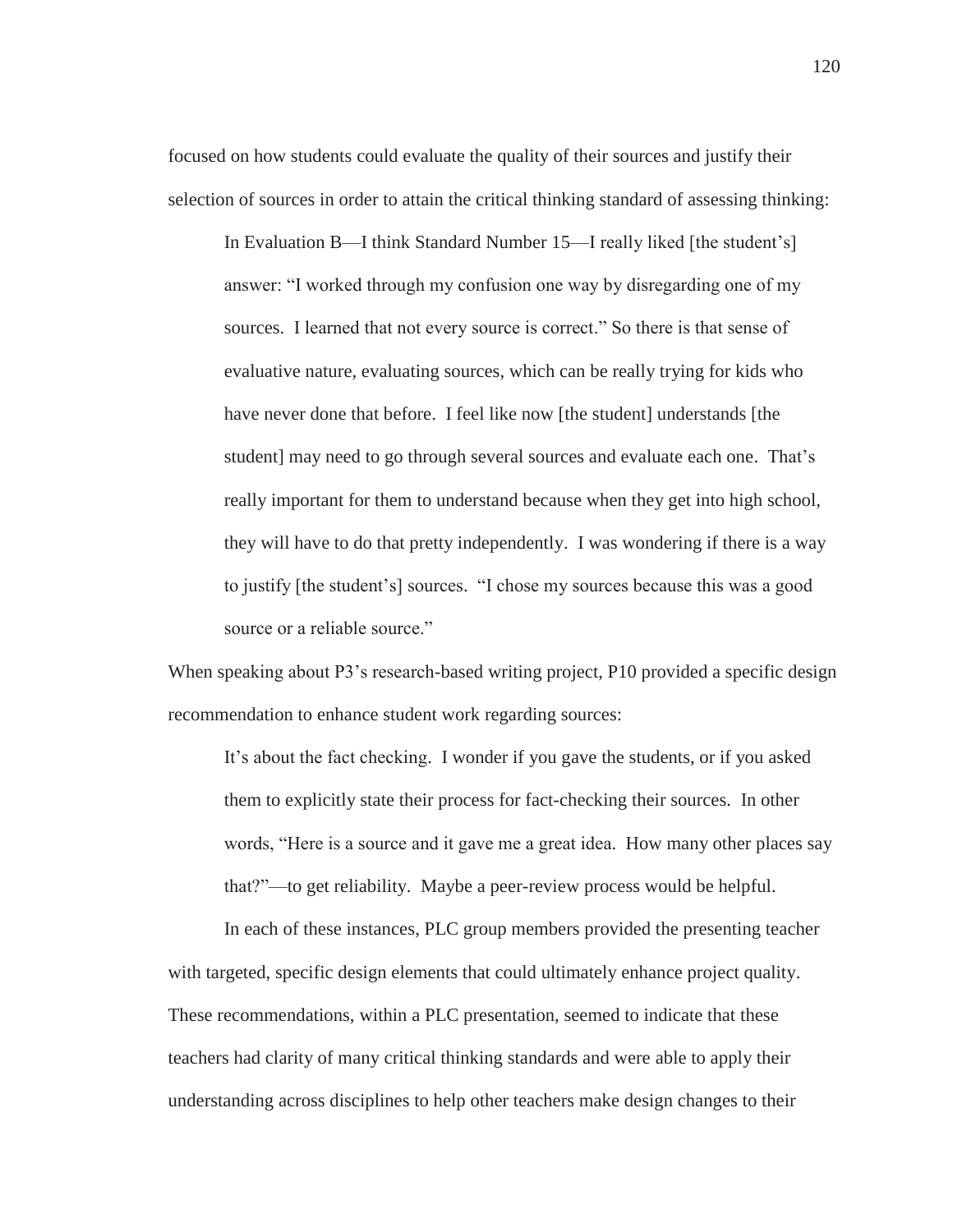projects. Such specific recommendations may ultimately enhance the quality of projects and the level of student performance.

Teachers' growing clarity around critical thinking design generally improved through the PLC protocol process. As teachers observed other teachers' presentations, they were increasingly able to identify elements of critical thinking in design. However, they indicated that the presentation of student work was a key factor in their growing clarity regarding the elements that built students' critical thinking. Teachers also seemed to indicate that the PLC protocol process helped to build clarity of design because it inspired them to target critical thinking standards as a yearlong goal. These teachers found that significant student achievement in specific critical thinking standards was a focus worth designing around for an entire year. Lastly, the specific nature of teachers' comments to teachers who presented projects indicated their clarity of critical thinking design. When providing feedback during presentations, teachers provided the presenting teachers with very clear pedagogical recommendations; these recommendations indicated that if teachers implemented these design elements, heightened student performance around a specific critical thinking standard was achievable.

#### **Confusion Around Students' Critical Thinking**

The third theme, confusion around students' critical thinking, evolved from Interview Questions 3–6, which were designed to evoke emerging understanding about the second broad research question: teachers' understanding about students' critical thinking. Again, the participants framed most of their responses within the critical thinking standards.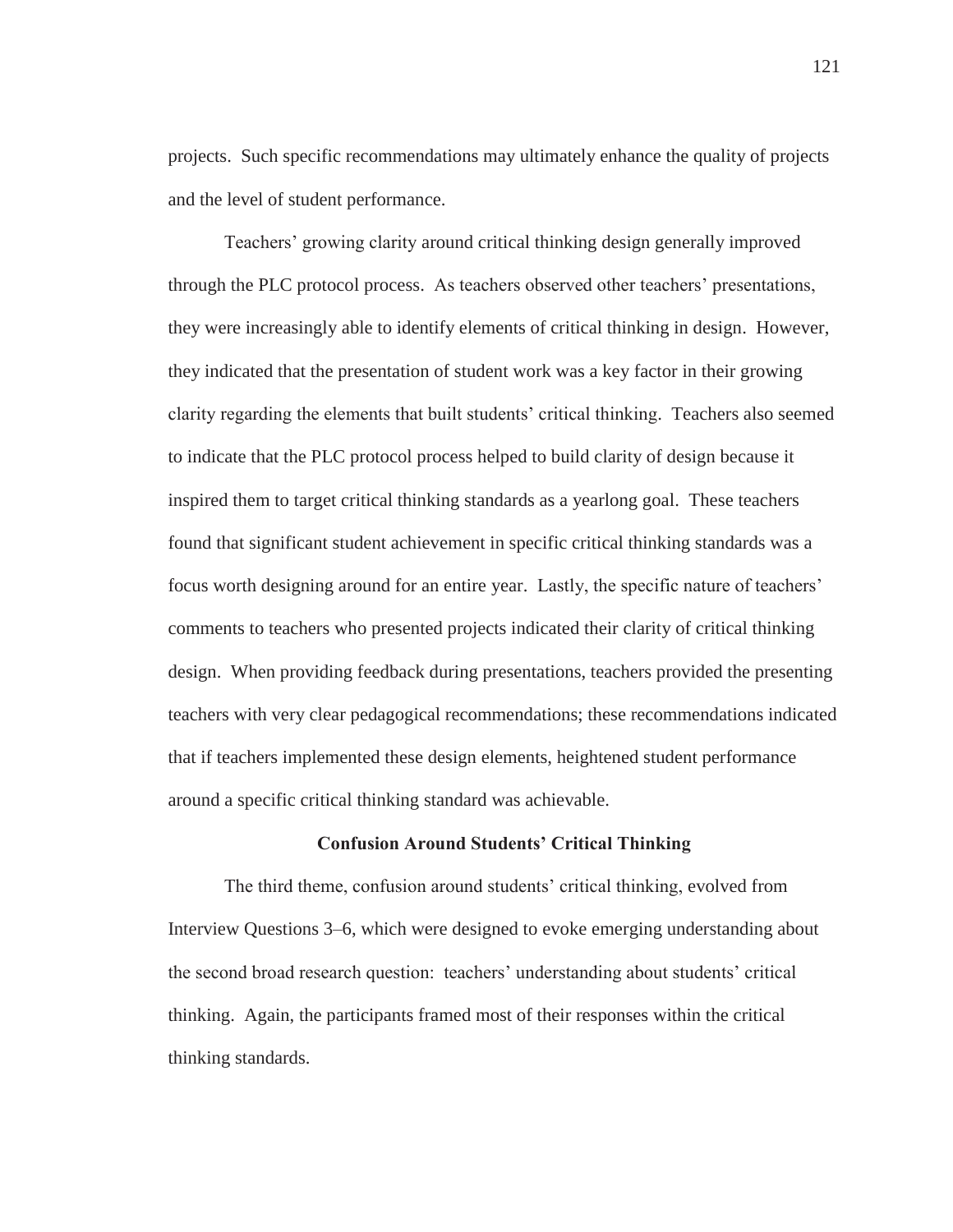**General identification.** One subtheme that emerged was teachers' perception that they could generally identify critical thinking in student work or identify a lack of critical thinking in student work. However, they could not identify what aspect or standard of critical thinking they were observing. P10 stated,

I think I can see it when a student has it, because it looks like or sounds like something from our standards. I think I can see it when a student doesn't have it at all, but I don't know if I can see the beginnings of it.

P5 agreed, stating,

Like [Participant 10], I can see it when it's there, and I can see it when it's not there. I think I can see critical thinking in students or what I use to think of as critical thinking. I'm not sure of whether I can identify "This is critical thinking because of Standard 5." But my perception of critical thinking hasn't changed, but maybe it has gotten more specific now that there are those standards that identify pieces of it.

P5 appeared to recognize that the understanding of critical thinking had changed but could not articulate the relationship between specific aspects of student work and specific critical thinking standards. Interestingly, P5 commented on the ability to see when critical thinking was present but could not identify which critical thinking standard was apparent. This may suggest that this teacher is actually confused about where specific standards are evident in student work. In fact, the comment may suggest a broader confusion about critical thinking. When P5 stated that the understanding of critical thinking had not changed but had become more specific, P5 suggested her understanding of critical thinking already existed but became more specific. P5 seems unable to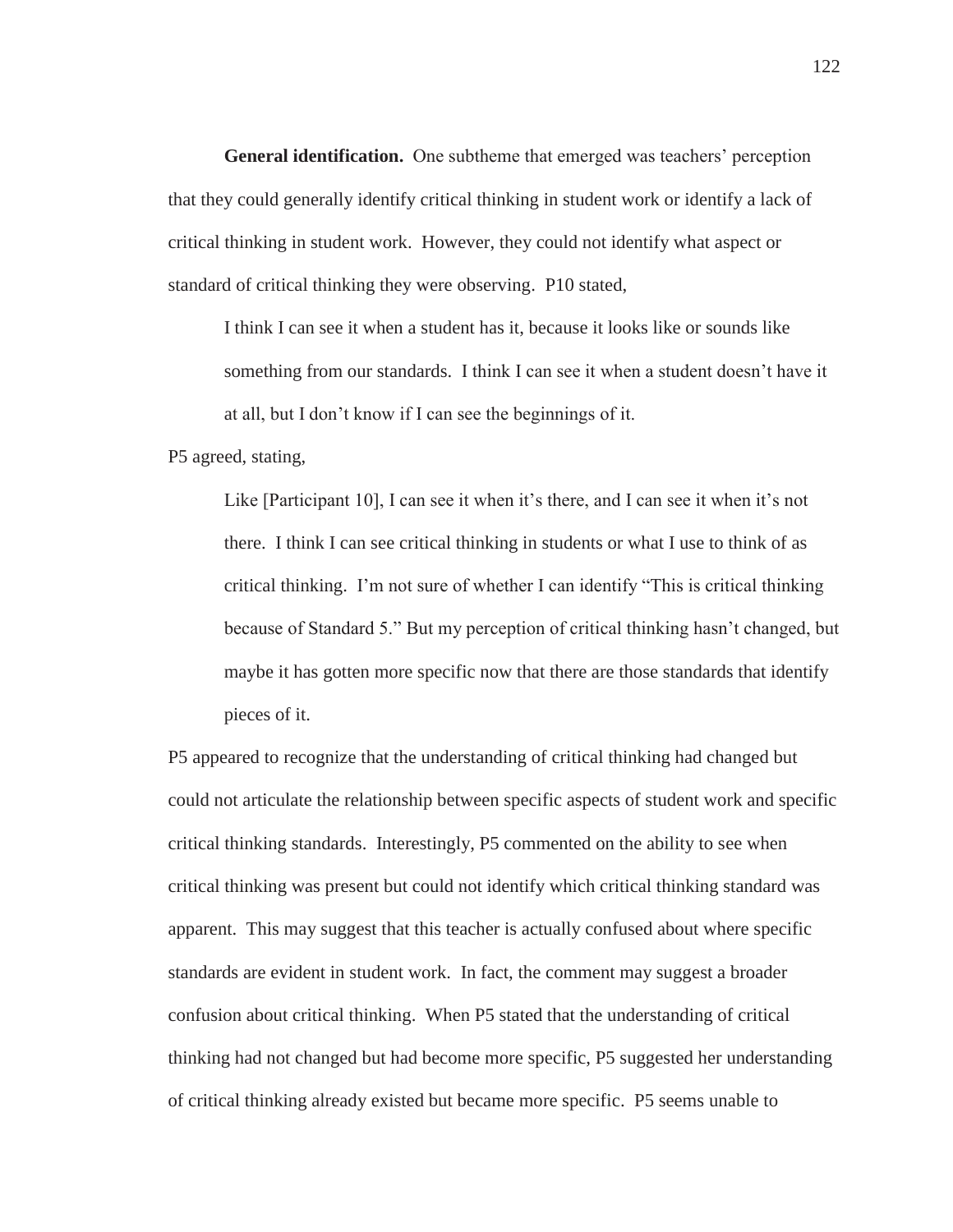recognize the contradiction in these statements. P5's failure to recognize specific standards of critical thinking combined with P5's belief that previous perceptions of critical thinking have not fundamentally shifted indicate an overall simplification of critical thinking.

When providing feedback to a presenting teacher, participants' comments about student work suggested only a generalized understanding around students' critical thinking. In some instances, teacher comments about critical thinking lacked descriptions regarding the degree to which students successfully engaged in a critical thinking standard. In other instances, teachers were unable to articulate the relationship between the specific aspects of the student work and a specific critical thinking standard.

When commenting on a piece of student work during the PLC protocol process, P1 reflected confusion around whether students exhibited a critical thinking standard. In the following statement, P1 provided feedback on a student's written reflection about a research piece for a presenter:

I like the A evaluation; the second part of it you say, "State your topic sentence and then reflect back. Does your paragraph really reflect that?" It seems very basic, but that's what kids need to do. It seems like it's more in seventh grade, but I guess it's really everywhere. And when thinking about trying to get information out in reflections, the more specific you can be, the more likely they are to answer the way they actually felt.

P1's focus on the value of the reflective task rather than the work the student generated is noteworthy. This teacher's comment suggested a weakness or confusion in the ability to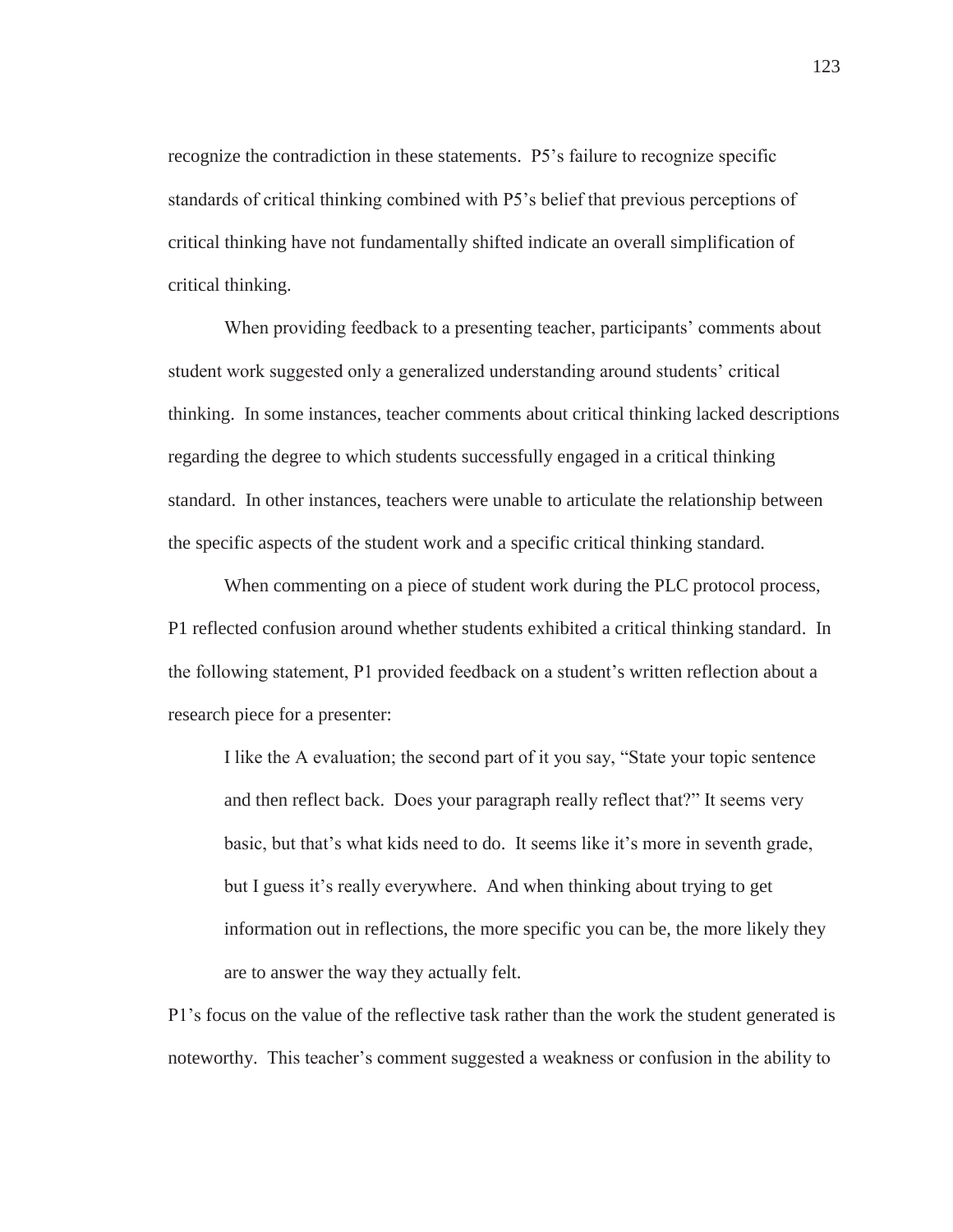demonstrate a true understanding of how the student's work applied to a particular critical thinking standard.

In another instance, P7 provided feedback during a presentation on a student work sample from a historical narrative assignment. P7's comment seemed more like a question than a comment on the student's work, but then it moved into a more direct statement that provided appropriate jargon relating to questioning and, perhaps, critical thinking: "I was just noticing the same thing. Were they given any examples or gone over questions: open-ended versus close-ended questions? Not just, 'When did the Dust Bowl start?' but asking those questions and adding, 'Why?' or 'How come?'" When I triangulated this teacher's statements with the student work and teacher field notes, they suggested a simplification of critical thinking that was not apparent in the student work. This comment reflects the teacher's perception of what students would or would not do if they displayed critical thinking when designing a research question. While this feedback may help the presenting teacher generate an idea of what a critical thinking standard might look like in a piece of student work, this feedback does not actually address the work the student actually produced. The comment may suggest that the teacher is unable to recognize the degree to which a student produced something that reflected a specific critical thinking standard.

In another exchange about the same piece of historical fiction, P9 commented on a specific aspect of a student's piece of work and tried to connect it to a specific critical thinking standard, with an interjection by P8:

One of the things I think: The highlighting and numbering source information is really good because it forces them to go back and look at their work and that they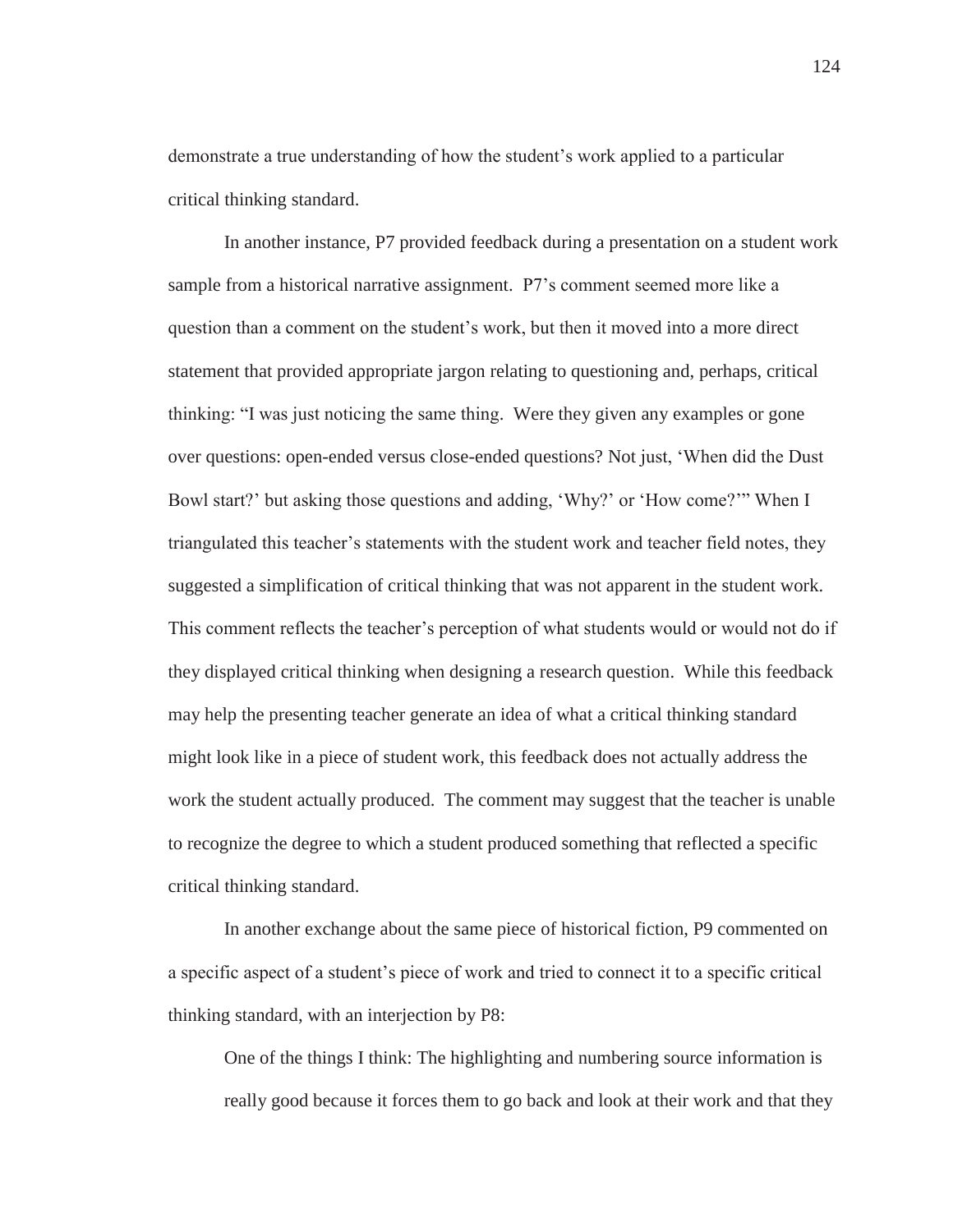are using the research they generated. That is Standard 3, I think. I don't know if that's right. Oh yeah, it says, "My searches lead me to more information I understand." (P9)

Wouldn't it be Standard 23? (P8)

Yeah, it would be 23, and 20, where it's an application of a concept. And then you're applying to the narrative based. The only thing I wondered: Is there a way to push that a little more, as part of the revision process, for the kids to assess? Okay, so I put it in here, "But does it work in here? Should it be in another place in my narrative? Could I further develop that piece? Is there more information from this source that I could insert here, and why?" (P9)

In this exchange, both participants indicated confusion about which specific standards of critical thinking the student work demonstrated. Although P9 tried to offer a suggestion to enhance the quality of student critical thinking, the suggestion created a dilemma for the presenting teacher rather than offering a viable suggestion to improve students' thinking. The confusion over the application of a specific critical thinking standard to a piece of work could indicate teacher confusion over whether students are achieving the learning goals set forth. It could also contribute to confusion when teachers design and eventually modify existing projects to achieve those critical thinking learning goals.

**Gradations.** A second subtheme regarding confusion in teacher perceptions of students' critical thinking was teachers' ability to identify and explain degrees of critical thinking in student work. Teachers' perceptions reflected difficulties identifying early stages of critical thinking and increasing the quality of critical thinking. Teacher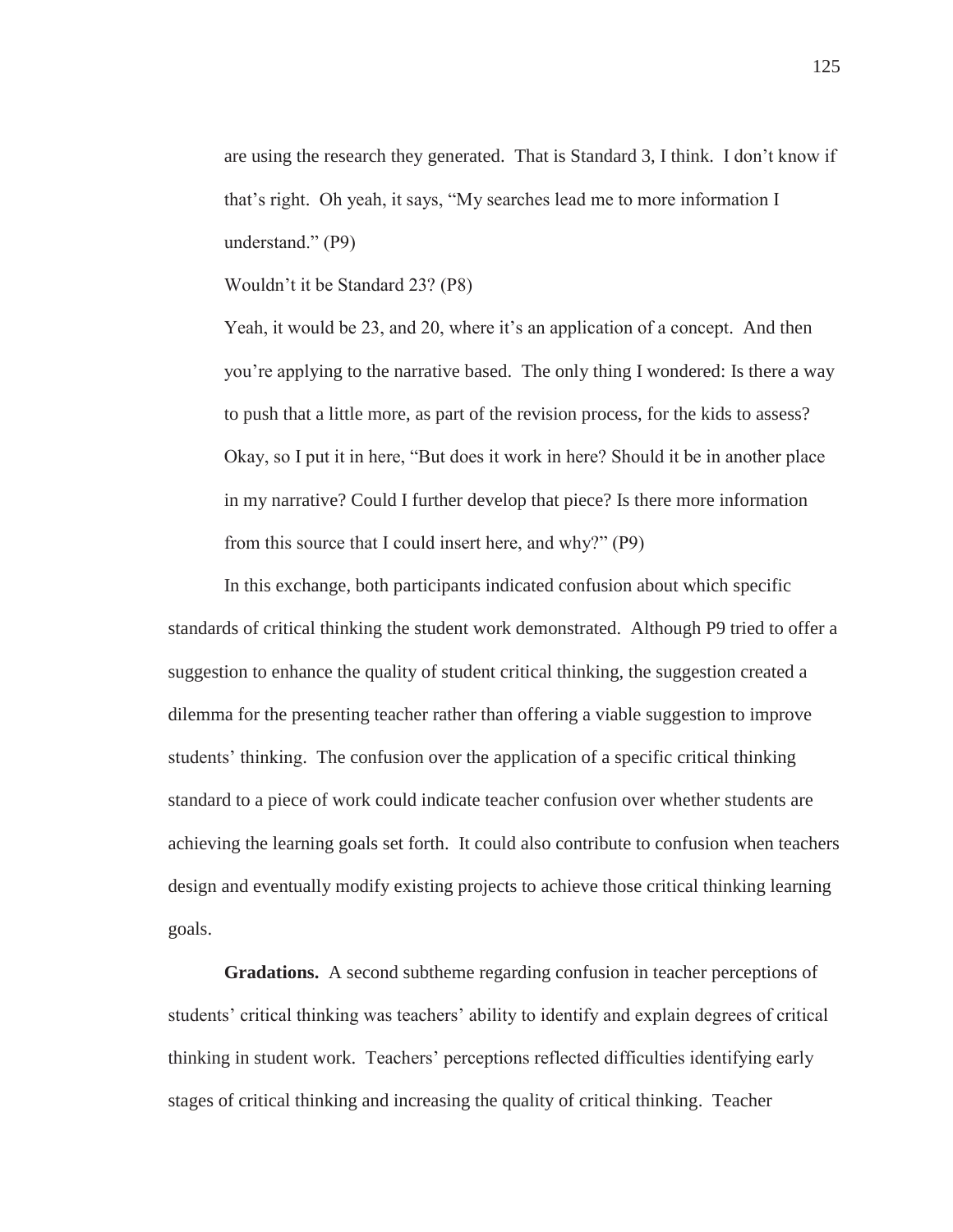perceptions also indicated confusion around what led to students' acquisition and development of critical thinking.

P10 stated, "I don't know if I can see the beginnings of critical thinking. I'm not there yet—when a student is starting to do it and trying to draw that out. I don't know that I'm there yet." P3's comment reflected confusion over how to get non-critical thinkers to begin thinking critically:

I guess the big question for me is for students who aren't doing it. You try thoughtfully to incorporate them into the whole process. The kids who aren't doing it, it's really frustrating and confused. How do I take baby steps so I can start to see it when it's not there?

P1's comment reflected confusion over the level of critical thinking students demonstrated when their work reflected different actions and different standards:

I think my problem comes more from the fact that there are so many different levels of critical thinking, so whether it be something so basic as their making news broadcasts on the colonies, for them to weigh "Is it really important for us to include this story, or include that?" In making that decision, they have used critical thinking decisions, but it might be a basic use of it. But there are other ways that when they maybe write a particular script for the broadcast, there might be different standards shown; they might be deeper and, at least in the way I'm seeing them. So when I grade the project, I thought I would think about the standards, and when I write a reflection, the kids are at another point. I can see how much thinking was going on and how much is just spitting back what they were already safe in the knowledge of instead of exploratory knowledge.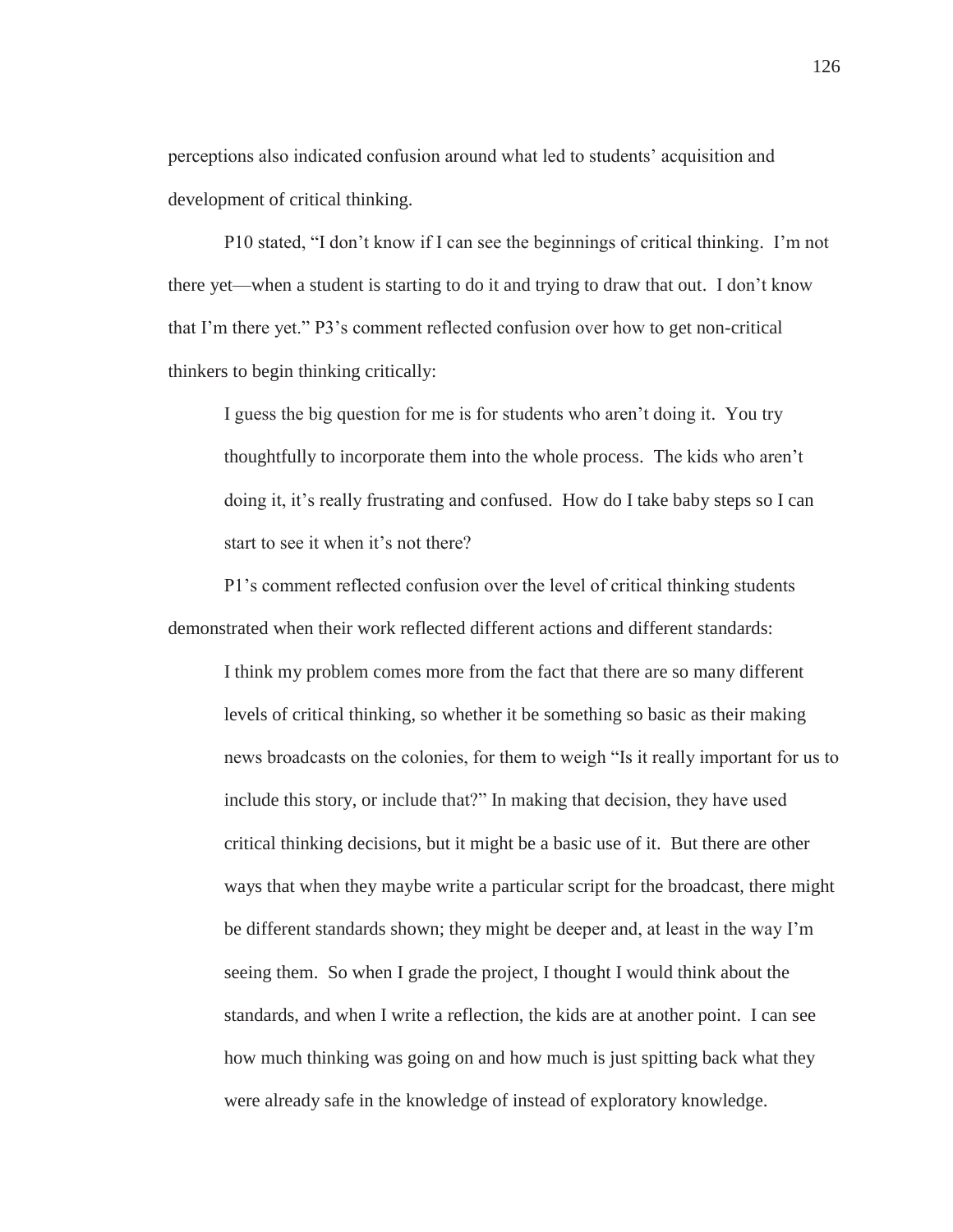With follow up, P1 stated that "different standards were reflecting different kinds of depth or were more challenging." P1's perception regarding the gradations of critical thinking focused on how difficult the standards were in relation to each other. Rather than explain the students' critical thinking in relation to the quality of achievement within a single standard, P1 based the degree of critical thinking on the attempted standard. P1 indicated that decision making around a news story demonstrated critical thinking rather than noticing that there might be gradations of student success within each standard. When P1 stated that different standards are more challenging, P1 only seemed to recognize that some standards are more complex. P1 was unable to discuss the degree of critical thinking a student work sample generated and, rather, stated that students' advanced critical thinking could reflect only in the standard they attempted. P1's perception indicates that students' success as critical thinkers would not be based on the quality of their work but on the standards addressed in a project.

In another instance, two special education teacher participants commented on the confusion they felt regarding their students' critical thinking. In their view, it was difficult to understand why evidence of critical thinking in their students seemed so random. Additionally, one of them seemed to indicate confusion about how to develop critical thinking in students when these students' work showed only glimpses of a specific critical thinking standard. P8 commented,

I think I see glimpses, and I almost feel like it's almost random, but at the same time do agree that some standards will take you further and some are more basic. And it seems as if the more basic ones, that I get glimpses of critical thinking in students. I definitely feel [that] for me, I can identify critical thinking in students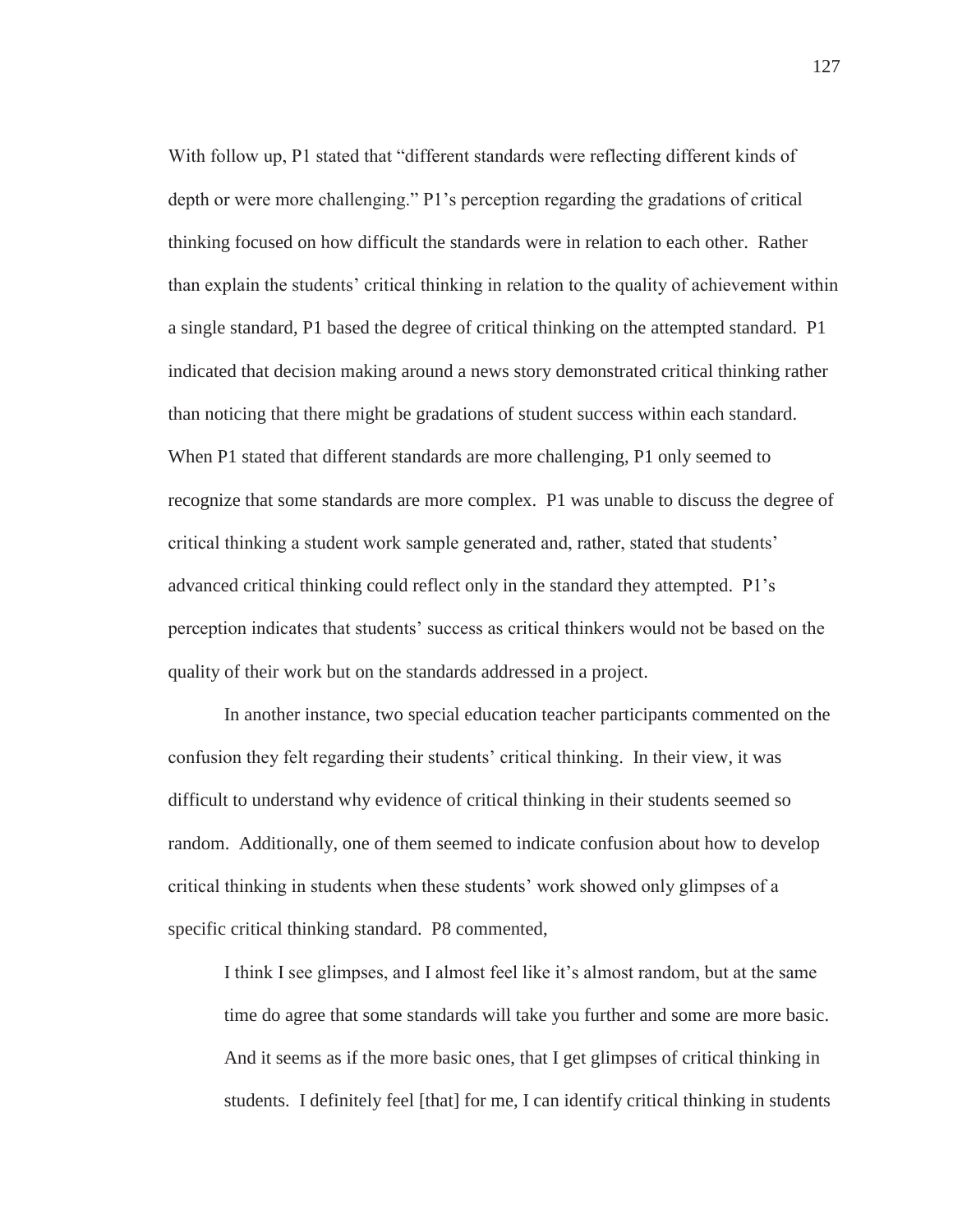who have it, and yet it's really hard to try and move those who have glimpses into something more, or more consistent, and I'm not sure if it's the way their minds work or how to get them there faster.

P9 also commented on how critical thinking develops for special education students. P9 felt that since evidence of critical thinking was so random, it was difficult to anticipate how critical thinking would develop from design to student work:

You see flashes of critical thinking, but I've found no matter how the lesson or project is designed, it's random. The standards I would think I would see come in, I don't, and standards I was sure they wouldn't get, I do. I still can't figure out why. Why have a glimmer of this one, but the one the work was designed around, they didn't? I guess that reflection or evaluation piece is really difficult.

Interestingly, both special education teachers felt their students not only were capable of critical thinking but also could engage in it during lessons and projects. Yet, it seemed that of all the teachers in the PLC, special education teachers could best understand how to move students into achieving targeted critical thinking standards and devise procedures and lessons to help students become more proficient in using the critical thinking standards. These teachers' confusion could ultimately compound their students' difficulties, since special education students' learning issues already contribute their difficulties with critical thinking. The special education teachers' confusion surrounding their students' critical thinking could potentially make the instructional design of the critical thinking standards for a project even less effective for their students when compared to regular education students. This is significant because, in addition to developing targeted approaches for the development of critical thinking, special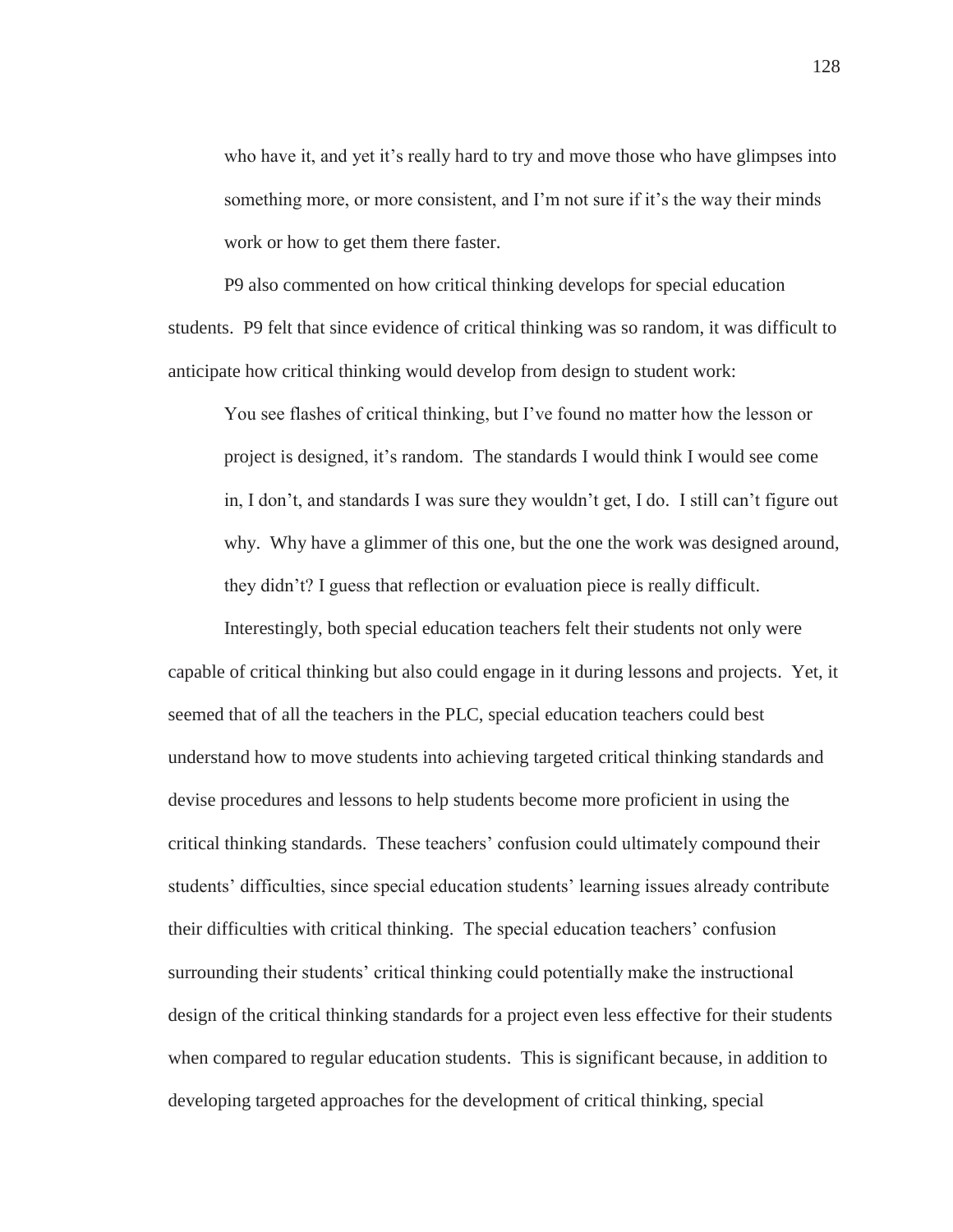education teachers would likely need to modify those pedagogical approaches to meet their students' learning needs. Since confusion compromised their understanding of why students could or could not engage in specific critical thinking standards, it may also prevent them from designing instructional modifications to meet their students' needs.

### **Clarity Around Students' Critical Thinking**

A fourth theme that emerged through the data analysis process was a sense of clarity regarding the second research question: teacher perceptions of students' critical thinking. Teachers exhibited a sense of clarity when they identified specific critical thinking standards in presentations and related them to student work. Another subtheme that emerged related to clarity was the teachers' ability to identify student examples of critical thinking and then provide specific approaches to help build higher quality critical thinking. A third subtheme reflected clarity regarding an emerging understanding of the role of parroting in developing student critical thinking. A final subtheme was an emerging clarity of the importance of students' ability to identify critical thinking.

**Specific identification in student work.** Specific identification of critical thinking in student work was one subtheme that emerged regarding teacher clarity of students' critical thinking. In these instances, participants were able to provide specific references to student work and were able to explain either how the work related to critical thinking or how it specifically linked to a critical thinking standard. In one instance during a presentation of student work, P4 not only discussed how student work reflected a higher degree of critical thinking but also described indicators within the work that involved higher quality critical thinking: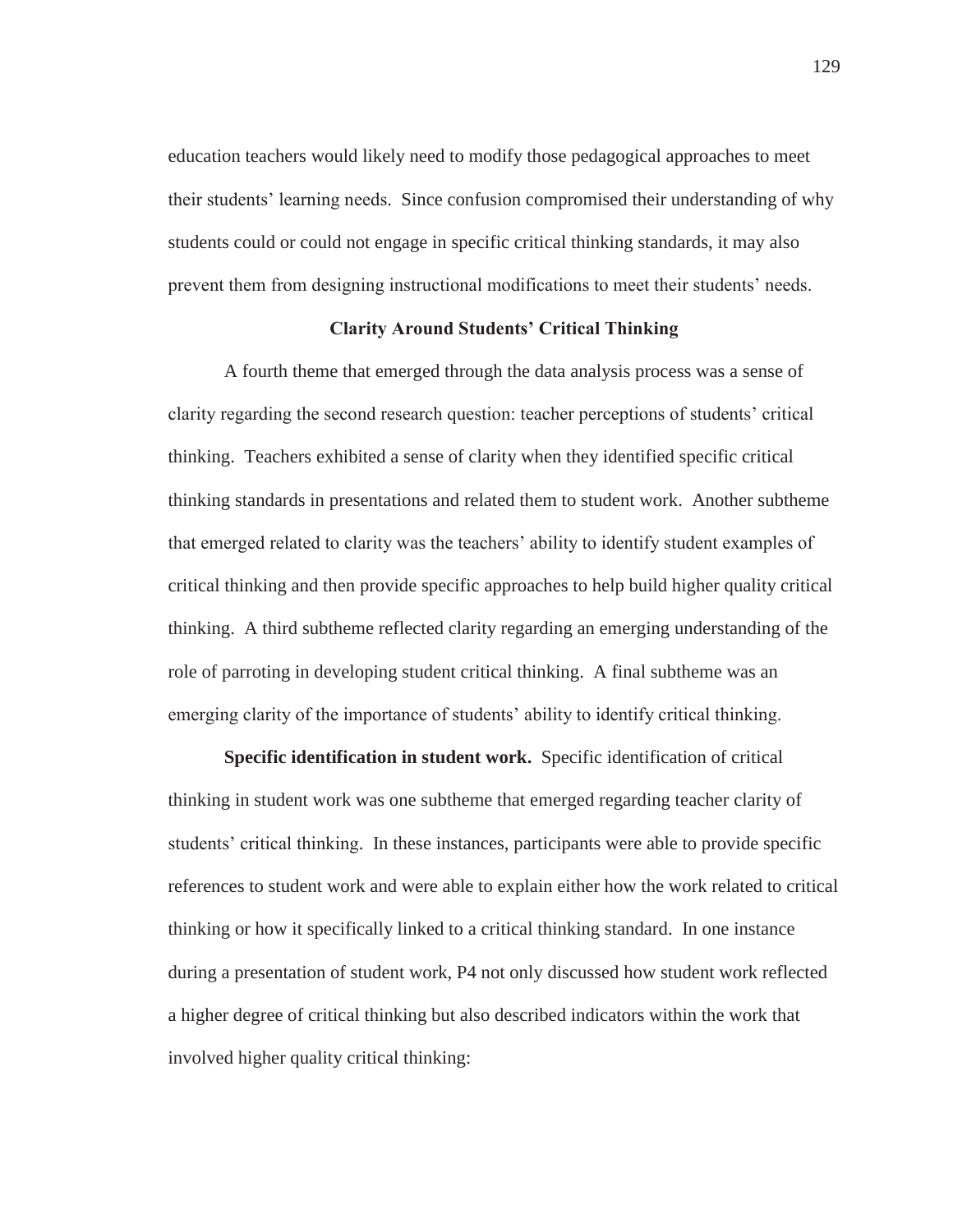I see very basic descriptive, factual questions: "How did the Dust Bowl start? How did it affect families?" where the second student asked, "What is the difference between life before and after the Dust Bowl? What was the reaction to the Dust Bowl? What options did people have?" Considering alternatives is a very good question. These two questions on this page not only end with a question but seek the why? To me, those are signposts of higher order thinking.

P2 commented on the same student work sample and expressed how specific aspects of the student work were reflective of several critical thinking standards:

I want to mention one more: Standard 23 was apparent to me. I found it interesting that the one student has so much more understanding of the conflict that was caused by the dust storm, that the parents argued [that] there was stress between the two of them that it doesn't go away; it's a repeating argument which leads to stress on the child, which then eventually leads to the stress of the father abandoning them. Really good, high-end understanding and ability. In fact, it covers more than Standard 23. It seems to be reflecting point of view and empathy, that the student is able to see through those pieces of factual information. Obviously, something that was picked up in the facts but then able to translate it into a story was really nice.

P4's first comment demonstrated clarity because P4 was able to articulate how the first questions the student designed were basic and factual and why the later questions were more significant. In the second comment, P2 was able to explain how the specific pieces of the student's writing related to the specific critical thinking standards of point of view and empathy. P2's's articulation of how specific aspects of the student's work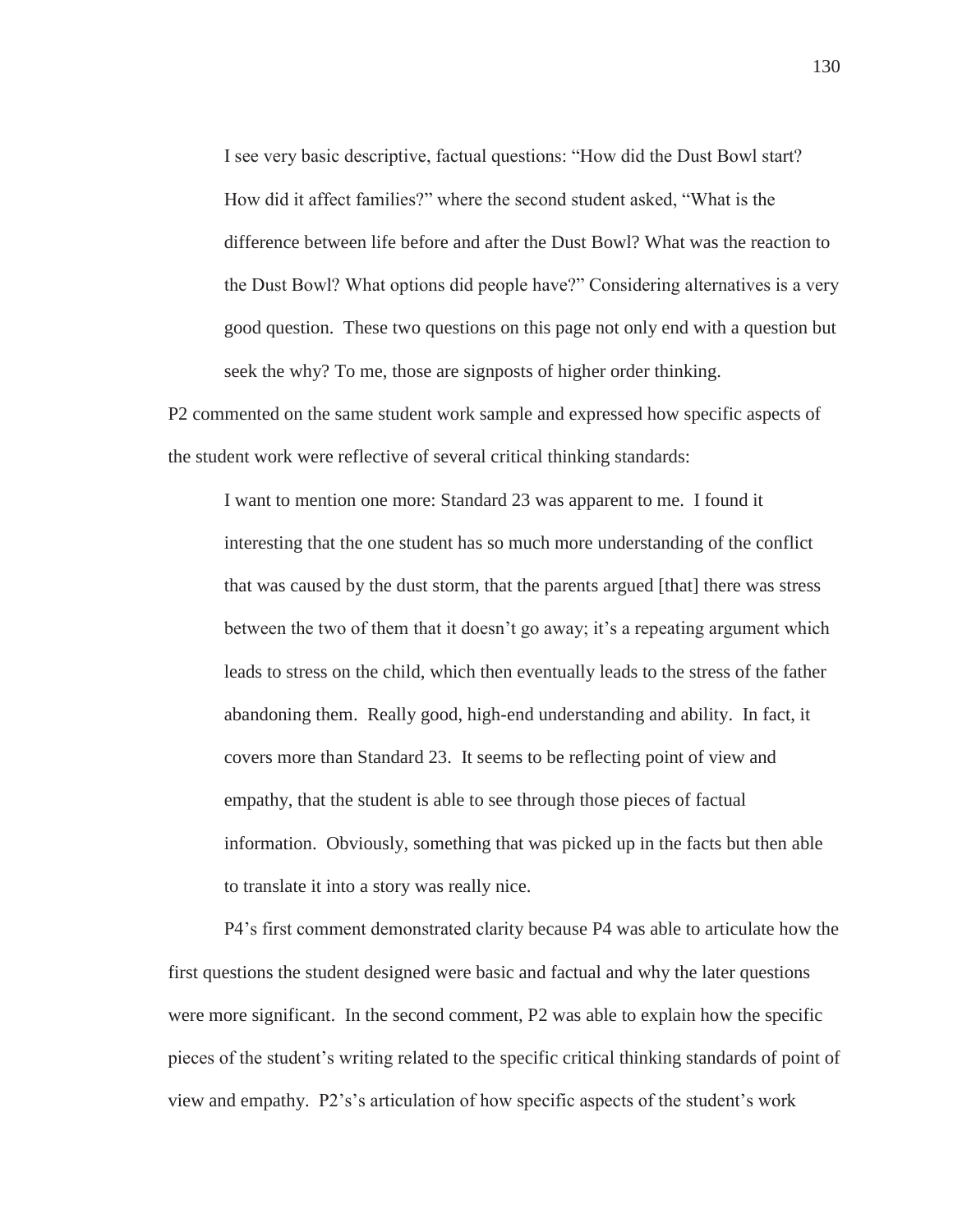provided evidence of specific critical thinking standards indicated that some teachers gained insight into specific examples that reflected students' high-quality critical thinking, rather than making broad or simple references to critical thinking without specific evidence as support. Teachers who identify specific examples in students' work could then provide other teachers, as well as their students, with evidence or models from student work samples or teacher-developed samples that demonstrated critical thinking standards. Ultimately, these specific references to student work could help teachers and students better understand what constitutes high-quality critical thinking.

**Identification of critical thinking tied to suggestions for advancement.** In an even more explicit vein, a second subtheme emerged in which teachers not only were able to articulate specific instances of critical thinking and relate them to standards but also were also able to offer specific targeted approaches to help advance the level of critical thinking. P3, in describing a specific piece of student work, stated,

In Evaluation B, I think there is Standard 15. "I worked through my confusion one way by disregarding one of my sources. I learned that not every source is correct." So there is that sense of evaluative nature, evaluating sources, which can be really trying for kids who have never done that before. I feel like now she understands she may need to go through several sources and evaluate each one. That's really important for them to understand, because when they get into high school they will have to do that pretty independently. I was wondering if there is a way to justify her sources: "I chose my sources because..." or "This was a good source or a reliable source."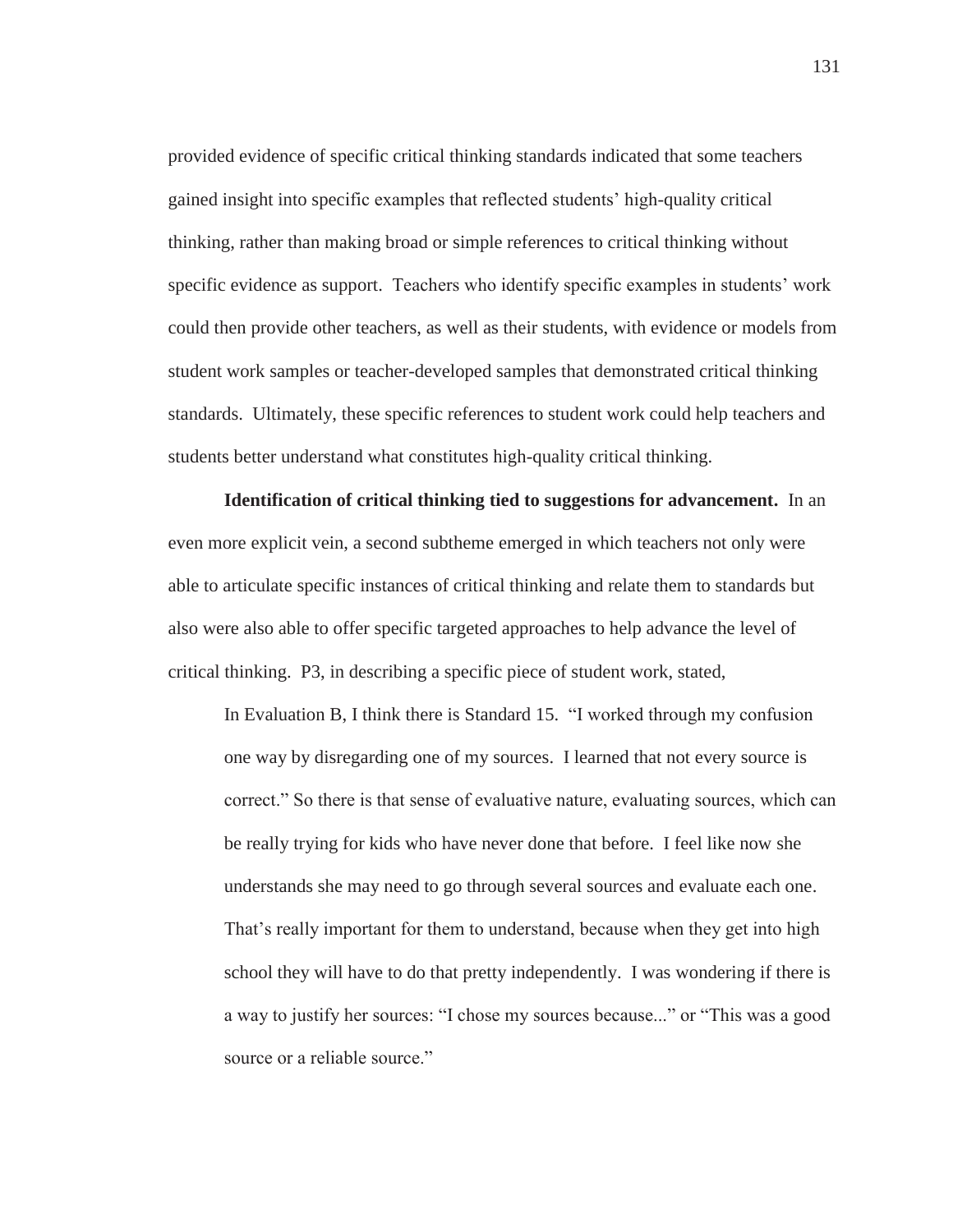Similarly, while speaking about another piece of student work, P2 explained how the two pieces of student work could be used as tools to enhance the quality of critical thinking in several standards:

I wonder, in the future, if the focus would be to take the mini-lesson idea on questions, to take the two forms of questions and make a comparison between the two and ask for better questions out of students or to provoke better questions. I just wonder if a better set of questions would lead to better Standards 2, 3, and 4 out of students. There's examples of intellectual empathy, but the point of view and empathy of one sample to the other almost seems to originate from the types of questions each student wrote, and if you focus there, I wonder if the next steps would lead to a deeper understanding instead of trying to get to it after the fact, focus on the earlier step. Would it lead to better outcomes for the first student?

P2's comment was significant because it not only included a specific pedagogical means to improve instruction for a specific standard, but it also included an explanation of how the teacher could improve the student's performance. This type of meaningful commentary could then translate to higher performance in the critical thinking standards across disciplines. P2's comment also suggested that teachers in the PLC whose understanding of critical thinking standards encompass both identification and pedagogical application could recommend pedagogical approaches to other teachers to maximize their students' performance on the projects.

**Student parroting.** A third subtheme emerged regarding the role of students parroting information as a means to help develop critical thinking. Teachers expressed that, as a means to develop students' critical thinking, students should mimic the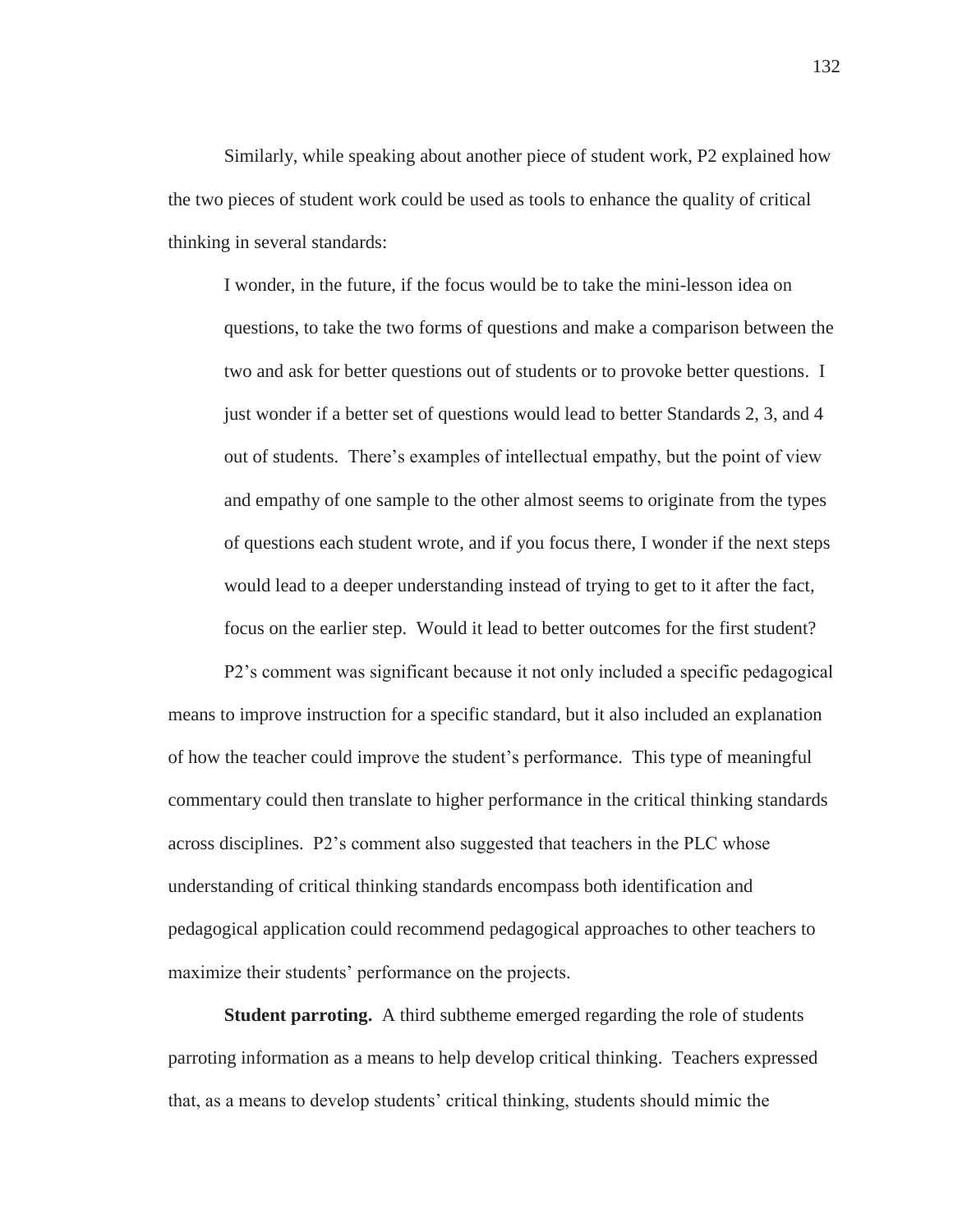language and actions of critical thinkers so they could eventually begin to act independently and advance their own abilities to think critically.

P4 described a perception about the development of student critical thinking: I feel like I'm getting much closer to seeing gradations in the thought process. To clarify, how I can put this? In my approach, I've been calling it *specific*. Essentially, we started the year with a very broad discussion of what these mean, and then with the first project I'm asking the students to be very, very specific about what they've done or said. I'm asking for specifics in two areas: specifically talking about actions related to the project and then specifically talking about a certain critical thinking standard. So what I'm noticing is, the students who really don't get it at all just spit back that global language at me, and as I see student comments and reflections getting more and more specifically tailored to the project but to the critical thinking standard they've chosen to reflect upon, I feel like I'm starting to get a better sense of where they are in advancing their thinking. And for me, I think it's just a matter of amassing more and more examples of how a student phrases this through every reflection.

In a follow-up comment, P8 noted,

I want to go back to what [P4] said about students just spitting out what we gave them. I think some kids really need that direct instruction: "This is what we are looking for." And until they can see it and hear it and know based upon what we've said, they do have to work through that. "Oh, this is what they want." I kind of see it, and just giving it back is maybe practice for them. And until they can stand on their own, they do need to be able to see it and give it back to us.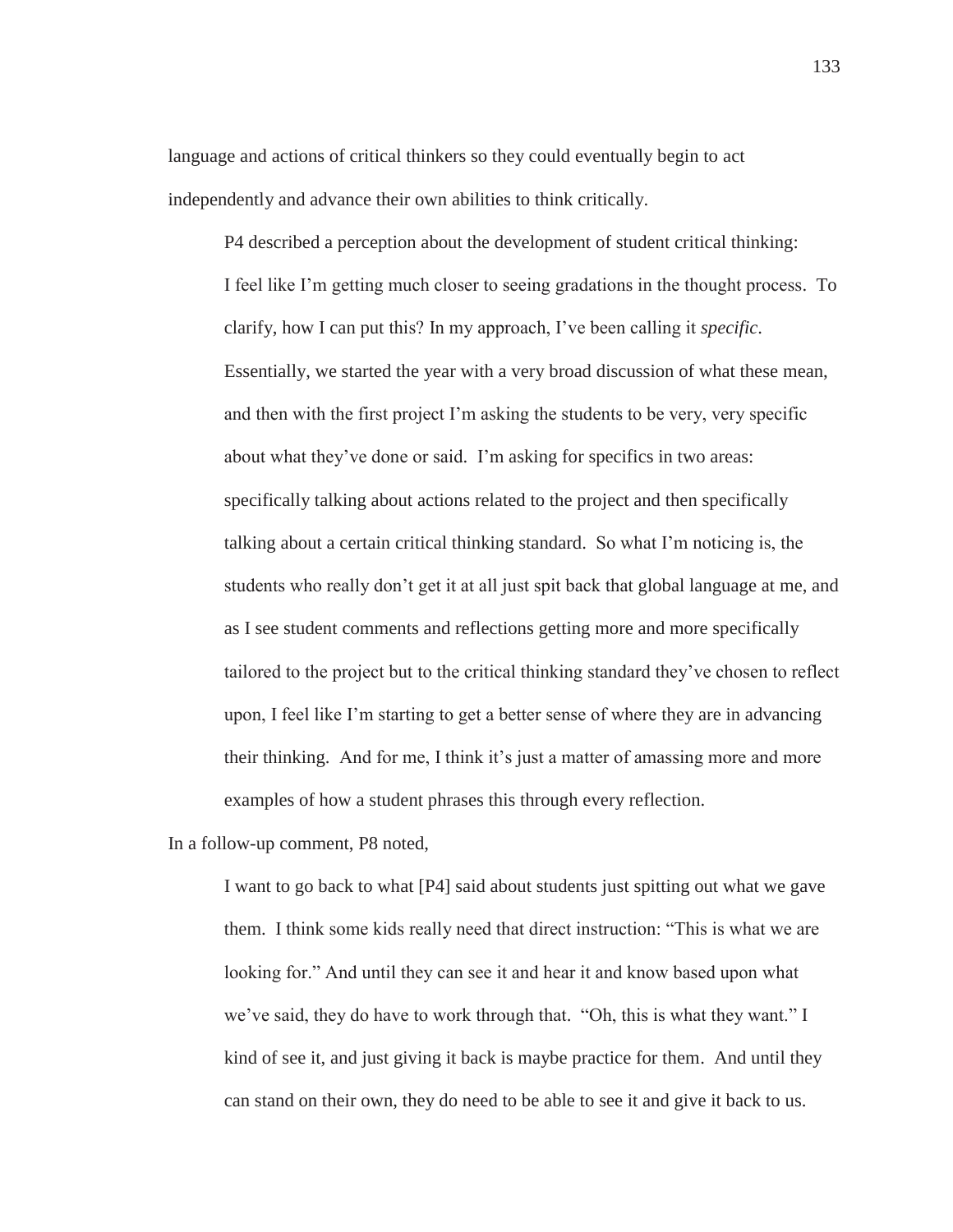P4 stated that this use of imitation to develop student critical thinking was appropriate because the participant actually used the same PLC tool the group used. P4 felt it was appropriate to honor the process the PLC used and make it valuable for students as well:

I feel like when I try and design for critical thinking standards specifically, I find myself trying to spit back something I've seen from this group, and for us to honor that, as part of the process, might be an important point to take away.

These comments suggest that the development of teachers' understanding of critical thinking is, in many ways, very similar to the development of students' understanding of critical thinking. Teachers recognized that they encourage students to parrot back the language and specifics of critical thinking, just as teachers engaged in this parroting during the PLC as a means to develop their own understanding of critical thinking standards. Likewise, teachers who had a general or vague understanding of critical thinking were similar to the students who needed the direct instruction as a way to help practice critical thinking. When teachers recognized that the process of understanding and developing critical thinking in their students was similar to their own development, they were able to utilize metacognition not only to develop clarity around their own critical thinking but also to teach their students to do the same.

**Student identification.** A final subtheme that emerged relating to teacher clarity of students' critical thinking was the role student identification of critical thinking plays in improving critical thinking. Some teachers commented on the importance of students parroting back information as a tool to enhance their critical thinking achievement. One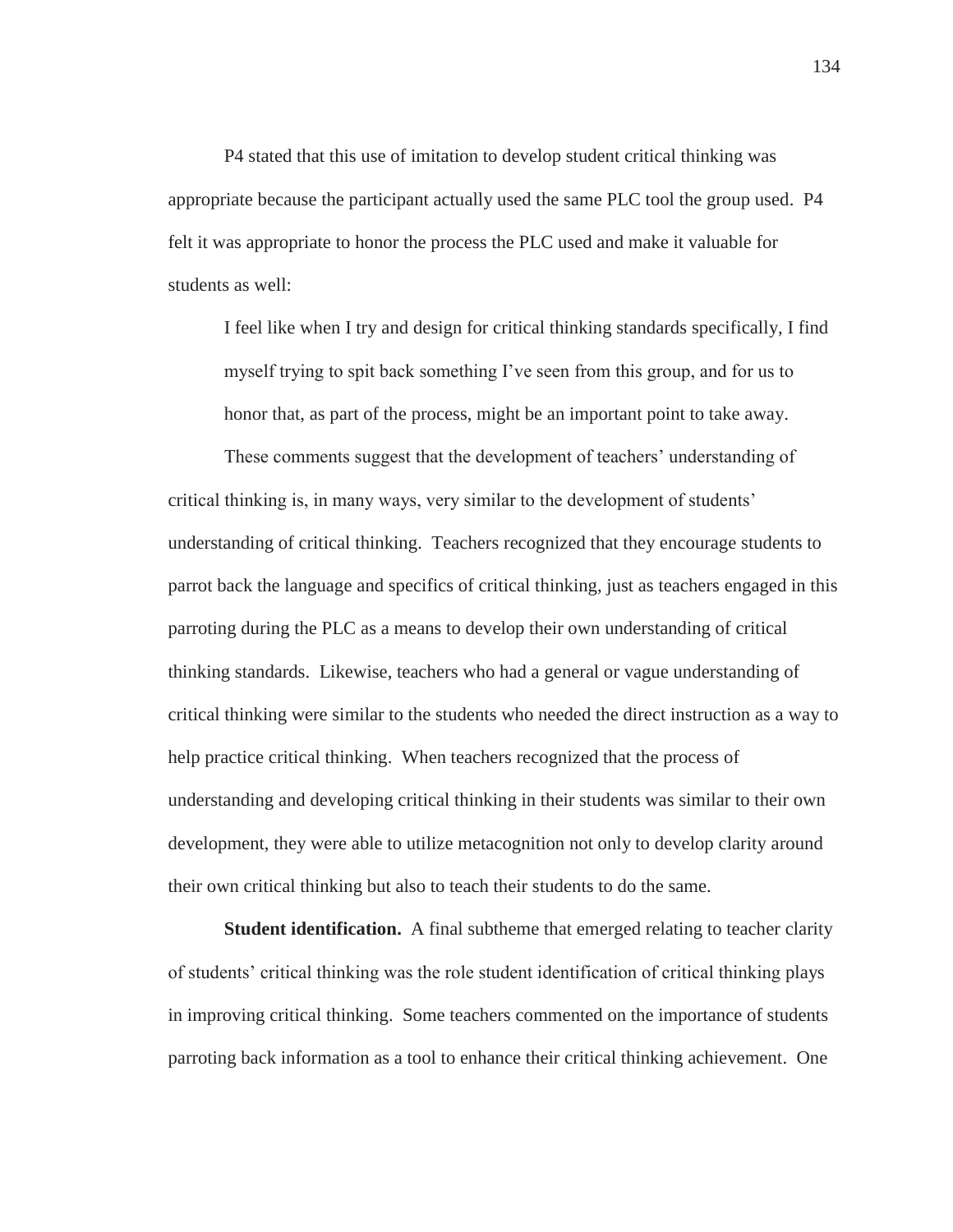of the participants responded to another's comments about students mimicking what they had heard. P2 stated,

A couple thoughts just came to me listening to [Participant 4]. The first is something I tell my students throughout the year: "First we mimic a certain thing we see or hear in someone else's work that we wish to also do. Eventually, we grow comfortable and then we do it independently." The other thing that occurred to me is that it is as important for students to recognize critical thinking as it is for us to recognize it.

Several participants responded to this statement. P5 agreed, P3 felt that at some point students must, and P4 felt it was most important. I then questioned other group members about whether they felt students could see and recognize critical thinking and recognize it in other students' work. P9 responded by stating,

I think they can, but they identify it differently. I think they are looking at it as, "This is good." We are looking at it as, "Are you thinking critically?" while they are not looking at it as, "Am I thinking critically?" but rather, "Am I doing it right? Is this the right answer?" I don't think they have been able yet to specify that, "Teachers want me to do this because this is thinking critically."

P2 expressed a perception that indicated students and teachers follow similar paths in their understanding and articulation of critical thinking standards:

Students may not yet recognize the language of critical thinking, but instead they are using, "This is good" because they can't articulate why, and I also wonder if that's what we teachers tend to do? It's good; I can't explain why it's good because the right language for it isn't available, so it's just good.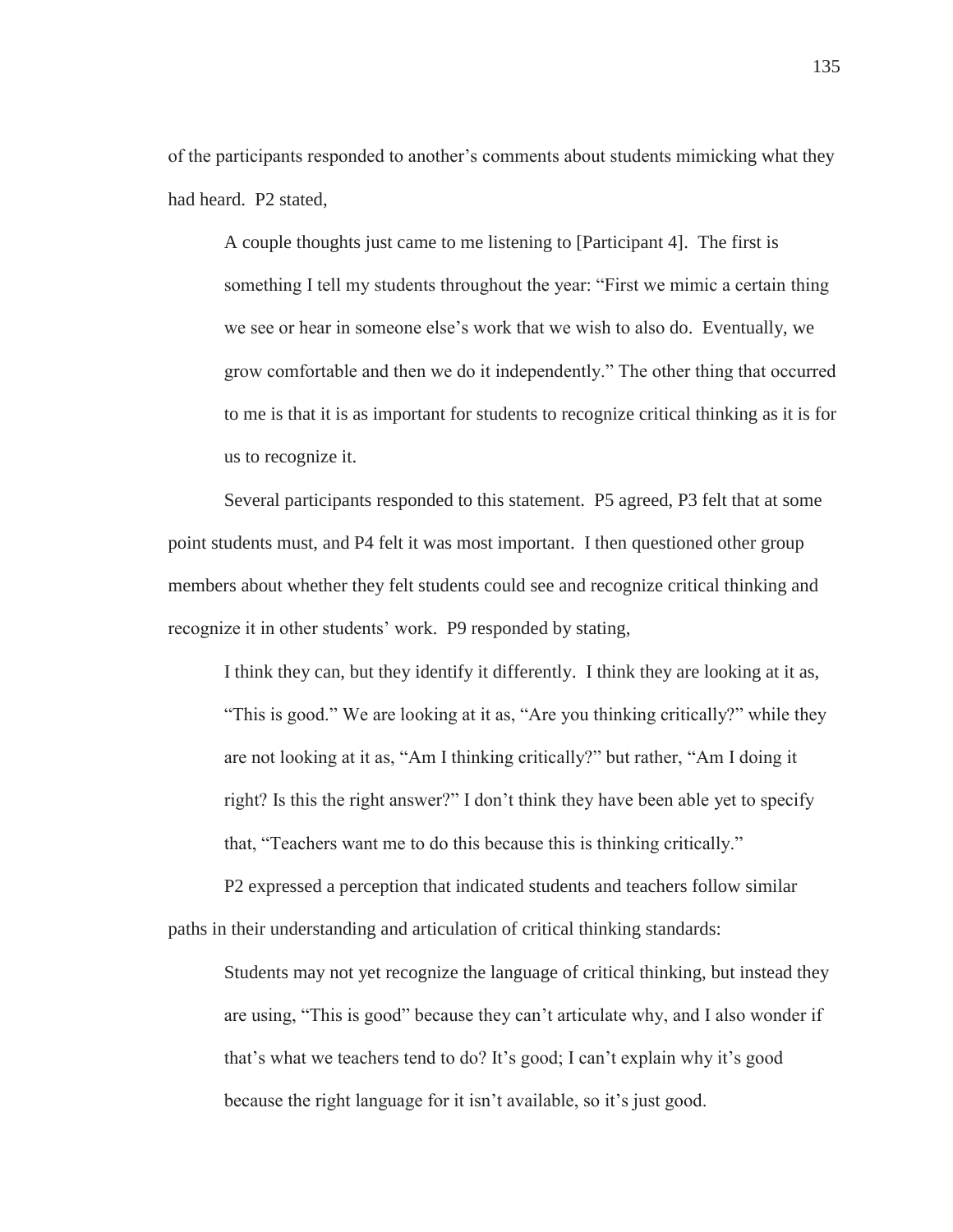P10 then admitted,

I've never asked that question, so I don't know. I've never asked students to say, "Do you see critical thinking?" or a paraphrased version of the same. I've asked them to talk about each other's work, but never about critical thinking specifically.

Yet, P10 also recognized the potential for students to discuss critical thinking explicitly. P10 saw how, in music classes, students could use critical thinking standards to expand and deepen their feedback about one another's projects:

In the music technology class projects, the kids are talking about each other's work and why it is good and why it isn't good, but they are not using [the] critical thinking language we are using and they are not talking in ways we are talking about critical thinking. They might start to, like, when you were saying before, when you said showing glimmers of it, "I like how you did this section or that section," but it's after I prompt them to go further by asking them to talk about a specific standard in relation to what they like.

Two other teachers then offered suggestions for how teachers could use rubrics and reflections to help students find and articulate their understanding of critical thinking. P3 stated,

I think rubrics are a really good way to bring critical thinking into student thinking because it gives them the language to work with it. In ELA, the ideas portion of a rubric gives a lot of freedom to look at the standards we are looking for, and the kids will start to use the language because they are forced to look at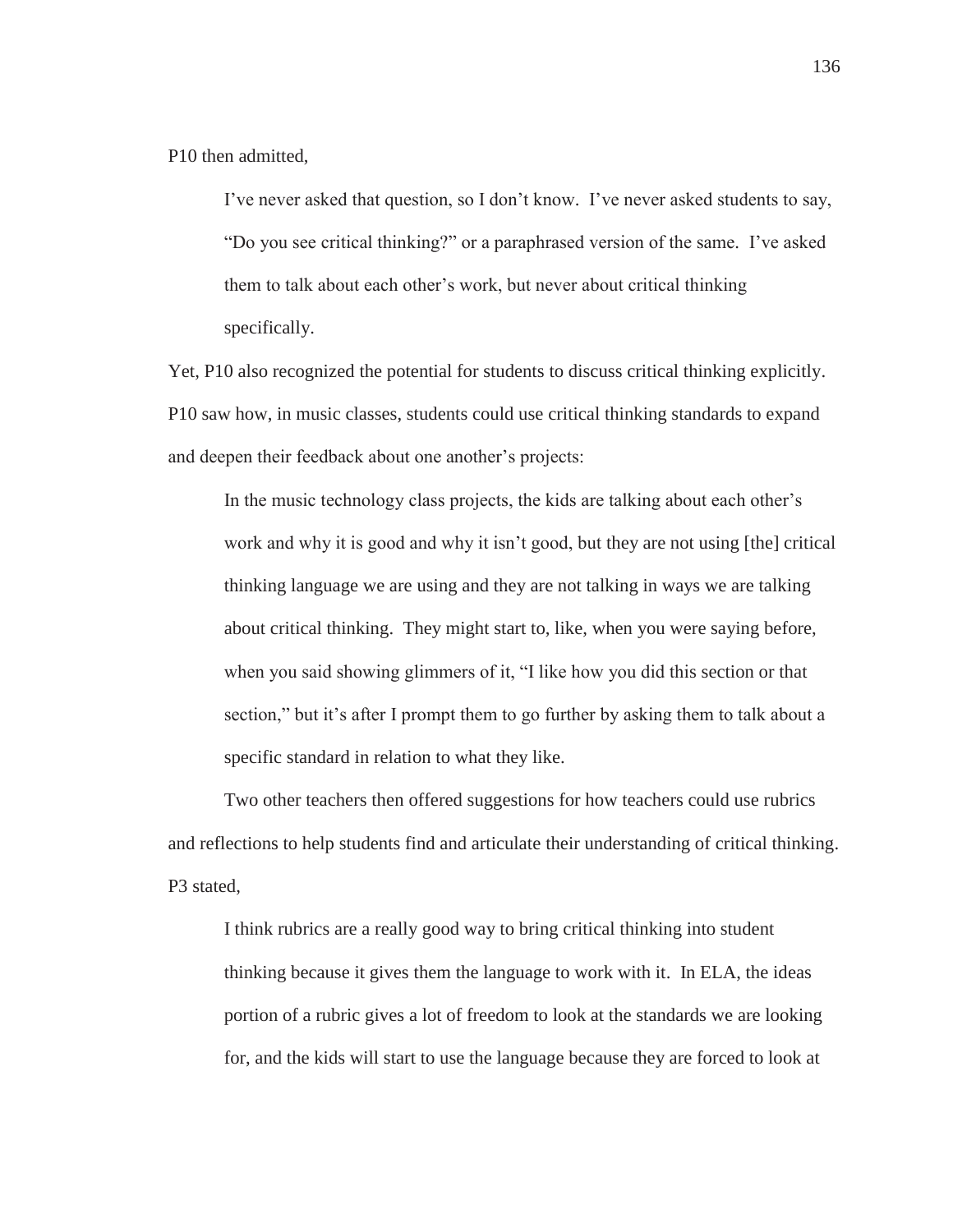the rubric when they are looking at each other's work. They can go in and say,

"This is an example of this because this is why."

P1 stated that students could also use the "same rubric language to help articulate their understanding in learning reflections as well."

Teachers again seemed to recognize the value of their own experiences in helping them determine how to ask students to understand critical thinking. Through all of their comments, it became apparent that teachers were developing a sense of clarity of how to use similar experiences and language of the PLC to promote similar learning and understanding in their students. When they asked students to reflect on their work, teachers were actually asking students to engage in the same types of reflective practices the PLC engaged in as part of its protocol. Because teachers asked their students to utilize the same language they used, teachers could easily see growth in students' understanding of critical thinking behaviors, as well student products reflecting critical thinking. When teachers give students the means to talk in a common language, teachers may develop a means to understand fully what students know about the critical thinking standards they want students to improve upon.

### **Nonconfirming Data**

In this study, several teachers' perceptions were considered nonconfirming data. Allen and Blythe (2004) stated that protocols succeed because the systematic talking and listening steps incorporated to help produce trust between group members generate a creative tension. Several participants, including P3 and P7, expressed their sense of insecurity about presenting to the group. P7 expressed insecurity about presenting to the group, but then denied having those fears. P10's contention contradicted Allen and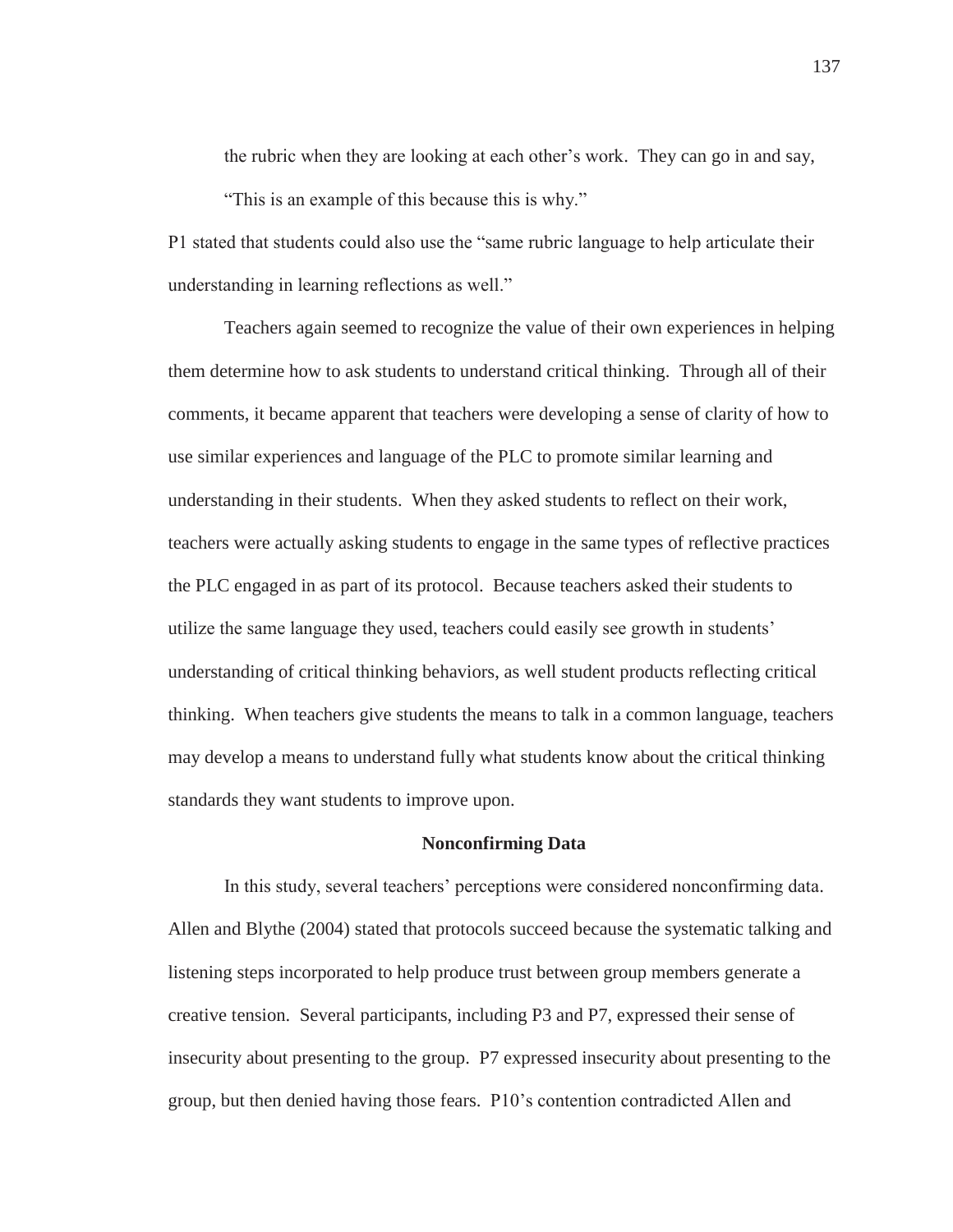Blythe's point that the systematic talking and listening steps allow teachers to engage in a constructivist effort to address an individual teacher's focus. In addition, P10 expressed a vastly different view than Allen and Blythe's about the advancements teachers gain as members of a protocol process. Allen and Blythe argued that teachers engaging in a protocol process gain insight from the conversations and then apply their insights in their own classes to their own students. P10 stated exactly the opposite through the perception that even though P10 participated actively in the PLC, the participant did not develop a clear understanding of critical thinking.

### **Evidence of Quality**

A triangulation of the data analysis revealed four themes. These themes emerged as I completed itinerate data analysis utilizing teacher field notes and transcriptions from teacher presentations of projects and student work. I sent each participant transcriptions of PLC presentations for member checks. I developed interview questions to help answer the research questions. I designed follow up questions during the interview to help further address emerging themes. The final piece of triangulated data was a transcript of a group interview. After the group interview, I sent all PLC members the transcript for member checks.

#### **Conclusion**

This case study explored the influence a PLC utilizing a protocol had on teachers' perceptions of instructional design for critical thinking and teacher understanding of students' critical thinking. Participants seemed to indicate both clarity and confusion regarding critical thinking. One theme that emerged around the first research question was teachers' level of clarity in instructional design for critical thinking components. In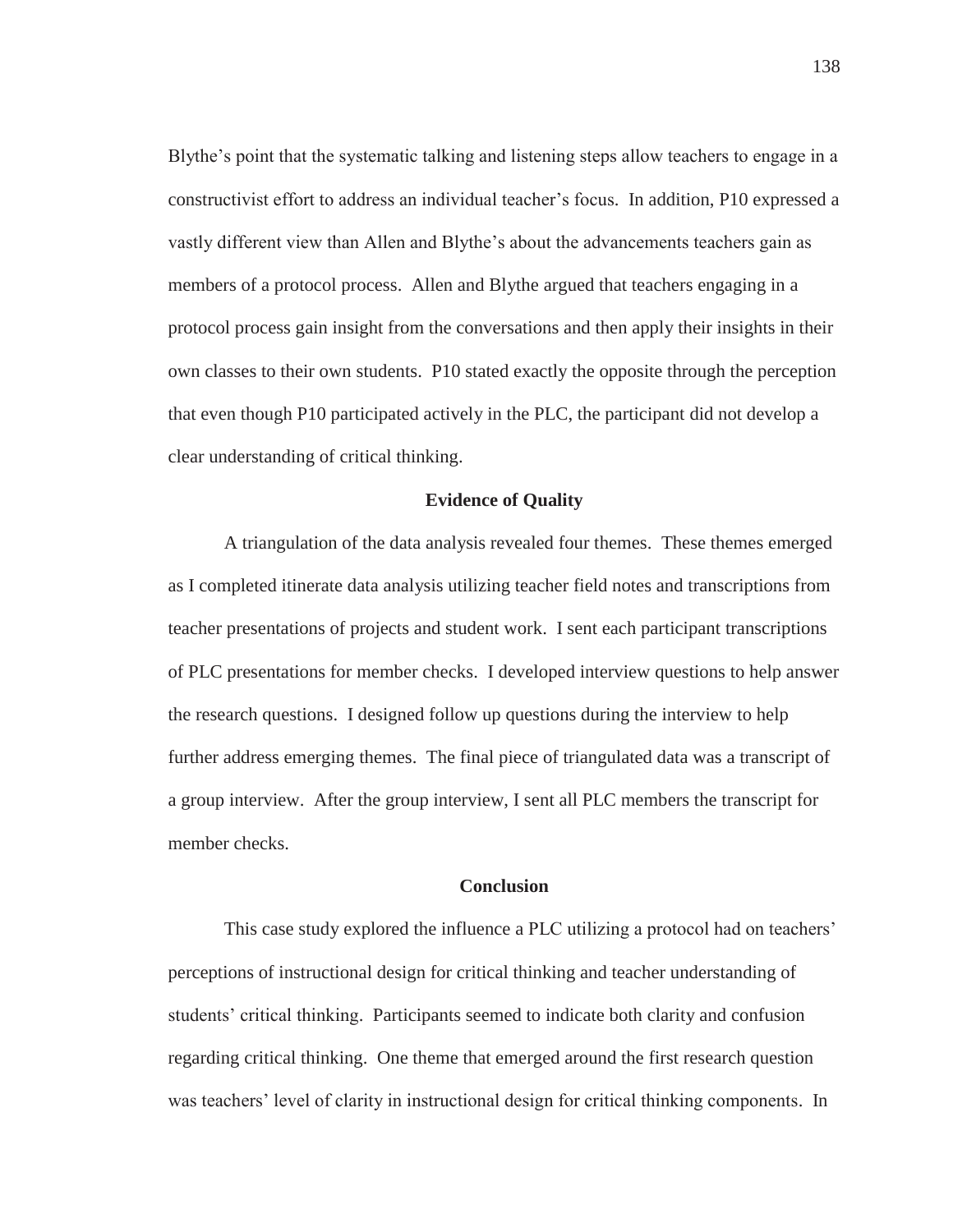a contrasting theme that also addressed the first research question, some participants demonstrated confusion relating to instructional design for critical thinking. For the second research question similar themes emerged when teachers examined student critical thinking. Teachers demonstrated confusion about the degree to which they were able to identify elements of critical thinking in projects and connect critical thinking standards to student work samples. A final theme that emerged was participants' clarity regarding their ability to identify and connect specific critical thinking standards to student work samples. Section 5 provides an interpretation of the 2 major themes of the study, recommendations for future actions based upon the research, recommendations for future research, a description of implications for social change, and a reflection of the researcher's roles within the district and the potential influences such roles had within the context of the study.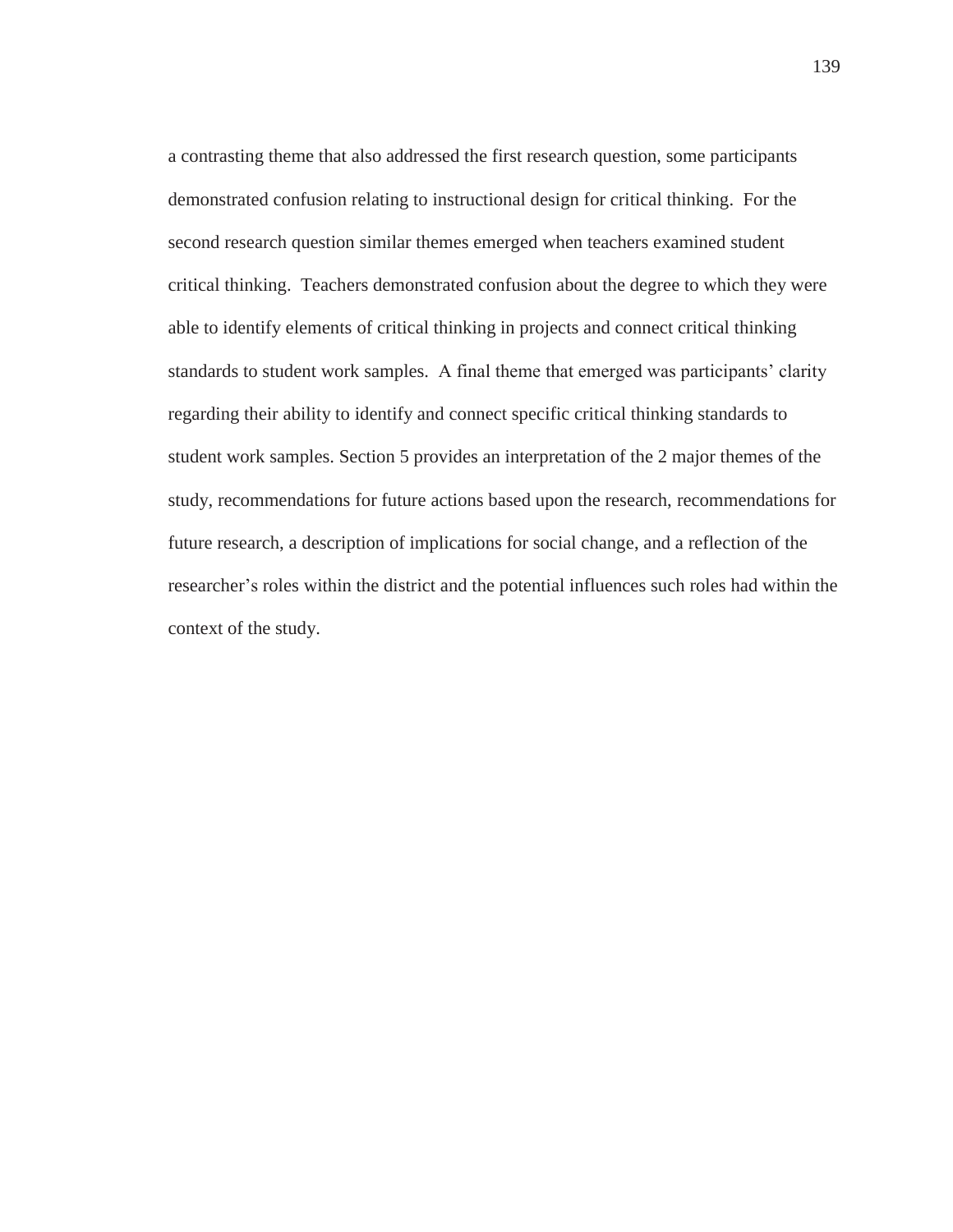# Section 5: Summary, Conclusions, Recommendations, and Reflection **Introduction**

 The purpose of this study was to explore the influence of a PLC, using a protocol, on teachers' perceptions of (a) the instructional design for critical thinking and (b) their understanding of students' critical thinking. This qualitative case study examined teacher perceptions regarding critical thinking in projects and student work samples. The study examined teachers as they followed an inquiry protocol within a PLC. PLC meetings were audiotaped and transcribed to capture perceptions of presenting teachers and the other PLC participants. Transcriptions were triangulated with participants' presentation field notes as well as a transcript of a final group interview. The PLC group's protocol used 23 of Paul and Elder's (2007b) 25 critical thinking standards to discuss project design targeting critical thinking and understanding students' critical thinking.

For over 25 years, both educators and legislators have expressed the desire to improve education in such areas as thinking critically, solving problems, posing and answering quality questions, and developing an integrated understanding of concepts (Assessing and Teaching of 21st Century Skills Project, 2010; Brooks & Brooks, 1999; CCSSI, 2011; Green, 2007; NCEE, 1983; Rotherham & Willingham, 2009). Legislative efforts to improve student achievement have failed to consider an underlying problem in education in the United States: Paul (1995) described students' fundamental inability to engage in critical thinking, but, more importantly, he asserted that most teachers are not good critical thinkers themselves and therefore cannot recognize critical thinking, or a lack thereof, in student generated work. Elder and Paul (2007b) further voiced this concern when they stated that teachers do not have a clear understanding of critical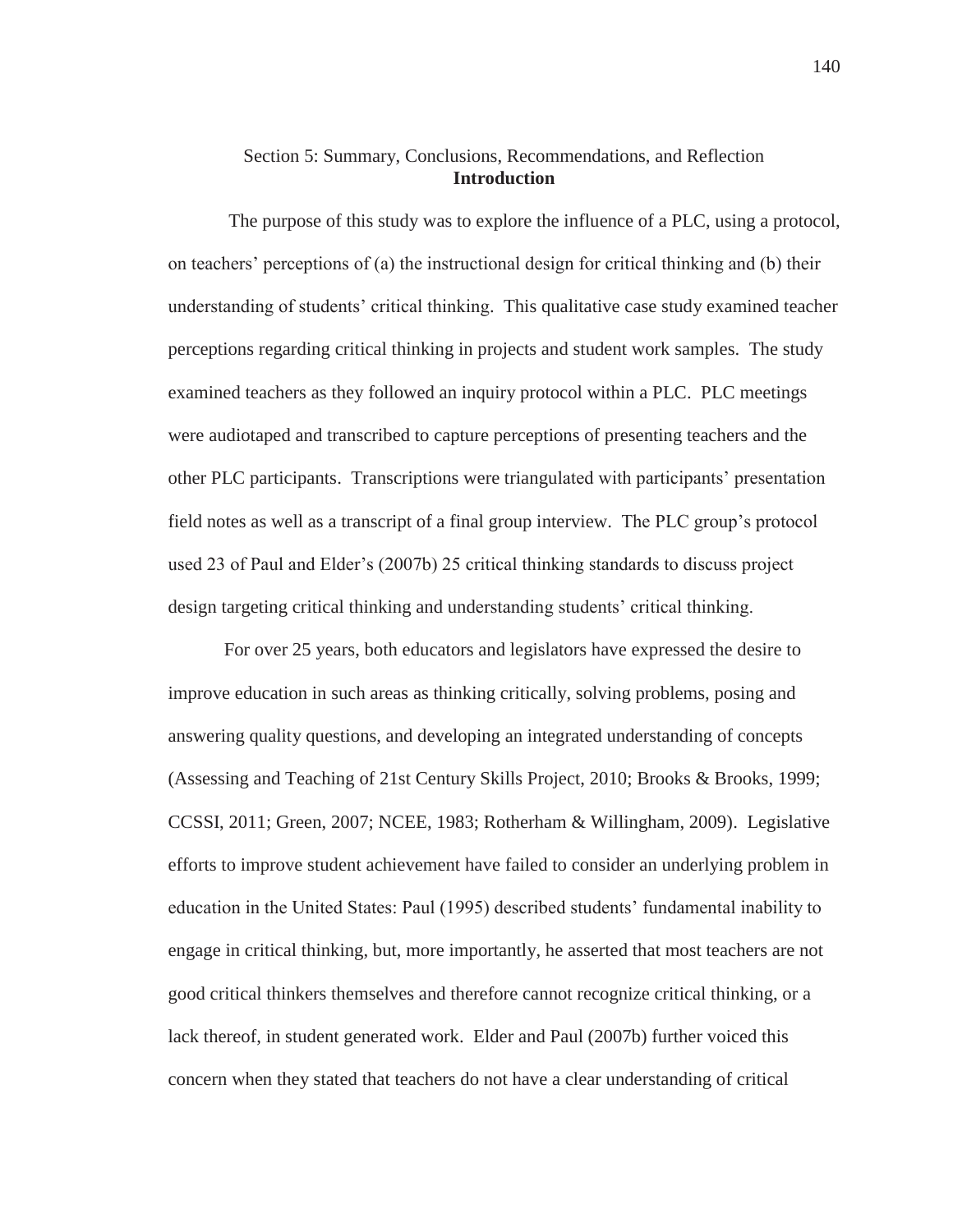thinking. Paul (1995) has long contended that teachers cannot recognize the difference between student memorization and regurgitation of information and students' independent development of reasoning and conclusions based on disciplined thought. Paul and Elder (2001) stated that inadequate teacher preparation programs have contributed to teachers' confusion. More recently, Paul and Elder (2011) suggested that shortcomings in teachers' own critical thinking ability may cause them to incorrectly evaluate critical thinking in their students' work. The authors argued that teachers must first commit to learning critical thinking themselves before they can increase their students' critical thinking competency.

This study's PLC started with a common goal: to allow teachers to share their experiences and understanding to help advance participants' learning around the instruction design for critical thinking and the advancement of student critical thinking. In the community in which the study was completed, teachers formed a PLC to act on a perceived need to improve students' critical thinking skills. The PLC allowed teachers to help create a school culture in which they collaboratively examined student work to target a pedagogical approach to help them reach their learning goal for students. Teachers regularly expressed their passion for what they were doing to their colleagues in internal presentations.

#### **Research Questions**

Two research questions guided this study:

1. What influence do inquiry protocols, used in PLC's, have on teacher perceptions of instructional design for critical thinking skills?

141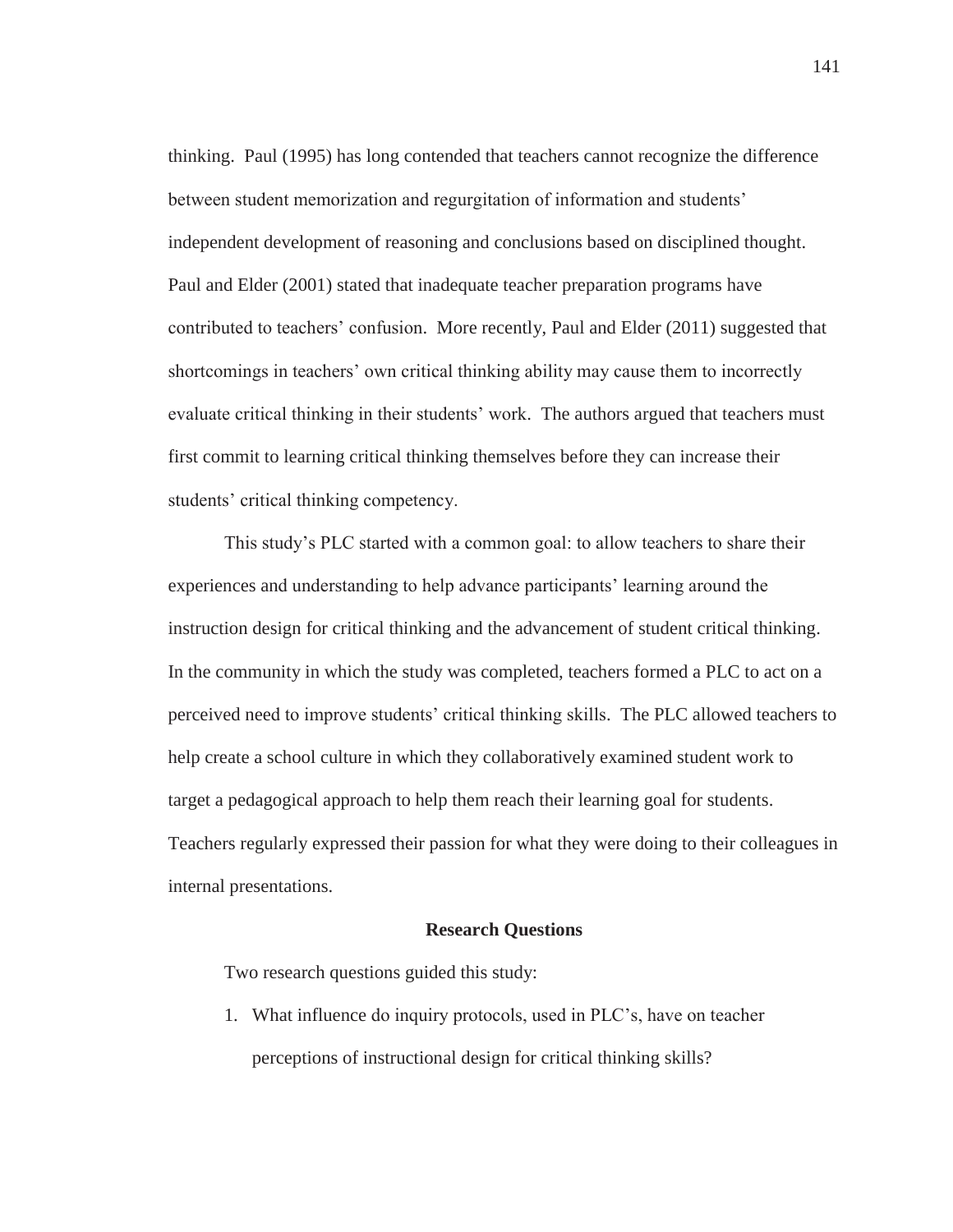2. How does the use of inquiry protocols in PLC's influence teacher perceptions of students' critical thinking?

Four broad themes emerged from the data analysis. Two contrasting themes emerged from teachers' perceptions of critical thinking project design: clarity and confusion. Similarly, the themes of clarity and confusion also emerged around teacher perceptions of students' critical thinking.

#### **Interpretations**

Two significant findings emerged from the first research question, what influence do inquiry protocols, used in professional learning communities, have on teacher perceptions of instructional design for critical thinking skills? The first significant finding reflected a theme suggesting teachers' confusion when incorporating instructional design for critical thinking. One subtheme around design confusion related to teachers' general sense of confusion regarding the meaning of the critical thinking standards, which resulted in their desire for greater simplicity. Teachers' confusion about the meaning of critical thinking standards, as well as their subsequent desire to simplify them, reflects Paul's (1995) assertion that most teachers are not good at, nor can they recognize, critical thinking. Paul and Elder's (2007a) contention that teachers' understanding of critical thinking is not a certainty explains the teachers' confusion. Teachers who do not understand the meaning of critical thinking standards may not have developed their own critical thinking ability. Paul and Elder (2011) suggested that teachers who have not developed their own critical thinking will be unsuccessful in understanding or evaluating it.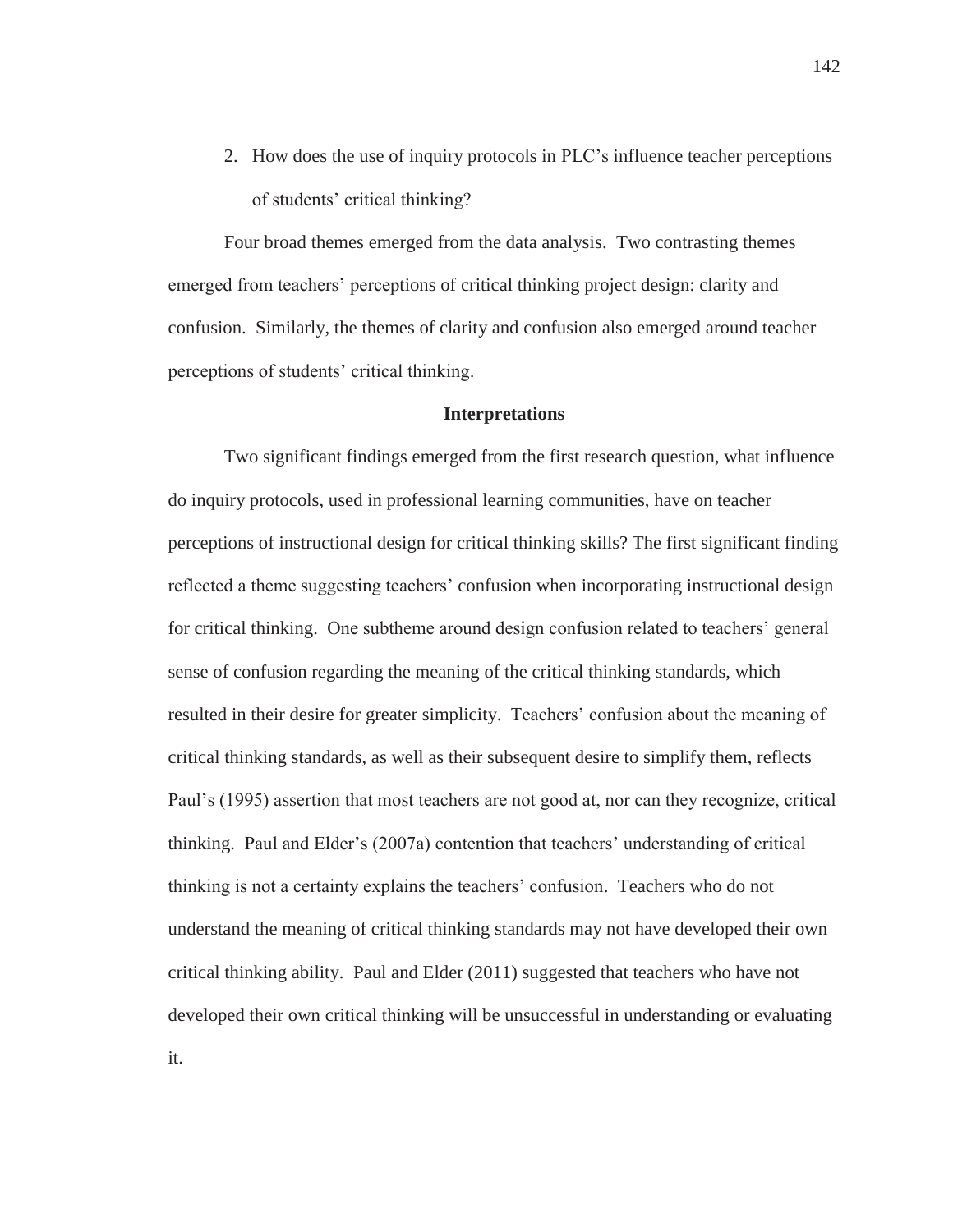A subtheme of design confusion was the lack of ownership some teachers felt regarding the critical thinking standards and the PLC protocol process. Some teachers' perceived lack of ownership in the PLC protocol process as well as the critical thinking standards, reflected several issues that can impede inquiry. Researchers have identified several issues that can impede the development of inquiry among teachers (Caine et al., 2010; DuFour et al., 2008; Hord, 2004; Scholastic & Gates Foundation, 2012; Weinbaum et al., 2004). One significant issue teachers face while engaged in inquiry is lack of time. In this case, some teachers' inquiry was stifled because they believed some classes were less conducive for critical thinking project design than other classes due to the time they had to spend on content. As a result, these teachers did not view the design of projects as a worthwhile investment. A second issue that can impede inquiry is a lack of community (Weinbaum et al., 2004). A lack of community results from a fundamental lack of trust among staff that influences their actions. This lack of trust impedes the open communication necessary for inquiry. Without trust between teachers engaged in inquiry, norms of communication are not established and a safe, supportive, and reflective environment cannot fully exist. Instead, this lack of trust contributes to a defensive environment in which teachers operate in a protective vacuum, guarding their practice rather than collaboratively reflecting upon it with an inquiry group. This protective mind set prevents the basis for inquiry.

Some teachers who spoke of a lack of ownership suggested they never felt comfortable with the idea of presenting a finished project to the group. Caine et al. (2010) attributed teachers' lack of comfort to shortcomings in the teachers' understanding of the environment established through procedures within protocols. Teacher perceptions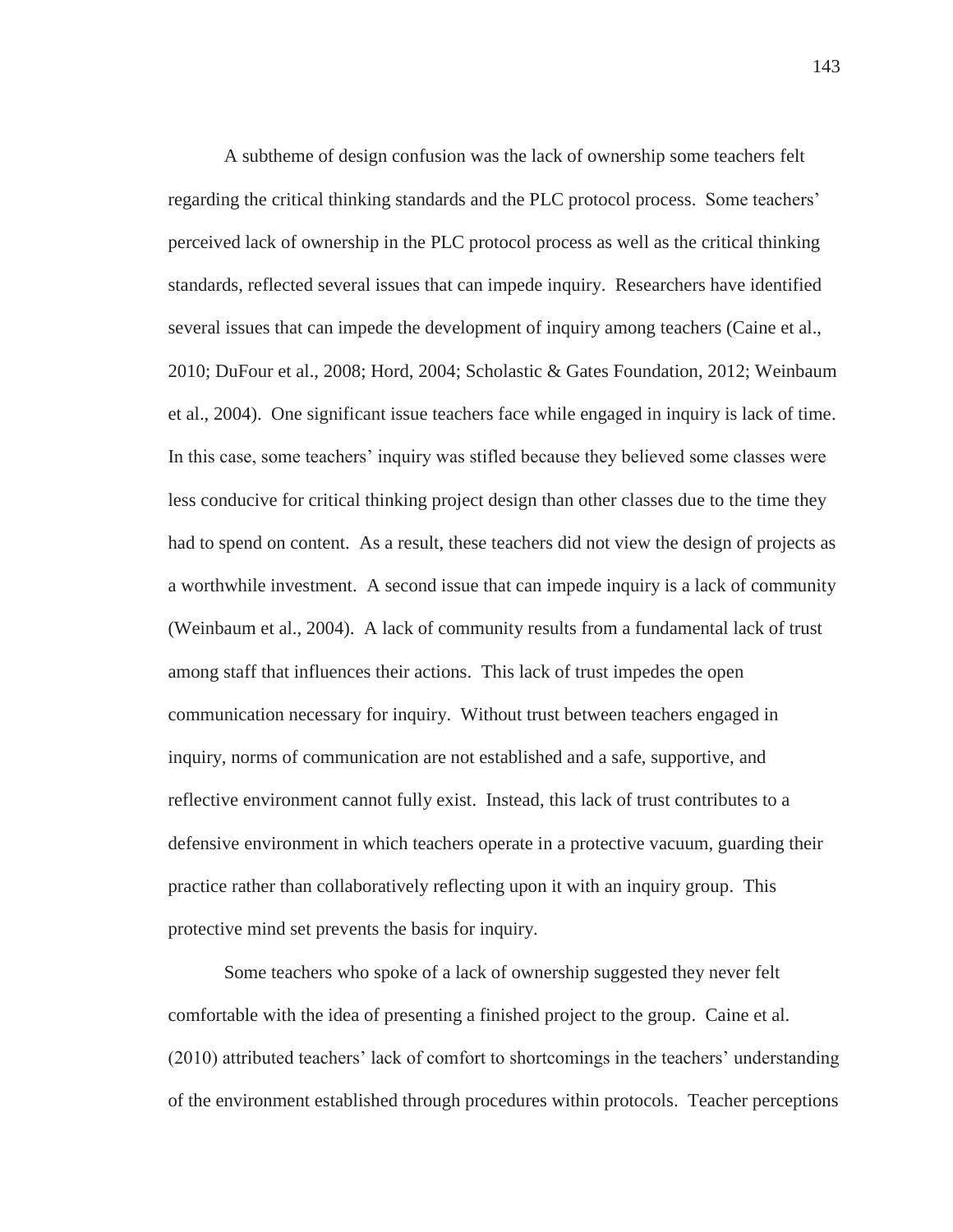suggested that core-content teachers presented but noncore teachers were unable to gain a sense of an established, safe, supportive, and reflective environment conducive to their work. These teachers seemed to continue to isolate themselves in their individual classrooms in an effort to protect their teaching practices. When teachers embrace privacy and isolation and prefer not to challenge their conventional approach and expose their practice to scrutiny, they create a culture that, according to Deuel et al. (2009), is worth changing, not maintaining. Teachers who spoke of simplifying or dispelling the standards because they were not their own standards appear to align with the longstanding teacher perspective that educational research has no inherent value (Kennedy, 1997). Teachers' lack of ownership may be a form of resistance, which could also explain the thinking of teachers who sought to design projects around the previously understood concepts rather than targeting specific critical thinking standards in the design of their projects.

The protocol's success is a result of a "creative tension" (Allen & Blythe, 2004, p. 20) that exists due to several factors working in conjunction with one another. The first factor in creating the tension necessary for success is the specific talking and listening tasks required of group members. Yet, some teachers suggested the creative tension actually impeded their understanding and their ability to utilize the PLC protocol process to their advantage in project design. In these instances, teachers identified creative tension as an inhibitor to open and active dialogue they felt would have benefitted them. This perception discouraged them from bringing in projects. Their perception contradicts Allen and Blythe's (2004) final factor influencing the success of a protocol: The systematic talking and listening steps embedded in a protocol help to produce an open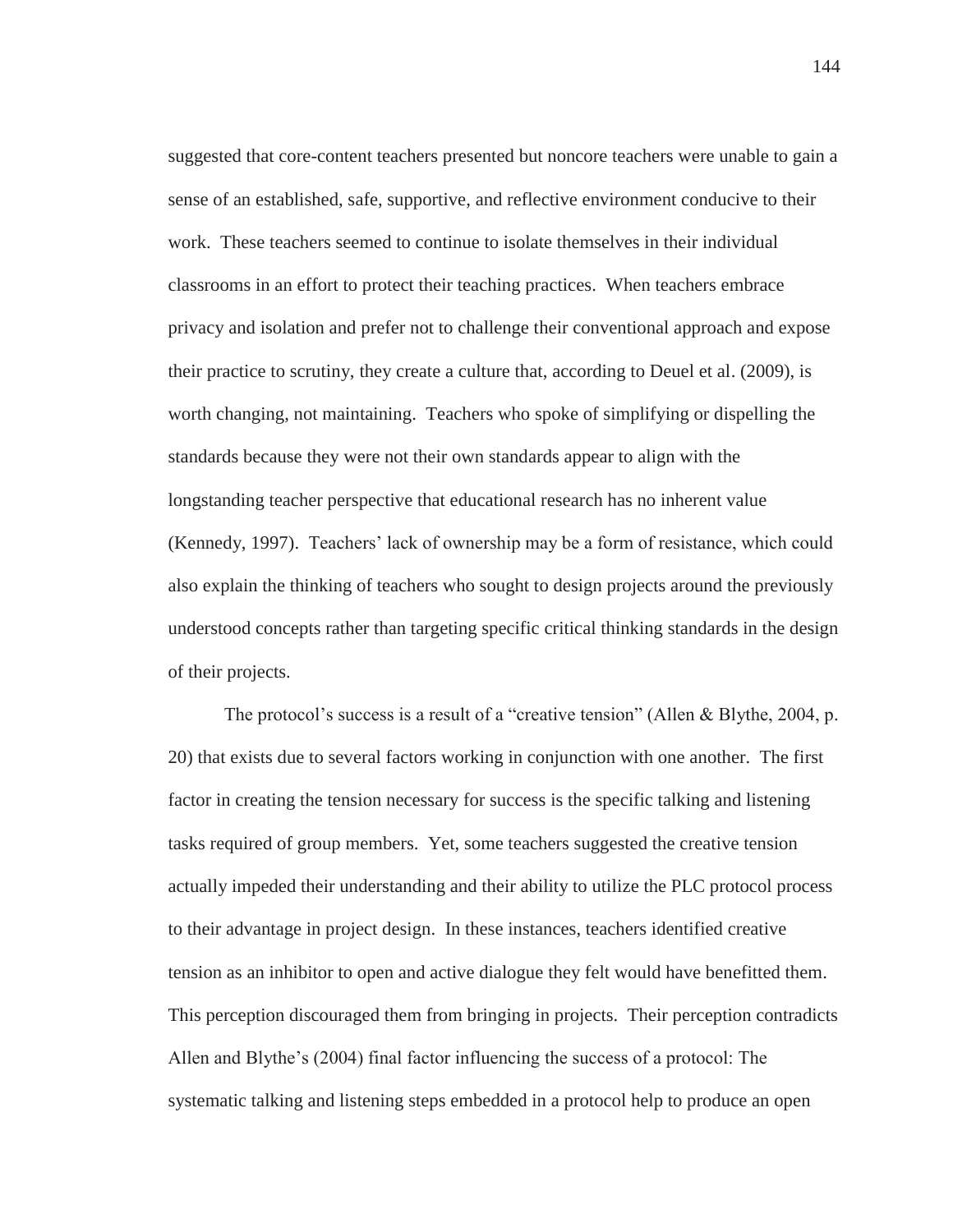discussion. Allen and Blythe further suggested that the protocol allows teachers to engage in a constructivist effort to address an individual teacher's focus while also allowing other group members to gain insights by "making powerful connections with their own teaching and students' learning" (p. 21). In this study, however, participants felt that the systematic talking and listening actually stifled their ability to have open discussion and gain insights.

In a second subtheme, teachers demonstrated critical thinking design confusion when they tended to accidentally include critical thinking standards. Teachers who spoke of accidental inclusion of critical thinking elements in their projects seemed to contradict the idea behind Stage 3 of Wiggins and McTighe's (2005) UbD. Stage 3 of UbD asks teachers to consider the extent to which their planning is "effective and engaging" (Wiggins & McTighe, 2005, p. 28). The accidental incorporation of critical thinking also does not reflect Paul's (1995) perspective that teachers should develop assessments requiring specific elements of critical thinking standards as well as plan how students will use these skills. Because the inclusion of critical thinking was accidental rather than designed, Paul's second teacher goal, to anticipate obstacles students would encounter so they can successfully get students to assess their own reasoning, would never have occurred. It appears, in these instances, that the accidental inclusion did not result from appropriate planning and anticipation and could therefore jeopardize students' performance as well as their ability to see any usefulness in engaging in their projects.

A second theme emerged from the first research question. Teachers reflecting this theme demonstrated a growing confidence in their ability to identify the elements of a project that would address specific critical thinking standards. Teachers identified two

145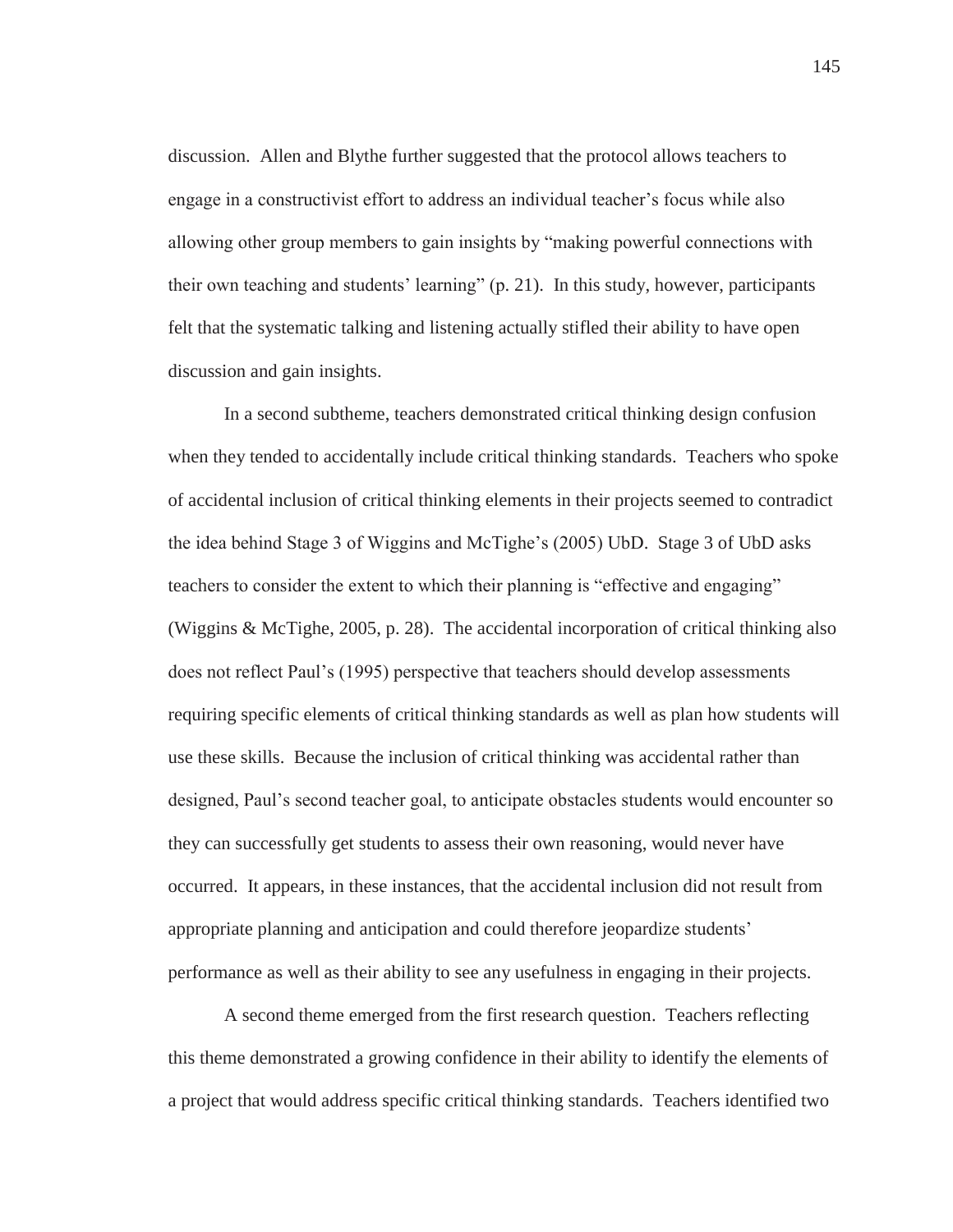factors that influenced their clarity regarding critical thinking design in projects: the role of subject areas and the inclusion of student work with project presentations.

Wiggins and McTighe (2005) supported the idea if teachers first saw a student work example from a project, they could design instruction around critical thinking more easily. The researchers argued teachers must plan backwards when designing to maximize student understanding. To accomplish this, teachers must be able to clearly articulate what they want students to know and do as a result of their plan. It therefore stands to reason that, in order to get students to this level, teachers would benefit from seeing the work they wish students to achieve. Wiggins and McTighe called this focus a "results-focused design" (p. 15) rather than a "content-focused design" (p. 15). This form of design may require teachers to complete the critical thinking product they want to see from students and then work backwards to design elements leading to the results they wish students to achieve.

Teachers emphasized that the PLC influenced them to create specific critical thinking goals for their instructional design throughout the year. DuFour et al. (2006) asserted that a PLC helps develop a vision that articulates practices, procedures, relationships, results, and climate of the school, which supported these teachers' perception. Teacher presentations that helped inspire other teachers' critical thinking goals seem to further establish the point DuFour et al. (2008) made when they stated that a PLC "motivates and energizes people, creates a proactive orientation, gives direction, establishes specific standards of excellence, and creates a clear agenda for action" (pp. 143–144). When teachers used PLC presentations as motivation to develop goals, they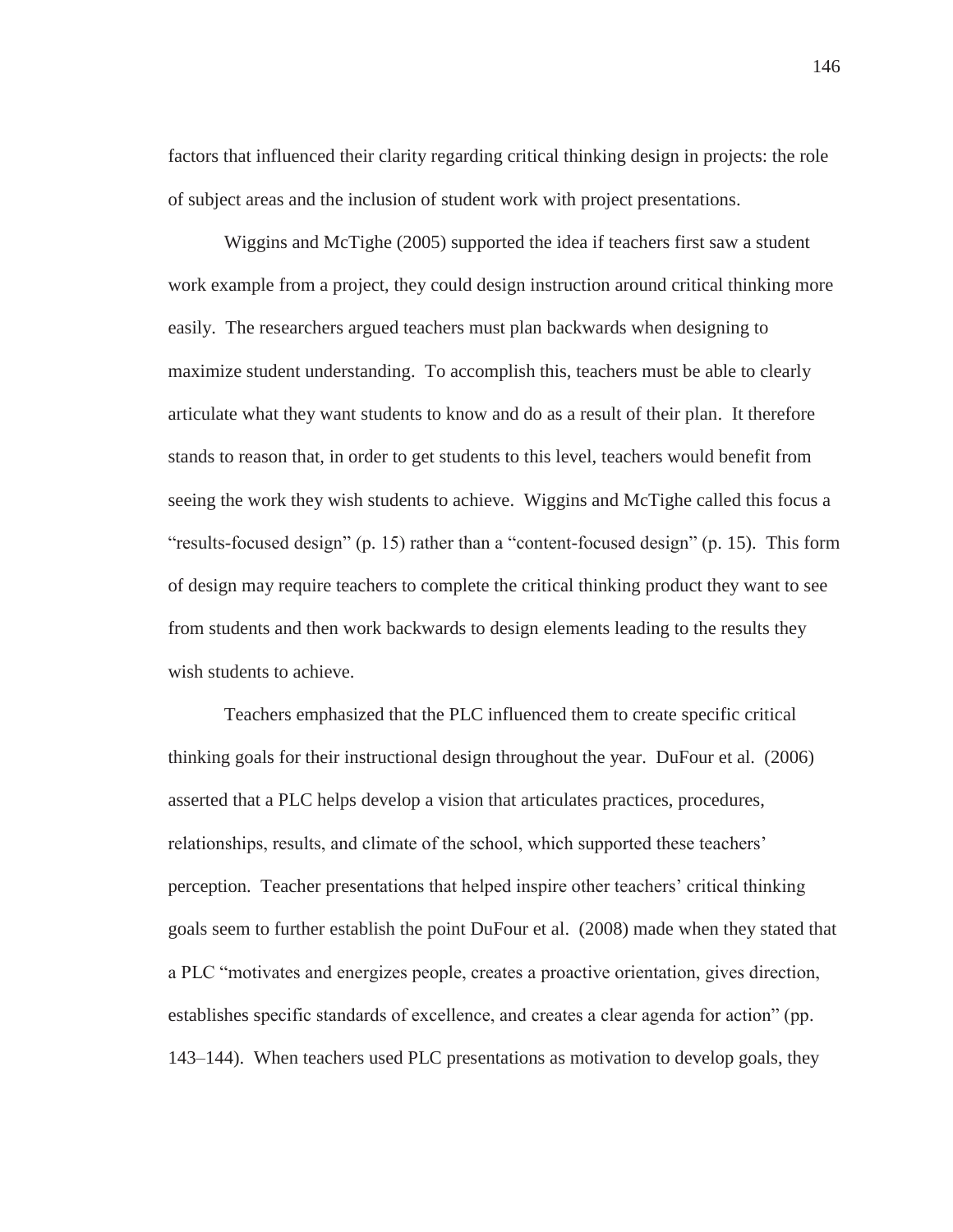created their own agenda for action that provided a singular focus benefitting their efforts and their students' efforts.

When teachers establish goals, these goals guide teachers on a daily basis and allow them to focus on the "right priorities" (DuFour et al., 2008, p. 159), gauge their success, and create an "action orientation" (p. 159). As group members articulate goals, Wenger et al. (2002) suggested they diagnose problems that resonate through and across teams. They also use their action orientation to analyze uneven performance levels within the group and work to establish the highest standards for all members. Those teachers who gained clarity around instructional design for critical thinking provided specific, targeted pedagogical recommendations for improving projects. Their recommendations, such as the significance of student reflections, helped to even the entire group's performance level of project design because as the group members provided feedback, they engaged in social constructivism, following Lambert's (2003) third and fourth elements of constructivism and Fosnot's (2005) second and third constructivist themes.

Design clarity was also apparent in participants' comments to the presenting teachers. In these comments, teachers offered targeted, specific pedagogical suggestions to presenting teachers to improve or enhance their critical thinking projects. The learning process became a social endeavor that challenged each individual teacher's understanding of the critical thinking around project design. Individual cognitive understanding of instructional design for critical thinking was no longer acceptable. The PLC forced teachers' isolated, individual understanding aside. The PLC forced all teachers to see project recommendations through the eyes of other teachers who supported the design of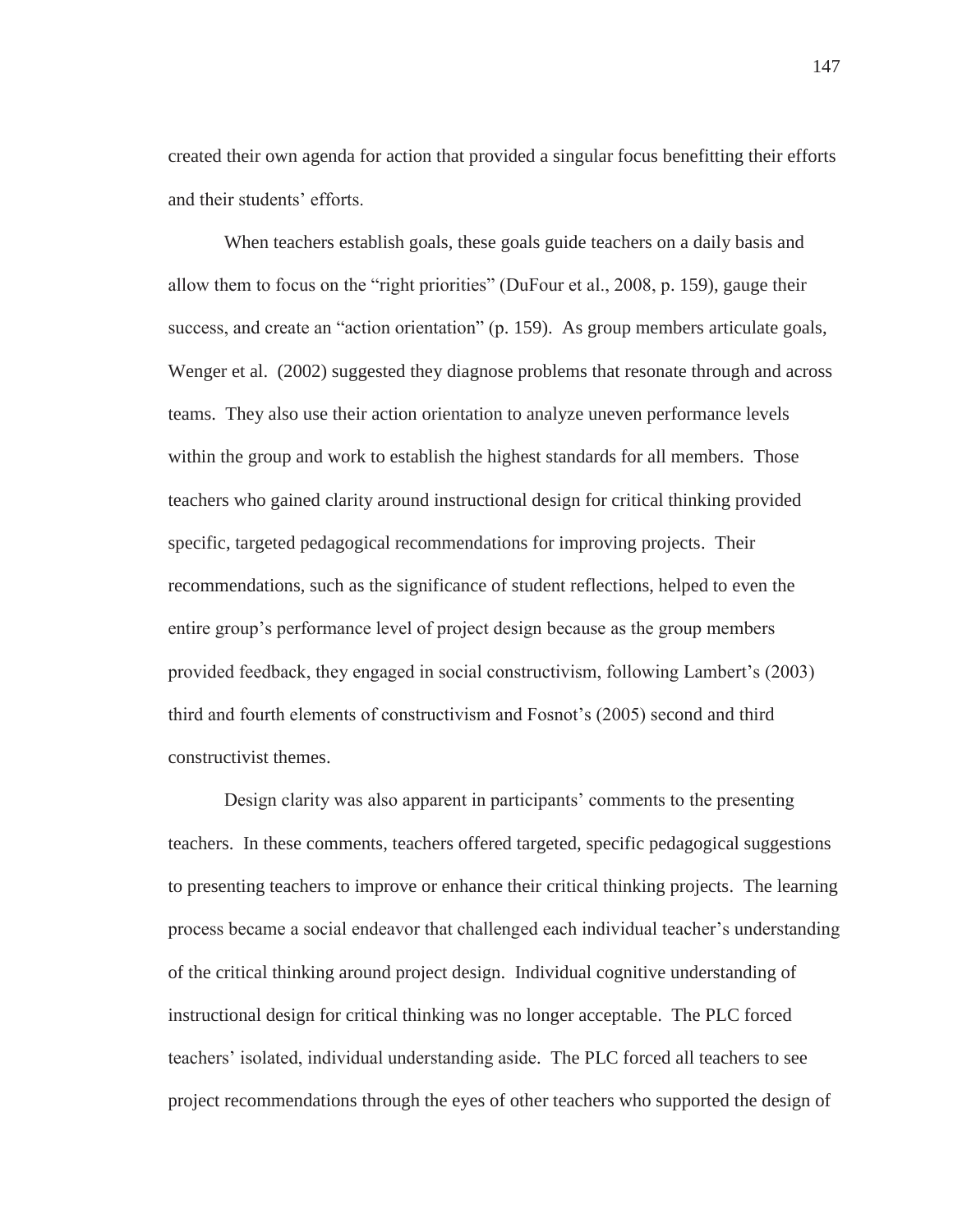a targeted critical thinking standard. The social constructivist influence on the PLC was evident as cooperating teachers expressed their understanding of critical thinking through targeted pedagogical recommendations. They shared their critical thinking schemata with other group members as they also helped to negotiate a new understanding of critical thinking for presenting teachers as well as other cooperating teachers. As a result, group members demonstrated shared knowledge and further demonstrated the value of their shared knowledge as they became inspired to target goals for their teaching that reflected their new understanding.

Two themes also emerged around the second research question, how does the use of inquiry protocols in professional learning communities influence teacher perceptions of students' critical thinking? The first theme that emerged was teacher confusion around students' critical thinking. In this theme, participants stated they only could generally identify critical thinking in student work or were unable to identify critical thinking in student work at all. In some instances, teachers' ability to identify critical thinking was limited to merely identifying the presence or absence of critical thinking elements in student work. They would generally recognize something as an example of critical thinking but were unable to specify the standard of critical thinking they observed in student work. Wenger et al. (2002) contradicted the likelihood of this occurrence because the teachers in the PLC had a common, stated goal. Wenger et al. would likely contend that PLC teachers' goals around critical thinking should have helped them diagnose problems such as the confusion around critical thinking in student work.

Paul and Elder (2007b) helped explain why a goal to design for and understand student achievement around critical thinking standards might not be enough. They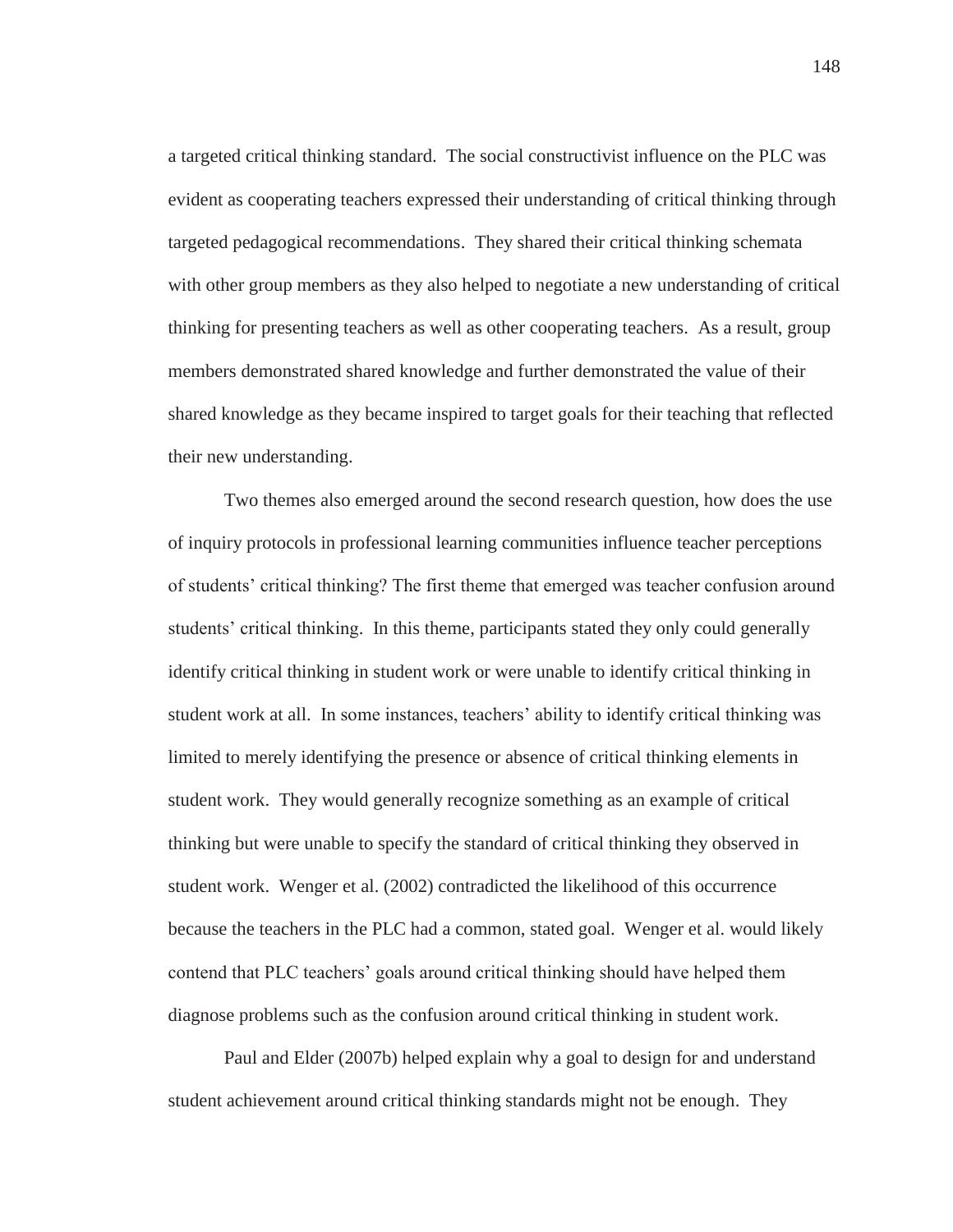suggested that teachers do not have a clear concept of critical thinking and have not developed a systematic approach to include it in instructional design. Their assertion that teachers may not have a clear concept of critical thinking may explain why some participants did not achieve their goal of understanding critical thinking. Paul and Elder further indicated that teachers receive little preparation and training around critical thinking. Their ideas would certainly help to explain why teachers' ability to identify critical thinking standards in design and student work may be confused and how a lack of pedagogical training, or even their inability to think critically themselves, could impede their ability to overcome their confusion.

Teachers also exhibited confusion in their ability to identify developing degrees of critical thinking in students. The general lack of training and understanding of critical thinking could certainly undermine Wenger et al.'s (2002) suggestion that groups of teachers working together could diagnose problems that resonate through and across teams. The participants identified their confusion as the cause of their inability to see critical thinking and advance their students' critical thinking. Wenger et al. suggested that the group's action orientation would help teachers establish the highest standards for all PLC members. Wenger et al. also suggested that teachers' ability to analyze uneven performance levels, as well as their ability to identify early stages of critical thinking, to develop the quality of critical thinking in students, or to explain what led to the development of critical thinking in students are the result of the group's common goal. This ultimately leads to teachers' heightened understanding of students' critical thinking. In this case, gaps in individual members' critical thinking preparation and professional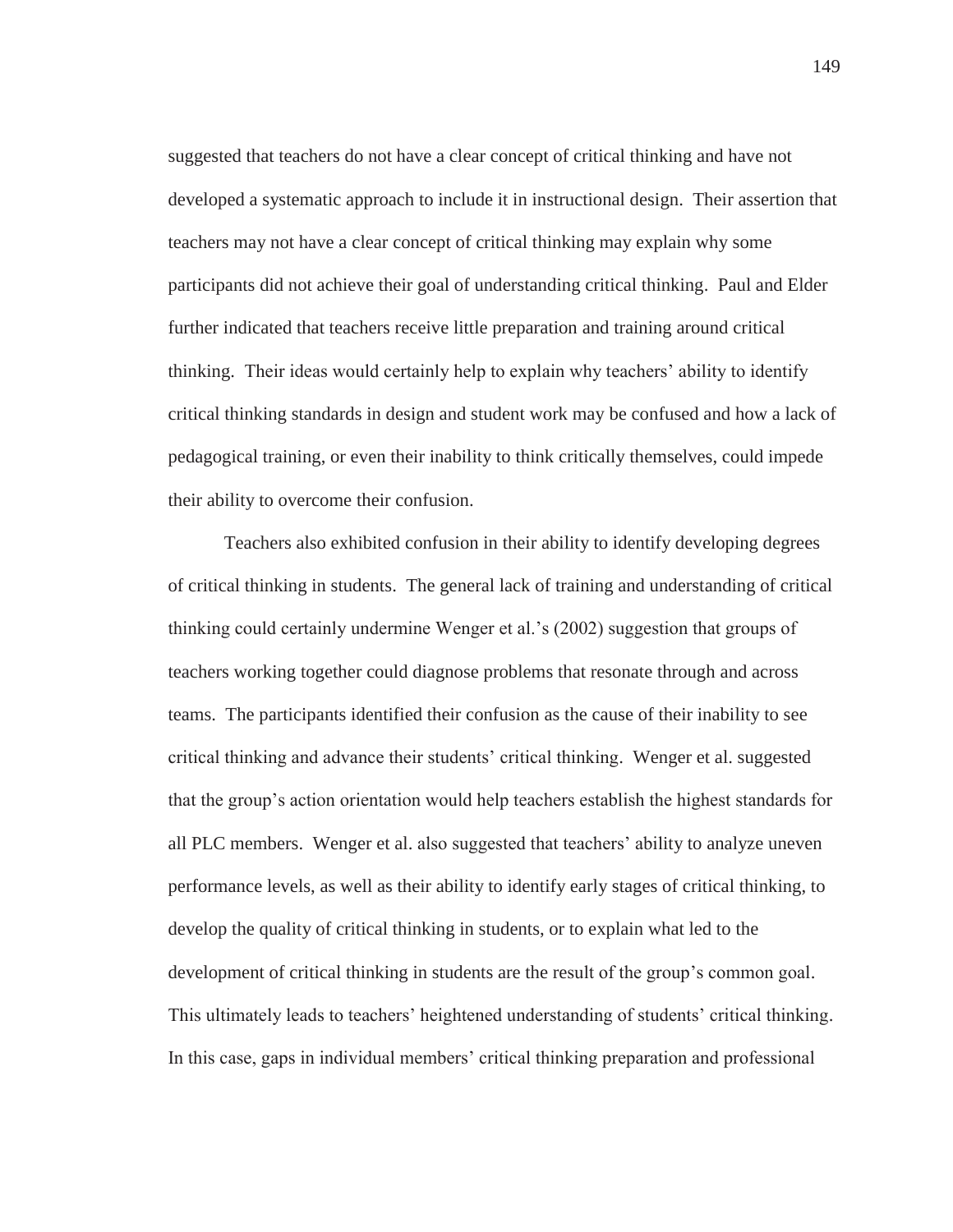development could jeopardize the PLCs ability to set and maintain high standards for all group members.

The participants' confusion in identifying early stages of student critical thinking as well as their confusion in explaining what contributed to the advancement of critical thinking directly relates to teachers' failure to implement Wiggins and McTighe's (2005) UbD elements in their design of student projects. The lack of design can lead to confusion in identifying the early stages of critical thinking in students or explaining what led to the advancement of critical thinking in some students. UbD suggests that teachers design projects not only around what content they want students to understand but also around how that content will reflect specific critical thinking standards. Wiggins and McTighe suggested that when designing projects, teachers must know what constitutes acceptable evidence of student learning. The determination of acceptable evidence occurs during the second stage of a project designed backwards. Teacher confusion regarding the identification of early stages of critical thinking as well as the precursors to the advancement of some students' critical thinking indicates gaps in teachers' understanding of the criteria they use to assess students.

Paul and Elder (2011) also suggested that teachers who do not yet think critically will struggle to recognize or evaluate students' critical thinking. Teachers may not adequately develop a plan for how students use specific critical thinking skills, nor will they anticipate obstacles that students may encounter. These shortcomings could impede their students' ability to assess their own reasoning (Paul, 1995).

Limited opportunities for student feedback may also contribute to teachers' confusion about student advancement in critical thinking. Paul (1995) and Wiggins and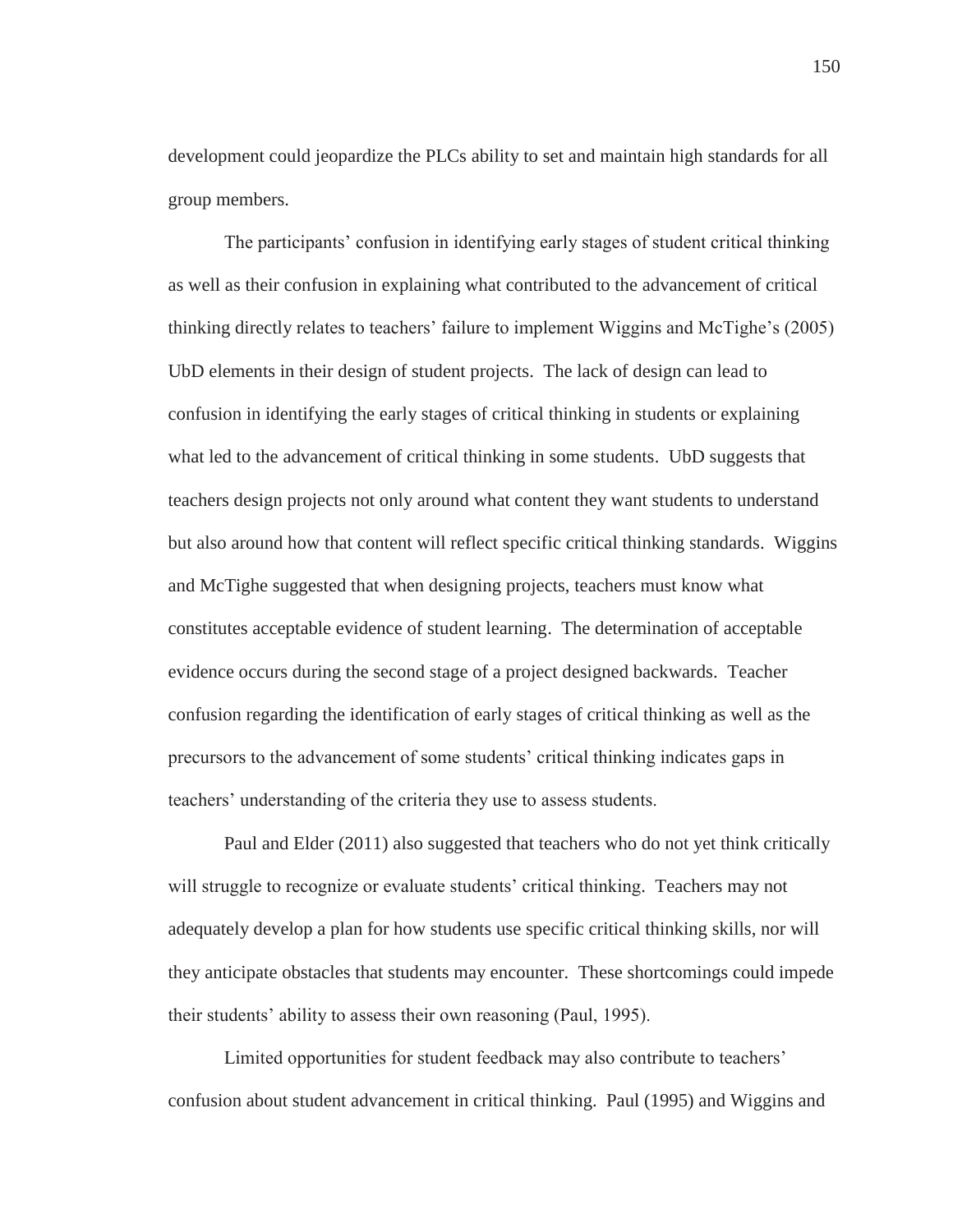McTighe (2005) agreed that teachers need to provide numerous opportunities for students to reflect on their own understanding and learning. If teachers are confused about students' critical thinking and do not provide students with opportunities to reflect on their thinking, they miss a key opportunity to understand their students' development of critical thinking. Students who do not reflect on their thinking are less likely to develop the metacognitive thinking necessary to understand their critical thinking. If students cannot demonstrate metacognition, teachers also may not have adequate information about student thinking and therefore cannot understand the development of their students' critical thinking. This confusion, therefore, ties directly to a breakdown in the planning stages that ultimately influenced teachers' understanding of students' critical thinking.

A second theme from the second research question was teachers' developing a sense of clarity around students' critical thinking. Teachers exhibited a sense of clarity in identifying and relating students' work to specific critical thinking standards. Wiggins and McTighe's (2005) Stage 2 of UbD supports teachers who exhibited a growing sense of clarity in identifying and relating students' work to specific critical thinking standards. Because these teachers saw critical thinking elements through the lens of acceptable evidence of attainment, they were then able to see it in students' work. Teachers' understanding of critical thinking was not limited to their ability to state whether it existed in projects or student work; rather, these teachers referred to specific examples and attached them to a specific standard of critical thinking to demonstrate their clarity regarding critical thinking.

Another subtheme related to teachers' ability to identify students' critical thinking and then provide a specific approach to help build higher quality critical thinking.

151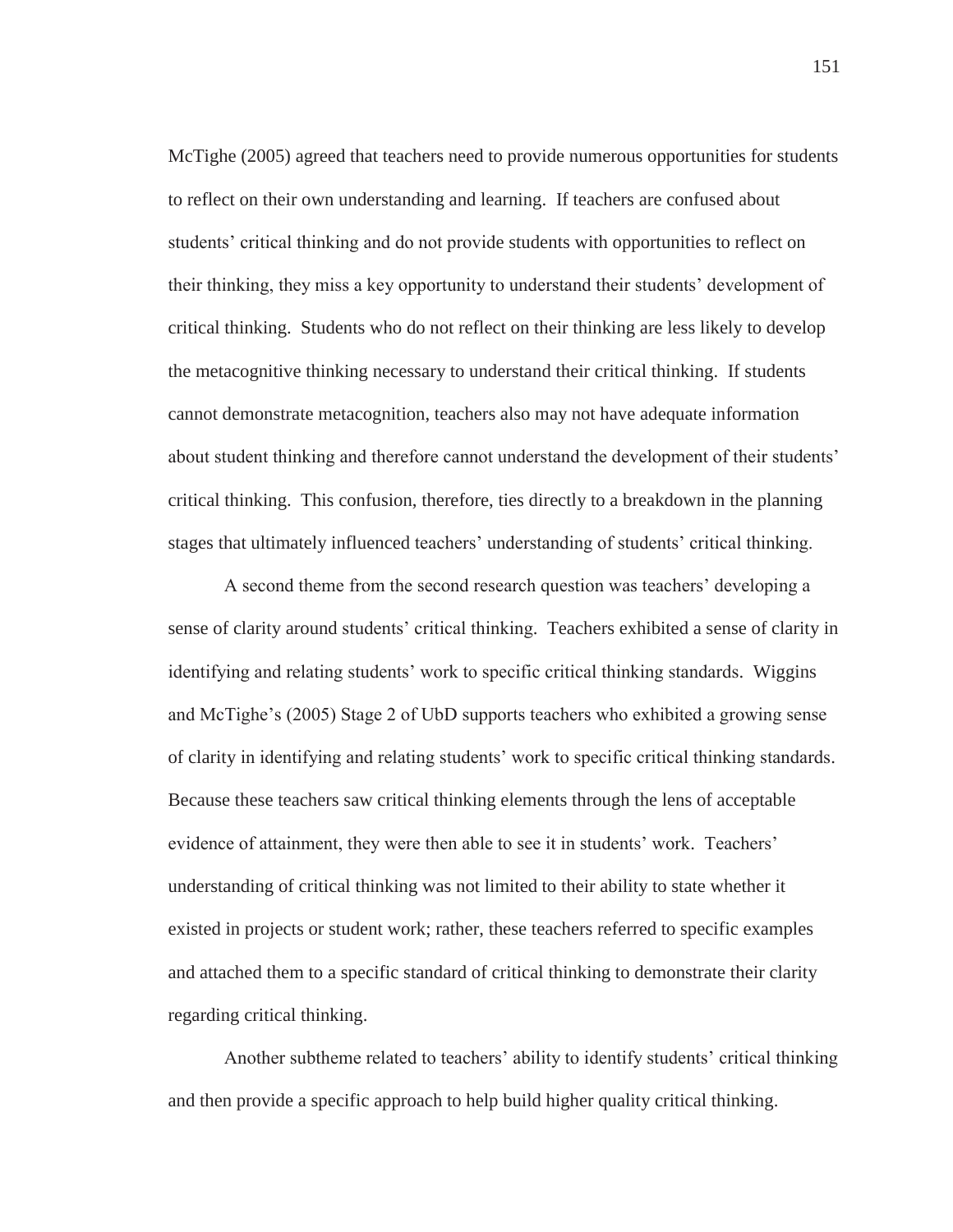Teachers' ability to provide specific examples was especially significant because as teachers were able to identify how student work related to a standard, these same teachers were then able to provide targeted approaches to help advance the quality of the work students would produce. Another teacher could apply these specific instructional suggestions to improve student performance. In this fashion, participants provided presenting teachers with potential criterion-based information they could incorporate into student assessments. The suggestions and possible advancements could give the presenting teacher, as well as non-presenters, "powerful connections with their own teaching and students' learning" (Allen & Blythe, 2004, p. 21). In this manner, the protocol and PLC would not only help facilitate the presenter's understanding of student critical thinking but also help facilitate advancement of critical thinking in other instruction participating teachers have not designed yet.

A third subtheme reflected participants growing understanding of the importance of students' understanding their own growth in critical thinking. Participants spoke of the need for students to utilize parroting of critical thinking as a means to develop their own language of critical thinking. This, in turn, would also support the teachers' growing perception that student self-identification of critical thinking is a significant factor in demonstrating understanding and successful teaching of critical thinking. Paul and Elder (2007b) supported the notion the participants identified. As students parrot and are eventually asked to self-identify critical thinking beyond parroting, they are given the opportunity to self-reflect on whether they meet the intellectual standards of clarity, accuracy, relevance, logic, breadth, precision, significance, completeness, fairness, and depth, as well as the intellectual traits that include intellectual humility, autonomy,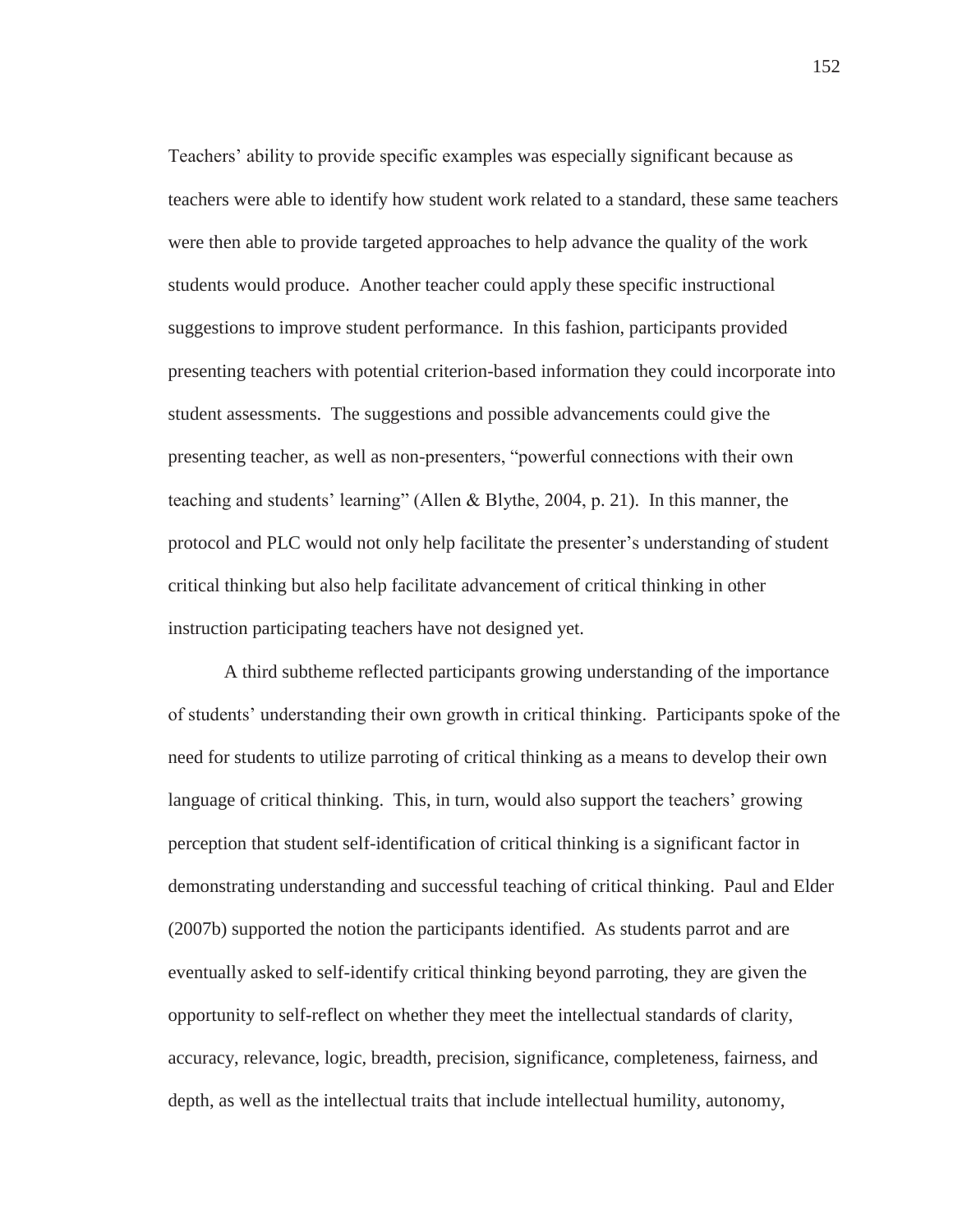integrity, courage, perseverance, empathy, and confidence in reason. Teachers who provide students with the tools to reflect on their own learning would also gain a heightened understanding of how students think and perceive their own learning. Students' articulation of their learning would provide teachers with additional data to help them further improve critical thinking in their less advanced students. These insights may ultimately provide the teacher with relevant information that can help advance the understanding of all students and even provide opportunities for student-tostudent teaching involving critical thinking standards.

### **Implications for Social Change**

The group members who expressed a desire to present to a larger community in regional or national conferences in order to expand their influence reflect the implications for social change. Hopefully, as teachers realize the influence a small group can have, they, too, will take action. Teachers who embrace a PLC can utilize it to make their passion for student learning a reality. The study's implications for positive social change are twofold. The first implication is in the participants whose shared knowledge enhanced the design of instruction that builds critical thinking. The second implication is in the participants' newly developed understanding of students' critical thinking. The participating teachers' actions can initiate a ripple effect. Their collaborative knowledge and work can become a symbol of success to share as a model for fellow teachers within their district and for other teachers seeking to expand beyond isolated classrooms and use protocols to design instruction that significantly influences student's critical thinking. As more teachers engage in PLC activities, the quality of the instructional design, as well as teachers' understanding of students' critical thinking, will improve.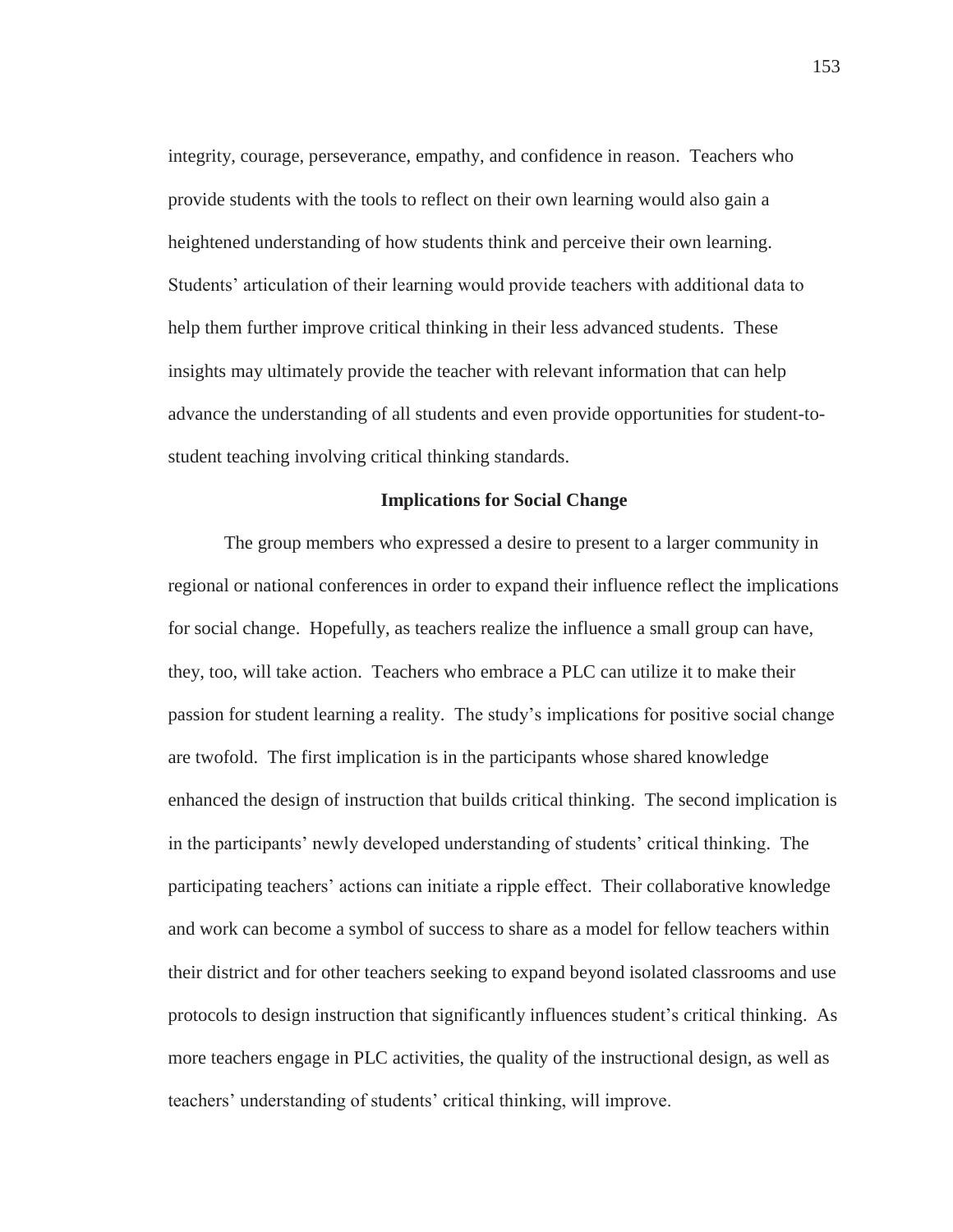#### **Recommendations for Action**

Recommendations for action are the result of several findings. Teacher training around understanding critical thinking standards, when included as part of the PLC process, would ensure the future success of the PLC's work. Teachers who seek to improve the quality of their assessments and student achievement in critical thinking need to have a strong foundation of knowledge. This study indicated that teachers who exhibited a lack of clarity regarding critical thinking in design as well as student work did not have the same foundation of understanding as other teachers within the PLC group. This lack of clarity suggests a need for ongoing support and an opportunity for teachers to voice their confusion about critical thinking as it relates to their experiences and understanding. If the PLC provides an opportunity for its members to voice confusion, the PLC group can help ensure a uniform level of understanding to allow all group members to share a high standard for developing critical thinking projects and evaluating student achievement in critical thinking.

As states overwhelmingly adopt the Common Core Standards and tie teacher evaluations more closely to student achievement, consistency of teacher understanding is particularly necessary for future action. The Common Core Standards seek to raise students' critical thinking levels, which will inherently require student evaluations to reflect these same standards. If student achievement in critical thinking is a measure of teacher performance, then it is strongly recommended PLCs work together to train one another and ensure common understanding around a protocol process.

The findings of this study suggest that teachers, like their students, will hide their confusion to avoid the perception that they are not as capable as their colleagues are. It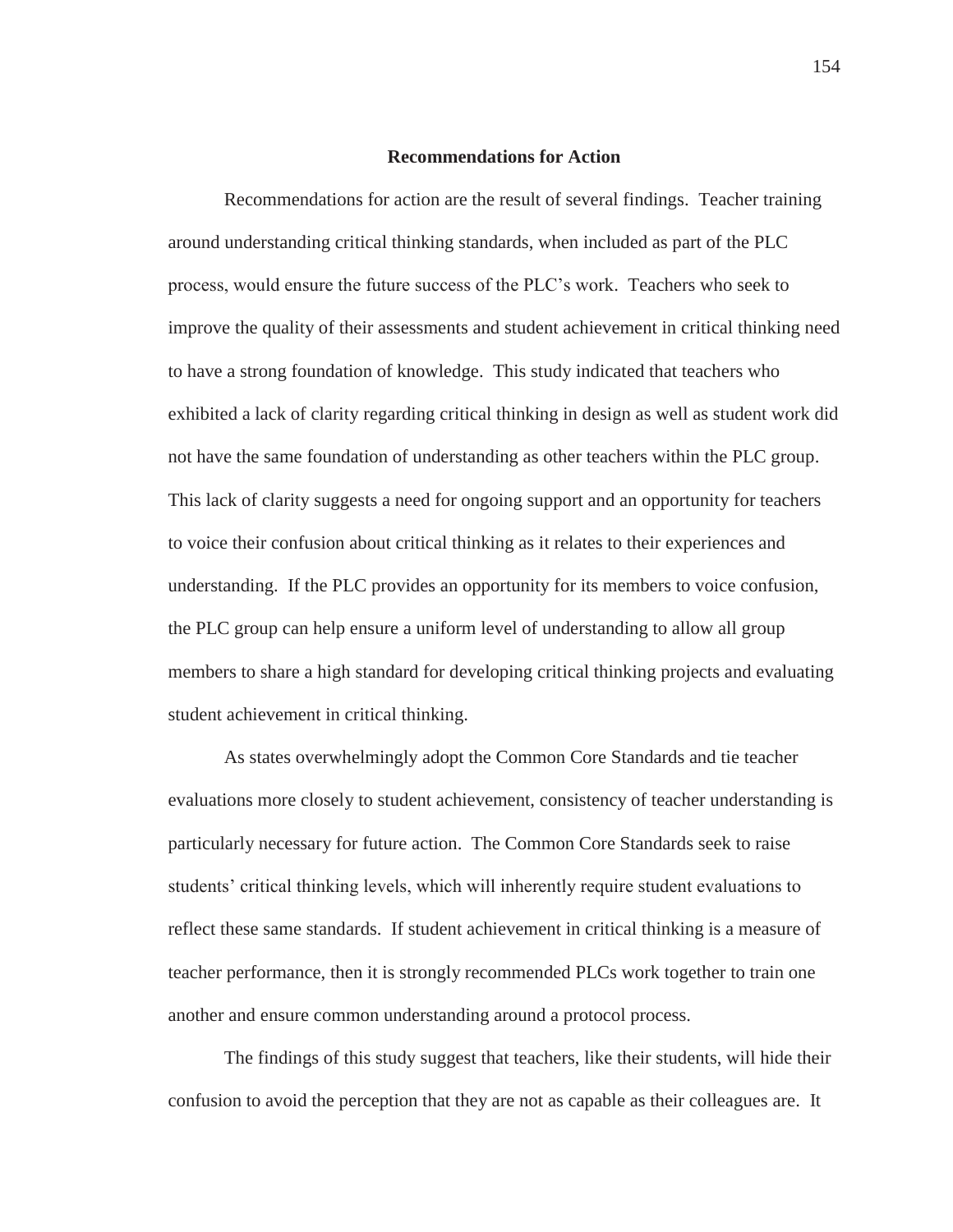seems necessary to recommend that teachers participate in training around critical thinking, but this training should include a reflective piece to ensure that teachers are able to self-identify any shortcomings. When teachers identify areas of limited understanding, other teachers can provide non-evaluative feedback to resolve their fellow teachers' critical thinking confusion. Through such action, teachers receive the self-improvement opportunities they often provide for their students. Consequently, teachers improve their critical thinking clarity to influence their own teaching practice and their students' critical thinking outcomes.

The dissemination of this study begins within the district in which it originated. The district of this study developed a state-mandated evaluation system that emphasizes the Common Core Standards. It is therefore incumbent upon the teacher participants to share insights and new understanding around critical thinking and protocols during department meetings, staff meetings, as well as other PLC meetings. The study's findings will help build quality instruction within the district and across departments. Additionally, some participants expressed the desire to share the findings of the study through regional associations and to present to a larger community of teachers in similar districts and settings as those of this study. Through this desire, it is conceivable that participants can be enticed to help coauthor an article to highlight the success of designing critical thinking projects across disciplines and the development of new understanding and the influence on student's critical thinking.

## **Recommendations for Further Research**

This study allowed me to evaluate participants in a PLC as they utilized a protocol to develop perceptions of designing critical thinking projects and students' critical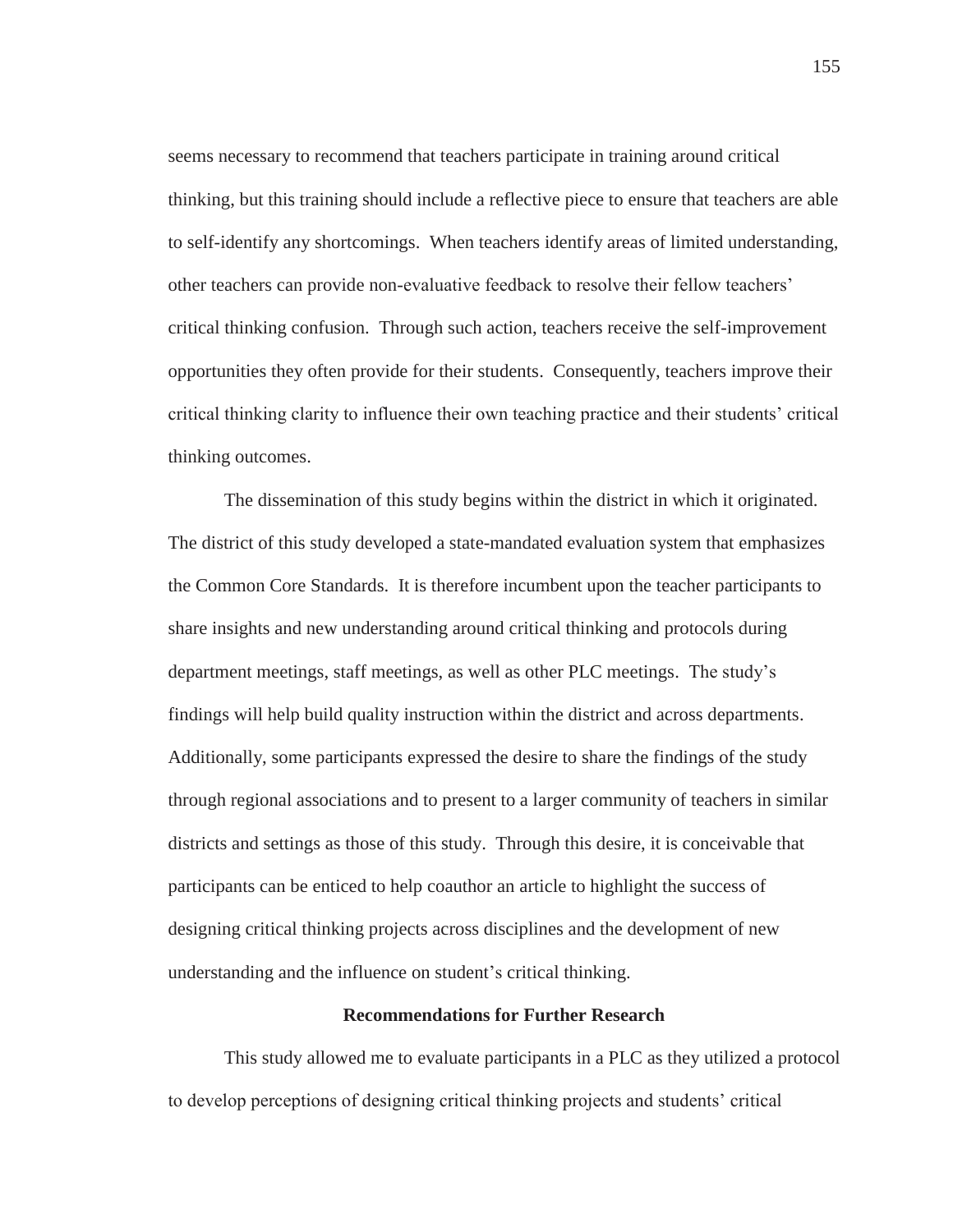thinking. Results of this study suggest several areas for further research. An initial advancement in research could focus on more targeted critical thinking standards as clusters. For instance, the researcher could ask PLC teachers to focus on what Paul and Elder (2007a) called the universal intellectual thinking standards, universal structures of thought, or intellectual traits that develop critical thinkers. If they target a specific cluster of standards, participants and researchers could provide a more in-depth focus on establishing perceptions necessary to develop projects and advance student achievement within those standards. A focus on the targeted, smaller number of standards could help each presenter and participant refine perceptions and address issues found in this research that caused confusion. A more narrow focus could lead to a clearer development of the implications of clarity in design and student work and could further advance the understanding of teachers' perceptions of project development and their understanding of student work.

The narrowed focus would also support a second recommendation: to generate a research study that incorporates deliberate training of all participants in the value and process of protocols and presentations to the PLC group. As teachers gain familiarity, a facilitator could also incorporate targeted modeling and readings to support the role teachers play in a protocol. This facilitation would help teachers better understand how their role and the protocol process help to inform them as well as the presenting teacher. Teacher buy-in on a smaller number of standards could help advance clarity within the group and help expand the research on the clarity teachers exhibited regarding the development of projects as well as students' work within projects.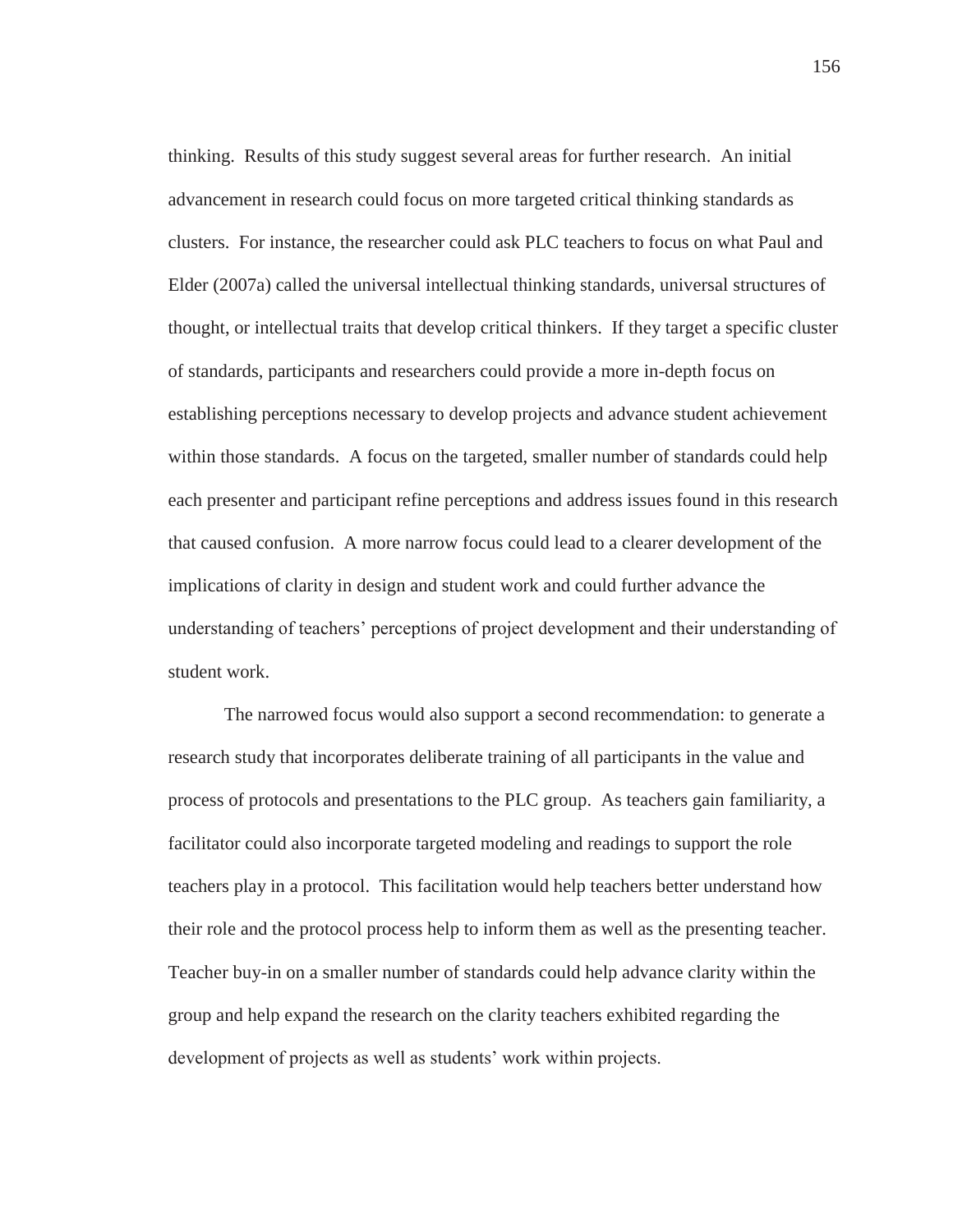#### **Reflections of the Researcher**

My role in this research study was, to some extent, inextricably connected to my role as a teacher within the scope of the study. While I have no administrative or defined leadership role in the school district or the research site in which the PLC functioned, my professional relationship with my fellow teacher participants and reputation in the school likely influenced the PLC. I was able to function as an equal with my fellow teachers and avoid causing any undue stress to the group because I would not use their performance or involvement as an evaluative tool. Yet, my perceived reputation in the school and district as a serious teacher with very high expectations for my students and fellow teachers may have positively or negatively influenced my role in recruiting participants into the PLC. Consequently, the teachers who agreed to join the PLC had, at least to some extent, some relationship with me and therefore had an understanding of the high expectations under which the group would function and hope to achieve.

Because of my beliefs about teaching and because each of the teachers within the PLC chose to participate, I believe I may have had some preconceived ideas about the group and how the teachers in it would work together. I entered the study with the belief that all group members could and would engage in an honest and open attempt to learn and develop their understanding of critical thinking as it pertained to developing projects and understanding student achievement. These preconceptions may have resulted in a missed opportunity to have an open dialogue with group members who later discussed confusion and frustration about the PLC protocol and their understanding of critical thinking. I also may have underestimated the professionalism of some teachers, as they did not participate in presentations. I may have attributed their absence at meetings or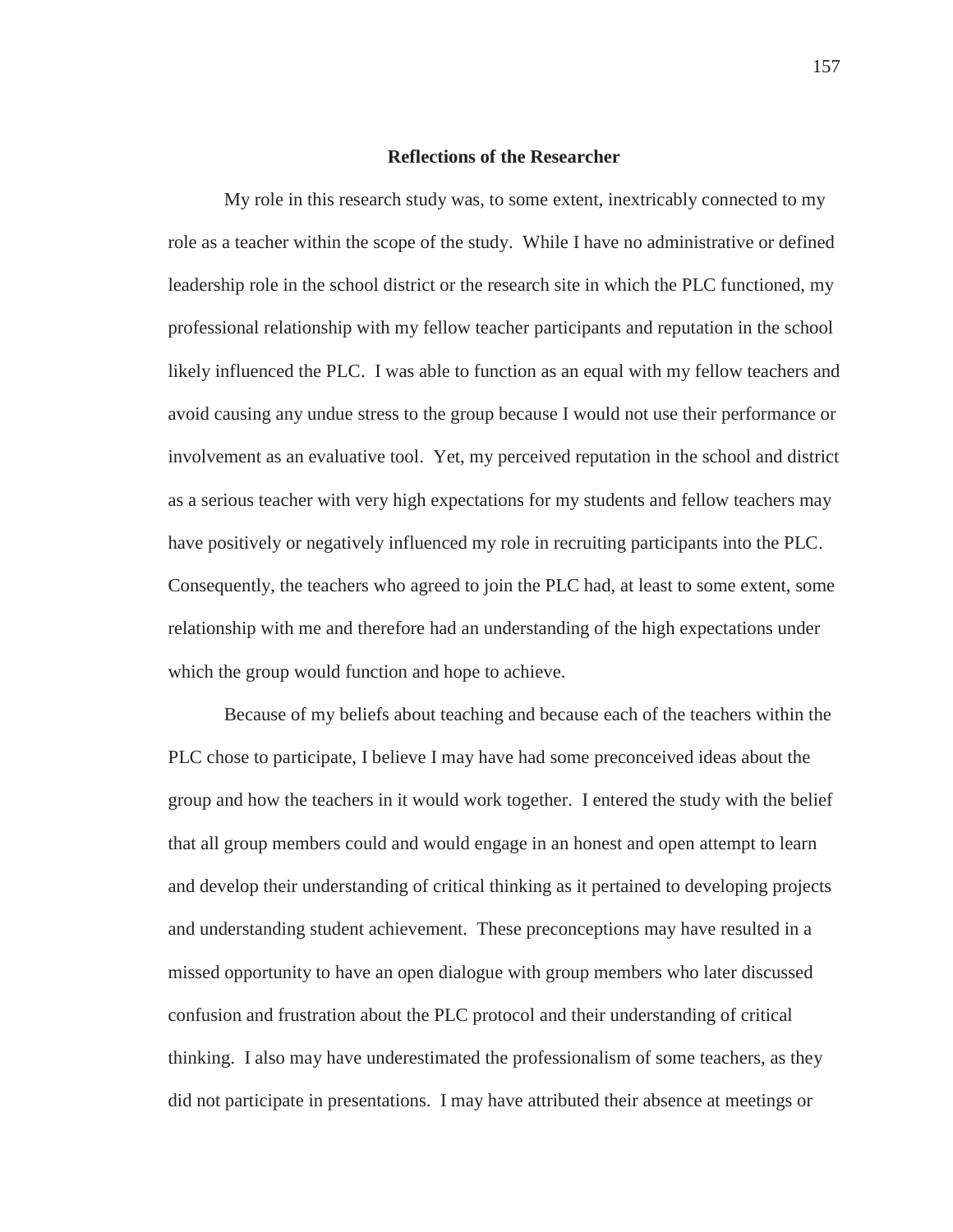failure to present to professional obligations relating to their students or teaching responsibilities rather than to their confusion around critical thinking or their lack of buyin in the PLC. The findings suggested that several teachers might have kept their confusion regarding critical thinking or frustration with the PLC protocol from the researcher or the group as a whole. These same participants may have discussed some of their frustration in isolation. Consequently, the group, as a whole, was unable to provide any clarification. This proved to be a missed opportunity to construct a common understanding and knowledge with the help of other group members or the researcher.

Similarly, my relationship with the participants also may have helped to provide a heightened engagement and participation, which may have influenced some participants' clarity regarding critical thinking. Some group members seemed to engage in a particularly active manner as presenters and group participants; there were also passionate colleagues who extended the critical thinking conversation beyond the PLC and into everyday informal conversation with colleagues. Consequently, these participants appeared to have developed a much greater confidence and clarity around critical thinking during and after the study. The value of participants' trust and commitment within a PLC is particularly important to developing understanding around critical thinking. For teachers committed to their own understanding of critical thinking as well as their students' achievement in each standard, the PLC experience plays only a limited role. These teachers' desire to maintain a professional integrity in the eyes of their colleagues will take their commitment to critical thinking well beyond the PLC experience.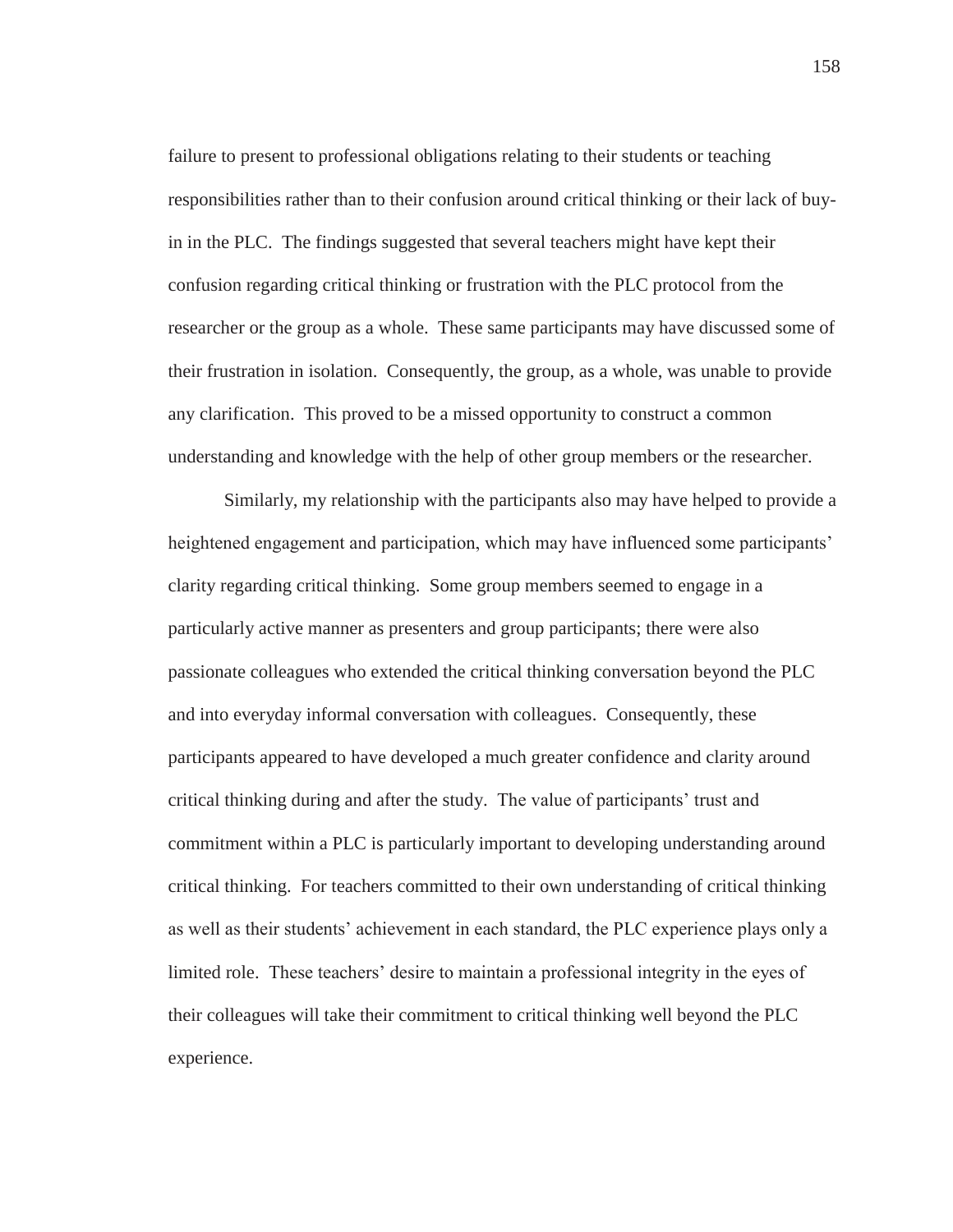#### **Conclusion**

For almost 30 years, calls for improvement in student achievement have centered on higher order skills and critical thinking (Brooks & Brooks, 1999; CCSSI, 2011; Green, 2007; NCEE, 1983). Yet, research suggests that teachers are ill equipped to recognize quality critical thinking in students and they have not received proper training in teaching for critical thinking (Paul & Elder, 2001, 2007a). Now, as states across the nation have approved the Common Core Standards, the need for teachers to understand and teach for critical thinking is even more relevant (CCSSI, 2011). Through this qualitative study, I sought to build an understanding of teacher perceptions around planning for critical thinking in projects as well as student work as a result of working within a PLC utilizing a protocol for examining evidence.

Teachers' perceptions indicated the emergence of two divergent themes regarding designing instruction for critical thinking as well as understanding critical thinking in student work. Participants showed either clarity or confusion around critical thinking. Participant clarity around critical thinking indicated that the PLC teachers using a protocol demonstrated an understanding of critical thinking that influenced their own planning and influenced the planning of other participants. The result was the development of complex projects requiring higher levels of critical thinking, which influenced the development and quality of students' critical thinking. Participant confusion indicated a general lack of understanding of the identification of critical thinking in design as well as in student performance. Teachers' ownership of the entire PLC protocol process influenced their level of participation; teachers who did not gain a sense of ownership were unable to overcome their confusion. Their continued confusion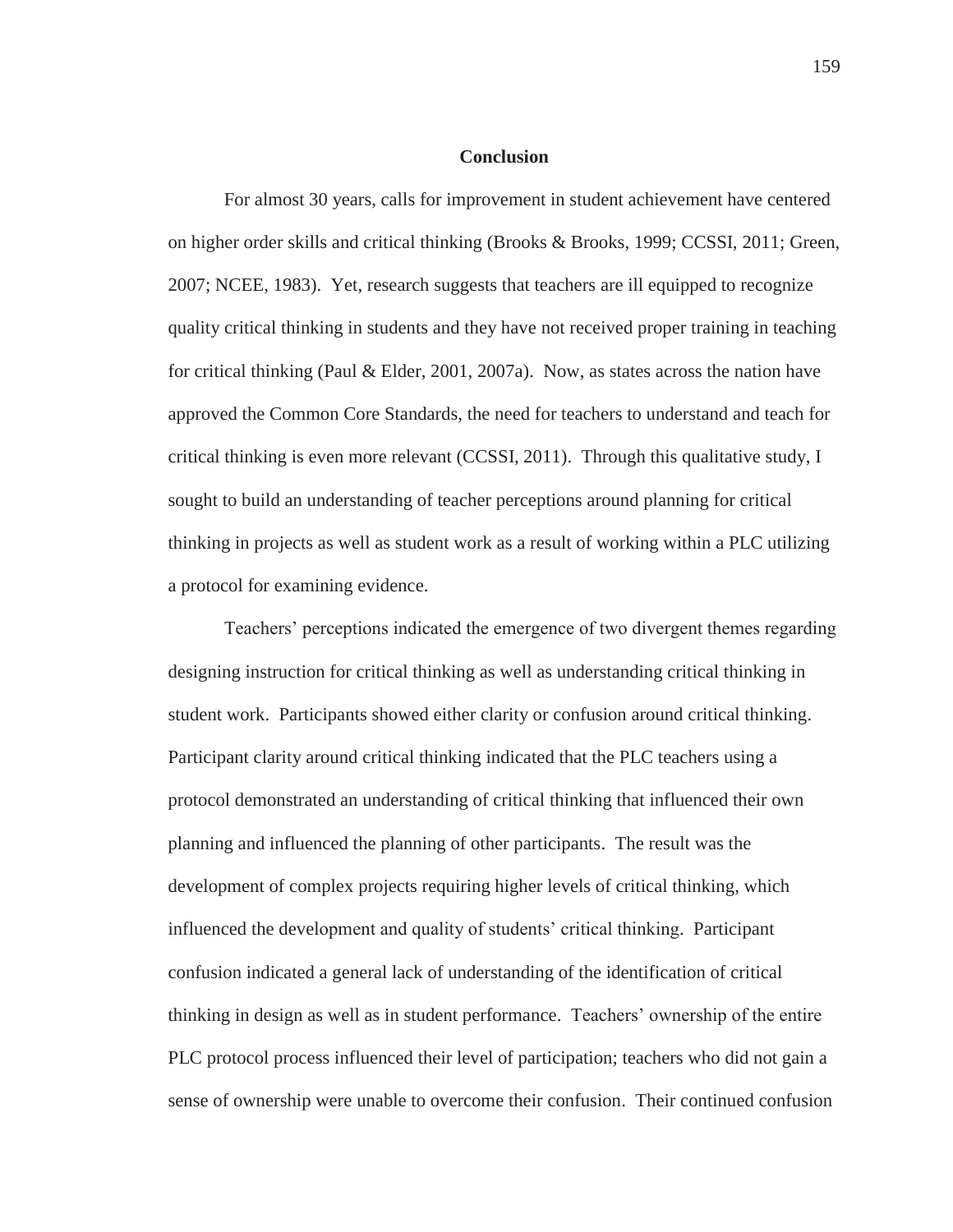could leave them less equipped to develop projects due to their limited understanding of student critical thinking. Those teachers who did not develop a sense of ownership in the PLC protocol process ultimately had little hope of improving their critical thinking understanding. Teachers' ownership in the PLC protocol process is essential to ensure the future success and advancement of critical thinking in teachers who design projects that build and assess critical thinking in students.

The potential power of the PLC is evident in this study. Rather than evaluating the efficacy of a PLC on teacher evaluations and test scores, this study gave the PLC a broader, more meaningful value. Teachers working in a PLC can influence the quality of critical thinking in schools. If the Common Core Standards are effectively implemented and proposed teacher performance reviews evaluate teachers based on those standards, teachers will need an effective means to raise students' critical thinking levels. A PLC focused on developing teacher critical thinking, designing high-quality critical thinking projects, and advancing students' critical thinking will empower teachers to improve their school's instruction and their students' achievement.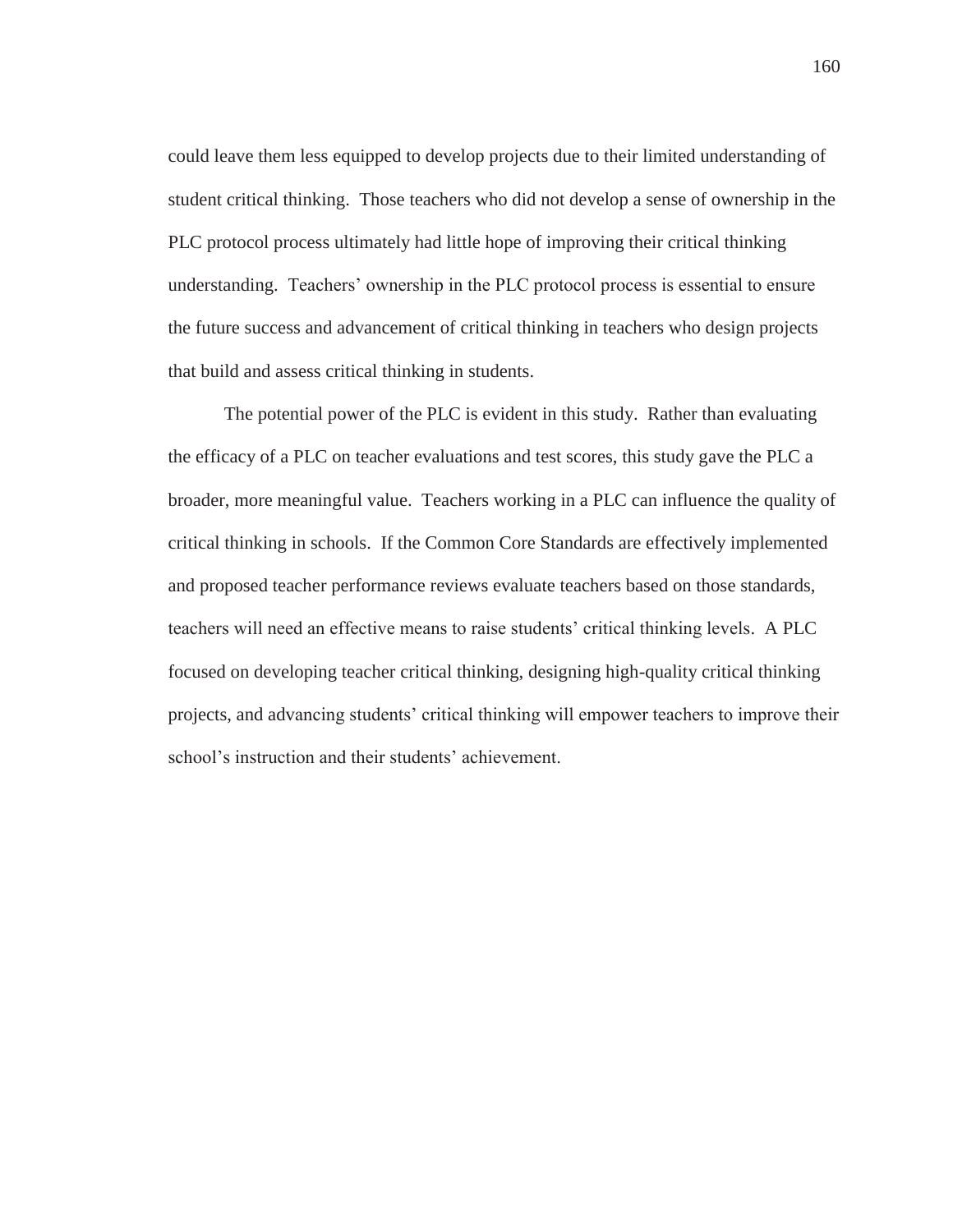#### References

- Allen, D., & Blythe, T. (2004). *The facilitator's book of questions: Tools for looking together at student and teacher work.* New York, NY: Teachers College Press.
- American Psychological Association. (2009). *Publication manual of the American Psychological Association* (6th ed.). Washington, DC: Author*.*
- Annenberg Institute for School Reform. (2004). *Professional learning communities: Professional development strategies that improve instruction.* Retrieved from http://www.annenberginstitute.org/pdf/ProfLearning.pdf
- Assessing and Teaching of 21st Century Skills Project. (2010). *Assessing and teaching 21st century skills.* Retrieved from http://www.atc21s.org
- Barell, J. (2003). *Developing more curious minds.* Alexandria, VA: Association for Supervision and Curriculum Development.
- Barron, B., Schwartz, D., Vye, N., Moore, A., Petrosino, A., Zech, L., & The Cognition and Technology Group at Vanderbilt. (1998). Doing with understanding: Lessons from research on problem- and project-based learning. *Journal of Learning Sciences, 7,* 271–322.
- Barth, R. S. (2001). Teacher leader. *Phi Delta Kappan, 82*(6), 443–449.
- Barth, R. S. (2006, March). Improving relationships within the schoolhouse. *Educational Leadership, 63*(6), 8–13.
- Bassey, M. (2002). Case study research. In M. Coleman & A. R. J. Briggs (Eds.), *Research methods in educational leadership and management* (pp. 108–121). London, England: Chapman.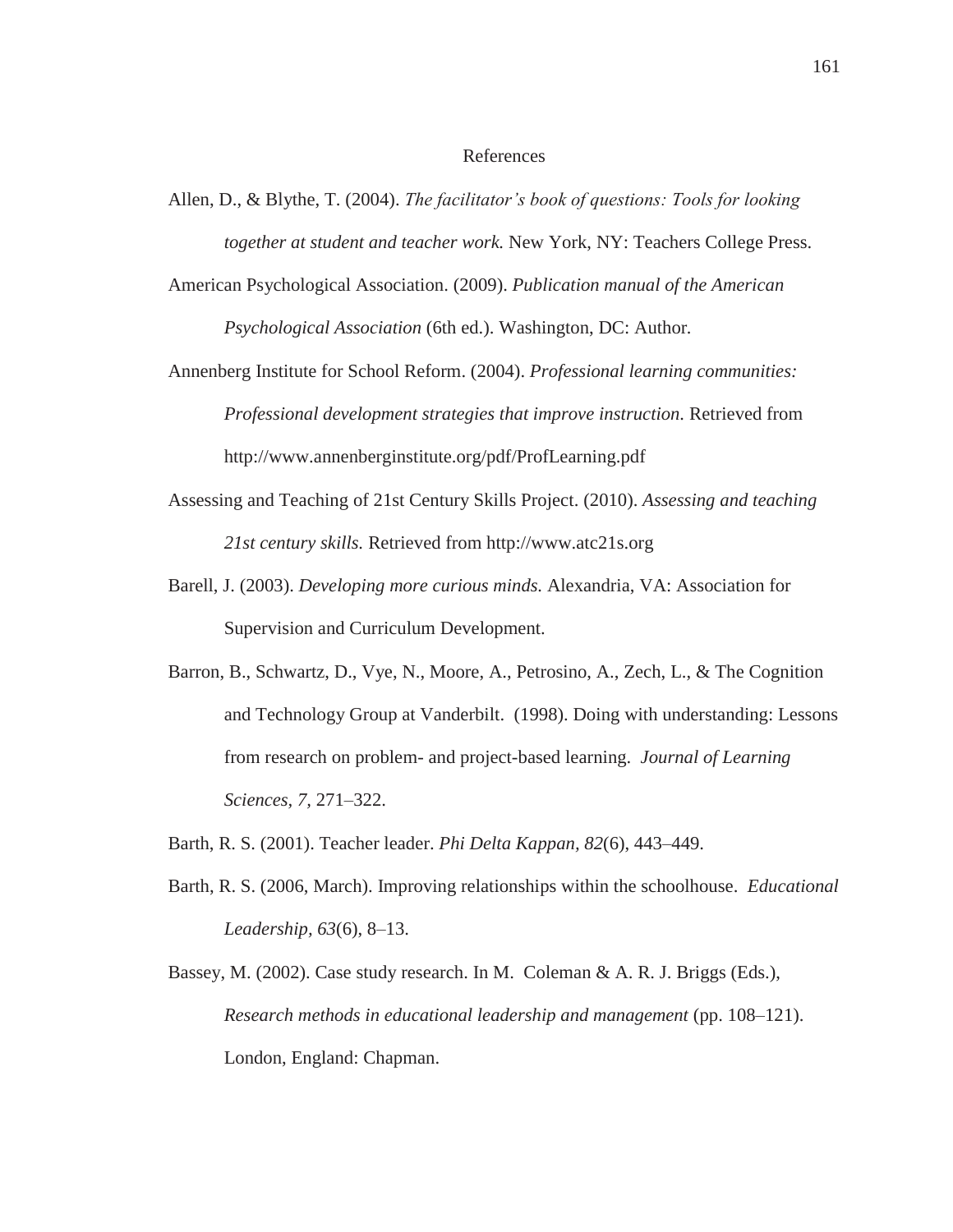- Bloom, B. (1956). *Taxonomy of educational objectives: Classification of educational goals. Handbook 1: Cognitive domain.* New York, NY: Longman, Green.
- Blythe, T., Allen, D., & Powell, B. S. (2008). *Looking together at student work.* New York, NY: Teachers College Press.
- Boaler, J. (1997). *Experiencing school mathematics: Teaching styles, sex, and settings.*  Buckingham, England: Open University Press.
- Boaler, J. (2002). Learning from teaching: Exploring the relationship between reform curriculum and equity. *Journal for Research in Mathematics Education, 33*(4), 239–258.
- Brighton, C. (2009, February). Embarking on action research. *Educational Leadership,* 40–44.
- Brooks, J., & Brooks, M. (1999). *In search of understanding: The case for constructivist classrooms.* Alexandria, VA: Association for Supervision and Curriculum Development.
- Bruner, J., & Haste, H. (Eds.). (1990). *Making sense: The child's construction of the world.* New York, NY: Routledge.
- Burke, K. (2012). *How to assess authentic learning.* Thousand Oaks, CA: Corwin.
- Caine, G., Caine, G., & Renate N. (2010). *Strengthening and Enriching Your Professional Learning Community: The Art of Learning Together* Alexandria, VA, Association for Supervision & Curriculum Development.
- Carpenter, C., & Suto, M. (2008). *Qualitative research for occupational and physical therapists.* London, England: Blackwell.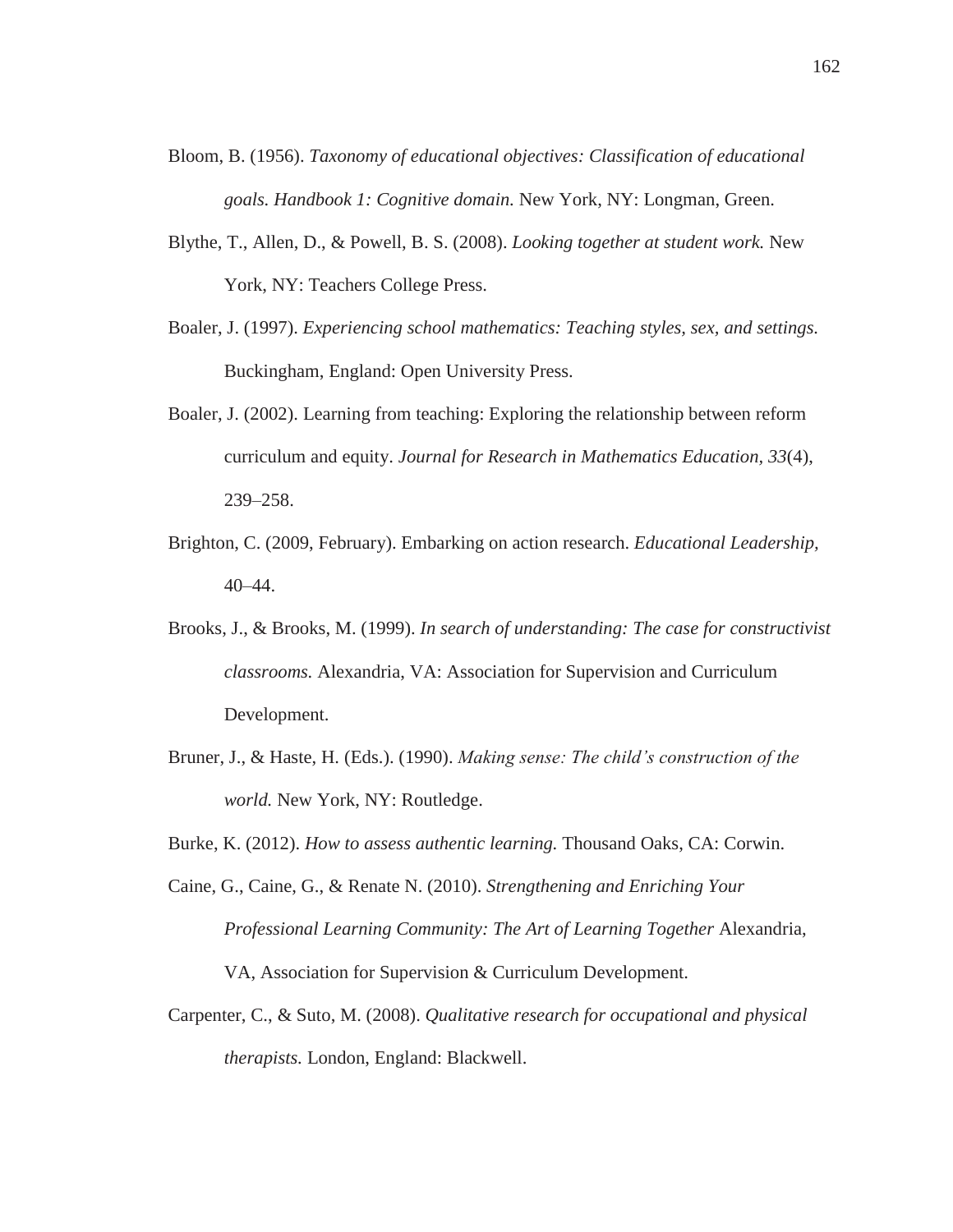- Chappuis, S., Chappuis, J., & Stiggins, R. (2009, February). Supporting teacher learning teams. *Educational Leadership,* 56–60.
- Childre, A., Sands, J., & Pope, S. (2009, May/June). Backward design. *Teaching Exceptional Children, 41*(5), 6–14.

Choy, S., & Oo, P. (2012, January). Reflective thinking and teaching practices: A precursor for incorporating critical thinking into the classroom. *International Journal of Instruction, 5*(1), 167–182.

- Clarke, E. (2012). Empowering educators through teacher research: Promoting qualitative inquiry among K-12 educators. *Journal of Ethnographic and Qualitative Research,* Vol. 7, 64-79.
- Cobb, P. (1991). Reconstructing elementary school mathematics. *Focus on Learning Problems in Mathematics, 13*(2), 3–22.
- Cochran-Smith, M., & Lytle, S. (1993). *Inside/outside: Teacher research and knowledge.*  New York, NY: Teachers College Press.
- Cochran-Smith, M., & Lytle, S. (1999a). Relationships of knowledge and practice: Teacher learning in communities. *Review of Research in Education, 24*(8), 249–305.
- Cochran-Smith, M., & Lytle, S. (1999b). The teacher research movement: A decade later. *Educational Researcher, 28*(7), 15–22.
- Cochran-Smith, M., & Lytle, S. (2001). Beyond certainty: Taking an inquiry stance on practice. In A. Lieberman & L. Miller (Eds.), *Teachers caught in the action: Professional development that matters* (pp. 41–58). New York, NY: Teachers College Press.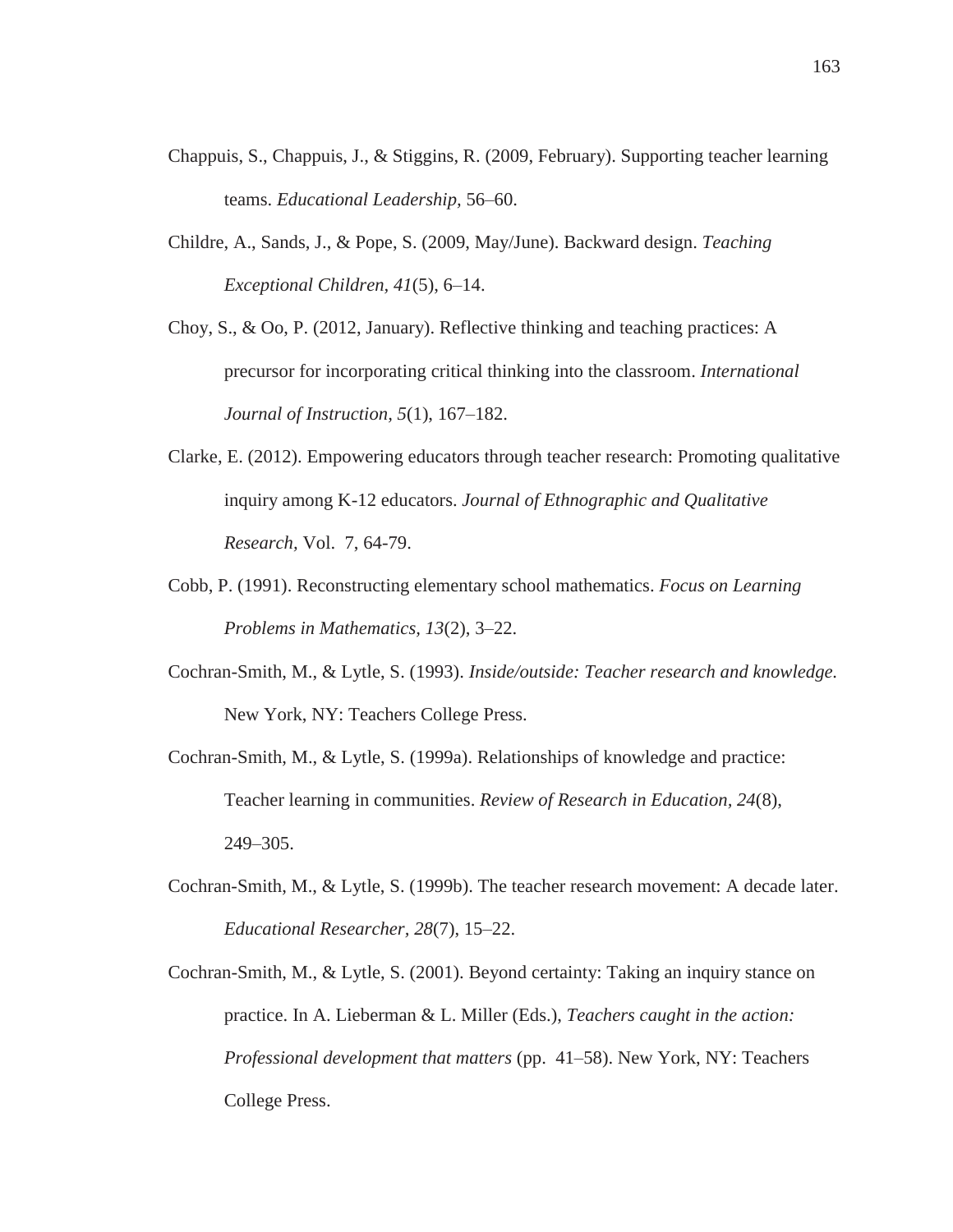- Cognition and Technology Group at Vanderbilt University. (1992). The Jasper series as an example of anchored instruction: Theory, program description, and assessment data. *Educational Psychologist, 27,* 291–315.
- Common Core State Standards Initiative. (2011). *Common Core State Standards Initiative standards-setting criteria* Retrieved from http://www.corestandards.org/

Costa, A. (2008). The thought-filled curriculum. *Educational Leadership, 65*(5), 20–24.

- Creswell, J. (2003). *Research design: Qualitative, quantitative, and mixed methods approaches.* Thousand Oaks, CA: Sage.
- Creswell, J. (2007 ). *Qualitative inquiry and research design: Choosing among five traditions.* Thousand Oaks, CA: Sage.
- Creswell, J., & Miller, D. (2000). Determining validity in qualitative inquiry. *Theory Into Practice, 39*(3), 124–130.
- Crosby, J. (2007). *A beginning professional learning community: Understanding teachers' perceptions* (Doctoral dissertation). Available from ProQuest Dissertations and Theses database. (UMI No. 3254443)
- Curtis, D. (2002, September). The power of projects. *Educational Leadership,* 50–52.
- Dana, N., & Yendol-Hoppey, D. (2008). *The reflective educator's guide to professional development: Coaching and inquiry-oriented learning communities.* Thousand Oaks, CA: Corwin Press.
- Danielson, C. (2006). *Teacher leadership that strengthens professional practice.*  Alexandria, VA: Association for Supervision and Curriculum Development.
- Dantonio, M. (2001). *Collegial coaching: Inquiry into the teaching self.* Bloomington, IN: Phi Delta Kappa.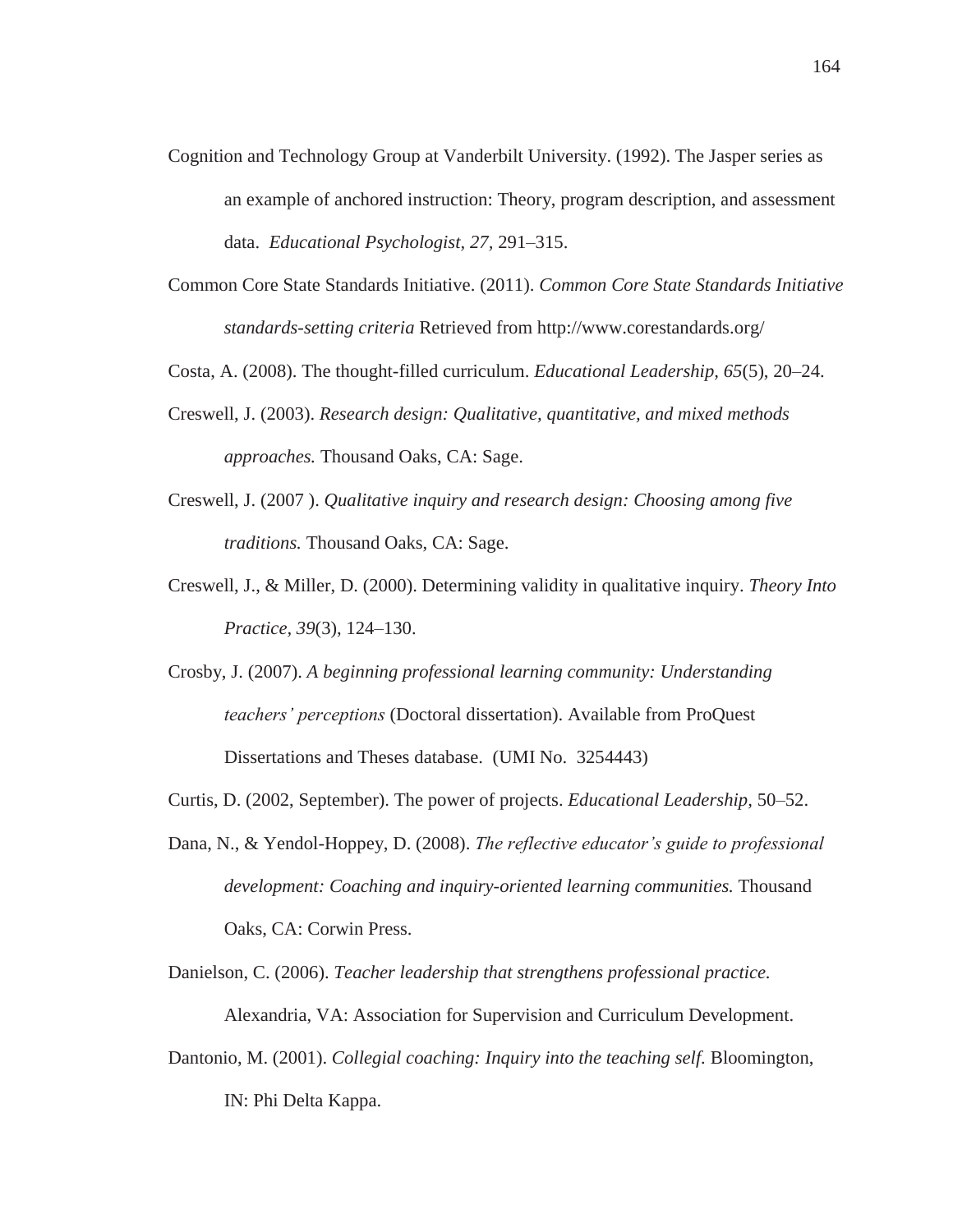- Darling-Hammond, L., & Richardson, N. (2009, February). Teacher learning: What matters? *Educational Leadership,* 46–53.
- David, J. (2008, February). What research says about project-based learning. *Educational Leadership,* 80–82.
- Deuel, A., Holmlund Nelson, T., Slavit, D., & Kennedy, A. (2009, November). Looking at student work. *Educational Leadership,* 69–72.
- Dewey, J. (1916). *Democracy and education.* Retrieved from http://www.ilt.columbia .edu/publications/dewey.html
- DuFour, R., DuFour, R., & Eaker, R. (2008). *Revisiting professional learning communities at work: New insights for improving schools.* Bloomington, IN: Solution Tree.
- DuFour, R., DuFour, R., Eaker, R., & Many, T. (2006). *Learning by doing: A framework for learning communities at work.* Bloomington, IN: Solution Tree.
- Easton, L. (2009). *Professional learning community series: Protocols for professional learning.* Alexandria, VA: Association for Supervision and Curriculum Development.
- Easton-Watkins, B. (2005). Implementing PLCs in the Chicago public schools. In R. DuFour, R. Eaker, & R. DuFour (Eds.), *On common ground: The power of professional learning communities* (pp. 193–208). Bloomington, IN: Solution Tree.
- Eisele, P. (2012). Improving performance in groups: Effects of two different goal-setting strategies and feedback on brainstorming performance. *Baltic Journal of Psychology 13*(1-2), 45-57.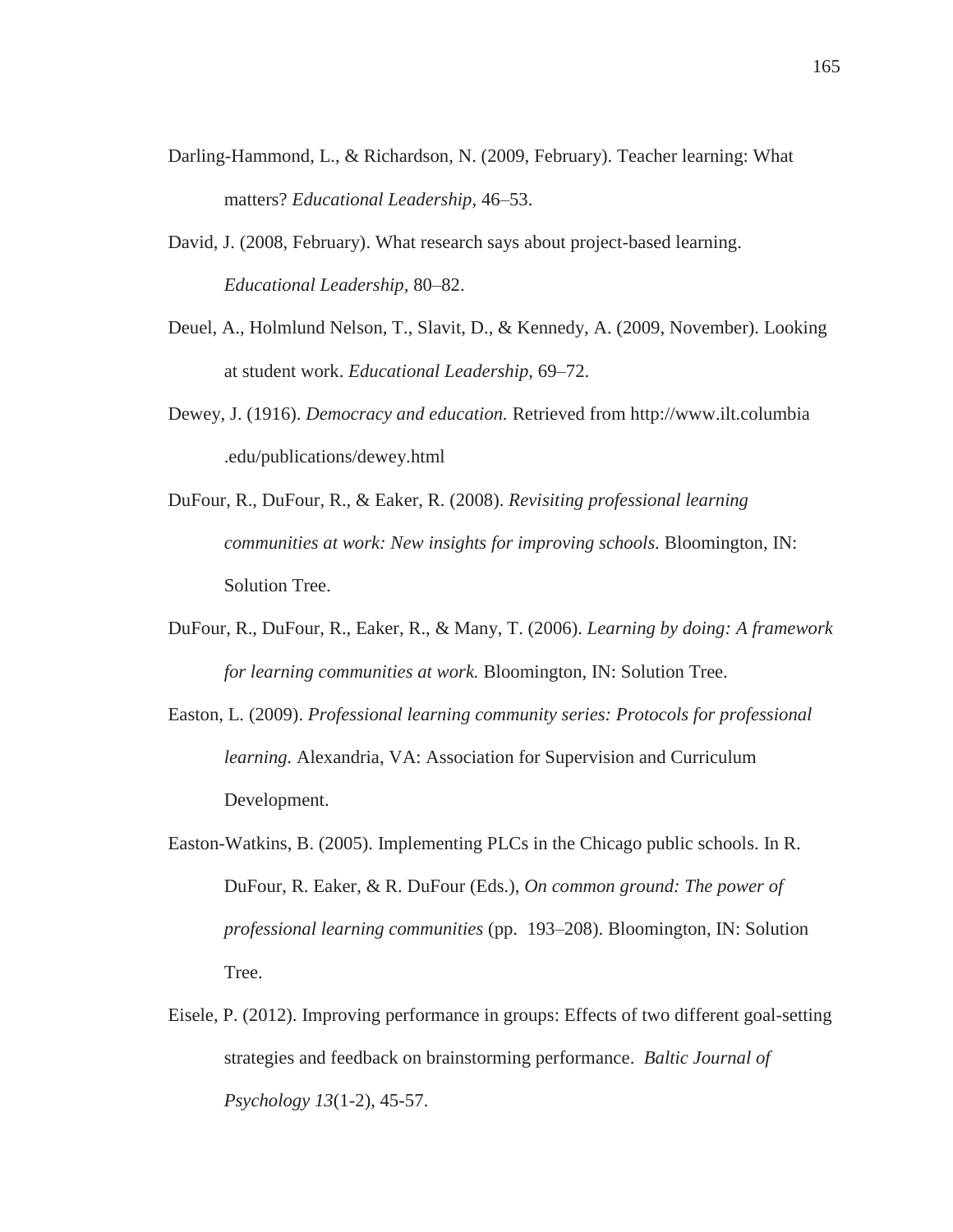- Eisner, E. (1991). *The enlightened eye: Qualitative inquiry and the enhancement of educational practice.* Old Tappan, NY: Macmillan.
- Elder, L., & Paul, R. (2006). *The miniature guide to the art of asking essential questions.*  Santa Rosa, CA: Foundation for Critical Thinking.
- Elder, L., & Paul, R. (2009, Spring). Critical thinking: Strategies for improving student learning, part III. *Journal of Developmental Education, 32*(3), 40.
- Ergul, H., Simsekli, Y., Calis, S., Ozdilek, Z., Gocmencelebi, S., & Sanli, M. (2011). The effects of inquiry-based science teaching on elementary school students' science process skills and science attitudes. *Bulgarian Journal of Science and Education Policy, 5*(1), 48–68.
- Firestone, W. (1993). Alternative arguments for generalizing from data as applied to qualitative research. *Educational Researcher, 22*(4), 16–23.
- Fosnot, C. (Ed.). (2005). *Constructivism: Theory, perspectives, and practice.* New York, NY: Teachers College Press.
- Foundation for Critical Thinking. (1999). *Critical thinking: Basic theory and instructional structures.* Dillon Beach, CA: Author.
- Frey, Bruce B., Schmitt, Vicki L., & Justin P. Allen (2012). Defining authentic classroom assessment. *Practical Assessment, Research & Evaluation*, 17(2). Retrieved from http://pareonline.net/getvn.asp?v=17&n=2.
- Garmston, R. (1987). How administrators support peer coaching. *Educational Leadership, 44*(2), 18–26.
- Glesne, C., & Peshkin, A. (1992). *Becoming qualitative researchers: An introduction.*  White Plains, NY: Longman.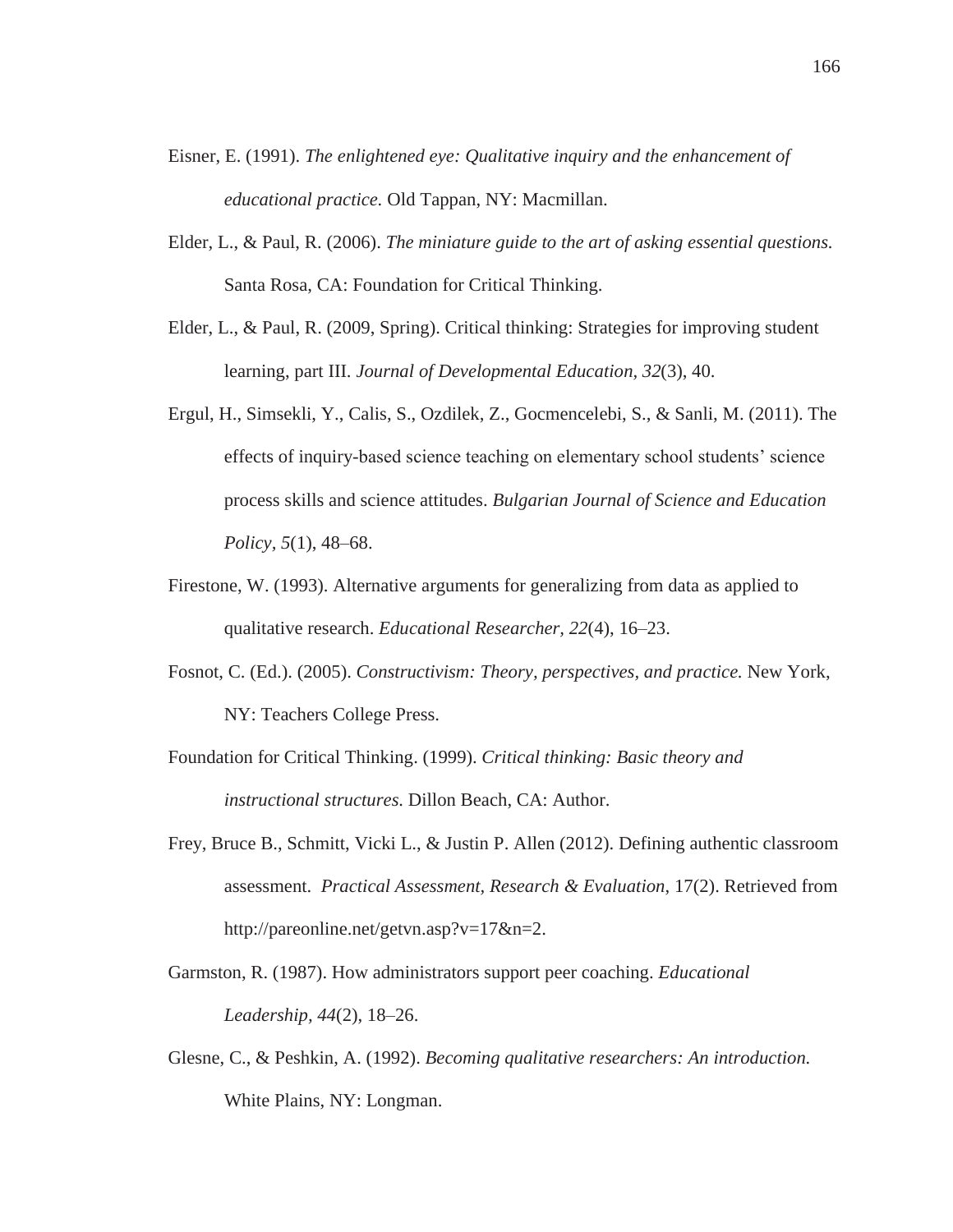- Gopnik, A & Wellman, H. (2012). Reconstructing constructivism: Causal models, Bayesian learning mechanisms, and the theory theory. *Psychological Bulletin*, *138*(6), 1085-1108
- Graff, N. (2011, Summer). An effective and agonizing way to learn: Backwards design and new teachers' preparation for planning curriculum. *Teacher Education Quarterly,* 151–168.
- Grant, M. (2012, Fall). Learning, beliefs, and products: Students' perspectives with project-based learning. *Interdisciplinary Journal of Problem-Based Learning, 5*(2), 37–69.
- Green, W. (2007). *Accenture chairman and CEO William D. Green addresses Senate Finance Committee.* Retrieved from http://www.accenture.com/home/default.htm

Groundwater-Smith, S., & Mockler, N. (2010). From lesson study to learning study: Side-by-side professional learning in the classroom. In A. Campbell & S. Groundwater-Smith (Eds.), *Connecting inquiry and professional learning in education: International perspectives and practical solutions* (pp. 166–178). London, England: Routledge.

- Guba, E., & Lincoln, Y. (1994). Competing paradigms in qualitative research. In N. Denzin & Y. Lincoln (Eds.), *Handbook of qualitative research* (pp. 105–117). Thousand Oaks, CA: Sage.
- Gultekin, M. (2005, November). The effect of project-based learning on learning outcomes in the 5th grade social studies course in primary education. *Educational Sciences: Theory and Practice,* 5(2), 548–555.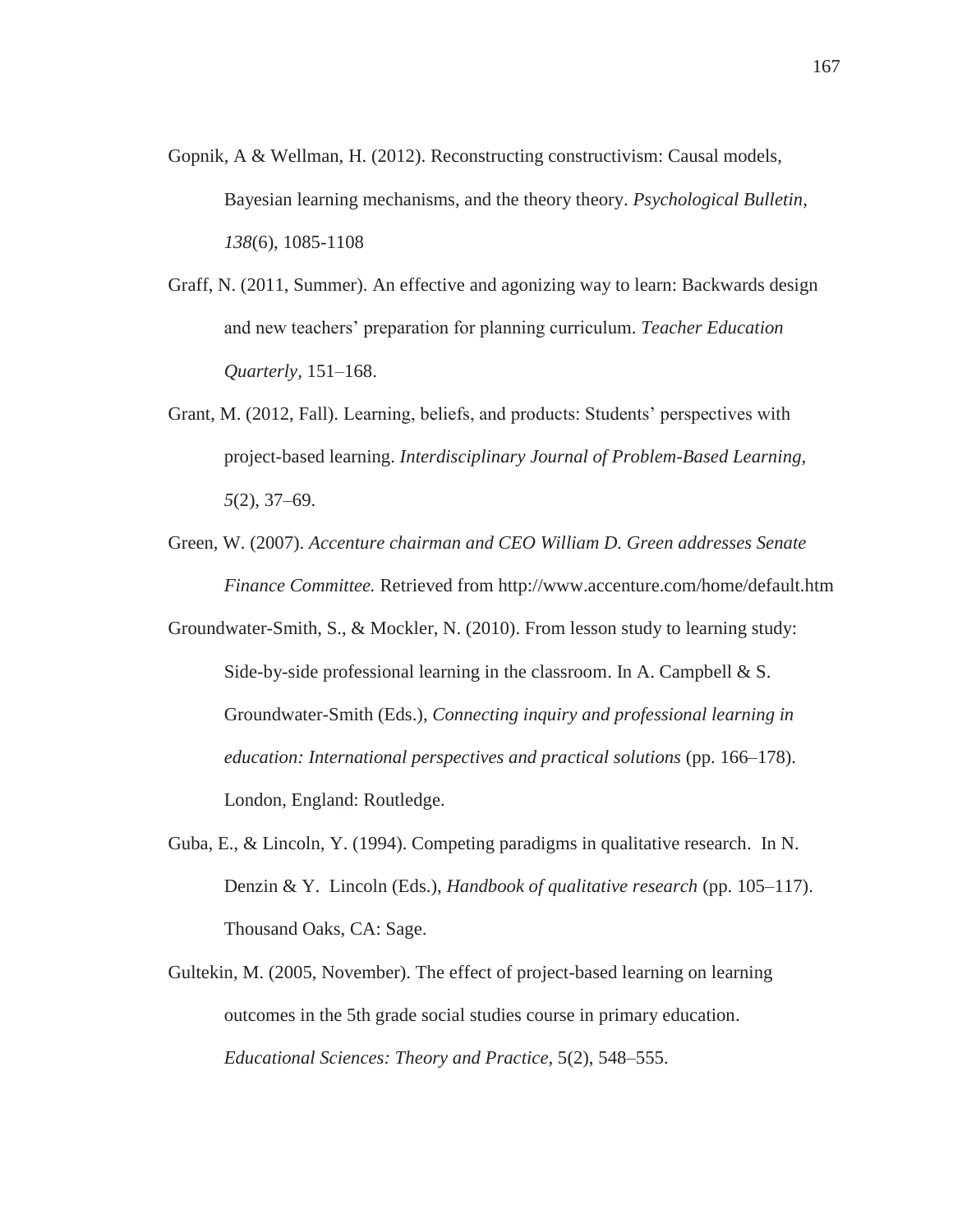- Guskey, T. R. (1998). Making time to train your staff. *School Administrator,* 55(7), 35– 37.
- Guskey, T. R. (2000). *Evaluating professional development.* Thousand Oaks, CA: Corwin Press.
- Hannafin, M., Hannafin, K., & Gabbitas, B. (2009). Re-examining cognition during student-centered web-based learning. *Education Technology Research and Development, 27,* 767-785.
- Hatch, J. (1985). The quantoids versus the smooshes: Struggling with methodological rapprochement. *Issues in Education, 3,* 158–167.
- Hatch, J. (2002). *Doing qualitative research in education settings.* Albany: State University of New York Press.
- Heritage, M. (2008). Learning progressions: Supporting instruction and formative assessment. *The Council of Chief State School Officers*. Washington, DC. Retrieved from http://www.ccsso.org/Resources/Publications/Learning\_ Progressions\_Supporting\_Instruction\_and\_Formative\_Assessment.html
- Hord, S. (Ed.). (2004). *Learning together, leading together: Changing schools through professional communities.* New York, NY: Teachers College Press.
- Jenkins, J. (2010). A multi-faceted formative assessment approach: Better recognizing the learning needs of students. *Assessment and Evaluation in Higher Education, 35*(5), 565-576.
- Kafai, Y., & Resnick, M. (Eds.). (1996). *Constructionism in practice: Designing, thinking, and learning in a digital world.* Mahwah, NJ: Erlbaum.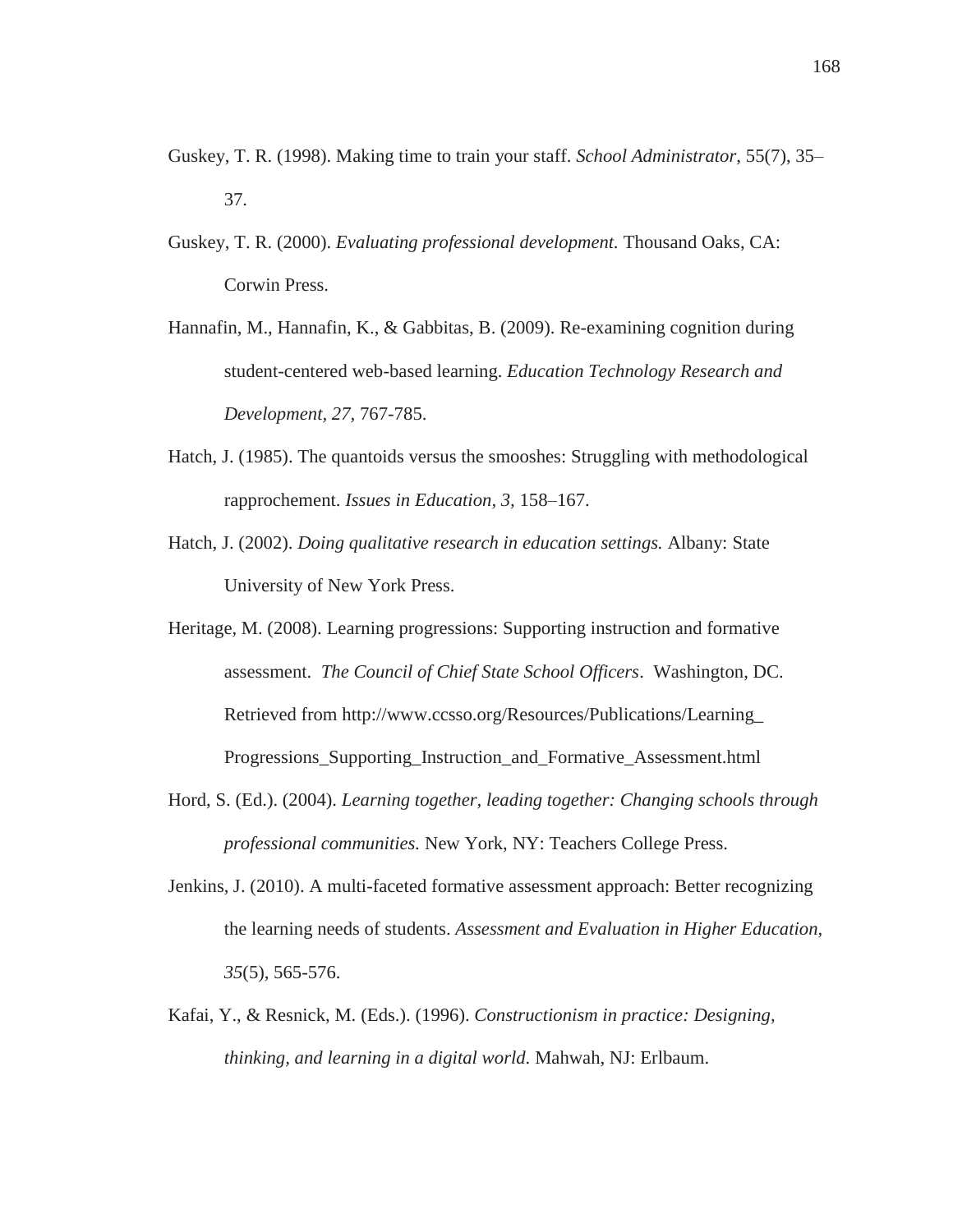- Kennedy, M. (1997). The connection between research and practice. *Educational Researcher, 26*(7), 4–12.
- Krueger, R. (1994). *Focus groups: A practical guide for applied research.* Thousand Oaks, CA: Sage.
- Kusche, C., & Greenberg, M. (2006). Brain development and social-emotional learning: An introduction for educators. In M. Elias & H. Arnold (Eds.), *The educator's guide to emotional intelligence and academic achievement: Social emotional learning in the classroom* (pp. 15–34). Thousand Oaks, CA: Corwin Press.
- Kuter, S., Altinay Gazi, Z., & Altinay Aksal, F. (2012). Examination of co-construction of knowledge in videotaped simulated instruction. *Educational Technology & Society, 15* (1), 174–184.
- Lambert, L. (2003). *Leadership capacity for lasting school improvement.* Alexandria, VA: Association for Supervision and Curriculum development.
- Lambert, L., Walker, D., Zimmerman, D., Cooper, J., Lambert, M., Gardner, M., & Szabo, M. (2002). *The constructivist leader.* New York, NY: Teachers College Press.
- Langer, G., Colton, A., & Goff, L. (2003). *Collaborative analysis of student work: Improving teaching and learning.* Alexandria, VA: Association for Supervision and Curriculum Development.
- Larmer, J., & Mergendoller, J. (2010, September). 7 essentials for project-based learning*. Educational Leadership,* 34–37.
- Lattimer, H., & Riordan, R. (2011, November). Project-based learning engages students in meaningful work. *Middle School Journal,* 18–23.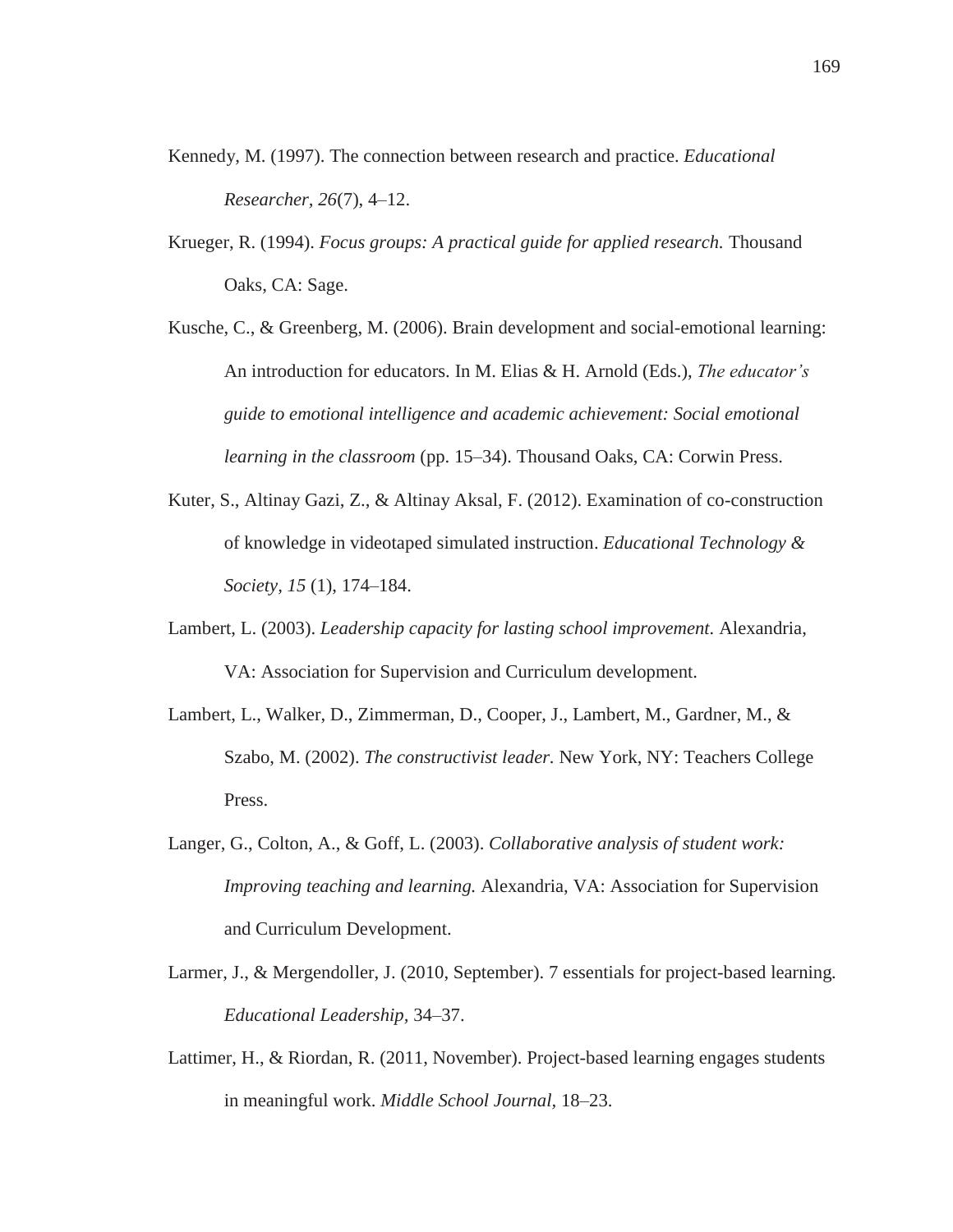- Lieberman, A., & Miller, L. (2011, August). Learning communities: The starting point for professional learning is in schools & classrooms. *Journal of Staff Development, 32*(4), 16–19.
- Lincoln, Y. S., & Cannella, G. (2004). Qualitative research, power, and the radical right. *Qualitative Inquiry, 10*(2), 175–201.

Litosseliti, L. (2003). *Using focus groups in research.* London, England: Continuum.

- Little, J., Gearhart, M., Curry, M., & Kafka, J. (2003). Looking at student work for teacher learning, teacher community, and school reform. *Phi Delta Kappan, 85*(3), 184–192.
- Maloney, C., & Konza, D. (2011). A case study of teachers' professional learning: Becoming a community of professional learning or not. *Issues in Educational Research, 21*(1), 75–86.
- Mansilla, V., & Gardner, H. (2008, February). Disciplining the mind. *Educational Leadership,* (5), 14–19.
- Markham, T., Larmer, J, & Ravitz, J. (2002). *Project based learning 2nd ed: A guide to standards-focused project based learning for middle and high school teachers.*  Novato, CA: Buck Institute for Education.

Marzano, R. (2010, April). Teaching inference. *Educational Leadership,* 80–81.

- McDonald, J., Mohr, N., Dichter, A., & McDonald, E. (2007). *The power of protocols: An educator's guide to better practice.* New York, NY: Teachers College Press.
- McGowan, S. (2007). *An exploratory study of teachers' critical thinking in elementary language arts classrooms* (Doctoral dissertation). Available from ProQuest Dissertations and Theses database. (UMI No. 3257323)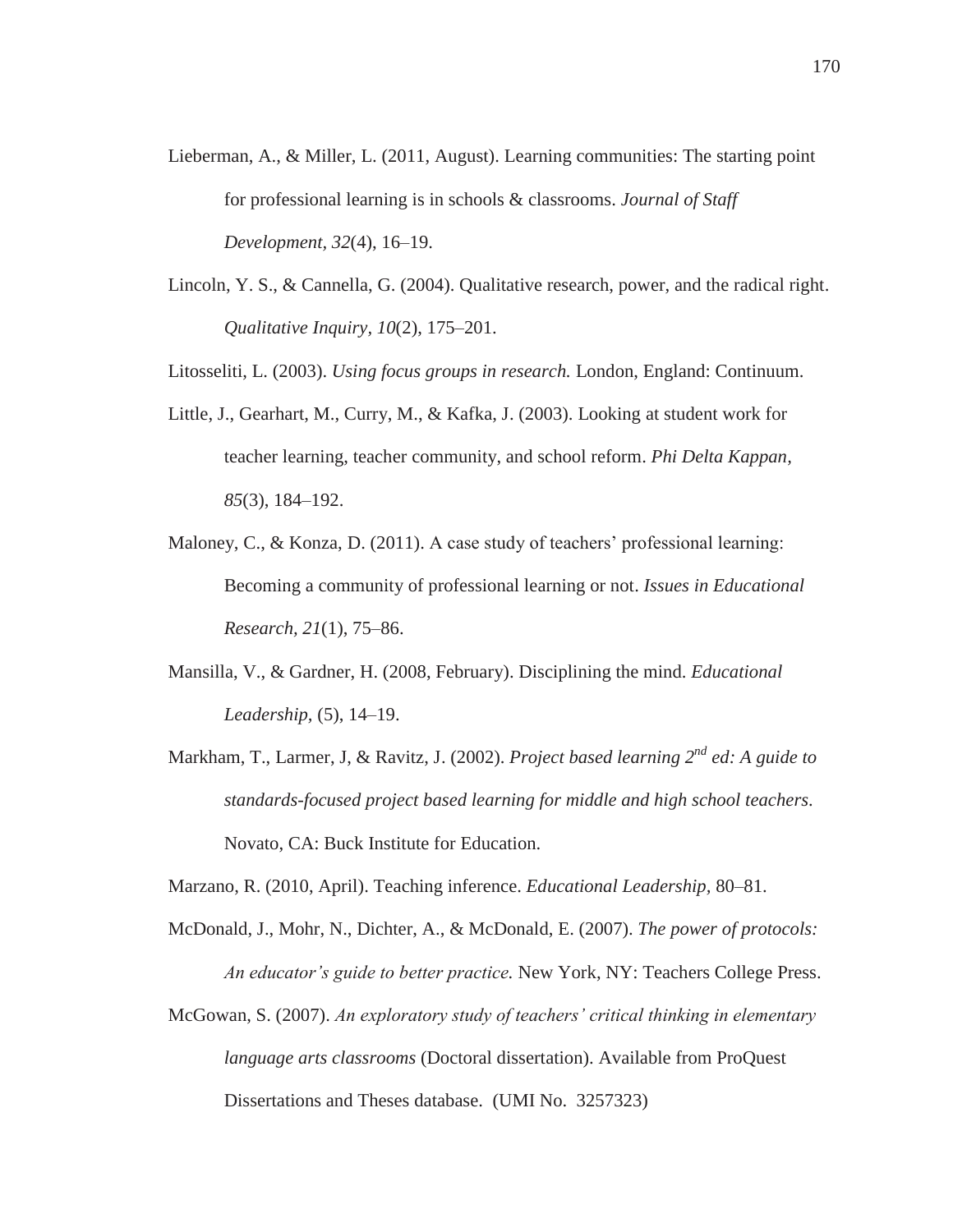- McGrath, D. (2002–2003, December/January). Launching a PBL project. *Learning and Leading With Technology,* 36–39.
- McLaughlin, M., & Talbert, J. (2006). *Building school-based teacher learning communities: Professional strategies to improve student achievement.* New York, NY: Teachers College Press.
- Mergendoller, J., Larmer, J., & Ravitz, J. (2003). *Project based learning: A guide to standards-focused project based learning for middle and high school teachers* (2nd ed.). Novato, CA: Buck Institute for Education.
- Mergendoller, J., Markham, T., Ravitz, J., & Larmer, J. (2006). *Pervasive management of project based learning: Teachers as guides and facilitators.* Retrieved from http:// www.bie.org
- Merriam, S., & Associates. (2002). *Qualitative research in practice: Examples for discussion and analysis.* San Francisco, CA: Jossey-Bass.
- Mills, G. (2003). *Action research: A guide for the teacher researcher.* Upper Saddle River, NJ: Merrill Prentice Hall.
- Mishler, E. (1986). *Research interviewing: Context and narrative.* Cambridge, MA: Harvard University Press.
- National Commission on Excellence in Education. (1983). *A nation at risk: The imperative for educational reform.* Retrieved from http://www.ed.gov/pubs/ NatAtRisk/risk.html
- National Staff Development Council. (2001). *Standards for staff development.* Retrieved from http://www.nsdc.org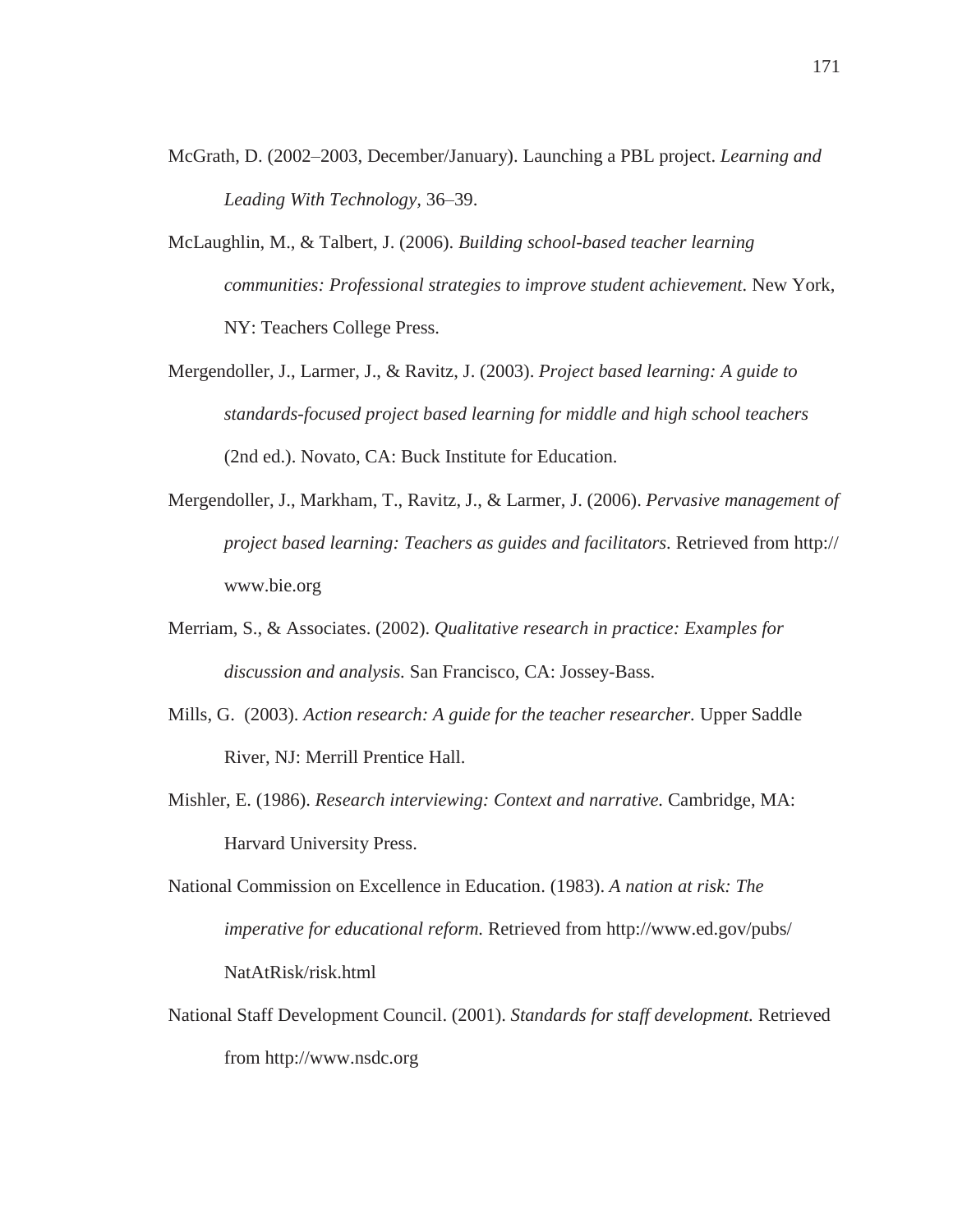- Neufeld, B., & Roper, D. (2003a). *Expanding the work: Year II of collaborative coaching and learning in the effective schools practice.* Cambridge, MA: Education Matters.
- Neufeld, B., & Roper, D. (2003b). *Growing instructional capacity in two San Diego middle schools.* Cambridge, MA: Education Matters.
- New York State Education Department. (2011). *New York State district report card 2010–2011: Comprehensive information report* Retrieved from http://www.NYSED.gov
- Newmann, F., & Wehlage, G. (1995). *Successful school restructuring: A report to the public and educators by the Center on Organization and Restructuring of Schools.* Madison, WI: Center on Organization and Restructuring of Schools.
- Nicholls, D. (2009). Qualitative research: Part One—Philosophies. *International Journal of Therapy and Rehabilitation, 16* (10), 526–533.
- Patton, M. (1990). *Qualitative research and evaluation methods.* Newbury Park, CA: Sage.
- Paul, R. (1995). *Critical thinking: How to prepare students for a rapidly changing world.*  CA: Sonoma State University, Center for Critical Thinking.
- Paul, R., & Elder, L. (2001). *Study of 38 public universities and 28 private universities to determine faculty emphasis on critical thinking in instruction.* Dillon Beach, CA: Critical Thinking Foundation Press.
- Paul, R., & Elder, L. (2006a). *The art of asking essential questions.* CA: Sonoma State University, Foundation for Critical Thinking Press.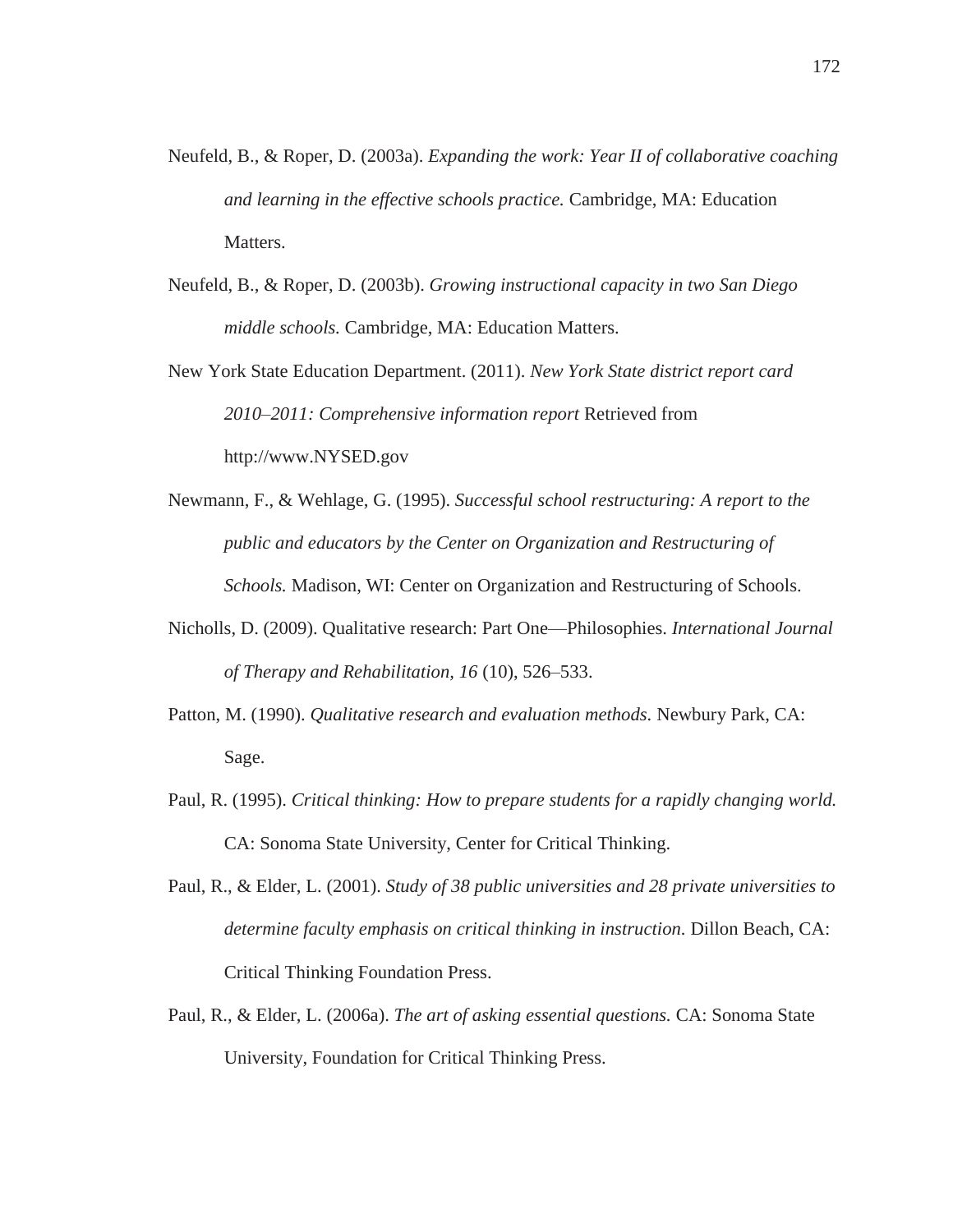- Paul, R., & Elder, L. (2006b). *Critical thinking: Learn the tools the best thinkers use.*  Upper Saddle River, NJ: Pearson Prentice Hall.
- Paul, R., & Elder, L. (2006c). *The thinker's guide to the art of Socratic questioning.* CA: Sonoma State University, Foundation for Critical Thinking Press.
- Paul, R., & Elder, L. (2007a). *Critical thinking competency standards: Standards, principles, performance indicators, and outcomes with a critical thinking master rubric.* CA: Sonoma State University, Foundation for Critical Thinking Press.
- Paul, R., & Elder, L. (2007b). *Analytic thinking: How to take thinking apart and what to look for when you do.* CA: Sonoma State University, Foundation for Critical Thinking Press.
- Paul, R., & Elder, L. (2011). Critical thinking: Competency standards essential for the cultivation of intellectual skills, part 2. *Journal of Developmental Education, 35*(1), 36–37.
- Penuel, B., Golan, S., Means, B., & Korbak, C. (2000). *Silicon Valley challenge 2000: Year 4 report.* San Jose, CA: Silicon Valley Network.
- Piaget, J. (1952). *The origins of intelligence in children.* New York, NY: Norton.
- Potter, W. (1996). *An analysis of thinking and research about qualitative methods.*  Mahwah, NJ: Erlbaum
- Reason, C., & Reason, L. (2007). Asking the right questions. *Educational Leadership, 65*(1), 36–40.
- Riveros, A., Newton, P., & Burgess, D. (2012). A situated account of teacher agency & learning: Critical reflections on professional learning communities. *Canadian Journal of Education, 35*(1), 202–216.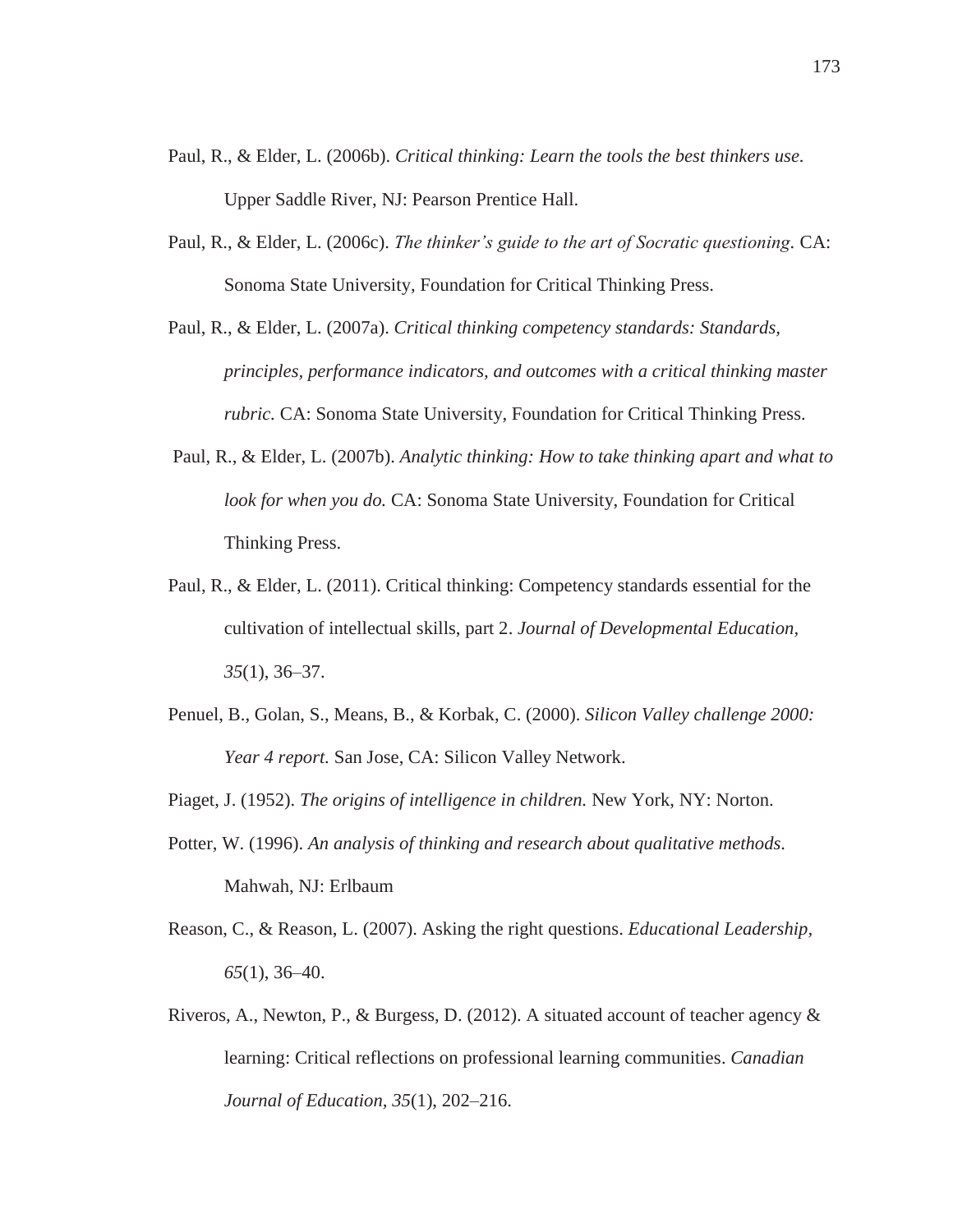- Rodriguez, K., Schwartz, J., Lahman, M., & Geist, M. (2011). Culturally responsive focus groups: Reframing the research experience to focus on participants. *International Journal of Qualitative Methods, 10*(4), 400–417.
- Rotherham, A., & Willingham, D. (2009, September). 21st century skills: The challenges ahead. *Educational Leadership,* 16–21.
- Royal, K. (2007, March). Problem/solution: At risk students succeed. *District Administration,* 100.
- Rubin, H., & Rubin, I. (2012). *Qualitative interviewing: The art of hearing data.*  Thousand Oaks, CA: Sage.
- Savery, J., & Duffy, T. (2001). *Problem based learning: An instructional model and its constructivist framework.* Bloomington, IN: Center for Research on Learning and Technology.
- Schmoker, M. (2001). *The results fieldbook: Practical strategies from dramatically improved schools.* Alexandria, VA: Association for Supervision and Curriculum Development.
- Schmoker, M. (2006). *Results now.* Alexandria, VA: Association for Supervision and Curriculum Development.
- Scholastic & Bill and Melinda Gates Foundation. (2012). *Primary sources 2012: America's teachers on the teaching profession.* Retrieved from http://www .scholastic.com/primarysources/download.asp
- Scott, P. (2012). *The effects of communities of practice on professional learning and student achievement in senior high students* (Doctoral dissertation). Available from ProQuest Dissertations and Theses database. (UMI No. 3499156)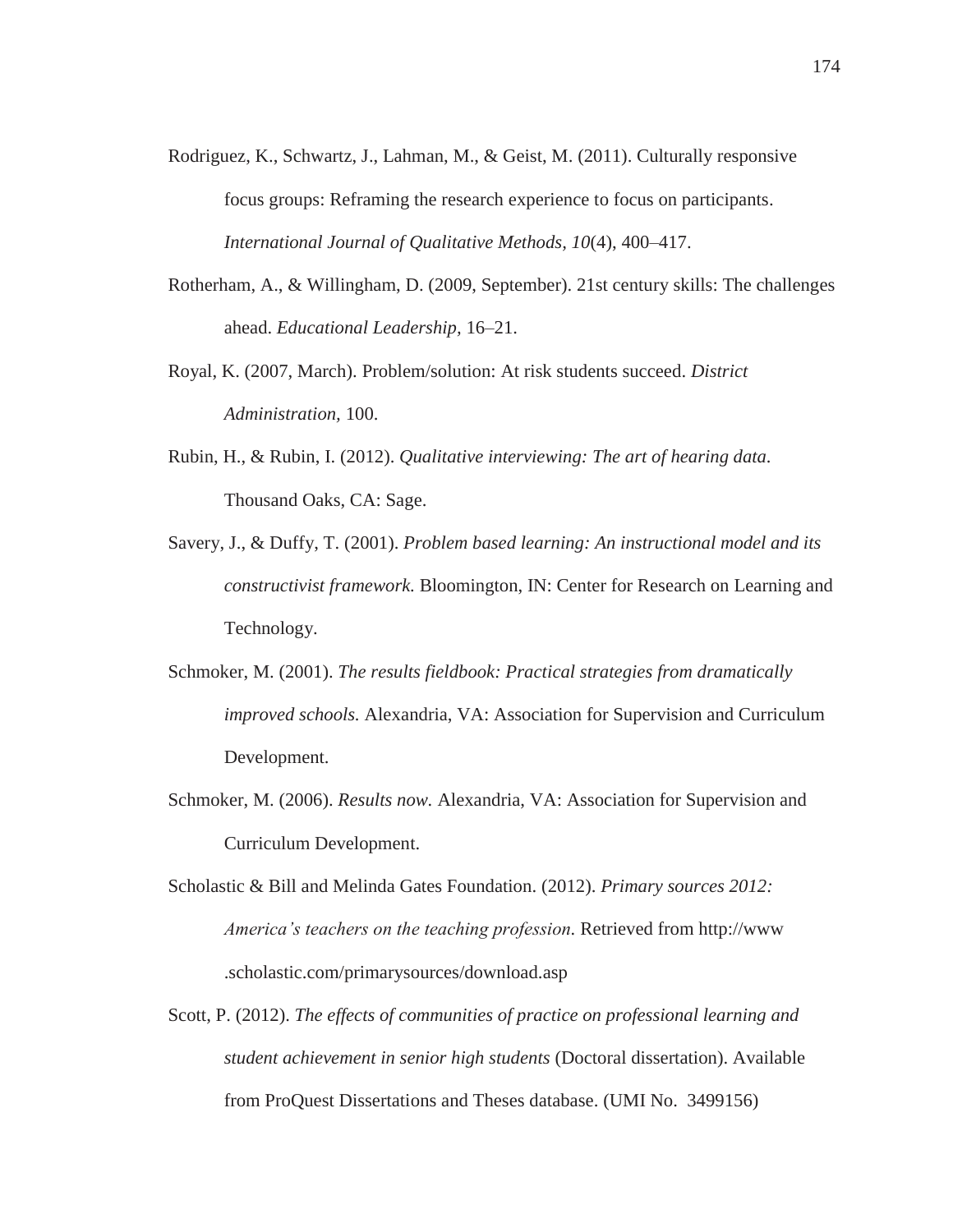- Scouller, D. (2012). From philosophy to practice: An investigation of the impact of a school's philosophy on policy and classroom practice. *Journal of Education and Christian Belief*, 16(1), 61-80.
- Sela, O., & Harel, M. (2012). The role of education in introducing action research into the education system: A case study of an education college. *Current Issues in Education, 15*(2), 1-12. Retrieved from http://cie.asu.edu/ojs/index.php/cieatasu/ article/view/897/332
- Sergiovanni, T. (2005). *Strengthening the heartbeat: Leading and learning together in schools.* San Francisco, CA: Jossey-Bass.
- Shepherd, H. G. (1998). The probe method: A problem-based learning model's effect on critical thinking skills of fourth- and fifth-grade social studies students. *Dissertation Abstracts International, Section A. Humanities and Social Sciences, 59*(3-A).
- Sparks, D. (2005). Leading for transformation in teaching, learning, and relationships. In R. DuFour, R. Eaker, & R. DuFour (Eds.), *On common ground: The power of professional learning communities* (pp. 155–175). Bloomington, IN: Solution Tree.

Stake, R. (1995). *The art of case study research.* Thousand Oaks, CA: Sage.

- Thomas, J. W. (2000). *A review of research on project-based learning.* San Rafael, CA: Autodesk Foundation.
- Thompson, E. (2007). *Mind in life: Biology, phenomenology, and the sciences of mind.*  Cambridge, MA: Belknap Press.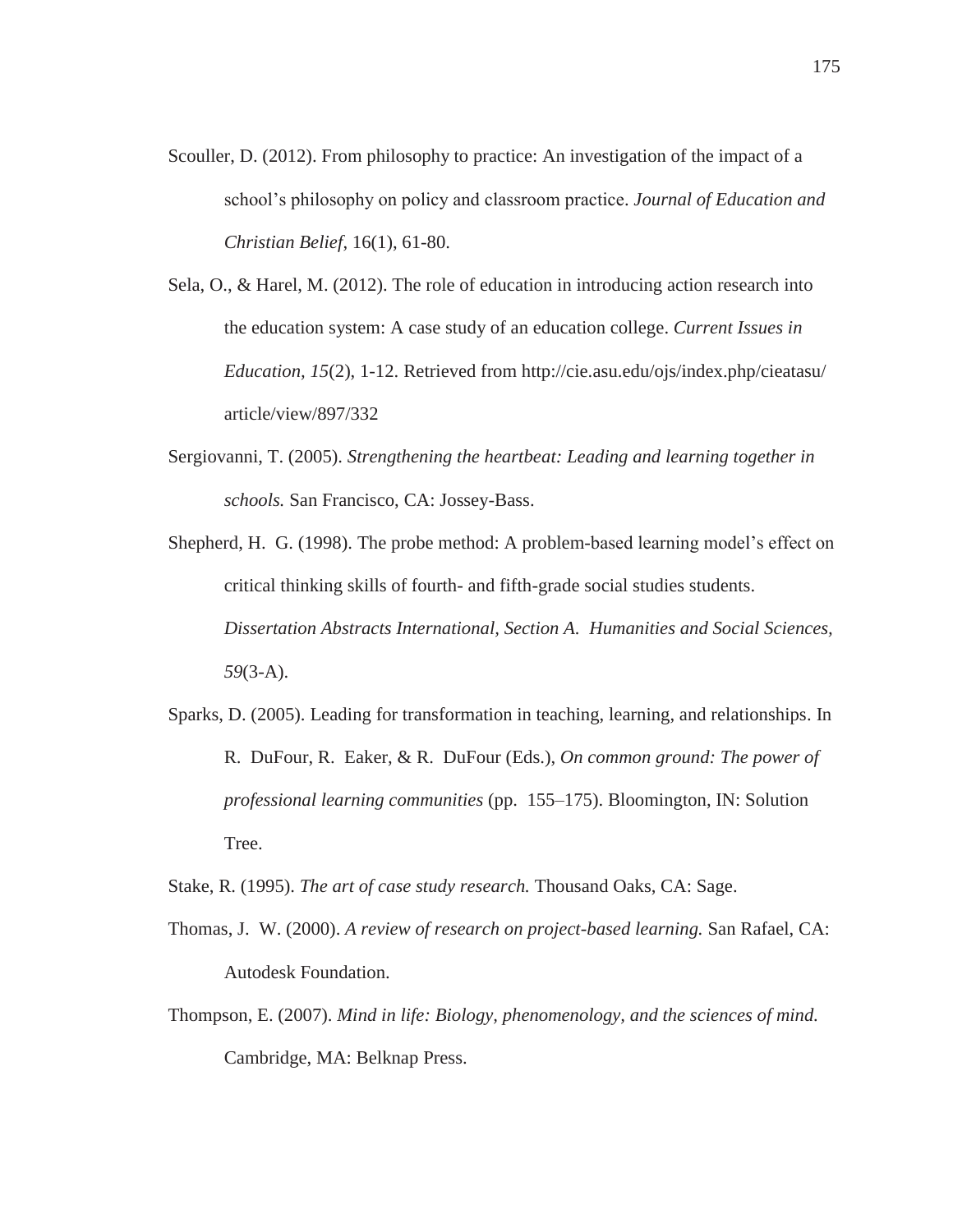- Tretten, R., & Zachariou, P. (1997). *Learning about project-based learning: Assessment of project-based learning in Tinkertech schools.* San Rafael, CA: Autodesk Foundation.
- Vescio, V., Ross, D., & Adams, A. (2008). A review of research on the impact of professional learning communities on teaching practice and student learning. *Teaching and Teacher Education, 24,* 80–91.
- Vygotsky, L. S. (1962). *Thought and language.* Cambridge, MA: MIT Press.
- Vygotsky, L. S. (1978). *Mind in society.* Cambridge, MA: Harvard University Press.
- Walker, R. (1980). The conduct of educational case studies: Ethics, theory and procedures. In W. B. Dockerell & D. Hamilton (Eds.), *Rethinking educational research* (pp. 30–43). London, England: Hodder & Stoughton.
- Wei, R., Andree, A., & Darling-Hammond, L. (2009, February). How nations invest in teachers: High-achieving nations treat their teachers as professionals. *Educational Leadership,* 28–33.
- Weinbaum, A., Allen, D., Blythe, T., Simon, K., Seidel, S., & Rubin, C. (2004). *Teaching as inquiry: Asking hard questions to improve practice and student achievement.* New York, NY: Teachers College Press.
- Wenger, E., McDermott, R., & Snyder, W. (2002). *Cultivating communities of practice.*  Boston, MA: Harvard Business School Press.
- West, M. (2005, December). *No Child Left Behind: How to give it a passing grade* (Brookings Institute Policy Brief No. 149). Washington, DC: Brookings Institute.
- Wiggins, G., & McTighe, T. (2005). *Understanding by design.* Alexandria, VA: Association for Supervision and Curriculum Development.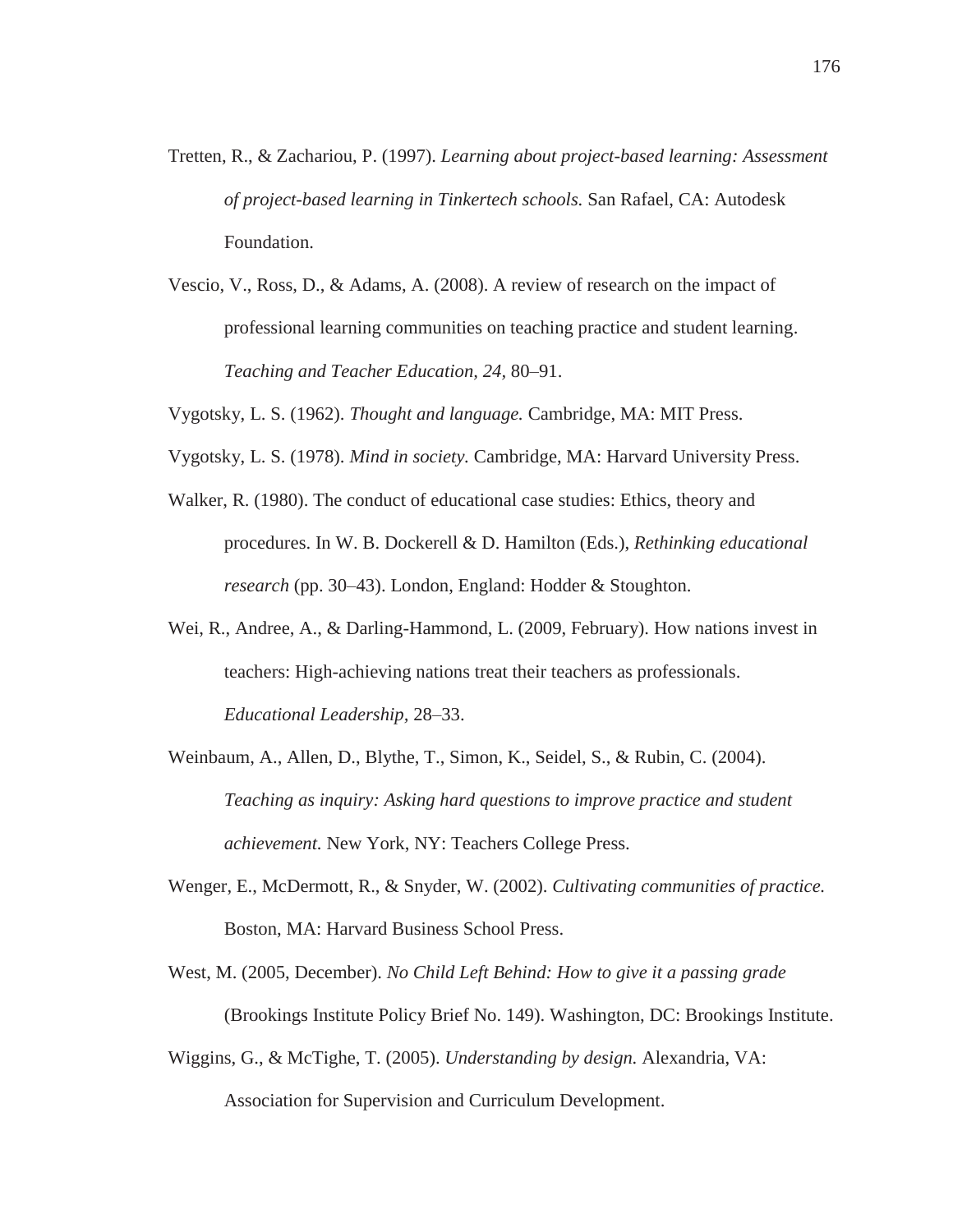Willingham, D. (2008, March/April). Critical thinking: Why is it so hard to teach? *Arts Education Policy Review, 109*(4), 21–29.

Wolk, S. (2008). School as inquiry. *Phi Delta Kappan, 90*(2), 115–122.

Yin, R. K. (2009). *Case study research: Design and methods* (4th ed.). Thousand Oaks, CA: Sage.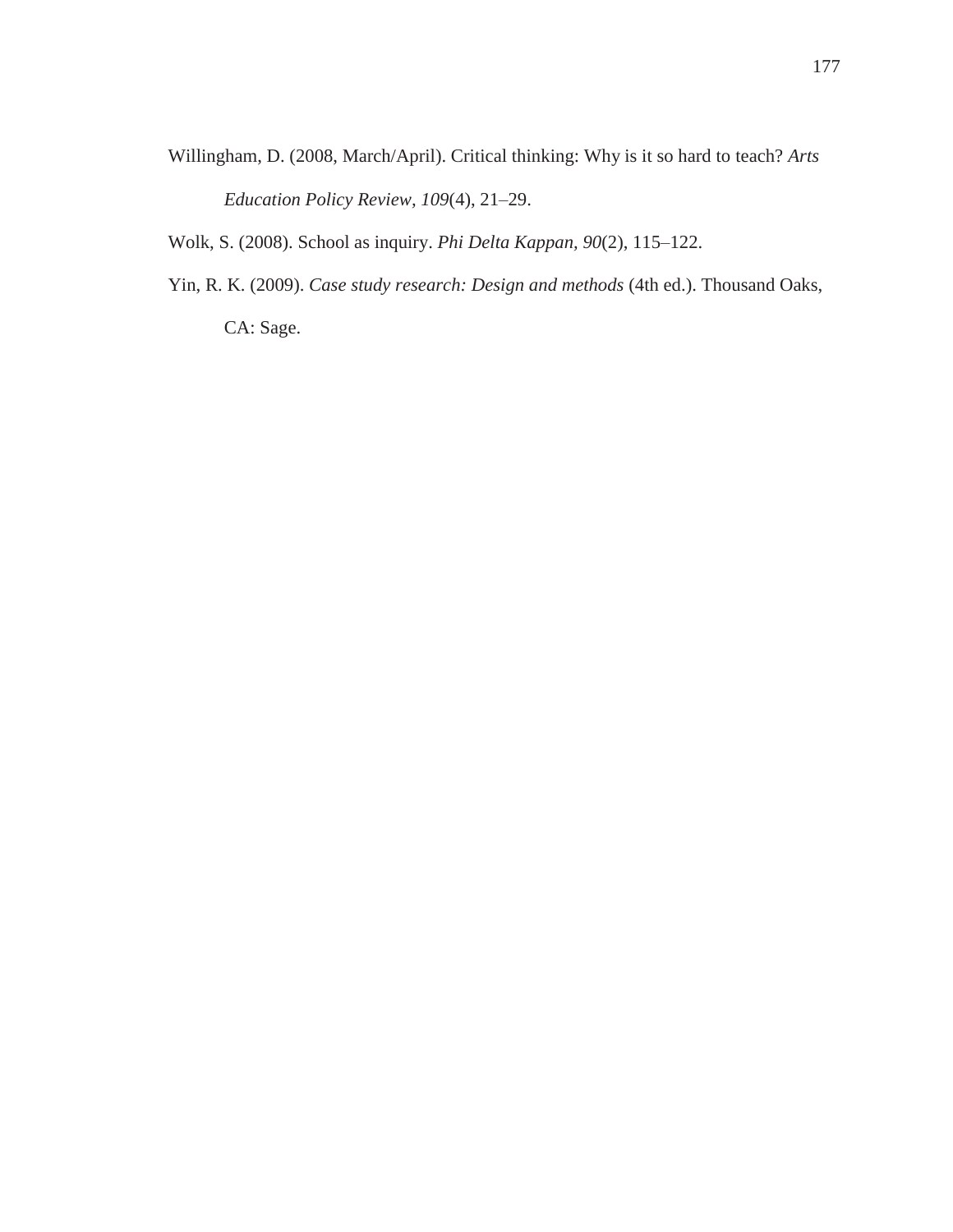# Appendix A: Letter of Consent

Date 2010

Dear

You are invited to take part in a research study, *Protocol use in a professional learning community: Implications for designing critical thinking projects and understanding student's critical thinking*. This qualitative case study will explore how teachers working together on a focused inquiry can use feedback from protocols to influence instructional design targeting critical thinking and understanding of students' critical thinking. You were chosen for the study because of your interest in critical thinking and involvement in the professional learning community focused upon this topic. This form is part of a process called "informed consent" to allow you to understand this study before deciding whether to take part.

This study is being conducted by a researcher named Jeffery Rieck, who is a doctoral student at Walden University.

# **Background Information:**

The purpose of this study is to address an existing problem which is that business, government and educational leaders have sought to improve the teaching of critical thinking abilities of students. While research on professional learning communities suggests a positive impact upon standardized test scores and teacher efficacy, there is an absence of evidence in the literature to understand how inquiry protocols used within the professional learning communities impact teacher's perceptions of critical thinking. Particularly absent is research examining the impact protocols have on teacher's perceptions of instructional design targeting critical thinking and understanding student's critical thinking skills. There is also an existing desire within the Irvington community to improve the critical thinking of students.

# **Procedures:**

If you agree to be in this study, you will be asked to:

- Participate as a professional learning community member in presentations of student work or projects designed by teachers. Participants will fill out field notes as part of a data collection piece. Meetings will be scheduled by presenting teachers and will usually take place before school hours.
- Participants will be asked to present, at their discretion and availability, student work samples or a project for the professional learning community to obtain evaluative feedback from the group about student work or a project under development.
- Group members will be asked to participate in a group interview at the conclusion of data collection. The interview is expected to last approximately one hour.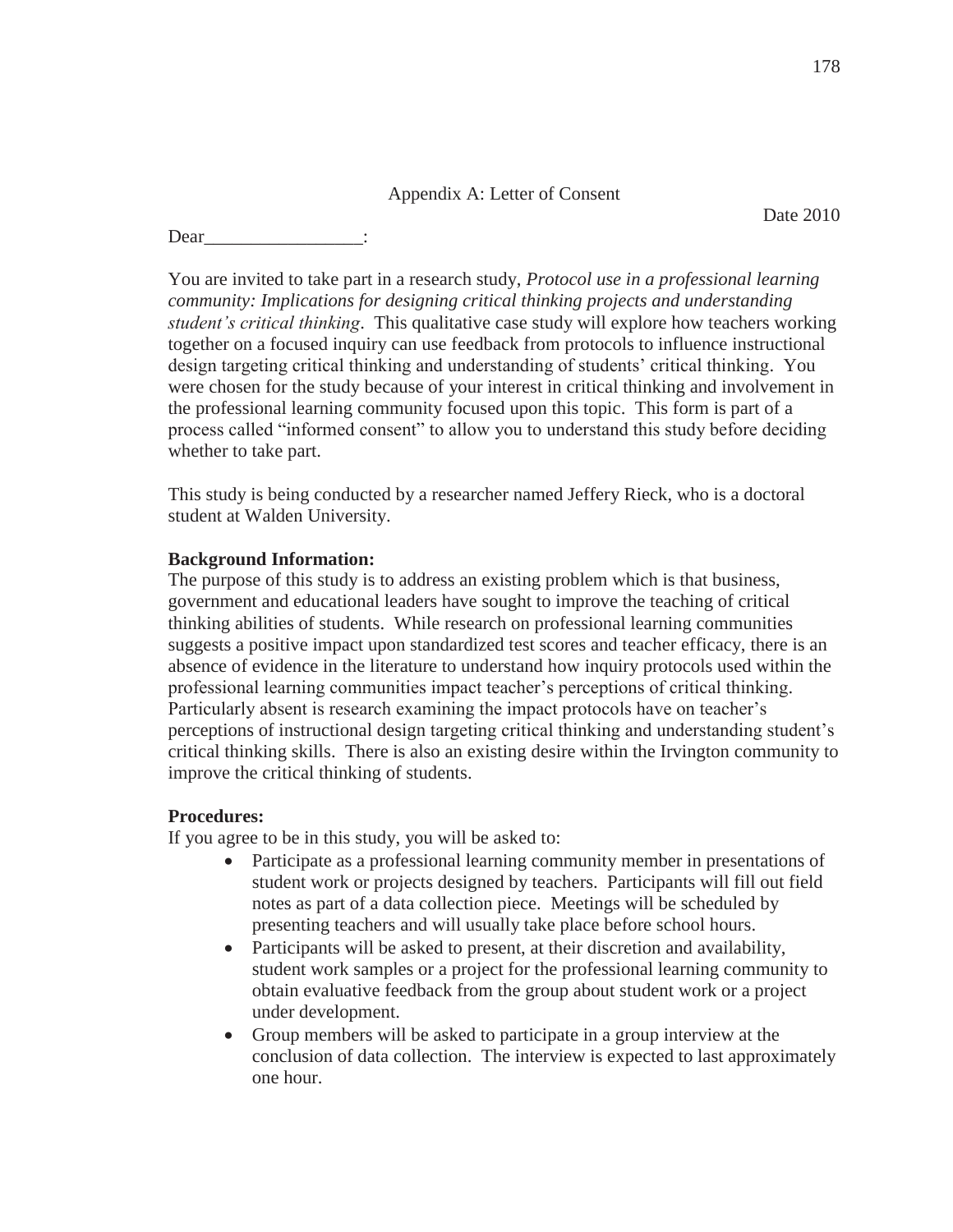# **Voluntary Nature of the Study:**

Your participation in this study is voluntary. This means that everyone will respect your decision of whether or not you want to be in the study. No one at Irvington Middle School or Irvington UFSD will treat you differently if you decide not to be in the study. If you decide to join the study now, you can still change your mind during the study. If you feel stressed during the study you may stop at any time. You may skip any questions that you feel are too personal.

# **Risks and Benefits of Being in the Study:**

The risks to participants are expected to be minimal. Participants are not expected to complete any additional work beyond their normal teaching duties. The student work or projects they bring to the group are expected to be part of their regular teaching assignments. However, unforeseen factors could arise that could potentially pose an increased level of stress in your life which could be compounded by additional meetings with fellow staff members.

Potential benefits from the study are twofold. Teachers may gain shared knowledge of pedagogy and understanding of student learning and may apply it to instructional design to further student performance. Their work can be shared as a model for fellow teachers within their district and for others seeking to expand beyond isolated classrooms and use protocols to design instruction and understand student's critical thinking.

# **Compensation:**

Group members will be volunteers in the study and will not receive and compensation.

# **Confidentiality:**

Any information you provide will be kept confidential. The researcher will not use your information for any purposes outside of this research project. Also, the researcher will not include your name or anything else that could identify you in any reports of the study.

# **Contacts and Questions:**

You may ask any questions you have now. Or if you have questions later, you may contact the researcher via phone (917-771-6858) or e-mail (Jeffery.Rieck@waldenu.edu). If you want to talk privately about your rights as a participant, you can call Dr. Leilani Endicott. She is the Walden University representative who can discuss this with you. Her phone number is 1-800-925-3368, extension 1210. Walden University's approval number for this study is **IRB will enter approval number here** and it expires on **IRB will enter expiration date.**

The researcher will give you a copy of this form to keep.

# **Statement of Consent:**

I have read the above information and I feel I understand the study well enough to make a decision about my involvement. By signing below, I am agreeing to the terms described above.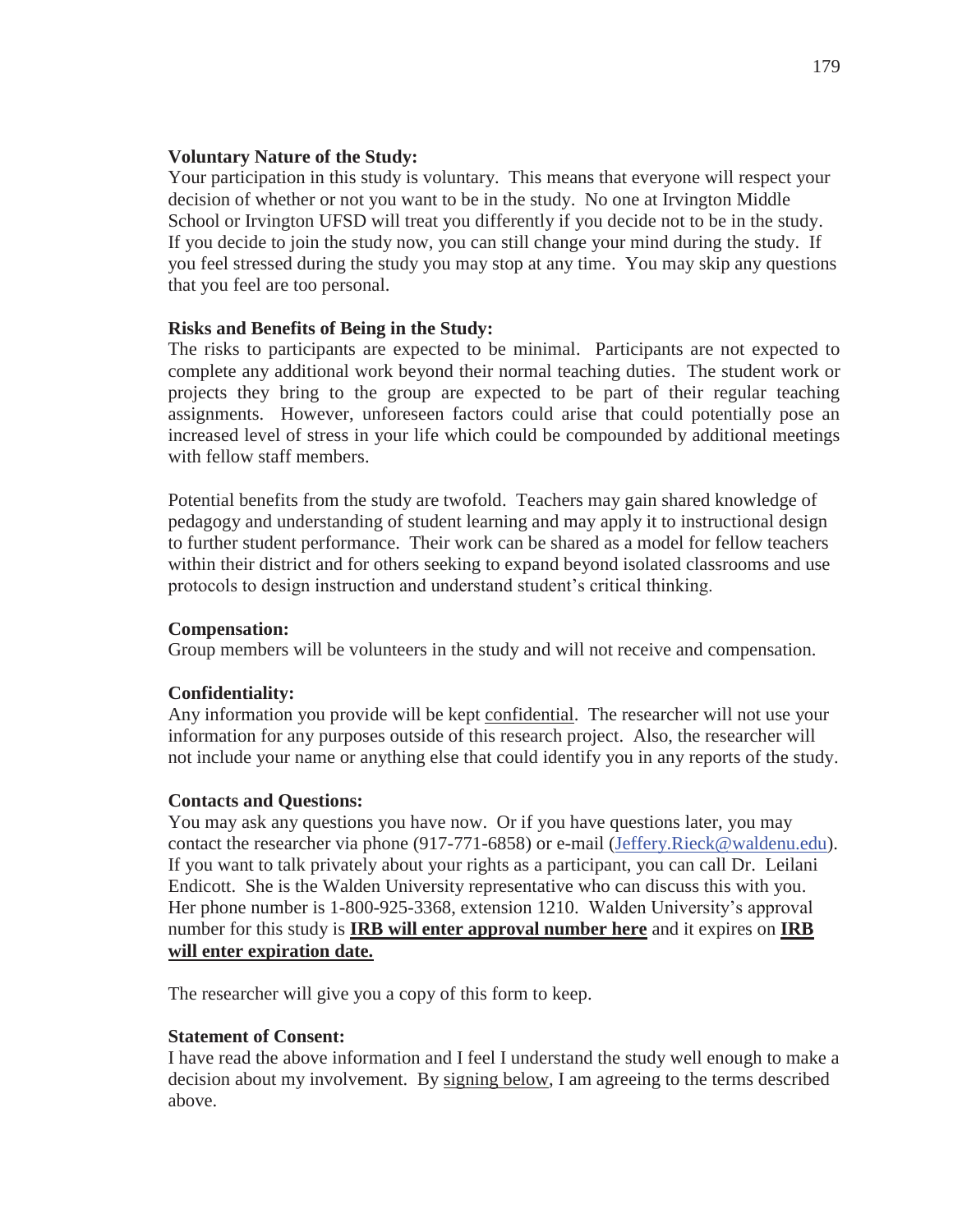| Printed Name of Participant                    |                           |
|------------------------------------------------|---------------------------|
| Date of consent                                |                           |
| Participant's Written or Electronic* Signature |                           |
| Researcher's Written or Electronic* Signature  | Jeffery.rieck@waldenu.edu |

Electronic signatures are regulated by the Uniform Electronic Transactions Act. Legally, an "electronic signature" can be the person's typed name, their e-mail address, or any other identifying marker. An electronic signature is just as valid as a written signature as long as both parties have agreed to conduct the transaction electronically.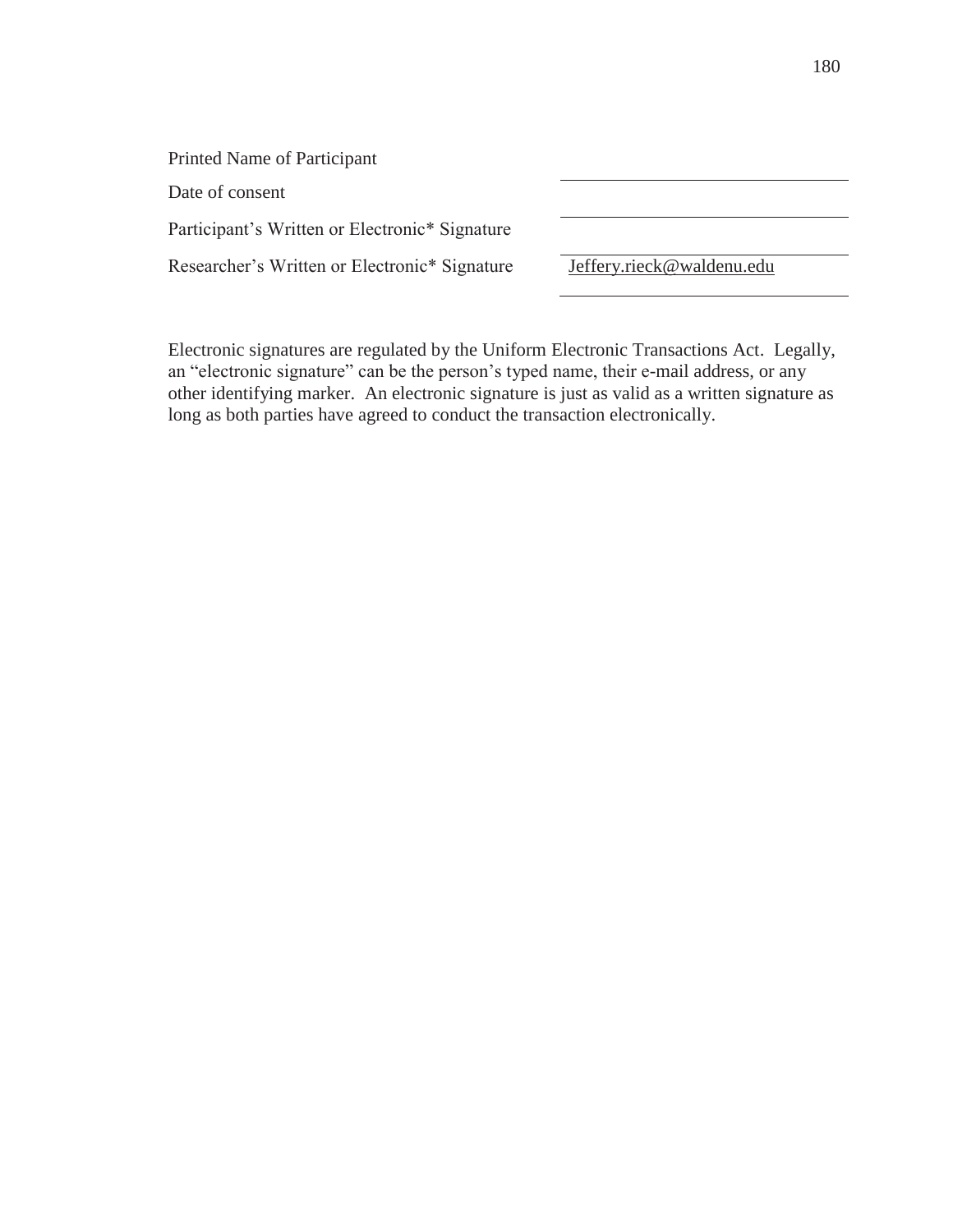| Presenter:     | Subject Area: |
|----------------|---------------|
| Project Title: | Grade Level:  |

PLC Participating Teacher:

Targeted Critical Thinking Standards: (To be identified by presenting teacher)

| $\overline{2}$ |  |
|----------------|--|
|                |  |
|                |  |
| $\mathfrak{Z}$ |  |
|                |  |

# **Description Notes:**

# **Clarifying questions:**

**Critical Thinking Documentation** (Specific evidence you see relevant to critical thinking standards. This can be evidence of targeted standard or another standard. This can be noted here or on the documents provide. Please attach any notes made to the field notes).

**Warm Feedback** (Specifically identify what you see and how you believe it supports the standard) Can begin with statements like I see and it supports standard number because…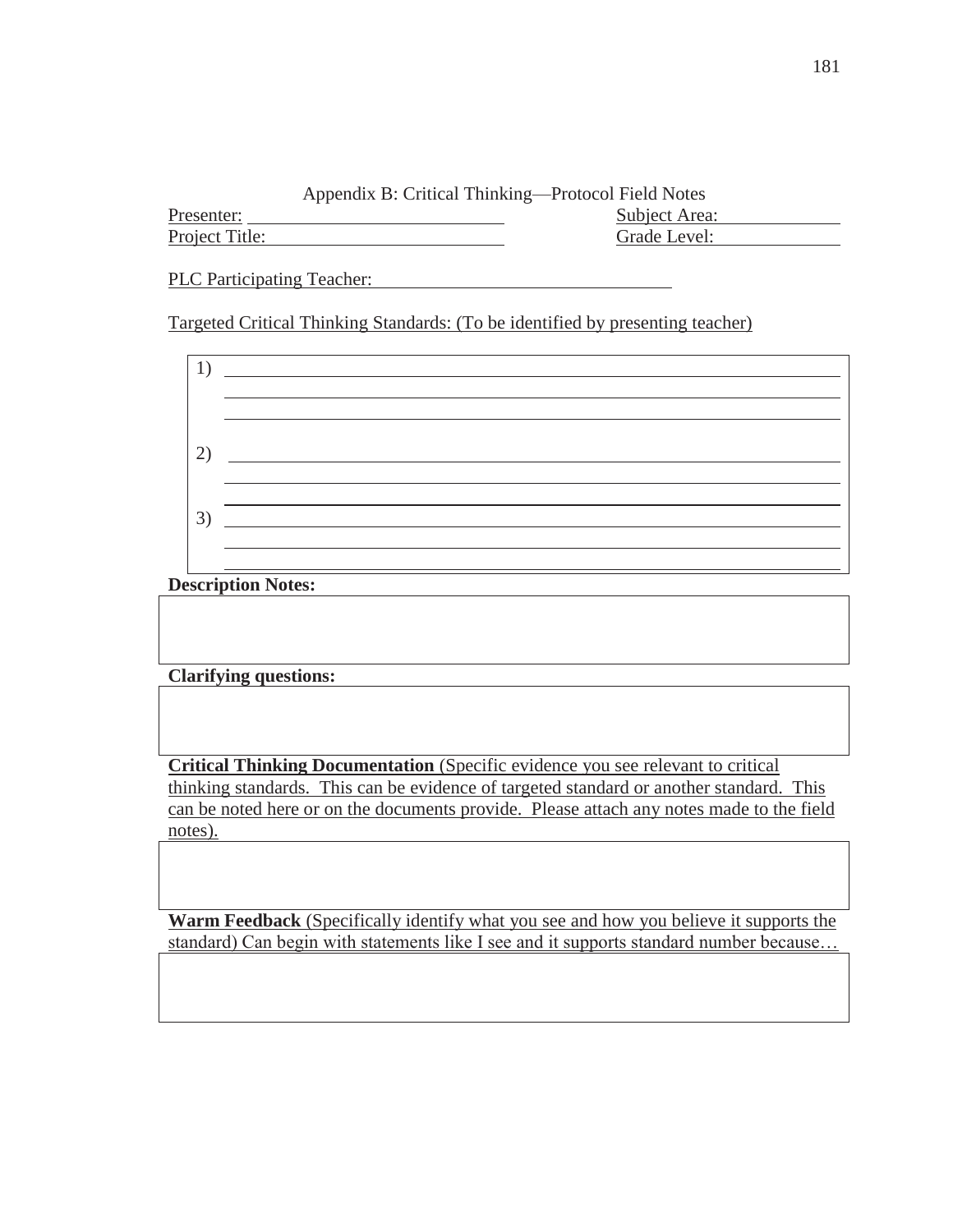**Cool Feedback** (Identify where potential exists for connections that may not be apparent or might be a way to extend to support an identified standard or another standard not identified).

Implications/Thoughts/Considerations for my teaching based upon today—Warm and Cool thoughts can be included into this section.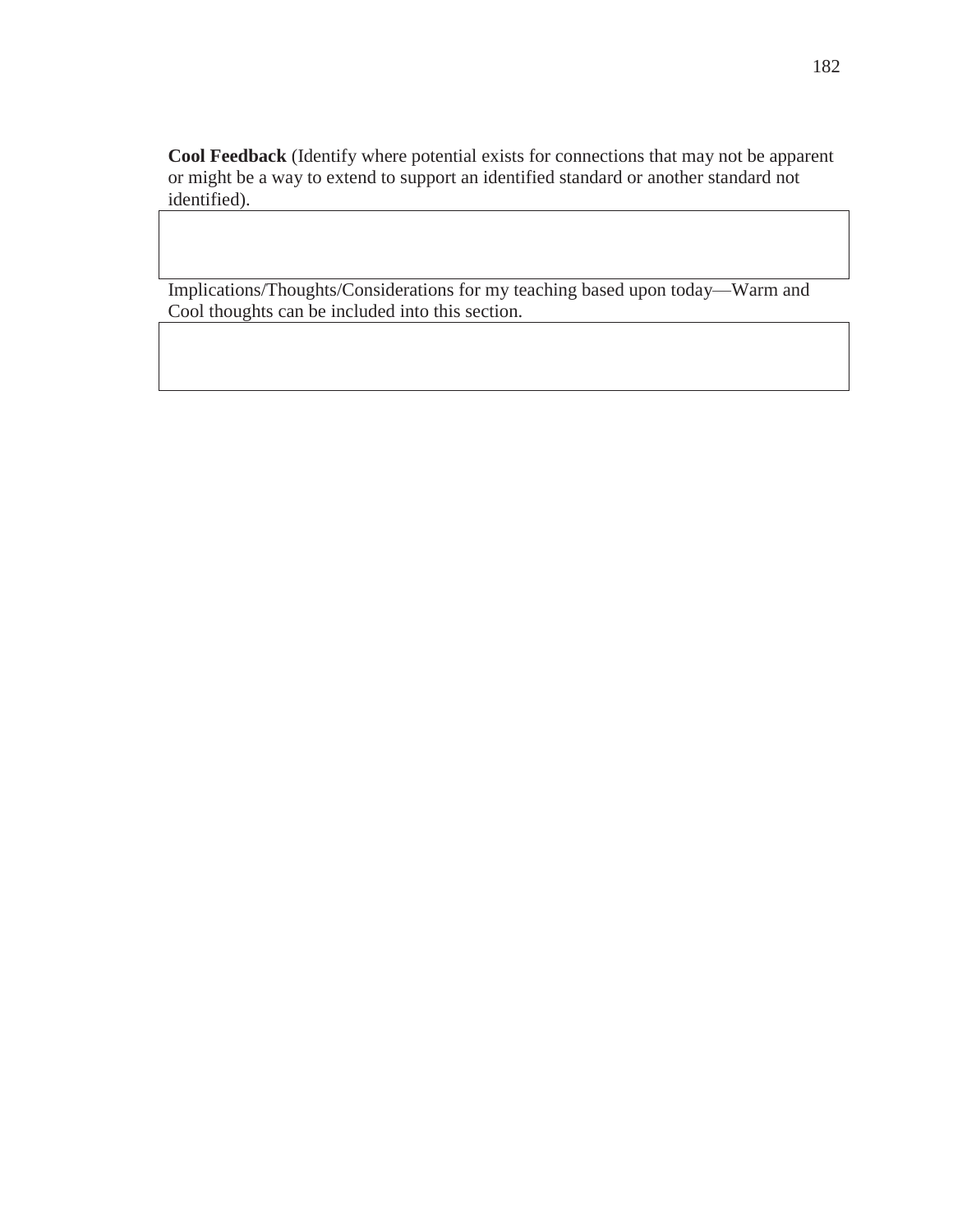Appendix C: Presenting Teacher Sample Field Notes

identify what you see and how you believe it supports the standard) Can begin ents like I see and it supports standard # because - The progress check was a strong framework for<br>- Act of research, something that is scrence based Standard 2-potential<br>- standard 1-purpose was cleare Pand<br>- standard 4 14 scilence by 14 Evidence of. Standard of Feedback (Identify where potential exists for connections that may not be apparent or might be a way to r another standard not identified Hints of breadth - Assessing thinking - Does the design Reflective piece to see if the Know-How could the research be connected to the norset 5 standard scale nsiderations for my teaching based upon today - Warm and Cool thoughts can be opportunity to hit upon many standards. - Trying to fit into a heavy curriculum - not sure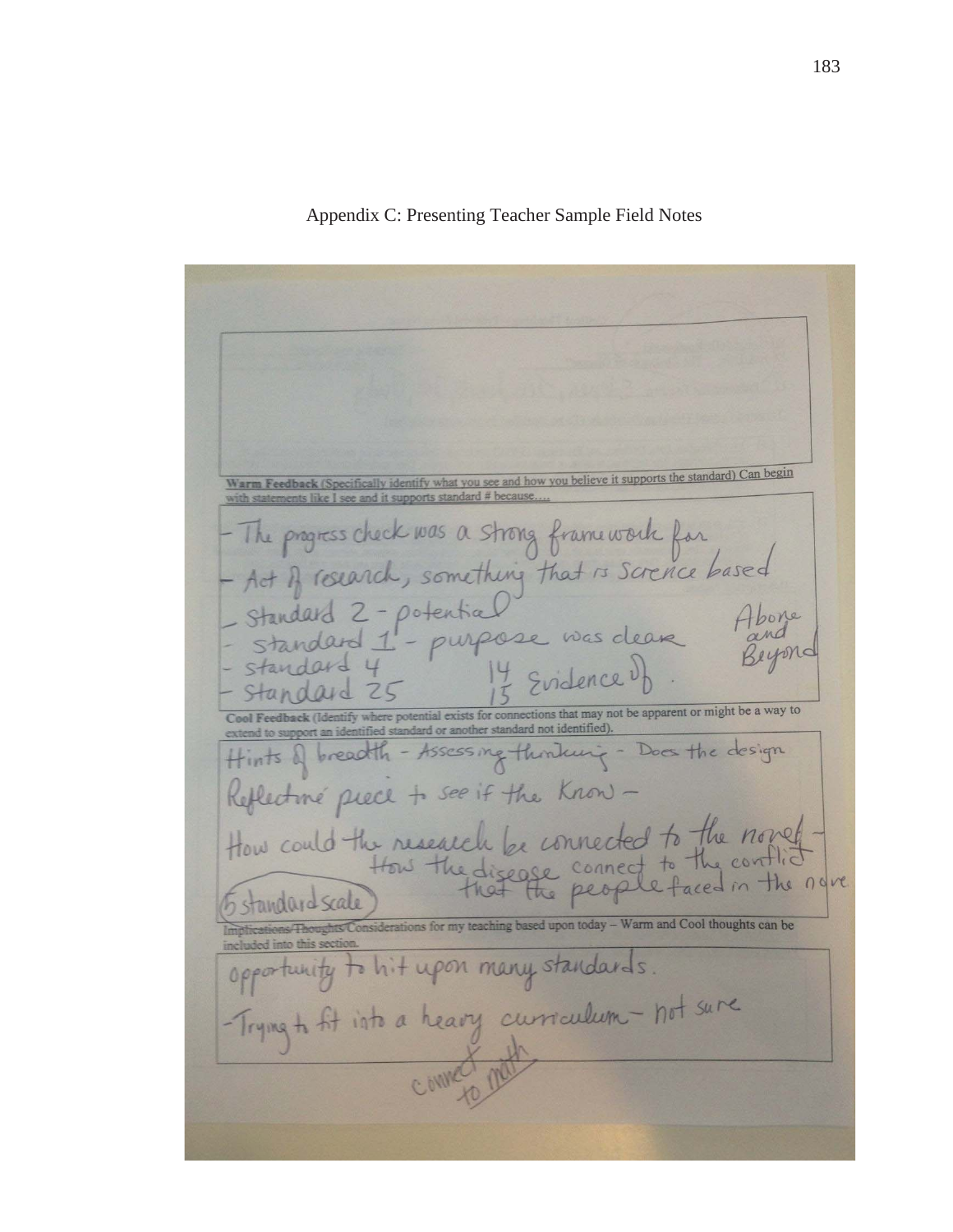| Standard                               | Describe specific evidence in student work or project.<br>Please be as precise as possible in description.           |
|----------------------------------------|----------------------------------------------------------------------------------------------------------------------|
| 1-Purpose,                             |                                                                                                                      |
| Goals and<br>Objectives                |                                                                                                                      |
|                                        | Sounds like:                                                                                                         |
|                                        | Students:                                                                                                            |
|                                        | • Why are we doing this?                                                                                             |
|                                        | • We are doing this because<br>$\bullet$ How will I use this                                                         |
|                                        | • I could use this when I                                                                                            |
|                                        | Looks like:                                                                                                          |
|                                        | Teacher:                                                                                                             |
|                                        | • Found in a purpose description (Hook)<br>• Reflection question and response                                        |
|                                        | • Critical for students to understand initially                                                                      |
|                                        | • Content based: UBD-statements, comments and & writing by                                                           |
|                                        | students that reflects "overarching understandings."                                                                 |
| 2-Questions,<br>Problems, and<br>Issue |                                                                                                                      |
|                                        | Sounds like:                                                                                                         |
|                                        | • What do I need to know to answer a broad question?                                                                 |
|                                        | • How do we break down a broad question?                                                                             |
|                                        | • What are the steps we follow to answer a question?                                                                 |
|                                        | • What is the process we will follow to answer a question or complete a<br>task?                                     |
|                                        | • Students:                                                                                                          |
|                                        | $\bullet$ First I am going to                                                                                        |
|                                        | • This question requires me to know how to                                                                           |
|                                        | $\bullet$ I can answer this question by                                                                              |
|                                        | Looks like:                                                                                                          |
|                                        | • Process evidence for completing task, project, question                                                            |
| 3-Information,                         | Teacher scaffolding to break down student thinking into steps                                                        |
| Data, Evidence,                        |                                                                                                                      |
| and Experience                         | Sounds like:                                                                                                         |
|                                        | It is not students asking, Is this right?                                                                            |
|                                        | Students: (This is what teachers don't want to hear.)                                                                |
|                                        | • Is this enough? How long should the paper be?                                                                      |
|                                        | $\bullet$ Am I done?                                                                                                 |
|                                        | What teachers do want to hear.                                                                                       |
|                                        | • I used sources to help me find other sources.<br>• My sources lead me to new information that I had to understand. |

# Appendix D: Critical Thinking Standards (Paul & Elder, 2007a)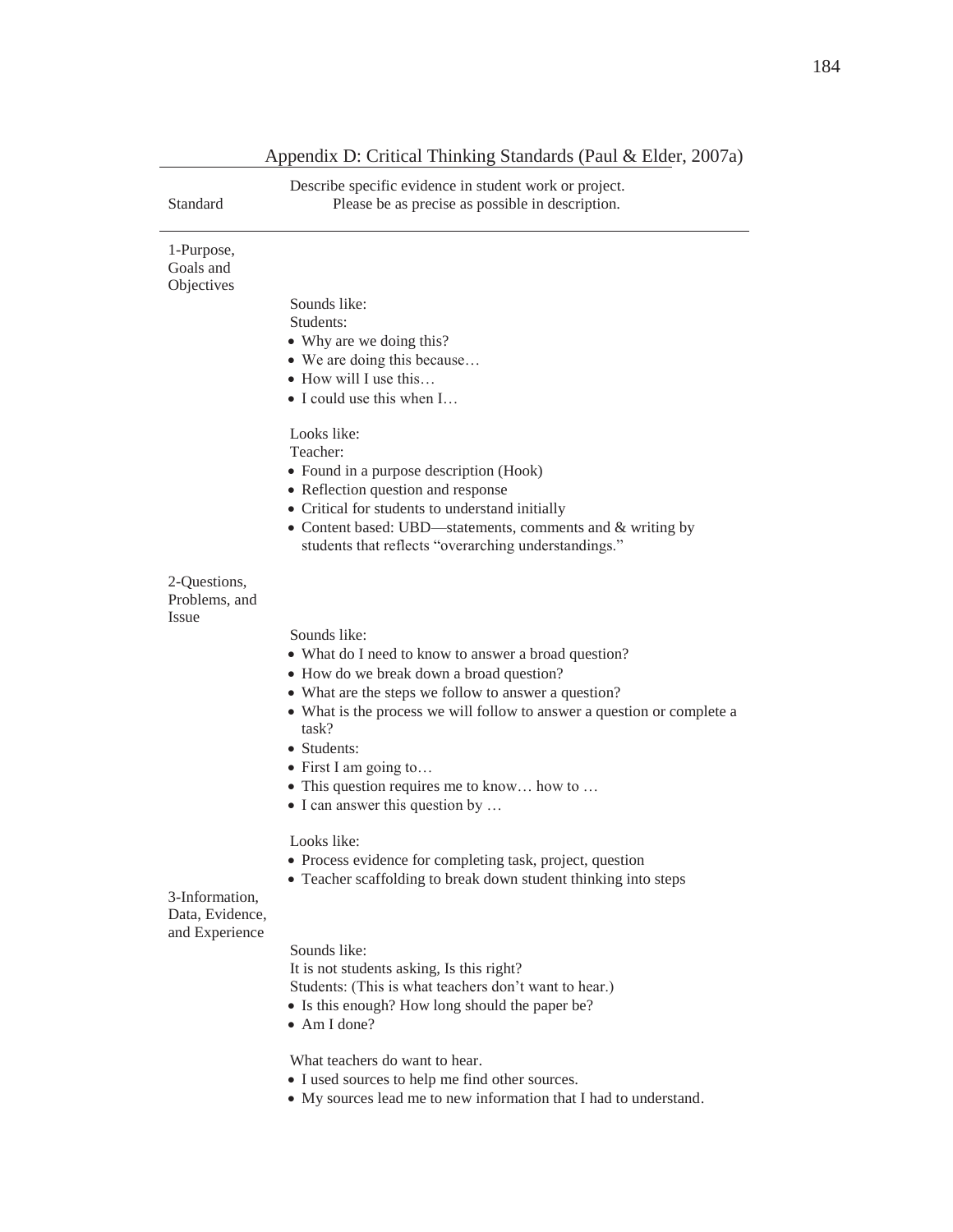- How do I know this is correct? How can I verify this information?
- $\bullet$  I thought the answer was going to be... but now I/we think it is this because we found out…
- We took our first answer and developed other alternative options because we thought of other options such as…
- $\bullet$  We can explain the implications of our possible choices...

### 4-Inferences and Interpretations

#### Looks like:

- Teacher designed reflections to provoke such statements
- Teacher designed scaffolding to infuse discussions with statements by and between students

Sounds like:

- The (blank) is the cause of the (blank) because....
- The (blank) represents (blank) because...
- The (blank) is an example of (blank) because...
- $\bullet$  I am assuming  $\dots$
- $\bullet$  If we grant this aspect of the argument is true then...

### 5-Assumptions and Presuppositions

#### Looks like:

- Student designed products reflecting Symbolism—characters in literature … advertisements messages….political cartoons
- Products could include their own design or writing pieces

#### Sounds like:

- Can articulate arguments that explain both sides of issues or arguments.
- Can explain where views come from and how they affect behavior and actions.
- Recognizes in others, assumptions that are based upon prejudices, stereotypes, biases and distortions.
- Recognizes own assumptions that are based upon prejudices, stereotypes, biases and distortions as well as own.

6-Concepts, Theories, Principles, Definitions, Laws & Axioms

#### Looks like:

• Can write arguments that explain both sides of issues or arguments.

Sounds like:

- Uses specific concepts such as Democracy, America, Free Market society is right to argue as correct or incorrect
- Applying a definition of one context to all contexts.(i.e., rhetorical devices)
- Using biblical teaching as literal or only symbolic to base arguments like same sex marriage is "wrong" or that bible is symbolism and cannot be taken literally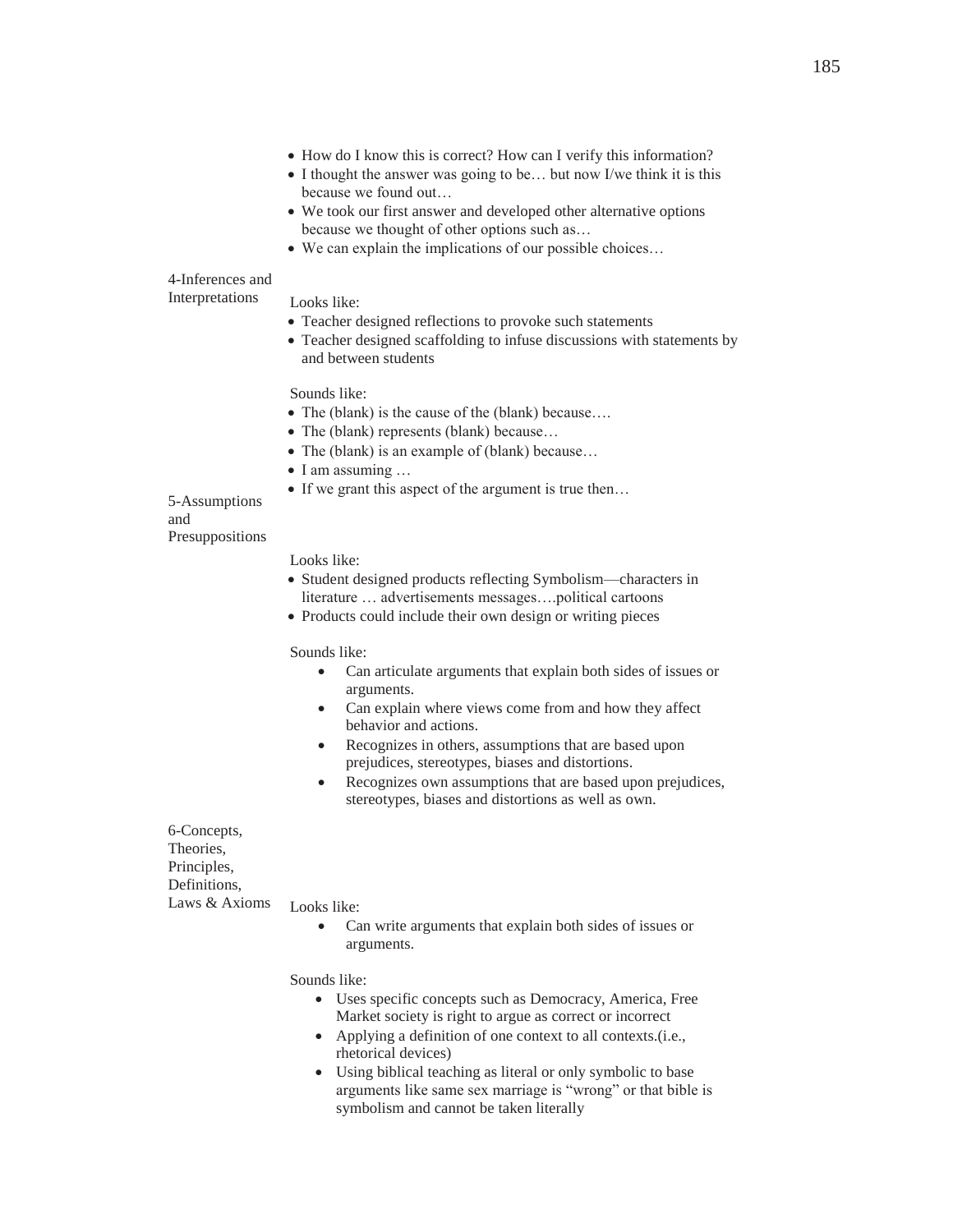7-Implications and Consequences

Looks like:

- Checking and double-checking results.\*
- Referring back to the original question or problem.\*
- Referring to task checklist.\*
- Social Problem Solving Model.
- Student reflections in which they identify what they know and have learned and how it can/will apply to future applications.
- Scientific Method (particularly hypothesis and implications)

Sounds like:

- A likely result of \_\_\_\_\_ would be...
- If I/we/they \_\_\_\_\_\_\_\_ then \_\_\_\_\_\_\_ is likely to occur.
- $\bullet$  A reason I/we should do \_\_\_\_\_\_\_\_\_ is . . . .
- $\bullet$  My result might mean or lead to  $\ldots$
- I wish I had known this when \_\_\_\_\_ because I could have use this on and now when I do \_\_\_\_\_\_\_ I will be able to \_\_\_\_\_\_\_

8-Points of View & Frames of Reference

Looks like:

- Science labs that explain why the experiment results occurred using specific theory and relating to the specific results.
- Conclusion: Revising a hypothesis to reflect how the specific data did/did not.
- Essay that is outlined to demonstrate a logical organization and then ideas within the essay develop arguments in thorough manner to explain both points of view.

Sounds like:

- What do you mean when you say...
- Can you give an example.
- How can we verify or check that statement.
- $\bullet$  Who can expand upon that thought...
- That doesn't make sense but this would make more sense...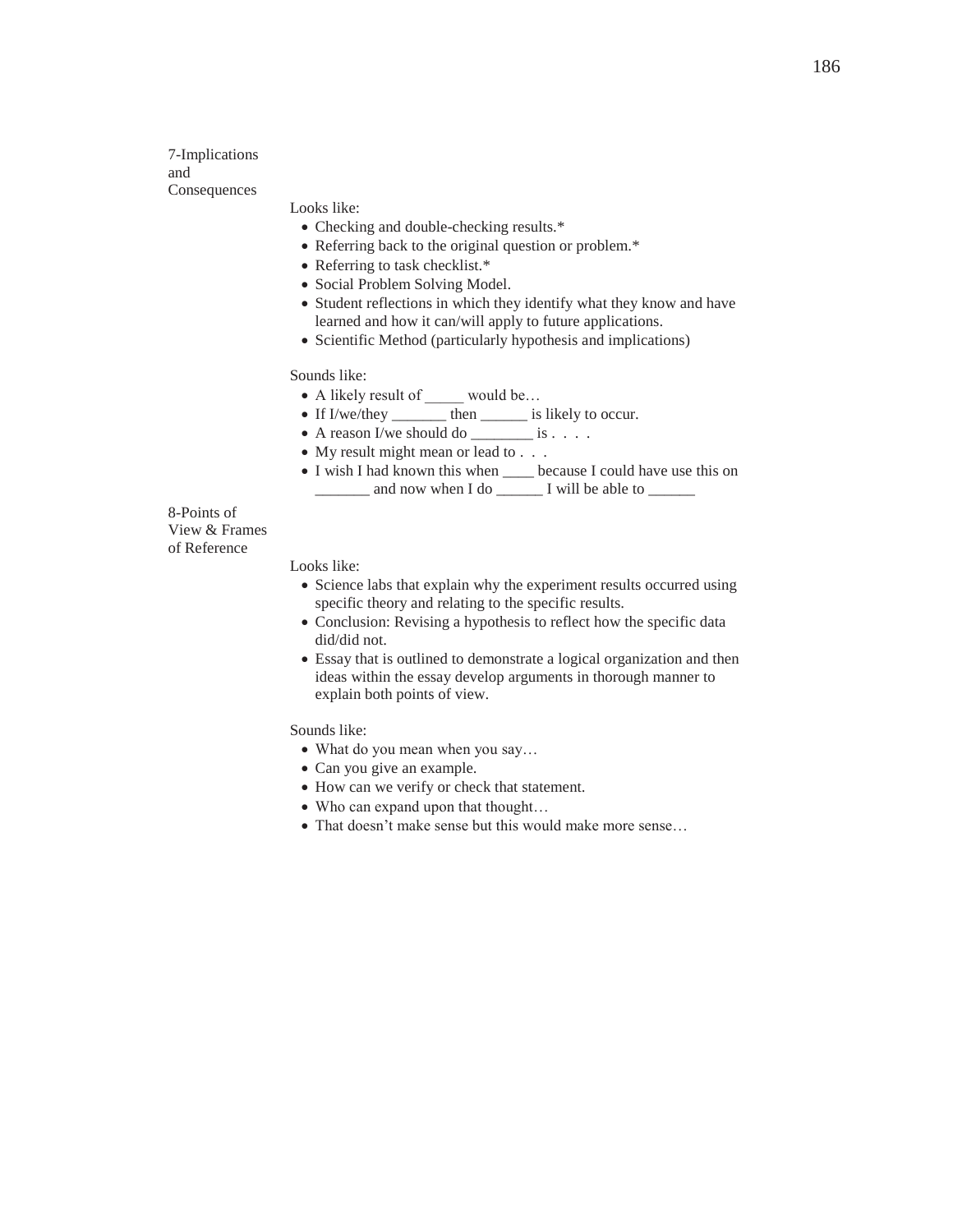Looks like:

- Listen to all points of view, arguments, examples and then makes informed decision based using specific criteria to justify decision.
- (Writing, oral, performance, behavior)
- Uses neutral language to express views (this may be vs. this is the only way) (they may have thought because vs. they were wrong)

9-Assessing Thinking

#### Looks like:

- Science labs that explain why the experiment results occurred using specific theory and relating to the specific results.
- Conclusion: Revising a hypothesis to reflect how the specific data did/did not.
- Essay that is outlined to demonstrate a logical organization and then ideas within the essay develop arguments in thorough manner to explain both points of view.

#### Sounds like:

- What do you mean when you say...
- Can you give an example.
- How can we verify or check that statement.
- $\bullet$  Who can expand upon that thought...
	- That doesn't make sense but this would make more sense…

### 10-Fairmindedness

### Sounds like:

- Is there anything else to consider...
- Does anyone else have something to add…
- It's not just your group, your opinion that matters.
- Wait, let speak too.
- That's just as bad as when someone says the same thing about your view.

#### Looks like:

- Listen to all points of view, arguments, examples and then makes informed decision based using specific criteria to justify decision.
- (Writing, oral, performance, behavior)
- Uses neutral language to express views (this may be vs. this is the only way) (they may have thought because vs. they were wrong)

### 11-Intellectual Humility

#### Sounds like:

- Requesting explanations/ clarifications/understandings
- Students self-monitor: What do I need? What am I missing?
- Can I explain this to someone else? We have different answers to this problem? Why?
- Rethinking my position—"Now that I think about it"... or "After what he/she said I would change my position to..."

#### Looks like:

- Identifying misconceptions and seeking to resolve
- K-W-L (teacher prompts)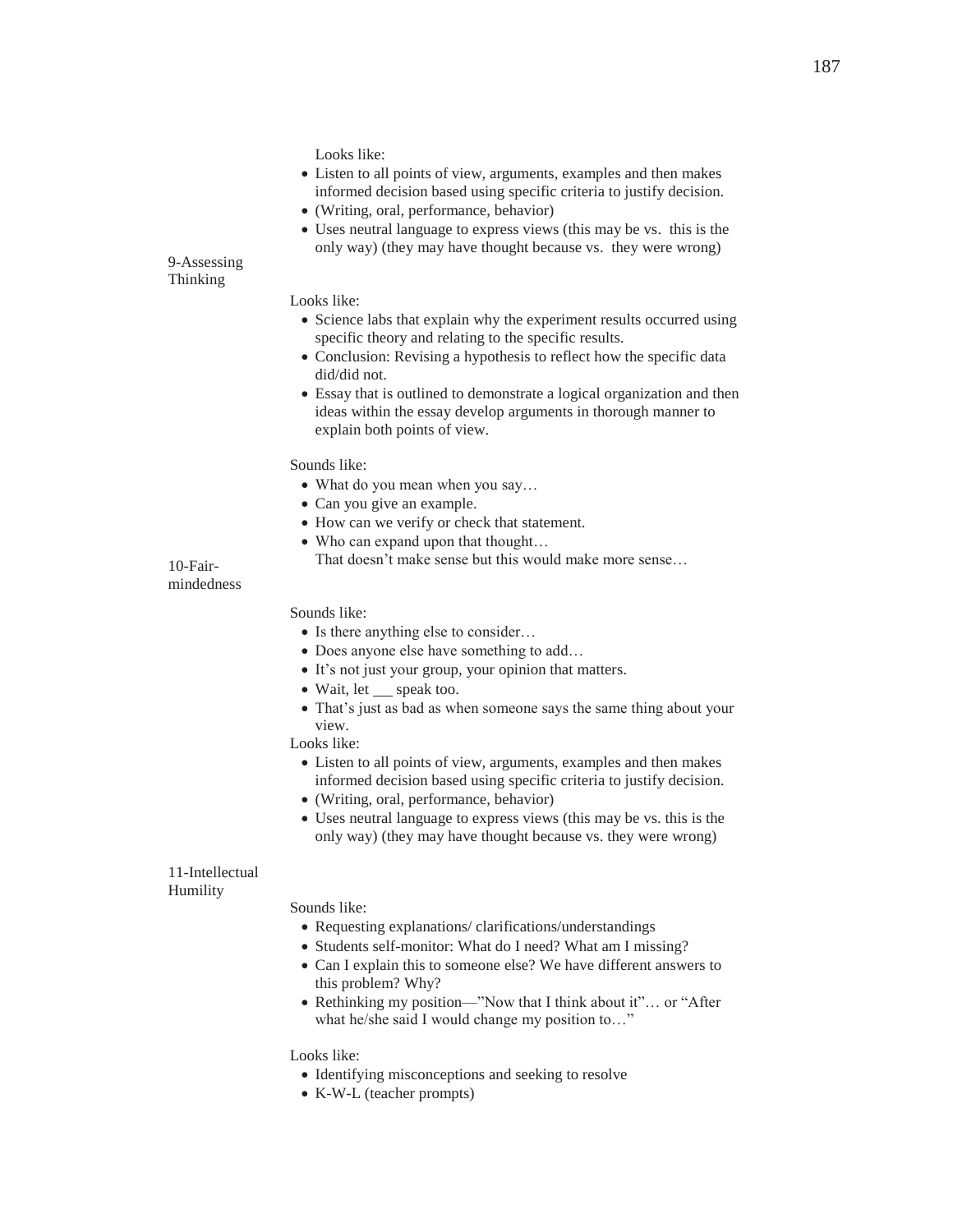- Identifying limitations/bias of text (narration/POV/subjectivity)
- Gap analysis (teachers)
- Students: What part of the process don't I understand?
- What do I need to enhance knowledge?
- x (Going back into notes/directions/processes from past experience and using them to help move forward.)
- Revision that reflects new understanding/thinking

12-Intellectual Courage

### Sounds like:

- In my opinion, \_\_\_\_\_\_, because of \_\_\_\_\_\_\_\_.<br>• I understand  $\overline{\phantom{a}}$ , but isn't it also true that ?
- I understand \_\_\_\_, but isn't it also true that
- Discussion w/differing points of view

### Looks like:

- Debate (logical-ethical-emotional) on an issue
- Ability to defend own argument/ another's argument
- Understanding and addressing counterargument in writing or discussion.
- Deconstruction of unsubstantiated myth/stereotype/belief

13-Intellectual Empathy

### Sounds like:

- $\bullet$  What I'm hearing you say is . . . (and those types of statements)
- If I start your method (use your strategy), I'll need to  $\ldots$ .
- I may disagree, but I understand that your view is based on . . .
- I will make this adjustment to address my audience (or peers) in the best way.

### Looks like:

- Reenactments,
- Role-Playing (business scenario, resume from employers perspective, characters, historical people, etc.).

14-Intellectual Integrity

### Sounds like:

- My work would be better if  $\ldots$
- The concept that my POV ignores is . .
- I need to work on . . .

### Looks like:

- Formulating one's argument for a debate.
- Reflecting on own work before submission, just as in peer review.
- Peer review being extended to oneself. Self-assessment and reflection.

### 15-Intellectual

Perseverance

#### Sounds like…

- I was so frustrated last night I started cry when trying to find sources (spent 1.5 hours trying) so I came in for some help today rather than quitting.
- $\bullet$  I get this but I don't get this part (b/c it is so complex)
- Discussion that becomes and argument on a complex task... they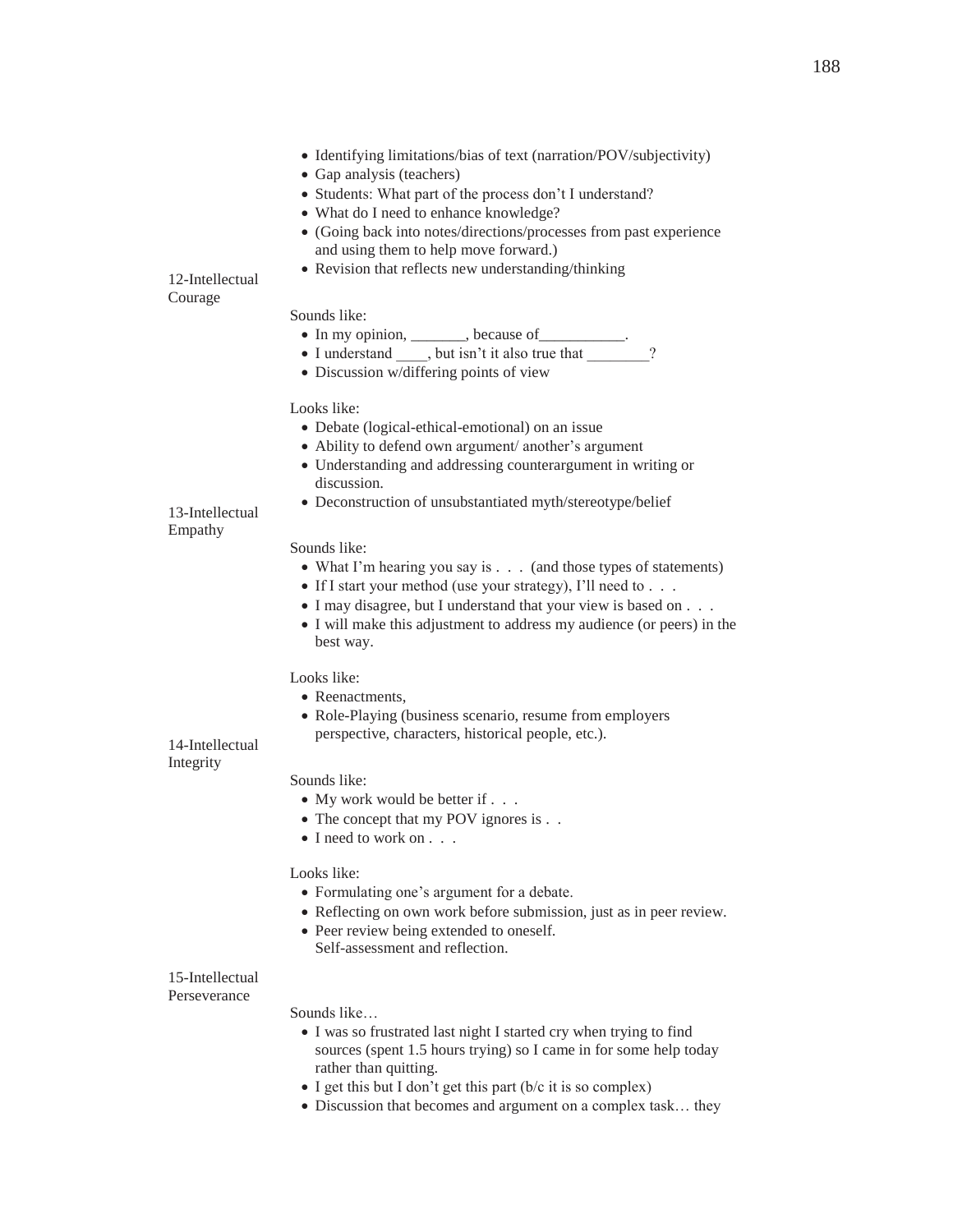stop and then realize they need assistance and seek it (from peers or adults)

#### Looks like:

- Student came in that morning asking for help rather than keeping quiet and quitting.
- x Goes and asks for feedback (e-mail, extra help, calls a peer) and uses it to continue to move forward and do better or improve upon a task after doing or starting.
- Math problem/Essay that student initially does not seem to know what to do but rather than do nothing attempts to reorder the problem or represent the problem in another format to move ahead and see if an insight comes from taking first steps.

### 16-Confidence in Reason

Sounds like:

- I want you to go back to our process, notes, example and evaluate your own work.
- Is this good/correct vs. I think this is correct because I applied appropriate evaluative criteria.

#### Looks like:

- Takes an exemplar and uses it to evaluate their own or peers work
- Self checks work on a math problem or looks at an answer and realizes it can't be right and goes back and revises.
- Goes back to the data in a science experiment and verifies that conclusions used the data to prove conclusions.
- Develops a persuasive essay using evidence to support reasoning.
- Can use oppositions argument and can provide evidence to show why that argument is wrong/flawed. (Can also appear in debates)

#### 17-Intellectual Autonomy

#### Looks like:

- "Independent try" after lesson: individual reflection on what worked & what didn't work
- Research: source evaluation/gap analysis: what is still missing?
- Evaluation of materials for appropriateness/depth/credibility
- Group project reflection: what worked  $&$  what didn't/rejected vs. accepted "best practice/evaluation of others' contributions
- Analysis of media (SS-propaganda/ ELA-argument & advertisement)

### Sounds like:

- Evaluation of other students' presentations
- Comparing alternative pathways for solving a problem/applying a skill or strategy

### 18-Insight into egocentricity

### Looks like:

- $\bullet$  Evaluation of motives (e.g., world leaders, politicians, artists, the media, etc.)
- $\bullet$  Identify self-centered behavior in self & others/discuss impacts on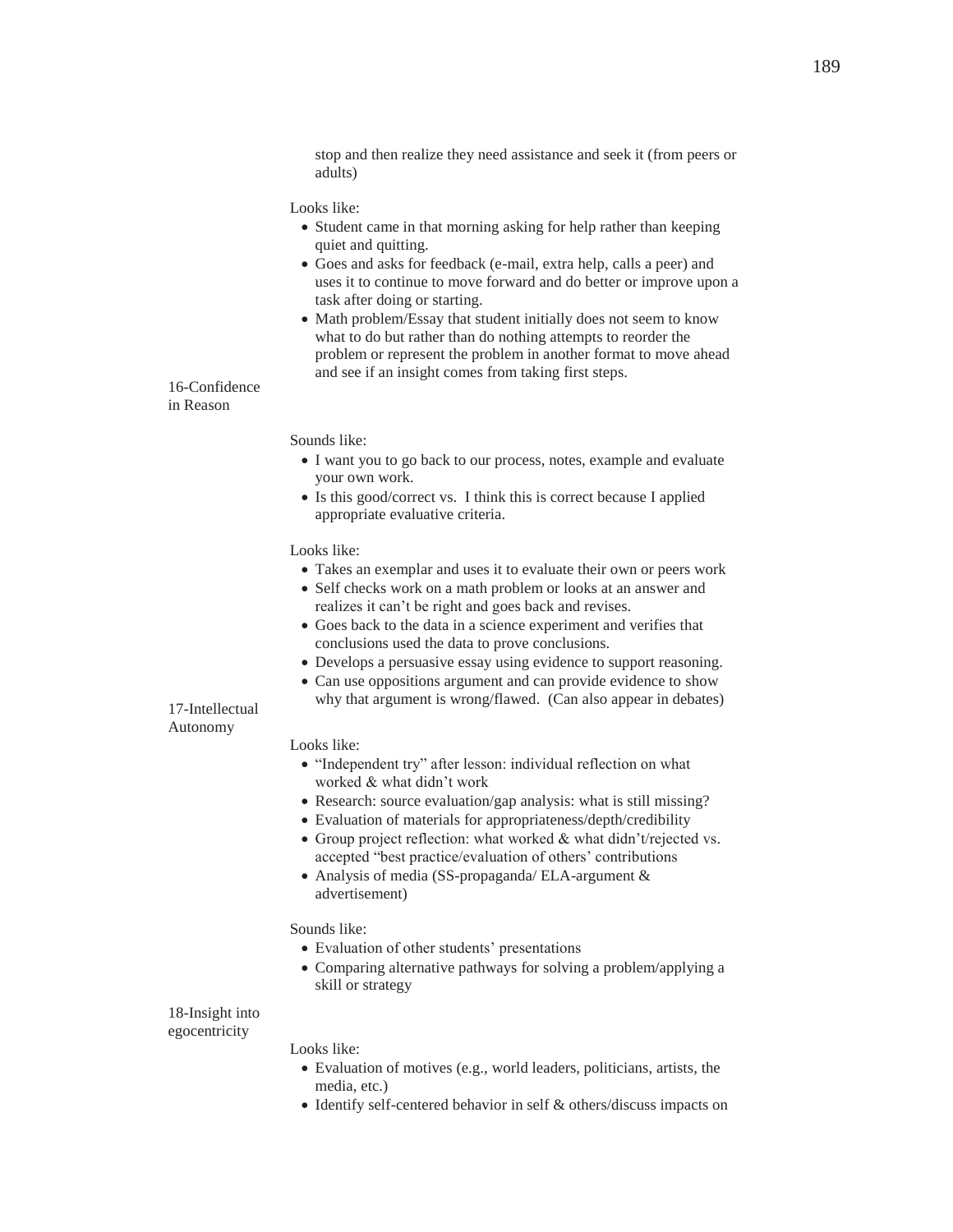others

- Analysis of characters in literature/ tragic hero
- Media studies
- Implications of egocentrism on society
- Self/group reflection: Recognition of self-serving tendencies & their impact

### Sound like:

- Discussions about motives listed above
- This character's/person's flaws cause
- Role play

20-Skills in the art of studying & learning

#### Looks like:

- Book talks & conferencing
- Applying a thinking model (e.g., decision making, research protocol, scientific method, mathematics formulae) to an original idea.
- Developing an original thesis statement for a written assignment/ paper
- Applications of concepts of one content area to others/reality

#### Sounds like:

- "I thought this passage was important because
- "Within-about-beyond connections/ interpretation..."
- "I think the writer meant to..."
- "Isn't this just like...?"
- "When I need to , I can use " "So that's why \_\_\_\_\_\_\_\_ happens!"

21-Skills in asking essential questions

# Looks like:

- Self/peer assessment
- Creation/design of study questions/ tests/assessment rubrics
- Creation of hypothesis for experimentation
- Peer review/revision
- Determining and evaluating purpose of writer/lesson/etc.
- Reciprocal teaching
- Quiz/test analysis & correction
- Designing broad research questions and then specific research questions that provide specific approaches to a complex, broad question.

Sounds like:

- "How does this concept connect to others?"
- Students question how an idea/ concept will help to deepen their thinking & knowledge
- What else can I do with my data?
- What don't I know? What am I missing? How do I fill in the gaps?

22-Skills in the art of close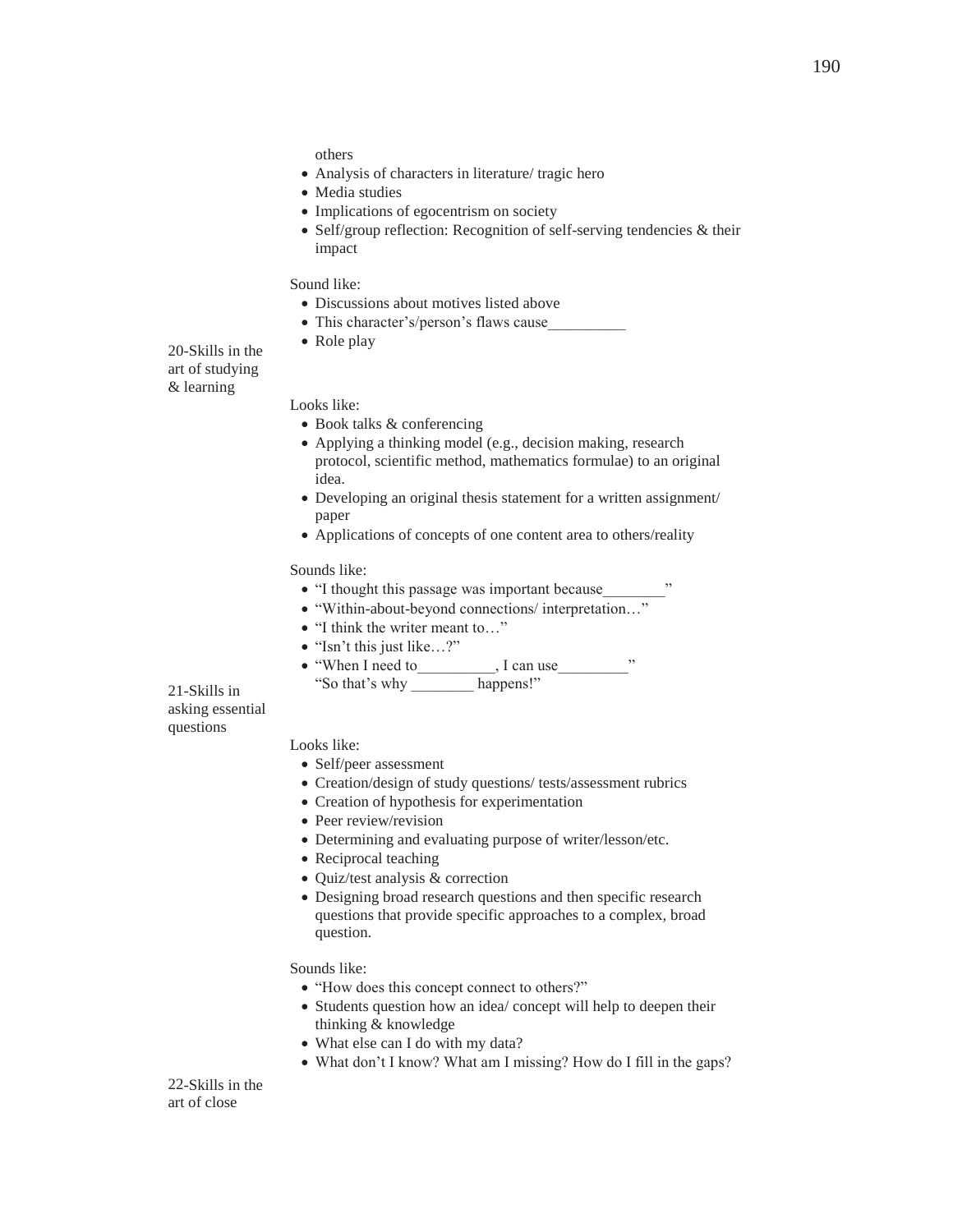reading

### Sounds like:

- This author's POV is (same/different) than the other author as evidenced by . . .
- $\bullet$  I want to go back to the section about  $\ldots$
- $\bullet$  The main idea is . . .
- $\bullet$  The purpose of the text is  $\ldots$
- $\bullet$  After reading, the thoughts/questions I have are . . .
- I wonder if . . . (author means, if the author considered, so-and-so would agree)

### Looks like:

- Note taking, underlining, margin writing (meaningful, synthesis)
- Identifying genre, author's purpose, POV for the reason of adjusting reading approach
- Preliminary reading
- Rereading with specific purpose
- Discussion/conversation/debate
- Identifying flaws/inconsistencies/ omissions

23-Skills in the art of substantive writing

Sounds (reads) like:

- Would it be more meaningful if I used "
- I organized this way because . . .
- $\bullet$  My purpose was . . .
- $\bullet$  My evidence is . . .
- Does this make sense?
- Have I supported my thinking?
- Where will this idea fit best?
- How can I say this in my own words?

Looks like:

- Notes have questions, graphic organizers, a system
- Rereading  $&$  rewriting—visible rethinking
- Leaving discarded ideas—evidence of process
	- Revision & editing(insofar as punctuation impacts meaning)

25-Skills in detecting media bias and propaganda in news

Sounds like:

- Did people really believe this story, this picture (historical example)
- I was watching Fox News or CNBC and they said .... but I was talking to my parents and they said… or you said in class … Who is right?
- When we saw Al Gore's *Inconvenient Truth* it said but when I was watching the news it said….
- Why is the top story yesterday Haiti and today it's Tiger Woods?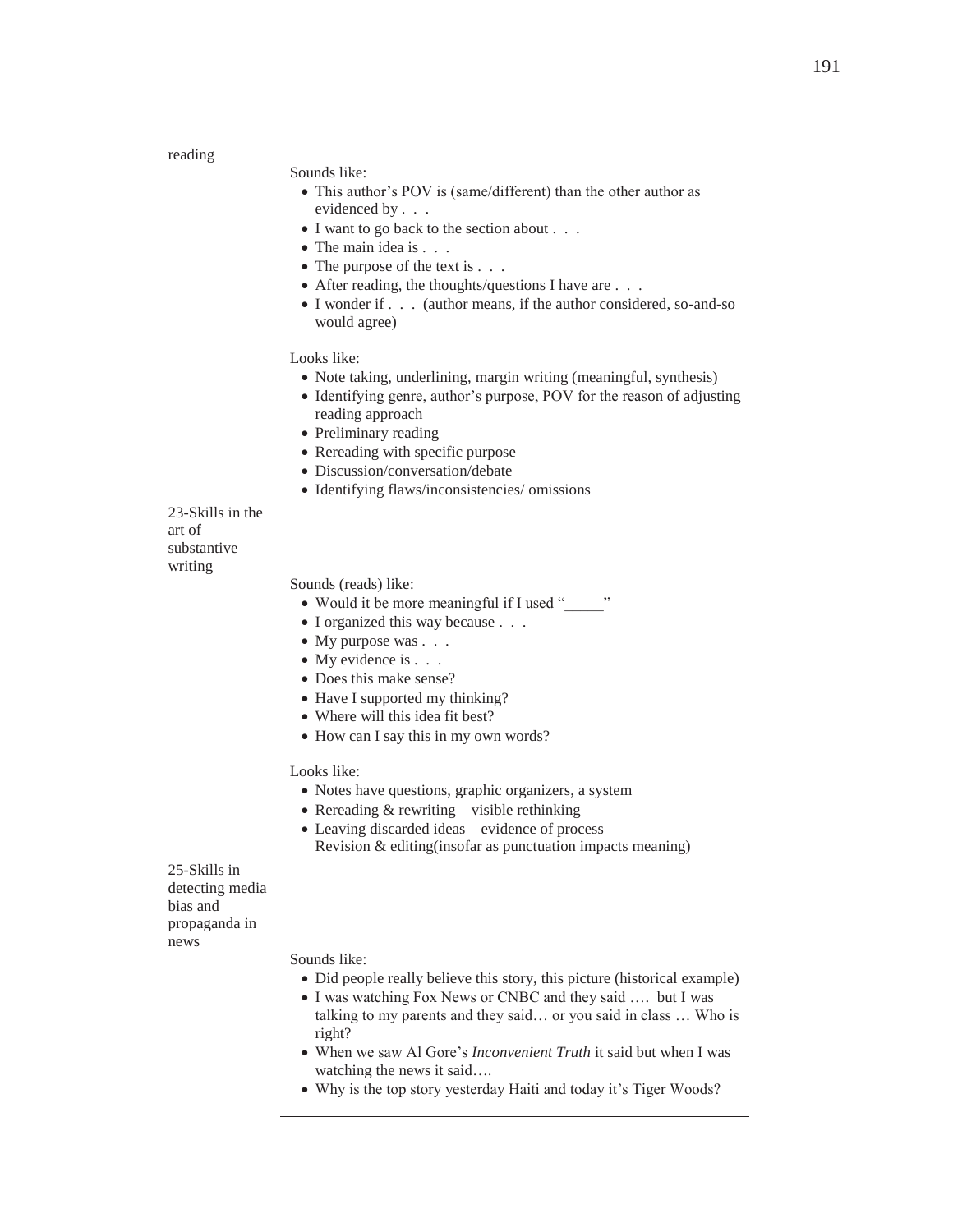Looks like:

- News stories that present statistics in a fashion that supports one perspective… (Wall Street bonuses… The average bonus for Goldman Sachs was \$888,000 this year)
- Why is that story leading the news tonight and what is the point or influence such a story has… (Taxation of executive bonuses— Economic hard times vs. 2002 when same story was reported w/ how this helps boost real estate prices and purchases in NYC area)
- Why was the top story Tiger Woods on the same day as NY voted down Marriage Equality?
- This can be a specific subject area discussion or it can also be a side discussion (teachable moment) when kids ask a question.
- x WWII or Revolution or a story of an American journalist captured in North Korea—Perspectives—stories presented from both sides.
- State of the Union speech—Fox poll says 80% says it was awful and MSNBC poll says 90% says it was an epic speech. Why?